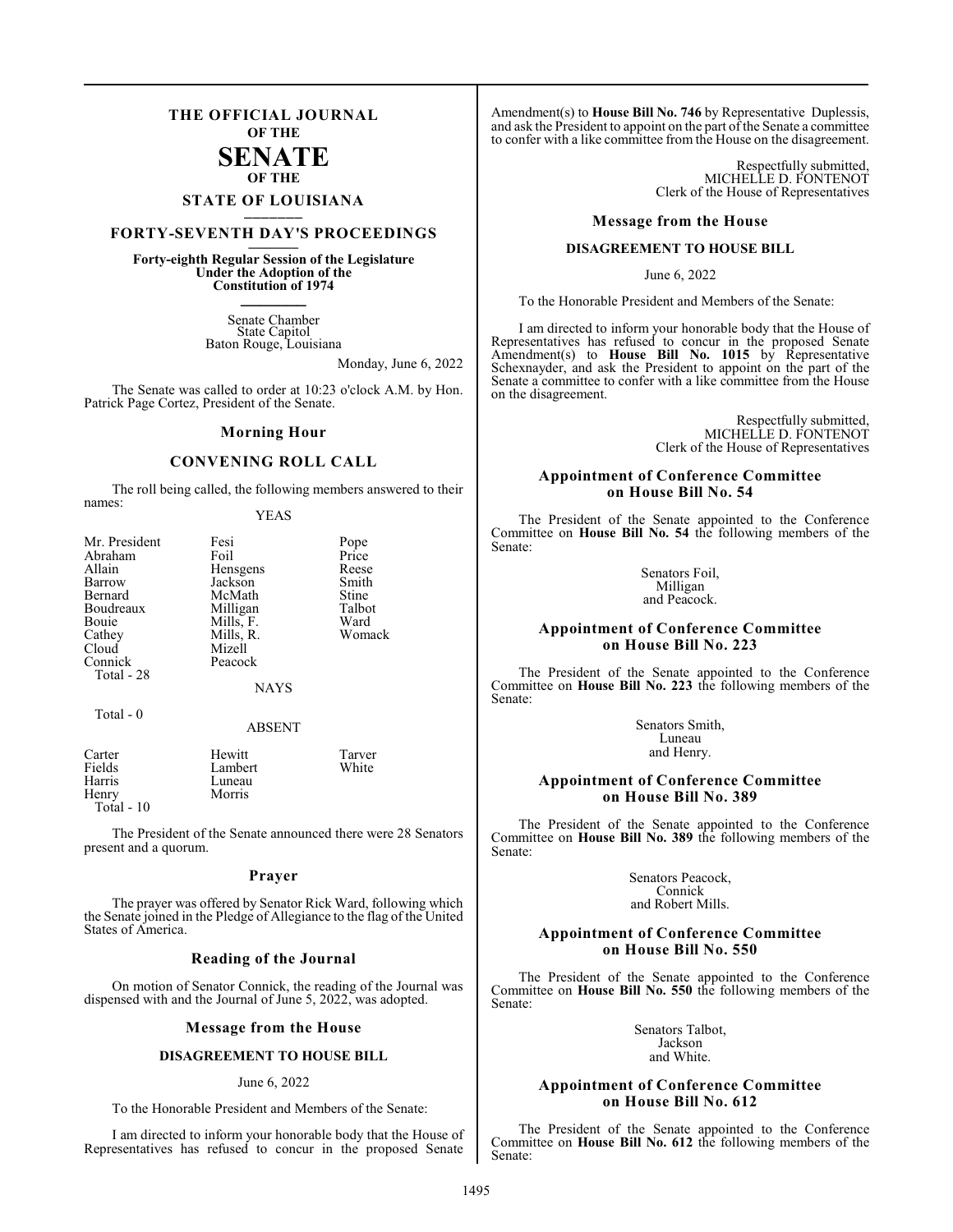Senators Talbot, White and Henry.

#### **Appointment of Conference Committee on House Bill No. 653**

The President of the Senate appointed to the Conference Committee on **House Bill No. 653** the following members of the Senate:

> Senators Foil, White and Barrow.

### **Appointment of Conference Committee on House Bill No. 729**

The President of the Senate appointed to the Conference Committee on **House Bill No. 729** the following members of the Senate:

> Senators Hewitt, Reese and Price.

#### **Appointment of Conference Committee on House Bill No. 746**

The President of the Senate appointed to the Conference Committee on **House Bill No. 746** the following members of the Senate:

> Senators Smith, McMath and Reese.

#### **Appointment of Conference Committee on House Bill No. 912**

The President of the Senate appointed to the Conference Committee on **House Bill No. 912** the following members of the Senate:

> Senators Hewitt, Reese and Milligan.

#### **Appointment of Conference Committee on House Bill No. 936**

The President of the Senate appointed to the Conference Committee on **House Bill No. 936** the following members of the Senate:

> Senators Talbot, Stine and Abraham.

#### **Appointment of Conference Committee on House Bill No. 940**

The President of the Senate appointed to the Conference Committee on **House Bill No. 940** the following members of the Senate:

> Senators Jackson, Mizell and White.

# **Page 2 SENATE 47th DAY'S PROCEEDINGS**

### **Appointment of Conference Committee on House Bill No. 1015**

The President of the Senate appointed to the Conference Committee on **House Bill No. 1015** the following members of the Senate:

> Senators White, Cortez and Price.

#### **Appointment of Conference Committee on House Bill No. 1058**

The President of the Senate appointed to the Conference Committee on **House Bill No. 1058** the following members of the Senate:

> Senators Ward, McMath and Connick.

#### **Appointment of Conference Committee on House Bill No. 1080**

The President of the Senate appointed to the Conference Committee on **House Bill No. 1080** the following members of the Senate:

> Senators Ward, Mizell and Cathey.

#### **Appointment of Conference Committee on House Bill No. 1082**

The President of the Senate appointed to the Conference Committee on **House Bill No. 1082** the following members of the Senate:

> Senators Hewitt, Price and Womack.

#### **Senate Resolutions on Second Reading**

**SENATE RESOLUTION NO. 201—** BY SENATOR HEWITT

A RESOLUTION

To urge and request the Department of State Civil Service to consult with and advise the LSU Health Sciences Center New Orleans and LSU Health Sciences Center Shreveport on the feasibility and desirability of participating or continuing to participate in the state employee leave transfer program.

On motion of Senator Hewitt the was read by title and adopted.

**SENATE RESOLUTION NO. 202—**

#### BY SENATOR HENRY A RESOLUTION

To recognize the International Holocaust Remembrance Alliance's Working Definition of Antisemitism, including the eleven contemporary examples, and endorse the use of the working definition as a framework to identify discrimination rooted in antisemitismand for discussions to address such discrimination.

On motion of Senator Henry the resolution wasread by title and adopted.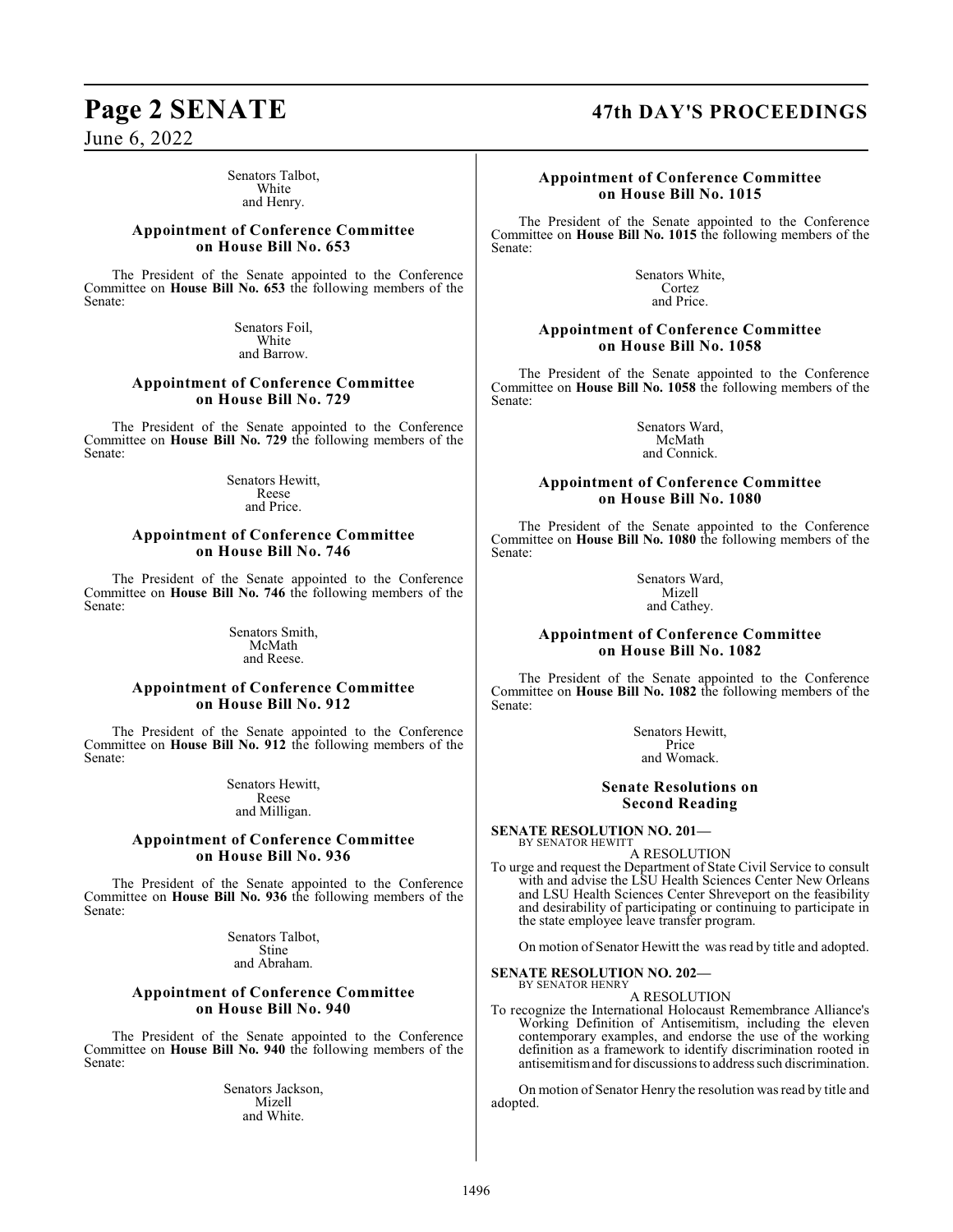# **47th DAY'S PROCEEDINGS Page 3 SENATE**

#### **SENATE RESOLUTION NO. 203—** BY SENATOR FESI

A RESOLUTION

To memorialize the Congress of the United States and to urge and request the Federal Reserve Board, the office of the comptroller of the currency, the Federal Deposit Insurance Corporation, the Consumer Financial Protection Bureau, the National Credit Union Administration, and the office of financial institutions to refrain from enacting or adopting laws, rules, regulations, or guidance that restricts the ability of banks, savings and loan associations, savings banks, credit unions, trust companies, or payment processors from offering products or services to the fossil fuel industry.

#### **Floor Amendments**

Senator Fesi proposed the following amendments.

#### **SENATE FLOOR AMENDMENTS**

Amendments proposed bySenator Fesi to Original Senate Resolution No. 203 by Senator Fesi

AMENDMENT NO. 1 On page 1, line 16, change "five" to "four"

AMENDMENT NO. 2 On page 1, line 17, delete "J.P. Morgan Chase and Company,"

On motion of Senator Fesi, the amendments were adopted.

On motion of Senator Fesi the amended resolution was read by title and adopted.

#### **SENATE RESOLUTION NO. 204—** BY SENATOR MCMATH

A RESOLUTION

To commend Vincent "Vince" Charles Latino Jr. on the occasion of his retirement from the Department of Transportation and Development and for his service to the state of Louisiana.

On motion of Senator McMath the resolution was read by title and adopted.

#### **SENATE RESOLUTION NO. 205—**

BY SENATORS MIZELL, BARROW, CLOUD, HEWITT, JACKSON AND FRED MILLS

#### A RESOLUTION

To urge and request the Senate Select Committee on Women and Children to conduct ongoing research to ascertain the efficacy of the current programs available and funds allocated in meeting the needs of children of the state and to make recommendations for changes that will improve outcomes, minimize duplication of services, and fill any gaps in services necessary to promote child well-being.

On motion of Senator Mizell the resolution wasread by title and adopted.

#### **SENATE RESOLUTION NO. 206—** BY SENATOR FOIL

A RESOLUTION

To express the sincere condolences of the Senate of the Legislature of Louisiana upon the death of Robert "Bob" Cangelosi.

On motion of Senator Foil the resolution was read by title and adopted.

#### **SENATE RESOLUTION NO. 207—** BY SENATOR LUNEAU

A RESOLUTION

To commend Mayor Clarence R. Fields on the occasion of his retirement.

The resolution was read by title and returned to the Calendar, subject to call.

## June 6, 2022

#### **SENATE RESOLUTION NO. 208—** BY SENATOR WARD

A RESOLUTION

To commend Richard "Ricky" Ward on the occasion of his retirement and his thirty years of service as the district attorney for Iberville, West Baton Rouge, and Pointe Coupee parishes.

On motion of Senator Ward the resolution was read by title and adopted.

#### **SENATE RESOLUTION NO. 209—** BY SENATOR CARTER

A RESOLUTION

To commend the students of the Tulane Law School Black Law Student Association moot court team for winning the national title of champions of the Thurgood Marshall Moot Court Competition.

On motion of Senator Carter the resolution was read by title and adopted.

#### **SENATE RESOLUTION NO. 210—** BY SENATOR CARTER

A RESOLUTION

To express the sincere condolences of the Senate of the Legislature of Louisiana upon the death of Larrice Theresa Irving Anderson, R<sub>N</sub>

On motion of Senator Carter the resolution was read by title and adopted.

#### **Senate Resolutions on Second Reading, Subject to Call**

#### **Called from the Calendar**

Senator White asked that Senate Resolution No. 187 be called from the Calendar.

#### **SENATE RESOLUTION NO. 187—** BY SENATOR WHITE

A RESOLUTION

To commend Lieutenant Jennifer Duet of the Livingston Parish Sheriff's Office on being the recipient of the 2022 Deputy of the Year Award, presented by the Louisiana Sheriffs' Association.

On motion of Senator White the resolution was read by title and adopted.

#### **Message from the House**

#### **HOUSE CONFEREES APPOINTED**

#### June 6, 2022

To the Honorable President and Members of the Senate:

I am directed to inform your honorable body that the Speaker of the House of Representatives has appointed the following members, on the part of the House of Representatives, to confer, with a like committee from the Senate, on the disagreement to **Senate Bill No. 203** by Senator Hewitt:

Representatives Freiberg, Harris and Hughes.

Respectfully submitted, MICHELLE D. FONTENOT Clerk of the House of Representatives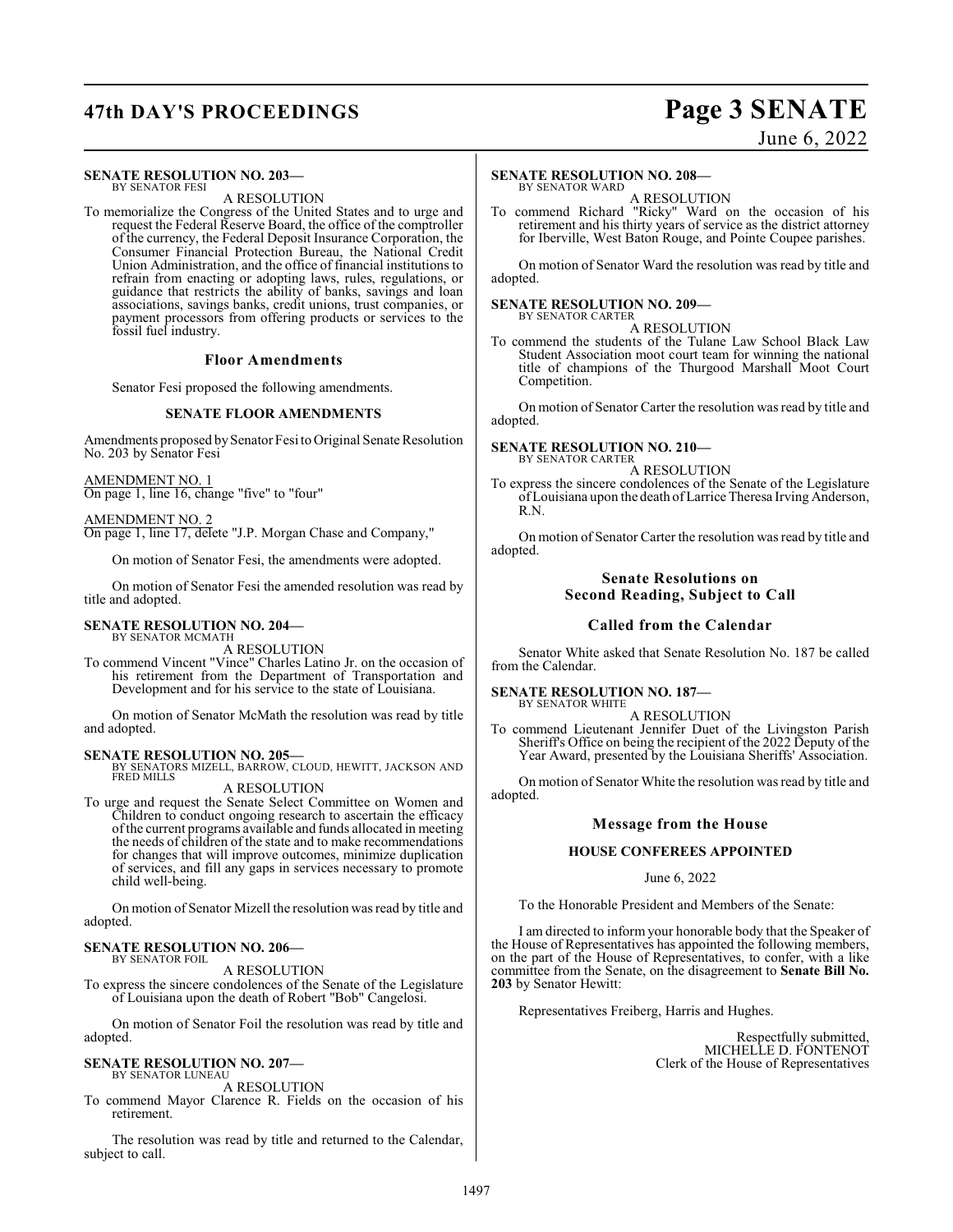#### **Message from the House**

#### **HOUSE CONFEREES APPOINTED**

#### June 6, 2022

To the Honorable President and Members of the Senate:

I am directed to inform your honorable body that the Speaker of the House of Representatives has appointed the following members, on the part of the House of Representatives, to confer, with a like committee from the Senate, on the disagreement to **Senate Bill No. 212** by Senator Stine:

Representatives Davis, Huval and Romero.

Respectfully submitted, MICHELLE D. FONTENOT Clerk of the House of Representatives

#### **Message from the House**

#### **HOUSE CONFEREES APPOINTED**

#### June 6, 2022

To the Honorable President and Members of the Senate:

I am directed to inform your honorable body that the Speaker of the House of Representatives has appointed the following members, on the part of the House of Representatives, to confer, with a like committee from the Senate, on the disagreement to **Senate Bill No. 430** by Senator Womack:

Representatives C. Travis Johnson, Harris and Riser.

Respectfully submitted, MICHELLE D. FONTENOT Clerk of the House of Representatives

#### **Message from the House**

#### **HOUSE CONFEREES APPOINTED**

June 6, 2022

To the Honorable President and Members of the Senate:

I am directed to inform your honorable body that the Speaker of the House of Representatives has appointed the following members, on the part of the House of Representatives, to confer, with a like committee from the Senate, on the disagreement to **Senate Bill No. 441** by Senator Fesi:

Representatives Orgeron, Stefanski and Illg.

Respectfully submitted, MICHELLE D. FONTENOT Clerk of the House of Representatives

#### **Message from the House**

#### **HOUSE CONFEREES APPOINTED**

#### June 6, 2022

To the Honorable President and Members of the Senate:

I am directed to inform your honorable body that the Speaker of the House of Representatives has appointed the following members, on the part of the House of Representatives, to confer, with a like committee from the Senate, on the disagreement to **Senate Bill No. 498** by Senator Stine:

# **Page 4 SENATE 47th DAY'S PROCEEDINGS**

Representatives Wright, Horton and Charles Owen.

Respectfully submitted, MICHELLE D. FONTENOT Clerk of the House of Representatives

#### **Message from the House**

#### **HOUSE CONFEREES APPOINTED**

June 6, 2022

To the Honorable President and Members of the Senate:

I am directed to inform your honorable body that the Speaker of the House of Representatives has appointed the following members, on the part of the House of Representatives, to confer, with a like committee from the Senate, on the disagreement to **House Bill No. 54** by Representative Bagley:

Representatives Bagley, Marino and Bourriaque.

Respectfully submitted, MICHELLE D. FONTENOT Clerk of the House of Representatives

#### **Message from the House**

#### **HOUSE CONFEREES APPOINTED**

June 6, 2022

To the Honorable President and Members of the Senate:

I am directed to inform your honorable body that the Speaker of the House of Representatives has appointed the following members, on the part of the House of Representatives, to confer, with a like committee from the Senate, on the disagreement to **House Bill No. 223** by Representative Marcelle:

Representatives Marcelle, Gaines and Muscarello, Jr..

Respectfully submitted, MICHELLE D. FONTENOT Clerk of the House of Representatives

#### **Message from the House**

#### **HOUSE CONFEREES APPOINTED**

June 6, 2022

To the Honorable President and Members of the Senate:

I am directed to inform your honorable body that the Speaker of the House of Representatives has appointed the following members, on the part of the House of Representatives, to confer, with a like committee from the Senate, on the disagreement to **House Bill No. 389** by Representative Pressly:

Representatives Pressly, Gregory Miller and Seabaugh.

Respectfully submitted, MICHELLE D. FONTENOT Clerk of the House of Representatives

#### **Message from the House**

#### **HOUSE CONFEREES APPOINTED**

#### June 6, 2022

To the Honorable President and Members of the Senate: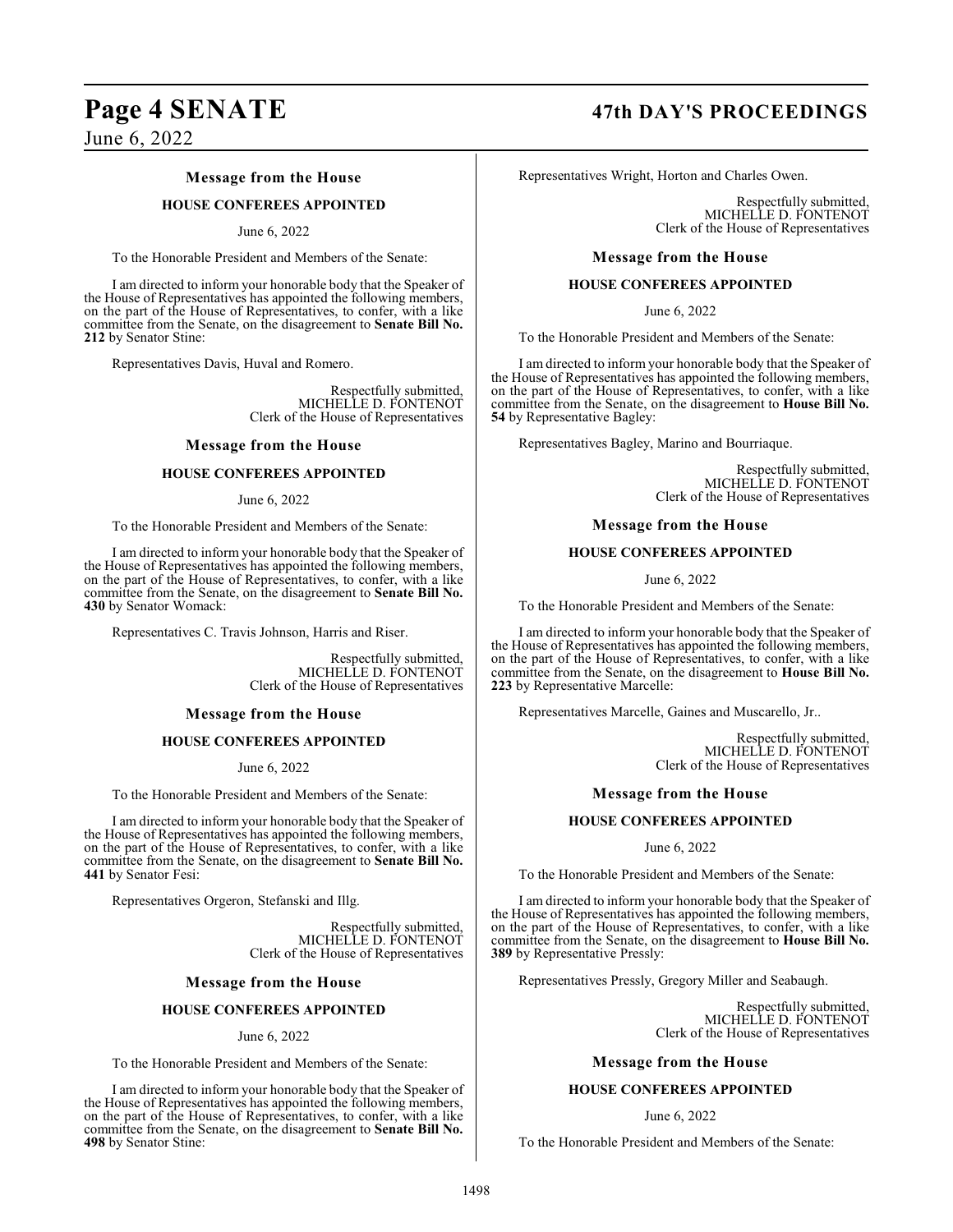# **47th DAY'S PROCEEDINGS Page 5 SENATE**

I am directed to inform your honorable body that the Speaker of the House of Representatives has appointed the following members, on the part of the House of Representatives, to confer, with a like committee from the Senate, on the disagreement to **House Bill No. 550** by Representative Emerson:

Representatives Emerson, Harris and Freiberg.

Respectfully submitted, MICHELLE D. FONTENOT Clerk of the House of Representatives

#### **Message from the House**

#### **HOUSE CONFEREES APPOINTED**

June 6, 2022

To the Honorable President and Members of the Senate:

I am directed to inform your honorable body that the Speaker of the House of Representatives has appointed the following members, on the part of the House of Representatives, to confer, with a like committee from the Senate, on the disagreement to **House Bill No. 612** by Representative Huval:

Representatives Huval, Illg and Firment.

Respectfully submitted, MICHELLE D. FONTENOT Clerk of the House of Representatives

#### **Message from the House**

#### **HOUSE CONFEREES APPOINTED**

June 6, 2022

To the Honorable President and Members of the Senate:

I am directed to inform your honorable body that the Speaker of the House of Representatives has appointed the following members, on the part of the House of Representatives, to confer, with a like committee from the Senate, on the disagreement to **House Bill No. 653** by Representative Davis:

Representatives Davis, Gaines and Selders.

Respectfully submitted, MICHELLE D. FONTENOT Clerk of the House of Representatives

#### **Message from the House**

#### **HOUSE CONFEREES APPOINTED**

June 6, 2022

To the Honorable President and Members of the Senate:

I am directed to inform your honorable body that the Speaker of the House of Representatives has appointed the following members, on the part of the House of Representatives, to confer, with a like committee from the Senate, on the disagreement to **House Bill No. 729** by Representative Duplessis:

Representatives Duplessis, Marino and Bacala.

Respectfully submitted, MICHELLE D. FONTENOT Clerk of the House of Representatives

# June 6, 2022

#### **Message from the House**

#### **HOUSE CONFEREES APPOINTED**

June 6, 2022

To the Honorable President and Members of the Senate:

I am directed to inform your honorable body that the Speaker of the House of Representatives has appointed the following members, on the part of the House of Representatives, to confer, with a like committee from the Senate, on the disagreement to **House Bill No. 746** by Representative Duplessis:

Representatives Duplessis, Marino and Villio.

Respectfully submitted, MICHELLE D. FONTENOT Clerk of the House of Representatives

#### **Message from the House**

#### **HOUSE CONFEREES APPOINTED**

June 6, 2022

To the Honorable President and Members of the Senate:

I am directed to inform your honorable body that the Speaker of the House of Representatives has appointed the following members, on the part of the House of Representatives, to confer, with a like committee from the Senate, on the disagreement to **House Bill No. 912** by Representative Magee:

Representatives Magee, Stefanski and Jenkins.

Respectfully submitted, MICHELLE D. FONTENOT Clerk of the House of Representatives

#### **Message from the House**

#### **HOUSE CONFEREES APPOINTED**

June 6, 2022

To the Honorable President and Members of the Senate:

I am directed to inform your honorable body that the Speaker of the House of Representatives has appointed the following members, on the part of the House of Representatives, to confer, with a like committee from the Senate, on the disagreement to **House Bill No. 936** by Representative Huval:

Representatives Huval, Illg and Firment.

Respectfully submitted, MICHELLE D. FONTENOT Clerk of the House of Representatives

#### **Message from the House**

#### **HOUSE CONFEREES APPOINTED**

June 6, 2022

To the Honorable President and Members of the Senate:

I am directed to inform your honorable body that the Speaker of the House of Representatives has appointed the following members, on the part of the House of Representatives, to confer, with a like committee from the Senate, on the disagreement to **House Bill No. 940** by Representative Freiberg: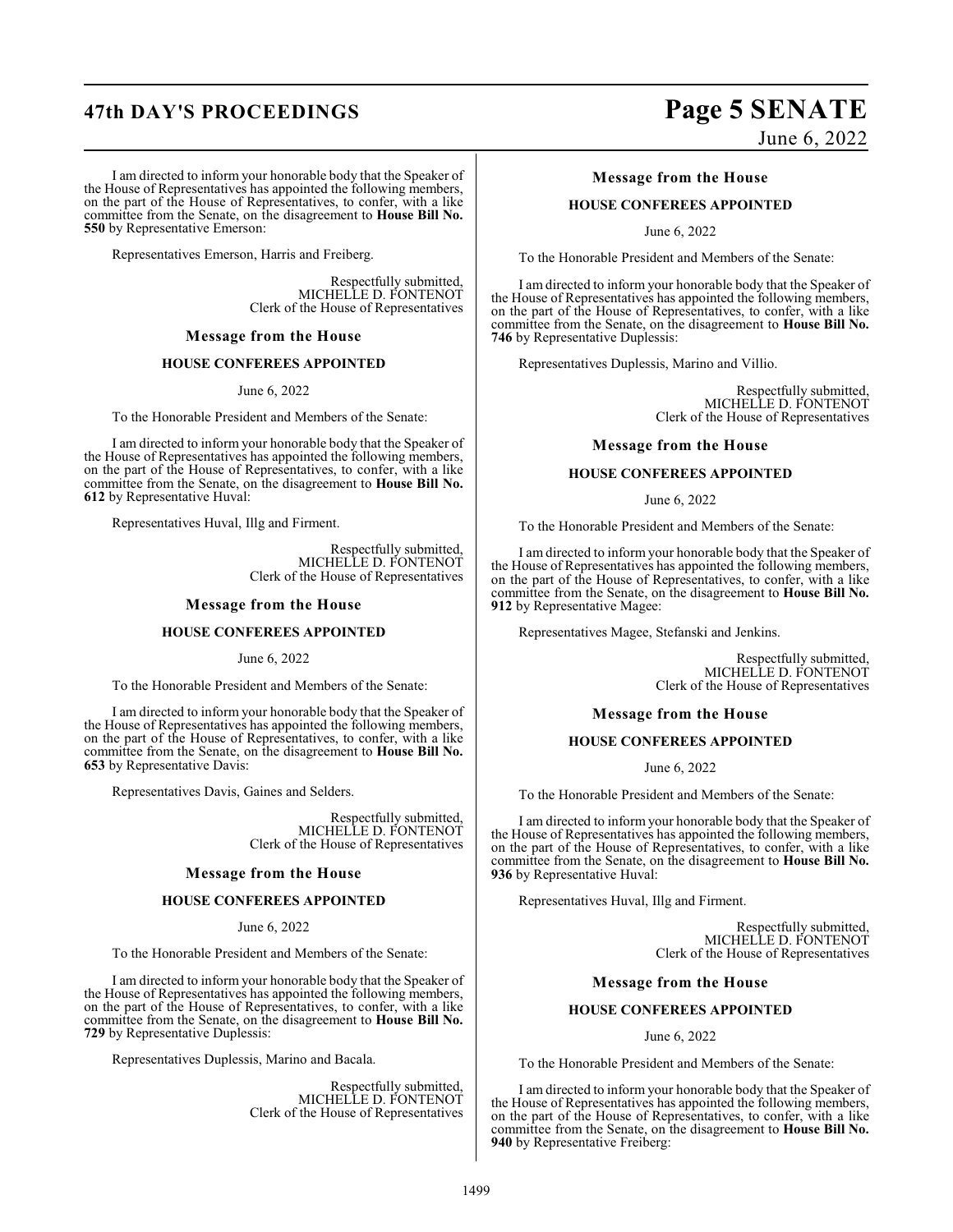# **Page 6 SENATE 47th DAY'S PROCEEDINGS**

June 6, 2022

Representatives Freiberg, Harris and Hilferty.

Respectfully submitted, MICHELLE D. FONTENOT Clerk of the House of Representatives

#### **Message from the House**

#### **HOUSE CONFEREES APPOINTED**

June 6, 2022

To the Honorable President and Members of the Senate:

I am directed to inform your honorable body that the Speaker of the House of Representatives has appointed the following members, on the part of the House of Representatives, to confer, with a like committee from the Senate, on the disagreement to **House Bill No. 1015** by Representative Schexnayder:

Representatives Schexnayder, Davis and Zeringue.

Respectfully submitted, MICHELLE D. FONTENOT Clerk of the House of Representatives

#### **Message from the House**

#### **HOUSE CONFEREES APPOINTED**

June 6, 2022

To the Honorable President and Members of the Senate:

I am directed to inform your honorable body that the Speaker of the House of Representatives has appointed the following members, on the part of the House of Representatives, to confer, with a like committee from the Senate, on the disagreement to **House Bill No. 1058** by Representative Hollis:

Representatives Hollis, Davis and Hilferty.

Respectfully submitted, MICHELLE D. FONTENOT Clerk of the House of Representatives

#### **Message from the House**

#### **HOUSE CONFEREES APPOINTED**

June 6, 2022

To the Honorable President and Members of the Senate:

I am directed to inform your honorable body that the Speaker of the House of Representatives has appointed the following members, on the part of the House of Representatives, to confer, with a like committee from the Senate, on the disagreement to **House Bill No. 1080** by Representative Deshotel:

Representatives Deshotel, Davis and Selders.

Respectfully submitted, MICHELLE D. FONTENOT Clerk of the House of Representatives

#### **Message from the House**

#### **HOUSE CONFEREES APPOINTED**

#### June 6, 2022

To the Honorable President and Members of the Senate:

I am directed to inform your honorable body that the Speaker of the House of Representatives has appointed the following members, on the part of the House of Representatives, to confer, with a like committee from the Senate, on the disagreement to **House Bill No. 1082** by Representative Gaines:

Representatives Gaines, Stefanski and Jenkins.

Respectfully submitted, MICHELLE D. FONTENOT Clerk of the House of Representatives

#### **Conference Committee Report**

The following report was received and read:

#### **SENATE BILL NO. 183—** BY SENATOR FRED MILLS

AN ACT

To enact R.S. 37:23.2 and R.S. 49:1308, relative to certain boards, commissions, and agencies; to require boards, commissions, and agencies to publish on the internet certain information concerning permits and licenses; to provide for the information that must be published; to require reports; and to provide for related matters.

#### **CONFERENCE COMMITTEE REPORT**

June 5, 2022

To the Honorable President and Members of the Senate and to the Honorable Speaker and Members of the House of Representatives.

Ladies and Gentlemen:

We, the conferees appointed to confer over the disagreement between the two houses concerning Senate Bill No. 183 by Senator Fred Mills recommend the following concerning the Reengrossed bill:

- 1. That the set of House Committee Amendments by the House Committee on House and Governmental Affairs (#4697) be adopted.
- 2. That the set of House Floor Amendments by Representative Stefanski (#4829) be rejected.
- 3. That the following amendments to the Reengrossed bill be adopted:

#### AMENDMENT NO. 1

In House Committee Amendment No. 1 by the House Committee on House and Governmental Affairs (#4697), on page 1, line 2, after "**system, the**" delete the remainder of the line and insert "**state entity**"

#### AMENDMENT NO. 2

In House Committee Amendment No. 2 by the House Committee on House and Governmental Affairs (#4697), on page 1, line 3, after "**system, the**" delete the remainder of the line and insert "**state entity**"

AMENDMENT NO. 3 On page 1, line 3, after "require" delete "boards, commissions, and agencies" and insert "state entities"

AMENDMENT NO. 4 On page 1, line 11, after "**Each**" delete "**board, commission, or agency**" and insert "**state entity**"

AMENDMENT NO. 5 On page 1, line 14, after "**If a**" delete "**board, commission, or agency**" and insert "**state entity**"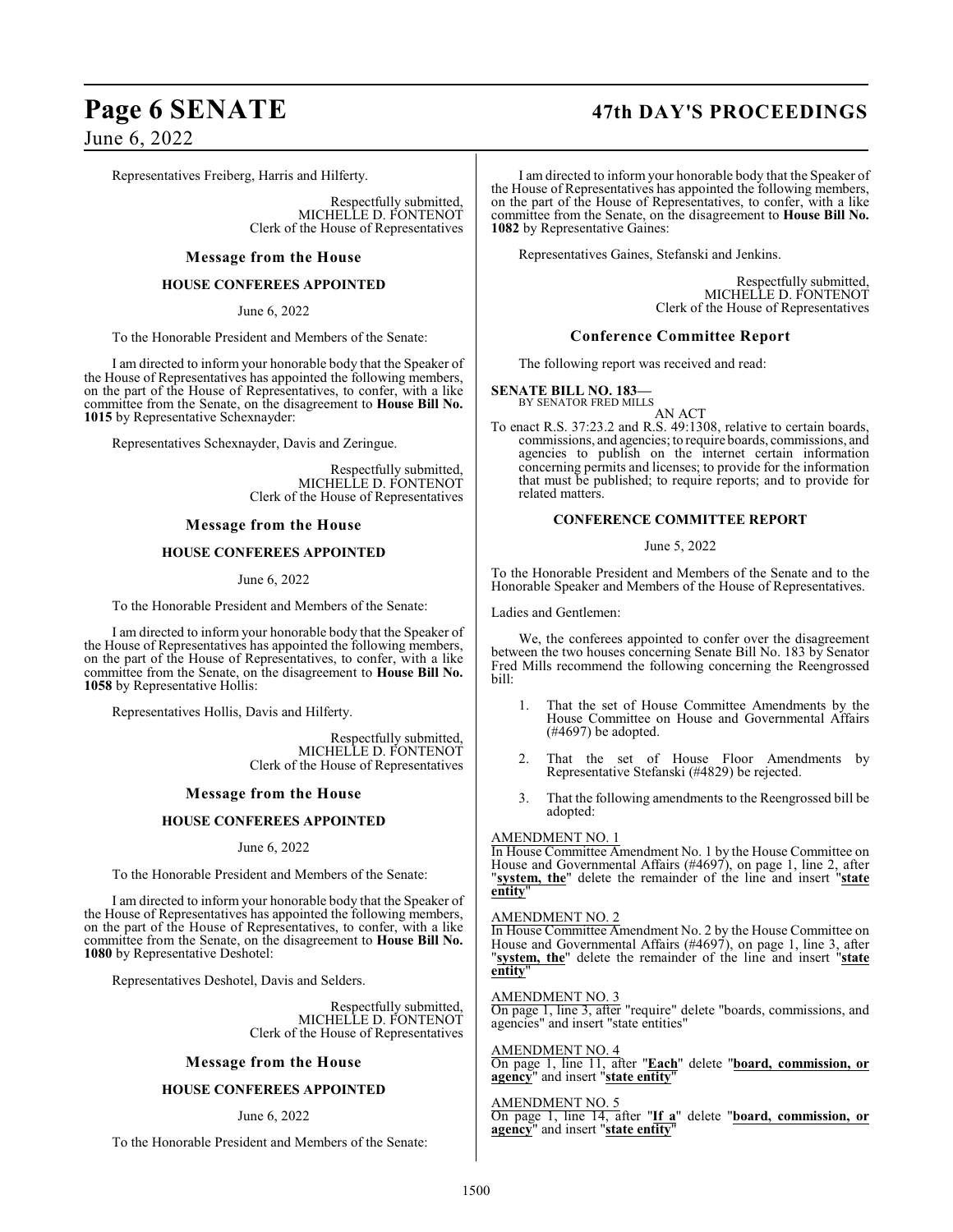# **47th DAY'S PROCEEDINGS Page 7 SENATE**

AMENDMENT NO. 6

Royce Duplessis<br>Daryl Andrew Deshotel

June 6, 2022

On page 1, line 15, after "**which the**" delete "**board, commission, or agency**" and insert "**state entity**" AMENDMENT NO. 7 On page 1, at the end of line 16, delete "**board,**" and on line 17, delete "**commission, or agency**" and insert "**state entity**" AMENDMENT NO. 8 On page 2, at the end of line 2, delete "**board,**" and on line 3, delete "**commission, or agency**" and insert "**state entity**" AMENDMENT NO. 9 On page 2, at the end of line 8, delete "**board,**" and on line 9, delete "**commission, or agency**" and insert "**state entity**" AMENDMENT NO. 10 On page 2, line 13, after "**by the**" delete "**board, commission, or agency**" and insert "**state entity**" AMENDMENT NO. 11 On page 2, line 15, after "**Each**" delete "**board, commission, or agency**" and insert "**state entity**" AMENDMENT NO. 12 On page 2, between lines 18 and 19, insert the following: "**D. For the purposes of this Section, "state entity" means any department, office, division, commission, council, board, bureau, or other regulatory agency of state government.** AMENDMENT NO. 13 On page 2, line 23, after "**Each**" delete "**board, commission, or agency**" and insert "**state entity**" AMENDMENT NO. 14 On page 2, line 26, after "**If a**" delete "**board, commission, or agency**" and insert "**state entity**" AMENDMENT NO. 15 On page 2, line 27, after "**which the**" delete "**board, commission, or agency**" and insert "**state entity**" AMENDMENT NO. 16 On page 2, at the end of line 28, delete "**board,**" and on line 29, delete "**commission, or agency**" and insert "**state entity**" AMENDMENT NO. 17 On page 3, at the end of line 2, delete "**board,**" and on line 3, delete "**commission, or agency**" and insert "**state entity**" AMENDMENT NO. 18 On page 3, at the end of line 8, delete "**board,**" and on line 9, delete "**commission, or agency**" and insert "**state entity**" AMENDMENT NO. 19 On page 3, line 13, after "**by the**" delete "**board, commission, or agency**" and insert "**state entity**" AMENDMENT NO. 20 On page 3, line 15, after "**Each**" delete "**board, commission, or agency**" and insert "**state entity**" AMENDMENT NO. 21 On page 3, after line 18, add the following: "**D. For the purposes of this Section, "state entity" means any department, office, division, commission, council, board, bureau, or other regulatory agency of state government.**" Respectfully submitted, Representatives: Senators: Senators: Senators: Senators: Senators: Senators: Senators: Senators: Senators: Senators: Senators: Senators: Senators: Senators: Senators: Senators: Senators: Senators: Senators: Senators: Senat John M. Stefanski Rick Ward III<br>Royce Duplessis Fred H. Mills Jr.

Senator Fred Mills moved to adopt the Conference Committee Report.

### **ROLL CALL**

The roll was called with the following result:

#### YEAS

| Mr. President | Henry         | Morris  |
|---------------|---------------|---------|
| Abraham       | Hensgens      | Peacock |
| Allain        | Hewitt        | Pope    |
| Bernard       | Jackson       | Price   |
| Bouie         | Lambert       | Reese   |
| Carter        | Luneau        | Smith   |
| Cathey        | McMath        | Stine   |
| Cloud         | Milligan      | Talbot  |
| Connick       | Mills, F.     | White   |
| Fesi          | Mills, R.     | Womack  |
| Foil          | Mizell        |         |
| Total - 32    |               |         |
|               | <b>NAYS</b>   |         |
| Total $-0$    |               |         |
|               | <b>ABSENT</b> |         |
|               |               |         |

Barrow Fields Tarver Boudreaux Harris Ward Total - 6

The Chair declared the Conference Committee Report was adopted.

#### **Conference Committee Report**

The following report was received and read:

**SENATE BILL NO. 191—**

BY SENATOR HEWITT AN ACT

To amend and reenact the introductory paragraph of R.S. 17:5025 and (5) and to enact R.S. 17:5025.5, relative to high school core curriculum requirements for the Taylor Opportunity Program for Students; to authorize courses in computer science to be included in the core curriculum; and to provide for related matters.

#### **CONFERENCE COMMITTEE REPORT**

#### June 3, 2022

To the Honorable President and Members of the Senate and to the Honorable Speaker and Members of the House of Representatives.

Ladies and Gentlemen:

We, the conferees appointed to confer over the disagreement between the two houses concerning Senate Bill No. 191 by Senator Hewitt recommend the following concerning the Reengrossed bill:

- 1. That the set of House Floor Amendments proposed by Representative Amedee and adopted by the House of Representatives on May 18, 2022, be rejected.
- 2. That the following amendment to the Reengrossed bill be adopted:

#### AMENDMENT NO. 1

On page 1, line 12, change "**2025-2026**" to "**2026-2027**"

Respectfully submitted,

Representatives: Senators:<br>
Barbara Reich Freiberg (Sharon Hewitt) Sharon Hewitt Barbara Reich Freiberg

John C. "Jay" Morris III: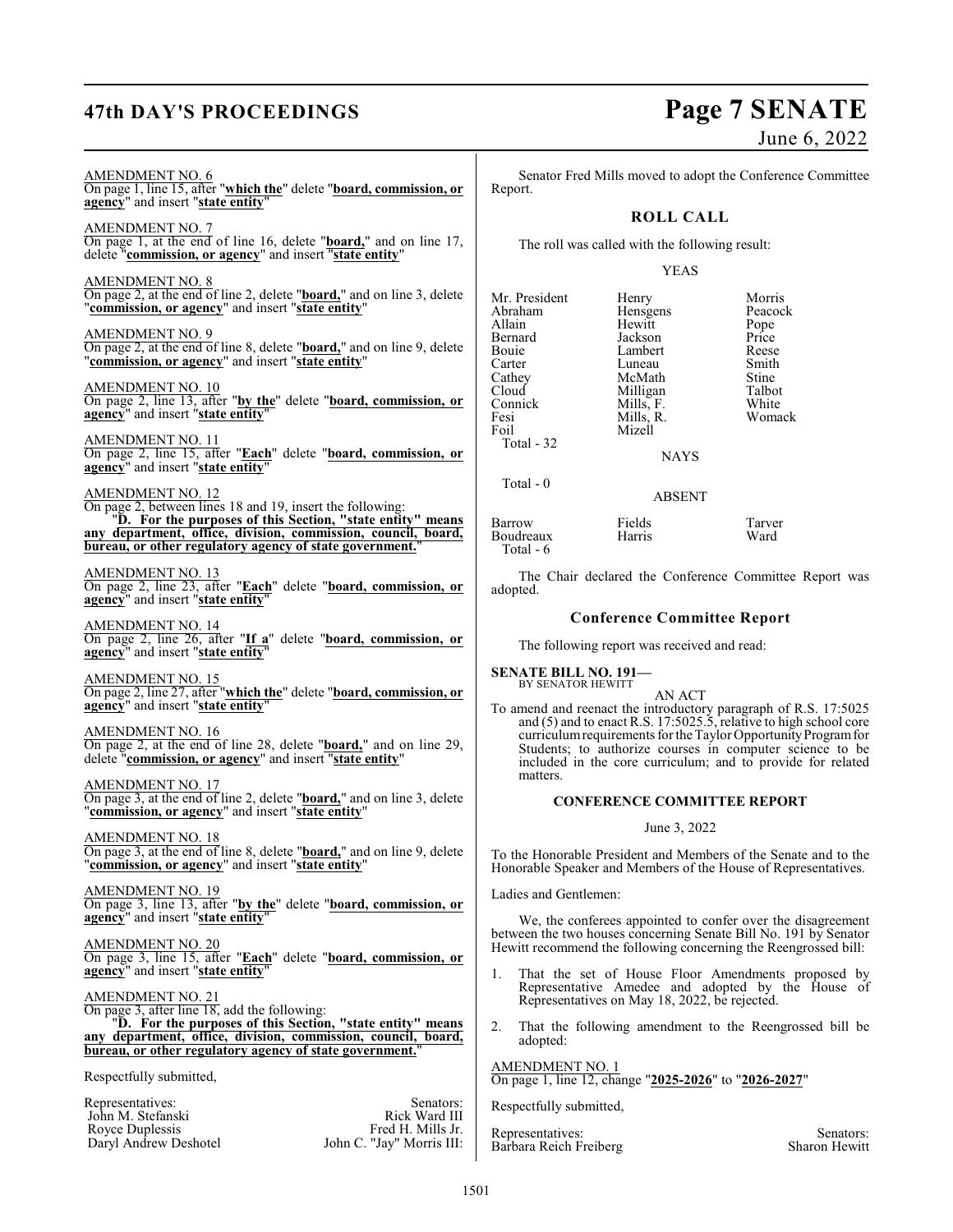#### Lance Harris Kirk Talbot:

Senator Hewitt moved to adopt the Conference Committee Report.

### **ROLL CALL**

The roll was called with the following result:

#### YEAS

| Mr. President | Foil        | Morris  |
|---------------|-------------|---------|
| Abraham       | Henry       | Peacock |
| Allain        | Hensgens    | Pope    |
| Barrow        | Hewitt      | Price   |
| Bernard       | Jackson     | Reese   |
| Boudreaux     | Lambert     | Smith   |
| Bouie         | Luneau      | Stine   |
| Carter        | McMath      | Talbot  |
| Cathey        | Milligan    | White   |
| Cloud         | Mills, F.   | Womack  |
| Connick       | Mills, R.   |         |
| Fesi          | Mizell      |         |
| Total - 34    |             |         |
|               | <b>NAYS</b> |         |
| Total $-0$    |             |         |
|               | ABSENT      |         |
|               |             |         |

| Fields    | Tarver |
|-----------|--------|
| Harris    | Ward   |
| Total - 4 |        |

The Chair declared the Conference Committee Report was adopted.

#### **Conference Committee Report**

The following report was received and read:

#### **SENATE BILL NO. 213—** BY SENATOR LUNEAU

AN ACT

To amend and reenact R.S.  $40:2162(A)(3)$  and  $(7)$ ,  $(C)(3)$ ,  $(D)(1)$ ,  $(2)(c)$ ,  $(3)(b)$ , and  $(H)(1)$  and to repeal R.S.  $40:2162(C)(2)(c)$ , relative to behavioral health rehabilitation services in the medical assistance program; to provide for community psychiatric support and treatment services; to provide for psychosocial rehabilitation services; to provide for licensure requirements of individuals providing services; to provide for technical updates of outdated provisions; to provide for an effective date; and to provide for related matters.

#### **CONFERENCE COMMITTEE REPORT**

#### June 5, 2022

To the Honorable President and Members of the Senate and to the Honorable Speaker and Members of the House of Representatives.

Ladies and Gentlemen:

We, the conferees appointed to confer over the disagreement between the two houses concerning Senate Bill No. 213 by Senator Luneau recommend the following concerning the Engrossed bill:

- 1. That the set of House Committee Amendments by the House Committee on Health and Welfare (#4585) be adopted.
- 2. That the set of House Floor Amendments by Representative Selders (#5229) be adopted.
- 3. That the following amendments to the Engrossed bill be adopted:

# **Page 8 SENATE 47th DAY'S PROCEEDINGS**

| <b>AMENDMENT NO. 1</b> |
|------------------------|
|------------------------|

In House Floor Amendment No. 1 by Representative Selders (#5229), on page 1, line 2, after "page 1," delete the remainder of the line and insert "line 2, after " $(3)(b)$ ," delete the remainder of the line and insert in lieu thereof  $"({\rm H})$ (1), and (K), to enact R.S. 40:2162(L),

#### AMENDMENT NO. 2

On page 1, line 7, after "provisions;" insert "to require approval of the reduction of certain services by committees of the legislature; to ensure that recipients of certain programs are authorized to receive customized treatment;"

#### AMENDMENT NO. 3

On page 1, line 10, after "(3)(b)," delete the remainder of the line and insert  $\sqrt[n]{H}(1)$ , and  $(K)$  are"

#### AMENDMENT NO. 4

In House Floor Amendment No. 3 by Representative Selders  $(\#5229)$ , on page 1, between lines 7 and 8 insert the following:

"K. The department shall not take any final action that will result in the elimination **or reduction** of PSR or CPST services unless such **the** action is affirmatively approved by the House Committee on Health and Welfare and the Senate Committee on Health and Welfare.

#### AMENDMENT NO. 5

In House Floor Amendment No. 3 by Representative Selders (#5229), on page 1, at the beginning of line 8, delete the quotation marks

Respectfully submitted,

| Representatives:           | Senators:             |
|----------------------------|-----------------------|
| Larry Selders              | W. Jay Luneau         |
| Lawrence A. "Larry" Bagley | Fred H. Mills Jr.     |
| Jason Hughes               | Regina Ashford Barrow |

Senator Luneau moved to adopt the Conference Committee Report.

#### **ROLL CALL**

The roll was called with the following result:

#### YEAS

| Mr. President<br>Abraham<br>Allain | Foil<br>Henry<br>Hensgens | Morris<br>Peacock<br>Pope |
|------------------------------------|---------------------------|---------------------------|
| Barrow                             | Hewitt                    | Price                     |
| Bernard                            | Jackson                   | Reese                     |
| Boudreaux                          | Lambert                   | Smith                     |
| Bouie                              | Luneau                    | Stine                     |
| Carter                             | McMath                    | Talbot                    |
| Cathey                             | Milligan                  | White                     |
| Cloud                              | Mills, F.                 | Womack                    |
| Connick                            | Mills, R.                 |                           |
| Fesi                               | Mizell                    |                           |
| Total - 34                         |                           |                           |
|                                    | <b>NAYS</b>               |                           |
| Total $-0$                         |                           |                           |
|                                    | <b>ABSENT</b>             |                           |
| Fields<br>Harris                   | Tarver<br>Ward            |                           |
|                                    |                           |                           |

Total - 4

The Chair declared the Conference Committee Report was adopted.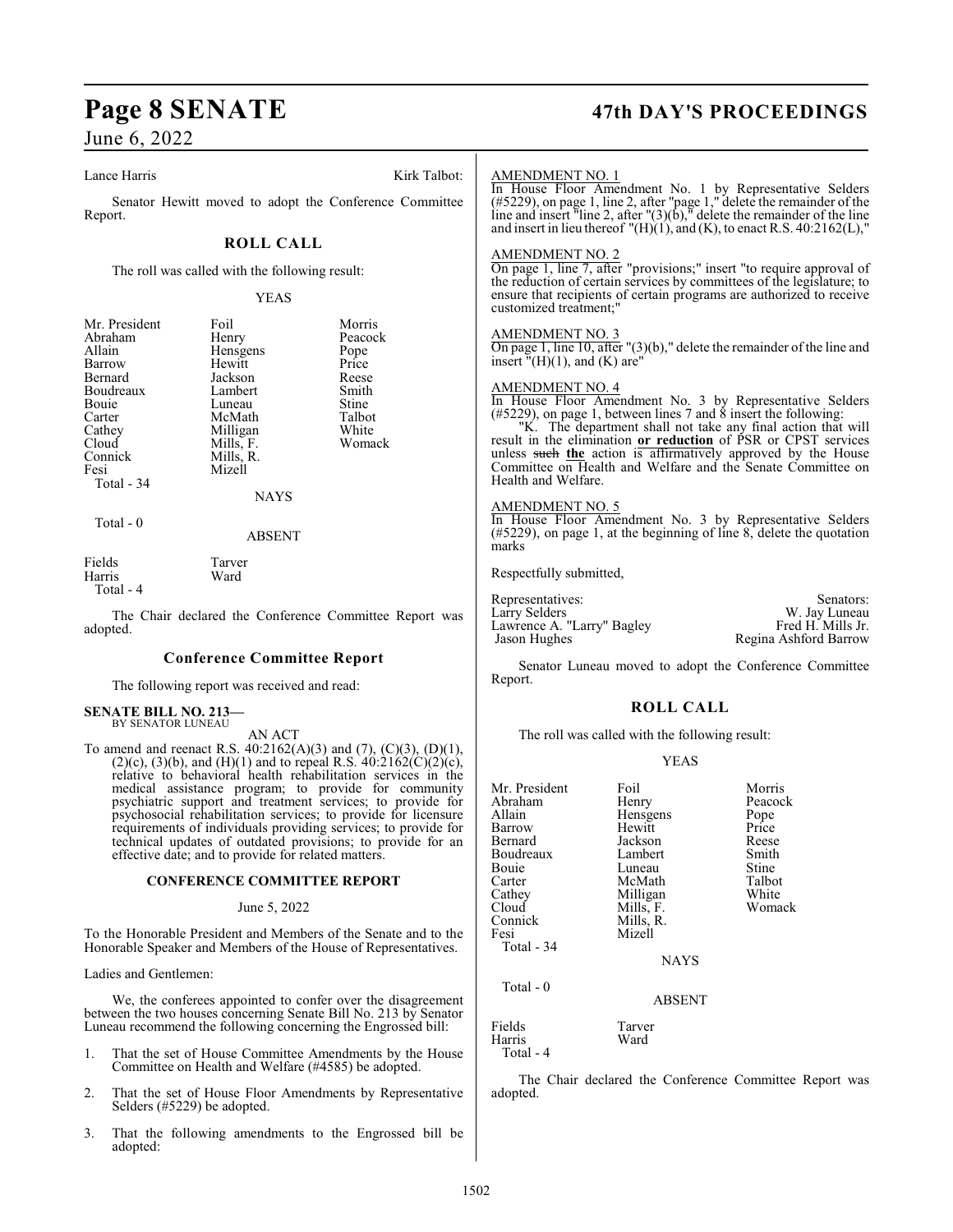# **47th DAY'S PROCEEDINGS Page 9 SENATE**

#### **Conference Committee Report**

The following report was received and read:

#### **SENATE BILL NO. 490—** BY SENATOR CORTEZ

AN ACT

To amend and reenact R.S. 40:1379.1(N) and to enact Chapter 12 of Title 24 of the Louisiana Revised Statutes of 1950, to be comprised of R.S. 24:681 through 685 and 691 through 693 and R.S. 40:2402(3)(f), relative to capitol security; to provide for a director of capitol security; to provide for the qualifications, compensation, duties and functions of the director; to provide for capitol security officers; to provide for the manner in which certain special officer commissions may be issued; to create the Capitol Security Council; to provide for the composition and membership of the council; to provide for the powers and duties of the council; to provide for definitions; and to provide for related matters.

#### **CONFERENCE COMMITTEE REPORT**

#### June 5, 2022

To the Honorable President and Members of the Senate and to the Honorable Speaker and Members of the House of Representatives.

#### Ladies and Gentlemen:

We, the conferees appointed to confer over the disagreement between the two houses concerning Senate Bill No. 490 by Senator Cortez recommend the following concerning the Reengrossed bill:

- 1. That the set of House Committee Amendments proposed by the House Committee on House and Governmental Affairs and adopted by the House of Representatives on May 11, 2022, be adopted.
- 2. That the set of House Committee Amendments proposed by the House Committee on Appropriations and adopted by the House of Representatives on May 18, 2022, be adopted.
- 2. That the set of Legislative Bureau Amendments proposed by the Legislative Bureau and adopted by the House of Representatives on May 18, 2022, be adopted.
- 3. That the set of House Floor Amendments proposed by Representative Ivey and adopted by the House of Representatives on June 1, 2022, be rejected.
- 4. That the set of House Floor Amendments proposed by Representative Jenkins and adopted by the House of Representatives on June 1, 2022, be rejected.

Respectfully submitted,

| Representatives:      | Senators:           |
|-----------------------|---------------------|
| Clay Schexnayder      | Patrick Page Cortez |
| John M. Stefanski     | Sharon Hewitt       |
| Jerome "Zee" Zeringue | Barry Milligan      |

Senator Milligan moved to adopt the Conference Committee Report.

#### **ROLL CALL**

The roll was called with the following result:

#### YEAS

| Mr. President | Foil     | Mizell  |
|---------------|----------|---------|
| Abraham       | Henry    | Morris  |
| Allain        | Hensgens | Peacock |
| Barrow        | Hewitt   | Pope    |

June 6, 2022

| Bernard      | Jackson       | Price  |
|--------------|---------------|--------|
| Boudreaux    | Lambert       | Reese  |
| <b>Bouje</b> | Luneau        | Smith  |
| Carter       | McMath        | Stine  |
| Cloud        | Milligan      | Talbot |
| Connick      | Mills, F.     | White  |
| Fesi         | Mills, R.     | Womack |
| Total $-33$  |               |        |
|              | <b>NAYS</b>   |        |
|              |               |        |
| Total - 0    | <b>ABSENT</b> |        |
| Cathey       | Harris        | Ward   |
| Fields       | Tarver        |        |
| Total - 5    |               |        |

The Chair declared the Conference Committee Report was adopted.

#### **SENATE BILL NO. 214—**

BY SENATORS LUNEAU, BARROW, BERNARD, BOUDREAUX, BOUIE,<br>CARTER, CONNICK, FIELDS, HARRIS, LAMBERT, FRED MILLS,<br>MORRIS, PETERSON, POPE, SMITH AND TARVER AN ACT

To amend and reenact Code of Civil Procedure Art. 1435, relative to depositions and trial testimony of certain insurance claims adjusters; to require certain out-of-state insurance claims adjusters to appear and offer testimony; to provide for venue; to provide for definitions; and to provide for related matters.

#### **Conference Committee Report**

The following report was received and read:

#### **CONFERENCE COMMITTEE REPORT**

#### June 5, 2022

To the Honorable President and Members of the Senate and to the Honorable Speaker and Members of the House of Representatives.

Ladies and Gentlemen:

We, the conferees appointed to confer over the disagreement between the two houses concerning Senate Bill No. 214 by Senator Luneau recommend the following concerning the Engrossed bill:

- 1. That the House Floor Amendments No. 1 and 3 proposed by Representative Frieman and adopted by the House of Representatives on June 1, 2022, be adopted.
- 2. That the House Floor Amendment No. 2 proposed by Representative Frieman and adopted by the House of Representatives on June 1, 2022, be rejected.
- 3. That the House Floor Amendments No. 1 and 2 proposed by Representative Mike Johnson and adopted by the House of Representatives on June 1, 2022, be adopted.
- 4. That the following amendments to the Engrossed bill be adopted:

AMENDMENT NO. 1

On page 1, line 3, change "out-of-state" to "nonresident"

AMENDMENT NO. 2

On page 1, line 10 change "**out-of-state**" to "**nonresident**"

#### AMENDMENT NO. 3

On page 2, between lines 4 and 5, insert the following:

"**(2) A nonresident insurance claims adjuster subject to the provisions of Subparagraph (1) of this Paragraph shall be available for deposition via telephone or video teleconference. A deposition taken via telephone or video teleconference shall not**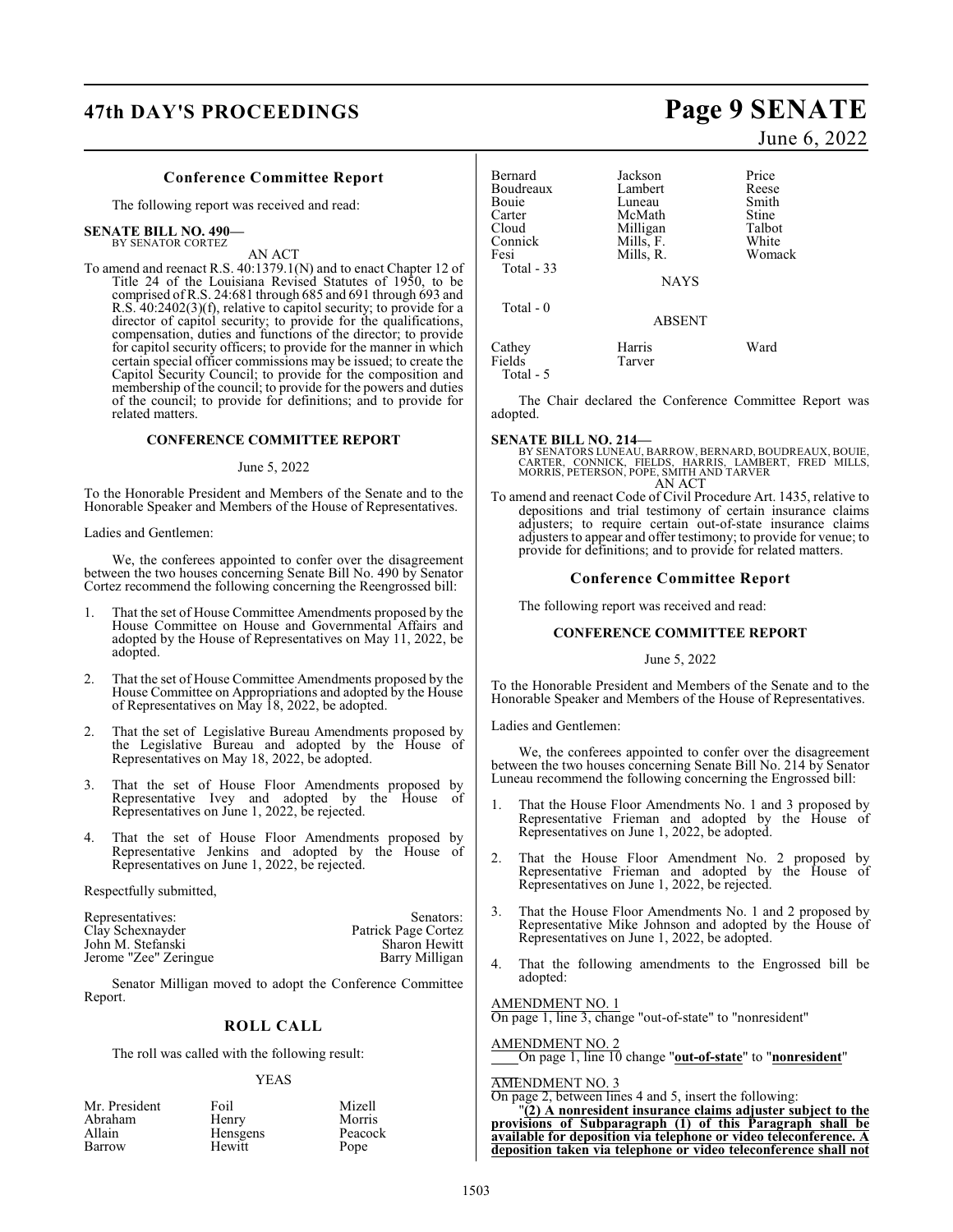**be admissible as testimony at trial other than for the purpose of impeachment, or upon the showing of death or incapacity of the deponent.**"

Respectfully submitted,

Representatives: Senators: Senators: Senators: Senators: Senators: Senators: Senators: Senators: Senators: Senators: Senators: Senators: Senators: Senators: Senators: Senators: Senators: Senators: Senators: Senators: Senat Jeremy S. LaCombe<br>Gregory A. Miller Barrow Peacock<br>W. Jay Luneau Gregory A. Miller W. Jay Luneau<br>
John M. Stefanski<br>
Veremy Stine John M. Stefanski

Senator Luneau moved to adopt the Conference Committee Report.

### **ROLL CALL**

The roll was called with the following result:

#### YEAS

| Mr. President<br>Abraham<br>Allain<br>Barrow<br>Bernard<br>Boudreaux<br>Bouie<br>Carter<br>Cathey<br>Cloud<br>Connick<br>Fesi | Foil<br>Henry<br>Hensgens<br>Hewitt<br>Jackson<br>Lambert<br>Luneau<br>McMath<br>Milligan<br>Mills, F.<br>Mills, R.<br>Mizell | Morris<br>Peacock<br>Pope<br>Price<br>Reese<br>Smith<br>Stine<br>Talbot<br>White<br>Womack |
|-------------------------------------------------------------------------------------------------------------------------------|-------------------------------------------------------------------------------------------------------------------------------|--------------------------------------------------------------------------------------------|
| Total - 34                                                                                                                    | <b>NAYS</b>                                                                                                                   |                                                                                            |
| Total $-0$                                                                                                                    | <b>ABSENT</b>                                                                                                                 |                                                                                            |

Fields Tarver **Harris** Total - 4

The Chair declared the Conference Committee Report was adopted.

#### **Conference Committee Report**

The following report was received and read:

#### **HOUSE BILL NO. 312—**

BY REPRESENTATIVES DUSTIN MILLER, ADAMS, BOYD,<br>CARPENTER, CARRIER, WILFORD CARTER, DUPLESSIS, FISHER,<br>GAINES, GLOVER, HORTON, ILLG, LANDRY, LARVADAIN, LYONS,<br>MCFARLAND, NEWELL, PIERRE, SCHLEGEL, SELDERS, STAGNI,<br>TURNER,VIL

AN ACT

To amend and reenact the heading of Part XIII of Chapter 11 of Title 40 of the Louisiana Revised Statutes of 1950 and R.S. 40:2199(A)(1) and to enact R.S. 40:2199.11 through 2199.19, relative to licensed healthcare facilities; to establish duties and requirements of licensed healthcare facilities with respect to addressing and preventing workplace violence; to require the posting of certain cautionary signage at licensed healthcare facilities; to require and provide with respect to healthcare workplace violence prevention plans; to require reporting of acts of workplace violence occurring at licensed healthcare facilities; to prohibit retaliation by certain employers in connection with reporting of healthcare workplace violence; to require the Louisiana Department of Health to maintain on its website public information regarding healthcare workplace violence; to authorize enforcement actions by the department; to require promulgation of administrative rules; to provide for definitions; to provide for organization and designation of laws by the Louisiana State Law Institute; and to provide for related matters.

# **Page 10 SENATE 47th DAY'S PROCEEDINGS**

#### **CONFERENCE COMMITTEE REPORT**

June 1, 2022

To the Honorable Speaker and Members of the House of Representatives and the Honorable President and Members of the Senate.

Ladies and Gentlemen:

We, the conferees appointed to confer over the disagreement between the two houses concerning House Bill No. 312 by Representative Dustin Miller recommend the following concerning the Reengrossed bill:

- 1. That the set of Senate Committee Amendments (#3068) be adopted.
- 2. That the following amendments to the Reengrossed bill be adopted:

#### AMENDMENT NO. 1

On page 3, line 2, after "and any" delete the remainder of the line and insert in lieu thereof the following: "office of a healthcare provider at which five or more healthcare professionals, as defined in R.S. 14:34.8(B), treat patients and such office"

#### AMENDMENT NO. 2

On page 3, at the beginning of line 3, delete "patients are treated that"

#### AMENDMENT NO. 3

In Senate Committee Amendment No. 1 by the Senate Committee on Health and Welfare (#3068), on page 1, line 2, after "22" delete the comma "," and delete the remainder of the line and insert in lieu thereof "in their entirety and insert in lieu thereof the following:"

#### AMENDMENT NO. 4

In Senate Committee Amendment No. 1 by the Senate Committee on Health and Welfare (#3068), on page 1, delete lines 3 through 7 in their entirety and insert in lieu thereof the following: "(2) The sign shall"

Respectfully submitted,

| Senators:         |
|-------------------|
| Fred H. Mills Jr. |
| Gerald Boudreaux  |
| Patrick McMath    |
|                   |

Senator Boudreaux moved to adopt the Conference Committee Report.

#### **ROLL CALL**

The roll was called with the following result:

#### YEAS

| Mr. President | Foil      | Morris  |
|---------------|-----------|---------|
| Abraham       | Henry     | Peacock |
| Allain        | Hensgens  | Pope    |
| Barrow        | Hewitt    | Price   |
| Bernard       | Jackson   | Reese   |
| Boudreaux     | Lambert   | Smith   |
| Bouie         | Luneau    | Stine   |
| Carter        | McMath    | Talbot  |
| Cathey        | Milligan  | White   |
| Cloud         | Mills, F. | Womack  |
| Connick       | Mills, R. |         |
| Fesi          | Mizell    |         |
| Total - 34    |           |         |
|               | NAVC      |         |

NAYS

Total - 0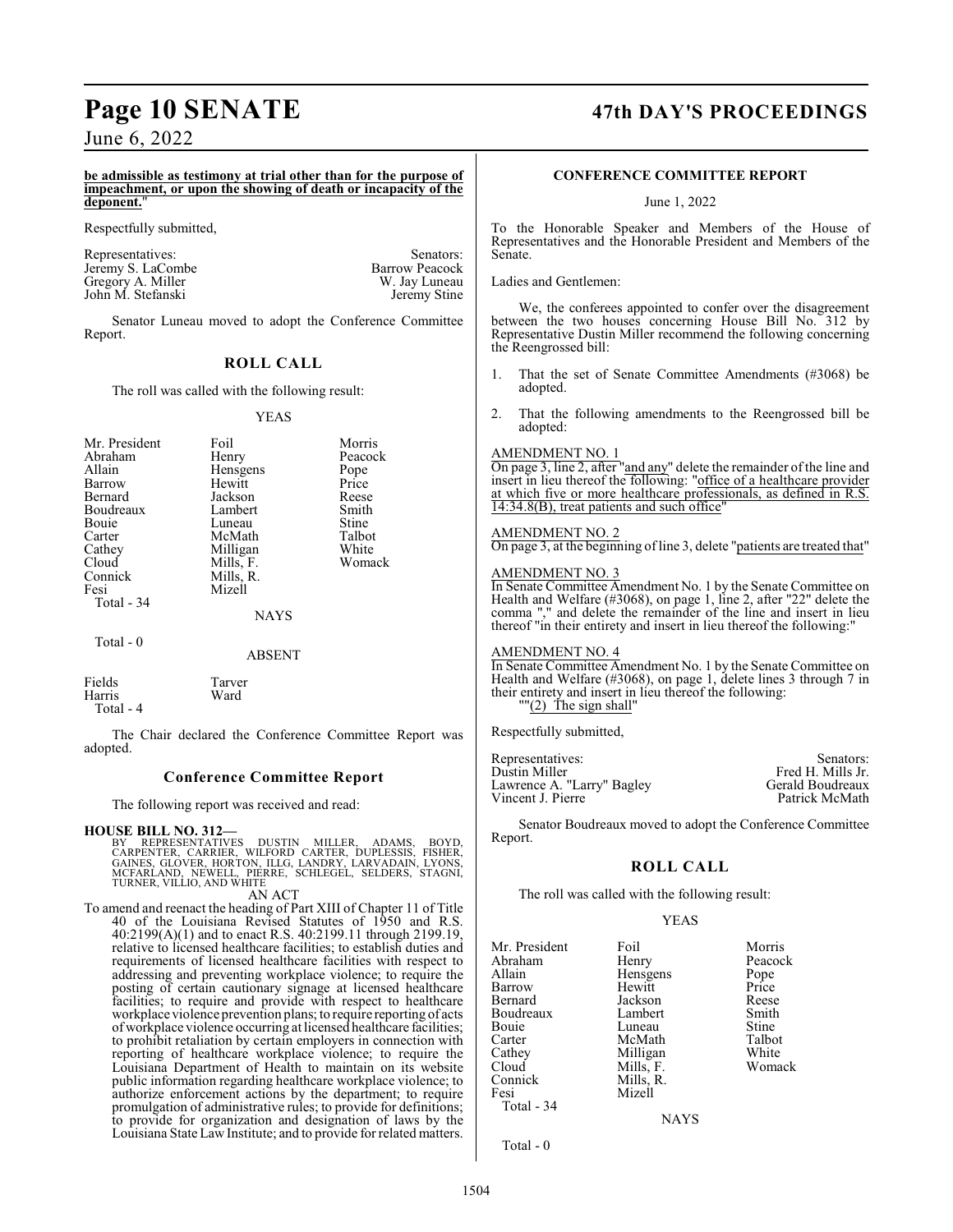#### ABSENT

Fields Tarver<br>
Harris Ward Harris

Total - 4

The Chair declared the Conference Committee Report was adopted.

#### **Conference Committee Report**

The following report was received and read:

#### **HOUSE BILL NO. 549—**

BY REPRESENTATIVES BOYD, ADAMS, AMEDEE, BACALA, BRASS, BROWN, BRYANT, CARPENTER, CARRER, BACHER, WILFORD CARTER, CORMIER, DAVIS, DUPLESSIS, FISHER, FONTENOT, FREEMAN, GAINES, GAROFALO, GLOVER, GREEN, HARRIS, HILFERTY, HODG

AN ACT

To amend and reenact R.S. 9:1141.8 and to enact R.S. 9:1122.103(C), 1131.5(C), and 2734, relative to immovable property; to provide relative to restrictions on immovable property; to prohibit restrictions based on race or religion; to provide relative to condominium associations, timeshare associations, and homeowners associations; to provide relative to community documents; and to provide for related matters.

#### **CONFERENCE COMMITTEE REPORT**

#### June 2, 2022

To the Honorable Speaker and Members of the House of Representatives and the Honorable President and Members of the Senate.

Ladies and Gentlemen:

We, the conferees appointed to confer over the disagreement between the two houses concerning House Bill No. 549 by Representative Boyd recommend the following concerning the Engrossed bill:

- 1. That the set of Senate Committee Amendments by the Senate Committee on Judiciary A (#2958) be rejected.
- 2. That the set of Senate Floor Amendments by the Legislative Bureau (#3110) be rejected.
- 3. That the following amendments to the Engrossed bill be adopted:

#### AMENDMENT NO. 1

On page 2, between lines 13 and 14 insert the following:

A residential planned community acting through a majority vote of its full board membership, instead of a majority approval of the owners, may amend the community documents for the purpose of removing any restriction, covenant, or condition that prohibits or limits the conveyance, encumbrance, rental, occupancy, or use of immovable property on the basis of race, color, religion, sex, disability, familial status, or national origin as defined in the Louisiana Equal Housing Opportunity Act."

Respectfully submitted,

| Senators:             |
|-----------------------|
| <b>Barrow Peacock</b> |
| Gary Carter Jr.       |
| <b>Robert Mills</b>   |
|                       |

Senator Carter moved to adopt the Conference Committee Report.

# **47th DAY'S PROCEEDINGS Page 11 SENATE** June 6, 2022

#### **ROLL CALL**

The roll was called with the following result:

YEAS

| Mr. President<br>Abraham<br>Allain<br>Barrow<br>Bernard<br>Boudreaux<br>Bouie<br>Carter | Fesi<br>Foil<br>Henry<br>Hensgens<br>Hewitt<br>Jackson<br>Lambert<br>Luneau | Mills, R.<br>Mizell<br>Morris<br>Peacock<br>Pope<br>Price<br>Reese<br>Stine |
|-----------------------------------------------------------------------------------------|-----------------------------------------------------------------------------|-----------------------------------------------------------------------------|
| Cathey                                                                                  | McMath                                                                      | Talbot                                                                      |
| Cloud<br>Connick<br>Total - 32                                                          | Milligan<br>Mills, F.                                                       | White                                                                       |
|                                                                                         | <b>NAYS</b>                                                                 |                                                                             |
| Total $-0$                                                                              | <b>ABSENT</b>                                                               |                                                                             |
| Fields<br>Harris                                                                        | Smith<br>Tarver                                                             | Ward<br>Womack                                                              |

Total - 6

The Chair declared the Conference Committee Report was adopted.

#### **Conference Committee Report**

The following report was received and read:

#### **HOUSE BILL NO. 200—**

BY REPRESENTATIVE BROWN AN ACT

To amend and reenact Code of Criminal Procedure Article 833(B), relative to the presence of the defendant; to provide relative to the presence of the defendant in misdemeanor prosecutions; to require the court to allow a plea of not guilty by the filing of a sworn affidavit in advance of the scheduled arraignment date; and to provide for related matters.

#### **CONFERENCE COMMITTEE REPORT**

#### June 1, 2022

To the Honorable Speaker and Members of the House of Representatives and the Honorable President and Members of the Senate.

Ladies and Gentlemen:

We, the conferees appointed to confer over the disagreement between the two houses concerning House Bill No. 200 by Representative Brown recommend the following concerning the Engrossed bill:

- That the set of Senate Committee Amendments by the Senate Committee on Senate Judiciary C (#2675) be rejected.
- That the following amendment to the Engrossed bill be adopted;

#### AMENDMENT NO. 1

On page 1, line 2, change "Article 833(B)," to "Article 833(B) and (C)(introductory paragraph)"

#### AMENDMENT NO. 2

On page 1, line 8, change "Article 833(B) is" to "Article 833(B) and (C)(introductory paragraph) are"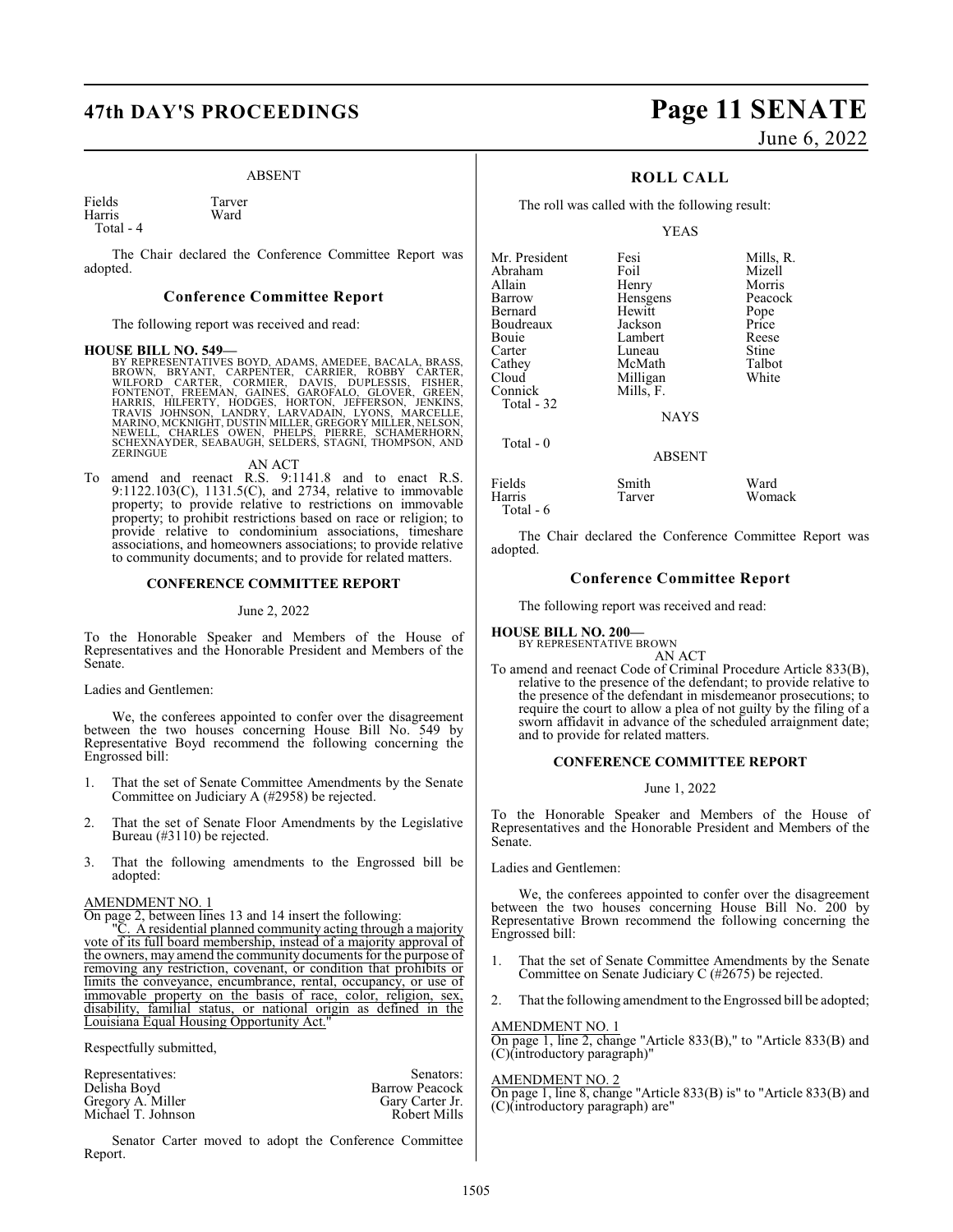#### AMENDMENT NO. 3

On page 1, delete lines 12 through 15 in their entirety and insert the following:

"B. $(1)$  A plea of not guilty of a misdemeanor shall may be allowed to be entered through counsel of record.

(2) and in A plea of not guilty of a misdemeanor shall be allowed to be entered through counsel of record in the absence of the defendant by the filing of a sworn affidavit in advance of the scheduled arraignment date.

C. The sworn affidavit referenced in Paragraph B Subparagraph (B)(2) of this Article shall include the caption of the case and summons number, citation number or docket number as applicable, and state as follows:"

Respectfully submitted,

| Representatives:     | Senators:        |
|----------------------|------------------|
| Chad Brown           | Franklin J. Foil |
| Joseph A. Marino III | Gary Carter Jr.  |
| Debbie Villio        | Rick Ward III    |

Senator Foil moved to adopt theConference Committee Report.

#### **ROLL CALL**

The roll was called with the following result:

#### YEAS

| Mr. President<br>Abraham<br>Allain<br>Barrow<br>Bernard<br>Boudreaux<br>Bouie<br>Carter<br>Cathey<br>Cloud<br>Connick | Fesi<br>Foil<br>Henry<br>Hensgens<br>Hewitt<br>Jackson<br>Lambert<br>Luneau<br>Milligan<br>Mills, F.<br>Mizell | Morris<br>Peacock<br>Pope<br>Price<br>Reese<br>Smith<br>Stine<br>Talbot<br>White<br>Womack |
|-----------------------------------------------------------------------------------------------------------------------|----------------------------------------------------------------------------------------------------------------|--------------------------------------------------------------------------------------------|
| Total - 32                                                                                                            | <b>NAYS</b>                                                                                                    |                                                                                            |
| Total - 0                                                                                                             | <b>ABSENT</b>                                                                                                  |                                                                                            |
| Fields<br><b>TT</b>                                                                                                   | McMath<br>ה וויז                                                                                               | Tarver<br><b>TT7</b> 1                                                                     |

Harris Mills, R. Ward Total - 6

The Chair declared the Conference Committee Report was adopted.

#### **Conference Committee Report**

The following report was received and read:

#### **HOUSE BILL NO. 153—**

BY REPRESENTATIVE FREEMAN AN ACT

To amend and reenact R.S. 33:9091.9(D)(1), (3)(b), and (4), (E)(4), and  $(F)(1)$  and  $(3)(c)$ , relative to Orleans Parish; to provide relative to the Twinbrook Security District; to provide relative to the district's governing board; to provide relative to board appointments; to provide relative the parcel fee levied within the district; to provide relative to the expiration of the fee; and to provide for related matters.

# **Page 12 SENATE 47th DAY'S PROCEEDINGS**

#### **CONFERENCE COMMITTEE REPORT**

#### June 2, 2022

To the Honorable Speaker and Members of the House of Representatives and the Honorable President and Members of the Senate.

Ladies and Gentlemen:

We, the conferees appointed to confer over the disagreement between the two houses concerning House Bill No. 153 by Representative Freeman recommend the following concerning the Engrossed bill:

- 1. That the set of Senate Floor Amendments by Senator Bouie (#3361) be adopted.
- 2. That the set of Senate Floor Amendments by Senator Henry (#4199) be rejected.

Respectfully submitted,

| Representatives:       | Senators:        |
|------------------------|------------------|
| Rick Edmonds           | Joseph Bouie Jr. |
| Aimee Adatto Freeman   | Cameron Henry    |
| Barbara Reich Freiberg | Gary Carter Jr.  |

Senator Bouie moved to adopt the Conference Committee Report.

#### **ROLL CALL**

The roll was called with the following result:

#### YEAS

| Mr. President | Fesi          | Mizell  |
|---------------|---------------|---------|
| Abraham       | Foil          | Morris  |
| Allain        | Henry         | Peacock |
| Barrow        | Hensgens      | Pope    |
| Bernard       | Hewitt        | Price   |
| Boudreaux     | Jackson       | Reese   |
| Bouie         | Lambert       | Smith   |
| Carter        | Luneau        | Stine   |
| Cathey        | McMath        | Talbot  |
| Cloud         | Milligan      | White   |
| Connick       | Mills, F.     |         |
| Total - 32    |               |         |
|               | <b>NAYS</b>   |         |
| Total $-0$    |               |         |
|               | <b>ABSENT</b> |         |
| Fields        | Mills, R.     | Ward    |
| Harris        | Tarver        | Womack  |
|               |               |         |

Total - 6

The Chair declared the Conference Committee Report was adopted.

#### **Conference Committee Report**

The following report was received and read:

#### **HOUSE BILL NO. 294—**

BY REPRESENTATIVE NELSON AN ACT

To enact R.S. 22:1112, relative to the guaranteed issue of Medicare supplement policies; to provide for open enrollment; to require notice to policyholders of open enrollment periods; to prohibit denial or conditioning of coverage under certain circumstances; and to provide for related matters.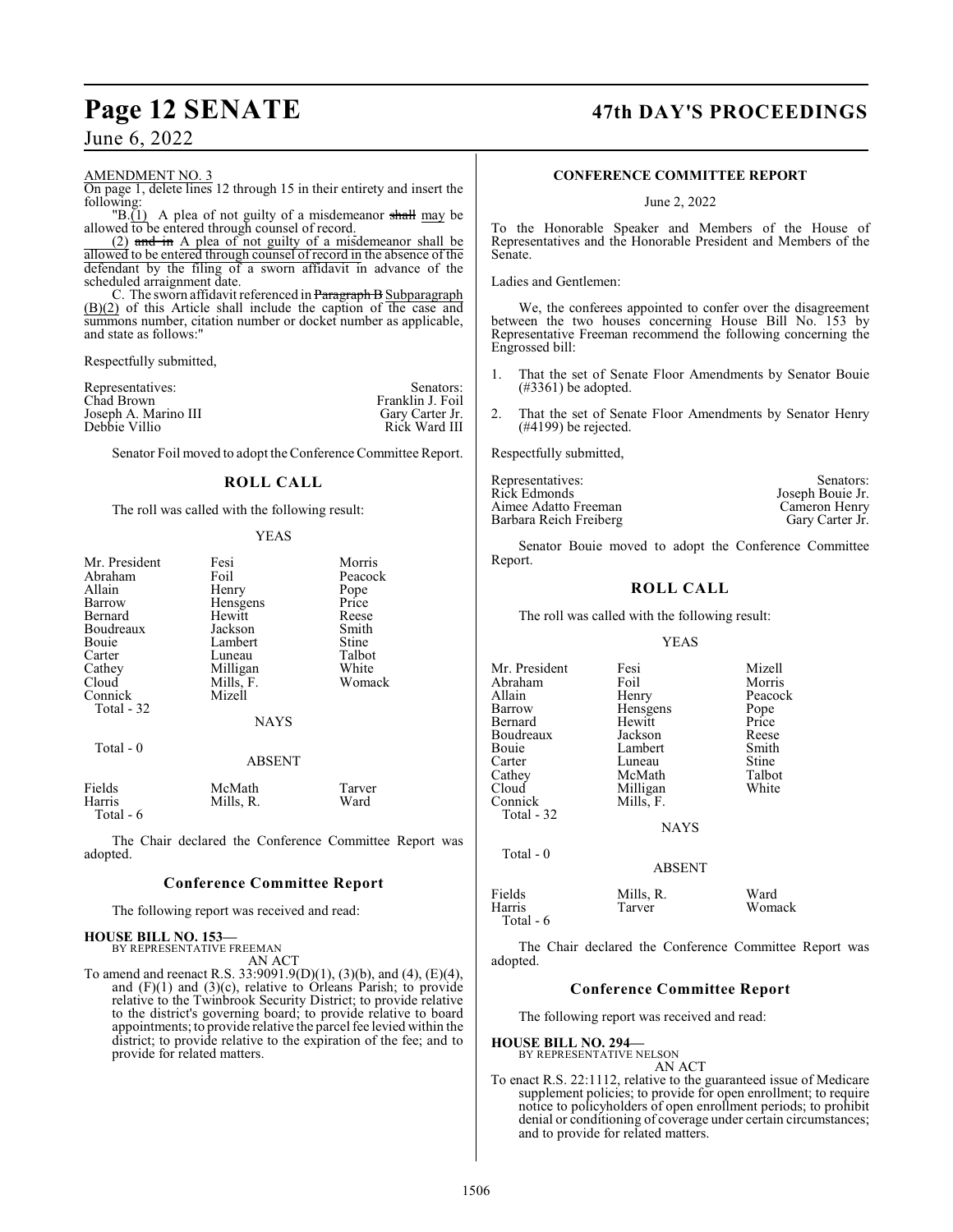# **47th DAY'S PROCEEDINGS Page 13 SENATE**

#### **CONFERENCE COMMITTEE REPORT**

June 2, 2022

To the Honorable Speaker and Members of the House of Representatives and the Honorable President and Members of the Senate.

Ladies and Gentlemen:

We, the conferees appointed to confer over the disagreement between the two houses concerning House Bill No. 294 by Representative Nelson recommend the following concerning the Engrossed bill:

- 1. That Senate Committee Amendment No. 1 by the Senate Committee on Insurance (#1848) be adopted.
- 2. That Senate Committee Amendments Nos. 2 and 3 by the Senate Committee on Insurance (#1848) be rejected.
- 3. That the set of Senate Floor Amendments by Senator McMath (#2020) be rejected.
- 4. That the following amendments to the Engrossed bill be adopted:

#### AMENDMENT NO. 1

On page 2, at the beginning of line 3, change  $"B.(1)"$  to  $"B.(1)(a)'$ 

#### AMENDMENT NO. 2

On page 2, delete lines 7 and 8 in their entirety and insert the following: "on any of the following:

(i) The termination date of the individual's employer-based plan.

(ii) The date the employer-based plan ceases to provide some or all health benefits to the individual.

(iii) The date the individual leaves the employer-based plan.

(b) An open enrollment period prescribed in this Subsection shall last for a period of sixty-three calendar days, during which the"

Respectfully submitted,

| Representatives:       | Senators:     |
|------------------------|---------------|
| Richard James Nelson   | Kirk Talbot   |
| Mike Huval             | Louie Bernard |
| Michael Charles Echols | Jeremy Stine  |

Senator Talbot moved to adopt the Conference Committee Report.

#### **ROLL CALL**

The roll was called with the following result:

#### YEAS

| Mr. President | Fesi      | Mizell  |
|---------------|-----------|---------|
| Abraham       | Foil      | Morris  |
| Allain        | Henry     | Peacock |
| Barrow        | Hensgens  | Pope    |
| Bernard       | Hewitt    | Price   |
| Boudreaux     | Jackson   | Reese   |
| Bouie         | Lambert   | Smith   |
| Carter        | Luneau    | Stine   |
| Cathey        | McMath    | Talbot  |
| Cloud         | Milligan  | White   |
| Connick       | Mills, F. | Womack  |
| Total - 33    |           |         |
|               | NAYS      |         |

Total - 0

June 6, 2022

#### ABSENT

Fields Mills, R. Ward Harris Tarver

Total - 5

The Chair declared the Conference Committee Report was adopted.

#### **Conference Committee Report**

The following report was received and read:

#### **HOUSE BILL NO. 261—**

BY REPRESENTATIVES MAGEE, AMEDEE, BROWN, BRYANT,<br>EDMONSTON, EMERSON, FISHER, GREEN, HARRIS, LARVADAIN,<br>MARINO, NELSON, ORGERON, PIERRE, STEFANSKI, THOMAS,<br>THOMPSON,AND ZERINGUE

- AN ACT
- To enact Part II-E of Chapter 8 of Title 17 of the Louisiana Revised Statutes of 1950, to be comprised of R.S. 17:1977.1 through 1977.3, and R.S.  $36:651(C)(13)$ , relative to education; to create an independent public French immersion school; to provide for the location of the school and the grade levels to be served; to provide for a board of directors and a school director and the powers, duties, and responsibilities of each; to provide for board membership, terms, and compensation; to provide for an effective date; to provide for funding; and to provide for related matters.

#### **CONFERENCE COMMITTEE REPORT**

#### June 2, 2022

To the Honorable Speaker and Members of the House of Representatives and the Honorable President and Members of the Senate.

Ladies and Gentlemen:

We, the conferees appointed to confer over the disagreement between the two houses concerning House Bill No. 261 by Representative Magee recommend the following concerning the Reengrossed bill:

- 1. That the set of Senate Committee Amendments by the Senate Committee on Education (#3558) be rejected.
- 2. That Senate Floor Amendment Nos. 1, 4, 6, and 7 by Senator Fesi (#4229) be adopted.
- 3. That Senate Floor Amendment Nos. 2, 3, and 5 by Senator Fesi (#4229) be rejected.
- 4. That the following amendments to the Reengrossed bill be adopted:

#### AMENDMENT NO. 1

On page 2, at the end of line 11, delete the period "." and insert "who is an employee of the council."

#### AMENDMENT NO. 2

On page 5, delete lines 17 through 21 and insert the following: "Section 3.(A) This Act shall become effective July 1, 2023,

except as provided in Subsection B of this Section. (B) The provisions of R.S. 17:1977.2 and R.S. 36:651(C)(13) as provided in this Act, relative to the creation of the board of directors, shall become effective upon signature of this Act by the governor or, if not signed by the governor, upon expiration of the time for bills to become law without signature by the governor, as provided by Article III, Section 18 of the Constitution of Louisiana. If this Act is vetoed by the governor and subsequently approved by the legislature, the provisions of R.S.  $17:1977.2$  and R.S.  $36:651\text{\textdegree}(C)(13)$  as provided in this Act, relative to the creation of the board of directors, shall become effective on the day following such approval."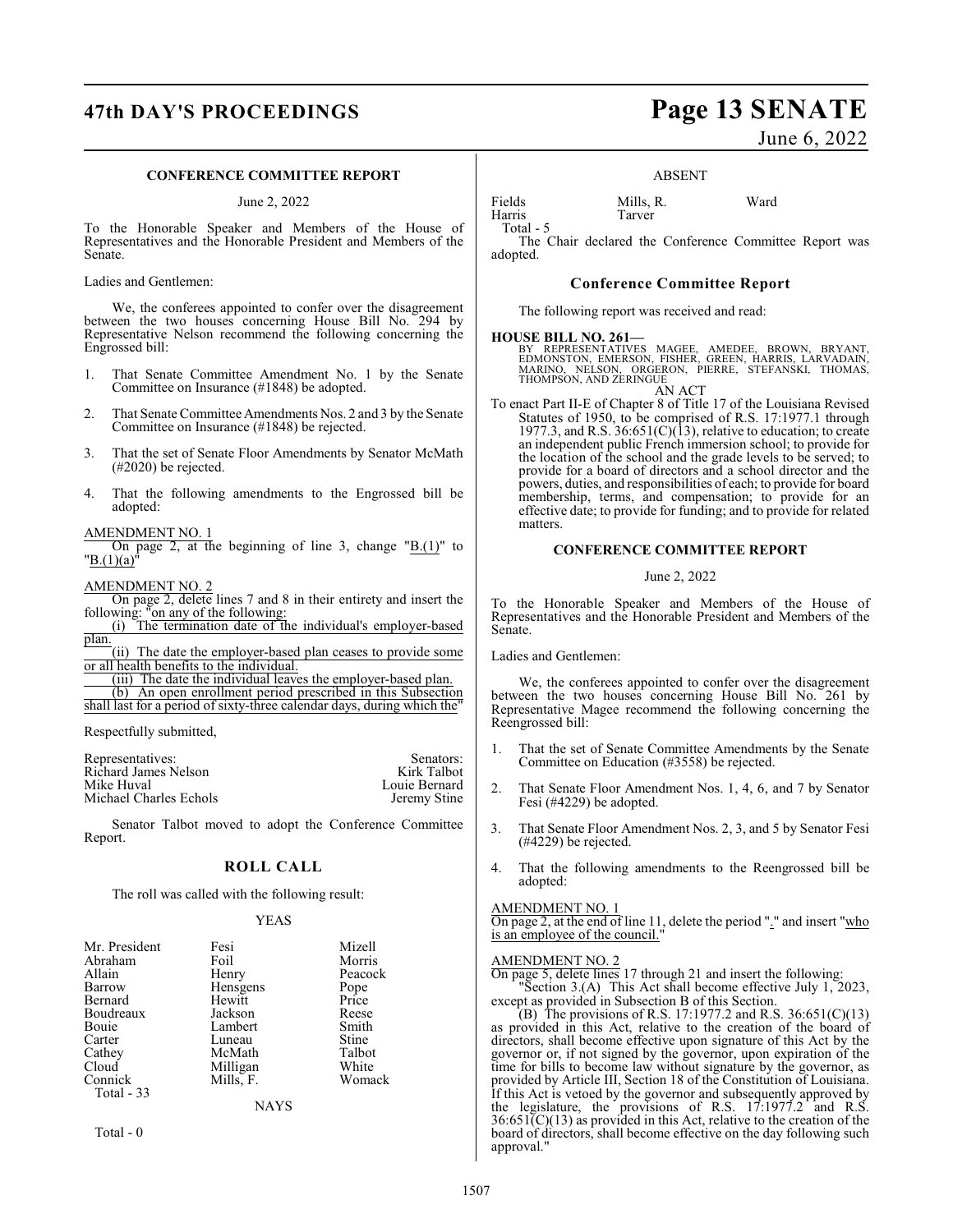Respectfully submitted,

Tanner D. Magee<br>Lance Harris Joseph Orgeron

Representatives: Senators: Senators: Senators: Senators: Senators: Senators: Senators: Senators: Senators: Senators: Senators: Senators: Senators: Senators: Senators: Senators: Senators: Senators: Senators: Senators: Senat Michael "Big Mike" Fesi<br>Jeremy Stine

Senator Fesi moved to adopt the Conference Committee Report.

#### **ROLL CALL**

The roll was called with the following result:

#### YEAS

| Mr. President<br>Abraham<br>Allain<br>Barrow<br>Bernard<br>Bouie<br>Carter<br>Cathey<br>Cloud<br>Connick<br>Fesi<br>Total - 32 | Foil<br>Henry<br>Hensgens<br>Hewitt<br>Lambert<br>Luneau<br>McMath<br>Milligan<br>Mills, F.<br>Mizell<br>Morris | Peacock<br>Pope<br>Price<br>Reese<br>Smith<br>Stine<br>Talbot<br>Ward<br>White<br>Womack |
|--------------------------------------------------------------------------------------------------------------------------------|-----------------------------------------------------------------------------------------------------------------|------------------------------------------------------------------------------------------|
|                                                                                                                                | <b>NAYS</b>                                                                                                     |                                                                                          |
| Total $-0$                                                                                                                     | ABSENT                                                                                                          |                                                                                          |

| Boudreaux  | <b>Harris</b> | Mills, R. |
|------------|---------------|-----------|
| Fields     | Jackson       | Tarver    |
| Total $-6$ |               |           |

The Chair declared the Conference Committee Report was adopted.

#### **Conference Committee Report**

The following report was received and read:

#### **HOUSE BILL NO. 129—**

BY REPRESENTATIVES NELSON AND HUGHES

AN ACT

To amend and reenact R.S. 32:57.1(A) and (B) and to enact R.S. 32:57.1(D), relative to failure to honor a written promise to appear; to provide relative to notification to the arrested person by the Department of Public Safety and Corrections; to provide relative to the suspension of an operator's license of an arrested person; to provide relative to the payment of fines; to provide relative to payment for suspension when incarcerated; and to provide for related matters.

#### **CONFERENCE COMMITTEE REPORT**

#### June 3, 2022

To the Honorable Speaker and Members of the House of Representatives and the Honorable President and Members of the Senate.

Ladies and Gentlemen:

We, the conferees appointed to confer over the disagreement between the two houses concerning House Bill No. 129 by Representative Nelson recommend the following concerning the Reengrossed bill:

1. That Senate Committee Amendments Nos. 1 and 2 proposed by the Committee on Transportation, Highways and Public Works (#3534) be adopted.

# **Page 14 SENATE 47th DAY'S PROCEEDINGS**

- 2. That Senate Committee Amendment Nos. 3 and 4 proposed by the Committee on Transportation, Highways and Public Works (#3534) be rejected.
- 3. That the set of Legislative Bureau Amendments (#3698) be rejected.
- 4. That the following amendments to the Reengrossed bill be adopted:

#### AMENDMENT NO. 1

On page 2, line 22, after "Section." and before "Twelve" insert the following: "This fee may only be assessed once per summons as described in Subsection A of this Section.

#### AMENDMENT NO. 2

On page 2, delete lines 27 through 29 and insert the following:

"D. The failure to appear due to incarceration shall be a valid defense for any violation of this Section, if the arrested person provides evidence of incarceration to the court pursuant to R.S. 15:714. The license shall be renewed and reissued without payment, all failure to appear payments waived, and any other flags reported to the Department of Public Safety and Corrections shall be resolved pursuant to statute.

E. All notices from the Department of Public Safety and Corrections described in Subsections A and B of this Section shall include the following information: the summons information that the person failed to appear on; the date of the failure to appear; and the contact information and name of the court where the person needs to appear.

Respectfully submitted,

| Representatives:      | Senators:      |
|-----------------------|----------------|
| Richard James Nelson  | Patrick McMath |
| Jason Hughes          | J. Rogers Pope |
| Joseph A. Marino, III | Mike Reese     |

Senator Reese moved to adopt the Conference Committee Report.

#### **ROLL CALL**

The roll was called with the following result:

#### YEAS

| Mr. President       | Foil          | Morris  |
|---------------------|---------------|---------|
| Abraham             | Henry         | Peacock |
| Allain              | Hensgens      | Pope    |
| Barrow              | Hewitt        | Price   |
| Bernard             | Jackson       | Reese   |
| Boudreaux           | Lambert       | Smith   |
| Bouie               | Luneau        | Stine   |
| Carter              | McMath        | Talbot  |
| Cathey              | Milligan      | White   |
| Cloud               | Mills, F.     | Womack  |
| Connick             | Mills, R.     |         |
| Fesi                | Mizell        |         |
| Total - 34          |               |         |
|                     | <b>NAYS</b>   |         |
| Total - 0           |               |         |
|                     | <b>ABSENT</b> |         |
| Fields              | Tarver        |         |
| Harris<br>Total - 4 | Ward          |         |

The Chair declared the Conference Committee Report was adopted.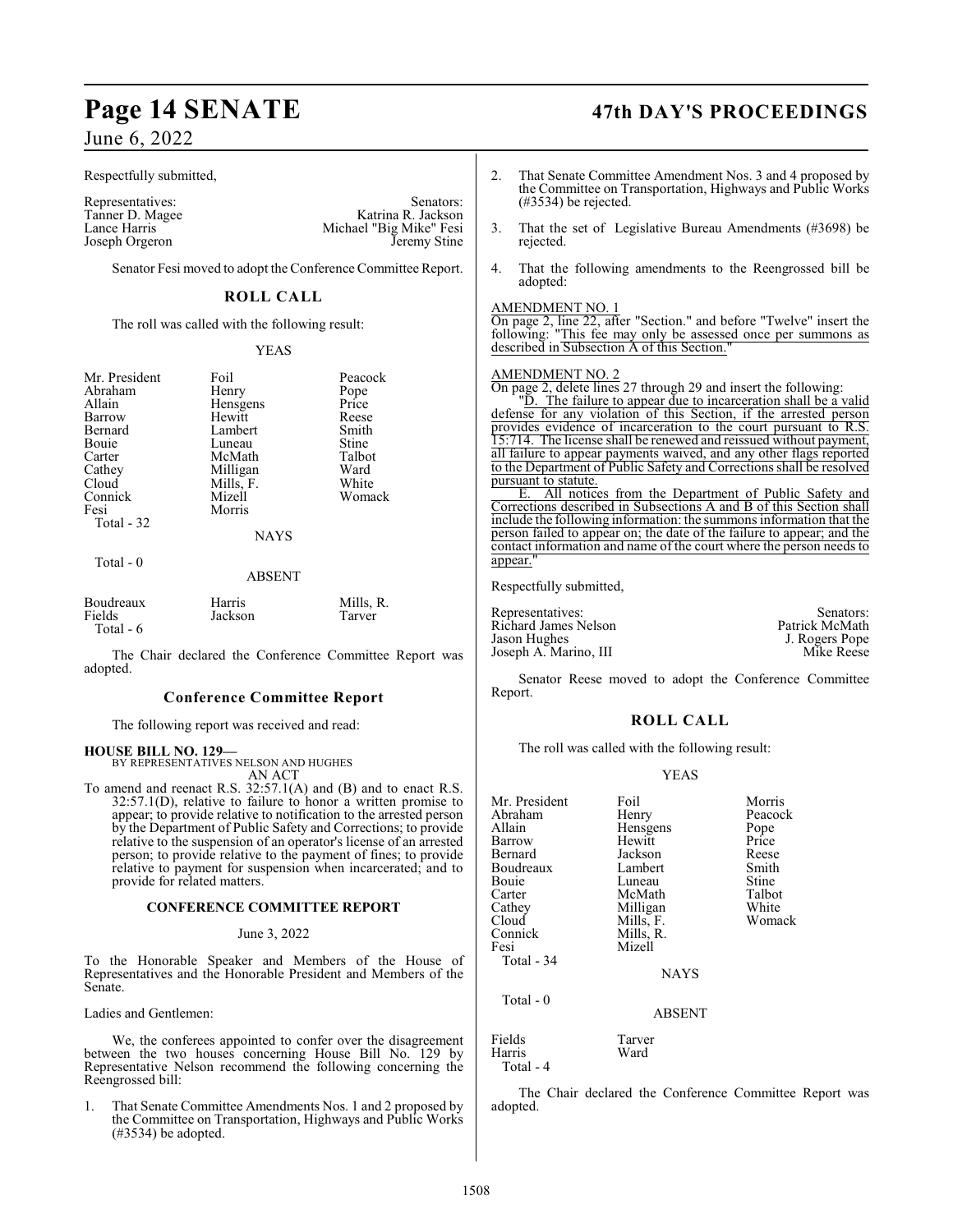# **47th DAY'S PROCEEDINGS Page 15 SENATE**

#### **Conference Committee Report**

The following report was received and read:

#### **HOUSE BILL NO. 330—**

BY REPRESENTATIVE TRAVIS JOHNSON AN ACT

To enact Part VII of Chapter 10-A of Title 3 of the Louisiana Revised Statutes of 1950, to be comprised of R.S. 3:1491 through 1496 and R.S. 36:629(L)(4), relative to the creation of the Louisiana Industrial Hemp Promotion and Research Program; to create the Louisiana Industrial Hemp Promotion and Research Advisory Board; to provide for the composition, powers, duties, and functions of the board; to authorize the commissioner of agriculture and forestry to adopt rules and accept certain funds; to provide for the use of funds; to provide for definitions; to provide for transfer of the board to the Department of Agriculture and Forestry; and to provide for related matters.

#### **CONFERENCE COMMITTEE REPORT**

#### June 5, 2022

To the Honorable Speaker and Members of the House of Representatives and the Honorable President and Members of the Senate.

Ladies and Gentlemen:

We, the conferees appointed to confer over the disagreement between the two houses concerning House Bill No. 330 by Representative Travis Johnson recommend the following concerning the Reengrossed bill:

- 1. That the set of Senate Committee Amendments by the Senate Committee on Agriculture, Forestry, Aquaculture and Rural Development (#3729) be adopted.
- 2. That the following amendment be adopted:

#### AMENDMENT NO. 1

In Senate Committee Amendment No. 3 by the Senate Committee on Agriculture, Forestry, Aquaculture and Rural Development (#3729), on page 1, line 19, after "Aquaculture" and before "and" insert a comma "," and on line 21, after "Aquaculture" and before "and" delete the comma ","

Respectfully submitted,

| Senators:          |
|--------------------|
| Stewart Cathey Jr. |
| Katrina R. Jackson |
| Louie Bernard      |
|                    |

Senator Cathey moved to adopt the Conference Committee Report.

#### **ROLL CALL**

The roll was called with the following result:

#### YEAS

Mizell Peacock<br>Pope

Talbot<br>White

Womack

| Abraham   | Foil     | Mizel         |
|-----------|----------|---------------|
| Allain    | Henry    | Peaco         |
| Barrow    | Hensgens |               |
| Bernard   | Hewitt   | Pope<br>Price |
| Boudreaux | Jackson  | Reese         |
| Bouie     | Lambert  | Smith         |
| Carter    | Luneau   | Stine         |
| Cathey    | McMath   | Talbot        |
| Cloud     | Milligan | White         |
| Connick   | Mille F  | $W_{\Omega}$  |

June 6, 2022

| Fesi<br>Total $-32$ | Mills, R.   |
|---------------------|-------------|
|                     | <b>NAYS</b> |
| Morris<br>Total - 1 |             |
|                     |             |

ABSENT

| Mr. President | Harris | Ward |
|---------------|--------|------|
| Fields        | Tarver |      |
| Total - 5     |        |      |

The Chair declared the Conference Committee Report was adopted.

#### **Conference Committee Report**

The following report was received and read:

**HOUSE BILL NO. 927—** BY REPRESENTATIVES SELDERS, CARPENTER, FREIBERG, AND MCKNIGHT AN ACT

To amend and reenact R.S. 17:1855.2 and to enact R.S. 17:3351.22, relative to university laboratory schools; to authorize a tuition increase at certain laboratory schools; to provide a maximum increase amount; and to provide for related matters.

#### **CONFERENCE COMMITTEE REPORT**

#### June 5, 2022

To the Honorable Speaker and Members of the House of Representatives and the Honorable President and Members of the Senate.

Ladies and Gentlemen:

We, the conferees appointed to confer over the disagreement between the two houses concerning House Bill No. 927 by Representative Selders recommend the following concerning the Engrossed bill:

- 1. That the set of amendments by the Senate Committee on Education (#3549) be adopted.
- 2. That the set of Senate Floor Amendments by the Legislative Bureau (#3717) be adopted.

Respectfully submitted,

| Representatives:       | Senators:          |
|------------------------|--------------------|
|                        |                    |
| Larry Selders          | Katrina R. Jackson |
| Lance Harris           | Franklin J. Foil   |
| Barbara Reich Freiberg | Kirk Talbot        |
|                        |                    |

Senator Foil moved to adopt the Conference Committee Report.

#### **ROLL CALL**

The roll was called with the following result:

#### YEAS

| Mr. President | Foil      | Morris       |
|---------------|-----------|--------------|
| Abraham       | Henry     | Peacock      |
| Allain        | Hensgens  | Pope         |
| Barrow        | Hewitt    | Price        |
| Bernard       | Jackson   | Reese        |
| Boudreaux     | Lambert   | Smith        |
| Bouie         | Luneau    | <b>Stine</b> |
| Carter        | McMath    | Talbot       |
| Cathey        | Milligan  | White        |
| Cloud         | Mills. F. | Womack       |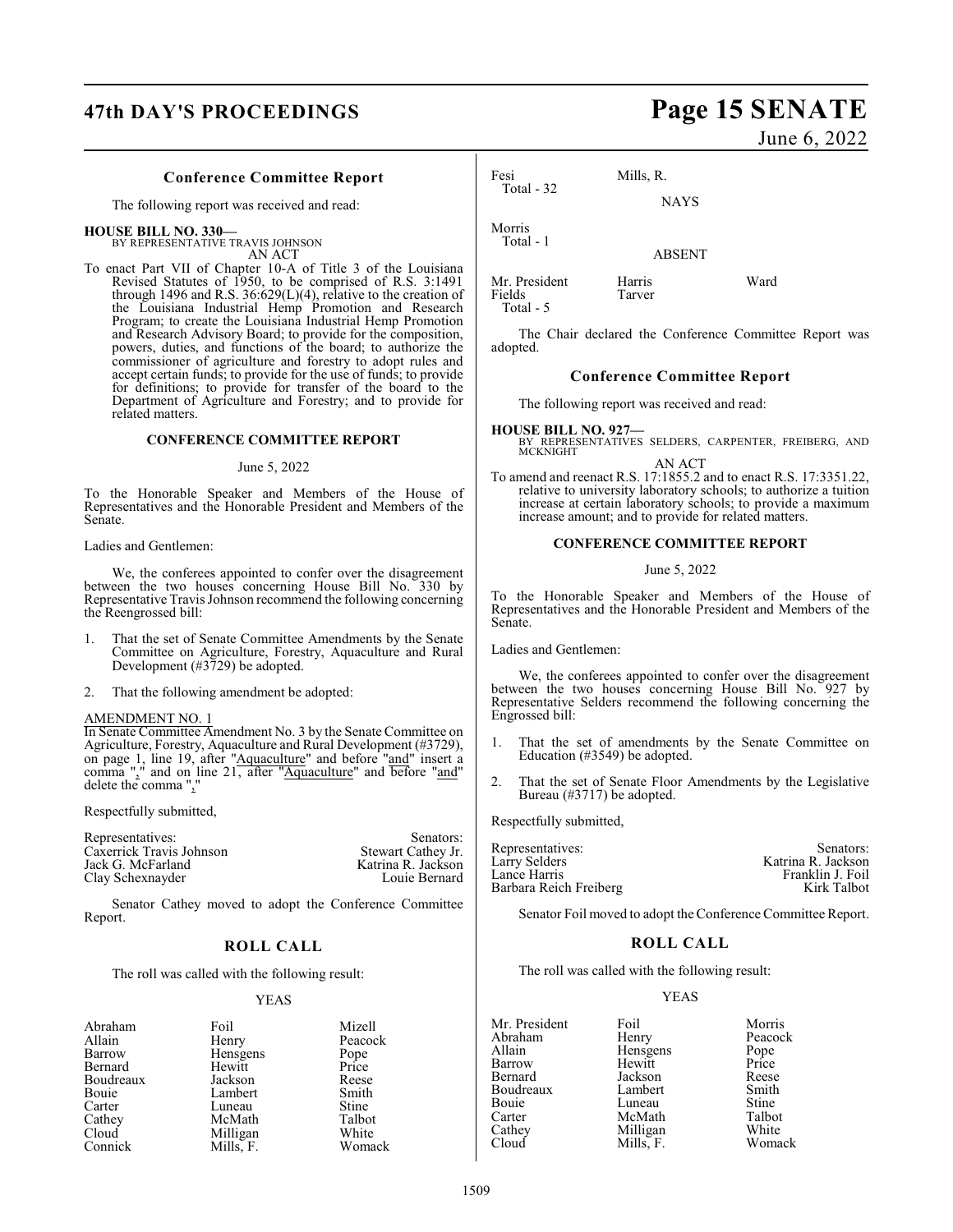| Connick    | Mills, R.   |
|------------|-------------|
| Fesi       | Mizell      |
| Total - 34 | <b>NAYS</b> |

Total - 0

ABSENT

Fields Tarver<br>
Harris Ward Harris Total - 4

The Chair declared the Conference Committee Report was adopted.

### **Conference Committee Report**

The following report was received and read:

**HOUSE BILL NO. 374—** BY REPRESENTATIVE BEAULLIEU

AN ACT To amend and reenact R.S. 30:2418.1(C) and (E) and 2531.1(D)(1), (2), and (3), relative to tires; to increase penalties for failure to obtain a generator identification number; to provide for exceptions; to provide for increased penalties for the offense of gross littering involving tires; and to provide for related matters.

#### **CONFERENCE COMMITTEE REPORT**

#### June 6, 2022

To the Honorable Speaker and Members of the House of Representatives and the Honorable President and Members of the Senate.

Ladies and Gentlemen:

We, the conferees appointed to confer over the disagreement between the two houses concerning House Bill No. 374 by Representative Beaullieu recommend the following concerning the Engrossed bill:

- 1. That the set of Senate Committee Amendments by the Senate Committee on Environmental Quality (#3354) be adopted.
- 2. That the set of Senate Floor Amendments by Senator Hensgens (#3745) be rejected.
- 3. That the following amendment to the Engrossed bill be adopted:

#### AMENDMENT NO. 1

On page 1, line 2, after "reenact" delete the remainder of the line and insert "R.S. 30:2418(I)(1)(a)(i), 2418.1(C) and (E), and 2531.1(D)(1), (2), and (3) and to enact  $R.S. 30:2418(P)$ , relative to"

#### AMENDMENT NO. 2

On page 1, line 5, after "tires;" insert "to provide for fees; to provide for the Waste Tire Management Fund;"

#### AMENDMENT NO. 3

On page 1, delete lines 7 and 8 in their entirety and in lieu thereof insert the following:

"Section 1. R.S. 30:2418(I)(1)(a)(i), 2418.1(C) and (E), and  $2531.1(D)(1)$ ,  $(2)$ , and  $(3)$  are hereby amended and reenacted and R.S.  $30:2418(P)$  is hereby enacted to read as follows: §2418. Waste tires

\* \* \*

I.(1)(a) The fee on tires authorized to be levied pursuant to R.S.  $30:2413(\text{\AA})(8)$  shall not exceed the following:

(i) Beginning October 1, 2018, through July 31, 2022, two Two dollars and twenty-five cents per passenger/light truck/small farm

# **Page 16 SENATE 47th DAY'S PROCEEDINGS**

service tire. Beginning on August 1, 2022, two dollars passenger/light truck/small farm service tire. \* \* \*

P. The department shall be responsible for the removal of tires on any property containing more than one thousand tires, located in a historic district in a municipality with a population between twentyeight and twenty-nine thousand according to the latest decennial census; however, in no event shall the department be responsible for the removal of more than three thousand tires from such property. The owner of any such property shall notify the secretary of the existence and need for removal of tires by certified mail. The existence and need for removal of tires by certified mail. department shall be responsible for the cost of labor, transportation, and disposal of any tires removed pursuant to this Subsection and shall have the removal of any such tires complete by September 30, 2022.'

Respectfully submitted,

| Representatives:                     | Senators:               |
|--------------------------------------|-------------------------|
| Gerald "Beau" Alphonse Beaullieu, IV | Eddie J. Lambert        |
| Jean-Paul P. Coussan                 | <b>Bob Hensgens</b>     |
| John R. Illg Jr.                     | Michael "Big Mike" Fesi |

Senator Hensgens moved to adopt the Conference Committee Report.

### **ROLL CALL**

The roll was called with the following result:

#### YEAS

| Mr. President | Fesi          | Mills, R. |
|---------------|---------------|-----------|
| Abraham       | Foil          | Mizell    |
| Allain        | Henry         | Morris    |
| <b>Barrow</b> | Hensgens      | Peacock   |
| Bernard       | Hewitt        | Pope      |
| Boudreaux     | Jackson       | Price     |
| Bouie         | Lambert       | Smith     |
| Carter        | Luneau        | Stine     |
| Cathey        | McMath        | Talbot    |
| Cloud         | Milligan      | White     |
| Connick       | Mills, F.     | Womack    |
| Total $-33$   |               |           |
|               | <b>NAYS</b>   |           |
| Total $-0$    |               |           |
|               | <b>ABSENT</b> |           |
| Fields        | Reese         | Ward      |
| Harris        | Tarver        |           |

Total - 5

The Chair declared the Conference Committee Report was adopted.

#### **Conference Committee Report**

The following report was received and read:

**HOUSE BILL NO. 1015—**

BY REPRESENTATIVE SCHEXNAYDER AN ACT

To amend and reenact R.S.  $51:2365(D)(3)$  and  $(F)(2)$ , to enact R.S. 51:1260 and 1261, and to repeal R.S. 51:2365(F)(1)(d) and 2365.1, relative to financial incentives for events held in Louisiana; to provide relative to the Major Events Incentive Program; to make changes to the administration of the program; to create a grant program for certain Louisiana events; to provide for administration of the program; to provide for an effective date; and to provide for related matters.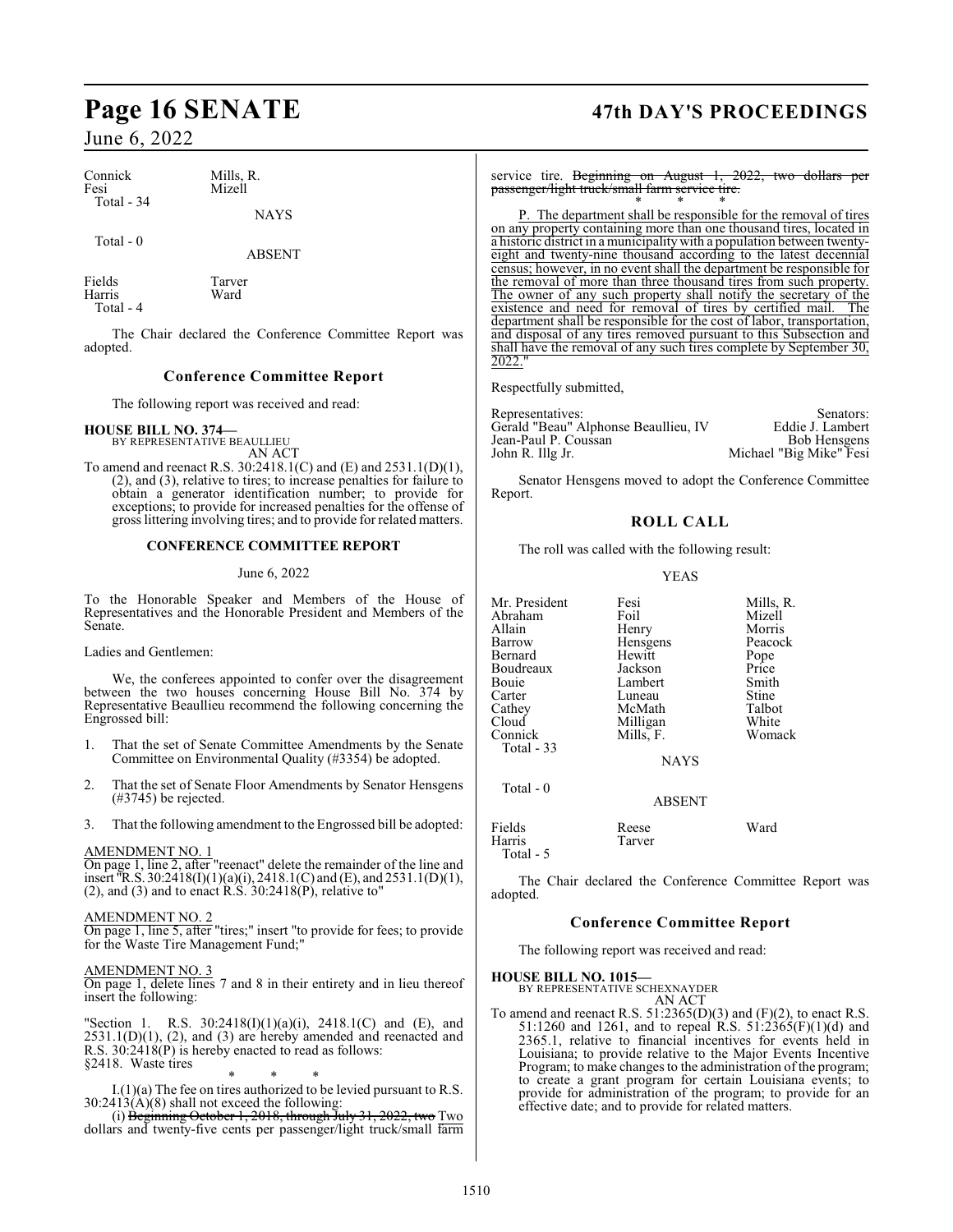# **47th DAY'S PROCEEDINGS Page 17 SENATE**

#### **CONFERENCE COMMITTEE REPORT**

June 6, 2022

To the Honorable Speaker and Members of the House of Representatives and the Honorable President and Members of the Senate.

Ladies and Gentlemen:

We, the conferees appointed to confer over the disagreement between the two houses concerning House Bill No. 1015 by Representative Schexnayder recommend the following concerning the Reengrossed bill:

- 1. That the set of Senate Committee Amendments by the Senate Committee on Finance (#4176) be rejected.
- 2. That the set of Senate Floor Amendments by Senator Henry (#4433) be rejected.
- 3. That the set of Senate Floor Amendments by Senator Price (#4439) be adopted.
- 4. That the following amendment be adopted:

#### AMENDMENT NO. 1

In Senate Floor Amendment No. 6 by Senator Price (#4439), on page 1, at the beginning of line 17, change "J." to "I."

5. That the following amendments to the Reengrossed bill be adopted:

#### AMENDMENT NO. 2

On page 5, line 12, after "the" and before "which" change "state treasurer" to "Joint Legislative Committee on the Budget"

#### AMENDMENT NO. 3

On page 5, delete lines 19 through 28 in their entirety and insert the following:<br>"H.

The Joint Legislative Committee on the Budget shall determine the portion of the incremental tax increase reported by the lieutenant governor which shall be transferred into the fund. Upon approval of the Joint Legislative Committee on the Budget, the treasurer shall transfer the amount determined by the committee into the fund."

Respectfully submitted,

Representatives: Senators: Senators: Senators: Clay Schexnayder Patrick Page Cortez Patrick Page Cortez<br>Edward J. "Ed" Price Jerome "Zee" Zeringue<br>Paula P. Davis Mack A. "Bodi" White Jr.

Senator Price moved to adopt the Conference Committee Report.

### **ROLL CALL**

The roll was called with the following result:

#### YEAS

| Mr. President | Foil      | Morris       |
|---------------|-----------|--------------|
| Abraham       | Henry     | Peacock      |
| Allain        | Hensgens  | Pope         |
| Bernard       | Hewitt    | Price        |
| Boudreaux     | Lambert   | Reese        |
| Bouie         | Luneau    | Smith        |
| Carter        | McMath    | <b>Stine</b> |
| Cathey        | Milligan  | Talbot       |
| Cloud         | Mills, F. | White        |
| Connick       | Mills. R. | Womack       |

June 6, 2022

| Fesi                          | Mizell            |                |
|-------------------------------|-------------------|----------------|
| Total $-32$                   | <b>NAYS</b>       |                |
| Total $-0$                    | <b>ABSENT</b>     |                |
| Barrow<br>Fields<br>Total - 6 | Harris<br>Jackson | Tarver<br>Ward |

The Chair declared the Conference Committee Report was adopted.

#### **Conference Committee Report**

The following report was received and read:

#### **HOUSE CONCURRENT RESOLUTION NO. 88—** BY REPRESENTATIVE ECHOLS A CONCURRENT RESOLUTION

To request the Louisiana Department of Health to utilize increased collections from pharmacy rebates to reimburse pharmacists to acquire prescription drugs and then to increase rates for primary care providers in the Medicaid program.

#### **CONFERENCE COMMITTEE REPORT**

June 3, 2022

To the Honorable Speaker and Members of the House of Representatives and the Honorable President and Members of the Senate.

Ladies and Gentlemen:

We, the conferees appointed to confer over the disagreement between the two houses concerning House Concurrent Resolution No. 88 by Representative Echols recommend the following concerning the Engrossed bill:

- 1. That Senate Committee Amendments Nos. 1 through 4 by the Senate Committee on Health and Welfare (#3916) be adopted.
- 2. That Senate Committee Amendment No. 5 by the Senate Committee on Health and Welfare (#3916) be rejected.

Respectfully submitted,

| Representatives:           | Senators:           |
|----------------------------|---------------------|
| Michael Charles Echols     | Fred H. Mills Jr.   |
| Rhonda Gaye Butler         | Stewart Cathey Jr.  |
| Lawrence A. "Larry" Bagley | <b>Bob Hensgens</b> |
|                            |                     |

Senator Fred Mills moved to adopt the Conference Committee Report.

### **ROLL CALL**

The roll was called with the following result:

#### YEAS

| Mr. President | Foil      | Morris       |
|---------------|-----------|--------------|
|               |           |              |
| Abraham       | Henry     | Peacock      |
| Allain        | Hensgens  | Pope         |
| Barrow        | Hewitt    | Price        |
| Bernard       | Jackson   | Reese        |
| Boudreaux     | Lambert   | Smith        |
| Bouie         | Luneau    | <b>Stine</b> |
| Carter        | McMath    | Talbot       |
| Cathey        | Milligan  | White        |
| Cloud         | Mills, F. | Womack       |
| Connick       | Mills. R  |              |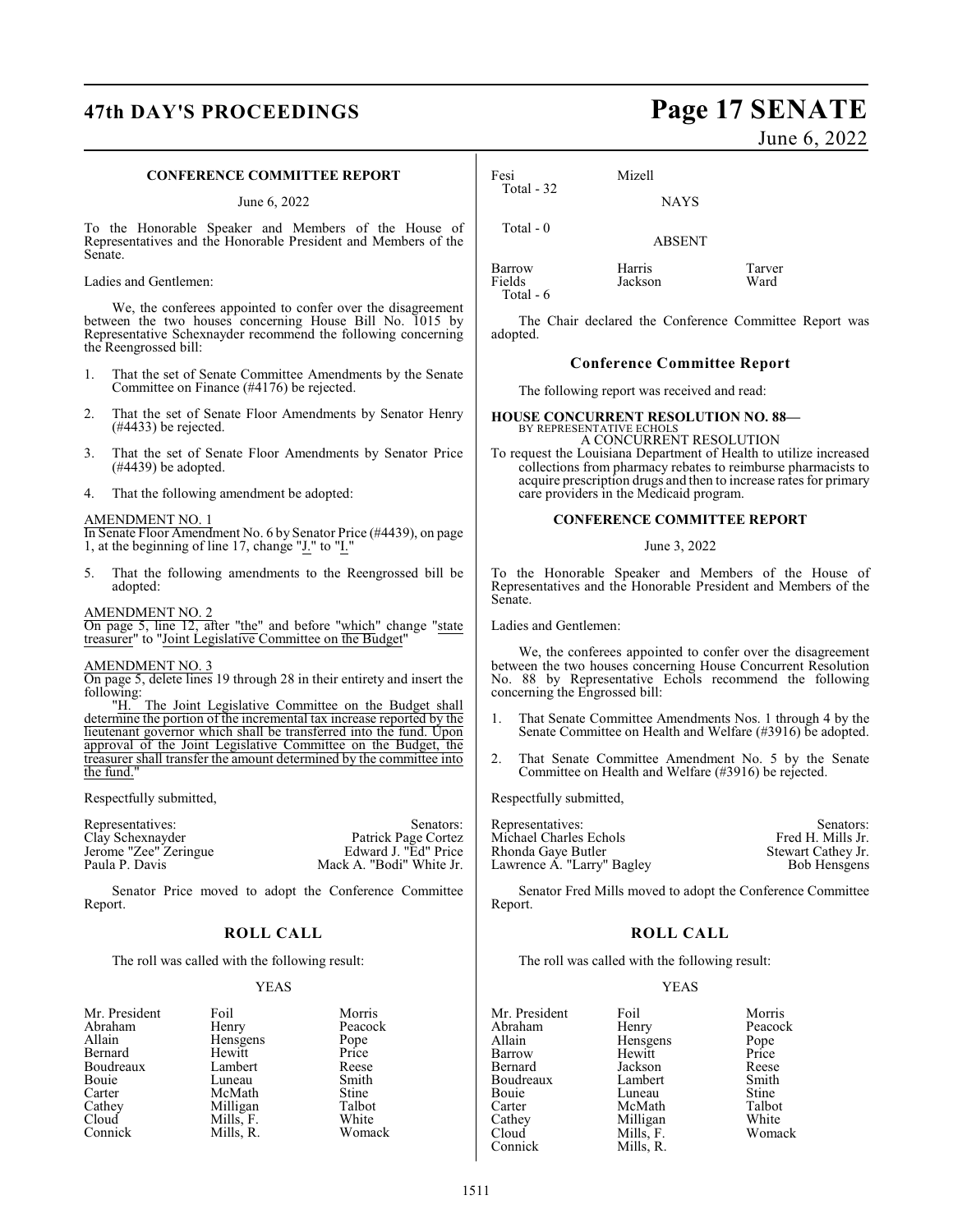Fesi Mizell Total - 34

Harris Total - 4 NAYS

ABSENT

Total - 0

Fields Tarver

The Chair declared the Conference Committee Report was adopted.

### **Conference Committee Report**

The following report was received and read:

# **HOUSE BILL NO. 389—** BY REPRESENTATIVE PRESSLY AN ACT

To amend and reenact Civil Code Articles 3461 and 3472.1, to enact Code of Civil Procedure Article 196.2, and to repeal Code of Civil Procedure Article 562, relative to prescription and peremption; to provide for emergency suspension of certain prescription and peremption periods; to provide for the emergency suspension of abandonment periods; to provide relative to the Louisiana Supreme Court; to provide for emergency extension of certain deadlines; and to provide for related matters.

#### **CONFERENCE COMMITTEE REPORT**

#### June 6, 2022

To the Honorable Speaker and Members of the House of Representatives and the Honorable President and Members of the Senate.

Ladies and Gentlemen:

We, the conferees appointed to confer over the disagreement between the two houses concerning House Bill No. 389 by Representative Pressly recommend the following concerning the Reengrossed bill:

That the set of Senate Floor Amendments by Senator Connick (#3759) be rejected.

Respectfully submitted,

| Representatives:            | Senators:             |
|-----------------------------|-----------------------|
| Thomas Alexander Pressly IV | <b>Barrow Peacock</b> |
| Gregory A. Miller           | Patrick Connick       |
| Alan Seabaugh               | Robert Mills          |
|                             |                       |

Senator Connick moved to adopt the Conference Committee Report.

### **ROLL CALL**

The roll was called with the following result:

#### YEAS

| Mr. President | Fesi     | Mills, R.     |
|---------------|----------|---------------|
| Abraham       | Foil     | Mizell        |
| Allain        | Henry    | Morris        |
| Barrow        | Hensgens | Peacock       |
| Bernard       | Hewitt   | Pope<br>Price |
| Boudreaux     | Jackson  |               |
| Bouie         | Lambert  | Reese         |
| Carter        | Luneau   | Smith         |
| Cathey        | McMath   | Stine         |

# **Page 18 SENATE 47th DAY'S PROCEEDINGS**

Cloud Milligan Talbot<br>Connick Mills, F. Womack Mills, F. Total - 33 **NAYS** Total - 0

ABSENT

Fields Tarver White Harris Ward Total - 5

The Chair declared the Conference Committee Report was adopted.

#### **Message from the House**

#### **CONCURRING IN SENATE CONCURRENT RESOLUTIONS**

June 6, 2022

To the Honorable President and Members of the Senate:

I am directed to inform your honorable body that the House of Representatives has finally concurred in the following Senate Concurrent Resolutions:

#### **SENATE CONCURRENT RESOLUTION NO. 67—**

BY SENATORS WOMACK, BARROW, BERNARD, BOUDREAUX,<br>CATHEY, HENRY, HEWITT, JACKSON, MILLIGAN, ROBERT MILLS,<br>MORRIS, PEACOCK, REESE, SMITH, STINE, TALBOT AND TARVER<br>AND RÉPRESENTATIVES ADAMS, CARRIER, ROBBY CARTER,<br>COUSSAN, FIR

A CONCURRENT RESOLUTION To urge and request the Department of Wildlife and Fisheries to formulate plans to contain and eradicate chronic wasting disease in certain areas of the state.

Reported without amendments.

#### **SENATE CONCURRENT RESOLUTION NO. 68—** BY SENATOR FESI A CONCURRENT RESOLUTION

To urge and request the attorney general to review the creation of the Office of Environmental Justice within the Environment and Natural Resources Division of the United States Department of Justice, monitor the office's operations, and take any actions necessary, including coordinating actions with attorneys general of other states, to ensure the office's compliance with all laws, including the United States Constitution.

Reported without amendments.

#### **SENATE CONCURRENT RESOLUTION NO. 73—** BY SENATOR MIZELL

A CONCURRENT RESOLUTION

To extend the term of the Task Force on Benefits of Marriage and Incentives for Premarital Counseling and Pre-Divorce Counseling that was created to study the benefits of marriage and the possible incentives to promote premarital counseling and pre-divorce counseling and to make policy recommendations to the legislature.

Reported without amendments.

**SENATE CONCURRENT RESOLUTION NO. 49—** BY SENATOR FIELDS A CONCURRENT RESOLUTION

To express the legislative intent with regard to the use of the term financial aid to exclude student loans and federal work study programs.

Reported without amendments.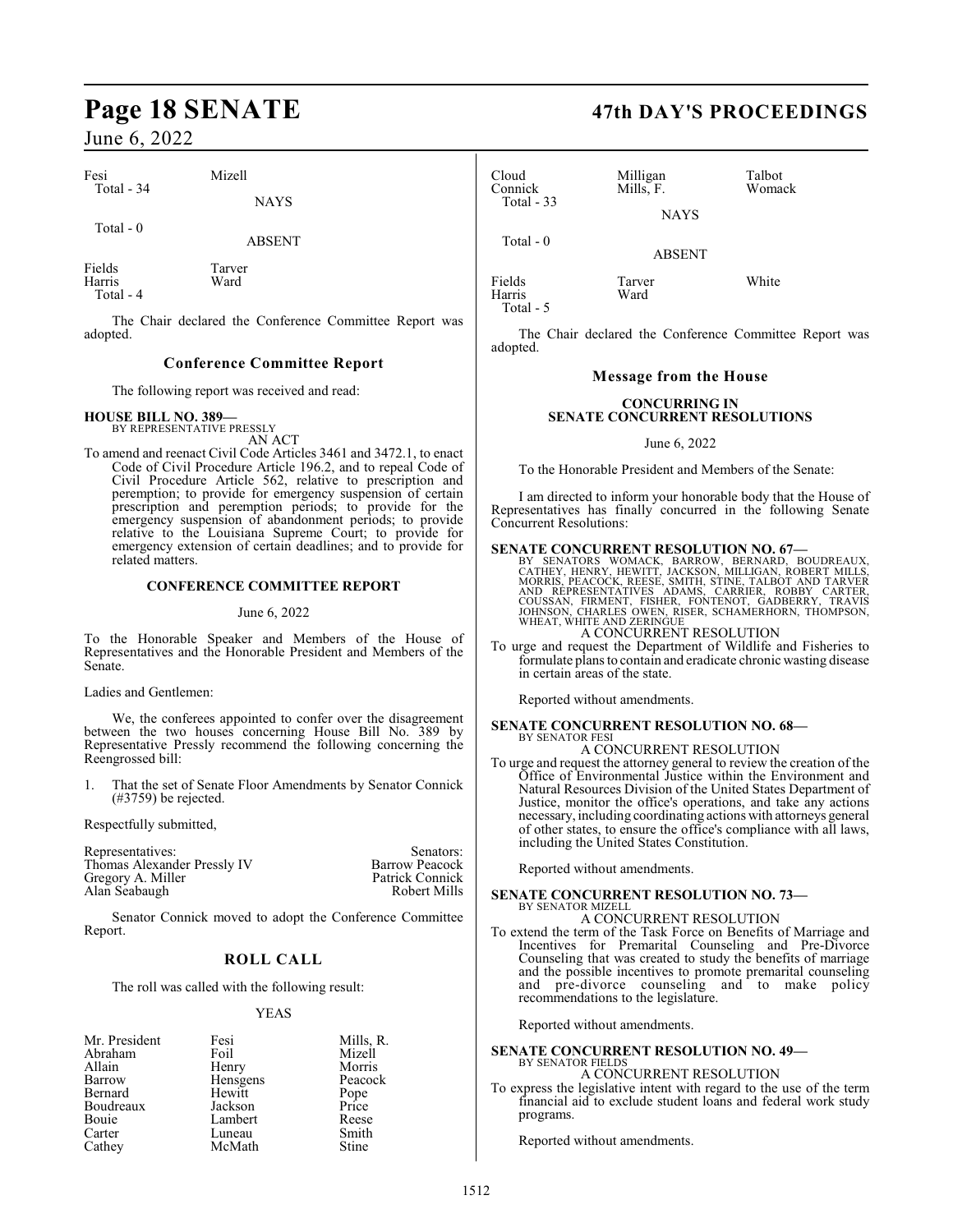# **47th DAY'S PROCEEDINGS Page 19 SENATE**

Respectfully submitted, MICHELLE D. FONTENOT Clerk of the House of Representatives

#### **Conference Committee Report**

The following report was received and read:

#### **HOUSE BILL NO. 717—**

BY REPRESENTATIVE MCMAHEN AN ACT

To amend and reenact R.S. 40:1248.1(6) and 1248.3(1) and (2), relative to financing by the state Medicaid program of health services in certain parishes; to provide with respect to a local healthcare provider participation program; to designate the parishes in which the program may be operated; and to provide for related matters.

#### **CONFERENCE COMMITTEE REPORT**

#### June 6, 2022

To the Honorable Speaker and Members of the House of Representatives and the Honorable President and Members of the Senate.

#### Ladies and Gentlemen:

We, the conferees appointed to confer over the disagreement between the two houses concerning House Bill No. 717 by Representative McMahen recommend the following concerning the Engrossed bill:

- 1. That the set of Senate Committee Amendments (#3465) be adopted.
- 2. That the following amendments to the Engrossed bill be adopted:

#### AMENDMENT NO. 1

In Senate Committee Amendment No. 2 by the Senate Committee on Health and Welfare (#3465), on page 1, line 6, after "fund;" and before the quotation mark " " " insert "to provide relative to human services districts and authorities;"

#### AMENDMENT NO. 2

In Senate Committee Amendment No. 4 by the Senate Committee on Health and Welfare (#3465), on page 1, line 11, change "insert" to "add"

#### AMENDMENT NO. 3

In Senate Committee Amendment No. 4 by the Senate Committee on Health and Welfare (#3465), on page 1, at the end of line 18, change "healthcare providers" to "hospitals"

#### AMENDMENT NO. 4

In Senate Committee Amendment No. 4 by the Senate Committee on Health and Welfare (#3465), on page 1, at the end of line 20, delete the quotation mark " $\cdot$ " the quotation mark

### AMENDMENT NO. 5

In Senate Committee Amendment No. 4 by the Senate Committee on Health and Welfare (#3465), on page 1, after line 20, add the following:

"Section 2. Any and all lease agreements existing between the Central Louisiana Human Services District and any other party or parties shall be amended only as provided for in such lease agreements. As of June 1, 2022, all licensed tenants of the Central Louisiana Human Services District shall be considered jointly approved by both lessee and lessor throughout the terms of such lease, or extension of such lease, in effect and no joint approval shall be required for such tenants." "

#### Respectfully submitted,

Representatives: Senators: Senators: Senators: Senators: Senators: Senators: Senators: Senators: Senators: Senators: Senators: Senators: Senators: Senators: Senators: Senators: Senators: Senators: Senators: Senators: Senat Wayne McMahen Fred H. Mills Jr.<br>Lawrence A. "Larry" Bagley Fred H. Mills Jr. Robert Mills Lawrence A. "Larry" Bagley Dustin Miller

Senator Fred Mills moved to adopt the Conference Committee Report.

### **ROLL CALL**

The roll was called with the following result:

#### YEAS

Mr. President Foil Foil Morris<br>Abraham Henry Peacock Abraham Henry Peacock<br>Allain Hensgens Pope Barrow Hewitt Price<br>Bernard Jackson Reese Boudreaux Lambert Smith Bouie Luneau Stine<br>Carter McMath Talbot Carter McMath Talbo<br>Cathey Milligan Ward Cathey Milligan Ward<br>Cloud Mills. F. White Cloud Mills, F. White Connick Mills, R. Womack Fesi Mizell

Total - 35

Total - 0

Hensgens Pope<br>
Hewitt Price

Jackson Reese<br>Lambert Smith

**NAYS** 

#### ABSENT

Fields Harris Tarver Total - 3

The Chair declared the Conference Committee Report was adopted.

#### **Senate Resolutions on Second Reading, Subject to Call, Resumed**

#### **Called from the Calendar**

Senator Luneau asked that Senate Resolution No. 207 be called from the Calendar.

#### **SENATE RESOLUTION NO. 207—**

BY SENATOR LUNEAU A RESOLUTION

To commend Mayor Clarence R. Fields on the occasion of his retirement.

On motion of Senator Luneau the resolution was read by title and adopted.

#### **Recess**

On motion of Senator Cortez, the Senate took a recess at 12:02 o'clock P.M. until 1:00 o'clock P.M.

#### **After Recess**

The Senate was called to order at 1:35 o'clock P.M. by the President of the Senate.

#### **ROLL CALL**

The roll being called, the following members answered to their names:

# June 6, 2022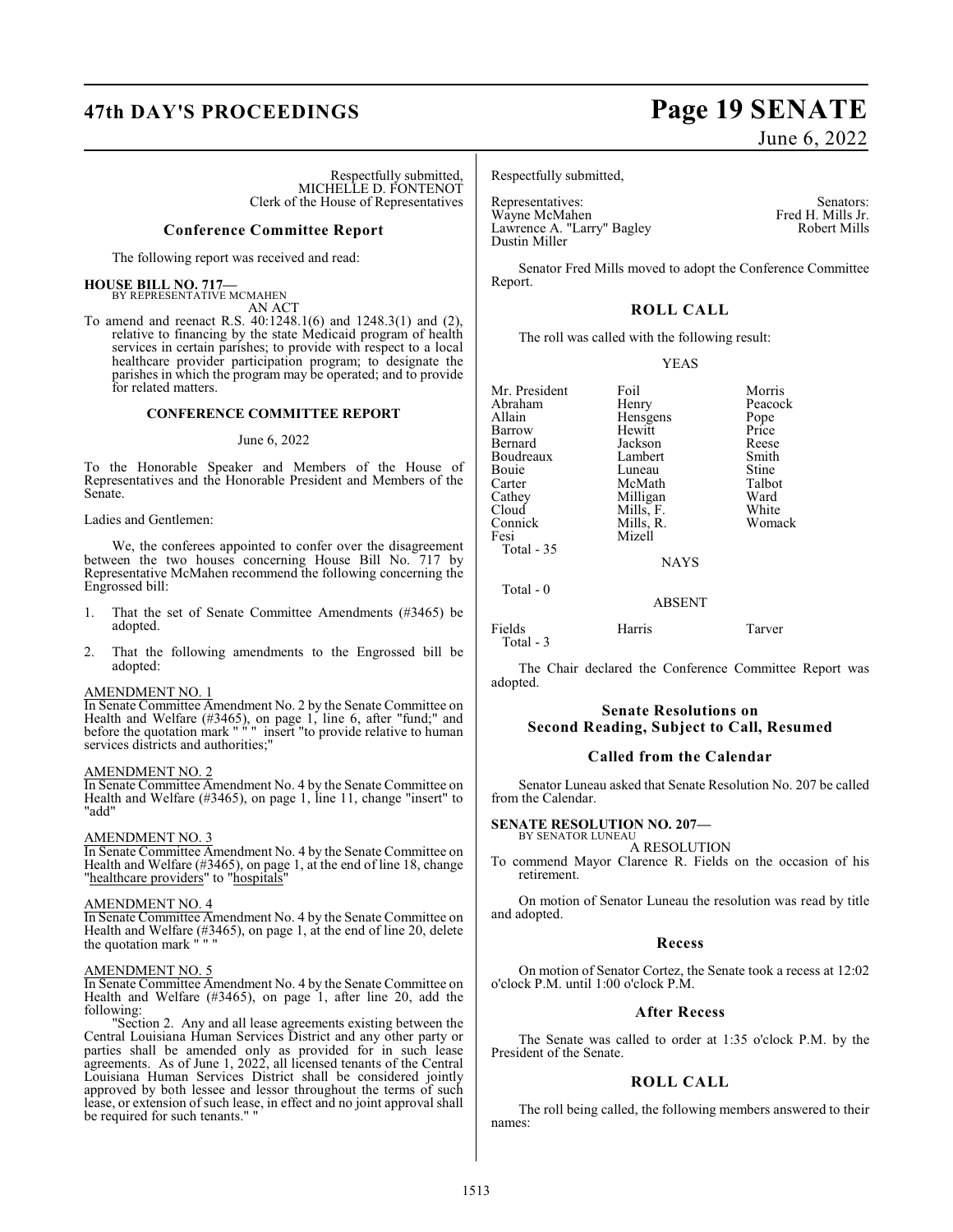# **Page 20 SENATE 47th DAY'S PROCEEDINGS**

## June 6, 2022

#### PRESENT

Mr. President Fesi Norris<br>Abraham Foil Peacock Abraham Foil Peacc<br>Allain Hewitt Pope Allain Hewitt Pope Barrow Jackson Price Boudreaux Luneau Smith<br>Bouie McMath Talbot Bouie McMath Talbot<br>Carter Milligan Ward Carter Milligan Ward<br>Cathey Mills, F. Womack Cathey Mills, F.<br>Cloud Mills, R. Connick Total - 31

Lambert Reese<br>
Luneau Smith Mills, R.<br>Mizell

ABSENT

Harris<br>Henry Total - 7

Fields Hensgens White<br>
Harris Stine

The President of the Senate announced there were 31 Senators present and a quorum.

Tarver

#### **Senate Business Resumed After Recess**

#### **Message from the House**

#### **ADOPTION OF CONFERENCE COMMITTEE REPORT**

#### June 6, 2022

To the Honorable President and Members of the Senate:

I am directed to inform your honorable body that the House of Representatives has adopted the Report of the Conference Committee on the disagreement to **Senate Bill No. 45**.

> Respectfully submitted, MICHELLE D. FONTENOT Clerk of the House of Representatives

#### **Message from the House**

#### **ADOPTION OF CONFERENCE COMMITTEE REPORT**

June 6, 2022

To the Honorable President and Members of the Senate:

I am directed to inform your honorable body that the House of Representatives has adopted the Report of the Conference Committee on the disagreement to **Senate Bill No. 107**.

> Respectfully submitted, MICHELLE D. FONTENOT Clerk of the House of Representatives

#### **Message from the House**

#### **ADOPTION OF CONFERENCE COMMITTEE REPORT**

June 6, 2022

To the Honorable President and Members of the Senate:

I am directed to inform your honorable body that the House of Representatives has adopted the Report of the Conference Committee on the disagreement to **Senate Bill No. 191**.

Respectfully submitted, MICHELLE D. FONTENOT Clerk of the House of Representatives

#### **Message from the House**

#### **ADOPTION OF CONFERENCE COMMITTEE REPORT**

June 6, 2022

To the Honorable President and Members of the Senate:

I am directed to inform your honorable body that the House of Representatives has adopted the Report of the Conference Committee on the disagreement to **Senate Bill No. 154**.

> Respectfully submitted, MICHELLE D. FONTENOT Clerk of the House of Representatives

#### **Message from the House**

#### **ADOPTION OF CONFERENCE COMMITTEE REPORT**

June 6, 2022

To the Honorable President and Members of the Senate:

I am directed to inform your honorable body that the House of Representatives has adopted the Report of the Conference Committee on the disagreement to **Senate Bill No. 183**.

> Respectfully submitted, MICHELLE D. FONTENOT Clerk of the House of Representatives

#### **Message from the House**

#### **ADOPTION OF CONFERENCE COMMITTEE REPORT**

June 6, 2022

To the Honorable President and Members of the Senate:

I am directed to inform your honorable body that the House of Representatives has adopted the Report of the Conference Committee on the disagreement to **Senate Bill No. 213**.

> Respectfully submitted, MICHELLE D. FONTENOT Clerk of the House of Representatives

#### **Message from the House**

#### **ADOPTION OF CONFERENCE COMMITTEE REPORT**

June 6, 2022

To the Honorable President and Members of the Senate:

I am directed to inform your honorable body that the House of Representatives has adopted the Report of the Conference Committee on the disagreement to **Senate Bill No. 214**.

> Respectfully submitted, MICHELLE D. FONTENOT Clerk of the House of Representatives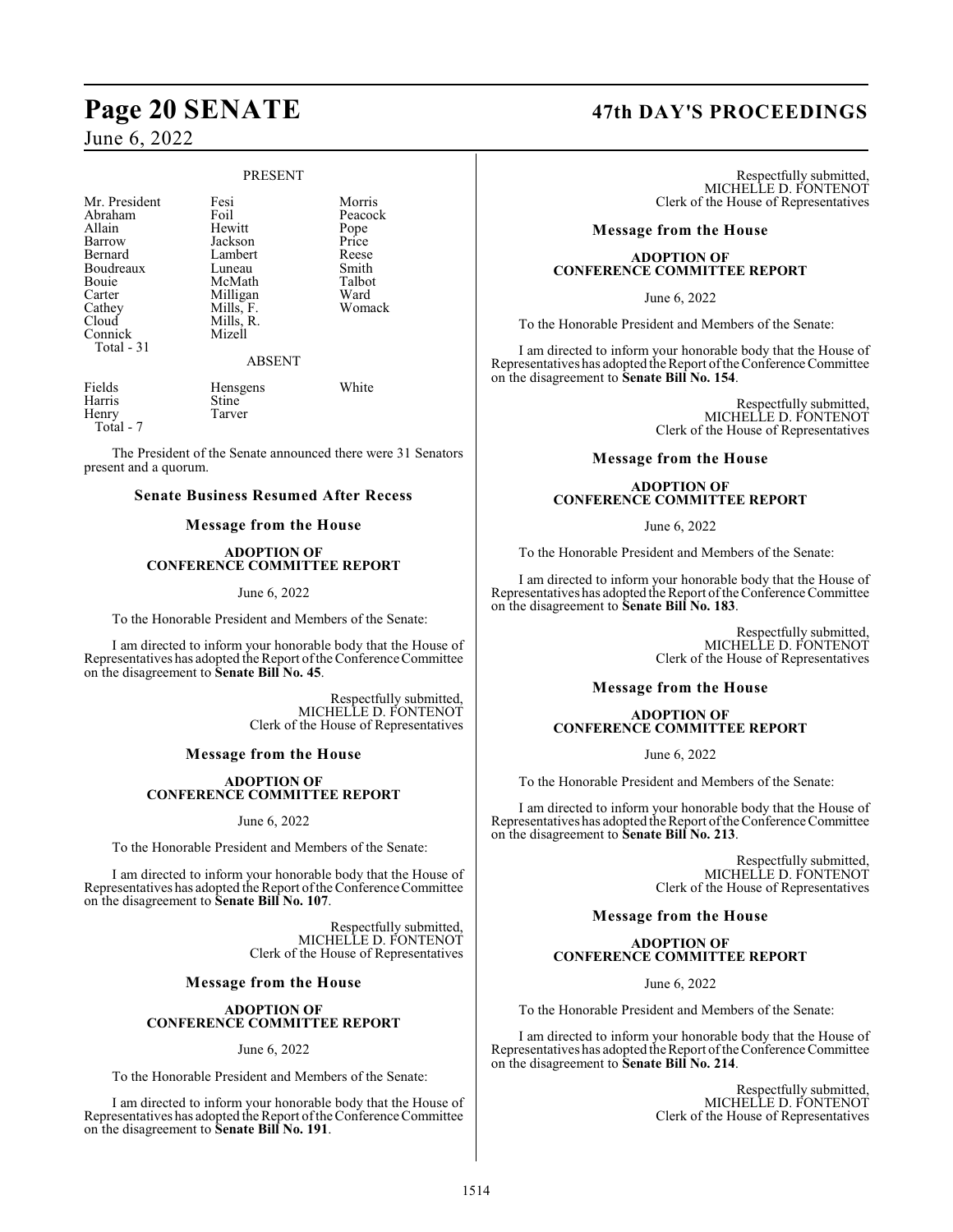#### **Message from the House**

#### **ADOPTION OF CONFERENCE COMMITTEE REPORT**

June 6, 2022

To the Honorable President and Members of the Senate:

I am directed to inform your honorable body that the House of Representatives has adopted the Report of the Conference Committee on the disagreement to **Senate Bill No. 272**.

> Respectfully submitted, MICHELLE D. FONTENOT Clerk of the House of Representatives

#### **Message from the House**

#### **ADOPTION OF CONFERENCE COMMITTEE REPORT**

June 6, 2022

To the Honorable President and Members of the Senate:

I am directed to inform your honorable body that the House of Representatives has adopted the Report of the Conference Committee on the disagreement to **Senate Bill No. 277**.

> Respectfully submitted, MICHELLE D. FONTENOT Clerk of the House of Representatives

#### **Message from the House**

#### **ADOPTION OF CONFERENCE COMMITTEE REPORT**

June 6, 2022

To the Honorable President and Members of the Senate:

I am directed to inform your honorable body that the House of Representatives has adopted the Report of the Conference Committee on the disagreement to **Senate Bill No. 282**.

> Respectfully submitted, MICHELLE D. FONTENOT Clerk of the House of Representatives

#### **Message from the House**

#### **ADOPTION OF CONFERENCE COMMITTEE REPORT**

June 6, 2022

To the Honorable President and Members of the Senate:

I am directed to inform your honorable body that the House of Representatives has adopted the Report of the Conference Committee on the disagreement to **Senate Bill No. 333**.

> Respectfully submitted, MICHELLE D. FONTENOT Clerk of the House of Representatives

# **47th DAY'S PROCEEDINGS Page 21 SENATE**

June 6, 2022

#### **Message from the House**

#### **ADOPTION OF CONFERENCE COMMITTEE REPORT**

June 6, 2022

To the Honorable President and Members of the Senate:

I am directed to inform your honorable body that the House of Representatives has adopted the Report of the Conference Committee on the disagreement to **Senate Bill No. 396**.

> Respectfully submitted, MICHELLE D. FONTENOT Clerk of the House of Representatives

#### **Message from the House**

#### **ADOPTION OF CONFERENCE COMMITTEE REPORT**

June 6, 2022

To the Honorable President and Members of the Senate:

I am directed to inform your honorable body that the House of Representatives has adopted the Report of the Conference Committee on the disagreement to **Senate Bill No. 430**.

> Respectfully submitted, MICHELLE D. FONTENOT Clerk of the House of Representatives

#### **Message from the House**

#### **ADOPTION OF CONFERENCE COMMITTEE REPORT**

June 6, 2022

To the Honorable President and Members of the Senate:

I am directed to inform your honorable body that the House of Representatives has adopted the Report of the Conference Committee on the disagreement to **House Concurrent Resolution No. 88**.

> Respectfully submitted, MICHELLE D. FONTENOT Clerk of the House of Representatives

#### **Message from the House**

#### **ADOPTION OF CONFERENCE COMMITTEE REPORT**

June 6, 2022

To the Honorable President and Members of the Senate:

I am directed to inform your honorable body that the House of Representatives has adopted the Report of the Conference Committee on the disagreement to **House Bill No. 129**.

> Respectfully submitted, MICHELLE D. FONTENOT Clerk of the House of Representatives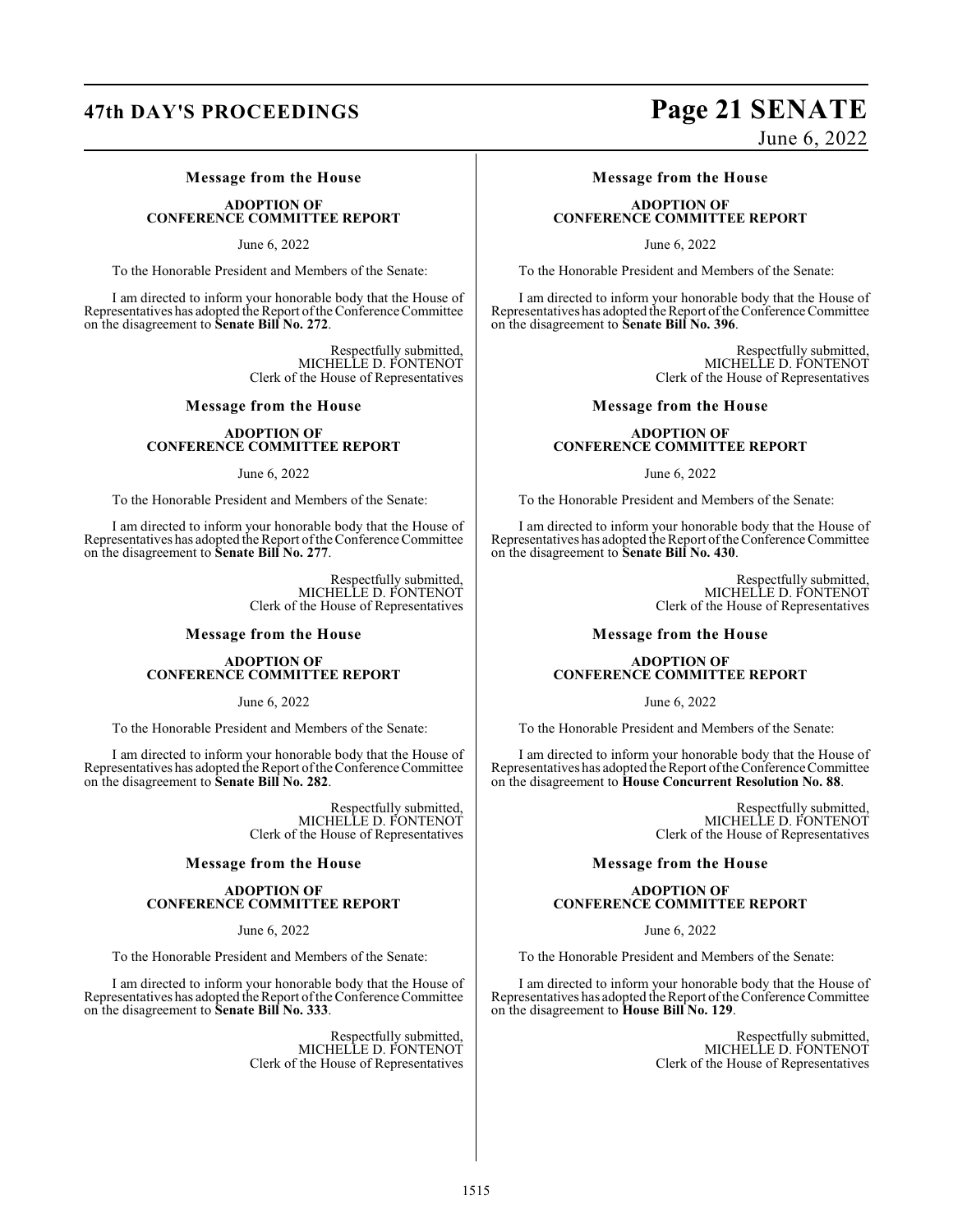#### **Message from the House**

#### **ADOPTION OF CONFERENCE COMMITTEE REPORT**

#### June 6, 2022

To the Honorable President and Members of the Senate:

I am directed to inform your honorable body that the House of Representatives has adopted the Report of the Conference Committee on the disagreement to **House Bill No. 153**.

> Respectfully submitted, MICHELLE D. FONTENOT Clerk of the House of Representatives

#### **Message from the House**

#### **ADOPTION OF CONFERENCE COMMITTEE REPORT**

#### June 6, 2022

To the Honorable President and Members of the Senate:

I am directed to inform your honorable body that the House of Representatives has adopted the Report of the Conference Committee on the disagreement to **House Bill No. 200**.

> Respectfully submitted, MICHELLE D. FONTENOT Clerk of the House of Representatives

#### **Message from the House**

#### **ADOPTION OF CONFERENCE COMMITTEE REPORT**

June 6, 2022

To the Honorable President and Members of the Senate:

I am directed to inform your honorable body that the House of Representatives has adopted the Report of the Conference Committee on the disagreement to **House Bill No. 261**.

> Respectfully submitted, MICHELLE D. FONTENOT Clerk of the House of Representatives

#### **Message from the House**

#### **ADOPTION OF CONFERENCE COMMITTEE REPORT**

June 6, 2022

To the Honorable President and Members of the Senate:

I am directed to inform your honorable body that the House of Representatives has adopted the Report of the Conference Committee on the disagreement to **House Bill No. 294**.

> Respectfully submitted, MICHELLE D. FONTENOT Clerk of the House of Representatives

#### **Message from the House**

**ADOPTION OF CONFERENCE COMMITTEE REPORT**

# **Page 22 SENATE 47th DAY'S PROCEEDINGS**

June 6, 2022

To the Honorable President and Members of the Senate:

I am directed to inform your honorable body that the House of Representatives has adopted the Report of the Conference Committee on the disagreement to **House Bill No. 312**.

> Respectfully submitted, MICHELLE D. FONTENOT Clerk of the House of Representatives

#### **Message from the House**

#### **ADOPTION OF CONFERENCE COMMITTEE REPORT**

June 6, 2022

To the Honorable President and Members of the Senate:

I am directed to inform your honorable body that the House of Representatives has adopted the Report of the Conference Committee on the disagreement to **House Bill No. 330**.

> Respectfully submitted, MICHELLE D. FONTENOT Clerk of the House of Representatives

#### **Message from the House**

#### **ADOPTION OF CONFERENCE COMMITTEE REPORT**

June 6, 2022

To the Honorable President and Members of the Senate:

I am directed to inform your honorable body that the House of Representatives has adopted the Report of the Conference Committee on the disagreement to **House Bill No. 374**.

> Respectfully submitted, MICHELLE D. FONTENOT Clerk of the House of Representatives

#### **Message from the House**

#### **ADOPTION OF CONFERENCE COMMITTEE REPORT**

June 6, 2022

To the Honorable President and Members of the Senate:

I am directed to inform your honorable body that the House of Representatives has adopted the Report of the Conference Committee on the disagreement to **House Bill No. 389**.

> Respectfully submitted, MICHELLE D. FONTENOT Clerk of the House of Representatives

#### **Message from the House**

#### **ADOPTION OF CONFERENCE COMMITTEE REPORT**

#### June 6, 2022

To the Honorable President and Members of the Senate: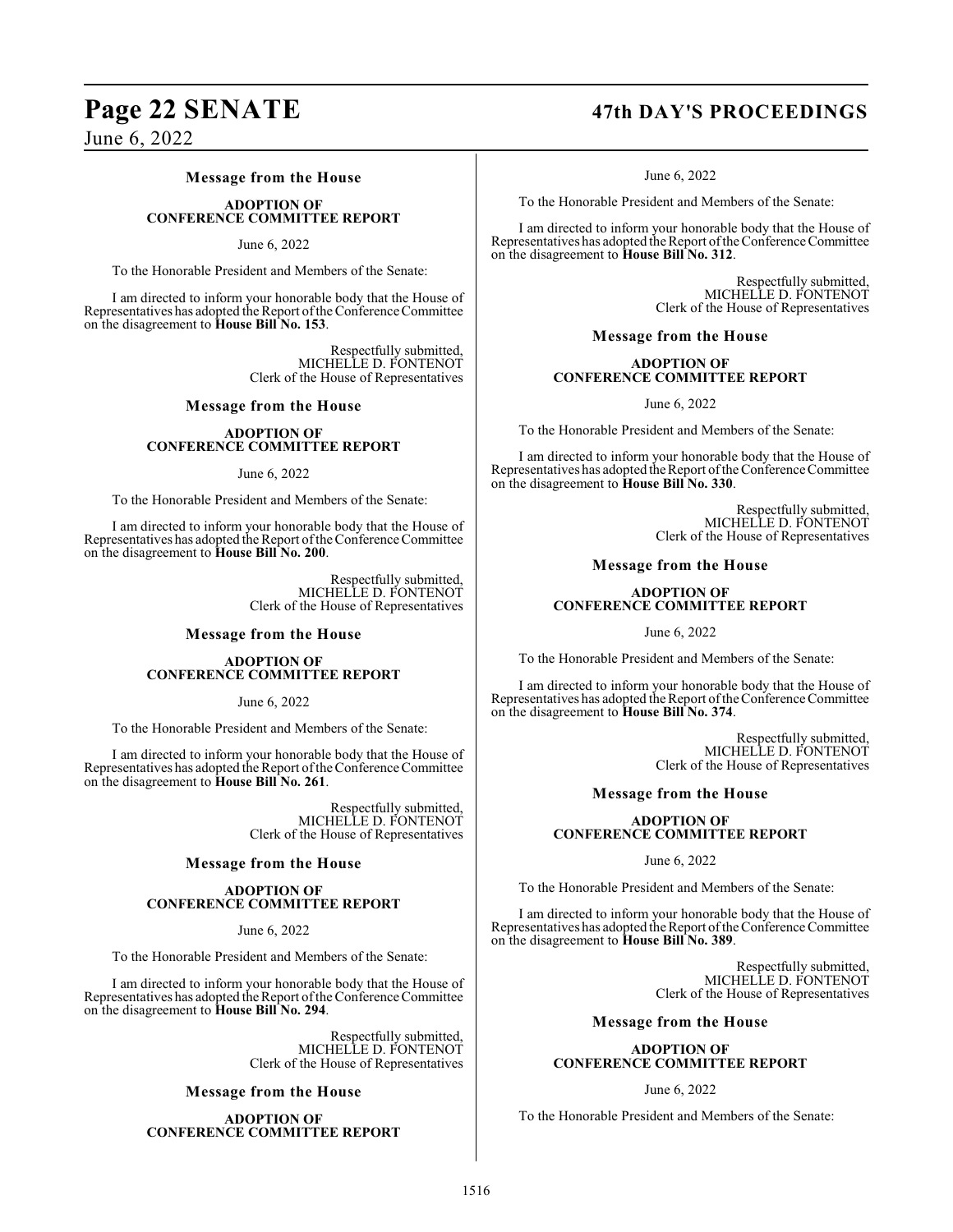# **47th DAY'S PROCEEDINGS Page 23 SENATE**

June 6, 2022

I am directed to inform your honorable body that the House of Representatives has adopted the Report of the Conference Committee on the disagreement to **House Bill No. 549**.

> Respectfully submitted, MICHELLE D. FONTENOT Clerk of the House of Representatives

#### **Message from the House**

#### **ADOPTION OF CONFERENCE COMMITTEE REPORT**

June 6, 2022

To the Honorable President and Members of the Senate:

I am directed to inform your honorable body that the House of Representatives has adopted the Report of the Conference Committee on the disagreement to **House Bill No. 927**.

> Respectfully submitted, MICHELLE D. FONTENOT Clerk of the House of Representatives

#### **Message from the House**

#### **ADOPTION OF CONFERENCE COMMITTEE REPORT**

June 6, 2022

To the Honorable President and Members of the Senate:

I am directed to inform your honorable body that the House of Representatives has adopted the Report of the Conference Committee on the disagreement to **House Bill No. 1015**.

> Respectfully submitted, MICHELLE D. FONTENOT Clerk of the House of Representatives

#### **Rules Suspended**

Senator Boudreaux asked for and obtained a suspension of the rules to revert to:

#### **Introduction of Senate Resolutions**

#### **SENATE RESOLUTION NO. 211—** BY SENATOR BOUDREAUX

A RESOLUTION

To urge and request the Louisiana Department of Health to implement a policy prohibiting Medicaid managed care organizations from requiring an excessive amount of reauthorizations for patients utilizing life-sustaining devices.

The resolution was read by title and placed on the Calendar for a second reading.

#### **SENATE RESOLUTION NO. 212—** BY SENATOR MORRIS

A RESOLUTION

To commend and congratulate the Choudrant High School baseball team on winning the Louisiana High School Athletic Association Class B state title.

The resolution was read by title and placed on the Calendar for a second reading.

#### **SENATE RESOLUTION NO. 213—**

BY SENATOR BARROW A RESOLUTION

To urge and request the Senate Select Committee on Women and Children to study and make recommendations to the Senate regarding the establishment of a statewide domestic violence registry.

The resolution was read by title and placed on the Calendar for a second reading.

#### **SENATE RESOLUTION NO. 214—**

BY SENATOR BARROW A RESOLUTION

To commend and congratulate the Teachers of the Year from schools in Senate District 15 for exemplary and dedicated service.

The resolution was read by title and placed on the Calendar for a second reading.

### **SENATE RESOLUTION NO. 215—**

BY SENATOR BARROW A RESOLUTION

To create and provide for the Task Force on Sensible Gun Control.

The resolution was read by title and placed on the Calendar for a second reading.

#### **SENATE RESOLUTION NO. 216—**

BY SENATOR BARROW A RESOLUTION

To urge and request the Louisiana Housing Corporation to study the implementation of a permit process for individuals and businesses who open a home which serves six or more individuals and to report on the progress of community development.

The resolution was read by title and placed on the Calendar for a second reading.

#### **SENATE RESOLUTION NO. 217—**

BY SENATOR BARROW A RESOLUTION

To continue and provide for the Task Force on Prevention of Human Degradation and Exploitation of Vulnerable Individuals in Community-Based Residential Settings.

The resolution was read by title and placed on the Calendar for a second reading.

#### **SENATE RESOLUTION NO. 218—** BY SENATOR BARROW

A RESOLUTION

To recognize and commend Dawn Lea Brewster for many years of distinguished and formative service to the schools and teachers in the East Baton Rouge Parish School System, and to record her notable accomplishments and manifold contributions to education in Louisiana, as well as the generous and admirable way in which she has devoted her energy and talents to the full development of students into informed, capable, and productive citizens in their communities.

The resolution was read by title and placed on the Calendar for a second reading.

#### **SENATE RESOLUTION NO. 219—** BY SENATOR SMITH

A RESOLUTION

To express the sincere condolences of the Senate of the Legislature of Louisiana upon the death of William Warren Becknel Sr.

The resolution was read by title and placed on the Calendar for a second reading.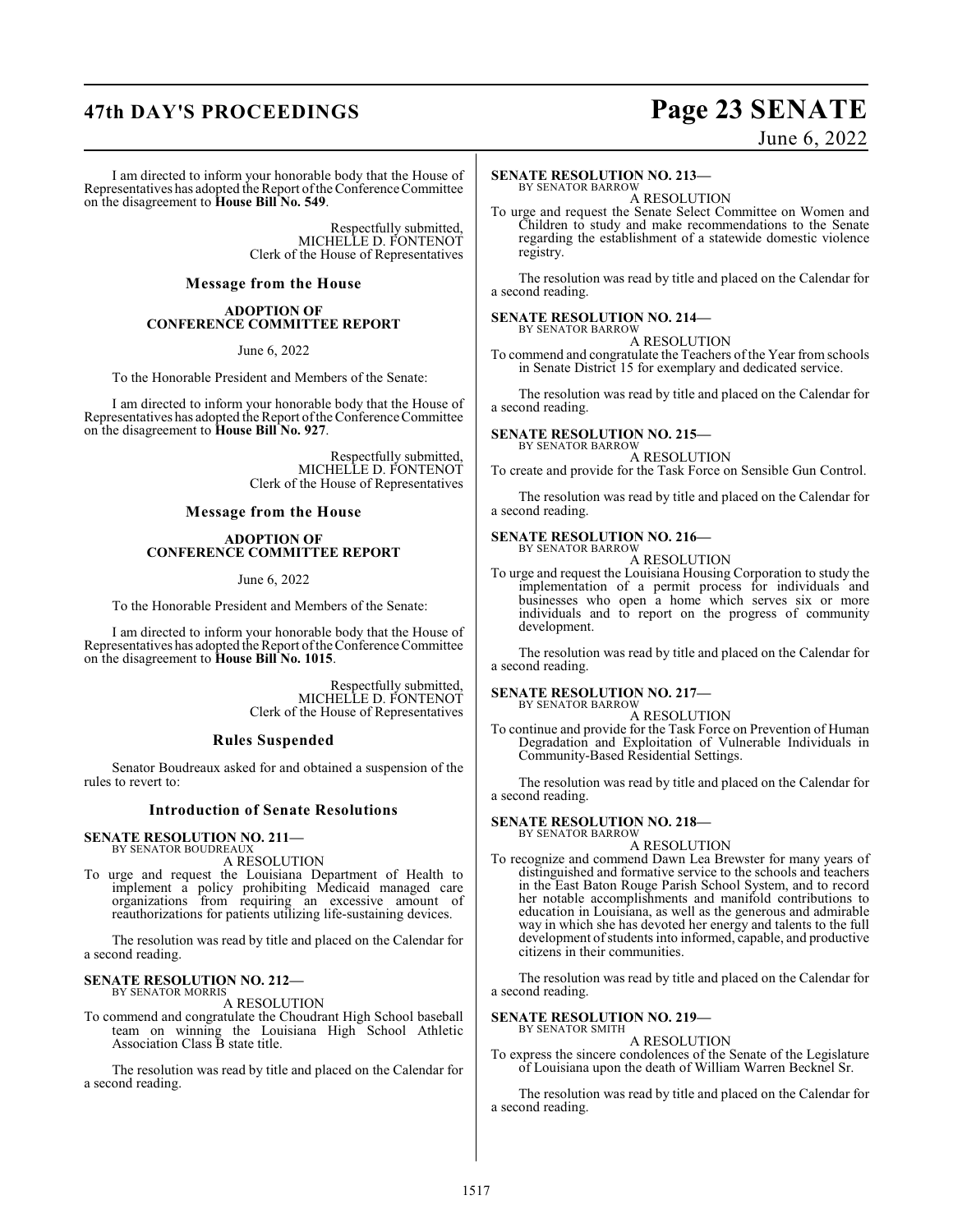# **Page 24 SENATE 47th DAY'S PROCEEDINGS**

### June 6, 2022

#### **SENATE RESOLUTION NO. 220—**

BY SENATOR SMITH A RESOLUTION

To commend World War II veteran Irving Pierre Sr. for his lifetime of meritorious service to his country and community.

The resolution was read by title and placed on the Calendar for a second reading.

#### **Message from the House**

#### **ADOPTION OF CONFERENCE COMMITTEE REPORT**

June 6, 2022

To the Honorable President and Members of the Senate:

I am directed to inform your honorable body that the House of Representatives has adopted the Report of the Conference Committee on the disagreement to **House Bill No. 717**.

> Respectfully submitted, MICHELLE D. FONTENOT Clerk of the House of Representatives

#### **Message from the House**

#### **ADOPTION OF CONFERENCE COMMITTEE REPORT**

June 6, 2022

To the Honorable President and Members of the Senate:

I am directed to inform your honorable body that the House of Representatives has adopted the Report of the Conference Committee on the disagreement to **House Bill No. 746**.

> Respectfully submitted, MICHELLE D. FONTENOT Clerk of the House of Representatives

#### **Message from the House**

#### **ADOPTION OF CONFERENCE COMMITTEE REPORT**

June 6, 2022

To the Honorable President and Members of the Senate:

I am directed to inform your honorable body that the House of Representatives has adopted the Report of the Conference Committee on the disagreement to **House Bill No. 1058**.

> Respectfully submitted, MICHELLE D. FONTENOT Clerk of the House of Representatives

#### **Message from the House**

#### **ADOPTION OF CONFERENCE COMMITTEE REPORT**

#### June 6, 2022

To the Honorable President and Members of the Senate:

I am directed to inform your honorable body that the House of Representatives has adopted the Report of the Conference Committee on the disagreement to **House Bill No. 223**.

Respectfully submitted, MICHELLE D. FONTENOT Clerk of the House of Representatives

#### **Motion**

Senator Stine moved to discharge the Conference Committee on Senate Bill No. 498 .

Without objection, so ordered.

#### **SENATE BILL NO. 498— (Substitute of Senate Bill No. 457 by Senator Stine)** BY SENATOR STINE

AN ACT

To enact R.S. 48:2085, relative to the Louisiana Transportation Authority; to provide for design build projects; to provide for unsolicited proposals; to provide for responsibilities of the Department of Transportation and Development; and to provide for related matters.

#### **Motion to Reconsider Vote**

Senator Stine asked for and obtained a suspension of the rules to reconsider the vote by which the Amendments to Senate Bill No. 498 were rejected.

#### **Senate Bills and Joint Resolutions Returned from the House of Representatives with Amendments**

#### **SENATE BILL NO. 498— (Substitute of Senate Bill No. 457 by Senator Stine)** BY SENATOR STINE

AN ACT

To enact R.S. 48:2085, relative to the Louisiana Transportation Authority; to provide for design build projects; to provide for unsolicited proposals; to provide for responsibilities of the Department of Transportation and Development; and to provide for related matters.

The bill was read by title. Returned from the House of Representatives with amendments:

#### **HOUSE COMMITTEE AMENDMENTS**

Amendments proposed by House Committee on Transportation, Highways and Public Works to Reengrossed Senate Bill No. 498 by Senator Stine

AMENDMENT NO. 1

On page 1, line 9, after "**authority**" and before "**accept**" change "**shall**" to "**may**"

#### AMENDMENT NO. 2

On page 1, line 15, after "**than**" and before "**days**" change "**sixty**" to "**one hundred twenty**"

#### AMENDMENT NO. 3

On page 2, line 1, after "**method**" and before the period "**.**" insert "**and the review cost shall be nonrefundable should the project not move forward**"

Senator Stine moved to concur in the amendments proposed by the House.

### **ROLL CALL**

The roll was called with the following result:

#### YEAS

Mr. President Fesi Mizell Abraham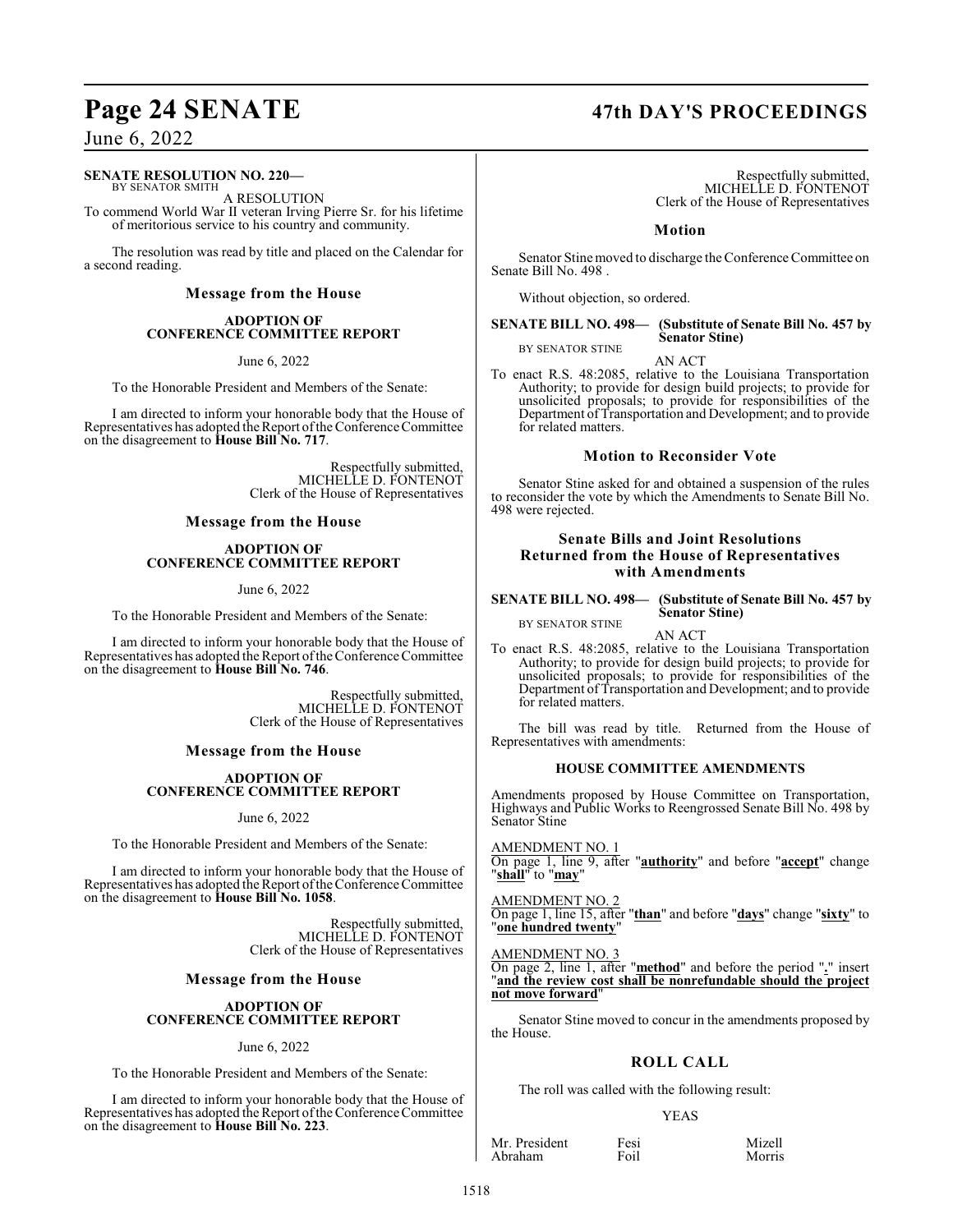# **47th DAY'S PROCEEDINGS Page 25 SENATE**

| Allain<br>Barrow<br>Bernard<br>Boudreaux<br>Bouie<br>Carter<br>Cathey<br>Cloud<br>Connick<br>Total - 32 | Henry<br>Hewitt<br>Jackson<br>Lambert<br>Luneau<br>McMath<br>Milligan<br>Mills, F.<br>Mills, R.<br><b>NAYS</b> | Peacock<br>Pope<br>Price<br>Reese<br>Smith<br>Stine<br>Talbot<br>Womack |
|---------------------------------------------------------------------------------------------------------|----------------------------------------------------------------------------------------------------------------|-------------------------------------------------------------------------|
| Total - 0                                                                                               | <b>ABSENT</b>                                                                                                  |                                                                         |
| Fields<br>Harris                                                                                        | Hensgens<br>Tarver                                                                                             | Ward<br>White                                                           |

Total - 6

The Chair declared the Senate concurred in the amendments proposed by the House.

#### **Motion to Reconsider Vote**

Senator Milligan asked for and obtained a suspension of the rules to reconsider the vote by which the House Amendments to Senate Bill No. 490 were adopted.

#### **SENATE BILL NO. 490—** BY SENATOR CORTEZ

AN ACT

To amend and reenact R.S. 40:1379.1(N) and to enact Chapter 12 of Title 24 of the Louisiana Revised Statutes of 1950, to be comprised of R.S. 24:681 through 685 and 691 through 693 and R.S. 40:2402(3)(f), relative to capitol security; to provide for a director of capitol security; to provide for the qualifications, compensation, duties and functions of the director; to provide for capitol security officers; to provide for the manner in which certain special officer commissions may be issued; to create the Capitol Security Council; to provide for the composition and membership of the council; to provide for the powers and duties of the council; to provide for definitions; and to provide for related matters.

Senator Milligan moved that Senate Bill No. 490 be committed to the Conference Committee.

Without objection, so ordered.

#### **Conference Committee Report**

The following report was received and read:

# **SENATE BILL NO. 430—** BY SENATOR WOMACK

AN ACT

To enact R.S. 17:85.1, relative to naming a gymnasium at Monterey High School; to authorize the Concordia Parish School Board to name the new gymnasium at Monterey High School in honor of Jack Bairnsfather; and to provide for related matters.

#### **CONFERENCE COMMITTEE REPORT**

#### June 5, 2022

To the Honorable President and Members of the Senate and to the Honorable Speaker and Members of the House of Representatives.

Ladies and Gentlemen:

We, the conferees appointed to confer over the disagreement between the two houses concerning Senate Bill No. 430 by Senator Womack recommend the following concerning the Engrossed bill:

# June 6, 2022

1. That the set of House Floor Amendments proposed by Representative Bishop and adopted by the House of Representatives on June 2, 2022, be rejected.

Respectfully submitted,

| Senators:          |
|--------------------|
| Glen Womack        |
| Katrina R. Jackson |
| <b>Beth Mizell</b> |
|                    |

Senator Womack moved to adopt the Conference Committee Report.

#### **ROLL CALL**

The roll was called with the following result:

YEAS

| Mr. President<br>Abraham<br>Allain<br>Barrow<br>Bernard<br>Boudreaux<br>Bouie<br>Carter<br>Cathey<br>Cloud<br>Connick<br>Total - 32 | Fesi<br>Foil<br>Henry<br>Hewitt<br>Jackson<br>Lambert<br>Luneau<br>McMath<br>Milligan<br>Mills, F.<br>Mills, R.<br><b>NAYS</b> | Mizell<br>Morris<br>Peacock<br>Pope<br>Price<br>Reese<br>Smith<br>Stine<br>Talbot<br>Womack |
|-------------------------------------------------------------------------------------------------------------------------------------|--------------------------------------------------------------------------------------------------------------------------------|---------------------------------------------------------------------------------------------|
| Total $-0$                                                                                                                          | <b>ABSENT</b>                                                                                                                  |                                                                                             |
| Fields                                                                                                                              | Hensgens                                                                                                                       | Ward                                                                                        |

Harris Tarver White Total - 6

The Chair declared the Conference Committee Report was adopted.

#### **Conference Committee Report**

The following report was received and read:

**SENATE BILL NO. 212—** BY SENATORS STINE, FESI AND SMITH

AN ACT

To enact Chapter 22 of Title 22 of the Louisiana Revised Statutes of 1950, to be comprised ofR.S. 22:2651 through 2657, relative to establishing a mediation program for a catastrophic event; to provide insureds an alternative way to settle residential property insurance claims; to provide terms and conditions; and to provide for related matters.

#### **CONFERENCE COMMITTEE REPORT**

#### June 6, 2022

To the Honorable President and Members of the Senate and to the Honorable Speaker and Members of the House of Representatives.

Ladies and Gentlemen:

We, the conferees appointed to confer over the disagreement between the two houses concerning Senate Bill No. 212 by Senator Stine recommend the following concerning the Reengrossed bill:

That House Committee Amendment No. 7 proposed by the House Committee on Insurance and adopted by the House on May 26, 2022, be adopted.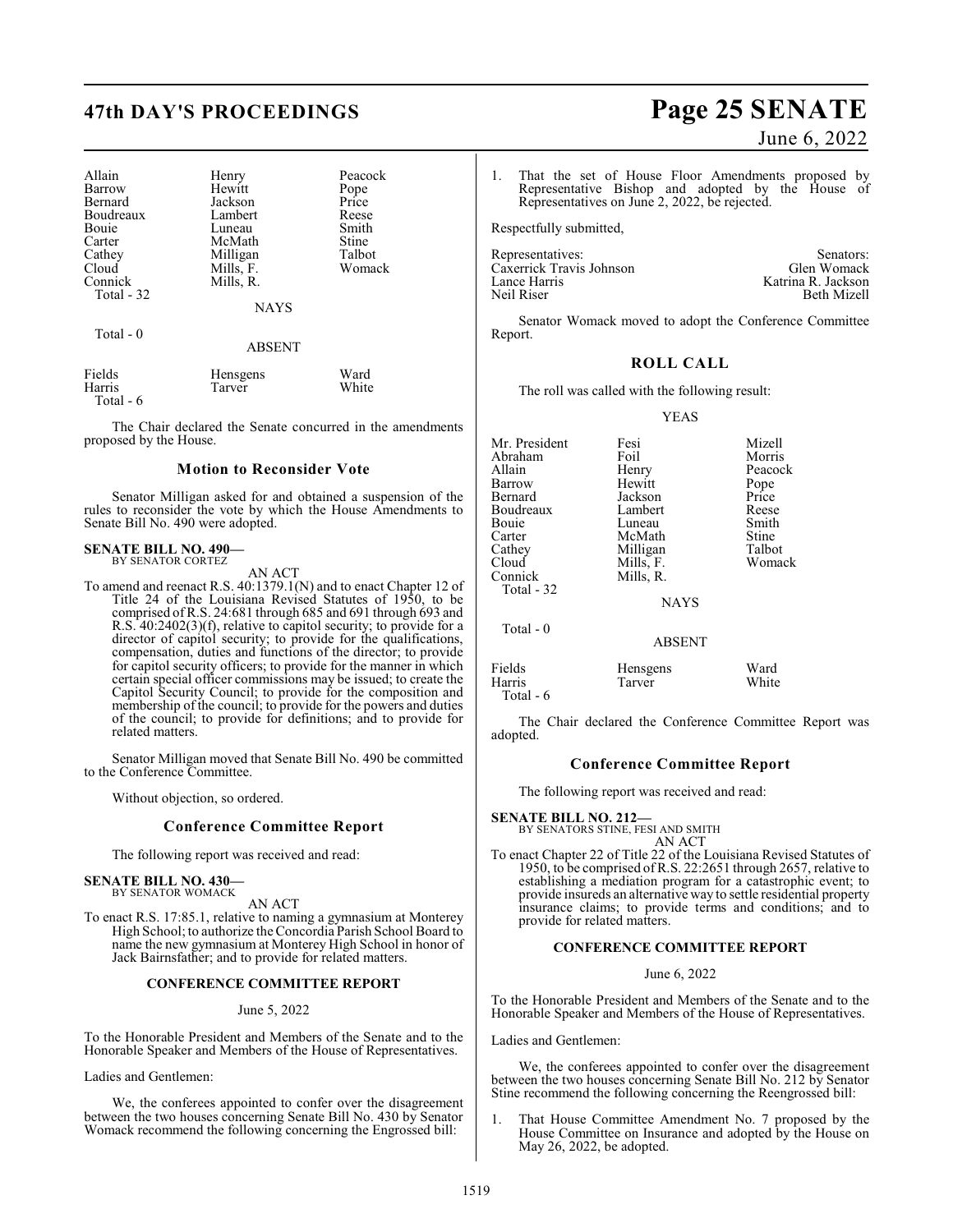# **Page 26 SENATE 47th DAY'S PROCEEDINGS**

| June 6, 2022                                                                                                                                                                                                                                                                               |                                                                                                                                                                                                                                                                                                                                                                                                        |
|--------------------------------------------------------------------------------------------------------------------------------------------------------------------------------------------------------------------------------------------------------------------------------------------|--------------------------------------------------------------------------------------------------------------------------------------------------------------------------------------------------------------------------------------------------------------------------------------------------------------------------------------------------------------------------------------------------------|
| 2.<br>That House Committee Amendment Nos. 1 through 6, and 8<br>through 22, proposed by the House Committee on Insurance and<br>adopted by the House on May 26, 2022, be rejected.<br>That the following amendments to the Reengrossed bill be<br>3.<br>adopted:                           | to appear at the mediation conference. The insurer shall pay the<br>insured's actual cash expenses up to two hundred fifty dollars for<br>expenses incurred in traveling to and from the mediation<br>conference, and pay any additional reasonable fees or costs<br>incurred in rescheduling the mediation conference. The insurer's<br>failure to appear at the mediation conference may subject the |
| <b>AMENDMENT NO. 1</b><br>On page 2, line 22, after "damage that" change "is" to "involves"<br>disputed amounts"                                                                                                                                                                           | insurer to enforcement consistent with the provisions of R.S.<br>22:1961, et seq., unless the insurer's failure to attend was due to<br>good cause."                                                                                                                                                                                                                                                   |
| <b>AMENDMENT NO. 2</b><br>On page 2, line 24, after "R.S. 29:724" and before the comma " $_2$ " insert "for a named windstorm event"                                                                                                                                                       | AMENDMENT NO. 15<br>On page 4, delete lines 26 and 27, and insert the following:<br>"(a) Name, municipal address, electronic mail address, if<br>applicable, telephone number of the insured and the location of<br>the property if different from the municipal address given by the                                                                                                                  |
| <b>AMENDMENT NO. 3</b><br>On page 2, line 26, after "dispute" and before the comma "," insert<br>"through this program"                                                                                                                                                                    | insured."<br>AMENDMENT NO. 16<br>On page 5, line 1, after " <b>name</b> " delete the remainder of the line and                                                                                                                                                                                                                                                                                         |
| $\frac{\text{AMENDMENT NO. 4}}{\text{On page 3, line 1, after "claim}$ delete the remainder of the line and<br>insert "for residential property damage that involves disputed<br>amounts"                                                                                                  | insert a comma "," and insert "municipal address, electronic mail<br>address, and"<br><b>AMENDMENT NO. 17</b>                                                                                                                                                                                                                                                                                          |
| <b>AMENDMENT NO. 5</b><br>On page 3, line 2, change "which" to ", and the"                                                                                                                                                                                                                 | On page 5, line 3, delete "of insurance" and insert "issued by the<br>insurer to the insured"                                                                                                                                                                                                                                                                                                          |
| <b>AMENDMENT NO. 6</b><br>On page 3, line 4, after "Firm" insert "and department"                                                                                                                                                                                                          | AMENDMENT NO. 18<br>On page 5, line 6, delete "mediation"                                                                                                                                                                                                                                                                                                                                              |
| <b>AMENDMENT NO. 7</b><br>On page 3, delete line 5, and insert the following:<br>"A. A mediation firm, hereinafter referred to as the "firm",<br>that elects to participate in the"                                                                                                        | AMENDMENT NO. 19<br>On page 5, line 7, delete "mediation"<br>AMENDMENT NO. 20<br>On page 5, line 11, delete "mediation"                                                                                                                                                                                                                                                                                |
| <b>AMENDMENT NO. 8</b><br>On page 3, delete lines 11 and 12, and insert the following:<br>"information, municipal address, electronic mail address, and<br>telephone number."                                                                                                              | AMENDMENT NO. 21<br>On page 5, line 13, before "request" insert "reasonable"<br><b>AMENDMENT NO. 22</b>                                                                                                                                                                                                                                                                                                |
| $\frac{\text{AMENDMENT NO. 9}}{\text{On page 3, line 23, after "and" and before "insured" insert "the"}$                                                                                                                                                                                   | On page 5, line 17, after "name" delete "of " and insert "and contact<br>information for"                                                                                                                                                                                                                                                                                                              |
| $\frac{\text{AMENDMENT NO. 10}}{\text{On page 3}}$ , line 29, change "The" to "If the" and change "that                                                                                                                                                                                    | $\frac{\text{AMENDMENT NO. 23}}{\text{On page 5, line 22, after "and" and before "may" insert "each side" }$                                                                                                                                                                                                                                                                                           |
| prefers" to "prefer"<br><b>AMENDMENT NO. 11</b><br>On page 4, line 1, change " <b>Zoom, or</b> " to "video conference, or<br>other"                                                                                                                                                        | <b>AMENDMENT NO. 24</b><br>On page 6, line 1, after "part" delete the comma " $_2$ " and insert a period " $_2$ " and on page 6, delete line 2<br><b>AMENDMENT NO. 25</b>                                                                                                                                                                                                                              |
| AMENDMENT NO. 12<br>On page 4, between lines 8 and 9, insert the following:<br>"B. The department shall maintain a list of firms that elect<br>to participate in the program that is provided in this Chapter,<br>and the department shall maintain this list on its website that          | On page 6, line 11, change "ten business" to "thirty"<br>AMENDMENT NO. 26<br>On page 6, line 26, after "R.S. 29:724" and before the comma ","<br>insert "for a named windstorm event"                                                                                                                                                                                                                  |
| includes the firm's official name, contact information, municipal<br>address, electronic mail address, and telephone number."                                                                                                                                                              | AMENDMENT NO. 27<br>On page 6, line 28, delete "a covered" and insert "an"                                                                                                                                                                                                                                                                                                                             |
| <b>AMENDMENT NO. 13</b><br>On page 4, line 12, after "bear" delete the remainder of the line and<br>insert "the reasonable costs necessary to conducting mediation"                                                                                                                        | AMENDMENT NO. 28<br>On page 6, line 29, after "filed a" insert "covered"<br>Respectfully submitted,                                                                                                                                                                                                                                                                                                    |
| AMENDMENT NO. 14<br>On page 4, delete lines 17 through 24 and insert the following: "shall<br>pay the insured's actual cash expenses up to two hundred fifty<br>dollars for expenses incurred in traveling to and from the<br>mediation conference, and then pay any additional reasonable | Representatives:<br>Senators:<br>Paula P. Davis<br>Jeremy Stine<br>Mike Huval<br>Gary L. Smith Jr.<br>Kirk Talbot<br>Troy D. Romero                                                                                                                                                                                                                                                                    |

Senator Stine moved to adopt the Conference Committee Report.

**fees or costs incurred in rescheduling the mediation conference. The insurer's failure to appear at the mediation conference may subject the insurer to enforcement consistent with the provisions of R.S. 22:1961, et seq., unless the insurer's failure to attend was**

**(3) Lack of the insurer's representative to appear with settlement authority shall be considered a failure of the insurer**

**due to good cause.**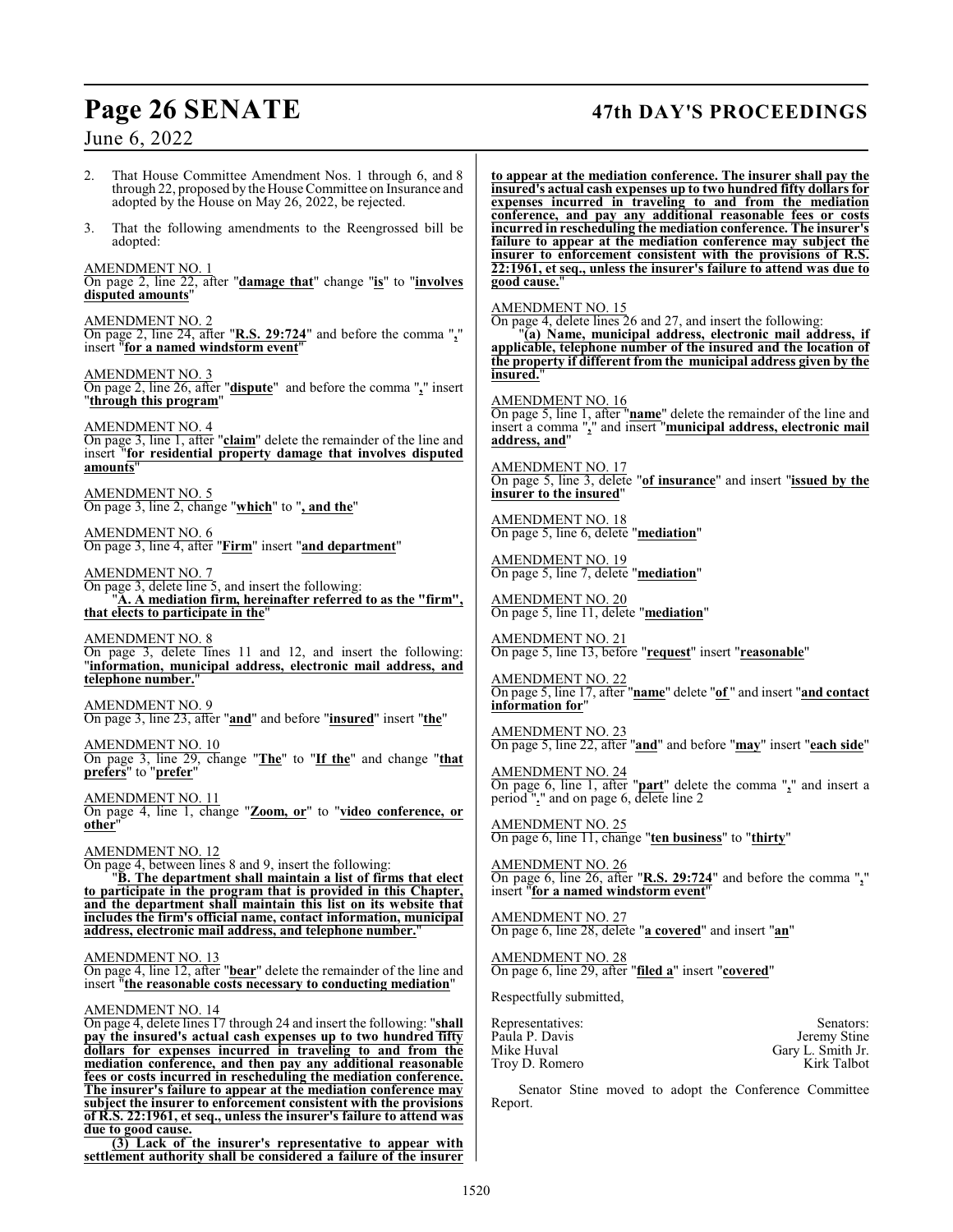# **47th DAY'S PROCEEDINGS Page 27 SENATE**

### **ROLL CALL**

The roll was called with the following result:

#### YEAS

| Mr. President<br>Abraham<br>Allain<br>Barrow<br>Bernard<br>Boudreaux<br><b>Bouje</b><br>Carter<br>Cathey<br>Cloud<br>Connick<br>Total $-32$ | Fesi<br>Foil<br>Henry<br>Hewitt<br>Jackson<br>Lambert<br>Luneau<br>McMath<br>Milligan<br>Mills, F.<br>Mills, R.<br><b>NAYS</b> | Mizell<br>Morris<br>Peacock<br>Pope<br>Price<br>Reese<br>Smith<br>Stine<br>Talbot<br>Womack |
|---------------------------------------------------------------------------------------------------------------------------------------------|--------------------------------------------------------------------------------------------------------------------------------|---------------------------------------------------------------------------------------------|
| Total $-0$                                                                                                                                  | ABSENT                                                                                                                         |                                                                                             |

| Fields    | Hensgens | Ward  |
|-----------|----------|-------|
| Harris    | Tarver   | White |
| Total - 6 |          |       |

The Chair declared the Conference Committee Report was adopted.

#### **Conference Committee Report**

The following report was received and read:

#### **SENATE BILL NO. 203—** BY SENATOR HEWITT

AN ACT

To amend and reenact R.S. 17:236(A) and to enact Chapter 43-C of Title 17 of the Louisiana Revised Statutes of 1950, to be comprised of R.S. 17:4037.1 through 4037.8, relative to elementary and secondary education; to create and provide for the administration of a program to provide state funding for the education of students who are below grade level in reading and not enrolled in public school; to provide for responsibilities; to provide definitions; to provide relative to program funds; to provide relative to the eligibility of students, schools, and service providers; to require annual testing of participating students; to require certain annual reports; and to provide for related matters.

#### **CONFERENCE COMMITTEE REPORT**

#### June 6, 2022

To the Honorable President and Members of the Senate and to the Honorable Speaker and Members of the House of Representatives.

#### Ladies and Gentlemen:

We, the conferees appointed to confer over the disagreement between the two houses concerning Senate Bill No. 203 by Senator Hewitt recommend the following concerning the Reengrossed bill:

- That the set of House Committee Amendments proposed by the House Committee on Education and adopted by the House of Representatives on May 19, 2022, be adopted.
- 2. That the set of House Floor Amendments proposed by Representative Freiberg and adopted by the House of Representatives on June 2, 2022, be rejected.
- 3. That the set of House Floor Amendments proposed by Representative DeVillier and adopted by the House of Representatives on June 2, 2022, be rejected.

# June 6, 2022

4. That the following amendments to the reengrossed bill be adopted:

### AMENDMENT NO. 1

On page 9, line 21, after "Section 2." insert the following: "The state Department of Education shall use funds appropriated for the purposes of this Act to design and implement an education savings account program inclusive of all eligible populations contained in any other education savings account bills enacted during the 2022 Regular Session of the Legislature. Section 3."

Respectfully submitted,

Barbara Reich Freiberg<br>Lance Harris Jason Hughes

Representatives: Senators:<br>
Barbara Reich Freiberg (Sharon Hewitt) Sharon Hewitt Mack A. "Bodi" White Jr.

Senator Hewitt moved to adopt the Conference Committee Report.

#### **ROLL CALL**

The roll was called with the following result:

|                                                                                                   | <b>YEAS</b>                                                                                       |                                                                           |
|---------------------------------------------------------------------------------------------------|---------------------------------------------------------------------------------------------------|---------------------------------------------------------------------------|
| Mr. President<br>Abraham<br>Allain<br>Bernard<br>Cathey<br>Cloud<br>Connick<br>Fesi<br>Total - 24 | Foil<br>Henry<br>Hewitt<br>Lambert<br>McMath<br>Milligan<br>Mills, F.<br>Mills, R.<br><b>NAYS</b> | Mizell<br>Morris<br>Peacock<br>Pope<br>Reese<br>Stine<br>Talbot<br>Womack |
| Barrow<br>Bouie<br>Carter<br>Total - 7                                                            | Jackson<br>Luneau<br>Price<br><b>ABSENT</b>                                                       | Smith                                                                     |

Boudreaux Hensgens White<br>Fields Tarver Tarver<br>Ward Harris Total - 7

The Chair declared the Conference Committee Report was adopted.

#### **Conference Committee Report**

The following report was received and read:

#### **HOUSE BILL NO. 746—**

BY REPRESENTATIVES DUPLESSIS, WILFORD CARTER, CORMIER,<br>EDMONSTON, FISHER, FREEMAN, FREIBERG, GAINES, GREEN,<br>HUGHES, JEFFERSON, JENKINS, JORDAN, LAFLEUR, LANDRY,<br>LARVADAIN, LYONS, MARCELLE, MARINO, DUSTIN MILLER, NEWELL, SELDERS, AND WILLARD AN ACT

To enact R.S. 15:905(F), relative to juvenile institutions; to provide relative to solitary confinement in juvenile facilities; to provide relative to a definition; to provide relative to documentation; to provide relative to submission of reports; to provide relative to training; and to provide for related matters.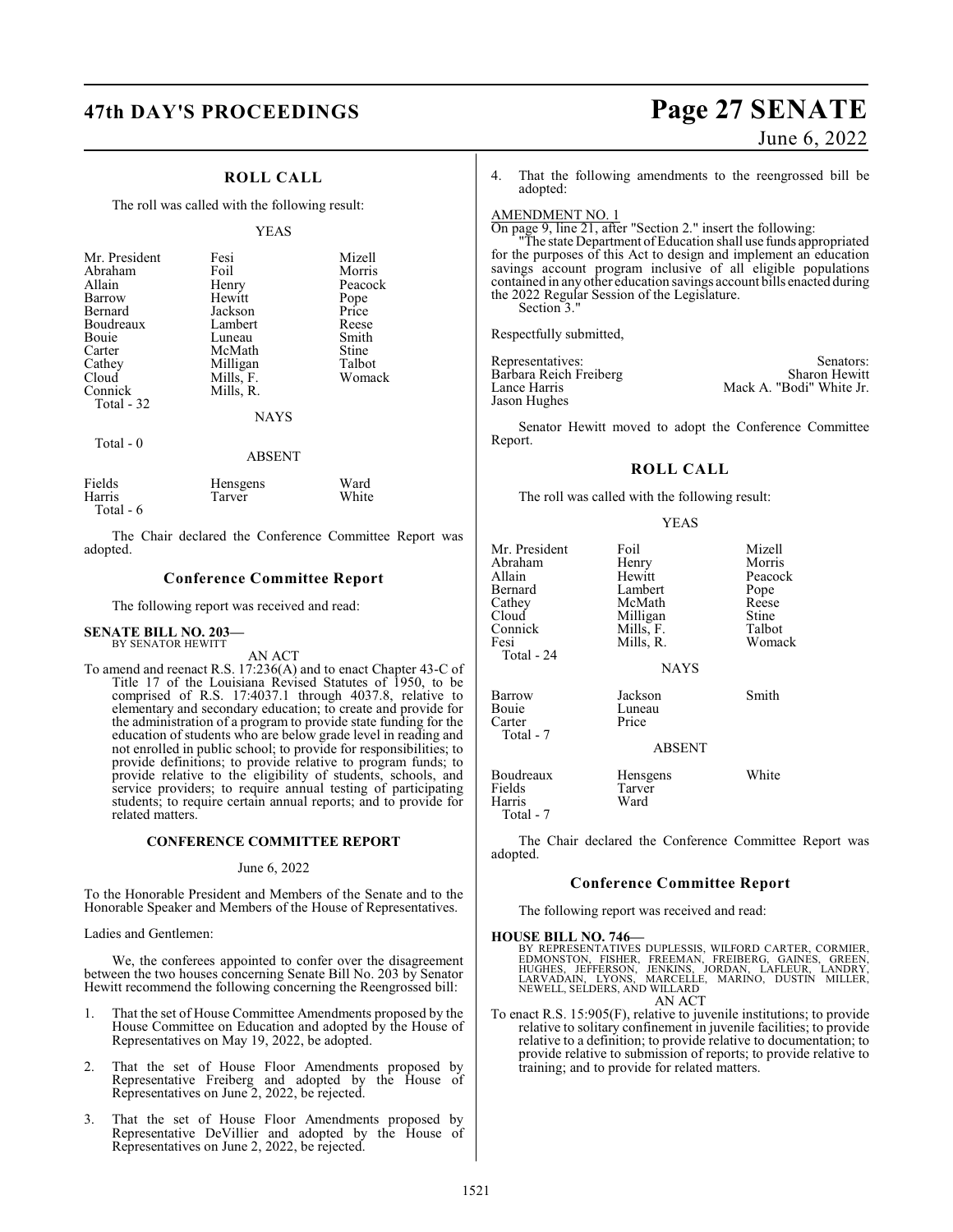# **Page 28 SENATE 47th DAY'S PROCEEDINGS**

## June 6, 2022

| June 6, 2022                                                                                            |                                                                       |                                                                                                                                                                                           |                                                                               |                                                                                   |                                                                                                                                                                                         |
|---------------------------------------------------------------------------------------------------------|-----------------------------------------------------------------------|-------------------------------------------------------------------------------------------------------------------------------------------------------------------------------------------|-------------------------------------------------------------------------------|-----------------------------------------------------------------------------------|-----------------------------------------------------------------------------------------------------------------------------------------------------------------------------------------|
|                                                                                                         | <b>CONFERENCE COMMITTEE REPORT</b>                                    |                                                                                                                                                                                           |                                                                               | <b>CONFERENCE COMMITTEE REPORT</b>                                                |                                                                                                                                                                                         |
|                                                                                                         | June 6, 2022                                                          |                                                                                                                                                                                           |                                                                               | June 6, 2022                                                                      |                                                                                                                                                                                         |
| Senate.                                                                                                 |                                                                       | To the Honorable Speaker and Members of the House of<br>Representatives and the Honorable President and Members of the                                                                    | Senate.                                                                       |                                                                                   | To the Honorable Speaker and Members of the House of<br>Representatives and the Honorable President and Members of the                                                                  |
| Ladies and Gentlemen:                                                                                   |                                                                       |                                                                                                                                                                                           | Ladies and Gentlemen:                                                         |                                                                                   |                                                                                                                                                                                         |
| Reengrossed bill:                                                                                       |                                                                       | We, the conferees appointed to confer over the disagreement<br>between the two houses concerning House Bill No. 746 by<br>Representative Duplessis recommend the following concerning the | Engrossed bill:                                                               |                                                                                   | We, the conferees appointed to confer over the disagreement<br>between the two houses concerning House Bill No. 1058 by<br>Representative Hollis recommend the following concerning the |
| 1.<br>2.<br>be adopted.                                                                                 | Committee on Judiciary B (#3372) be adopted.                          | That the set of Senate Committee Amendments by the Senate<br>That the set of Senate Legislative Bureau Amendments (#4027)                                                                 | 1.<br>2.                                                                      | International Affairs (#3469) be rejected.                                        | That the set of Senate Committee Amendments by the Senate<br>Committee on Commerce, Consumer Protection and<br>That the set of amendments by the Legislative Bureau (#3584)             |
| Respectfully submitted,<br>Representatives:<br>Royce Duplessis<br>Joseph A. Marino III<br>Debbie Villio |                                                                       | Senators:<br>Gary L. Smith Jr.<br>Patrick McMath<br>Mike Reese                                                                                                                            | be rejected.<br>3.<br><b>AMENDMENT NO. 1</b>                                  | On page 2, after line 13, add the following:                                      | That the following amendment to the Engrossed bill be adopted:<br>"Section 2. This Act shall become effective January 1, 2023."                                                         |
| Report.                                                                                                 |                                                                       | Senator McMath moved to adopt the Conference Committee                                                                                                                                    | Respectfully submitted,                                                       |                                                                                   |                                                                                                                                                                                         |
|                                                                                                         | <b>ROLL CALL</b><br>The roll was called with the following result:    |                                                                                                                                                                                           | Representatives:<br>Paul Hollis<br>Paula P. Davis<br>Stephanie Hilferty       |                                                                                   | Senators:<br>Rick Ward III<br>Patrick McMath<br>Patrick Connick                                                                                                                         |
|                                                                                                         | <b>YEAS</b>                                                           |                                                                                                                                                                                           | Report.                                                                       |                                                                                   | Senator McMath moved to adopt the Conference Committee                                                                                                                                  |
| Mr. President<br>Abraham<br>Allain<br>Barrow<br>Bernard<br>Boudreaux                                    | Fesi<br>Foil<br>Henry<br>Hewitt<br>Jackson<br>Lambert                 | Mizell<br>Morris<br>Peacock<br>Pope<br>Price<br>Reese                                                                                                                                     |                                                                               | <b>ROLL CALL</b><br>The roll was called with the following result:<br><b>YEAS</b> |                                                                                                                                                                                         |
| Bouie<br>Carter<br>Cathey<br>Cloud<br>Connick<br>Total - 32                                             | Luneau<br>McMath<br>Milligan<br>Mills, F.<br>Mills, R.<br><b>NAYS</b> | Smith<br>Stine<br>Talbot<br>Womack                                                                                                                                                        | Mr. President<br>Abraham<br>Allain<br>Barrow<br>Bernard<br>Boudreaux<br>Bouie | Fesi<br>Foil<br>Henry<br>Hewitt<br>Jackson<br>Lambert<br>Luneau                   | Mizell<br>Morris<br>Peacock<br>Pope<br>Price<br>Reese<br>Smith                                                                                                                          |
| Total - 0                                                                                               | <b>ABSENT</b>                                                         |                                                                                                                                                                                           | Carter<br>Cathey<br>Cloud                                                     | McMath<br>Milligan<br>Mills, F.                                                   | Stine<br>Talbot<br>Womack                                                                                                                                                               |
| Fields<br>Harris<br>Total - 6                                                                           | Hensgens<br>Tarver                                                    | Ward<br>White                                                                                                                                                                             | Connick<br>Total - 32                                                         | Mills, R.<br><b>NAYS</b>                                                          |                                                                                                                                                                                         |
|                                                                                                         |                                                                       | The Chair declared the Conference Committee Report was                                                                                                                                    | Total - 0                                                                     |                                                                                   |                                                                                                                                                                                         |

adopted.

### **Conference Committee Report**

The following report was received and read:

# **HOUSE BILL NO. 1058— (Substitute for House Bill No. 387 by Representative Hollis)**<br>BY REPRESENTATIVE HOLLIS<br>AN ACT

To amend and reenact R.S. 9:3198(A)(2)(a) and (3), relative to the sale of immovable property; to provide for property disclosure requirements regarding homeowners' associations; to provide for property disclosures regarding restrictive covenants and building restrictions; and to provide for related matters.

Total - 6

adopted.

ABSENT

The Chair declared the Conference Committee Report was

**Conference Committee Report**

Fields Hensgens Ward<br>Harris Tarver White Tarver

The following report was received and read: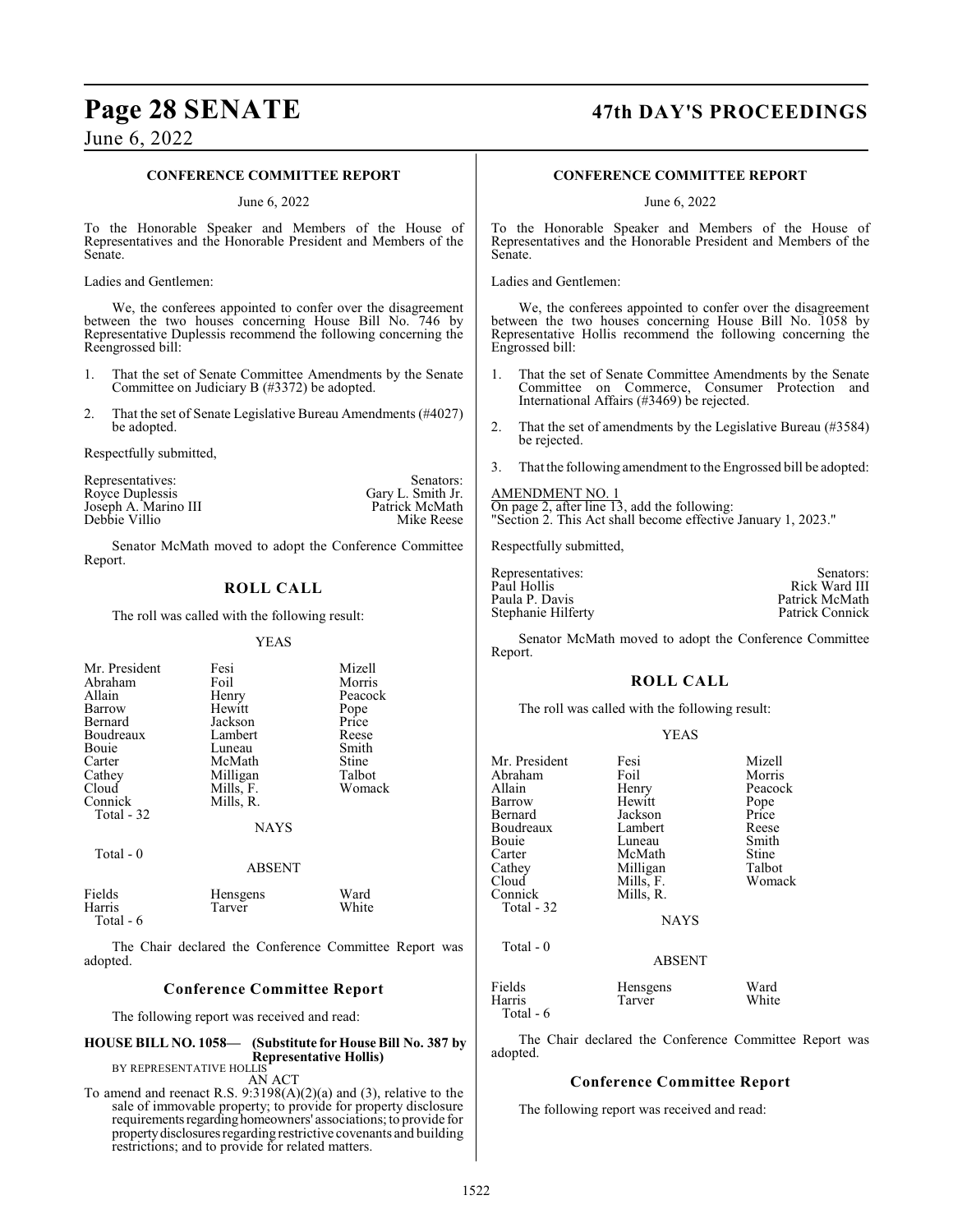# **47th DAY'S PROCEEDINGS Page 29 SENATE**

#### **HOUSE BILL NO. 223—**

BY REPRESENTATIVES MARCELLE AND MARINO AN ACT

To amend and reenact R.S.  $13:5401(B)(1)(f)$ , (g), and (h) and to repeal R.S. 13:5401(B)(1)(d) and (i), relative to reentry courts; to provide for participation in workforce development sentencing programs; to provide for eligibility; to provide relative to certain exceptions; and to provide for related matters.

#### **CONFERENCE COMMITTEE REPORT**

#### June 6, 2022

To the Honorable Speaker and Members of the House of Representatives and the Honorable President and Members of the Senate.

Ladies and Gentlemen:

We, the conferees appointed to confer over the disagreement between the two houses concerning House Bill No. 223 by Representative Marcelle recommend the following concerning the Reengrossed bill:

1. That the set of Senate Committee Amendments by Senate Committee on Judiciary B (#3766) be adopted.

Respectfully submitted,

| Representatives:         | Senators:         |
|--------------------------|-------------------|
| C. Denise Marcelle       | Gary L. Smith Jr. |
| Randal L. Gaines         | W. Jay Luneau     |
| Nicholas Muscarello, Jr. |                   |

Senator Luneau moved to adopt the Conference Committee Report.

#### **ROLL CALL**

The roll was called with the following result:

#### YEAS

| Mr. President<br>Abraham<br>Allain<br>Barrow<br>Bernard<br>Boudreaux<br>Bouie<br>Carter<br>Total - 24 | Cathey<br>Cloud<br>Connick<br>Foil<br>Hewitt<br>Jackson<br>Lambert<br>Luneau | McMath<br>Milligan<br>Mills, F.<br>Price<br>Reese<br>Smith<br>Stine<br>Womack |
|-------------------------------------------------------------------------------------------------------|------------------------------------------------------------------------------|-------------------------------------------------------------------------------|
|                                                                                                       | <b>NAYS</b>                                                                  |                                                                               |
| Fesi<br>Henry<br>Mills, R.<br>Total - 8                                                               | Mizell<br>Morris<br>Peacock<br><b>ABSENT</b>                                 | Pope<br>Talbot                                                                |
| Fields<br>Harris<br>Total - 6                                                                         | Hensgens<br>Tarver                                                           | Ward<br>White                                                                 |

The Chair declared the Conference Committee Report was adopted.

#### **Conference Committee Report**

The following report was received and read:

# June 6, 2022

#### **HOUSE BILL NO. 555—**

BY REPRESENTATIVE CHARLES OWEN AN ACT

To enact R.S. 37:3611 and 3612, relative to occupational licensing; to provide definitions; to require certain boards to publish information relative to occupational licensing on their website; to require an annual update; and to provide for related matters.

#### **CONFERENCE COMMITTEE REPORT**

#### June 6, 2022

To the Honorable Speaker and Members of the House of Representatives and the Honorable President and Members of the Senate.

#### Ladies and Gentlemen:

We, the conferees appointed to confer over the disagreement between the two houses concerning House Bill No. 555 by Representative Charles Owen recommend the following concerning the Engrossed bill:

- 1. That the set of Senate Floor Amendments by Senator Cathey (#4337) be rejected.
- 2. That the following amendments to the Engrossed bill be adopted:

#### AMENDMENT NO. 1

On page 1, line 4, after "update;" and before "and to provide" insert "to require submission of certain summaries;"

#### AMENDMENT NO. 2

On page 1, at the end of line 12, insert a semicolon " $\frac{1}{2}$ " and "summary" of licensure requirements"

#### AMENDMENT NO. 3

On page 2, delete lines 5 and 6 in their entirety and insert the following:

"C. Every professional or occupational licensing board in this state shall submit a typed summary, no longer than one page, identifying requirements for obtaining a full licensure status or practice of a profession or occupation regulated by the board in this state. The board shall submit the summary prescribed in this Subsection to the Senate Committee on Commerce, Consumer Protection and International Affairs and the House Committee on Commerce.

Section 2.(A) The information required by R.S. 37:3612(A) as enacted by Section 1 of this Act shall be published annually beginning February 15, 2023.

(B) The summary required by R.S. 37:3612(B) as enacted by Section 1 of this Act shall be submitted to the Senate Committee on Commerce, Consumer Protection and International Affairs and the House Committee on Commerce and no later than February 15, 2023."

Respectfully submitted,

Representatives: Senators: Senators: Senators: Senators: Senators: Senators: Senators: Senators: Senators: Senators: Senators: Senators: Senators: Senators: Senators: Senators: Senators: Senators: Senators: Senators: Senat Charles Anthony Owen Stewart Cathey Jr. Paula P. Davis<br>
Thomas Alexander Pressly, IV<br>
Patrick Connick Thomas Alexander Pressly, IV

Senator Cathey moved to adopt the Conference Committee Report.

#### **ROLL CALL**

The roll was called with the following result:

#### YEAS

Mr. President Fesi Peacock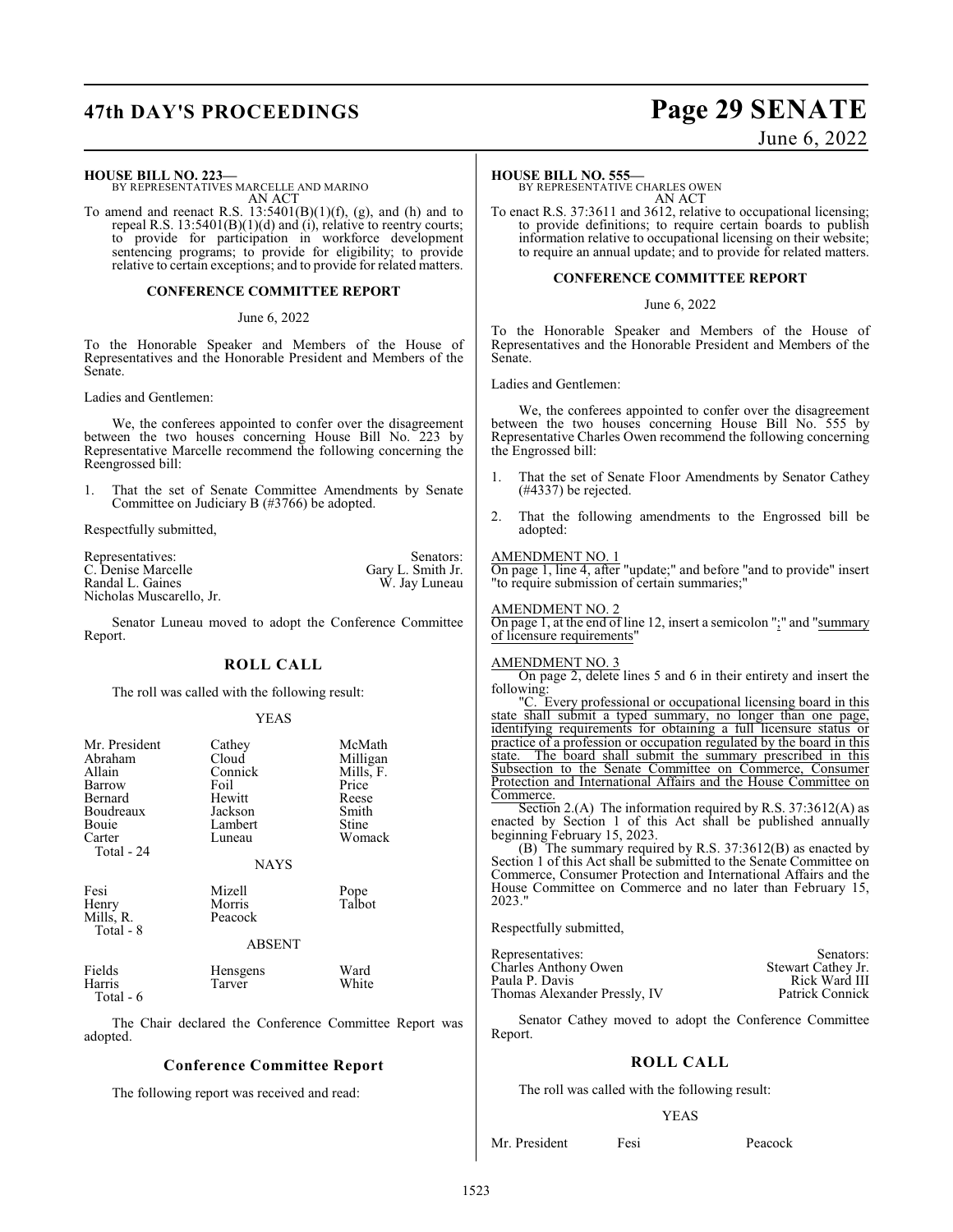# **Page 30 SENATE 47th DAY'S PROCEEDINGS**

## June 6, 2022

| Abraham    | Foil          | Pope   |
|------------|---------------|--------|
| Allain     | Henry         | Price  |
| Barrow     | Hewitt        | Reese  |
| Bernard    | Jackson       | Smith  |
| Boudreaux  | McMath        | Stine  |
| Bouie      | Milligan      | Talbot |
| Carter     | Mills, F.     | Ward   |
| Cathey     | Mills, R.     | Womack |
| Cloud      | Mizell        |        |
| Connick    | Morris        |        |
| Total - 31 |               |        |
|            | <b>NAYS</b>   |        |
| Total $-0$ |               |        |
|            | <b>ABSENT</b> |        |
| Fields     | Lambert       | White  |
| <b>TT</b>  |               |        |

Harris Luneau<br>Hensgens Tarver Hensgens Total - 7

The Chair declared the Conference Committee Report was adopted.

#### **Conference Committee Report**

The following report was received and read:

#### **HOUSE BILL NO. 1080— (Substitute for House Bill No. 1038 by Representative Deshotel)** BY REPRESENTATIVE DESHOTEL

AN ACT

To amend and reenact R.S.  $44:4.1(B)(35)$  and R.S. 51:2370.2(introductory paragraph), (2), and (16), 2370.3(A) and (E), 2370.4(A)(introductory paragraph) and (12), (B), and  $(C)(1)$ , 2370.5(A), (B)(introductory paragraph), (D), (E), (H), (I), and (J), 2370.9, 2370.13, and 2370.16 and to enact R.S.  $\hat{51:}2370.\hat{3(H)}$  and (I), relative to broadband; to provide for the GUMBO grant program; to provide for definitions; to provide for mapping; to provide for description of service; to provide for protest; to authorize certain reports; to adjust the administrative fee; to provide for public records exceptions; to make technical changes; and to provide for related matters.

#### **CONFERENCE COMMITTEE REPORT**

#### June 6, 2022

To the Honorable Speaker and Members of the House of Representatives and the Honorable President and Members of the Senate.

#### Ladies and Gentlemen:

We, the conferees appointed to confer over the disagreement between the two houses concerning House Bill No. 1080 by Representative Deshotel recommend the following concerning the Reengrossed bill:

- 1. That the set of Senate Committee Amendments by the Senate Committee on Commerce, Consumer Protection and International Affairs (#3966) be adopted.
- 2. That Senate Floor Amendments Nos. 1, 2, 4 through 6, 8, 13 through 25, and 28 by Senator Mizell (#4345) be adopted.
- 3. That Senate Floor Amendment Nos. 3, 7, 9 through 12, 26, and 27 by Senator Mizell (#4345) be rejected.
- 4. That the following amendments to the Reengrossed bill be adopted:

#### AMENDMENT NO. 1

In Senate Committee Amendment No. 8 by the Senate Committee on Commerce, Consumer Protection and International Affairs (#3966), on page 1, line 21, change "eighteen" to "twenty"

#### AMENDMENT NO. 2

In Senate Committee Amendment No. 8 by the Senate Committee on Commerce, Consumer Protection and International Affairs (#3966), on page 1, line 22, change "sixty" to "thirty"

#### AMENDMENT NO. 3

In Senate Committee Amendment No. 8 by the Senate Committee on Commerce, Consumer Protection and International Affairs (#3966), on page 1, line 32, change "is required to" to "shall"

#### AMENDMENT NO. 4

In Senate Committee Amendment No. 8 by the Senate Committee on Commerce, Consumer Protection and International Affairs (#3966), on page 1, line 33, change "eighteen-month" to "twenty-month"

#### AMENDMENT NO. 5

In Senate Floor Amendment No. 2 by Senator Mizell (#4345), on page 1, line 9, change "twenty month" to "twenty-month"

#### AMENDMENT NO. 6

In Senate Floor Amendment No. 4 by Senator Mizell (#4345), on page 1, delete line 18 in its entirety and insert in lieu thereof:  $"2\bar{6}$ , 2022, on page 1, line 34, after "locations" change the period "." to a semicolon ";" and add"

#### AMENDMENT NO. 7

In Senate Floor Amendment No. 4 by Senator Mizell (#4345), on page 1, line 20, change "twenty month" to "twenty-month"

#### AMENDMENT NO. 8

In Senate Floor Amendment No. 6 by Senator Mizell (#4345), on page 1, line 28, delete "all"

#### AMENDMENT NO. 9

In Senate Floor Amendment No. 21 by Senator Mizell (#4345), on page 3, line 5, change " $A(1)$ ." to " $A(1)$ "

#### AMENDMENT NO. 10

In Senate Floor Amendment No. 21 by Senator Mizell (#4345), on page 3, delete line 6 in its entirety, and insert in lieu thereof: "with this Section. The period for protesting an award shall be thirty days from the announcement of an award. Protests shall be submitted in writing, accompanied by all'

#### AMENDMENT NO. 11

In Senate Floor Amendment No. 28 by Senator Mizell (#4345), on page 4, line 10, after "repealed" and before the period "." insert "in its entirety"

#### AMENDMENT NO. 12

On page 1, at the end of line 4, insert "2370.10(B),"

#### AMENDMENT NO. 13

On page 2, line 6, after "2370.9," and before "2370.13" insert "2370.10(B),"

#### AMENDMENT NO. 14

On page 3, at the end of line 4, insert the following:

"Any location or area of the state, subject to a Rural Digital Opportunity Fund award, in which the provider receiving the award has proposed to provide broadband internet access service through a technology other than a wireline technology, may be eligible for the GUMBO grant program."

#### AMENDMENT NO. 15

On page 6, line 7, delete "sixty" and insert "thirty"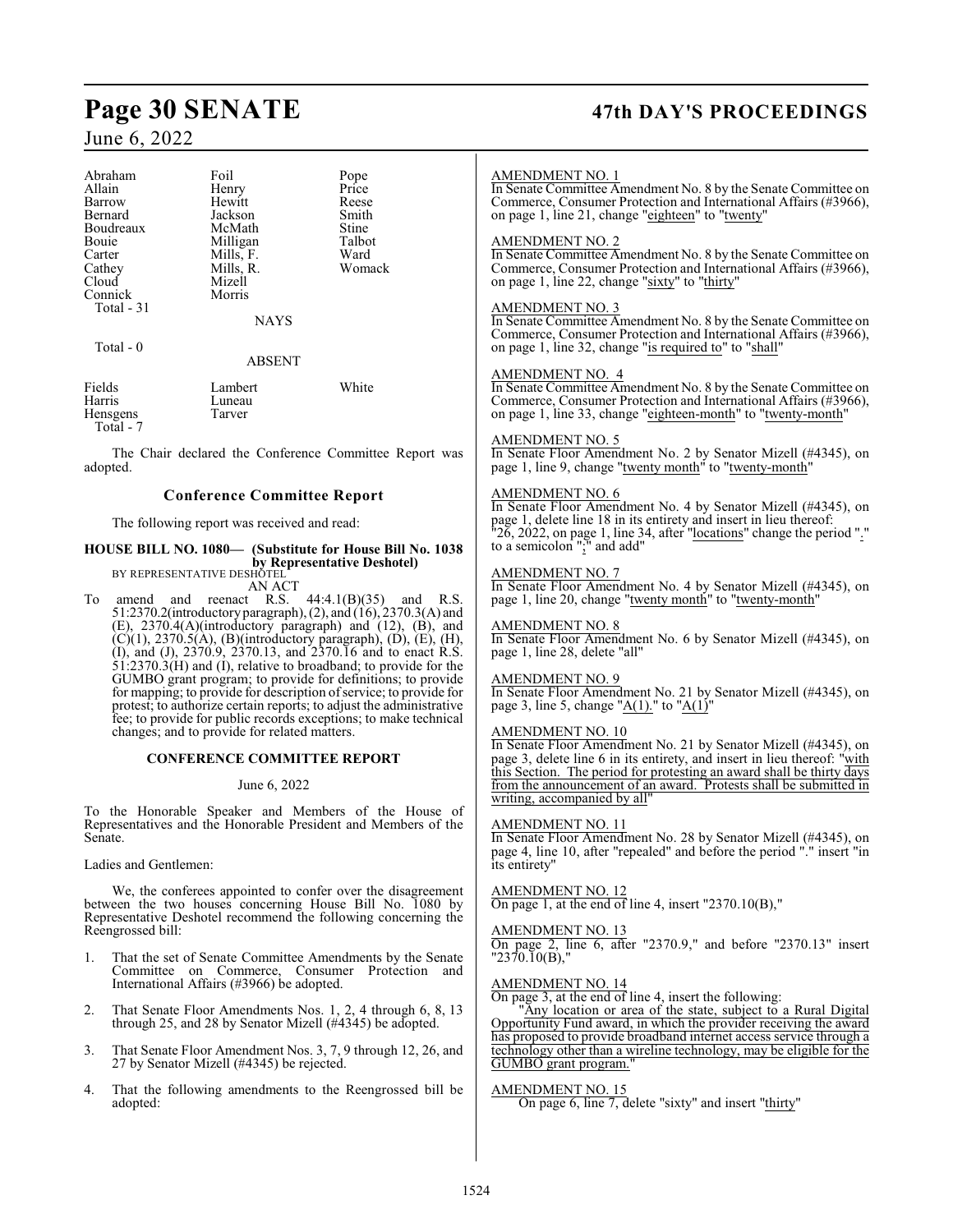AMENDMENT NO. 16

On page 8, delete lines 10 through 12 in their entirety and insert in lieu thereof the following: "state. If a court has found in a final judgment that an applicant or protestor has incorrectly designated a location as served or unserved, the office may assess a civil penalty of up to one thousand dollars per incorrectly designated location identified in the GUMBO award process and disputed in litigation."

AMENDMENT NO. 17 On page 9, between lines 2 and 3, insert the following: "§2370.10. Failure to perform

\* \* \* B. A grant recipient shall not be required to forfeit the amount of the grant received if it fails to perform due to a natural disaster, an act of God, force majeure, a catastrophe, pandemic, the failure to obtain access to private or public property or any government permits under reasonable terms or such other occurrence over which the grant recipient has no control.

\* \* \*

D. Notwithstanding the provisions of this Section to the contrary, if a grant recipient fails to complete a project in a material respect, the grant recipient, at the discretion of the office, may be required to reimburse the state the actual cost to finish the project. The actual cost to finish the project shall be determined by the office in consultation with the grant recipient. The office shall not require a grant recipient that it deems has made a good faith effort to complete a project to reimburse the state an amount greater than the remaining GUMBO cost per prospective broadband recipient as set forth in the grant recipient's application.

Respectfully submitted,

Representatives: Senators: Senators: Senators: Senators: Senators: Senators: Senators: Senators: Senators: Senators: Senators: Senators: Senators: Senators: Senators: Senators: Senators: Senators: Senators: Senators: Senat Daryl Andrew Deshotel Rick Ward III<br>Paula P. Davis Beth Mizell Paula P. Davis<br>Larry Selders Stewart Cathey Jr.

Senator Mizell moved to adopt the Conference Committee Report.

#### **ROLL CALL**

The roll was called with the following result:

#### YEAS

| Mr. President | Fesi        | Mizell  |
|---------------|-------------|---------|
| Abraham       | Foil        | Morris  |
|               |             |         |
| Allain        | Henry       | Peacock |
| Barrow        | Hewitt      | Pope    |
| Bernard       | Jackson     | Price   |
| Boudreaux     | Lambert     | Reese   |
| Bouie         | Luneau      | Smith   |
| Carter        | McMath      | Stine   |
| Cathey        | Milligan    | Talbot  |
| Cloud         | Mills, F.   | Ward    |
| Connick       | Mills, R.   | Womack  |
| Total $-33$   |             |         |
|               | <b>NAYS</b> |         |
| Total $-0$    |             |         |
|               | ABSENT      |         |

Tarver

Fields Hensgens White<br>
Harris Tarver Total - 5

The Chair declared the Conference Committee Report was adopted.

# **47th DAY'S PROCEEDINGS Page 31 SENATE**

June 6, 2022

#### **Message from the House**

#### **ADOPTION OF CONFERENCE COMMITTEE REPORT**

June 6, 2022

To the Honorable President and Members of the Senate:

I am directed to inform your honorable body that the House of Representatives has adopted the Report of the Conference Committee on the disagreement to **Senate Bill No. 212**.

> Respectfully submitted, MICHELLE D. FONTENOT Clerk of the House of Representatives

#### **Message from the House**

#### **ADOPTION OF CONFERENCE COMMITTEE REPORT**

June 6, 2022

To the Honorable President and Members of the Senate:

I am directed to inform your honorable body that the House of Representatives has adopted the Report of the Conference Committee on the disagreement to **House Bill No. 555**.

> Respectfully submitted, MICHELLE D. FONTENOT Clerk of the House of Representatives

#### **Message from the House**

#### **ADOPTION OF CONFERENCE COMMITTEE REPORT**

June 6, 2022

To the Honorable President and Members of the Senate:

I am directed to inform your honorable body that the House of Representatives has adopted the Report of the Conference Committee on the disagreement to **House Bill No. 1080**.

> Respectfully submitted, MICHELLE D. FONTENOT Clerk of the House of Representatives

#### **Introduction of Senate Resolutions, Resumed**

#### **SENATE RESOLUTION NO. 221—** BY SENATOR CARTER

A RESOLUTION To express the sincere condolences of the Senate of the Legislature of Louisiana upon the death of Oris Buckner III.

The resolution was read by title and placed on the Calendar for a second reading.

#### **Senator Ward in the Chair**

#### **Senate Resolutions on Second Reading**

**SENATE RESOLUTION NO. 211—** BY SENATOR BOUDREAUX

A RESOLUTION To urge and request the Louisiana Department of Health to implement a policy prohibiting Medicaid managed care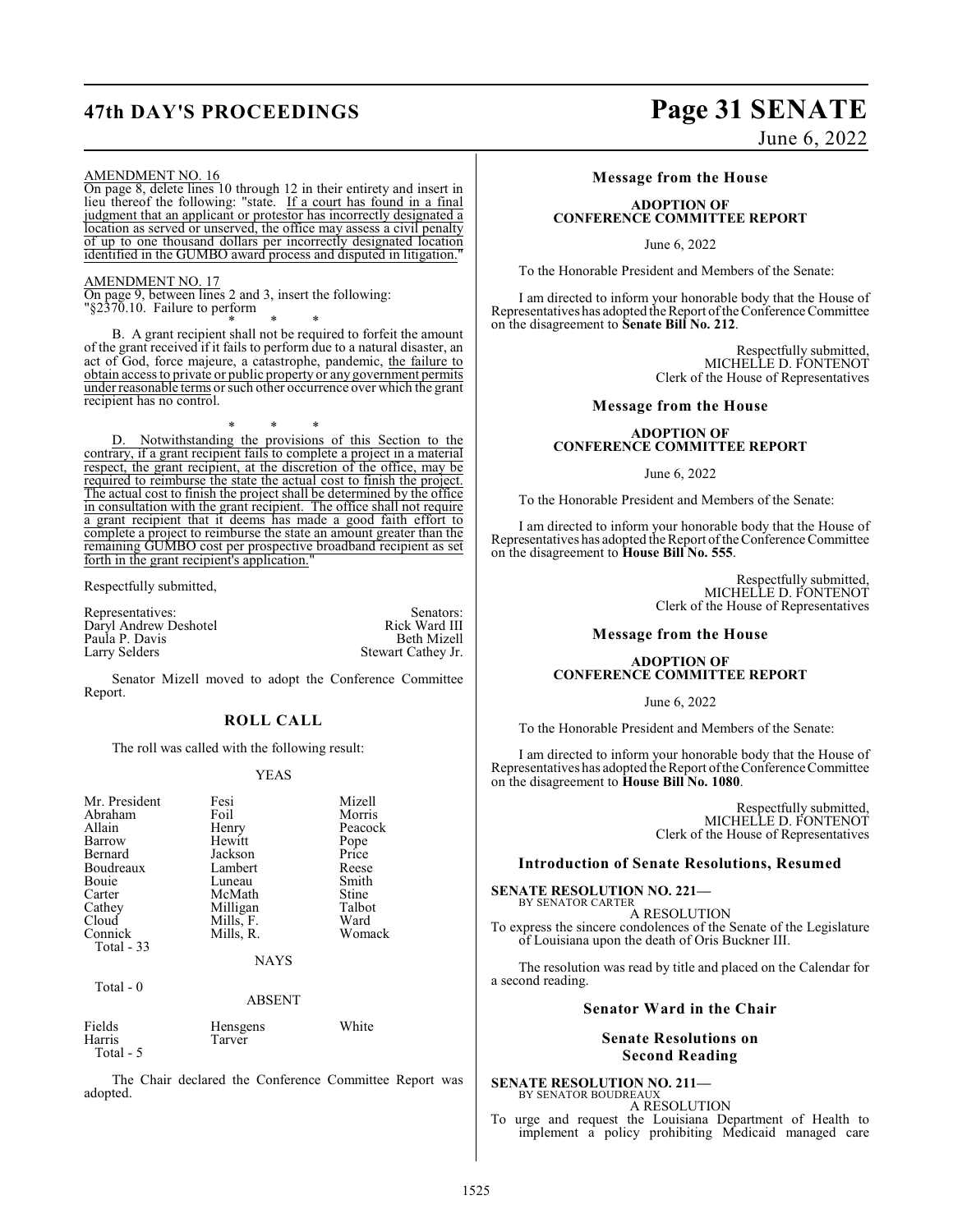# **Page 32 SENATE 47th DAY'S PROCEEDINGS**

### June 6, 2022

organizations from requiring an excessive amount of reauthorizations for patients utilizing life-sustaining devices.

The resolution was read by title. Senator Boudreaux moved to adopt the Senate Resolution.

### **ROLL CALL**

The roll was called with the following result:

#### YEAS

| Mr. President<br>Abraham<br>Allain<br>Barrow<br>Bernard<br>Boudreaux<br>Bouie<br>Carter<br>Cathey<br>Cloud<br>Connick<br>Total $-33$ | Fesi<br>Foil<br>Henry<br>Hewitt<br>Jackson<br>Lambert<br>Luneau<br>McMath<br>Milligan<br>Mills, F.<br>Mills, R. | Mizell<br>Morris<br>Peacock<br>Pope<br>Price<br>Reese<br>Smith<br>Stine<br>Talbot<br>Ward<br>Womack |
|--------------------------------------------------------------------------------------------------------------------------------------|-----------------------------------------------------------------------------------------------------------------|-----------------------------------------------------------------------------------------------------|
|                                                                                                                                      | <b>NAYS</b>                                                                                                     |                                                                                                     |
| Total - 0                                                                                                                            | <b>ABSENT</b>                                                                                                   |                                                                                                     |
| Fields                                                                                                                               | Hensgens                                                                                                        | White                                                                                               |

Harris Tarver Total - 5

The Chair declared the Senate adopted the Senate Resolution.

#### **SENATE RESOLUTION NO. 212—** BY SENATOR MORRIS

A RESOLUTION

To commend and congratulate the Choudrant High School baseball team on winning the Louisiana High School Athletic Association Class B state title.

The resolution was read by title. Senator Morris moved to adopt the Senate Resolution.

### **ROLL CALL**

The roll was called with the following result:

#### YEAS

| Mr. President<br>Abraham<br>Allain<br>Barrow<br>Bernard<br>Boudreaux<br>Bouie<br>Carter<br>Cathey<br>Cloud<br>Fesi<br>Total $-33$<br>$Total - 0$ | Foil<br>Henry<br>Hewitt<br>Jackson<br>Lambert<br>Luneau<br>McMath<br>Milligan<br>Mills, F.<br>Mills, R.<br>Mizell<br><b>NAYS</b><br><b>ABSENT</b> | Morris<br>Peacock<br>Pope<br>Price<br>Reese<br>Smith<br>Stine<br>Talbot<br>Ward<br>White<br>Womack |
|--------------------------------------------------------------------------------------------------------------------------------------------------|---------------------------------------------------------------------------------------------------------------------------------------------------|----------------------------------------------------------------------------------------------------|
| Connick<br>Fields<br>Total - 5                                                                                                                   | Harris<br>Hensgens                                                                                                                                | Tarver                                                                                             |

The Chair declared the Senate adopted the Senate Resolution.

#### **SENATE RESOLUTION NO. 213—** BY SENATOR BARROW

A RESOLUTION

To urge and request the Senate Select Committee on Women and Children to study and make recommendations to the Senate regarding the establishment of a statewide domestic violence registry.

The resolution was read by title. Senator Barrow moved to adopt the Senate Resolution.

#### **ROLL CALL**

The roll was called with the following result:

#### YEAS

| Mr. President | Fesi        | Mizell  |
|---------------|-------------|---------|
| Abraham       | Foil        | Morris  |
| Allain        | Henry       | Peacock |
| Barrow        | Hewitt      | Pope    |
| Bernard       | Jackson     | Price   |
| Boudreaux     | Lambert     | Reese   |
| <b>Bouje</b>  | Luneau      | Smith   |
| Carter        | McMath      | Stine   |
| Cathey        | Milligan    | Talbot  |
| Cloud         | Mills, F.   | Ward    |
| Connick       | Mills, R.   | Womack  |
| Total - 33    |             |         |
|               | <b>NAYS</b> |         |
| Total - 0     |             |         |

### ABSENT

| Fields    | Hensgens | White |
|-----------|----------|-------|
| Harris    | Tarver   |       |
| Total - 5 |          |       |

The Chair declared the Senate adopted the Senate Resolution.

#### **SENATE RESOLUTION NO. 214—** BY SENATOR BARROW

A RESOLUTION To commend and congratulate the Teachers of the Year from schools in Senate District 15 for exemplary and dedicated service.

The resolution was read by title. Senator Barrow moved to adopt the Senate Resolution.

#### **ROLL CALL**

The roll was called with the following result:

#### YEAS

Mr. President Henry Peacock<br>Abraham Hewitt Pope Abraham Hewitt Pope<br>Barrow Jackson Price Barrow Jackson Price Lambert Reese<br>
Luneau Smith Boudreaux Luneau Smith<br>Bouie McMath Stine Bouie McMath Stine<br>Carter Milligan Talbot Carter Milligan Talbo<br>Cathey Mills, F. Ward Cathey Mills, F. Ward<br>Cloud Mills, R. White Cloud Mills, R.<br>Fesi Mizell Fesi Mizell Womack<br>Foil Morris **Morris**  Total - 32 NAYS Total - 0 ABSENT Allain Fields Hensgens<br>
Connick Harris Tarver Connick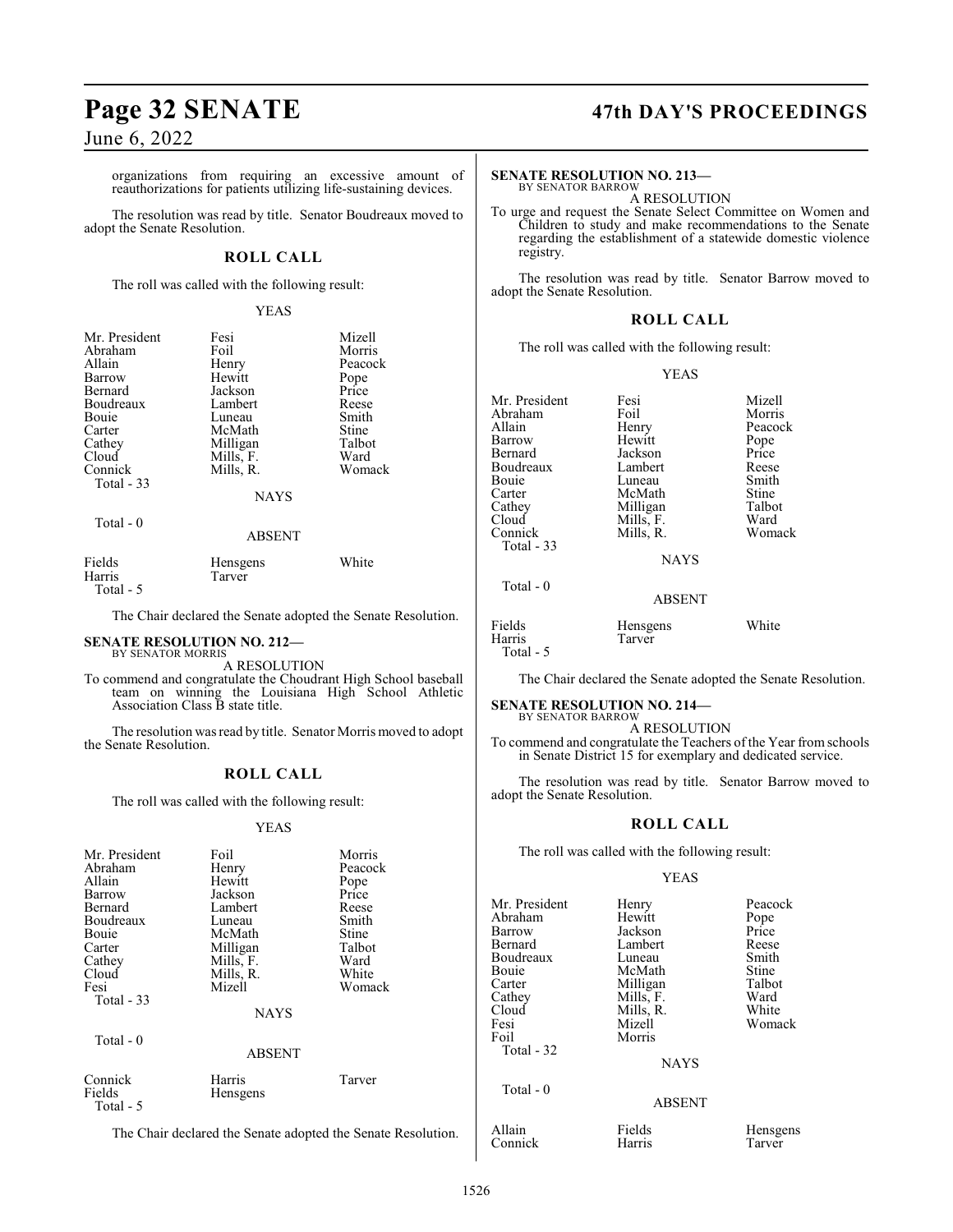#### Total - 6

The Chair declared the Senate adopted the Senate Resolution.

#### **SENATE RESOLUTION NO. 215—**

BY SENATOR BARROW A RESOLUTION To create and provide for the Task Force on Sensible Gun Control.

The resolution was read by title. Senator Barrow moved to adopt the Senate Resolution.

### **ROLL CALL**

The roll was called with the following result:

#### YEAS

| Barrow<br>Bernard<br>Boudreaux<br>Total - 9                                                             | Bouie<br>Carter<br>Jackson<br><b>NAYS</b>                                                                         | Luneau<br>Price<br>Smith                                    |
|---------------------------------------------------------------------------------------------------------|-------------------------------------------------------------------------------------------------------------------|-------------------------------------------------------------|
| Mr. President<br>Abraham<br>Allain<br>Cathey<br>Cloud<br>Connick<br>Fesi<br>Foil<br>Henry<br>Total - 25 | Hewitt<br>Lambert<br>McMath<br>Milligan<br>Mills, F.<br>Mills, R.<br>Mizell<br>Morris<br>Peacock<br><b>ABSENT</b> | Pope<br>Reese<br>Stine<br>Talbot<br>Ward<br>White<br>Womack |
| Fields<br>Harris<br>Total - 4                                                                           | <b>Hensgens</b><br>Tarver                                                                                         |                                                             |

The Chair declared the resolution failed to be adopted.

#### **SENATE RESOLUTION NO. 216—** BY SENATOR BARROW

A RESOLUTION

To urge and request the Louisiana Housing Corporation to study the implementation of a permit process for individuals and businesses who open a home which serves six or more individuals and to report on the progress of community development.

The resolution was read by title. Senator Barrow moved to adopt the Senate Resolution.

#### **ROLL CALL**

The roll was called with the following result:

#### YEAS

| Mr. President | Fesi      | Morris  |
|---------------|-----------|---------|
| Abraham       | Foil      | Peacock |
| Allain        | Henry     | Pope    |
| Barrow        | Hewitt    | Price   |
| Bernard       | Jackson   | Reese   |
| Boudreaux     | Luneau    | Smith   |
| Bouie         | McMath    | Stine   |
| Carter        | Milligan  | Talbot  |
| Cathev        | Mills, F. | Ward    |
| Cloud         | Mills, R. | White   |
| Connick       | Mizell    | Womack  |
| Total - 33    |           |         |

# **47th DAY'S PROCEEDINGS Page 33 SENATE**

June 6, 2022

#### NAYS

### ABSENT

| Fields    | Hensgens | Tarver |
|-----------|----------|--------|
| Harris    | Lambert  |        |
| Total - 5 |          |        |

Total - 0

The Chair declared the Senate adopted the Senate Resolution.

#### **SENATE RESOLUTION NO. 217—** BY SENATOR BARROW

A RESOLUTION

To continue and provide for the Task Force on Prevention of Human Degradation and Exploitation of Vulnerable Individuals in Community-Based Residential Settings.

The resolution was read by title. Senator Barrow moved to adopt the Senate Resolution.

#### **ROLL CALL**

The roll was called with the following result:

#### YEAS

| Mr. President<br>Abraham<br>Allain<br>Barrow<br>Bernard<br>Boudreaux<br>Bouie<br>Carter | Foil<br>Henry<br>Hewitt<br>Jackson<br>Lambert<br>Luneau<br>McMath<br>Milligan | Morris<br>Peacock<br>Pope<br>Price<br>Reese<br>Smith<br>Stine<br>Talbot |
|-----------------------------------------------------------------------------------------|-------------------------------------------------------------------------------|-------------------------------------------------------------------------|
| Cathey<br>Cloud<br>Connick<br>Total - 33                                                | Mills, F.<br>Mills, R.<br>Mizell<br><b>NAYS</b>                               | Ward<br>White<br>Womack                                                 |
| Total - 0                                                                               | <b>ABSENT</b>                                                                 |                                                                         |
| Fesi<br>Fields<br>Total - 5                                                             | Harris<br><b>Hensgens</b>                                                     | Tarver                                                                  |

The Chair declared the Senate adopted the Senate Resolution.

#### **SENATE RESOLUTION NO. 218—** BY SENATOR BARROW

A RESOLUTION

To recognize and commend Dawn Lea Brewster for many years of distinguished and formative service to the schools and teachers in the East Baton Rouge Parish School System, and to record her notable accomplishments and manifold contributions to education in Louisiana, as well as the generous and admirable way in which she has devoted her energy and talents to the full development of students into informed, capable, and productive citizens in their communities.

The resolution was read by title. Senator Barrow moved to adopt the Senate Resolution.

#### **ROLL CALL**

The roll was called with the following result:

#### YEAS

| Mr. President | Foil    | Pope  |
|---------------|---------|-------|
| Abraham       | Hewitt  | Price |
| Allain        | Jackson | Reese |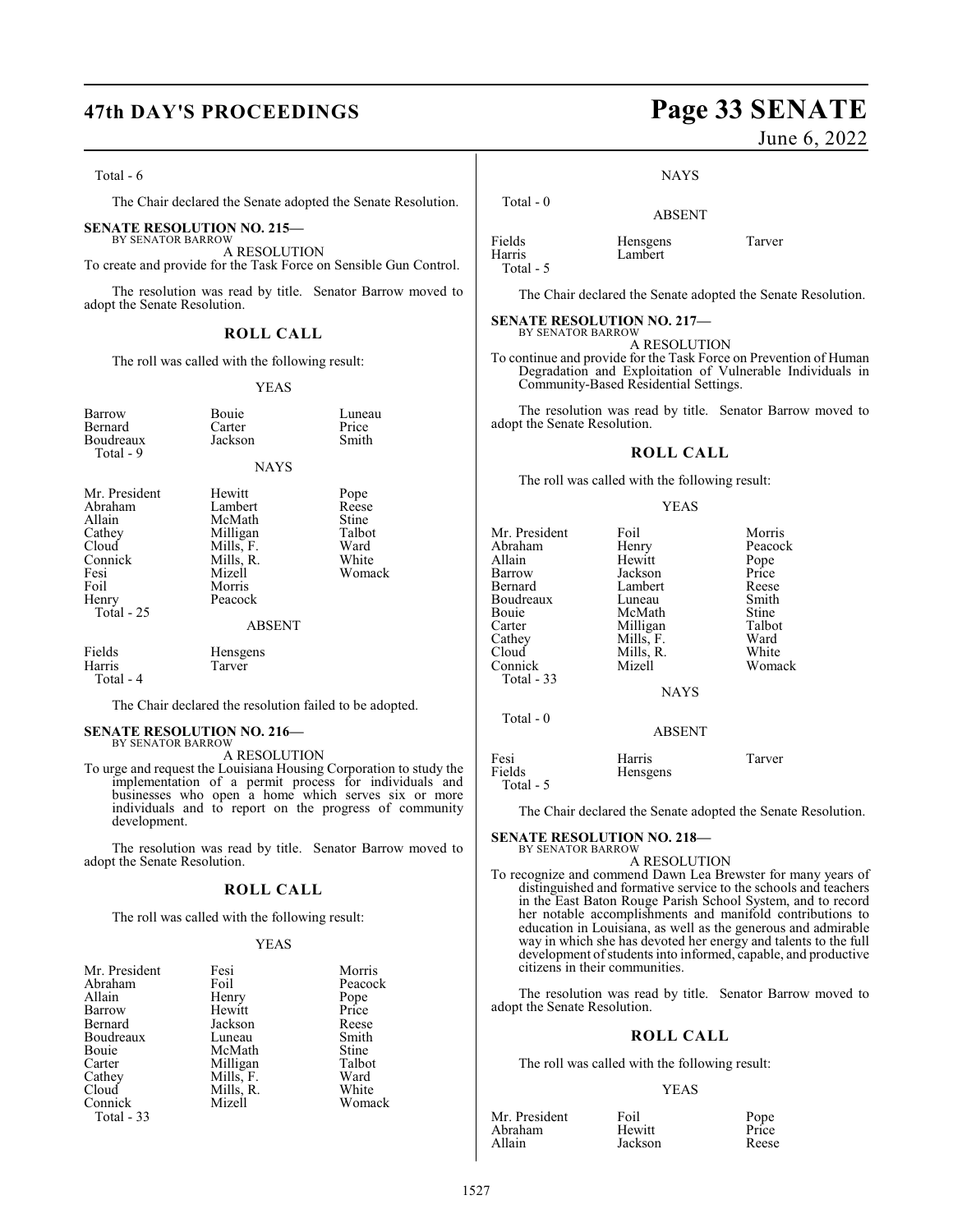# **Page 34 SENATE 47th DAY'S PROCEEDINGS**

### June 6, 2022

| Barrow      | Lambert       | Smith  |
|-------------|---------------|--------|
| Bernard     | Luneau        | Stine  |
| Boudreaux   | McMath        | Talbot |
| Bouie       | Mills, F.     | Ward   |
| Carter      | Mills, R.     | White  |
| Cathey      | Mizell        | Womack |
| Cloud       | Morris        |        |
| Connick     | Peacock       |        |
| Total $-31$ |               |        |
|             | <b>NAYS</b>   |        |
| Total $-0$  |               |        |
|             | <b>ABSENT</b> |        |
| Fesi        | Henry         | Tarver |
| Fields      | Hensgens      |        |
| Harris      | Milligan      |        |
| Total - 7   |               |        |

The Chair declared the Senate adopted the Senate Resolution.

#### **SENATE RESOLUTION NO. 219—** BY SENATOR SMITH

A RESOLUTION

To express the sincere condolences of the Senate of the Legislature of Louisiana upon the death of William Warren Becknel Sr.

The resolution was read by title. Senator Smith moved to adopt the Senate Resolution.

### **ROLL CALL**

The roll was called with the following result:

#### YEAS

| Mr. President<br>Abraham<br>Allain<br>Barrow<br>Bernard<br>Bouie<br>Carter<br>Cathey<br>Cloud<br>Connick<br>Fesi | Foil<br>Henry<br>Hewitt<br>Lambert<br>Luneau<br>McMath<br>Milligan<br>Mills, F.<br>Mills, R.<br>Mizell<br>Morris | Peacock<br>Pope<br>Price<br>Reese<br>Smith<br>Stine<br>Talbot<br>Ward<br>White<br>Womack |
|------------------------------------------------------------------------------------------------------------------|------------------------------------------------------------------------------------------------------------------|------------------------------------------------------------------------------------------|
| Total - 32                                                                                                       | <b>NAYS</b>                                                                                                      |                                                                                          |
| Total $-0$                                                                                                       | <b>ABSENT</b>                                                                                                    |                                                                                          |
| Boudreaux                                                                                                        | Harris                                                                                                           | Jackson                                                                                  |

Fields Hensgens Tarver Total - 6

The Chair declared the Senate adopted the Senate Resolution.

#### **SENATE RESOLUTION NO. 220—** BY SENATOR SMITH

A RESOLUTION

To commend World War II veteran Irving Pierre Sr. for his lifetime of meritorious service to his country and community.

The resolution was read by title. Senator Smith moved to adopt the amended Senate Resolution.

#### **ROLL CALL**

The roll was called with the following result:

|                                                                                                                                     | YEAS                                                                                                                           |                                                                                                    |
|-------------------------------------------------------------------------------------------------------------------------------------|--------------------------------------------------------------------------------------------------------------------------------|----------------------------------------------------------------------------------------------------|
| Mr. President<br>Abraham<br>Allain<br>Barrow<br>Bernard<br>Boudreaux<br>Bouie<br>Carter<br>Cathey<br>Cloud<br>Connick<br>Total - 33 | Fesi<br>Foil<br>Henry<br>Hewitt<br>Jackson<br>Lambert<br>McMath<br>Milligan<br>Mills, F.<br>Mills, R.<br>Mizell<br><b>NAYS</b> | Morris<br>Peacock<br>Pope<br>Price<br>Reese<br>Smith<br>Stine<br>Talbot<br>Ward<br>White<br>Womack |
| Total $-0$                                                                                                                          | <b>ABSENT</b>                                                                                                                  |                                                                                                    |
| Fields<br>Harris<br>Total - 5                                                                                                       | Hensgens<br>Luneau                                                                                                             | Tarver                                                                                             |

The Chair declared the Senate adopted the Senate Resolution.

# **SENATE RESOLUTION NO. 221—** BY SENATOR CARTER

A RESOLUTION

To express the sincere condolences of the Senate of the Legislature of Louisiana upon the death of Oris Buckner III.

The resolution was read by title. Senator Carter moved to adopt the Senate Resolution.

### **ROLL CALL**

The roll was called with the following result:

#### YEAS

| Mr. President | Foil          | Peacock |
|---------------|---------------|---------|
| Abraham       | Henry         | Pope    |
| Allain        | Hewitt        | Price   |
| Barrow        | Jackson       | Reese   |
| Bernard       | Lambert       | Smith   |
| Boudreaux     | Luneau        | Stine   |
| <b>Bouje</b>  | McMath        | Talbot  |
| Carter        | Milligan      | Ward    |
| Cathey        | Mills, F.     | White   |
| Cloud         | Mills, R.     | Womack  |
| Connick       | Mizell        |         |
| Fesi          | Morris        |         |
| Total - 34    |               |         |
|               | <b>NAYS</b>   |         |
| Total $-0$    |               |         |
|               | <b>ABSENT</b> |         |
| Fields        | Hensgens      |         |
| Harris        | Tarver        |         |

Total - 4

The Chair declared the Senate adopted the Senate Resolution.

#### **Message from the House**

#### **DISCHARGED THE CONFERENCE COMMITTEE**

#### June 6, 2022

To the Honorable President and Members of the Senate: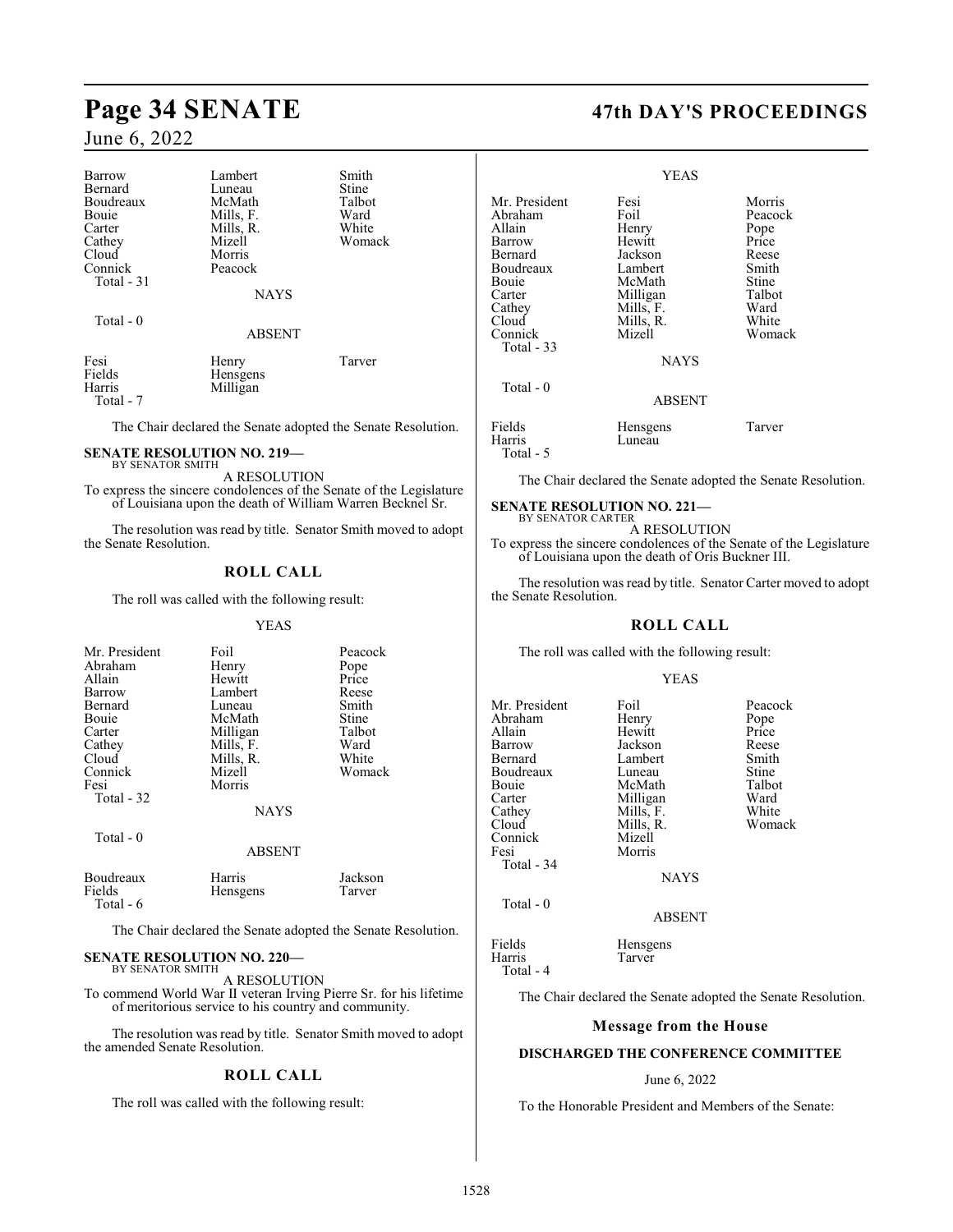I am directed to inform your honorable body that the House of Representatives has discharged the Conference Committee on the disagreement to **Senate Bill No. 498**.

> Respectfully submitted, MICHELLE D. FONTENOT Clerk of the House of Representatives

**Message from the House**

#### **ADOPTION OF CONFERENCE COMMITTEE REPORT**

June 6, 2022

To the Honorable President and Members of the Senate:

I am directed to inform your honorable body that the House of Representatives has adopted the Report of the Conference Committee on the disagreement to **Senate Bill No. 203**.

> Respectfully submitted, MICHELLE D. FONTENOT Clerk of the House of Representatives

#### **Message from the House**

#### **ADOPTION OF CONFERENCE COMMITTEE REPORT**

June 6, 2022

To the Honorable President and Members of the Senate:

I am directed to inform your honorable body that the House of Representatives has adopted the Report of the Conference Committee on the disagreement to **House Bill No. 117**.

> Respectfully submitted, MICHELLE D. FONTENOT Clerk of the House of Representatives

#### **Message from the House**

#### **ADOPTION OF CONFERENCE COMMITTEE REPORT**

June 6, 2022

To the Honorable President and Members of the Senate:

I am directed to inform your honorable body that the House of Representatives has adopted the Report of the Conference Committee on the disagreement to **House Bill No. 729**.

> Respectfully submitted, MICHELLE D. FONTENOT Clerk of the House of Representatives

#### **Message from the House**

#### **ADOPTION OF CONFERENCE COMMITTEE REPORT**

#### June 6, 2022

To the Honorable President and Members of the Senate:

I am directed to inform your honorable body that the House of Representatives has adopted the Report of the Conference Committee on the disagreement to **House Bill No. 1082**.

# **47th DAY'S PROCEEDINGS Page 35 SENATE**

June 6, 2022

Respectfully submitted, MICHELLE D. FONTENOT Clerk of the House of Representatives

#### **Rules Suspended**

Senator McMath asked for and obtained a suspension of the rules to revert to:

#### **Introduction of Senate Resolutions**

#### **SENATE RESOLUTION NO. 222—** BY SENATOR MCMATH

A RESOLUTION

To create a special study committee of the Senate to study the feasibility and advisability of changing the timing, duration, and subject matter limitations of regular sessions of the legislature and to report its findings to the Senate no later than February 1, 2023.

The resolution was read by title and placed on the Calendar for a second reading.

#### **Mr. President in the Chair**

#### **Conference Committee Report**

The following report was received and read:

**SENATE BILL NO. 441—** BY SENATOR FESI

AN ACT

To amend and reenact R.S. 18:585, relative to public officers who retire or resign; to provide that public officers who retire or resign are ineligible to become candidates in certain elections; and to provide for related matters.

#### **CONFERENCE COMMITTEE REPORT**

#### June 6, 2022

To the Honorable President and Members of the Senate and to the Honorable Speaker and Members of the House of Representatives.

Ladies and Gentlemen:

We, the conferees appointed to confer over the disagreement between the two houses concerning Senate Bill No. 441 by Senator Fesi recommend the following concerning the Engrossed bill:

- That the set of House Committee Amendments proposed by the House Committee on House and Governmental Affairs and adopted by the House of Representatives on May 23, 2022, be rejected.
- 2. That the following amendments to the engrossed bill be adopted:

#### AMENDMENT NO. 1

On page 1, line 2, after "To" delete the remainder of the line, delete line 3, and on line 4 delete "elections;" and insert: "enact R.S. 18:451.4 and 586, relative to public officers; to provide for qualification of local candidates; to provide relative to the retirement or resignation of an elected official; to provide relative to an appointment or election to fill a vacancy created by such a retirement or resignation; to provide for prohibitions; to provide for an effective date;"

#### AMENDMENT NO. 2

On page 1, line 6, after "Section 1." delete the remainder of the line and deletes lines 7 through 17 and on page 2, delete lines 1 through 5 and insert: "R.S. 18:451.4 and 586 are hereby enacted to read as follows:

**§451.4. Qualifications of candidates for local offices; prohibitions**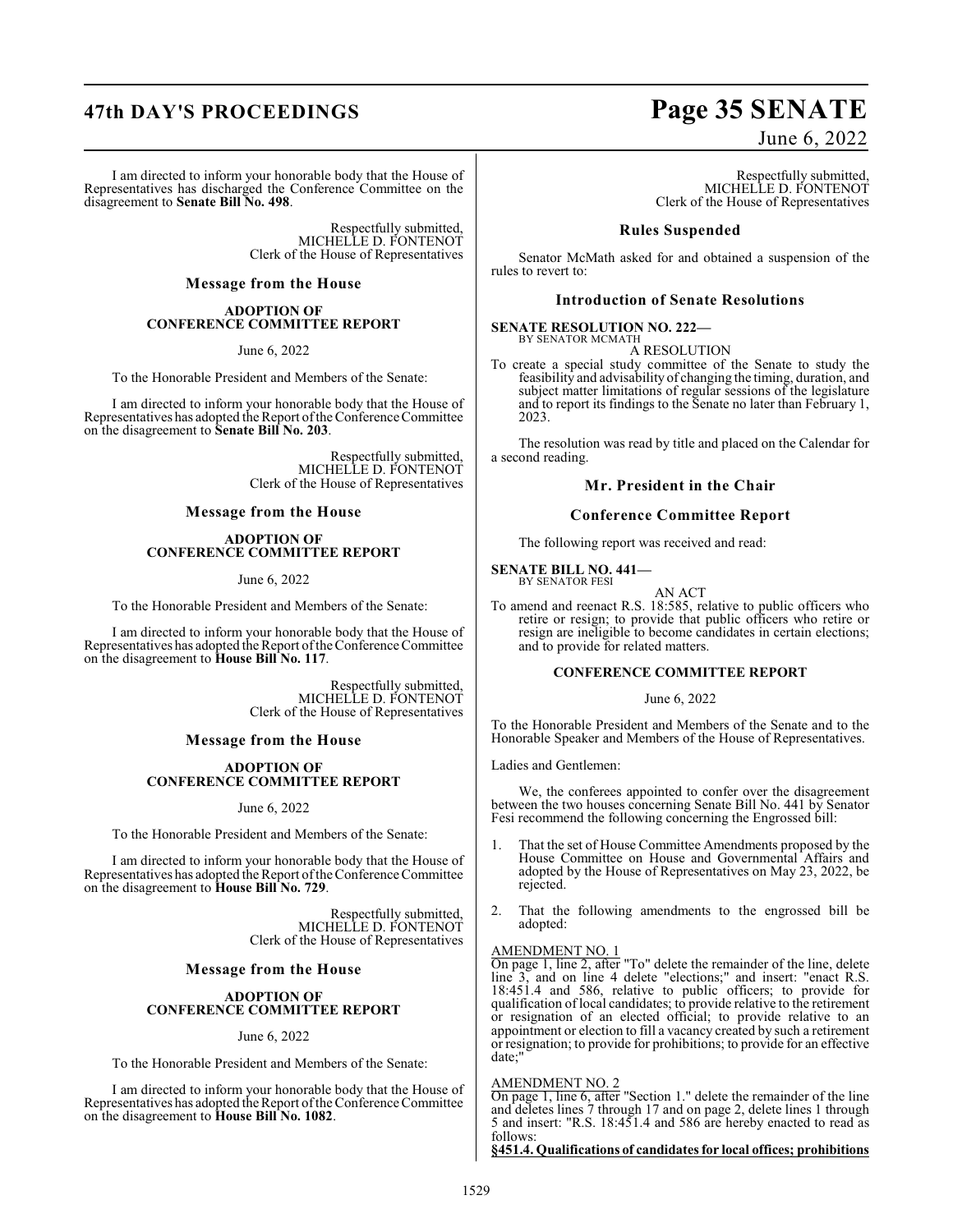# **Page 36 SENATE 47th DAY'S PROCEEDINGS**

June 6, 2022

**No public employee as defined in R.S. 42:1102 who receives an annual salary from his public employer in excess of one hundred thousand dollars may qualify as a local candidate as defined in R.S. 18:452 while concurrently serving as a public employee. The one-hundred-thousand-dollar limit shall be increased each year in an amount equal to any increase in the CPI-U for the preceding calendar year.** \* \* \*

**§586. Vacancies caused by retirement or resignation; prohibitions**

**A. No elected official who has retired or resigned from state or local elective office shall be appointed to succeed himself in the office from which he retired or resigned.**

**B. No elected official who has retired or resigned from state or local elective office shall be eligible as a candidate at an election called to fill the vacancy created by the retirement or resignation of the elected official.**

Section 2. This Act shall become effective upon signature by the governor or, if not signed by the governor, upon expiration of the time for bills to become law without signature by the governor, as provided by Article III, Section 18 of the Constitution of Louisiana. If vetoed by the governor and subsequently approved by the legislature, this Act shall become effective on the day following such approval."

Respectfully submitted,

| Representatives:  | Senators                |
|-------------------|-------------------------|
| John M. Stefanski | Michael "Big Mike" Fesi |
| John R. Illg, Jr. | <b>Sharon Hewitt</b>    |
| Joseph Orgeron    | Barry Milligan          |

Senator Fesi moved to adopt the Conference Committee Report.

#### **ROLL CALL**

The roll was called with the following result:

#### YEAS

| Mr. President<br>Abraham<br>Allain<br>Barrow<br>Bernard<br>Boudreaux<br>Bouie<br>Carter<br>Cathey<br>Cloud<br>Connick<br>Fesi | Foil<br>Henry<br>Hewitt<br>Jackson<br>Lambert<br>Luneau<br>McMath<br>Milligan<br>Mills, F.<br>Mills, R.<br>Mizell<br>Morris | Peacock<br>Pope<br>Price<br>Reese<br>Smith<br>Stine<br>Talbot<br>Ward<br>White<br>Womack |
|-------------------------------------------------------------------------------------------------------------------------------|-----------------------------------------------------------------------------------------------------------------------------|------------------------------------------------------------------------------------------|
|                                                                                                                               |                                                                                                                             |                                                                                          |
| Total - 34                                                                                                                    | NAYS                                                                                                                        |                                                                                          |
|                                                                                                                               |                                                                                                                             |                                                                                          |

Total - 0

ABSENT

| Fields    | Hensgens |
|-----------|----------|
| Harris    | Tarver   |
| Total - 4 |          |

The Chair declared the Conference Committee Report was adopted.

#### **Motion**

Senator Robert Mills moved to discharge the Conference Committee on Senate Bill No. 90 .

Without objection, so ordered.

#### **SENATE BILL NO. 90—**

BY SENATOR ROBERT MILLS AN ACT

To amend and reenact R.S. 22:1019.2(A), (B)(5), the introductory paragraph of R.S. 22:1019.2(C), and R.S. 22:1019.2(D), relative to network adequacy for health benefit plans; to provide for regulations to set standards by which to measure network adequacy; and to provide for related matters.

#### **Motion to Reconsider Vote**

Senator Robert Mills asked for and obtained a suspension of the rules to reconsider the vote by which the Amendment to Senate Bill No. 90 was rejected.

#### **Motion to Reconsider Vote**

Senator Mizell asked for and obtained a suspension of the rules to reconsider the vote on the Conference Committee Report to House Bill No. 1080 which was adopted.

**HOUSE BILL NO. 1080— (Substitute for House Bill No. 1038 by Representative Deshotel)**<br>BY REPRESENTATIVE DESHOTEL

AN ACT<br>amend and reenact R.S. To amend and reenact R.S.  $44:4.1(B)(35)$  and R.S. 51:2370.2(introductory paragraph), (2), and (16), 2370.3(A) and (E), 2370.4(A)(introductory paragraph) and (12), (B), and  $(C)(1)$ , 2370.5(A), (B)(introductory paragraph), (D), (E), (H), (I), and (J), 2370.9, 2370.13, and 2370.16 and to enact R.S. 51:2370.3(H) and (I), relative to broadband; to provide for the GUMBO grant program; to provide for definitions; to provide for mapping; to provide for description ofservice; to provide for protest; to authorize certain reports; to adjust the administrative fee; to provide for public records exceptions; to make technical changes; and to provide for related matters.

Senator Mizell moved that House Bill No. 1080 be recommitted to the Conference Committee.

Without objection, so ordered.

#### **Conference Committee Report**

The following report was received and read:

#### **HOUSE BILL NO. 729—**

BY REPRESENTATIVES DUPLESSIS, BOYD, BRASS, BRYANT,<br>WILFORD CARTER, FISHER, FREEMAN, GAINES, GREEN, HUGHES,<br>JEFFERSON, JENKINS, TRAVIS JOHNSON, JORDAN, LANDRY,<br>LARVADAIN, LYONS, MARCELLE, NEWELL, PIERRE, SELDERS,<br>STAGNI, AN

AN ACT

To amend and reenact R.S. 44:4.1(B)(38) and to enact Code of Criminal Procedure Article 234, relative to photo identification of an arrested person; to provide for a public records exception; to provide for definitions; to provide relative to the duty of law enforcement; to provide relative to submission of requests; to provide for criminal liability; to provide relative to time periods; to provide relative to attorney fees; to provide for applicability; and to provide for related matters.

#### **CONFERENCE COMMITTEE REPORT**

#### June 6, 2022

To the Honorable Speaker and Members of the House of Representatives and the Honorable President and Members of the Senate.

#### Ladies and Gentlemen:

We, the conferees appointed to confer over the disagreement between the two houses concerning House Bill No. 729 by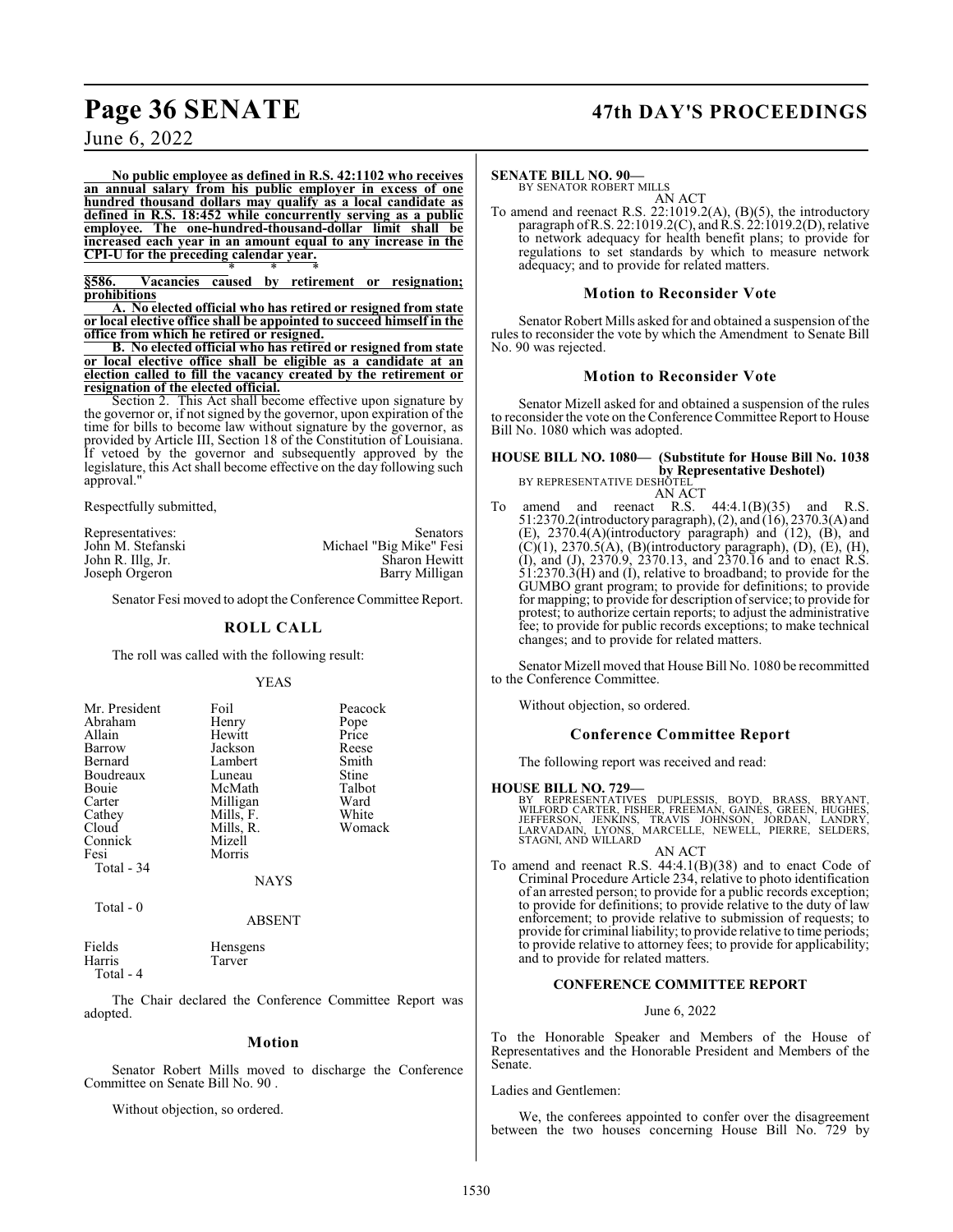# **47th DAY'S PROCEEDINGS Page 37 SENATE**

Representative Duplessis recommend the following concerning the Reengrossed bill:

- 1. That Senate Committee Amendments Nos. 1, 2, 3, 4, 7, and 9 by the Committee on Senate and Governmental Affairs (#3458) be adopted.
- 2. That Senate Committee Amendments Nos. 5, 6, and 8 by the Committee on Senate and Governmental Affairs (#3458) be rejected.
- 3. That the set of Senate Floor Amendments by Senator Hewitt (#4427) be rejected.
- 4. That the following amendments be adopted:

### AMENDMENT NO. 1

On page 3, line 6, after "convicted" delete the remainder of the line and insert "of or pleads guilty or nolo contendre to a crime, lesser crime, or lesser included offense as defined in Article 558 in response to the same crime for which he was arrested or if there is criminal litigation related to the same crime that is pending or reasonably anticipated."

### AMENDMENT NO. 2

On page 3, between lines 6 and 7, insert the following:

"(e) The individual is charged with a crime of violence as defined in R.S. 14:2(B), except stalking, or charged with any of the following offenses:

(i) Sex offenses as defined in R.S. 15:541.

(ii) Human trafficking offenses as defined in R.S. 14:46.2 and 46.3.

(iii) Offenses affecting the health and morals of minors, R.S. 14:91 et seq.

(iv) Offenses affecting the health and safety of person with infirmities, R.S.14:93.3 et seq.

(v) Video voyeurism.

- (vi) Cruelty to animals.
- (vii) Dogfighting.

### AMENDMENT NO. 3

On page 3, line 7, change "Paragraph (2) of this Subsection**"** to "Subparagraph (1) of this Paragraph"

### AMENDMENT NO. 4

On page 3, between lines 10 and 11, insert the following:

"(3) A booking photograph published, released, or disseminated by a law enforcement officer or agency, except after the subject of the booking photograph being found guilty or pleading guilty or nolo contendre as provided in Subsubparagraph  $(B)(1)(d)$  of this Paragraph, shall include a disclaimer that states "all persons are presumed innocent until proven guilty."

(4) No law enforcement agency or employee thereof shall be subject to civil action or be held liable when the publication, release, or dissemination was made by mistake of fact or error, or was inadvertent and made in good faith.

Respectfully submitted,

Joseph A. Marino III

Representatives: Senators: Senators: Senators: Senators: Senators: Senators: Senators: Sharon Hewitt Royce Duplessis<br>
Ioseph A Marino III Sharon Hewitt<br>
Mike Reese Edward J. "Ed" Price

Senator Reese moved to adopt the Conference Committee Report.

## **ROLL CALL**

The roll was called with the following result:

### YEAS

Mr. President Fesi Morris

### Abraham Foil Peacock<br>Allain Henry Pope Allain Henry Pope Barrow Hewitt Price Jackson Reese<br>Lambert Stine Boudreaux Lambert Stine<br>
Bouie Luneau Talbot Bouie Luneau Talbot Carter McMath Ward<br>Cathey Milligan White Cathey Milligan White<br>Cloud Mills. F. Womack Mills, F.<br>Mizell

**NAYS** 

ABSENT

| Fields    | Hensgens  | Smith  |
|-----------|-----------|--------|
| Harris    | Mills, R. | Tarver |
| Total - 6 |           |        |

The Chair declared the Conference Committee Report was adopted.

### **Conference Committee Report**

The following report was received and read:

### **HOUSE BILL NO. 1082— (Substitute for House Bill No. 720 by Representative Gaines)** BY REPRESENTATIVE GAINES

AN ACT

To enact R.S.  $18:401.2(B)(5)$  and  $401.4$ , relative to election procedures; to provide for election procedures during a state of emergency; to provide to changes of polling places; to provide relative to emergency plans; to provide for an effective date; and to provide for related matters.

### **CONFERENCE COMMITTEE REPORT**

### June 6, 2022

To the Honorable Speaker and Members of the House of Representatives and the Honorable President and Members of the Senate.

### Ladies and Gentlemen:

Connick Total - 32

Total - 0

We, the conferees appointed to confer over the disagreement between the two houses concerning House Bill No. 1082 by Representative Gaines recommend the following concerning the Reengrossed bill:

1. That the Amendment proposed by the Legislative Bureau  $(#4109)$  be adopted.

Respectfully submitted,

| Representatives:    | Senators:            |
|---------------------|----------------------|
| Randal L. Gaines    | <b>Sharon Hewitt</b> |
| John M. Stefanski   | Edward J. "Ed" Price |
| Sam L. Jenkins, Jr. | Glen Womack          |

Senator Price moved to adopt the Conference Committee Report.

### **ROLL CALL**

The roll was called with the following result:

### YEAS

| Mr. President | Fesi  | Morris  |
|---------------|-------|---------|
| Abraham       | Foil  | Peacock |
| Allain        | Henry | Pope    |

Pope

# June 6, 2022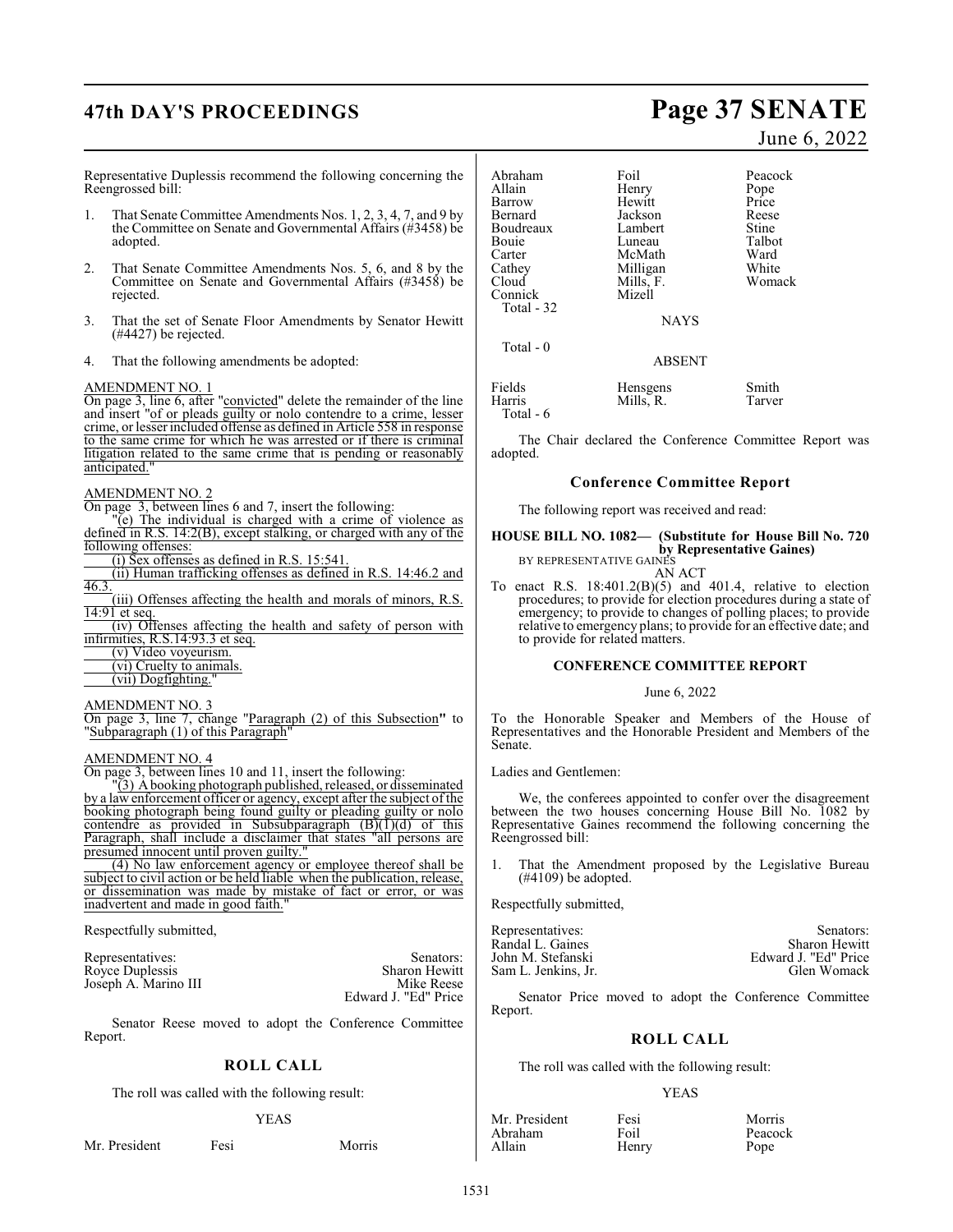| Barrow                        | Hewitt                | Price  |
|-------------------------------|-----------------------|--------|
| Bernard                       | Jackson               | Reese  |
| Boudreaux                     | Lambert               | Smith  |
| Bouie                         | Luneau                | Stine  |
| Carter                        | McMath                | Talbot |
| Cathey                        | Milligan              | Ward   |
| Cloud                         | Mills, F.             | White  |
| Connick                       | Mizell                | Womack |
| Total $-33$                   |                       |        |
|                               | <b>NAYS</b>           |        |
| Total $-0$                    |                       |        |
|                               | <b>ABSENT</b>         |        |
| Fields<br>Harris<br>Total - 5 | Hensgens<br>Mills, R. | Tarver |

The Chair declared the Conference Committee Report was adopted.

### **Conference Committee Report**

The following report was received and read:

### **HOUSE BILL NO. 612—** BY REPRESENTATIVE HUVAL

AN ACT

To enact R.S. 22:1483.1, relative to the Louisiana Fortify Homes Program; to provide for financial grants to retrofit residential property; to define certain terms; to provide for eligibility requirements; to provide for confidentiality of applicants; to provide for an effective date; to provide for termination of the program; and to provide for related matters.

### **CONFERENCE COMMITTEE REPORT**

June 6, 2022

To the Honorable Speaker and Members of the House of Representatives and the Honorable President and Members of the Senate.

Ladies and Gentlemen:

We, the conferees appointed to confer over the disagreement between the two houses concerning House Bill No. 612 by Representative Huval recommend the following concerning the Reengrossed bill:

- 1. That the set of Senate Floor Amendments by Senator White (#4493) be rejected.
- 2. That the following amendments to the Reengrossed bill be adopted:

### AMENDMENT NO. 1

On page 2, delete lines 11 through 22 in their entirety and insert in lieu thereof the following: ""fund". Monies appropriated or transferred to the fund shall be deposited by the state treasurer after compliance with the provisions of Article VII, Section 9(B) of the Constitution of Louisiana. Monies in the fund shall be invested in the same manner as monies in the state general fund, and any interest earned on monies in the fund shall be credited to the fund. unexpended and unencumbered monies in the fund at the end of the fiscal year shall remain in the fund. Monies in the fund shall be used to provide grants pursuant to this Section.

Respectfully submitted,

Representatives: Senators: Senators: Senators: Senators: Senators: Senators: Senators: Senators: Senators: Senators: Senators: Senators: Senators: Senators: Senators: Senators: Senators: Senators: Senators: Senators: Senat Mike Huval<br>John R. Illg, Jr. Mack A. "Bodi" White Jr.<br>Cameron Henry Michael "Gabe" Firment

## **Page 38 SENATE 47th DAY'S PROCEEDINGS**

Senator Henry moved to adopt the Conference Committee Report.

### **ROLL CALL**

The roll was called with the following result:

YEAS

| Mr. President<br>Abraham<br>Allain<br>Barrow<br>Bernard<br>Boudreaux<br><b>Bouje</b><br>Carter<br>Cathey<br>Cloud<br>Total $-30$ | Connick<br>Fesi<br>Henry<br>Hewitt<br>Jackson<br>Lambert<br>Luneau<br>McMath<br>Milligan<br>Mills, F.<br><b>NAYS</b> | Mizell<br>Pope<br>Price<br>Reese<br>Smith<br>Stine<br>Talbot<br>Ward<br>White<br>Womack |
|----------------------------------------------------------------------------------------------------------------------------------|----------------------------------------------------------------------------------------------------------------------|-----------------------------------------------------------------------------------------|
| Morris<br>Total - 2                                                                                                              | Peacock<br><b>ABSENT</b>                                                                                             |                                                                                         |
| Fields<br>Foil                                                                                                                   | Harris<br>Hensgens                                                                                                   | Mills, R.<br>Tarver                                                                     |

Total - 6

The Chair declared the Conference Committee Report was adopted.

### **Message from the House**

### **RECOMMIT OF CONFERENCE COMMITTEE REPORT**

### June 6, 2022

To the Honorable President and Members of the Senate:

I am directed to inform your honorable body that the House of Representatives has recommit the Report of the Conference Committee on the disagreement to **House Bill No. 1080**.

> Respectfully submitted, MICHELLE D. FONTENOT Clerk of the House of Representatives

### **Message from the House**

### **DISCHARGED THE CONFERENCE COMMITTEE**

### June 6, 2022

To the Honorable President and Members of the Senate:

I am directed to inform your honorable body that the House of Representatives has discharged the Conference Committee on the disagreement to **Senate Concurrent Resolution No. 14**.

> Respectfully submitted, MICHELLE D. FONTENOT Clerk of the House of Representatives

### **Message from the House**

### **ADOPTION OF CONFERENCE COMMITTEE REPORT**

June 6, 2022

To the Honorable President and Members of the Senate: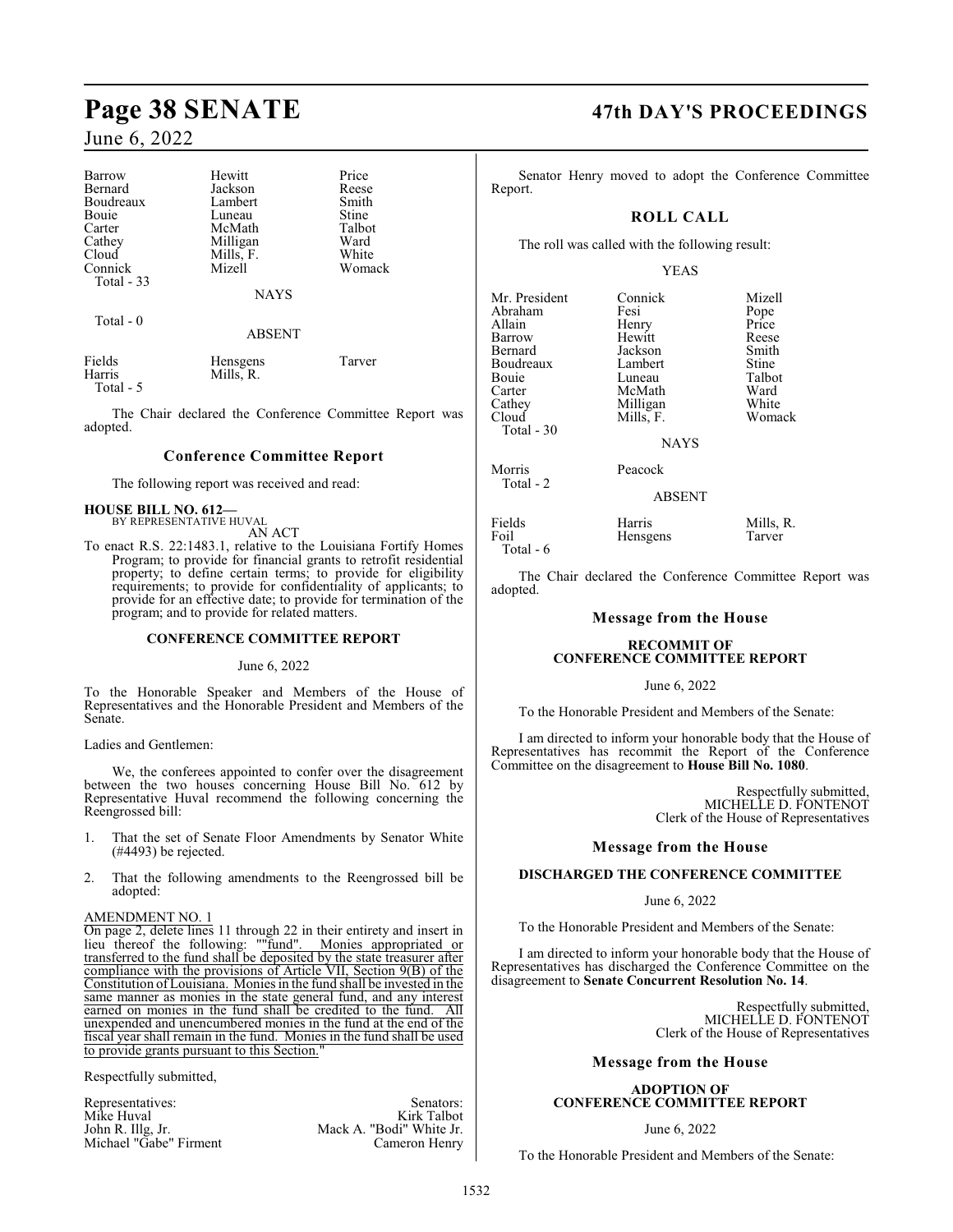# **47th DAY'S PROCEEDINGS Page 39 SENATE**

I am directed to inform your honorable body that the House of Representatives has adopted the Report of the Conference Committee on the disagreement to **Senate Bill No. 441**.

> Respectfully submitted, MICHELLE D. FONTENOT Clerk of the House of Representatives

### **Message from the House**

### **ADOPTION OF CONFERENCE COMMITTEE REPORT**

June 6, 2022

To the Honorable President and Members of the Senate:

I am directed to inform your honorable body that the House of Representatives has adopted the Report of the Conference Committee on the disagreement to **House Bill No. 612**.

> Respectfully submitted, MICHELLE D. FONTENOT Clerk of the House of Representatives

### **Rules Suspended**

Senator Fesi asked for and obtained a suspension of the rules to revert to:

### **Introduction of Senate Resolutions**

### **SENATE RESOLUTION NO. 223—** BY SENATOR FESI

A RESOLUTION

To memorialize the Congress of the United States and to urge and request the Federal Reserve Board, the office of the comptroller of the currency, the Federal Deposit Insurance Corporation, the Consumer Financial Protection Bureau, the National Credit Union Administration, and the office of financial institutions to refrain from enacting or adopting laws, rules, regulations, or guidance that restricts the ability of banks, savings and loan associations, savings banks, credit unions, trust companies, or payment processors to offer products or services to the fossil fuel industry.

The resolution was read by title and placed on the Calendar for a second reading.

### **SENATE RESOLUTION NO. 224—** BY SENATOR BARROW

A RESOLUTION

To recreate the Louisiana Public Defender Optimal Funding Group to continue to study and to make recommendations regarding the feasibility of establishing an optimal funding mechanism for the Louisiana Public Defender Board.

The resolution was read by title and placed on the Calendar for a second reading.

### **Motion**

Senator Cortez moved that the Senate meet in Executive Session.

Without objection, so ordered.

### **After Executive Session**

### **ROLL CALL**

The Senate was called to order by the President of the Senate with the following Senators present:

June 6, 2022

### PRESENT

Mr. President Fesi Norris<br>Abraham Foil Peacock Abraham Foil Peacock<br>Barrow Hewitt Pope Hewitt Pope<br>Jackson Smith Bernard Jackson Smith Boudreaux McMath Stine<br>Bouie Milligan Talbot Bouie 1988 Milligan Talbota<br>Cathey 1988 Mills, F. Ward Cathey Mills, F. Ward<br>Cloud Mills, R. White Cloud Mills, R.<br>Connick Mizell Total - 27 ABSENT Allain Henry Price<br>
Carter Hensgens Reese Carter Hensgens Reese Lambert<br>Luneau Harris Total - 11

Womack

The President of the Senate announced there were 27 Senators present and a quorum.

### **Senate Business Resumed After Executive Session**

### **Reports of Committees**

The following reports of committees were received and read:

### **Report of Committee on**

### **SENATE AND GOVERNMENTAL AFFAIRS**

Sharon W. Hewitt, Chairwoman on behalf of the Committee on Senate and Governmental Affairs submitted the following report:

June 3, 2022

To the President and Members of the Senate:

Gentlemen and Ladies:

I am directed by your Committee on Senate and Governmental Affairs to submit the following report:

The committee recommends that the following appointees be confirmed.

Acadiana Area Human Services District

**David J. Merrill Jr.** 301 Caroline Street New Iberia, LA 70560-4910

**Quinta L. Thompson** 409 Dafney Dr Lafayette, LA 70503-4512

**Elizabeth F. West** 1417 Ninth St. Pine Prairie, LA 70576

Addictive Disorder Regulatory Authority

**Roy F. Baas** 322 Latham Ln. Monroe, LA 71202-8567

**Adrian M. Perron** 108 Kelso Dr Carencro, LA 70520-6107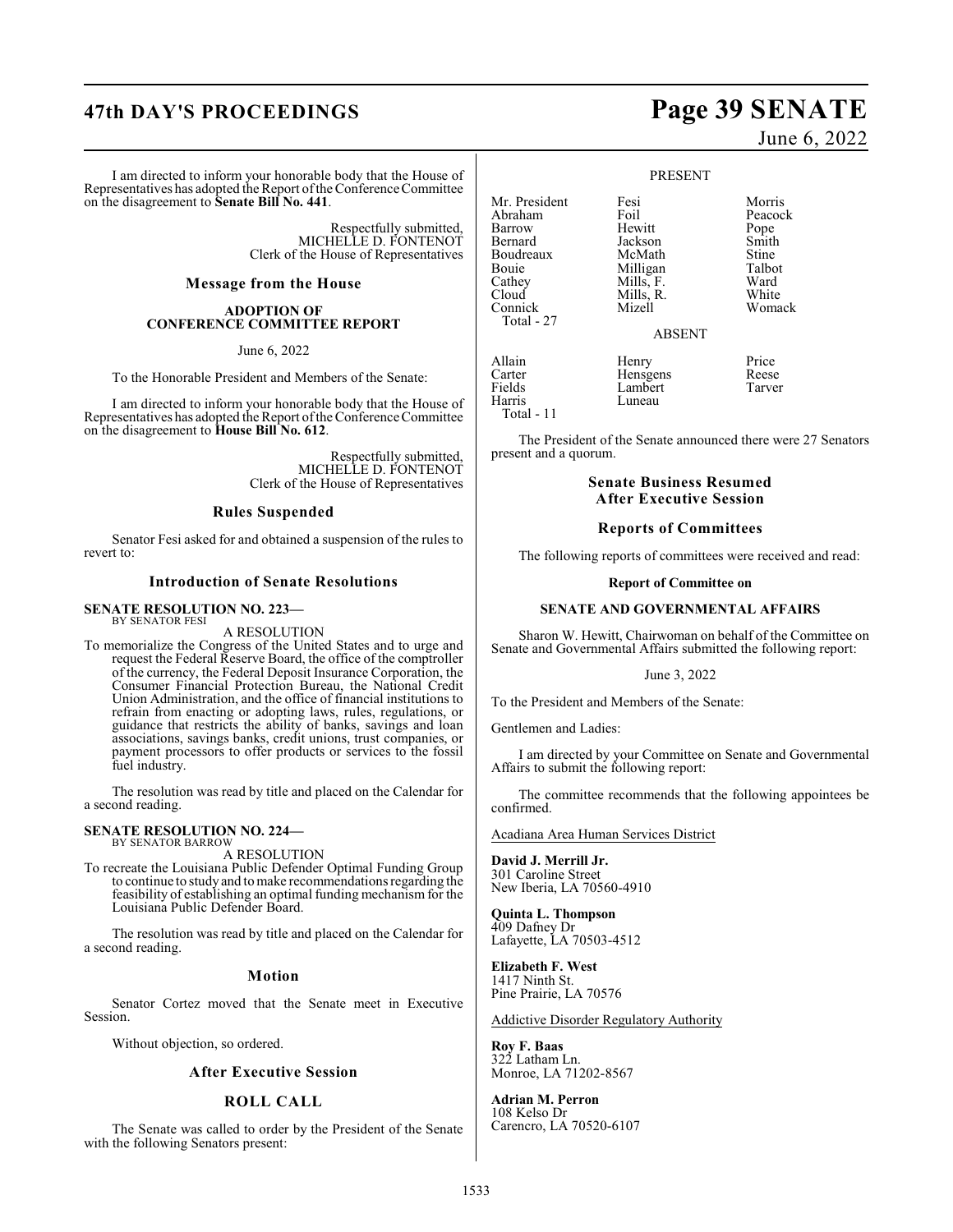# **Page 40 SENATE 47th DAY'S PROCEEDINGS**

**Paul M. Schoen** 521 S. Massachusetts St. Covington, LA 70433-3423

**Susan S. Thornton** 6122 Stratford Ave Baton Rouge, LA 70808-3532

**Catrice L. Tolbert** 8241 Jamesport Dr Baton Rouge, LA 70818-5755

Administration, Division of

**David W. Couvillon** 1877 Antonio Rd. Port Allen, LA 70767-5802

Aging, Louisiana Executive Board on

**Worlita L. Jackson** 510 Rea Street Mansfield, LA 71052

**Charles P "Buddy" Pugh Jr.** 1600 Southeast Railroad Ave Ponchatoula, LA 70454

**Ricco A. Thomas** 4435 Stonewall Dr. Addis, LA 70710-3057

**Emily G. Tilley** 1034 Foxlane Dr Baton Rouge, LA 70819-2103

Agriculture and Forestry, Department of

**Bobby Hugh Fletcher Jr.** 81292 Highway 1082 Bush, LA 70431-2502

**Leo Kevin Wofford** 552 Judge Rd Columbia, LA 71418-3661

Animal Health, Louisiana Board of

**Sara Kathleen Byrd** 1700 Corley St Ruston, LA 71270-2012

**Brady Curtis Rutledge** 21221 Hwy 101 Iowa, LA 70647-6143

Architectural Examiners, State Board of

**David K. Brossett** 4206 Beau Chene Dr Lake Charles, LA 70605-4042

**John E. Cardone Jr.** 3917 St. Philippe Drive Lake Charles, LA 70605-2581

**Michael F. Holly** 604 E Robert St Hammond, LA 70401-2729

**Kristine Kobila Johnstone** 73 Allard Blvd New Orleans, LA 70119-3739 Arts Council, Louisiana State

**Sean D. Ardoin**  $915 \frac{10^{th}}{35}$  St. Lake Charles, LA 70601-6226

**Jonathan V. Foret** 8358 Main St Houma, LA 70363-4872

**Nydia G. Freedman** 711 Kimball Ave Alexandria, LA 71301-5008

**Brook A. Hanemann** 2255 Crawford Dr Lake Charles, LA 70611-4656

**Mary D. Lee** 308 Chateau Sonesta Mandeville, LA 70471-8511

**Kelsea B. McCrary** 401 Speed Ave Monroe, LA 71201-4235

**Eugene Y. Meneray** 8217 Cohn Street New Orleans, LA 70118-2803

**Ronald V. Villegas** 4716 Annunciation St., 3A New Orleans, LA 70115

Ascension-St. James Airport and Transportation Authority

**Felix K. Boughton** 13083 N Spruce St Vacherie, LA 70090-3148

Associated Branch Pilots for the Port of Lake Charles

**Andrew D. Gossoo** 1020 Bay Ridge Dr Slidell, LA 70461-3118

**Robert N. Pinch** 3716 Placid Lane Lake Charles, LA 70605-6772

**Corey G. Taylor** 1000 E Carlyss Blvd #1102 Sulphur, LA 70665-7016

Associated Branch Pilots of the Port of New Orleans

**John S. Pharis** 5920 Pitt St New Orleans, LA 70115-4342

**Kyle R. Riggins** 4312 Courtland Dr Metairie, LA 70002-3114

**Samuel H. Ybos** 1244 Harbor Dr #220 Slidell, LA 70458-9264

Atchafalaya Basin Levee District

**Tommy A. Thibodeaux** 1010 Alan Ln St Martinville, LA 70582-7217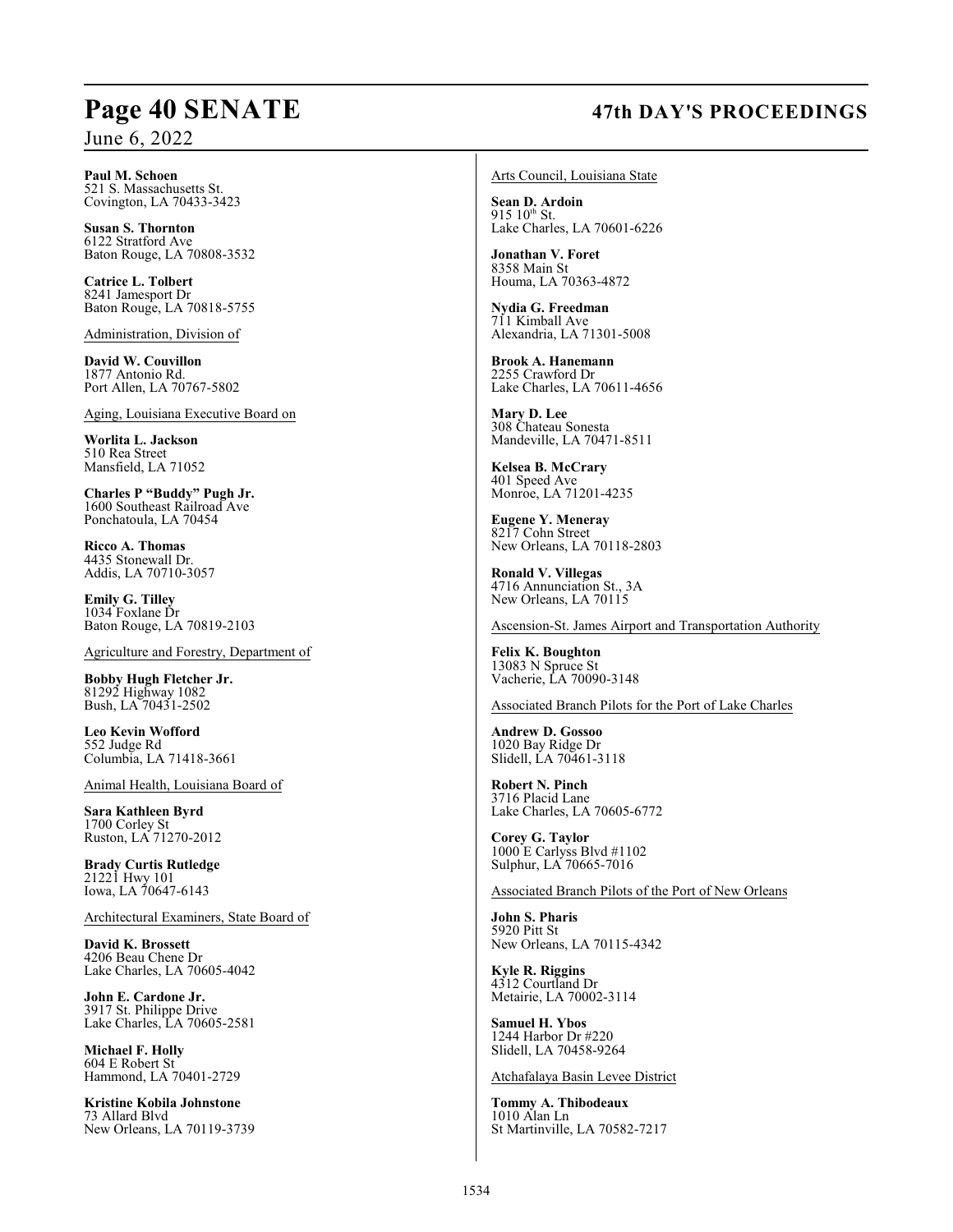# **47th DAY'S PROCEEDINGS Page 41 SENATE**

# June 6, 2022

Bar Pilots for the Port of New Orleans, Board of Examiners of

**Hayes T. Booksh** 42511 Hwy 23 Venice, LA 70091-4201

**Adam C. Buras** 1319 Jefferson Ave. New Orleans, LA 70115-4116

Bayou D'Arbonne Lake Watershed District

**Leslie O. "Trey" Towns III** 901 Hudson Rd. Farmerville, LA 71241

Bayou Lafourche Fresh Water District

**Hugh F. Caffery** 419 Hale Drive Thibodaux, LA 70301-5618

**Jacob A. Giardina** 918 East First St. Thibodaux, LA 70301-6700

**Ray C. Mayet**<br>111 East 17<sup>th</sup> Place LaRose, LA 70373-2167

**Francis C. Richard** 1606 Highway 1 Thibodaux, LA 70301-5766

Behavior Analyst Board, Louisiana

**Renee G. Cole** 18514 Old Trace Drive Baton Rouge, LA 70817-3933

**Daniela I. Riofrio** 2720 Laurel St New Orleans, LA 70130-5528

BioDistrict New Orleans

**Emily S. Arata** 7301 Hampson Street New Orleans, LA 70118-5109

**Charlotte M. Parent** 3740 Red Oak Court New Orleans, LA 70131-8428

Boll Weevil Eradication Commission

**Kody Allen Beavers** 159 John Dailey Rd Extension, LA 71243-4002

**John Bolinger Frierson Jr.** 11037 Harts Island Rd Shreveport, LA 71115-9580

**Thomas A. "Tap" Parker** 689 Lensing Lane Lake Providence, LA 71254-5404

**Russell Y. "Russ" Ratcliff** 1962 Hwy 605 Newellton, LA 71357-6300 Broadband For Everyone in Louisiana Commission

**Matthew J. Wood** 196 Shadow Ridge Dr Bossier City, LA 71112-9734

Cancer and Lung Trust Fund Board, Louisiana

**Jocelyn Renea Austin-Duffin** 19026 Epernay Court Baton Rouge, LA 70817-7661

**Elizabeth Terrell Hobgood Fontham** 1470 Joseph Street New Orleans, LA 70115-4263

**Robert R. Newsome** 40 Turnberry Drive LaPlace, LA 70068-1600

**John M. Rainey** 309 Coulee Croche Road Cankton, LA 70584-5909

**Kristi M. Rapp** 5350 Hemingway Drive Darrow, LA 70725-2503

**Alton O. "Oliver" Sartor** 922 Esplanade Ave. New Orleans, LA 70116-1943

**Sarah P. Thayer** 614 Oak Hills Drive Shreveport, LA 71106

Capital Area Groundwater Conservation District

**Alvin Broussard** 11336 Copper Hill Dr Hammond, LA 70403-2697

**Patrick J. Engemann** 4420 Mimosa St Baton Rouge, LA 70808-3941

**Patrick J. Hobbins** 768 Avenue E Port Allen, LA 70767-3129

**Barry L. Hugghins** 5622 Elm Grove Road Port Allen, LA 70767-5206

**Jonathan S. Leo** 10942 Neale Fraser Dr Baton Rouge, LA 70810-1752

**Angela R. Machen** 1723 Texas Avenue Baker, LA 70714-2227

**Camille Manning-Broome** 3922 Hundred Oaks Ave Baton Rouge, LA 70808-1630

Capital Area Human Services District

**Mary S. "Laverne" Aguillard** 14163 Patin Dyke Road Ventress, LA 70783-3903

**Chalonda Banks Hollins** 2305 Pointe South Dr. Zachary, LA 70791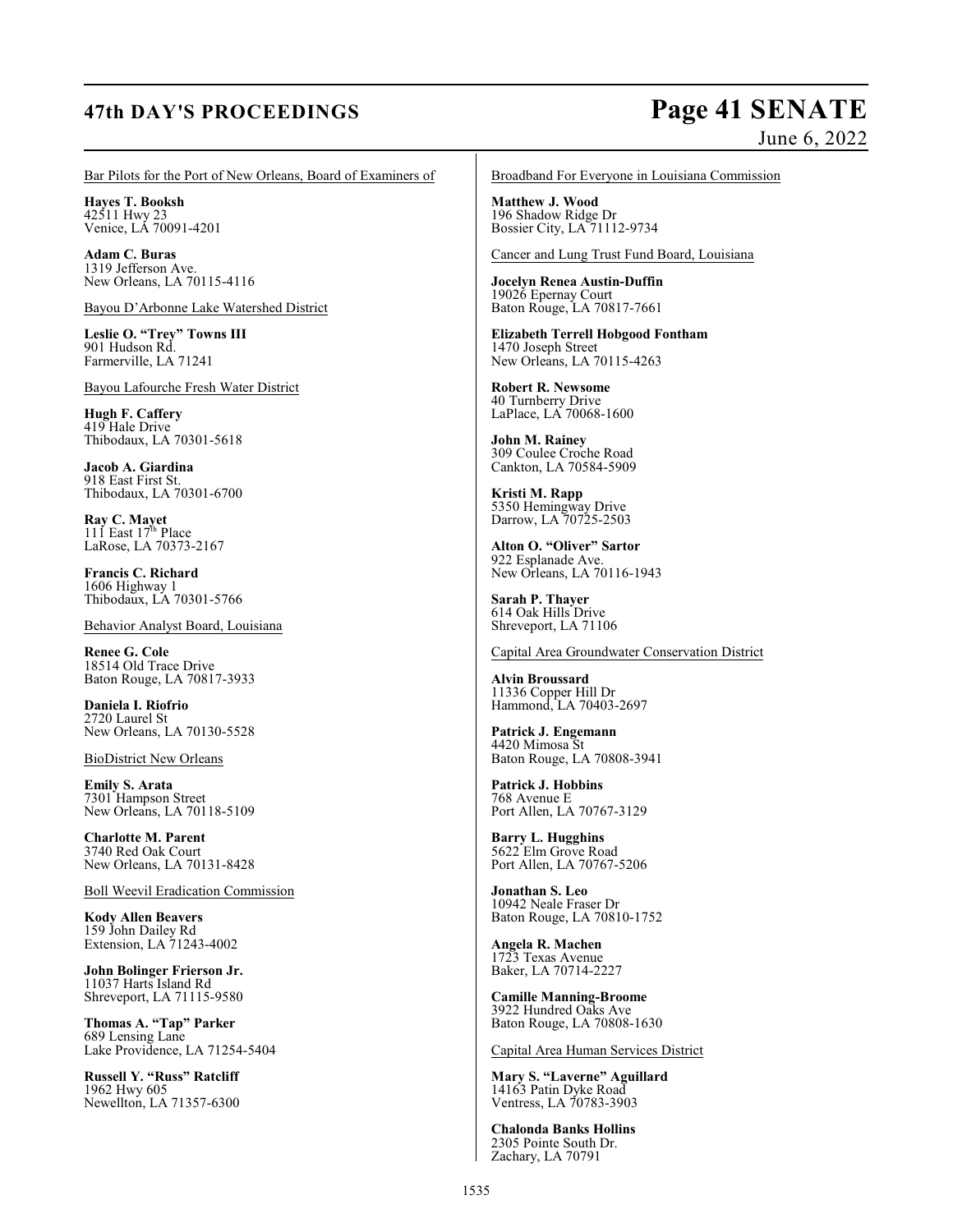### Cemetery Board, Louisiana

**Gerald W. Melancon** 4700 N. University Avenue Carencro, LA 70520-3401

**Carroll W. Suggs** 320 West Livingston Place Metairie, LA 70005-3952

**F. Anton Wilbert** 60725 Bayou Road Plaquemine, LA 70764-6026

Central Louisiana Human Services District

**Candace L. Blood** 100 Hilton Ct Pineville, LA 71360-5673

**Douglas L. Ryland** 2257 Russell Ct. Alexandria, LA 71301-2640

Chenier Plain Coastal Restoration and Protection Authority

**Sara M. Judson** 1722 Enterprise Blvd Lake Charles, LA 70601-6382

**Kalyn R. Partin** 2795 Goos Rd Lake Charles, LA 70611

Child Death Review Panel, Louisiana State

**Pamela Q. Cart** 822 Mamou Prairie Rd. Iota, LA 70543-3214

**Laurel L. Kitto** 38076 Therese Court East Prairieville, LA 70769-4378

**Laura Clayton Kleinpeter** 1955 Lake Hills Parkway Baton Rouge, LA 70808-1452

Children of Incarcerated Parents and Caregivers (CIP Council), Council on the

**Terrel T. Kent** 2606 Galvez St. Baton Rouge, LA 70805

Children's Cabinet Advisory Board

**Mattilyn H. Karst** 5010 Mancuso Ln, Apt 11206 Baton Rouge, LA 70809

**Alishia R. Vallien** 335 Ophelia Boone Rd Opelousas, LA 70570-1342

**Angela R. Wiggins Harris** 4900 Elysian Fields Ave New Orleans, LA 70122

Chiropractic Examiners, Louisiana Board of

**Kelleigh A. Payne** 7646 Founders Court New Orleans, LA 70129

# **Page 42 SENATE 47th DAY'S PROCEEDINGS**

Citizens Property Insurance Corporation, Louisiana

**William P. Chauvin** 840 Tchoupitoulas St., Unit 204 Chauvin, LA 70130-3683

Clinical Laboratory Personnel Committee

**Richard E. Bridges** 705 Sherri Dr Amite, LA 70422-2054

**E. Gaye Brunson** 451 Cramer Road Bernice, LA 71222

**Beverly Ogden** 280 Jean Lafitte Avenue Baton Rouge, LA 70810

**Tabitha L. Whipp** 2793 Hwy 752 Opelousas, LA 70570-2354

Coastal Protection and Restoration Authority Board

**Stephen W. Sagrera** 17801 Theall Road Abbeville, LA 70510-8671

Coastal Protection, Restoration and Conservation, Governor's Advisory Commission on

**Karen K. Gautreaux** 425 Lafitte Street Mandeville, LA 70448-5828

Commerce and Industry, State Board of

**Sandra L. McQuain** 905 Windermere Blvd Alexandria, LA 71303-2649

**Marshall J. Simien Jr.** 2131 Fitzenreiter Rd Lake Charles, LA 70601-1139

Community and Technical Colleges, Board of Supervisors of

**Cynthia M. Butler-McIntyre** 2440 Halsey Ave New Orleans, LA 70114-5046

**Erika M. McConduit** 6970 Louis XIV St New Orleans, LA 70124-3418

**Willie L. Mount** 205 Shell Beach Drive Lake Charles, LA 70601-5933

**Paul P. Price Jr.** 139 Paul Price Lane Winnsboro, LA 71295

**Stephen C. Smith** 125 Old Shriever Hwy. Schriever, LA 70395-4003

Community Responder Model Task Force (SR 130)

**Bambi D. Polotzola** 949 Country Ridge Rd. Opelousas, LA 70570-1696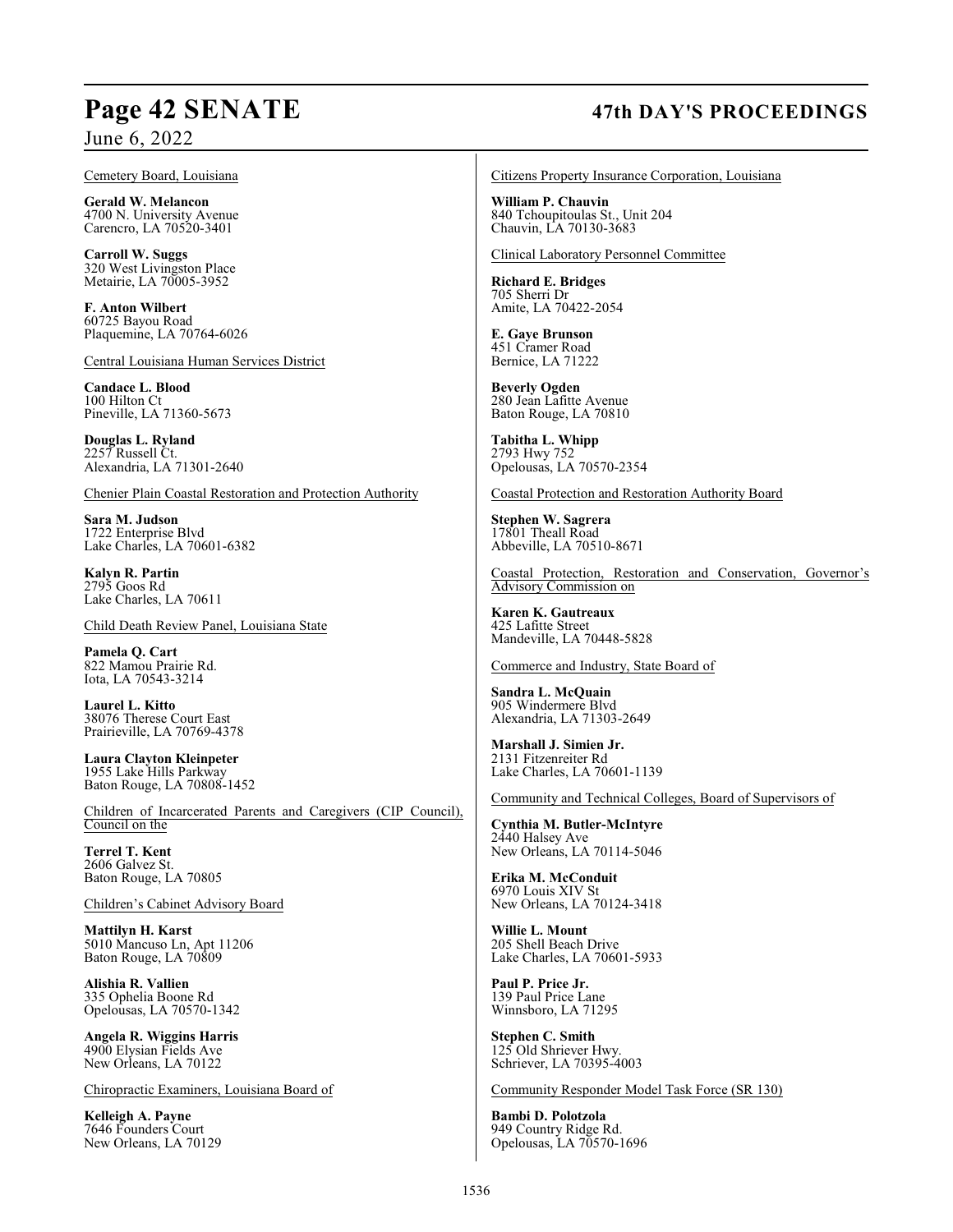# **47th DAY'S PROCEEDINGS Page 43 SENATE**

# June 6, 2022

Cybersecurity Commission, Louisiana

**Sarah O. Allen** 17839 British Ln. Baton Rouge, LA 70810-6595

**R. Kyle Ardoin** 1550 Brame Drive Baton Rouge, LA 70808-8621

**William E. Bradley III** 268 Loblolly Lane Choudrant, LA 71227-4804

**Lamar Anthony Davis** 4564 Golden Ridge Drive Port Allen, LA 70767-5967

**Brandon M. Frey** 10103 Glen Ridge Ave. Baton Rouge, LA 70809-3883

**Tyler P. Gray** 533 Woodstone Dr Baton Rouge, LA 70808-5163

**Leslie K. "Les" Guice** 1500 Bulldog Drive Ruston, LA 71270-3130

**Richard "Dickie" Howze** 2527 Terrace Ave. Baton Rouge, LA 70806-6867

**Ramesh Kolluru** 223 Farmington Drive Lafayette, LA 70503-8410

**Jeffrey B. Landry** 801 Park Blvd Baton Rouge, LA 70806-6627

**Jeffrey A. Moulton** 990 Stanford Ave., Suite 201 Baton Rouge, LA 70808

**Donald M. Pierson Jr.** 3143 Grand Way Ave. Baton Rouge, LA 70810

**Y. Brahmananda Reddy** 125 Ramsey Circle Ruston, LA 71270-1693

**Kim Hunter Reed** 2126 Christian Street Baton Rouge, LA 70808-2186

**Casey B. Tingle** 16887 Bradford Avenue Greenwell Springs, LA 70739-5771

**Gregory G. Trahan** 3126 Veranda Lakes Drive Baton Rouge, LA 70810-7214

**D. Keith Waddell** 1306 Tomahawk Dr. Lake Charles, LA 70611-4931

**Laura E. Wilt** 929 State St. New Orleans, LA 70118-5908

### D.A.R.E. Advisory Board, Louisiana

**Kristy M. Miller** 6310 Westwind Ave Baton Rouge, LA 70817-4362

**Phyllis A. Tyler-Beverly** 147 Paiute Lane Opelousas, LA 70570

Dairy Stabilization Board

**Bryan L. Stafford** 26330 Mt Pisgah Rd Mt Hermon, LA 70450-3818

Deaf, Louisiana Commission for the

**Ashley J. Argrave** 8912 Boone Drive Baton Rouge, LA 70810

Dentistry, Louisiana State Board of

**Isaac A. "Ike" House** 1151 Hwy 614 Haughton, LA 71037-8977

Developmental Disabilities Council, Louisiana

**Nicole L. Banks** 214 Roselawn Avenue Houma, LA 70363

**Cheri A. Crain** 5462 Hillcrest Drive Zachary, LA 70791

**Logan A. Davis** 285 Evangeline Creek Dr Shreveport, LA 71106-8560

**Christi M. Gonzales** 845 Moresi Rd #2 Jeanerette, LA 70544-8425

**Chaney M. Guidry** 1121 Bridgetowne Ln Breaux Bridge, LA 70517-8144

**Jill M. Hano** 2521 Metairie Lawn, Unit 315 Metairie, LA 70002

**Angela B. Harmon** 2315 Poplarwood Drive Baton Rouge, LA 70816-3051

**Bambi D. Polotzola** 949 Country Ridge Rd. Opelousas, LA 70570-1696

**Tory M. Rocca** 1401 St. Andrew St., Apt. 228 New Orleans, LA 70130

**Vivienne E. Webb** 713 Cecile Pl Shreveport, LA 71106

Dietetics and Nutrition, Louisiana State Board of Examiners in

**Jennifer G. Duhon** 235 Curtis Brown Road Opelousas, LA 70570-1310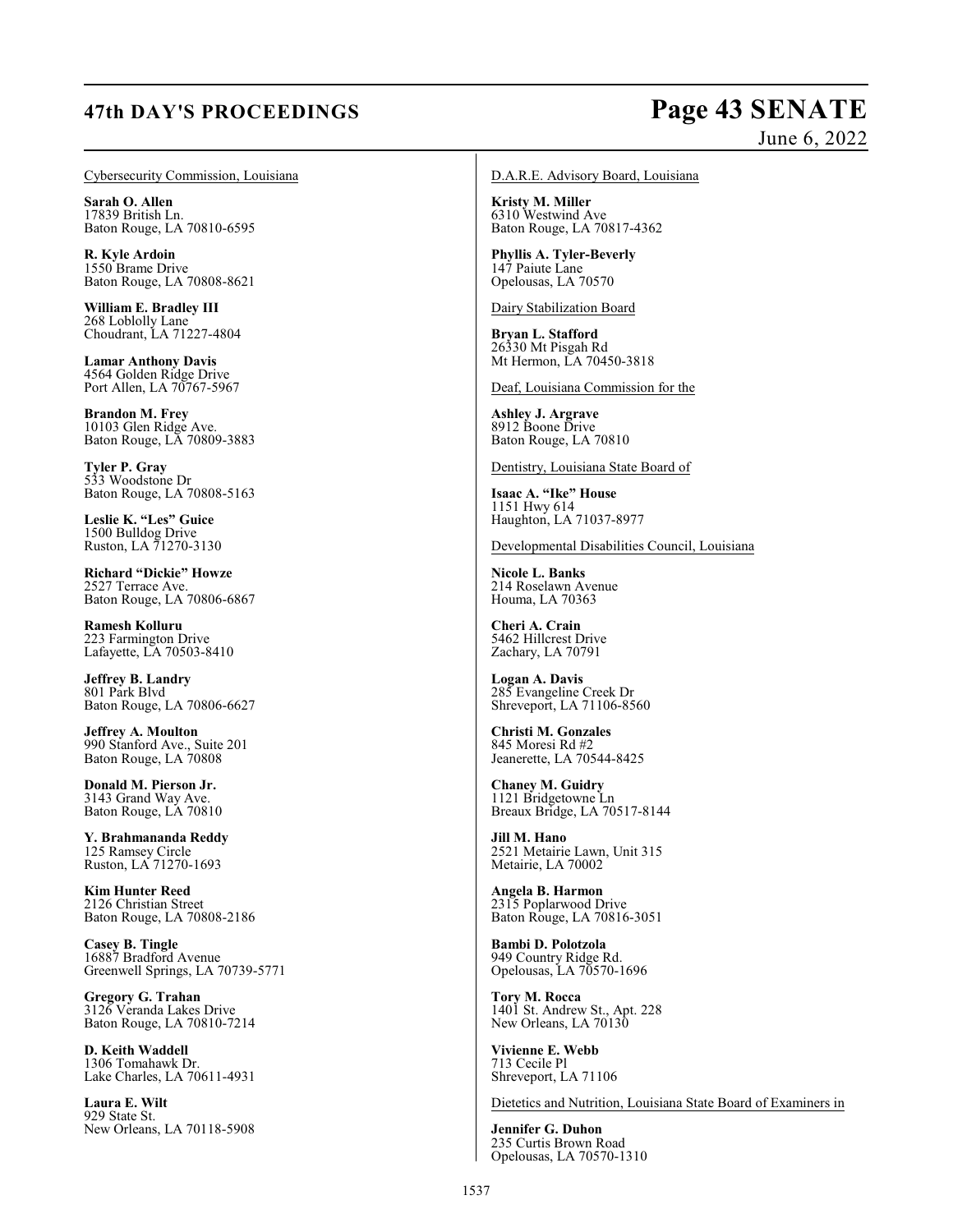# **Page 44 SENATE 47th DAY'S PROCEEDINGS**

**Anita M. Ferdinand** 3446 Wendy St Paulina, LA 70763-2359

**Monica N. Pierson-McDaniels** 4076 Sycamore Ridge Ct Zachary, LA 70791-5433

**Norma Marie Simpson** 57 Nadrchal Road Deville, LA 71328

Disability Affairs, Governor's Advisory Council on

**Marsha N. Andrews** 1233 E Mt Pleasant Rd #408 Zachary, LA 70791-5925

**Gerlinde G. Beckers** 55231 Pine Grove Church Rd Independence, LA 70443-2029

**Nicole S. Johnson Flores** 303 Confederate Ave Broussard, LA 70518-7314

**Pasqueal M. Nguyen** 107 Garden Oaks Ave. Youngsville, LA 70592

**Tory M. Rocca** 1401 St. Andrew St., Apt. 228 New Orleans, LA 70130

Drone Advisory Committee, Louisiana

**Jonathan H. Kemp** 1005 W Robert St Hammond, LA 70401-3009

Drug and Device Distributors, Louisiana Board of

**James G. Delatte** 39483 Bay Drive Ponchatoula, LA 70454-6659

**Darrick A. LeBeouf** 10 Admiralty Court New Orleans, LA 70131-4701

Drug Control and Violent Crime Policy Board, Louisiana

**Billy Joe Harrington** 315 Rose Hill Plantation Rd. Natchez, LA 71456

**Mark V. Herford** 200 Joie De Vivre Dr DeRidder, LA 70634-7591

**James R. "Jimmy" Lestage** 656 Graybow Rd DeRidder, LA 70634-5486

**Kristy M. Miller** 6310 Westwind Ave Baton Rouge, LA 70817-4362

Drug Policy Board

**Edward C. Carlson** 92 Fontainebleau Dr New Orleans, LA 70125-3418 DWI, Governor's Task Force on

**Shayne A. Gibson** 9117 Summer Place Blvd Greenwood, LA 71033-3053

Early Identification of Deaf or Hard of Hearing Infants Advisory Council

**Theresa V. Nicholls** 1801 Colony Rd Metairie, LA 70003-2219

Economic Development Corporation, Louisiana

**Stephen P. David Jr.** 1915 Ingleside Dr. Baton Rouge, LA 70808-1275

**Norisha K. Glover** 19604 Fairway Oaks Ave. Baton Rouge, LA 70809-6747

**Louis S. Reine** 11425 Glenhaven Dr. Baton Rouge, LA 70815-6116

**Calcote H. "Cal" Simpson** 4046 Drusilla Drive Baton Rouge, LA 70809-2390

Economic Development, Department of

**Brenda C. Guess** 4216 Thames Drive Baton Rouge, LA 70814-7541

Educational Television Authority (LETA), Louisiana

**Julie T. Cherry** 455 E. Riveroaks Drive Baton Rouge, LA 70815-4063

**William D. Hare** 227 Stephanie Ave Lafayette, LA 70503

Egg Commission, Louisiana

**John Michael Lalla** 5250 St. Charles Ave New Orleans, LA 70115

Embalmers and Funeral Directors, Louisiana State Board of

**Stephen G. Boudreaux** 218 Allegro Ave Duson, LA 70529-3346

**Louis Charbonnet III** 1615 St. Philip Street New Orleans, LA 70116-2936

**Willie P. Davis Jr.** 1721 Heatherwood Drive Harvey, LA 70058-7453

**Shelton C. Dixon** 17603 Lake Pass Drive Greenwell Springs, LA 70739-4762

**Juan M. Joseph** 128 Knute Rockne Dr Opelousas, LA 70570-6802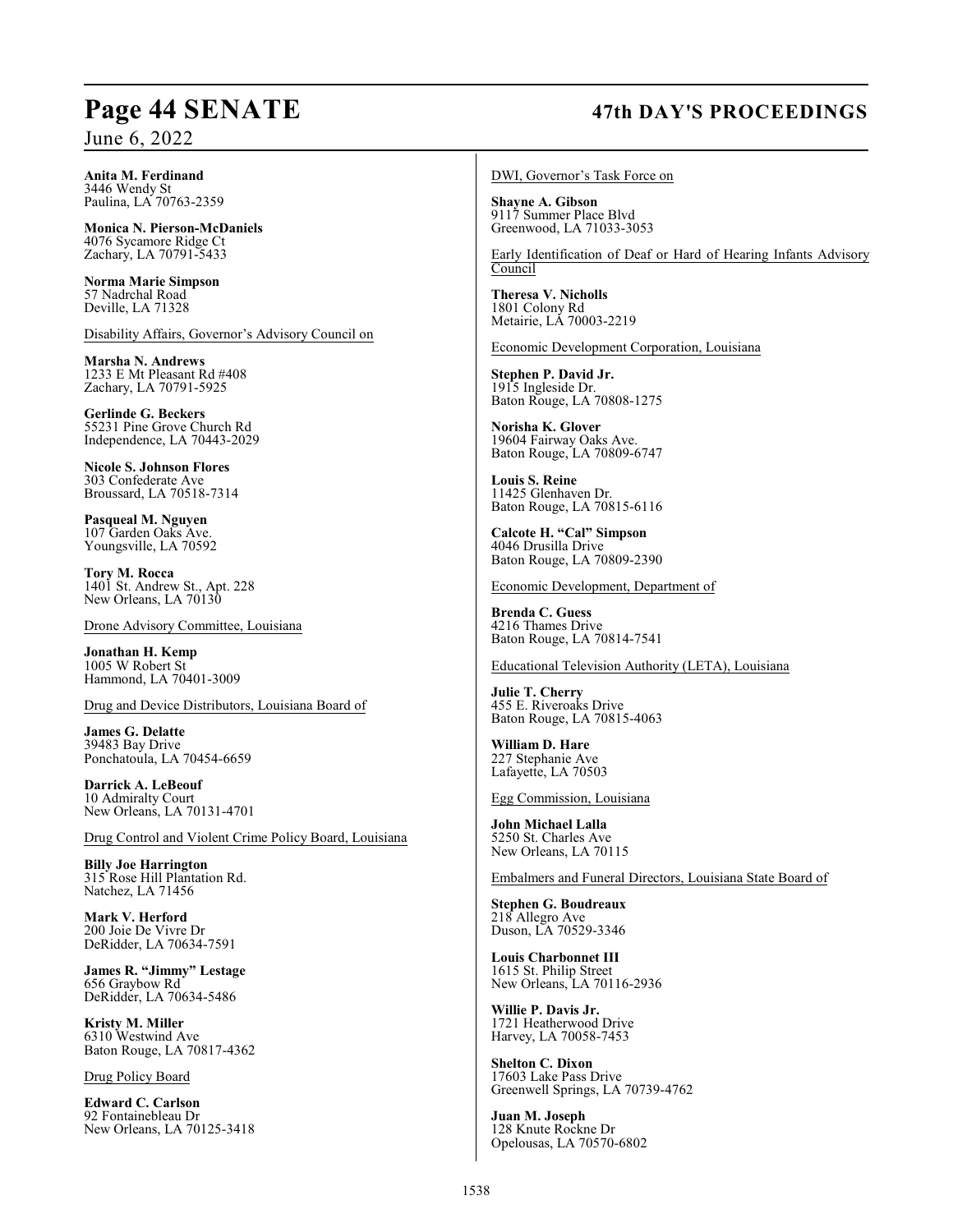# **47th DAY'S PROCEEDINGS Page 45 SENATE**

# June 6, 2022

## **Terry R. Luneau**

169 Harbor Lane Boyce, LA 71409

**Gregory J. McKneely**  $1400$  N Duncan Ave Amite, LA 70422-5510

**Maurice Southall** 5516 Hwy 1 Napoleonville, LA 70390-2500

Emergency Medical Services Certification Commission, Louisiana

**Scott F. Thames Jr.** 911 Poland Ave New Orleans, LA 70117-4737

Emergency Response Commission (LERC), Louisiana

**Terry E. Guidry** 1153-B Bordelon Rd Breaux Bridge, LA 70517-6277

Emergency Response Network Board (LERN), Louisiana

**Venkata S. Gadi** 10710 Moss Grove Ln Baton Rouge, LA 70810-7870

**Scott M. Guidry** 101 Ramblewood Dr. Lafayette, LA 70508-7401

**Granville A. Morse III** 251 Phosphor Ave Metairie, LA 70005-3732

**Michele K. Sutton** 109 College Dr Hammond, LA 70401-1713

**Duke N. Walker** 511 Cedar Lake Dr #55 Youngsville, LA 70592-6576

Endowment for the Humanities, Louisiana

**Evelyn Faye Flanagan** 5959 Hannah Drive Alexandria, LA 71303-3779

**Elizabeth M. Mangham** 3131 Fairway Drive Baton Rouge, LA 70809

**Kellen J. Mathews** 118 S Dorgenois St New Orleans, LA 70119-6422

**Chanler Holden Mittendorf** 15960 Highland Rd Baton Rouge, LA 70810-6512

**Willie L. Mount** 205 Shell Beach Drive Lake Charles, LA 70601-5933

**Sharonda R. Williams** 3614 Jena Street New Orleans, LA 70125

### Environmental Education Commission, Louisiana

**Harry Lewis** 312 Mansfield Street Rayville, LA 71269-3014

**Kimberly S. Walden** 3554 Chitimacha Trail Jeanerette, LA 70544-8316

Environmental Quality, Department of

**Celena J. Cage** 1208 Kings View Circle Jackson, LA 70748-4360

**Bliss M. Higgins** 632 Woodview Ct Baton Rouge, LA 70810-5335

Ernest N. Morial-New Orleans Exhibition Hall Authority

**Edgar L. Chase IV** 4748 St. Roch Ave New Orleans, LA 70122

**Eric A. Wright** 23 Forest Oaks Dr New Orleans, LA 70131-3369

Ethics, Board of

**Paul Harvey Colomb** 105 Marsh Dr Lafayette, LA 70507-4949

Florida Parishes Juvenile Justice Commission

**George Ray "Bo" Coxen** 16111 Highway 16 Amite, LA 70422-4609

**Michael B. Forbes** 2547 Lakeshore Drive Mandeville, LA 70448-5627

**Alton B. Lewis Jr.** 18026 Ashton Dr. Hammond, LA 70403-4110

**Anne Thompson** 281 Libra Ave Mandeville, LA 70471

**Kathleen Wilkin** 604 Eagle Dr Slidell, LA 70461-3123

**Erica D. Williams** 13032 Highway 22 West Ponchatoula, LA 70454-7220

Gaming Control Board, Louisiana

**Claude D. Jackson** 17061 Hosston Rodessa Road Rodessa, LA 71069-9069

**Ronnie S. Johns** 1032 Laura Circle Sulphur, LA 70663-3701

**Ronald J. Sholes** 3416 Philip St. New Orleans, LA 70113-2530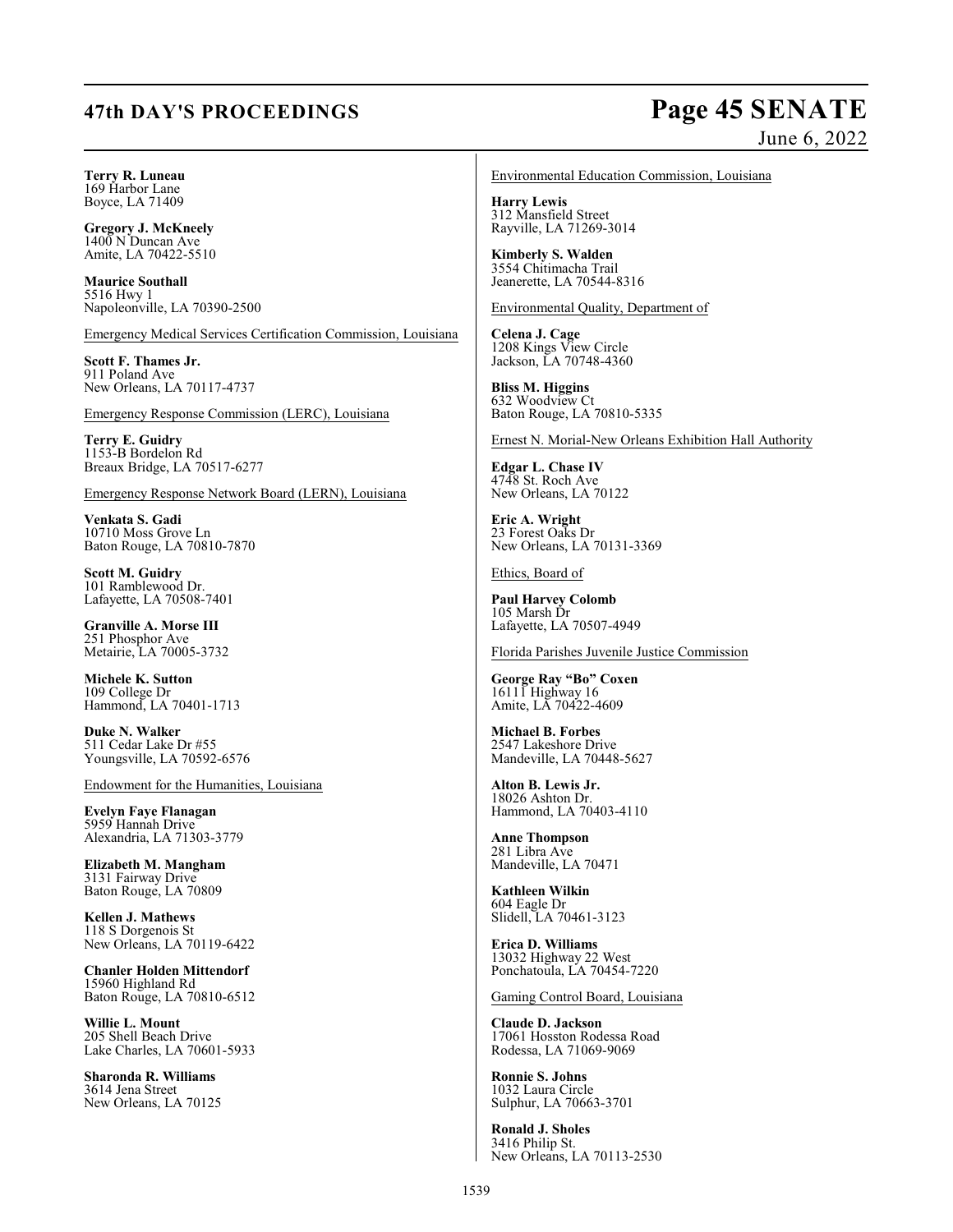### **Ashley Anderson Traylor** 601 W Colorado St. Hammond, LA 70401-2401

Geoscientists, Louisiana Board of Professional

**David B. Culpepper** 5518 Annunciation Street New Orleans, LA 70115-2027

**Michael A. Simms** 10123 Jefferson Hwy Baton Rouge, LA 70809-2726

Governor, Office of the

**Rekesha Renee G. Antoine** 18328 Lake Harbor Lane Prairieville, LA 70769-2900

Greater Baton Rouge Port Commission

**Cedric A. Upshaw** 9344 Crandon Dr Baton Rouge, LA 70810-6898

Greater New Orleans Expressway Commission

**Wanda L. Theriot** 211 Sycamore Drive Metairie, LA 70005

Health Care Commission, Louisiana

**Ruby Brewer** 484 Chase Ct E Mandeville, LA 70448-4944

**Alecia Cyprian** 16225 Hwy 40 Independence, LA 70443-2555

Health Care Outcomes (SR 184),Task Force to Study

**Lester W. Johnson** 195 Davis Lake Drive Rayville, LA 71269-6517

**Julie A. Nevers** 374 Grant Rd Opelousas, LA 70570

Health Works Commission, Louisiana

**Claire A. Stevenson** 5500 Perkins Rd #3238 Baton Rouge, LA 70808-5315

Health, Louisiana Department of

**Melinda McGee Richard** 7440 Rienzi Blvd Baton Rouge, LA 70809-1166

Hearing Aid Dealers, Louisiana Board for

**Anna A. "Alisea" Cormier** 404 Lancaster Dr. Lafayette, LA 70506

**Emily W. Goerges** 259 Saw Grass Loop Covington, LA -7005 **Andrea Heard-Rowe** 2502 Brookhaven Dr Bossier City, LA 71111-5720

**Jason S. Shevchuk** 222 Electric Ln Downsville, LA 71234

Highway Safety Commission, Louisiana

**Jeffrey M. Elder** 703 East Manley Ave Metairie, LA 70001-5549

**Alvin C. Mack** 511 Plantation Crest Ct Baton Rouge, LA 70810-4964

Historical Records Advisory Board, Louisiana

**Edward Benoit III** 2507 Bald Cypress Dr Baton Rouge, LA 70816-8299

Home Inspectors, Louisiana State Board of

**Paul D. Brunet** 1311 E Gloria Switch Rd Lafayette, LA 70507-2627

**Fredrick W. Williams** 841 A W Dr Stonewall, LA 71078-9638

Homeland Security and Emergency Preparedness (GOHSEP), Governor's Office of

**Christina L. Dayries** 5115 La Premiere Drive Maurice, LA 70555-3764

**Casey B. Tingle** 16887 Bradford Avenue Greenwell Springs, LA 70739-5771

Homelessness, Governor's Council on

**Gordon L. Levine** 1480 Willow Oak Dr Denham Springs, LA 70726

Horticulture Commission of Louisiana

**George Warren Bofinger III** 4435 Broussard St Baton Rouge, LA 70808-1210

**Gary E. Bullock** 611 Seventh Street Morgan City, LA 70380-2030

**Chad D. Danos** 376 Riverlon Avenue Baton Rouge, LA 70806-4620

**Richard H. Hill** 4906 McHugh Drive Zachary, LA 70791

**Rebekah O'Quin** 7375 Panache Lane Ethel, LA 70730

### 1540

# **Page 46 SENATE 47th DAY'S PROCEEDINGS**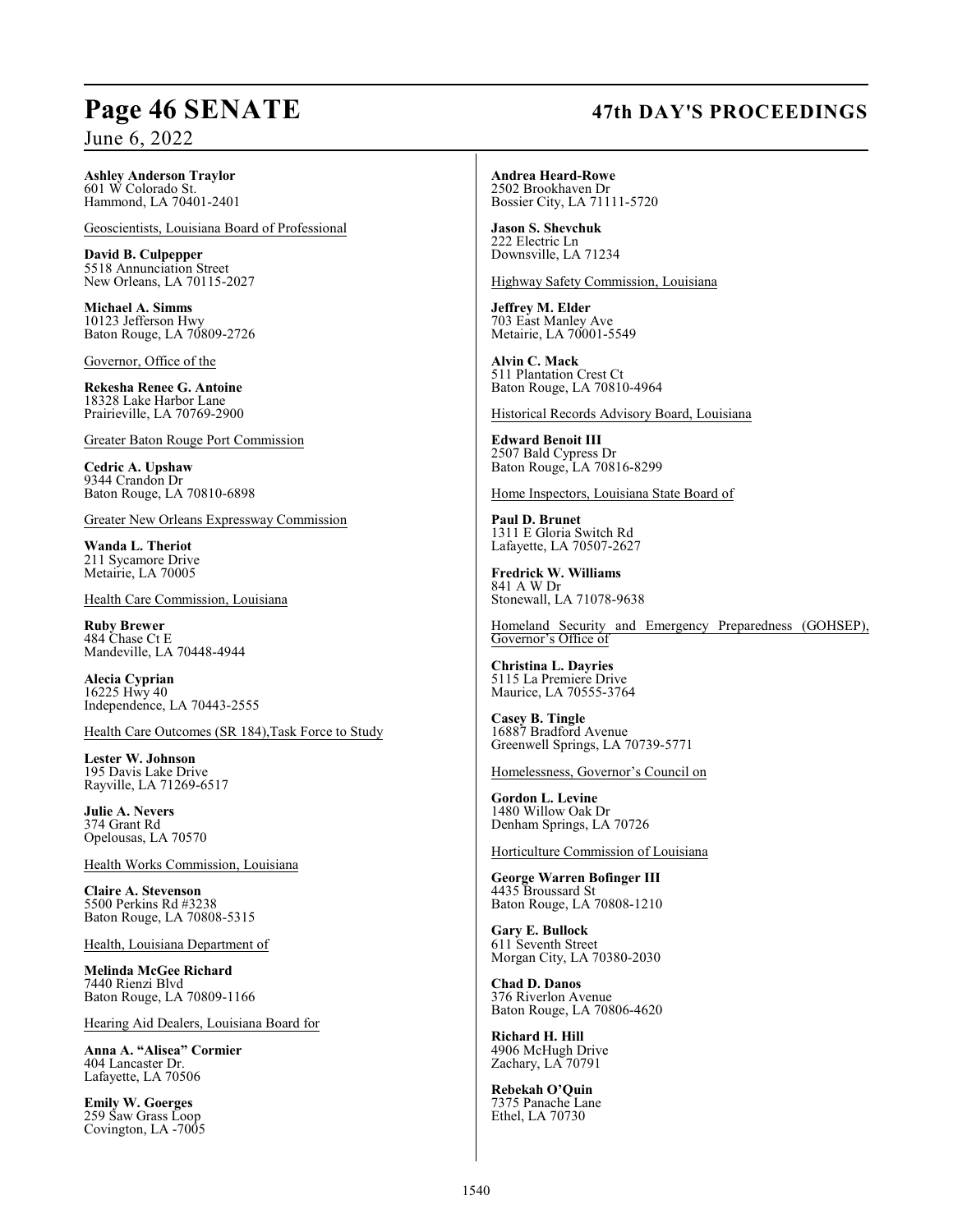# **47th DAY'S PROCEEDINGS Page 47 SENATE**

# June 6, 2022

### Housing Corporation, Louisiana

**Alfred E. Harrell III** 6170 Monarch Ave Baton Rouge, LA 70811-6337

**Steven J. Hattier** 6049 Vicksburg St New Orleans, LA 70124-2951

**Joshua G. Hollins** 13467 Kings Court Ave. Baton Rouge, LA 70810

**Brandon O. Williams** 13568 Landmark Dr. Baton Rouge, LA 70810

**Richard A. Winder** 2089 Hwy 80 E Monroe, LA 71203-9425

Human Rights, Louisiana Commission on

**Julia Mendez Achee** 4425 Iroquois St., 1B New Orleans, LA 70126-3400

**Angela K. Faulk** 9504 LA Hwy 696 Abbeville, LA 70510-4381

**Roxanna F. Foret** 387 Sugarwood Blvd Houma, LA 70360-8353

**Courtney L. Hunt** 16947 Lynnwood Avenue Greenwell Springs, LA 70739-5754

**Terry L. Jackson** 4922 General Ashley Dr Bossier City, LA 71112-4764

**Tamara K. Jacobson** 176 English Turn Drive New Orleans, LA 70131-3328

**F. Clayton Latimer** 3435 Roger Williams St. New Orleans, LA 70119-2722

**Richard G. Perque** 723 Camp St., Unit 101 New Orleans, LA 70130

Iberia Parish Levee, Hurricane, and Conservation District

**Rayward J. Fremin Jr.** 2918 Valery Rd New Iberia, LA 70560-8360

Imperial Calcasieu Human Services Authority

**Melanie K. Sarro** 2710 Bocage Ln Lake Charles, LA 70605-4016

**William A. "Bill" Sommers Sr.** 712 Larkspur Dr Lake Charles, LA 70611-4612

Insurance, Department of

**John Parker Ford** 8929 Perry Park Dr. Denham Springs, LA 70726-6750

**Matthew B. Stewart** 2047 Terrace Ave Baton Rouge, LA 70806-6760

**Nathan Paul Strebeck** 12548 St Helena St Clinton, LA 70722-3102

Interior Designers, State Board of Examiners of

**Marion M. Johnston** 1852 Williams Avenue Natchitoches, LA 71457-5321

Interstate Commission for Juveniles

**Juanita M. Anderson-Hilton** 1355 Woodway Dr Baton Rouge, LA 70816-5523

John K. Kelly Grand Bayou Reservoir District

**Rebecca Hicks Craig** 3167 Hwy 514 Ringgold, LA 71068

Judicial Compensation Commission

**Robby Carter** 12283 Highway 37 Greensburg, LA 70441

**Aisha S. Clark** 220 Oregon Trail Monroe, LA 71202-3722

**Hunter Greene** 18448 Santa Maria Drive Baton Rouge, LA 70809-6749

**Robert A. Kutcher** 12 Swan Street New Orleans, LA 70124-4405

Justice Reinvestment Implementation Oversight Council, Governor's

**Regina Ashford Barrow** 6512 Vineyard Drive Baton Rouge, LA 70812-2057

**Roland L. Belsome Jr.** 734 Crystal St. New Orleans, LA 70124

**Louis R. Daniel** 6217 Beau Douglas Ave Gonzales, LA 70737-8505

**Royce Duplessis** 1527 S Rampart St New Orleans, LA 70113-1338

**Franklin J. Foil** 426 W. Woodgate Court Baton Rouge, LA 70808-5417

**Charles G. Hargon** 5148 Mimosa St Baton Rouge, LA 70808-4047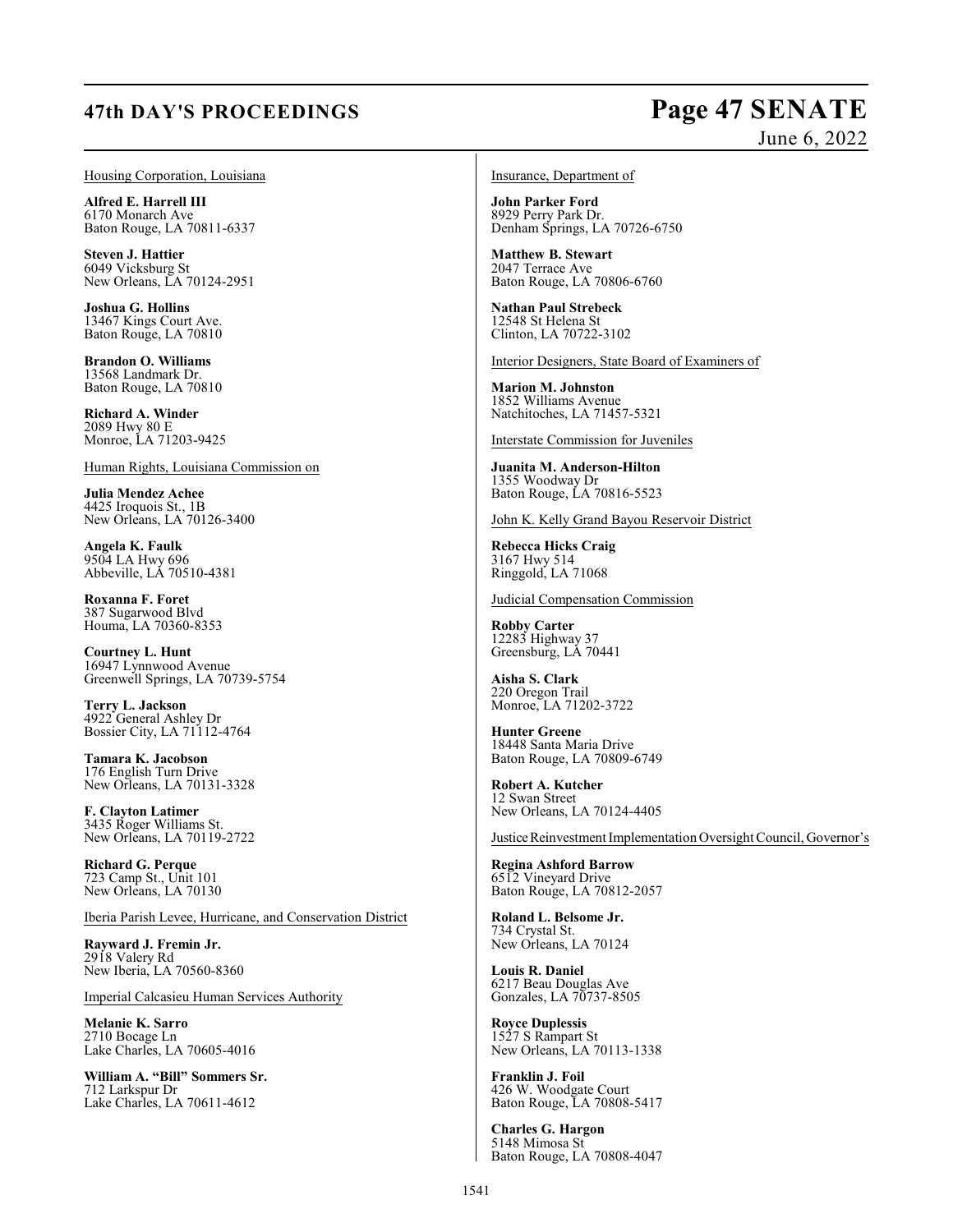### **Billy Joe Harrington** 315 Rose Hill Plantation Rd. Natchez, LA 71456

**Norris Henderson** 7832 Ligustrum Drive New Orleans, LA 70126-1943

**James M. "Jimmy" LeBlanc** 2831 Grand Way Avenue Baton Rouge, LA 70810

**Joseph A. Marino III** 200 Amelia Street Gretna, LA 70053-5321

**Scott E. Peyton** 859 Hicks Rd Washington, LA 70589-4349

**William A. "Bill" Sommers Sr.** 712 Larkspur Dr Lake Charles, LA 70611-4612

**Syrita Steib** 6508 Pilgrim St. Metairie, LA 70003-4054

Juvenile Justice and Delinquency Prevention, Governor's Advisory Board of

**Travis Johnson** 2148 Matador St Harvey, LA 70058-3078

Lake Charles Harbor and Terminal District, Board of Commissioners of the

**Kevin D. Guidry** 4045 W Briarfield St Lake Charles, LA 70607-3658

**Thomas L. Lorenzi** 914 Pujo Street Lake Charles, LA 70601-4450

Lakefront Management Authority

**Brian Patrick Egana** 11436 S. Easterlyn Circle New Orleans, LA 70128-5204

**Monika Gerhart** 8128 Burthe St New Orleans, LA 70118-1112

Law Enforcement and Administration of Criminal Justice, Louisiana Commission on

**Jason G. Ard** 30514 Pentail St. Springfield, LA 70462-3011

**Michelle M. Breaux** 4500 Landry Road Scott, LA 70583-5431

**Donald D. Landry** 159 Glynwood Ave Lafayette, LA 70506-5518

**Carlos James Stout** 732 W. Butcher Switch Road Lafayette, LA 70507-2304

# **Page 48 SENATE 47th DAY'S PROCEEDINGS**

**Genoria D. Tilley** 7544 Barbara Cohn Pl Baton Rouge, LA 70811-1203

**Wydette L. Williams** 1718 Lake St. Lake Providence, LA 71254-5208

Licensed Professional Counselors Board of Examiners, Louisiana

**Claude A. Guillotte** 47142 Oak Creek Trace Hammond, LA 70401-3627

**Abigail B. Hays** 219 South Ridge Rd Rayville, LA 71269-7672

**Foley L. Nash** 151 Kenilworth Pkwy Baton Rouge, LA 70808

Life Safety and Property Protection Education Board

**Stephen D. Elmore** 25625 John L Lane Denham Springs, LA 70726-6025

**John T. Goodwin** 1316 N Cumberland St Metairie, LA 70003-5842

Lottery Corporation, Louisiana

**Whalen H. Gibbs Jr.** 102 Pintail Drive Lafayette, LA 70507-4948

**Carmen T. Jones** 1628 Piney Branch Rd. Bogalusa, LA 70427

**E. Sheridan Shamburg** 448 McCormick St. Shreveport, LA 71104-5014

Louisiana State University and Agricultural and Mechanical College, Board of Supervisors of

**Glenn J. Armentor** 605 West Bayou Parkway Youngsville, LA 70503

**Valencia S. Jones** 2498 Highway 119 Melrose, LA 71452

**James M. Williams** 600 Canal St., #306 New Orleans, LA 70130-2344

**Richard E. Zuschlag** 108 Astoria Loop Lafayette, LA 70508-7302

Marriage and Family Therapy Advisory Committee

**Claude A. Guillotte** 47142 Oak Creek Trace Hammond, LA 70401-3627

**Abigail B. Hays** 219 South Ridge Rd Rayville, LA 71269-7672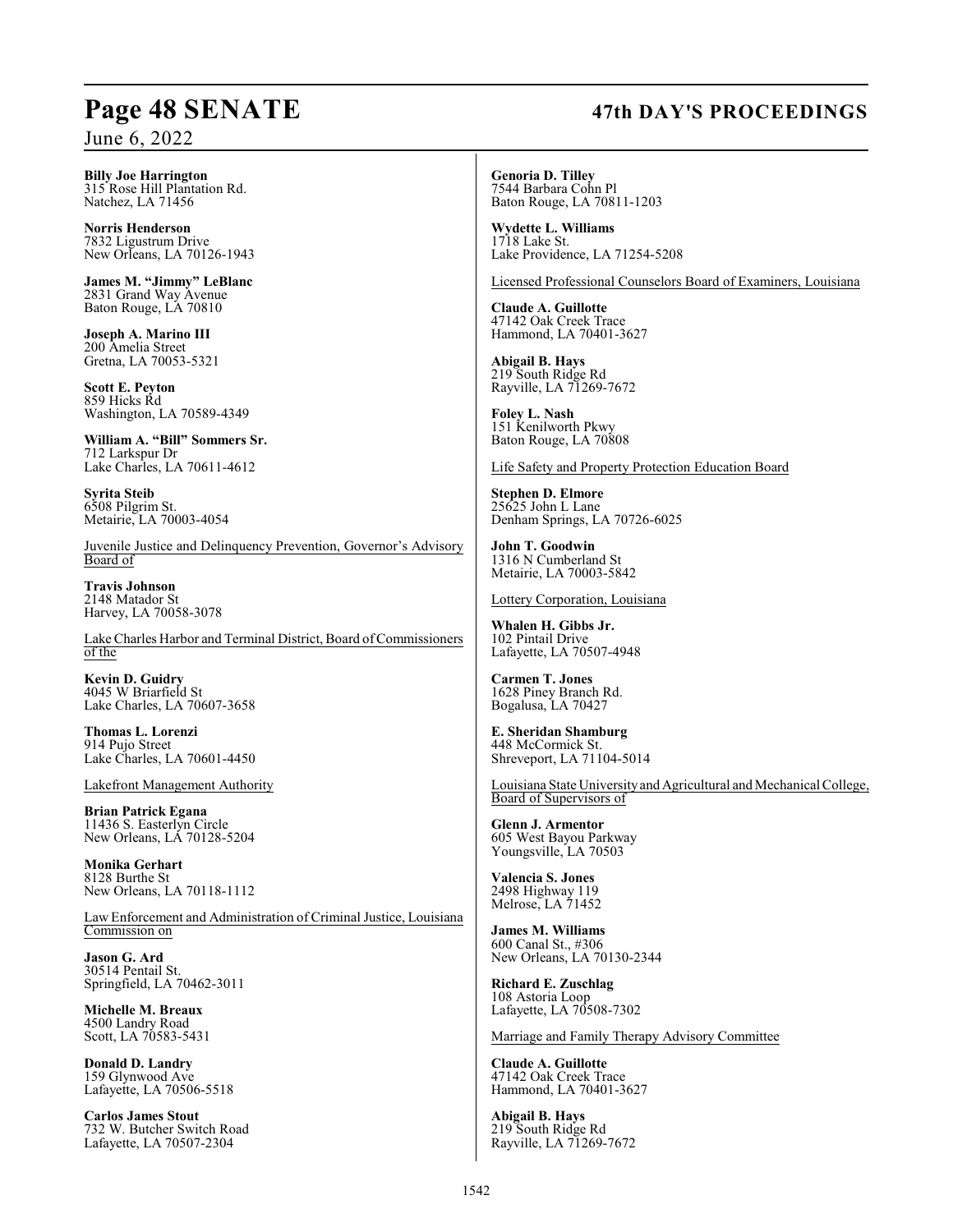# **47th DAY'S PROCEEDINGS Page 49 SENATE**

# June 6, 2022

Massage Therapy, Louisiana Board of

**Donna M. Green** 1504 Herman Dupuis Rd Breaux Bridge, LA 70517

**Casey A. Little** 4521 Bennett Dr Baton Rouge, LA 70808

**Kathryn Lea Love** 3248 Shadow Hill Dr Baton Rouge, LA 70816-3788

**James E. "Jim" Steele** 20679 Pride-Baywood Road Greenwell Springs, LA 70739-6507

**Karla Swacker** 5655 S Pollard Pky Baton Rouge, LA 70808-8864

**Rosemary H. Wilkinson** 11185 Walker Rd St. Francisville, LA 70775-5006

Math, Science, and the Arts, Jimmy D. Long, Sr. Louisiana School for

**William B. Luster** 313 Parkway Dr Natchitoches, LA 71457-5521

Medical Examiners, Louisiana State Board of

**Lester W. Johnson** 195 Davis Lake Drive Rayville, LA 71269-6517

**Patrick T. O'Neill** 6540 Memphis St New Orleans, LA 70124-3236

Medical Release Eligibility (HR 51), Commission to Study

**Terrel T. Kent** 2606 Galvez St. Baton Rouge, LA 70805

**Jackson Wright** 1920 Oleander St Baton Rouge, LA 70806-5319

Military Advisory Council, Louisiana

**John E. Manion III** 504 Evergreen Dr Mandeville, LA 70448-7573

Military Family Assistance Board, Louisiana

**Michael A. Cushman** 303 Plantation Dr Mandeville, LA 70471-1501

Model Employer Task Force, State as a

**Quintillis K. Lawrence** 19202 Spyglass Hill Drive Baton Rouge, LA 70809

Morgan City Harbor and Terminal District

**Matthew T. Tycer** 9 Marquis Manor Morgan City, LA 70380-1152

Motor Vehicle Commission, Louisiana

**Gregory A. Lala** 144 Oleander Court Mandeville, LA 70471

**Edwin T. Murray** 3110 Trafalgar Street New Orleans, LA 70119

Murdered and Missing Indigenous Women and Girls (MMIWG), Gov's Task Force on

**Dana R. Hunter** 3532 Monticello Blvd. Baton Rouge, LA 70814-7601

Naval War Memorial Commission, Louisiana

**Joe Nathan Jenkins** 13606 Hico Drive Baker, LA 70714-4666

**Larry A. Muenzler** 14628 Memorial Tower Drive Baton Rouge, LA 70810-8406

**Karen K. St. Cyr** 5616 Crimson Glory Drive St. Francisville, LA 70775

**John B. Wells** 2144 Hampshire Drive Slidell, LA 70461-5065

North Lafourche Conservation, Levee and Drainage District

**Tory J. Hebert** 143 Rue Claudet Lockport, LA 70374-3300

Nursing, Louisiana State Board of

**Denise O. Bottcher** 1228 Meadow Lea Drive Baton Rouge, LA 70808-8655

**Jennifer S. Couvillon** 401 Walnut St. New Orleans, LA 70118-4927

**Jennifer M. Manning** 4117 Bissonet Drive Metairie, LA 70003-1335

**Teresita E. McNabb** 131 Suthon Avenue Houma, LA 70364-3231

**Tracey P. Moffatt** 1001 Julia St., #9C New Orleans, LA 70113-2020

**Deborah L. Spann** 206 W Boundary St Farmerville, LA 71241-2126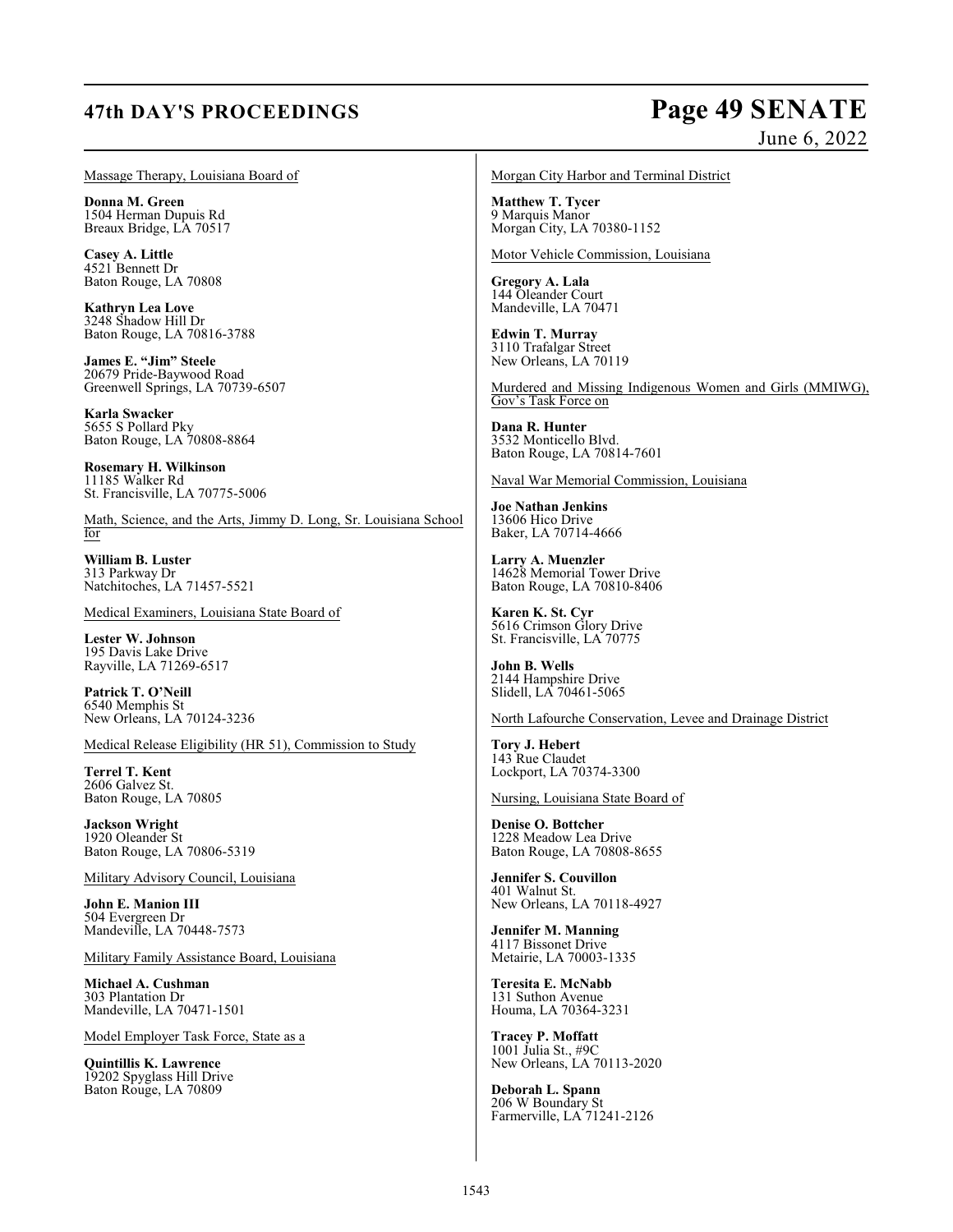### Oilfield Site Restoration Commission

**Timothy J. Allen** 1246 Bayou Blue Road Houma, LA 70364-4525

**Barney J. Callahan** 302 Amis Street Thibodaux, LA 70301-2202

**Elisabeth A. Creasman** 2116 Ferndale Ave. Baton Rouge, LA 70808-2828

**David B. Levy** 210 Edgewater Dr New Iberia, LA 70563-1710

**Steven R. Maley** 600 Beau Chene Drive Mandeville, LA 70471-1702

Optometry Examiners, Louisiana State Board of

**David R. Heitmeier** 15 Eagle Point Ln New Orleans, LA 70131-3380

**Christopher W. Wroten** 25833 Royal Birkdale Dr. Denham Springs, LA 70726-6479

Outdoor Conservation Study Group (HCR 55)

**Cynthia T. Duet** 8404 Scarlett Drive Baton Rouge, LA 70806-8522

**Karen K. Gautreaux** 425 Lafitte Street Mandeville, LA 70448-5828

**Raymond S. Herndon Jr.** 449 S New Hampshire St Covington, LA 70433-3567

Pardons, Board of

**Curtis P. "Pete" Fremin Jr.** 481 Crochet Street Morganza, LA 70759-3420

Parish Boards of Election Supervisors

**Leroy J. Charles** 9845 E Park Ave Houma, LA 70363-3880

**Donald W. "Don" DuPlechian** 113 N.  $4^{th}$  St. Oberlin, LA 70655

**Marion A. French** 1216 Canterbury Dr Alexandria, LA 71303

**Marvin D. Miles** 58420 Barrow St Plaquemine, LA 70764-4274

**Donald R. Wilson** 1185 Roberts St Jena, LA 71342-4465

# **Page 50 SENATE 47th DAY'S PROCEEDINGS**

Parole, Committee on

**Curtis P. "Pete" Fremin Jr.** 481 Crochet Street Morganza, LA 70759-3420

Patient's Compensation Fund Oversight Board

**David M. Broussard M.D.** 226 West William David Pkwy Metairie, LA 70005-3314

**Jennifer F. DeCuir** 6235 Belle Grove Drive Baton Rouge, LA 70820-5021

**Robert R. Newsome** 40 Turnberry Drive LaPlace, LA 70068-1600

**Gregory L. Waddell** 5175 Floynell Drive Baton Rouge, LA 70809-3102

Pharmacy, Louisiana Board of

**William C."Charlie" Jones** 150 Comanche Trl West Monroe, LA 71291-8106

Physical Fitness and Sports, Governor's Council on

**Benjamin J. "Ben" Berthelot** 515 E. Demanade Drive Lafayette, LA 70503-2551

**Robert E. Blount** 1063 Sheridan St Shreveport, LA 71104-2012

**Robert W. Boudreaux** 108 Innisbrook Drive Broussard, LA 70518-6101

**John B. Boyer** 548 Oak Glen Drive Gretna, LA 70056-3981

**Keyre R. Bradford** 107 Brice St Carencro, LA 70520-5220

**Sara P. "D-D" Breaux** 3948 Hyacinth Ave Baton Rouge, 70808-2938

**Pamela Gail Carey** 137 Hanson Loop Atlanta, LA 71404-2019

**Jennifer G. Duhon** 235 Curtis Brown Road Opelousas, LA 70570-1310

**Katherine F. "Kathy" Hill** 5811 Riverbend Lakes Drive Baton Rouge, LA 70820-5049

**Kathryn L. McKey** 215 Whispering Meadows Rd Broussard, LA 70518-7931

**Joseph N. "Joey" Odom** 4275 Persimmon Way Lake Charles, LA 70605-195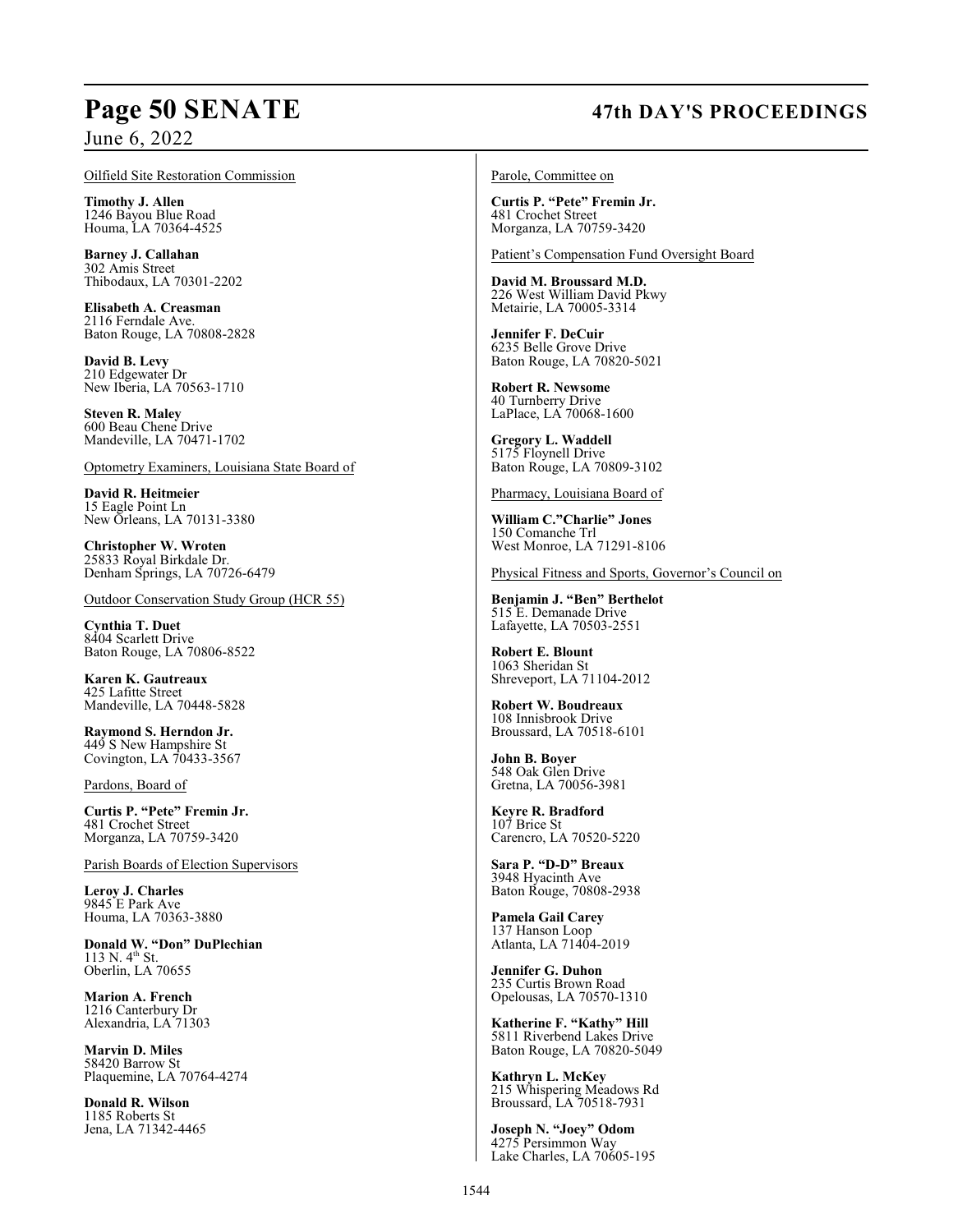# **47th DAY'S PROCEEDINGS Page 51 SENATE**

# June 6, 2022

**Thomas N. Rivers** 147 Rivers Rd Noble, LA 71462-3040

**Charles W. "Bill" Skinner** 11438 N. Lee Hughes Road Hammond, LA 70401-4806

**Rani Gregory Whitfield** 324 Grand Lakes Drive Baton Rouge, LA 70810-7300

Physical Therapy Board, Louisiana

**Kathryn R. "Katie" Brittain** 5012 Geddings Place Lake Charles, LA 70605-6761

**Phillip A. Page** 18422 Green Willow Dr Baton Rouge, LA 70817-7113

**Meredith A. Warner** 11926 Lake Estates Ave. Baton Rouge, LA 70810-7320

Pilotage Fee Commission

**Willie B. Brown III** 29 Arbor Circle New Orleans, LA 70131-2413

**James E. Cramond** 1616 Edinburgh St Metairie, LA 70001-6079

**Louis M. Wattigney Jr.** 164 Primrose Drive Belle Chasse, LA 70037-4500

Plumbing Board, State

**Kevin N. Brown** 6853 Lake Willow Dr New Orleans, LA 70126-2120

**Jonathan K. "Jake" Causey** 9028 Brittany Rd. Sorrento, LA 70778

Poet Laureate, Louisiana State

**Mona Lisa Saloy** 2534 New Orleans St. New Orleans, LA 70119-1317

Pontchartrain Levee District

**Aaron M. Pourciau** 13 Belle Grove Dr Destrehan, LA 70047-2523

Port of South Louisiana

**Katie G. Klibert** 56 Holly Dr Laplace, LA 70068-4306

Practical Nurse Examiners, Louisiana State Board of

**Myron L. "Myra" Collins** 10728 McShay Avenue Baton Rouge, LA 70810-3032 **Roberta P. Connelley** 42265 Brown Road Ponchatoula, LA 70454-5241

**Janie A. Cypret** 406 Mike Street Houma, LA 70360-2245

**Matthew A. McQueen** 4805 Rue Laurent Metairie, LA 70002-1554

**Candace M. Melancon** 43340 Brittany St. Sorrento, LA 70778-3103

Private Investigator Examiners, Louisiana State Board of

**Maria V. Landry** 28326 Vinson Road Lacombe, LA 70445-3212

Private Security Examiners, Louisiana State Board of

**Jason P. Bourgeois** 9004 Southlawn Dr Baton Rouge, LA 70810

**Jason R. Wilbur** 255 Corkern Rd DeRidder, LA 70634-7022

Professional Engineering and Land Surveying Board, Louisiana

**Vijaya Gopu** 631 Myrtle Hill Dr Baton Rouge, LA 70810-4218

Psychologists, Louisiana State Board of Examiners of

**Thomandra S. Sam** 5711 Rollins Rd Zachary, LA 70791-2929

Public Defender Board, Louisiana

**Patrick J. Fanning** 920 Emerald St. New Orleans, LA 70124-3523

**Holly K. Howat** 129 Onyx St Lafayette, LA 70506-5753

**Frank Thaxton III** 5860 S Lakeshore Dr #6 Shreveport, LA 71119-3817

Public Safety and Corrections, Department of

**Otha "Curtis" Nelson Jr.** 37248 Renaissance Dr Prairieville, LA 70769-4595

**Daniel H. Wallis** 3550 Safer Drive Slaughter, LA 70777-9659

Racing Commission, Louisiana State

**Peter J. Hamilton III** 1511 Killdeer St New Orleans, LA 70122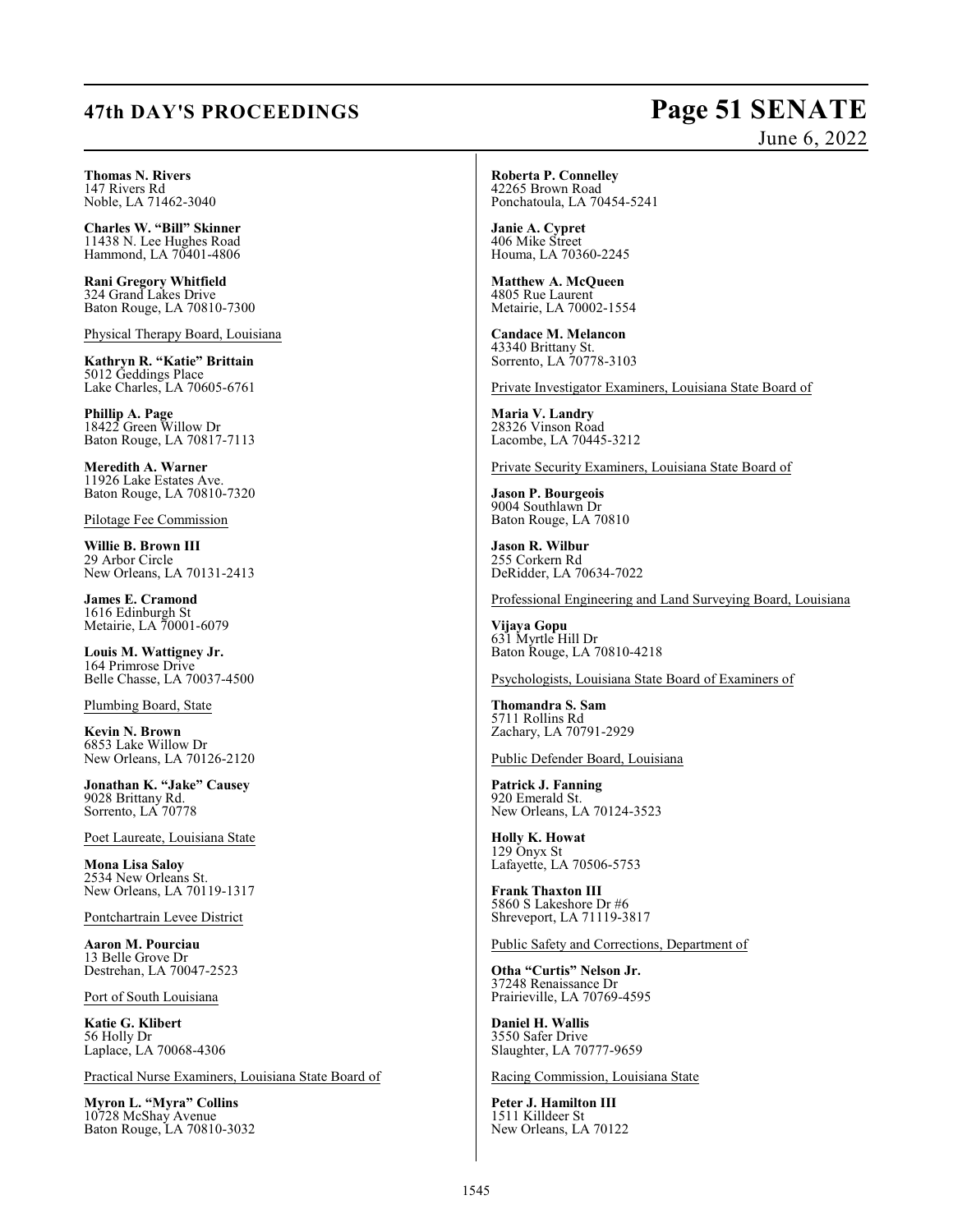# **Page 52 SENATE 47th DAY'S PROCEEDINGS**

June 6, 2022

### Rare Disease Advisory Council, Louisiana

**Libby N. Airhart** 3444 Grand Point Hwy Breaux Bridge, LA 70517-6219

**Meredith W. Allain** 7004 General Diaz St New Orleans, LA 70124-3527

**Hans C. Andersson** 6030 Hurst St New Orleans, LA 70118-6130

**Marissa A. Benchea** 1 A Audubon Ct. Unit A Thibodaux, LA 70301-4947

**Jennifer L. Borrillo** 2901 Annunciation St New Orleans, LA 70115-1003

**Deiadra J. Garrett** 701 Elysian Fields Lafayette, LA 70508-7246

**Ross C. Klingsberg** 6025 Pitt St New Orleans, LA 70118-6010

**Jantz M. Malbrue** 2263 Lark St New Orleans, LA 70122-4317

**Carolyn L. Moore** 18762 Lake Harbor Ln Prairieville, LA 70769-5278

**Kelly Rouse** 425 Elmwood St Shreveport, LA 71104-5009

**Lauren R. Williams** 17031 Bradford Ave Greenwell Springs, LA 70739-5766

### Real Estate Appraisers Board, Louisiana

**Michelle M. Foret** 223 Louis Emile Dr Gray, LA 70359-5341

**H. Carter Leak IV** 107 Longleaf Ln St Francisville, LA 70775-5286

**Terry L. Myers** 13403 Highway 101 Iowa, LA 70647-6621

**Bennet E. Oubre** 18561 St Andrews Ct East Prairieville, LA 70769-3248

**Kara A. Platt** 401 K Street Monroe, LA 71201-4713

**Rebecca A. Rothschild** 10038 Martin St. St. Francisville, LA 70775-4306

**F. Troy Williams** 3800 Scenic Dr Shreveport, LA 71119-7129

**Margaret K. Young** 46 Vivian Court New Orleans, LA 70131-5236

Real Estate Commission, Louisiana

**Gladys F. Smith-Coward** 2001 Plum St Monroe, LA 71202-3075

Red River Waterway Commission

**David L. Crutchfield II** 7117 Bayou Rapides Road Alexandria, LA 71303-7721

**Ronald F. Lattier** 137 Col A.P. Kouns Dr. Shreveport, LA 71115

Red River, Atchafalaya, and Bayou Boeuf Levee District

**Christopher K. Dauzat** 3407 Highway 1192 Marksville, LA 71351-3780

Rehabilitation Council, Louisiana

**Melissa O. Bayham** 4330 Parker Lane Addis, LA 70710-2139

**Warren J. Chauvin** 106 Bellingrath Street Thibodaux, LA 70301-6413

**Jamar Ennis** 40174 Reese Lane Prairieville, LA 70769

**Paul C. Genco**<br>209 20<sup>th</sup> Street New Orleans, LA 70124

**Suzanne S. Lentz** 400 Millwoood Drive Covington, LA 70433-6511

**Michelle M. Ned** 508 Blackman St. Lake Charles, LA 70605-2704

**Susan E. Nelson** 13609 Landmark Drive Baton Rouge, LA 70810

**Dina G. Perkins** 18055 Charolais Drive Prairieville, LA 70769-3075

**Marvin R. Rush** 658 Thunder Valley Road DeRidder, LA 70634-6876

**Megan N. Thompson** 37329 Amalfi Drive Prairieville, LA 70769-4599

**Ashley M. Volion** 2851 Maurepas St, Unit A New Orleans, LA 70119-3076

**Brian C. Wood** 4530 Union Drive Baton Rouge, LA 70814-7909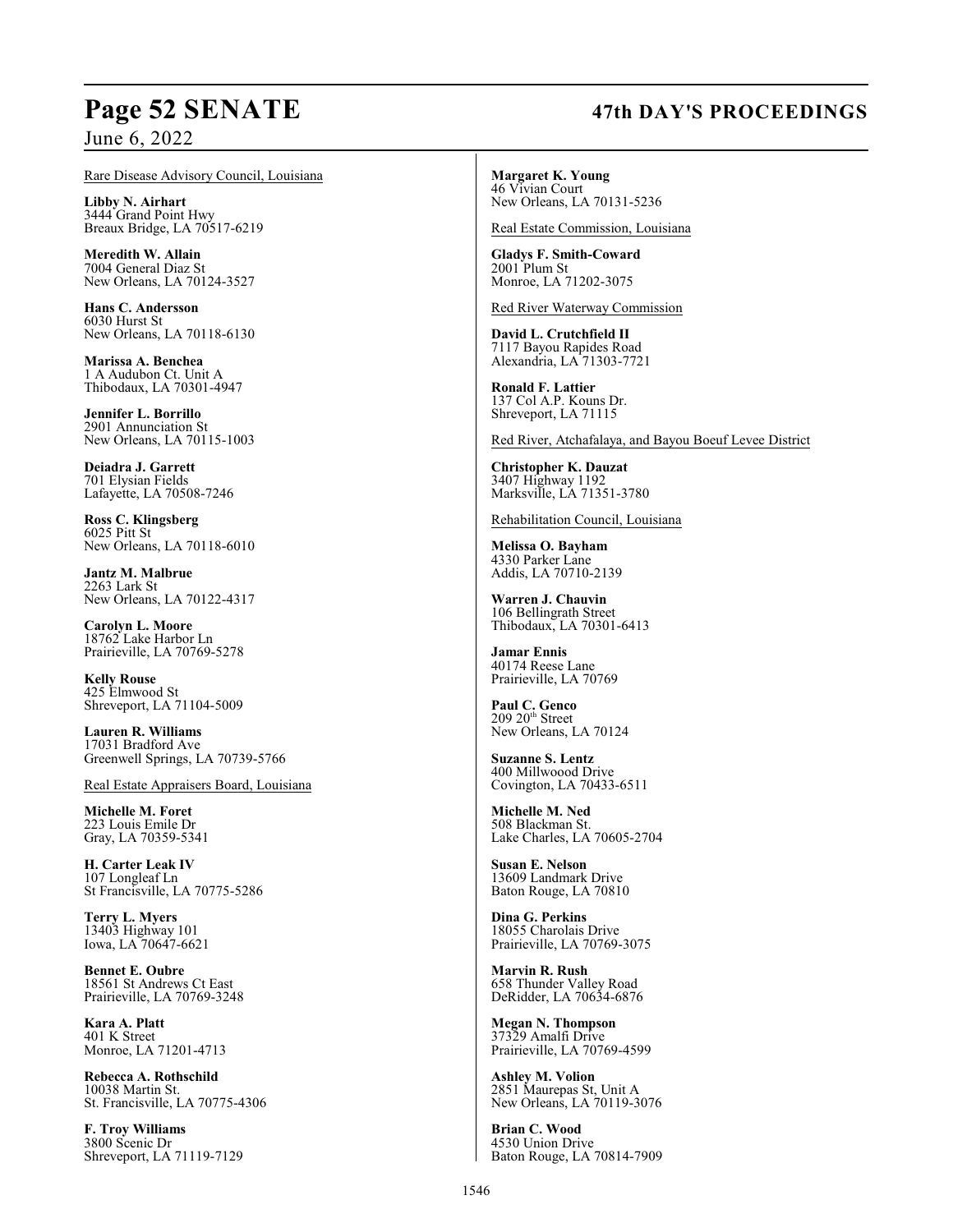# **47th DAY'S PROCEEDINGS Page 53 SENATE**

# June 6, 2022

**Alexis D. Young** 20051 Old Scenic Hwy, Apt. 2610 Zachary, LA 70791

**Virginia G. Young** 923 St. Ann # 1 New Orleans, LA 70116

Revenue, Department of

**Jennifer Anne Hillman** 34991 Clinton Allen Rd Denham Springs, LA 70706

**Laura E. Lapeze** 14888 Bon Dickey Drive Baton Rouge, LA 70818-3717

**Lucius L."Luke" Morris II** 74146 Old Spring Creek Rd Kentwood, LA 70444-5714

**Kevin Richard** 1205 St. Charles Ave., Unit 1016 New Orleans, LA 70130-4354

River Parishes Convention,Tourist, and Visitors Commission

**Terrence Jones** 2215 Levy Gaudet St Lutcher, LA 70071-5225

**Kevin Patel** 65 Muirfield Dr LaPlace, LA 70068

**Ricardo Smith** 101 Rowena Smith Road St. Rose, LA 70087

River Pilot Review and Oversight, Board of Louisiana

**Charles R. Gilchrist III** 4900 Bayview Ln Lake Charles, LA 70605-7743

**Timothy R. Long** 618 Longview Dr Destrehan, LA 70047-3142

**Jennifer L. Marusak** 838 Rittiner Dr Baton Rouge, LA 70806

**James E. "Jim" Patterson** 1645 Great Oak Dr Baton Rouge, LA 70810-3051

**Roy J. Quezaire Jr.** 612 Opelousas St Donaldsonville, LA 70346-2612

**Cornelius E. Regan** 127 Arlington Dr. Metairie, LA 70001-5507

River Port Pilot Commissioners and Examiners (Calcasieu), Board of

**Walter Dwayne Chatoney** 239 S. Presidential Cir Lake Charles, LA 70611-5335

### Sabine River Authority

**Kenneth M. Ebarb** 1480 Old Pleasant Hill Rd Zwolle, LA 71486

Sanitarians, Louisiana State Board of Examiners for

**Vickie D. Collins** 185 Saddle Dr Opelousas, LA 70570-4866

Science, Technology, Engineering and Mathematics Advisory Council (LaSTEM)

**Lindsey B. Keith-Vincent** 2049 Cedar Creek Road Ruston, LA 71270-6503

Sentencing Commission, Louisiana

**Sam C. D'Aquilla** 1310 Chestnut St. Jackson, LA 70748

**Shannon B. Dirmann** 13583 Lakeway Drive Prairieville, LA 70769

**Richard C. Nevils** 407 W Main St Winnfield, LA 71483-2721

Shrimp Task Force, Louisiana

**Kristen Michael Baumer** 444 Broadway Street New Orleans, LA 70118-3553

**Andrew J. Blanchard** 175 Gage Court Houma, LA 70364-4149

**Acy Cooper Jr.** 42941 Highway 23 Venice, LA 70091-4209

**Chalin Delaune** 760 Florida Blvd. New Orleans, LA 70124-2845

**Jeff B. Drury III** 115 Highland Ave Belle Chasse, LA 70037-1931

**Alan "Andy" Gibson** 4815 Grand Caillou Road Houma, LA 70363-7240

**Lance M. Nacio** 1011 Highway 55 Montegut, LA 70377-2324

**Rodney P. Olander** 10693 Highway 182 Franklin, LA 70538-7364

**Randy M. Pearce** 5516 Hawthorne Pl New Orleans, LA 70124-1810

**Phillip Tran**  $258 \text{ W } 40^{\text{th}} \text{ St }$ Cut Off, LA 70345-3074

1547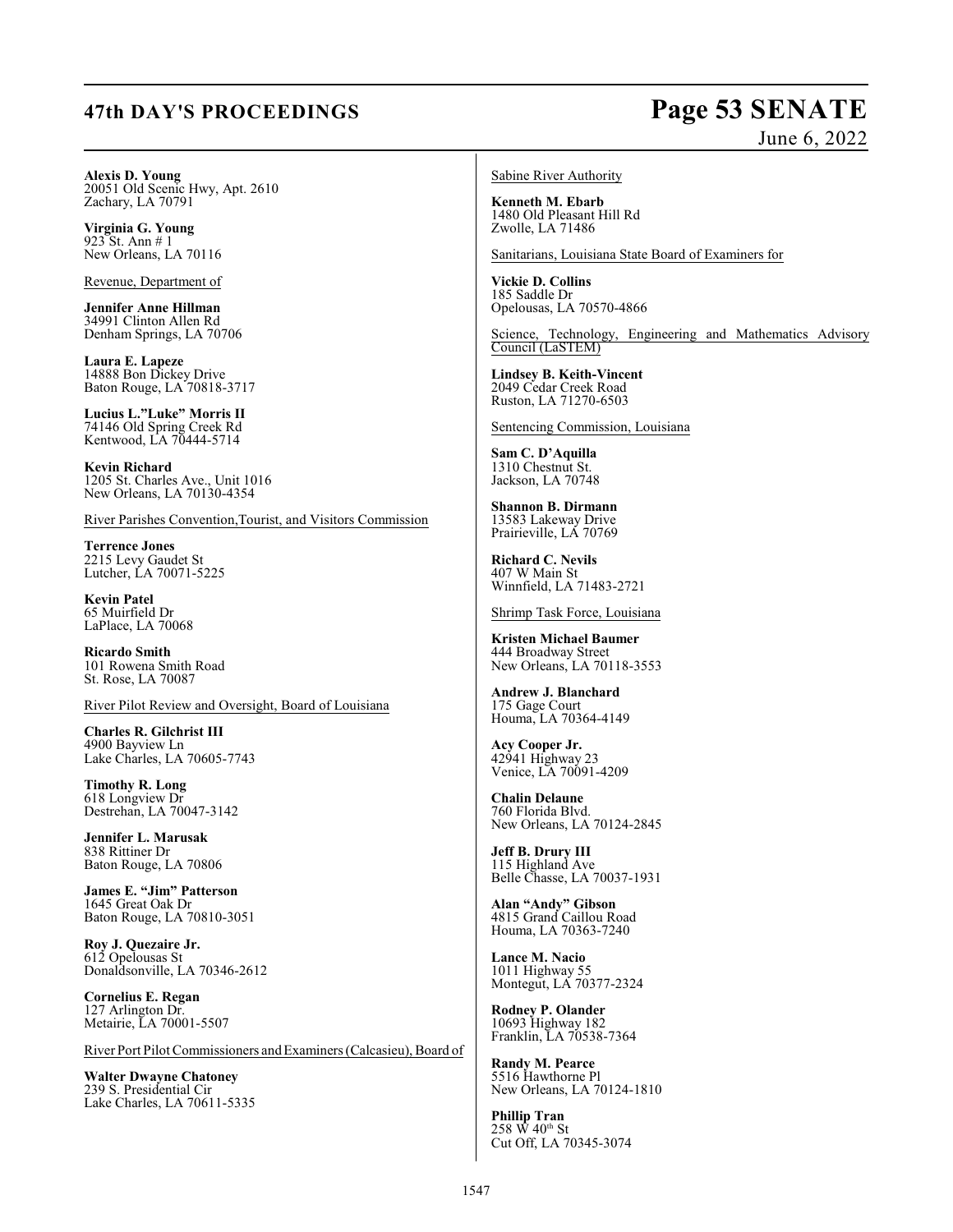# **Page 54 SENATE 47th DAY'S PROCEEDINGS**

## June 6, 2022

Sickle Cell Commission, Louisiana

**Christopher D. Archinard** 1503 Moeling St Lake Charles, LA 70601-1739

**Erin M. Fulbright** 9034 Boone Dr. Baton Rouge, LA 70810-2651

**Renee V. Gardner** 1750 St. Charles Avenue, #437 New Orleans, LA 70130-6709

**Chauncey M. Hardy** 209 Emmy Ln Pineville, LA 71360-3200

**Majed A. Jeroudi** 9000 W Wilderness Way #197 Shreveport, LA 71106-6844

**Shannon H. Robertson** 16530 Charlton Road Baker, LA 70714

**Rosalind F. Spain** 4028 Calderwood Dr Shreveport, LA 71119-7614

**Donna M. Thaxton** 6410 Loche Loop Bastrop, LA 71220-8775

**Rajasekharan P. Warrier**  $123$  East  $2<sup>nd</sup>$  Avenue Salt Lake, UT 84103

Social Work Examiners, Louisiana State Board of

**Bora K. Sunseri** 10819 Ridgely Rd Baton Rouge, LA 70809-3232

South Central Louisiana Human Services Authority

**Lynne R. Farlough** 620 Mayflower Court LaPlace, LA 70068-3600

**Adrian K. "Adriane" Watson** 509 Hilda St Morgan City, LA 70380

South Tangipahoa Parish Port Commission

**James "Wesley" Daniels II** 131 N. Seventh Street Pontchatoula, LA 70454-3304

Southeast Louisiana Flood Protection Authority-West

**Larry B. Ardoin** 13311 Bessie Booth Rd Folsom, LA 70437-3414

Southern Rail Commission

**Walter J. "Walt" Leger III** 7822 Belfast Street New Orleans, LA 70125-3404

**Adrian D. Perkins** 9605 Stratmore Cir Shreveport, LA 71115-3121

**John M. Spain** 912 East Main Street New Roads, LA 70760-3706

**Roy W. Woodruff Jr.** 400 Metairie Hammond Hwy, Unit 2E Metairie, LA 70005-1391

Southern Regional Education, Board of Control for

**Jason M. Hughes** 8310 Aberdeen Road New Orleans, LA 70126-2106

Sparta Groundwater Conservation District

**Milton E. Melton** 1313 Martin Loop Ruston, LA 71270-6265

**Regina H. Rowe** 159 Hughes Rd Jonesboro, LA 71251-6899

**Reggie G. Skains** 4651 Hwy 151 Downsville, LA 71234

Special School District, Board of Directors of the

**Maria D. Annis** 1556 Pierre Matte Rd Branch, LA 70516-3623

**Edward C. Bell** 1500 W Barnett Springs Ave Ruston, LA 71270-4826

**Sherry R. Crosby** 343 Davis Dr Luling, LA 70070-6003

**Jamar Ennis** 40174 Reese Lane Prairieville, LA 70769

**Kristy W. Flynn** 6006 Cherokee Ln Alexandria, LA 71301-2709

**Audra M. Hicks** 4625 Gilbert Dr Shreveport, LA 71106-1815

**Michele T. Jones** 110 Mandalay West Drive Houma, LA 70360

**Vickie J. Smith** 1812 E Belle Helene St Gonzales, LA 70737-4906

St. Bernard Port, Harbor and Terminal District

**Walter J. Cure IV** 2905 Acorn Dr Violet, LA 70092-3747

**Jeanne E. Ferrer** 2112 Meraux Ln Violet, LA 70092-3916

### 1548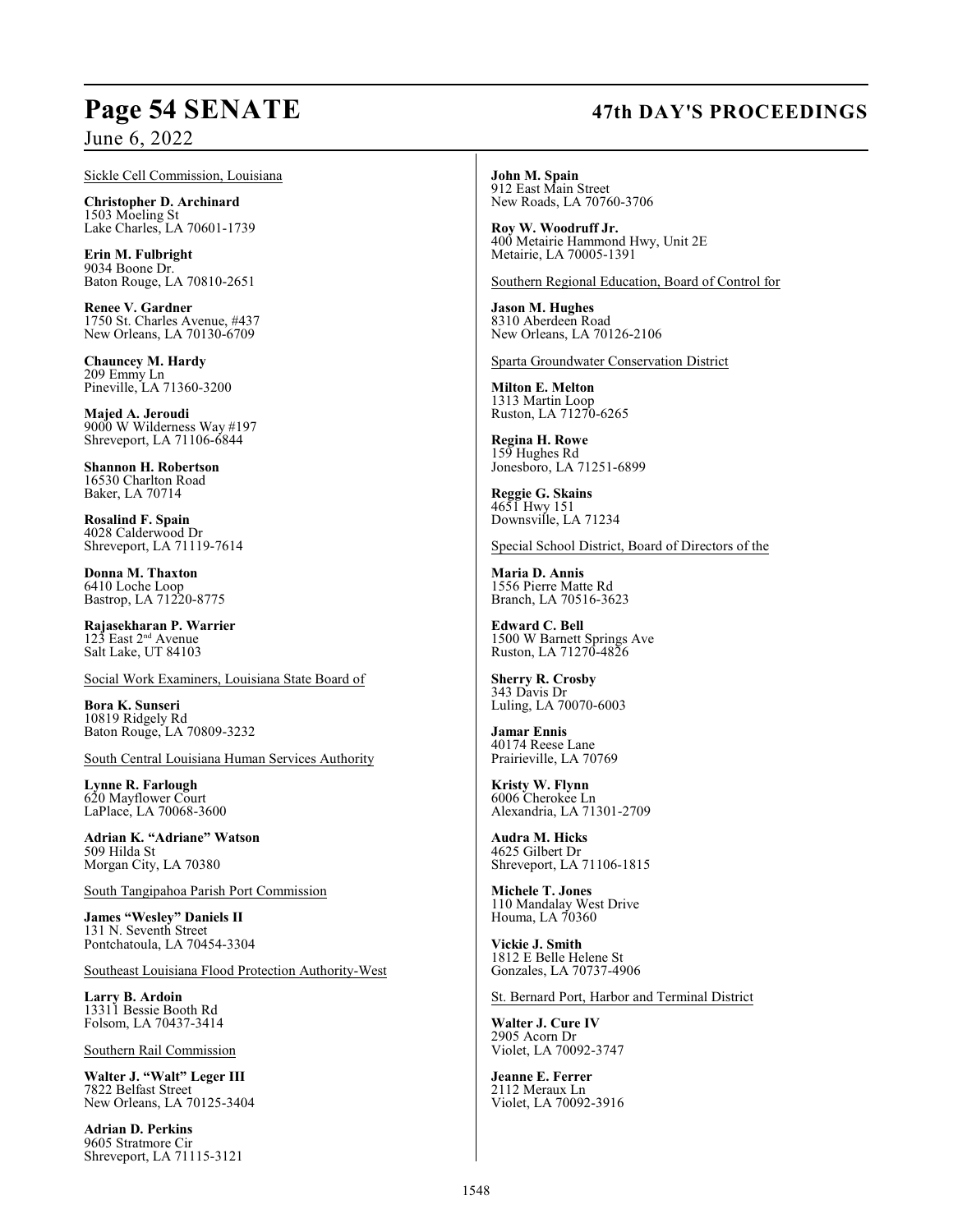# **47th DAY'S PROCEEDINGS Page 55 SENATE**

# June 6, 2022

### St. Mary Levee District

**Junius P. "J. P." Hebert Jr.** 224 Bull Run Lane Franklin, LA 70538-3036

**Wilson Clay "Will" Terry** 19268 Highway 182 W Jeanerette, LA 70544-8105

Stadium and Exposition District (LSED), Louisiana

**John A. Alario Jr.** 469 Vine Drive Westwego, LA 70094-4541

**Glen D. Smith** 48 Muirfield Dr Laplace, LA 70068-1640

State Interagency Coordinating Council for EarlySteps, Louisiana

**Susannah F. Boudreaux** 12218 Sundown Drive Denham Springs, LA 70726-6857

**Rodney Lyons** 3813 Accacia Lane Harvey, LA 70058-2169

State Museum, Board of Directors of the Louisiana

**E. Tiffany Adler** 110 Bordeaux St Metairie, LA 70005-4231

**Phillip Albert** 821 Felicity St. New Orleans, LA 70130

**Jay Batt** 500 Dorrington Blvd. Metairie, LA 70005

**Lloyd T. Bourgeois Jr.** 319 Rue Grand Chene Thibodaux, LA 70301-6917

**Romalice J. "Ro" Brown** 5205 Citrus Blvd., P310 River Ridge, LA 70123-8436

**Ruth Burke** 383 Christwood Ln Covington, LA 70433-4617

**Storey Charbonnet** 1680 State St. New Orleans, LA 70118

**Thelma H. French** 2222 Dublin Street New Orleans, LA 70118-2961

**Julio Guichard** 2 Five Oaks Dr New Orleans, LA 70131-7900

**Malcolm Hodnett**  $322$  E.  $2<sup>nd</sup>$  St. Thibodaux, LA 70301-3308

**Florence M. Jumonville** 150 Broadway, Apt. 1212 New Orleans, LA 70118

**Brian King**

800 Pelican Ave New Orleans, LA 70114-1144

**Wendy Lodrig** 8215 Pritchard Pl New Orleans, LA 70118-3155

**Suzie Terrell** 20 Pelham Drive Metairie, LA 70005-4454

Statewide Independent Living Council, Louisiana

**Sharon L. Hennessey** 10795 Mead Road, Apt. 103 Baton Rouge, LA 70816-2183

Strawberry Marketing Board, Louisiana

**Shelley Douglas Matherne** 40197 Drude Road Ponchatoula, 70454-6433

Tax Appeals, Board of

**Lisa Woodruff-White** 1130 N. Cicero Avenue Baton Rouge, LA 70816-1839

Terrebonne Levee and Conservation District

**Jefferson L. Daisy** 2927 Bayou Dularge Rd Theriot, LA 70397-9741

Traumatic Head and Spinal Cord Injury Trust Fund Advisory Board

**Robert H. Chatelain** 10511 Ribbonwood Ave Baker, LA 70714-6117

**Yvette D. Pacaccio** 320 Heritage Oaks Dr Covington, LA 70433-7837

Uniform Construction Code Council, Louisiana State

**Bobby J. Byrd** 6143 Tennyson Oaks Ln Alexandria, LA 71301-2757

**Tresa M. Byrd** 222 Boy Franklin Ln Greensburg, LA 70441-3010

**Julie T. Cherry** 455 E. Riveroaks Drive Baton Rouge, LA 70815-4063

**Jacquelyn M. Dadakis** 882 Montegut St., Apt. 308 New Orleans, LA 70117

**Scott M. Masterson** 6030 Fennwood Dr Zachary, LA 70791-2202

**William R. McShan** 177 Fullerton Dr Leesville, LA 71446-2975

**Eric L. Parnell** 1737 Chevelle Dr Baton Rouge, LA 70806-8411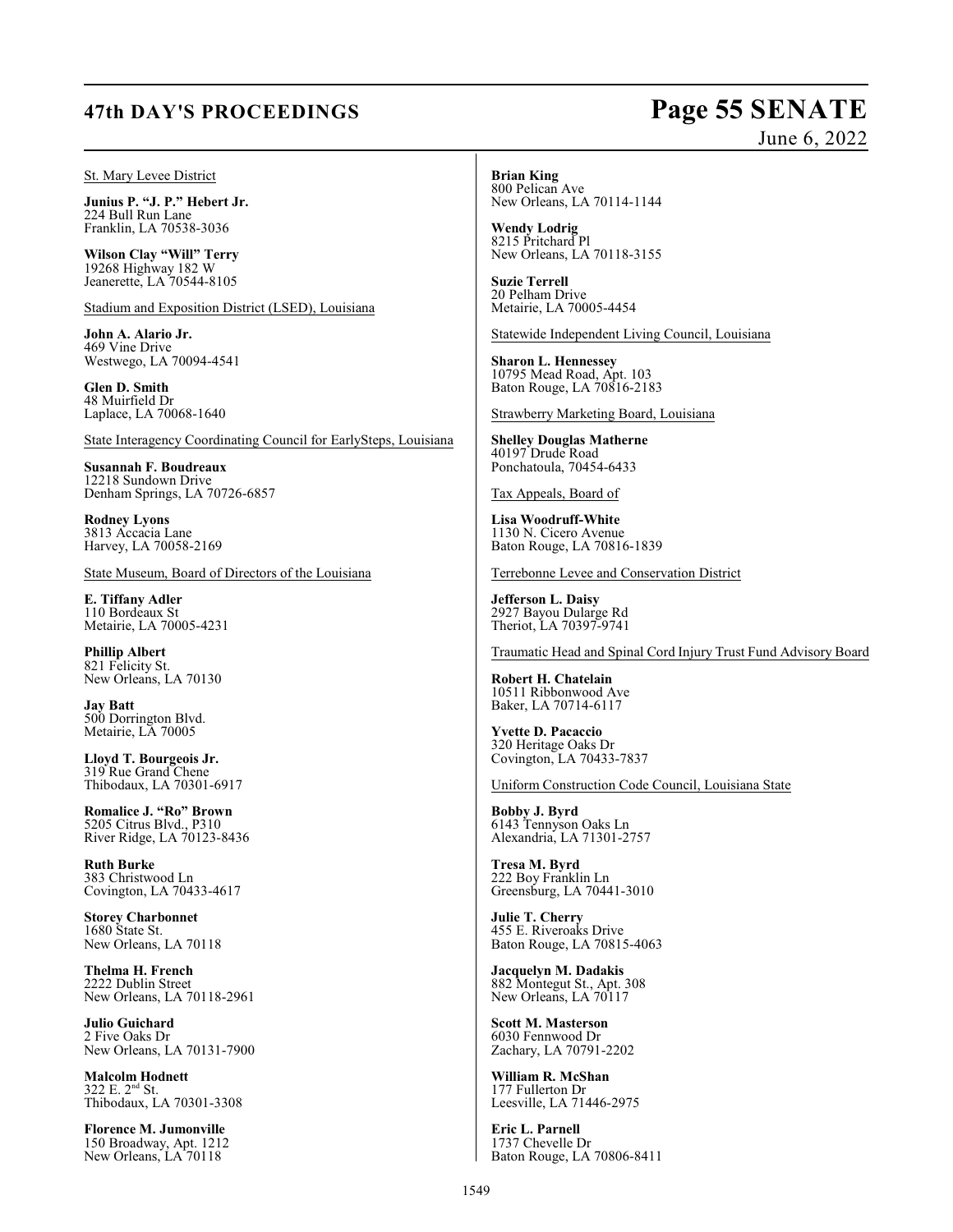# **Page 56 SENATE 47th DAY'S PROCEEDINGS**

June 6, 2022

### **Rodney R. Wallis** 7340 Dundee St New Orleans, LA 70126-1740

Uniform Electronic Local Return and Remittance Advisory Committee

**Gary R. Dressler** 329 Hesper Avenue Metairie, LA 70005-3762

University of Louisiana System, Board of Supervisors for the

**Jo'Quishia "Jo" Lethermon** 4406 Rue Splendeur Baker, LA 70714

**Dana M. Peterson** 2336 Valence St New Orleans, LA 70115-5960

**Julie S. Stokes** 13 Chateau Rue Du Jardin Drive Kenner, LA 70065-2014

Used Motor Vehicle Commission, Louisiana

**Robert J. "Bobby" Hines Jr.** 706 Penwood Dr Covington, LA 70433-6506

**Wydette L. Williams** 1718 Lake St. Lake Providence, LA 71254-5208

Veterans Affairs Commission

**Richard Adams** 1132 Burma Road Thibodaux, LA 70301-6820

Veterinary Medicine, Louisiana Board of

**Larry L. Findley Sr.** 2211 West St Vinton, LA 70668

Volunteer Louisiana Commission

**Stefanny Alecon** 2260 Treasure St. New Orleans,, LA 70122

**Matthew Fairbrother** 423 S.  $20^{th}$  St. Baton Rouge, LA 70806

**Sarah Mouton Floyd** 1618 Emerson St. Monroe, LA 71201-3408

**Carissa J. Graves** 2805 Kleinert Avenue Baton Rouge, LA 70806 **Suzanne Harris** 40432 Pelican Point Pkwy Gonzales, LA 70737-8559

**Gwendolyn W. Hilliard** 39232 West Lane Prairieville, LA 70769-4737

**Matthew C. LaBorde** 1308 Bonaire Trace Alexandria, LA 71303

**Ethan Melancon** 638 Lakeland Drive Baton Rouge, LA 70802

**Paul Anthony Pratt** 9033 Sundance Ln Shreveport, LA 71106-7788

**DeRon L. Talley** 196 Sussex Drive Monroe, LA 71203

Voting System Commission

**Lillian G. DeJean** 723 Bayou Tortue Rd Broussard, LA 70518-7507

**Michael W. McClanahan** 1473 S Redondo Dr Baton Rouge, LA 70815-1064

Weights and Measures, Louisiana Commission of

**Gene Paul Cavalier** 11463 Hwy 1078 Folsom, LA 70437-3504

**Paul C. Floyd** 618 St. Tammany Street Baton Rouge, LA 70806-6044

Wildlife and Fisheries Commission, Louisiana

**Brandon J. Decuir** 1165 Sharynwood Drive Baton Rouge, LA 70808-6070

**Kevin C. Sagrera** 13036 Pumping Plant Rd Abbeville, LA 70510-7811

Workers' Compensation Advisory Council

**Cristina M. Faucheux** 4021 Pointe Ave Zachary, LA 70791-7346

**Bryan L. Fontenot** 838 Woodstone Dr Baton Rouge, LA 70808-5166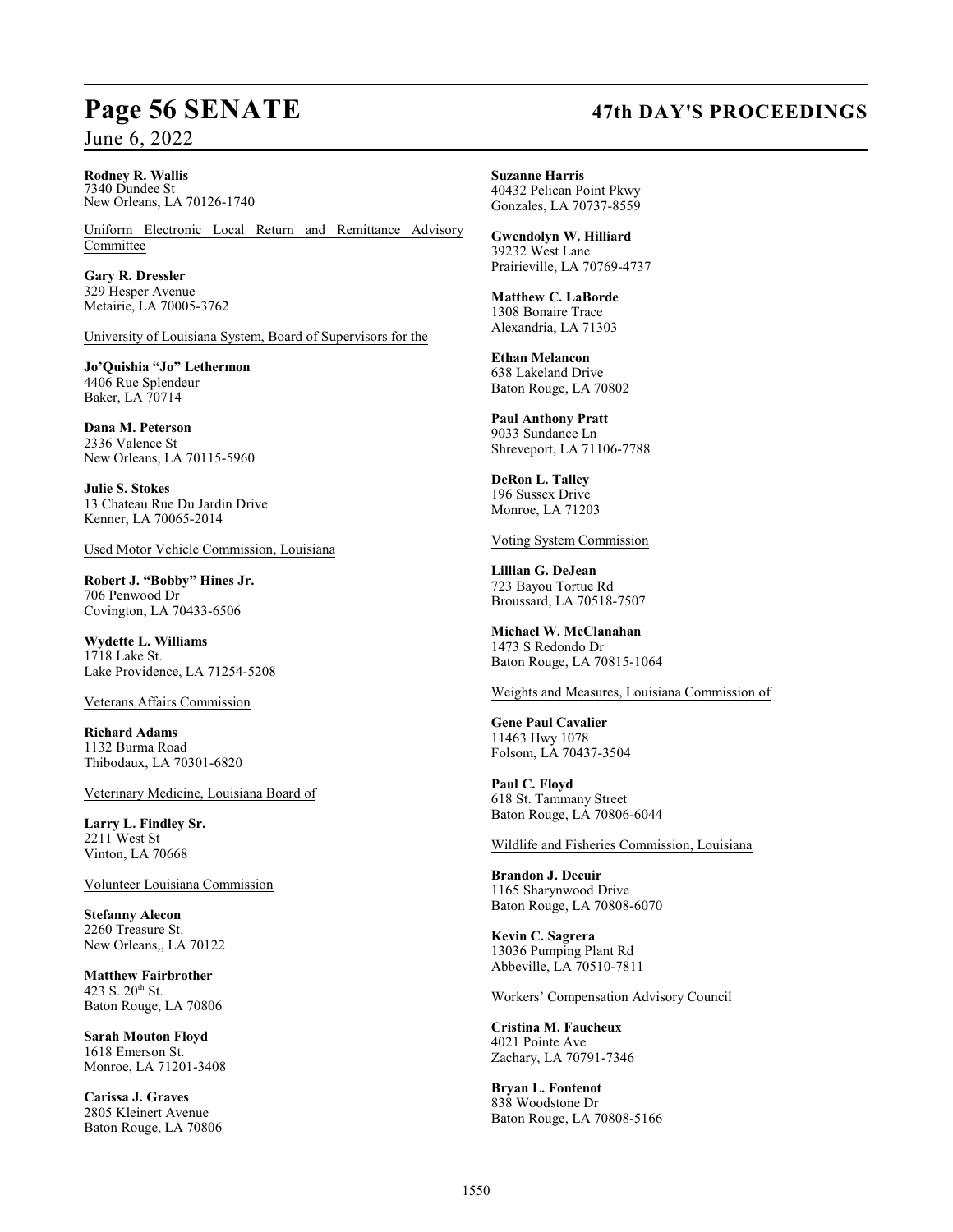### Workforce Investment Council, Louisiana

**Roy O. Martin III** 6231 Landmark Drive Alexandria, LA 71301-2340

> Respectfully submitted, SHARON W. HEWITT Chairwoman

### **Motion to Confirm**

Senator Hewitt moved to confirm the person on the above list who were reported by the Committee on Senate and Governmental Affairs and recommended for confirmation.

### **SENATE STATE OF LOUISIANA**

### June 6, 2022

To the Members of the Senate:

I respectfully wish to recuse myselffromvoting on confirmation of the 2022 appointees. I am one of the appointees subject to confirmation.

> Sincerely, REGINA A. BARROW Louisiana State Senator Senate District 15

## **SENATE STATE OF LOUISIANA**

### June 6, 2022

To Members of the Senate:

I respectfully wish to recuse myselffromvoting on confirmation of the 2022 appointees. One of the appointees subject to confirmation is a family member.

> Sincerely, W. JAY LUNEAU Louisiana State Senator Senate District 29

### **SENATE STATE OF LOUISIANA**

### June 6, 2022

To the Members of the Senate:

I respectfully wish to recuse myselffrom voting on confirmation of the 2022 appointees. I am one of the appointees subject to confirmation.

> Sincerely FRANKLIN J. FOIL Louisiana State Senator Senate District 16

# **47th DAY'S PROCEEDINGS Page 57 SENATE** June 6, 2022

### **ROLL CALL**

The roll was called with the following result:

### YEAS

**NAYS** 

ABSENT

Hensgens

Mr. President Hewitt Peacock<br>Abraham Jackson Pope Abraham Jackson Pope Lambert<br>McMath Boudreaux McMath Stine<br>
Bouje Milligan Talbot Bouie Milligan Talbo<br>Cathey Mills, F. Ward Mills, F. Cloud Mills, R. White<br>
Connick Mizell Woma Connick Mizell Womack Fesi Morris Total - 26 Total - 0

Total - 12

Allain Foil Luneau Barrow Harris Price<br>
Price Henry Reese Carter Henry Reese

The Chair declared the people on the above list were confirmed.

### **SENATE AND GOVERNMENTAL AFFAIRS**

Sharon W. Hewitt, Chairwoman on behalf of the Committee on Senate and Governmental Affairs submitted the following report:

Senate Chamber State Capitol State of Louisiana - Baton Rouge, LA

June 3, 2022

To the President and Members of the Senate:

I am directed by your COMMITTEE ON SENATE AND GOVERNMENTAL AFFAIRS to submit the following report:

The Committee recommends that the following Notaries be confirmed: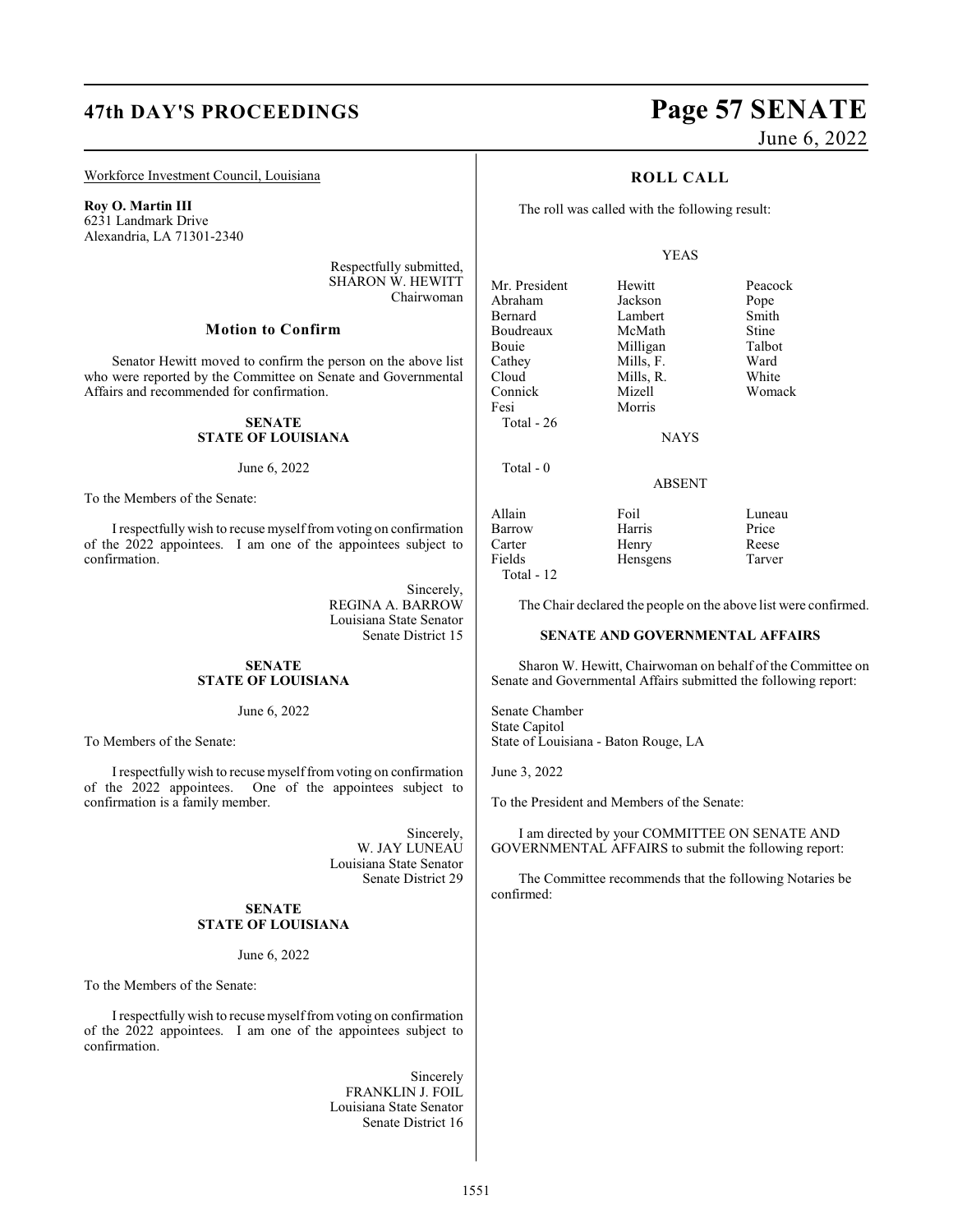### **Acadia**

Bethany Armentor 1224 N. Parkerson Ave. Crowley, LA 70527

Emily Hebert 291 Canino Rd. Rayne, LA 70578

Mari Trahan 3273 Sidney Richard Rd. Crowley, LA 70526

**Allen** Lewis J. Williams P. O. Box 218 Oberlin, LA 70655

**Ascension** Brittany Adcox 935 Gravier St., Ste. 2100 New Orleans, LA 70112

Jamie Barney 17092 W. Willow Dr. Prairieville, LA 70769

Donovan Beckwith 413 Travis St., Ste. 200 Lafayette, LA 70503

Cherie Bliss 16452 Ridgeview Dr. Prairieville, LA 70769

Kathryn Bowman 17016 Swamp Rd W. Prairieville, LA 70769

Lloyd Capello III 40074 Maddie Dr. Prairieville, LA 70769

Amy Cheek 15214 Ravello Ct. Prairieville, LA 70769

Hayden Decoteau 41215 Hwy 931 Gonzales, LA 70737

Delayne S. Frederic 1209 S Shirley Ave. Gonzales, LA 70737

Landyn A. Gautreau 6525 Perkins Rd. Baton Rouge, LA 70808

Robin Groeneveld 15088 Bluffwood Cr. Prairieville, LA 70769

Elizabeth Harris 13011 Hwy 73 Geismar, LA 70734

Erika Johnson 9344 S. Hodgeson Rd. Gonzales, LA 70737

Mary McMahan 16230 Ole Homestead Ln. Prairieville, LA 70769

Debra L. Peltier 7462 Hwy 308 South Donaldsonville, LA 70346

Dustin Segura 18310 Crows Nest Dr. Prairieville, LA 70769

Denise Simoneaux 18549 Old Maplewood Dr. Prairieville, LA 70769

Emily Skaikay 44244 Robert Rd. Saint Amant, LA 70774

Catherine Smith 1800 City Farm Dr., Bldg. 6 Baton Rouge, LA 70806

Nicole Marie Smith P. O. Box 325 Duplessis, LA 70728

Lyndsie Verret 1058 Hwy. 1 S. Donaldsonville, LA 70346

Charmin Waters 45056 Edna Guidry Rd. Saint Amant, LA 70774

**Assumption** Britney Bernard 3501 N. Causeway Blvd.#800 Metairie, LA 70002

Debra L. Peltier 7462 Hwy 308 South Donaldsonville, LA 70346

Jennifer Braud Settoon P. O. Box 279 Pierre Part, LA 70339

Jenny St Germain 2723 Lee Dr. Pierre Part, LA 70339

**Avoyelles** Jacob Caubarreaux 2204 MacArthur Dr. Alexandria, LA 71301

Kristin B. Dauzat 293 Industrial Blvd. Mansura, LA 71350

Peter J. Lemoine Jr. P. O. Box 1064 Cottonport, LA 71327

**Beauregard** Melissa Dear 1212 Comanche St. DeRidder, LA 70634

Jarrod Easterling 255 Lumas Rd. DeRidder, LA 70634

Joni G. Fontenot 11030 Industriplex Blvd. Baton Rouge, LA 70809

Taini L. Foulon 210 N. Pine St. DeRidder, LA 71446

Angela J. Franks 3245 Hwy 12 DeQuincy, LA 70633

Veronica L Luttrell 709 W. 1st St. DeRidder, LA 70634

Bienville Lory B. White 3256 Parkway Ringgold, LA 71068

**Bossier** Kristin Boudreau 425 Ashley Ridge Blvd., Ste. 106 Shreveport, LA 71106

Tamara M. Crane 706 Bearkat Dr. Bossier City, LA 71111

Nancy S. Duke 504 Columbia Cir. Bossier City, LA 71112

Marie Havelka 8616 Woodfox Cir. Haughton, LA 71037

David Kaplovitz 1301 Coates Bluff Dr., #823 Shreveport, LA 71104

Kim H. Lucky 440 Poverty Point Rd. Bossier City, LA 71112

Kellie Mandygo 5022 Rosedawn Ln. Bossier City, LA 71112

Kevin McLain 410 Main St. Minden, LA 71055

John Justin Poole 247 Cattail Trail Benton, LA 71006

Wesley Ian Pope P. O. Box 1299 Mansfield, LA 71052

Franklin R. Prince-Williams 233 Ridgefield Dr. Bossier City, LA 71111

Christian M. R. Redmon 509 Milam St. Shreveport, LA 71101

Shelby Rodriguez 707 Benton Rd., Ste. 125 Bossier City, LA 71111

Jenna Roge 2250 Hospital Dr., Ste. 222 Bossier City, LA 71111

Wynnifred Sanders 5700 Caspiana Ln. Bossier City, LA 71112

Jessica Stephenson 430 Fannin St. Shreveport, LA 71101

Brenda G. Sumrall 4305 Meteor St. Bossier City, LA 71112

Chris Tilley 9650 Mansfied Rd. Shreveport, LA 71118

Christopher Caleb Traylor 720 Travis St. Shreveport, LA 71101

Donald W. Usry 304 Ouachita Ln. Bossier City, LA 71112

Arnedia K. Wallace 2502 Prairie Moss Dr. Bossier City, LA 71111

Steven T. Wilkins 312 N Sibley St. Benton, LA 71006

**Caddo** Jack Bailey III 2790 Fairfield Ave. Shreveport, LA 71104

Nancy Berger-Schneider 6460 Sand Hill Ave. Shreveport, LA 71107

Lisa L. Beshea 9730 Jade Cir. Shreveport, LA 71106

Amy Bledsoe 7621 Mary Anne Cir. Shreveport, LA 71107

Jessica Brown 5745 Branchwood Dr. Keithville, LA 71047

Jordan Chevalier 9123 Redwing Ct. Shreveport, LA 71115

Joshua Chevallier 401 Edwards St., Ste. 1000 Shreveport, LA 71101

Jasmine Cooper 1244 Texas Ave. Shreveport, LA 71101

Jerome Cox 657 Jordan St. Shreveport, LA 71111

James Hunter Curtis 333 Texas St. Shreveport, LA 71101

# **Page 58 SENATE 47th DAY'S PROCEEDINGS**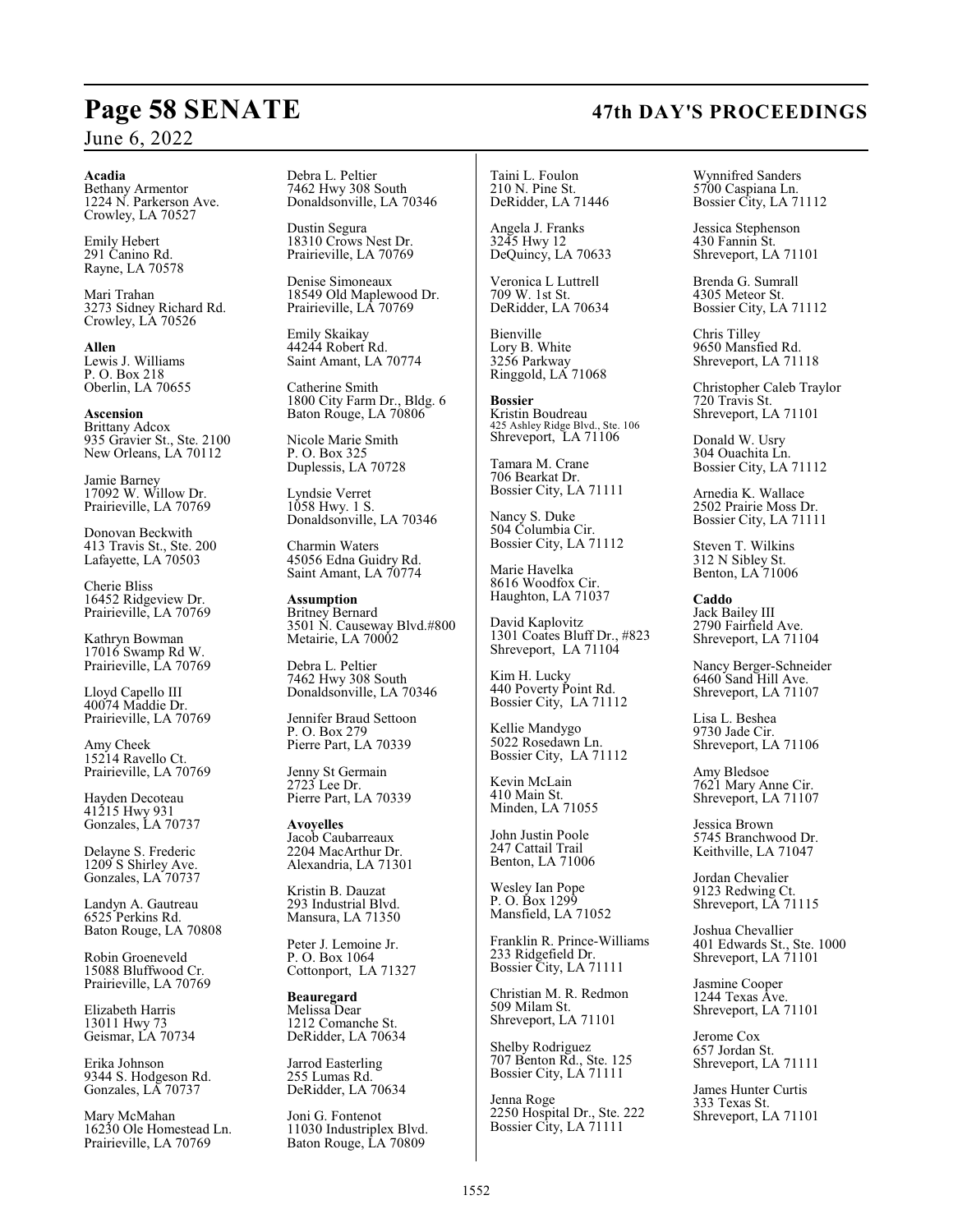### Collin O'Dowd Donner 7600 Fern Ave., Bldg. 1000 Shreveport, LA 71105

Jennifer Edmiston 705 Milam St. Shreveport, LA 71101

Katherine E. Gilmer 3541 Youree Dr. Shreveport, LA 71105

Cindy Greene 242 Captain H. M. Shreve Blvd. Shreveport, LA 71115

Christian Hall 1100 Erie St. Shreveport, LA 71106

Angela Harrison 7591 Fern Ave., Ste. 1705 Shreveport, LA 71105

Jeffrey Head P.O. Box 52551 Shreveport, LA 71135

Thomas Johnson 1534 Viking Dr. Shreveport, LA 71101

Joshua V. Manning 9414 Ashmont St. Shreveport, LA 71129

Shannon Moffett 410 Kay Ln. Shreveport, LA 71115

Meghan Nolen 509 Milam St. Shreveport, LA 71101

Jenetrell Oliver 12841 Johns Gin Rd. Keithville, LA 71047

Kendall Porter 810 Tipton St. Bossier City, LA 71111

Lindsey Scott 101 Robert G. Harris Dr. Shreveport, LA 71115

Tracy Steiner 214 Milam St. Shreveport, LA 71101

Elizabeth Trehern 5023 Hazel Jones Rd. Bossier City, LA 71111

Carrie Verdin 3217 Mabel St. Shreveport, LA 71103

Adam H. West 8550 Fern Ave. Shreveport, LA 71105 Patrick Wiggins 401 Edwards St., Ste. 2100 Shreveport, LA 71101

**Calcasieu** Charlene Aguillard 2532 Alma Dr. Lake Charles, LA 70607

Taylor Alexander 2133 Fitzenreiter Rd. Lake Charles, LA 70601

Nicholas Algero 724 Kirby St. Lake Charles, LA 70601

Angela Bascle 4688 Highway 27 South Sulphur, LA 70665

Gary L. Blanchard 501 Broad St. Lake Charles, LA 70601

Rochelle Bradley 124 S Shattuck St. Lake Charles, LA 70601

Charles B. Cappel 2911 Ryan St. Lake Charles, LA 70601

Devin Cash 3555 Ash Dr. Sulphur, LA 70663

Kamie T. Dominic 1025 Mill St. Lake Charles, LA 70601

Joseph R. Dronet 1400 Ryan St. Lake Charles, LA 70601

Susette Duplechin 4424 Howard St. Lake Charles, LA 70605

Dorinda Gilley 1519 Kristle Ln. Lake Charles, LA 70611

Karen M. Green P. O. Drawer 1705 Lake Charles, LA 70602

Jenna Greiner P. O. Box 3753 Lake Charles, LA 70602

Tristan G. Gruspier 1777 Ryan St. Lake Charles, LA 70601

Merielle Trinell Henry 3016 Deaton St. Lake Charles, LA 70601

Elizabeth Jackson 1011 Lakeshore Dr., Ste. 203 Lake Charles, LA 70601

### Amanda Jones 4313 Ridgecrest St. Sulphur, LA 70665

Jennifer Jones 1200 Ryan St. Lake Charles, LA 70601

Jerry L. Lavespere III 619 Ryan St. Ste. 204 Lake Charles, LA 70601

Alicia Mann P. O. Box 90540 Lake Charles, LA 70609

Amanda O'Blanc 7440 Harrington Rd. Iowa, LA 70647

Jackson T. Ritchie 723 Broad St. Lake Charles, LA 70601

Madelaine Camille Smith-Ladner 5005 E St. Charles Ave. Lake Charles, LA 70605

Adrienne D. Taylor 3647 A Davis Rd. Westlake, LA 70669

Pamela A. Thomas 2728 N. Gen. Wainwright Dr. Lake Charles, LA 70615

**Caldwell** Jamie Duckett P. O. Box 250 Columbia, LA 71418

Stephen N. Fife P. O. Box 178 Columbia, LA 71418

Melonie Monteilh P. O. Box 250 Columbia, LA 71418

**Cameron** Kyndal L. Berkey 901 Lakeshore Dr., Ste. 900 Lake Charles, LA 70601

**Claiborne** Laura J. Colvin P. O. Box 239 Homer, LA 71040

Franeka D. Taylor 1030 Kings Hwy. Shreveport, LA 71104

**DeSoto** Saundra P. Bigham 1708 Missile Base Rd. Stonewall, LA 71078

Catherine Susan Hunt P. O. Box 1206 Mansfield, LA 71052

# June 6, 2022

**East Baton Rouge** Kathryn C. Adams

3070 Teddy Dr. Baton Rouge, LA 70809

Huey A. Age Jr. 12440 Queensbury Ave. Baton Rouge, LA 70815

Jasmine W. Banks 6302 Kincaid Ave. Baton Rouge, LA 70805

Elizabeth Barrouquere P. O. Box 4368 Baton Rouge, LA 70821

Graham Bateman 321 Saint Joseph St. Baton Rouge, LA 70802

David Bayard 450 Laurel St., 21st Fl. Baton Rouge, LA 70801

Ryan J. Beaulieu 4962 Florida Blvd. Baton Rouge, LA 70806

Amanda Biggs 9618 Jefferson Hwy., Ste. D Baton Rouge, LA 70809

Ann Boltin 1800 S. Acadian Thwy. Baton Rouge, LA 70808

Alexis N. Borne 18405 E. Petroleum Dr. Baton Rouge, LA 70809

Anne Boudreaux 400 Convention St., Ste. 1100 Baton Rouge, LA 70802

Kimberly Ulasiewicz Boudreaux P. O. Box 3836 Baton Rouge, LA 70821

Linnea A. Brailsford 612 S. Kenilworth Pkwy. #4F Baton Rouge, LA 70820

Dorothy Brandon 228 Bon Crest Ave. Baton Rouge, LA 70807

Sarah M. Broome 201 St. Charles Ave., Ste. 2710 New Orleans, LA 70170

Erica Brown 4454 39th St. Zachary, LA 70791

Nicolette Brown 5255 Congress Blvd., Apt H28 Baton Rouge, LA 70808

Claire Burkes 715 St. Ferdinand St. Baton Rouge, LA 70802

# **47th DAY'S PROCEEDINGS Page 59 SENATE**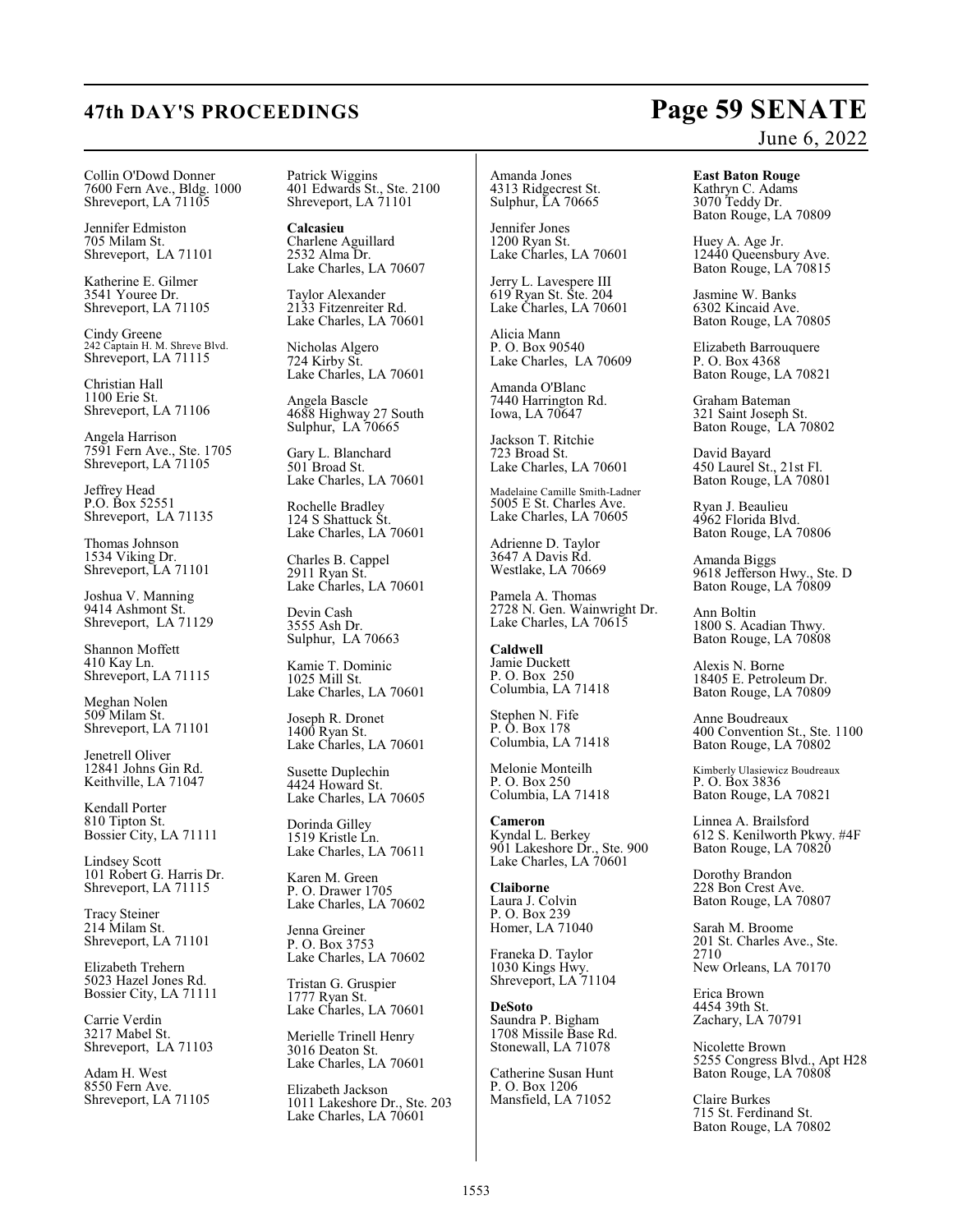# **Page 60 SENATE 47th DAY'S PROCEEDINGS**

## June 6, 2022

Jennifer Carpenter Cameron 830 Main St. Baton Rouge, LA 70802

Kristen Laine Canezaro 201 E. Main St. New Roads, LA 70760

Jeremy D. Carter 4210 Bluebonnet Blvd. Baton Rouge, LA 70809

Robin Caulk 719 Bungalow Ln. Baton Rouge, LA 70802

Jennifer Cavalier 4028 Fleet Dr. Baton Rouge, LA 70809

Zatisha Cavalier 17605 Jefferson Hwy., #E7 Baton Rouge, LA 70817

Robin Cazayoux 258 St. Joseph St. Baton Rouge, LA 70802

Jonathan Chetta 2930 Eastland Ave. Baton Rouge, LA 70808

Maria Chiriboga 9448 Brookline Ave. Baton Rouge, LA 70809

Tai'Jasmine A. Cole 10636 Linkwood Ct. Baton Rouge, LA 70810

Tonya C. Collins 1872 75th Ave. Baton Rouge, LA 70807

Desiree Cotton 16913 Harpers Ferry Ave. Baton Rouge, LA 70817

Shashanneon K. Darensbourg 1217 Brutus Dr. Baton Rouge, LA 70816

Louis Dauterive 9191 Siegen Ln., Bldg. 7 Baton Rouge, LA 70810

Robyn Davis 9552 Chinn St. Baton Rouge, LA 70807

Samuel G. Degeneres 1872 Tiger Crossing Dr. Baton Rouge, LA 70810

Kayla A. Dixon 2601 Tulane Ave., Ste. 7 New Orleans, LA 70119

Theresa Dorcelus 13675 Coursey Blvd. #1227 Baton Rouge, LA 70817

Hannah D. Duke P. O. Box 80029 Baton Rouge, LA 70898

Taylor Dunne 450 Laurel St., Ste. 800 Baton Rouge, LA 70801

Lewis Eaton 309 North Blvd. Baton Rouge, LA 70801

Monica T. Esnault 1652 Obrien Dr. Baton Rouge, LA 70810

Sara Fields 16851 Jefferson Hwy., Ste. 5A Baton Rouge, LA 70817

Mark David Freneaux 11951 Sullivan Rd. Baton Rouge, LA 70818

Geremy Garcia 1075 Government St. Baton Rouge, LA 70802

Rachel Garner 2313 W. Contour Dr. Baton Rouge, LA 70809

Mary Gillespie 125 Thomas Boyd Hall Baton Rouge, LA 70803

Bethany Gonzales 17403 Lake Iris Ave. Baton Rouge, LA 70817

Yvette Gray 2612 Pearce St. Baker, LA 70714

Chareese D. Haile 2900 Westfork Dr., Ste. 401 Baton Rouge, LA 70827

Vonceil Patrice Haley 4810 Alice Louise Dr. Greenwell Springs, LA 70739

Cornelius Troy Hall 300 North Blvd., Ste. 8304 Baton Rouge, LA 70801

Eric C. Hatfield 10776 Shermoor Dr. Baton Rouge, LA 70815

Katherine Herbert 445 North Blvd., Ste. 800 Baton Rouge, LA 70802

Delancey Jo Houston 4714 Perkins Rd. Baton Rouge, LA 70808

Ashley S. Hurst P. O. Box 73108 Baton Rouge, LA 70874 Heather Hussein 930 N. 7th St., Apt. 210 Baton Rouge, LA 70802

Raven Jamerson 1443 Brightside Dr., #933B Baton Rouge, LA 70820

Arthur Jefferson 1811 General Jackson Ave. Baton Rouge, LA 70810

Devin G. Jones 18405 E. Petroleum Dr., Ste. C Baton Rouge, LA 70809

Joseph Jones 10606 Coursey Blvd., Ste. B Baton Rouge, LA 70816

Teosha Jones 1129 Royal St. Baton Rouge, LA 70802

Eva Kalikoff 715 St. Ferdinand St. Baton Rouge, LA 70802

Michael J. Kowal 5346 Wilderness Dr. Baton Rouge, LA 70817

Edward Alexander Laird 3751 Government St., Ste. 4 Baton Rouge, LA 70810

Lee D. Landry 12320 Hwy. 44, Bldg. 4-C Gonzales, LA 70737

Kha-Yen M. Le 300 North Blvd., Ste. 4301 Baton Rouge, LA 70802

Megan LeBlanc 12320 Hwy. 44, Bldg. 4-C Gonzales, LA 70737

Zachary Lester 4041 Essen Ln., Ste. 500 Baton Rouge, LA 70809

Gabrielle Lewis 4500 Sherwood Com. #1804 Baton Rouge, LA 70816

Mary Katherine Loos 400 Convention St., Ste. 700 Baton Rouge, LA 70802

Jessica Lopez 31805 Greenwell Springs Rd. Greenwell Springs, LA 70739

Cortland Lyles 1885 N. 3rd St., 3rd Floor Baton Rouge, LA 70802

Hailey Manint 715 St. Ferdinand St. Baton Rouge, LA 70802 Sean McAuliffe 10636 Linkwood Ct. Baton Rouge, LA 70810

Kate McLean 4041 Essen Lane, Ste. 500 Baton Rouge, LA 70809

Kaitlyn Mistretta 8333 Veterans Memorial Blvd. Baton Rouge, LA 70807

Rhett Britton Monroe 450 Laurel St., Ste. 1600 Baton Rouge, LA 70801

Olivia E. Montgomery 209 Westmoreland Dr. Baton Rouge, LA 70806

Nicholas Moore 960 Chevelle Dr. Baton Rouge, LA 70806

Juan J. Moreno 225 North Blvd., Ste. 300 Baton Rouge, LA 70802

Eric Morvant 10918 Gatewood Dr. Baton Rouge, LA 70810

Monica Mougeot 9415 Magnolia Crossing Greenwell Springs, LA 70739

Matthew Mumfrey 1221 Aurora Pl. Baton Rouge, LA 70806

Anson Nguyen 1889 Bellfort Dr. Baton Rouge, LA 70815

Andrea Michelle Tuminello Ourso 10037 Baringer Foreman Rd. Baton Rouge, LA 70809

Katherine Penn Perkins 14140 Coursey Cove Ave. Baton Rouge, LA 70817

Dyamond Phillips 12513 Delores Dr. Baton Rouge, LA 70807

Catherine Poindexter 4218 Salem Dr. Baton Rouge, LA 70814

Mary-Grace Pollet 466 S. Lakeshore Dr. Baton Rouge, LA 70808

Kristy Ponvelle 10631 Durmast Dr. Greenwell Springs, LA 70739

Tranice Potier 15959 Tiger Bend Rd., Apt. 6 Baton Rouge, LA 70802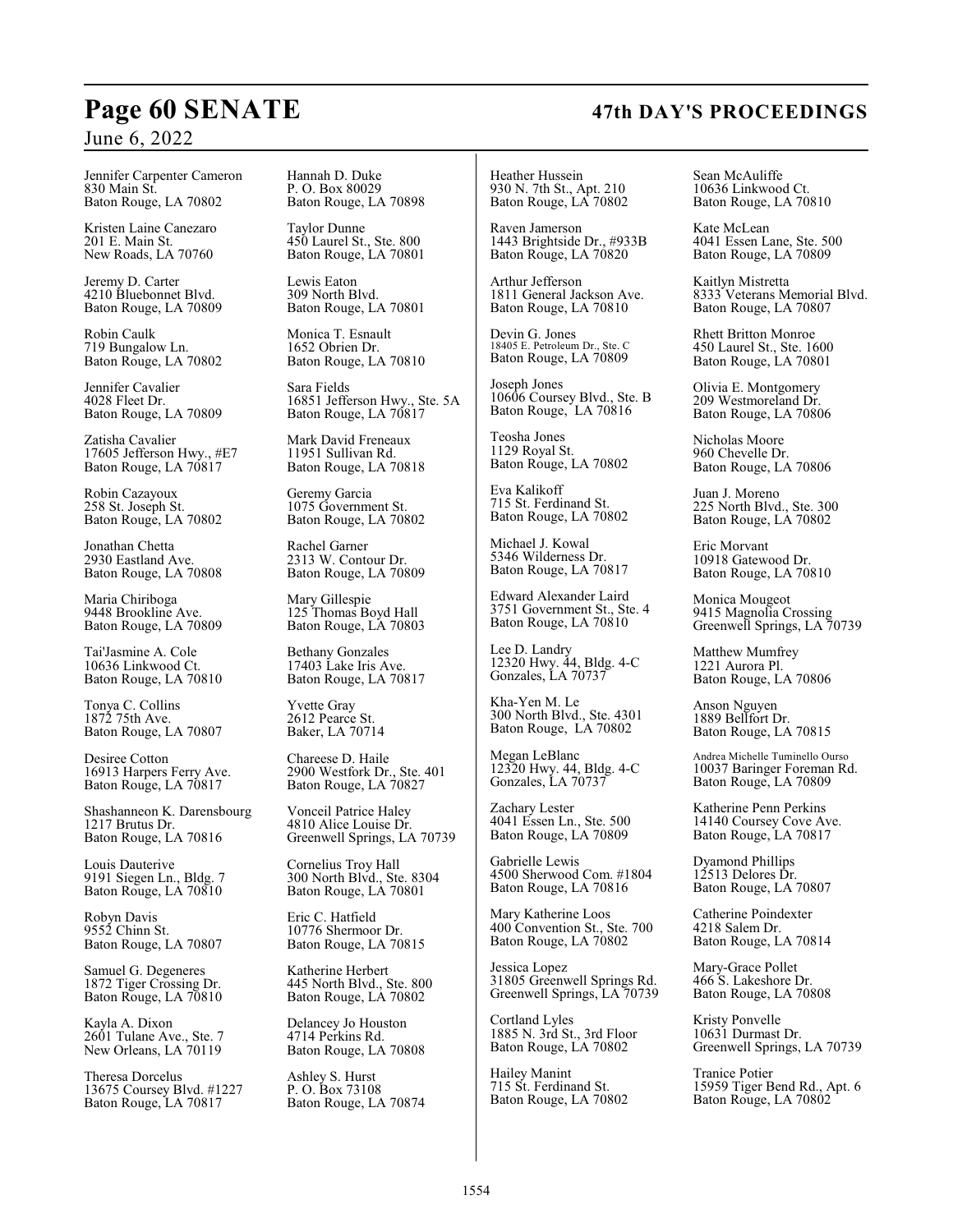### Amanda Querner 1383 Cedar Trail Ave. Zachary, LA 70791

Cambrie Reed 10436 Jefferson Hwy., Apt. K Baton Rouge, LA 70809

Rose Rees 301 St. Charles St. Baton Rouge, LA 70802

Kristen J. Richardson 312 Heatherwood Dr. Baton Rouge, LA 70808

Taneisha Riggs 701 N. Pierce St., Ste. B Lafayette, LA 70501

G. Patrick Riley 450 Laurel St., 8th Fl. Baton Rouge, LA 70801

Suzanne Roberts 8555 United Plaza Blvd., #100 Baton Rouge, LA 70809

Laura Russell 11909 Bricksome Ave., #W-3 Baton Rouge, LA 70816

Steffan W. Rutledge 10725 Northdale Dr. Baton Rouge, LA 70811

Emily Smart Shaffett 6929 Commerce Cir., #2102 Baton Rouge, LA 70809

Alysha B. Smith 2237 S. Acadian Thwy. Baton Rouge, LA 70818

Mary Charnel Webb Smith 16550 Alford Dr. Greenwell Springs, LA 70739

Erik B. Strupp 400 Convention St., Ste. 1100 Baton Rouge, LA 70802

Joseph Thigpen 4437 Sweetbriar St. Baton Rouge, LA 70808

Thunder Weber Thomas 7687 Maribel Ct. Baton Rouge, LA 70812

Riley Tomeny 9191 Siegen Ln., Bldg. 7 Baton Rouge, LA 70810

Adrian Toranto 8280 YMCA Plaza Dr., Bldg. 7 Baton Rouge, LA 70810

Kyle T. Townsley 301 Main St., Ste. 820 Baton Rouge, LA 70801 Deanna Wallace 3845 Plum Broque Dr. Baton Rouge, LA 70808

Marlon A. Watkins 2455 Weldwood Dr., # 14111 Baton Rouge, LA 70816

Luke Noel Williams 385 S. 11th St. Baton Rouge, LA 70802

Rogerick Wilson 749 N. Carrollton Ave., #236 Baton Rouge, LA 70806

Bill Wolfe 10744 Linkwood Court Baton Rouge, LA 70810

Luke Zumo 6514 E. Achord Rd. Baton Rouge, LA 70817

**East Feliciana** Latigdra Brown 10150 Lathers Ln. Slaughter, LA 70777

Kathleen A. Perrone 13249 Gross Rd. Clinton, LA 70722

**Evangeline** Oshanna Bradley 2432 Fourth St. Ville Platte, LA 70586

**Franklin** Karen Cupit P. O. Box 21 Crowville, LA 71230

**Grant** Sheranda Brawner 8896 Hwy 8 Colfax, LA 71417

**Iberia** Ellen N. Barras P. O. Drawer 12040 New Iberia, LA 70562

Toya Broussard 2402 Terre Ruelle New Iberia, LA 70563

Jonathan Jordan 110 E. Pershing St. New Iberia, LA 70560

Kenny LeJeune 1101 E. Admiral Doyle Dr. New Iberia, LA 70560

Monica Luke 6191 Johnston St. Lafayette, LA 70503

Dana A. Romero 5000 Freetown Rd. New Iberia, LA 70560

## **Iberville**

Warren Bates Jr. 1885 North St. Baton Rouge, LA 70802

Leesa Gannfors 1121 Church St., Ste. C Zachary, LA 70791

Carly Renee Hearld 58415 Mille Ave. Plaquemine, LA 70764

**Jackson** Elizabeth Carroll Joynor 525 E. Court Ave. Jonesboro, LA 71251

**Jefferson** Leo Aaron 200 Derbigny St. Gretna, LA 70053

Lindsey Arnold 841 Gretna Blvd. Gretna, LA 70053

Taylor Bacques 31 Oaklawn Dr. Metairie, LA 70005

Thomas Barnett 7933 Maple St. New Orleans, LA 70118

Angela Bautista 3421 N. Causeway Blvd., #900 Metairie, LA 70002

Dianne Bentel 2421 Roosevelt Blvd. Kenner, LA 70062

Frank J. Borne Jr. 2625 Sprig Dr. Marrero, LA 70072

Ashley Bowman 3501 Canal St. New Orleans, LA 70119

Aisha Briscoe P. O. Box 921 Luling, LA 70070

Melanie Buffett 5208 Magazine St., Box 260 New Orleans, LA 70115

Amanda Cailleteau 1029 Central Ave. Westwego, LA 70094

Ronald Cantin III 616 Girod St. New Orleans, LA 70130

Jon F Carmer Jr. 4164 Beaune Dr. Kenner, LA 70065

Gretchen Liljeberg Casey 3540 S. I-10 Svc. Rd., Ste. 300 Metairie, LA 70001

Katie Corrente 4858 Magazine St. New Orleans, LA 70115

Ruth W. Curcuru One Galleria Blvd., Ste. 1400 Metairie, LA 70001

John Doran 3421 N. Causeway Blvd. Metairie, LA 70003

Zachary Dubiel 3905 Lime St. Metairie, LA 70006

Bobette B. Dudley 316 Aurora Ave. Metairie, LA 70005

Andrew P. Fabregas 2109 Elizabeth Ave. Metairie, LA 70003

Briar L. Falgoust 1450 Poydras St., Ste. 2250 New Orleans, LA 70112

Nicole King Favalora 1921 Pasadena Ave. Metairie, LA 70001

Priscilla B. Feliu 416 Bowler Dr. Harahan, LA 70123

Jessica Finley 3500 N. Causeway Blvd, #820 Metairie, LA 70002

Hunter Joseph Forbes 5120 Tapp St. Lafitte, LA 70067

Pamela A. Galindo 2212 Albert St., #213 Jefferson, LA 70121

Christopher Gensler 650 Poydras St., Ste. 1913 New Orleans, LA 70130

Alina T. Gonzalez 613 Elmwood Park Blvd., D2124 River Ridge, LA 70123

Timothy Henry Jr. 240 Bonnabel Blvd. Metairie, LA 70005

Christa Igiozee 1116 St. Ann St. Marrero, LA 70072

Kayla M. Jacob 909 Poydras St., Ste. 1500 New Orleans, LA 70112

Shay Jaume 3540 S. I-10 Service Rd W., Ste. 300 Metairie, LA 70001

Spencer Johnson 1100 Poydras St., Ste. 1100 New Orleans, LA 70163

## **47th DAY'S PROCEEDINGS Page 61 SENATE** June 6, 2022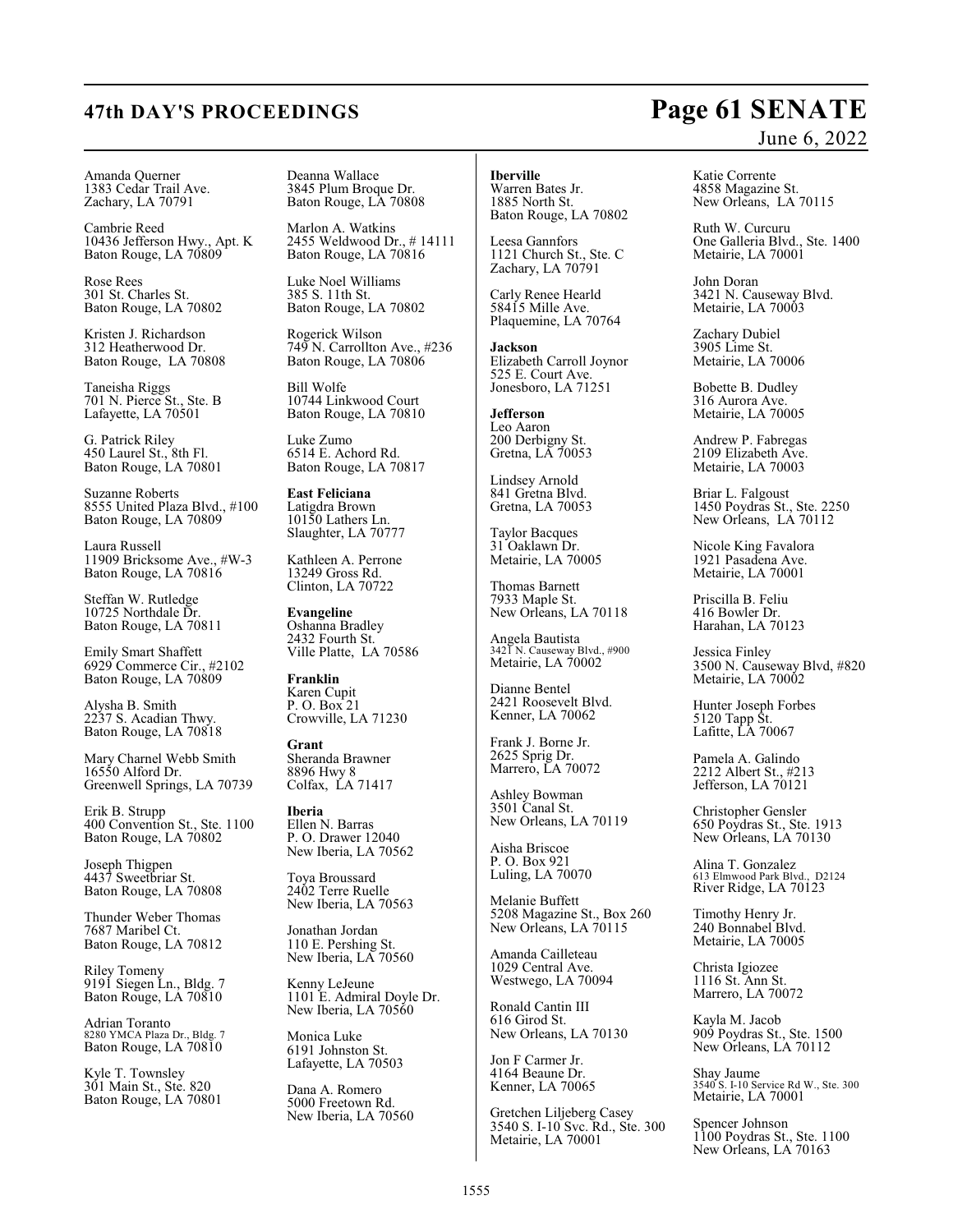Holly O. Johnston 1408 Riviere Ave. Metairie, LA 70003

Alyson Lang 106 Metairie Lawn Dr., #307 Metairie, LA 70001

Cori Levitt 118 Glenwood Ave. Harahan, LA 70123

Deborah E. Love 299 Bell Terre Blvd., Ste. CC LaPlace, LA 70068

John A. Maddox 304 11th St. Gretna, LA 70053

Faith McIntyre 405 Gretna Blvd., Ste. 210 Gretna, LA 70053

Sandra Meeks 3709 Cypress St. Metairie, LA 70001

Candrassa Meredith 1221 Martin Dr. Marrero, LA 70072

Jourdan Mohamad 200 Derbigny St., Ste. 5200 Gretna, LA 70053

Nicholas Moore 1700 Belle Chasse Hwy. #A200 Gretna, LA 70056

Omar Oceguera Jr. 4224 William Blvd. Kenner, LA 70065

Daniel Olivier 4613 Young St. Metairie, LA 70006

Benjamin M. Parks 301 Main St., Ste. 2100 Baton Rouge, LA 70825

Sasha Poche 2629 Crestwood Rd. Marrero, LA 70072

Gabrielle Prange 3625 N I-10 Service Rd. W Metairie, LA 70002

Kelicia D. Raya 2100 Sawmill Rd., #24-201 Harahan, LA 70123

Davis A. Richardson 320 N. Carrollton Ave. New Orleans, LA 70119

Shana Robertson 830 S. Clearview Pkwy., #252 River Ridge, LA 70123

Kaleigh Rooney 4409 Rue Place Pontchartrain Kenner, LA 70065

Jeseka Ross 3804 Alex Kornman Blvd. Harvey, LA 70058

Gabriel Gai Silva 909 Poydras St., Ste. 3600 New Orleans, LA 70112

Alan Jay Simmons Jr. 6809 Glenn St. Metairie, LA 70003

Sonji Skipper P. O. Box 1223 Harvey, LA 70059

Virginia Stewart 365 Canal St., Ste. 2000 New Orleans, LA 70130

Victoria Terranova 909 Poydras St., Ste. 2800 New Orleans, LA 70112

Rebecca Kehoe Thompson 3524 Canal St. New Orleans, LA 70119

Shelia R. Tolar 1515 Poydras St., Ste. 1400 New Orleans, LA 70112

Mercedes Townsend 519 Gaudet Dr. Marrero, LA 70072

Taylor Tran 2448 Park Ln. Gretna, LA 70056

Stephanie M. Turnage 136 Oak Manor Dr. Slidell, LA 70460

Subia E. Weber 4924 Avron Blvd. Metairie, LA 70006

Joseph Whiley 708 Mercedes Pl. Gretna, LA 70056

Tasha L. White 2112 Belle Chasse Hwy.,Ste. 8, #133 Gretna, LA 70056

Helaina L. Williams 211 Duke Dr. Kenner, LA 70065

Thomas Wisecarver 3320 W. Esplanade Ave., N Metairie, LA 70002

Reyna N. Witt P. O. Box 86808 Baton Rouge, LA 70879

Allison Brignac Wooten 6455 Muir St. Baton Rouge, LA 70817

Caitlin Zetzmann 1 Galleria Blvd., Ste. 1900 Metairie, LA 70001

**Jefferson Davis** Tawny Boudreaux 19175 Hwy 383 Iowa, LA 70647

Lettia Griffin P. O. Box 126 Morgan City, LA 70381

Pamela B. Logan 13316 Pousson Rd. Iowa, LA 70647

**Lafayette** Desiree Albert 131 August Dr. Lafayette, LA 70506

Randy P. Battaglio 405 Springwater Dr. Broussard, LA 70518

Emily Beard 120 Barcelona Rd. Lafayette, LA 70503

Karen R. Benit 838 Saint Thomas St. Lafayette, LA 70506

Charise Boudreaux 850 Kaliste Saloom Rd., #120 Lafayette, LA 70508

Britni Bourque 217 Bayou Des Glaises Rd. Broussard, LA 70518

Deanna Fay Breaux P. O. Box 751 Loreauville, LA 70552

S. Michael Comeaux 711 W. Congress Lafayette, LA 70501

Jennifer B. Conzelmann 512 Cypress Cove Youngsville, LA 70592

Keith C. Cook 212 Rue Des Vieux Chenes Youngsville, LA 70592

Curt M. Courtois 402 Waterview Rd. Youngsville, LA 70592

Glenn P. Courville 203 Londonderry Sq. Lafayette, LA 70508

Michael Austin Dalman P. O. Box 80369 Lafayette, LA 70598

Alyiah Dargin 131 River Rd. Lafayette, LA 70501

George Alan Day P. O. Box 478 Abbeville, LA 70511

Hunter Devillier 1123 S. Fieldspan Rd. Duson, LA 70529

Tanity Frawley 105 Tall Oaks Ln. Youngsville, LA 70592

Jesse Maxwell Freeman 122 Ashford Ln. Youngsville, LA 70592

Dieter Gidman P. O. Box 22 Broussard, LA 70518

Richard W. Goode IV 901 Hugh Wallis Rd., S Lafayette, LA 70508

Sharon Guilbeaux 124 Blacanne Dr. Broussard, LA 70518

Michael Harson 100 Demas Dr. Lafayette, LA 70506

Brandi Hendrick 100 Smartpark Ln. Carencro, LA 70520

Imber Toye Jabusch 215 Beaconwood Dr. Lafayette, LA 70507

Taylor Kennedy 400 E. Kaliste Saloom Rd., Ste. 6100 Lafayette, LA 70508

J. Thomas Klock 105 Dahalia St. Lafayette, LA 70507

Heather Lanclos 101H Yearling Rd. Duson, LA 70529

Jacob Landry 2519 W. Pinhook Rd. Lafayette, LA 70508

Martha Lewis 221 Verot School Rd., #316 Lafayette, LA 70508

Taylor Simone Madison 1502 W. University Ave. Lafayette, LA 70506

Amelie McGill 414 Doyle Dr. Lafayette, LA 70508

## **Page 62 SENATE 47th DAY'S PROCEEDINGS**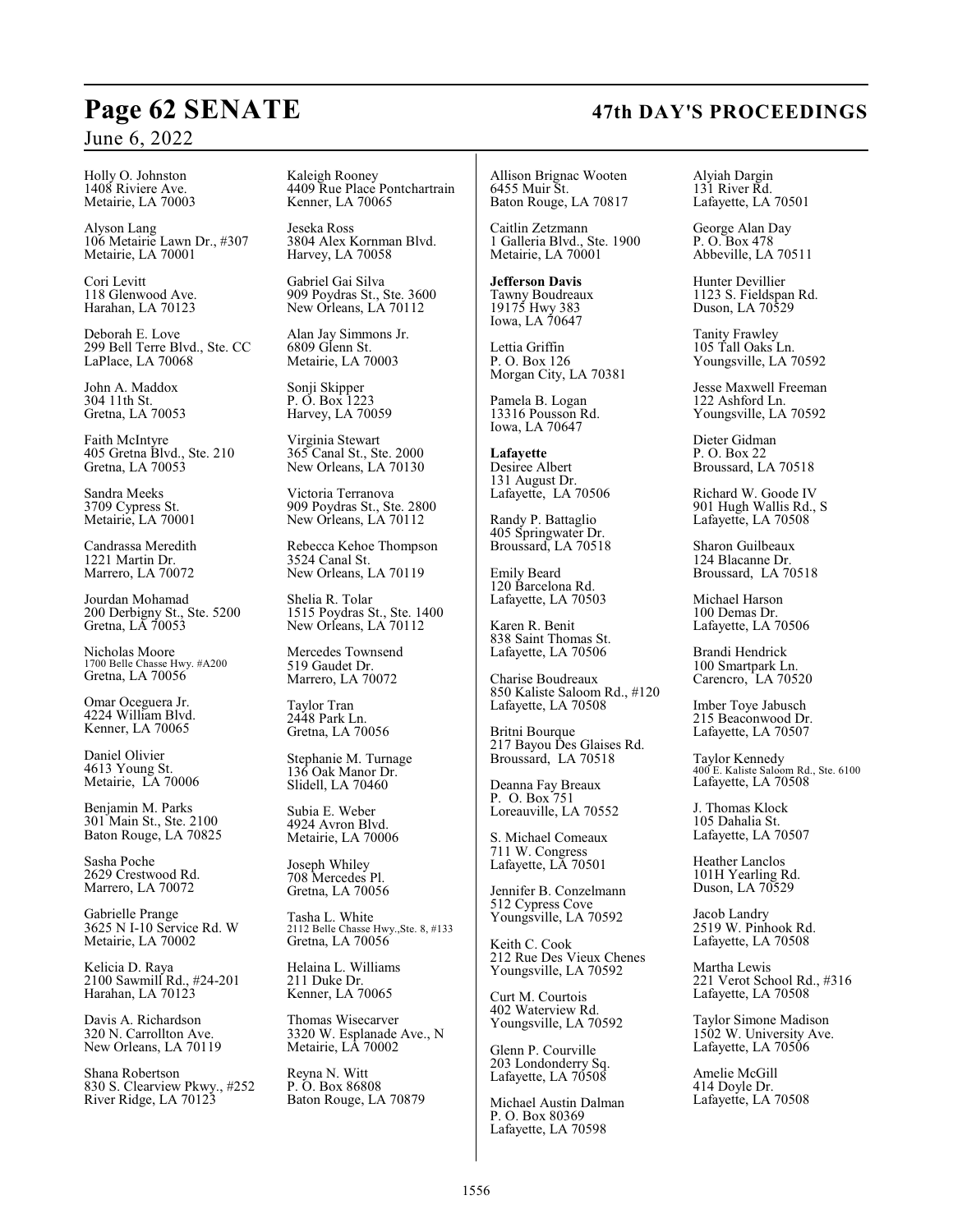## **47th DAY'S PROCEEDINGS Page 63 SENATE** June 6, 2022

Margaret McKay P. O. Box 1305 Crowley, LA 70527

Aaron Michael Meche 118 S. Court St., #27 Opelousas, LA 70570

Allyson C. Melancon P. O. Box 3862 Lafayette, LA 70502

Benny J. Menard 1101 E. Admiral Doyle Dr. New Iberia, LA 70560

Jenni Moreau 1202 Alfred St. Scott, LA 70583

Stephanie G. Overbey 515 Crawford St. Lafayette, LA 70506

Michael J. Pantaleo 900 E. Saint Mary Blvd., #200 Lafayette, LA 70503

John Parker 822 Harding St. Lafayette, LA 70503

Lindsay Pellerin 300 Red Cedar Ln. Youngsville, LA 70592

John William Penny Jr. 600 Jefferson St., Ste. 601 Lafayette, LA 70501

John Piccione 2014 W. Pinhook Rd., Ste. 507 Lafayette, LA 70508

Jacoty Potier 305 Forest Grove Dr. Youngsville, LA 70592

Espinola A. Quinn 108 Greenvale Dr. Carencro, LA 70520

Janice Marie Richard 1614 W. Willow St. Scott, LA 70583

Delane Y. Sarver 405 Misty Wind Dr. Broussard, LA 70518

Grant Schexnailder 200 W. Congress St., #100 Lafayette, LA 70501

Olivia Shaw 321 W. Main St., Ste. 1F Lafayette, LA 70501

Matthew Spizale 900 S. College Rd., Ste. 205 Lafayette, LA 70503

Thomas Edward St. Germain 1103 W. University Ave. Lafayette, LA 70506

Robert Starling 130 S. Audubon Blvd., #103 Lafayette, LA 70503

Thomas R. Strohe III 2010 W. Pinhook Rd. Lafayette, LA 70508

Martha Thibeaux 111 Industrial Pkwy. Lafayette, LA 70508

Gabriel Thibodeaux 200 Charles Dr. Lafayette, LA 70508

Jeremy Trahan 901 Hugh Wallis Rd., S Lafayette, LA 70508

Stephen Williams 110 Ashford Ln. Youngsville, LA 70592

**Lafourche** Emily Barbera 1050 Canal Blvd. Thibodaux, LA 70301

Alyssa Berger 1200 Highway Thibodaux, LA 70301

Kristen Bonvillain 7605 Park Ave. Houma, LA 70364

Erica Boudreaux 162 Magnolia Bluff Dr. Gray, LA 70359

Rhoda S. Guidroz 209 West 54th St. Cut Off, LA 70345

**LaSalle** Tyra D. Rabalais 1210 N. Fourth St. Jena, LA 71342

**Lincoln** Ashley Avery 2001 N. Trenton St. Ruston, LA 71270

Carolyn M. Colvin 498 Gaskin Rd. Dubach, LA 71235

Deborah S. Haddox 111 Killgore Rd. Ruston, LA 71270

Allison Lary 202 N. Vienna Ruston, LA 71270

Sarah E. Wilkerson 207 W. Mississippi Ave., #200 Ruston, LA 71270

**Livingston** Lauren Anthony 30103 Jacob St.

Albany, LA 70711

Kendall Paul Bracey 9978 Powell Ln. Denham Springs, LA 70726

Hailey Clark 607 E. Worthey St., 3rd Fl. Gonzales, LA 70737

Kristie Craig 2431 S. Acadian Thwy # 600 Baton Rouge, LA 70808

Lacie Dauzat 12795 Bonnie Bleu Dr. E Denham Springs, LA 70726

Sarah Dyson 35936 Cane Market Rd. Denham Springs, LA 70706

Fabian Edwards P. O. Box 1151 Baton Rouge, LA 70821

Brianne H. Farris 924 Myra Ave. Denham Springs, LA 70726

Abigael Foster 1511 Sunset Dr. Denham Springs, LA 70726

Brittany Frierson 25268 Merchant Rd. Denham Springs, LA 70726

Lindsay Fruge P. O. Box 790 Livingston, LA 70754

Bailey Hennesy 18405 E. Petroleum Dr., Ste. C Baton Rouge, LA 70809

Alan Ivanyisky 27186 Kropog Ln. Hammond, LA 70403

Ashley B. Johnson-Alford 501 Moss St., Unit 791296 New Orleans, LA 70119

Casey Kees 30591 John Dr. Denham Springs, LA 70726

Amanda Kerry 24913 Plantation Lake Ave. Denham Springs, LA 70726

Nancy Landry 19982 Hwy. 42 Livingston, LA 70754

Brandi Lewis 8165 Pink Graves Rd. Denham Springs, LA 70706 Colby Loupe 28660 Norwood Dr. Livingston, LA 70754

Ashley Marcus 17950 Hwy. 444 Livingston, LA 70754

Amanda Miller 7705 Kingsley Dr. Denham Springs, LA 70706

Tracy Walther Rivera P. O. Box 43 Albany, LA 70711

Nelson Roman-Rodriguez 35699 Melrose Ave. Denham Springs, LA 70706

London Smith P. O. Box 1151 Baton Rouge, LA 70821

Sydney St Pierre 3320 W. Esplanade Ave., N. Metairie, LA 70002

Heather Sullivan 10061 Angela Dr. Denham Springs, LA 70706

Sheena M. Thompson P. O. Box 448 Denham Springs, LA 70726

Michelle D. Veal 7284 Effie Dr. Denham Springs, LA 70706

Sarah Walker 11324 Hampton Ct. Denham Springs, LA 70726

Elizabeth Walton 8041 Cecil Dr., Apt. 8 Denham Springs, LA 70706

Dawn L. Wawak P. O. Box 850 Livingston, LA 70754

**Morehouse** Tatum Diel 17122 Cain Rd. Bastrop, LA 71220

**Natchitoches** Cynthia B. Gray 289 Gray Rd. Coushatta, LA 71019

William Drake Owens 321 Raph St. Natchitoches, LA 71457

Laura Leigh Evans Romig 100 St. Clair Ave. Natchitoches, LA 71457

**Orleans** Mark P. Allain Jr. 755 Magazine St. New Orleans, LA 70130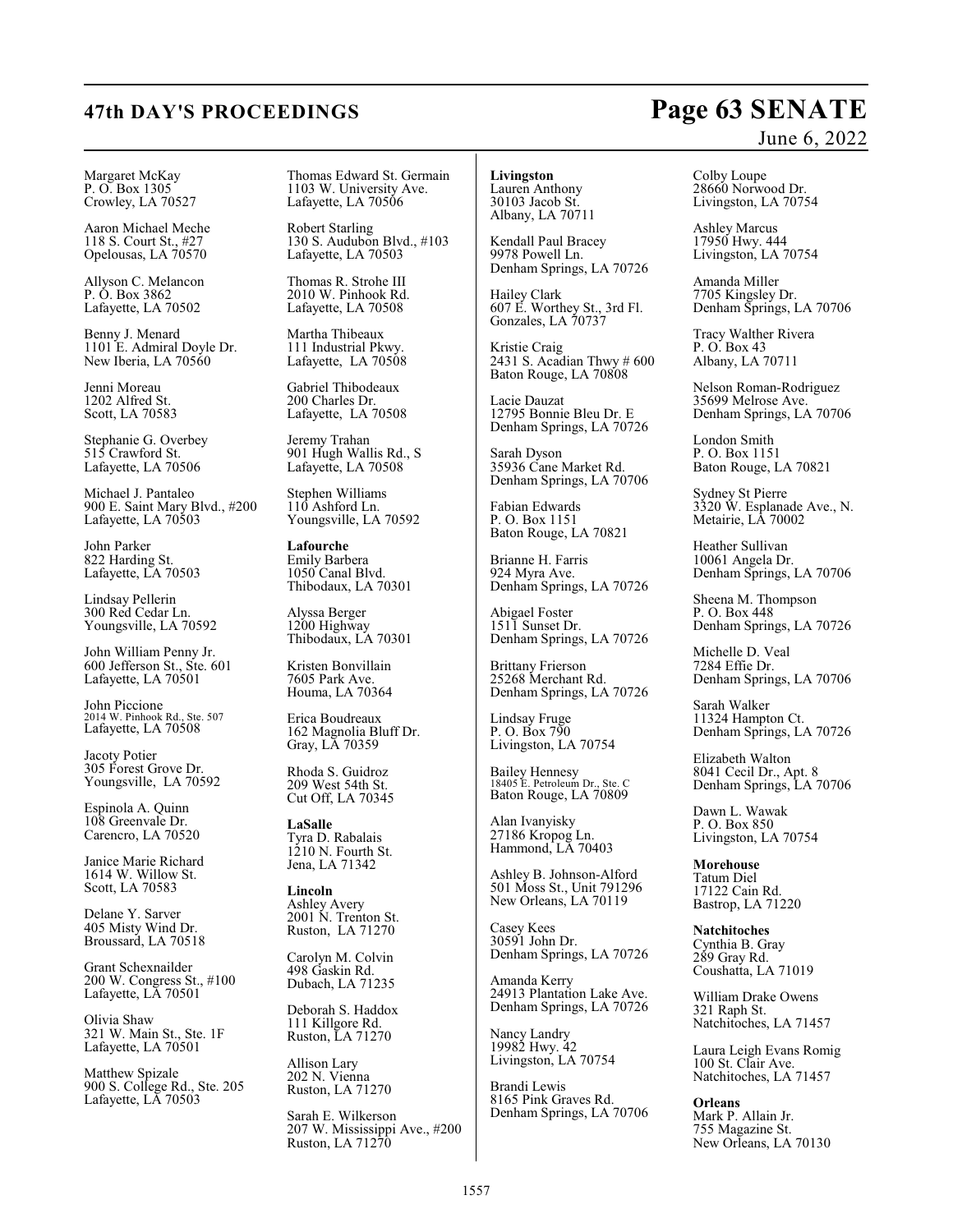# **Page 64 SENATE 47th DAY'S PROCEEDINGS**

## June 6, 2022

Jack M. Alltmont 400 Poydras St., Ste. 2550 New Orleans, LA 70130

Jabriel Alshehabi 227 10th St. New Orleans, LA 70124

Eric P. Anders 9827 Vouvray Dr. Baton Rouge, LA 70817

Gregory J. Angelico 704 Carondelet St. New Orleans, LA 70130

Gabrielle Ball 201 St. Charles Ave., #3300 New Orleans, LA 70170

Jessica Ann Ballard 1340 Poydras St., #600 New Orleans, LA 70112

C. Conway Bellone 7119 Coliseum St. New Orleans, LA 70118

Gordon Black 1200 N. Miro St. New Orleans, LA 70119

Matthew Bordelon 3500 N. Hullen St. Metairie, LA 70002

Noah Borer 6100 Pontchartrain Blvd. New Orleans, LA 70124

Samantha Bosalavage 1024 Elysian Fields New Orleans, LA 70117

Claire Bosarge 365 Canal St., Ste. 1170 New Orleans, LA 70130

Alexandra Bourbon 4170 Iberville St. New Orleans, LA 70119

Brendan B. Bowen 8119 Green St. New Orleans, LA 70118

Sara Breaux 1131 N. Causeway Blvd. Mandeville, LA 70471

Jeigh Britton 1700 Josephine St. New Orleans, LA 70113

Gabrielle C. Broders 3912 Carondelet St., Unit B New Orleans, LA 70115

Emily Byrd 6417 Paris Ave. New Orleans, LA 70122 Adam Carlisle 650 Poydras St., Ste. 1900 New Orleans, LA 70130

Alexandra E. Celio 1100 Poydras St., 30th Floor New Orleans, LA 70163

Hannah Chafetz 250 Hillary St. New Orleans, LA 70118

Nora Chapkovich 5210 Hawthorne Pl. New Orleans, LA 70124

Neel A. Choudhury 3038 Ponce De Leon New Orleans, LA 70119

Dominic Ciaccio 414 28th St. New Orleans, LA 70124

Cynthia M. Cimino 700 Camp St. New Orleans, LA 70130

Victor T. Cobb 1525 Religious St. New Orleans, LA 70130

Aaron Coffey 400 Poydras St., Ste. 2325 New Orleans, LA 70130

Catherine Cooper 4832 Magazine St. New Orleans, LA 70115

Blake Corley 650 Poydras St., Ste. 2000 New Orleans, LA 70130

Zachary T. Crawford-Pechukas 2915 Annunciation St. New Orleans, LA 70115

Catherine Creed 7100 Poydras St., Ste. 4500 New Orleans, LA 70139

Angela Davis 3401 Canal St. New Orleans, LA 70119

Chynna S. Demas 615 Baronne St., Ste. 300 New Orleans, LA 70113

Madeline Dixon 909 Poydras St., Ste. 2195 New Orleans, LA 70112

Adrienne D. Dixson 2204 Harmony St. New Orleans, LA 70115

Daria Drury 237 W Robert E Lee Blvd. New Orleans, LA 70124

Avery P. Dubois II 3900 Veterans Memorial Blvd., #203 Metairie, LA 70002

Donna Dugue 4715 St. Roch Ave. New Orleans, LA 70122

Meghan A. Dupre 201 St. Charles Ave., #4600 New Orleans, LA 70170

Erica E. Endlein 1100 Poydras St., Ste. 2905 New Orleans, LA 70163

Christian P. Fannin 1343 Mandolin St. New Orleans, LA 70122

Kevin Fitzgerald 2601 Tulane Ave. New Orleans, LA 70119

Melissa Desormeaux Fuller 201 St. Charles Ave., #2100 New Orleans, LA 70170

Angad Ghai 829 Baronne St. New Orleans, LA 70113

Alexandra Gjertson 909 Poydras St., Ste, 2350 New Orleans, LA 70112

Peter-Raymond Graffeo 650 Poydras St., Ste. 2705 New Orleans, LA 70130

Derek Graves 755 Magazine St. New Orleans, LA 70130

Olivia Greenberg 201 St. Charles Ave., #5100 New Orleans, LA 70170

Christopher R. Handy 1100 Poydras St., Ste. 2700 New Orleans, LA 70163

Rachel Harrer 330 Carondelet St., Ste. 300 New Orleans, LA 70130

Jamie F. Hickey 1100 Poydras St., Ste. 1700 New Orleans, LA 70163

Clyde H Jacob III 2330 Camp St. New Orleans, LA 70130

Bernadette Jelks 8601 S. Claiborne Ave. New Orleans, LA 70118

Palvin Jhita 1100 Poydras St., Ste. 1700 New Orleans, LA 70163

Jamaya Johnson 4768 Flake Ave. New Orleans, LA 70127

Katherine Blair Johnson 601 Poydras St., Ste. 2300 New Orleans, LA 70130

Sylvester Johnson 7410 Northgate Dr. New Orleans, LA 70128

Rachel Jokinen 935 Gravier St., Ste. 1340 New Orleans, LA 70112

Trio Jones 6242 St. Anthony Ave. New Orleans, LA 70122

Iesha Jordan 4704 Pecan St. New Orleans, LA 70126

Matthew Joseph 8200 Aberdeen Rd. New Orleans, LA 70126

David Judd 3914 Annunciation St. New Orleans, LA 70115

Morgan Kelley 365 Canal St., Ste. 1710 New Orleans, LA 70130

Tierra S. Kimble P. O. Box 3300 New Orleans, LA 70177

Camille Kinsey 7309 Spruce St. New Orleans, LA 70118

Sarah Jo Kirchner 1340 Poydras St., #600 New Orleans, LA 70112

Lauren Kirichkow 540 S. Broad St., Ste. 100 New Orleans, LA 70119

Shelby Knight 3510 N. Causeway Metairie, LA 70002

Nicolette S. Kraska 5919 Tchoupitoulas St. New Orleans, LA 70115

Zachary Lamachio 1800 Carol Sue Ave., Ste. 7 Gretna, LA 70056

Hope Lambert 10555 Lake Forest Blvd., #5E New Orleans, LA 70127

Michael C. Landry 2000 Lakeshore Dr., #4020 New Orleans, LA 70148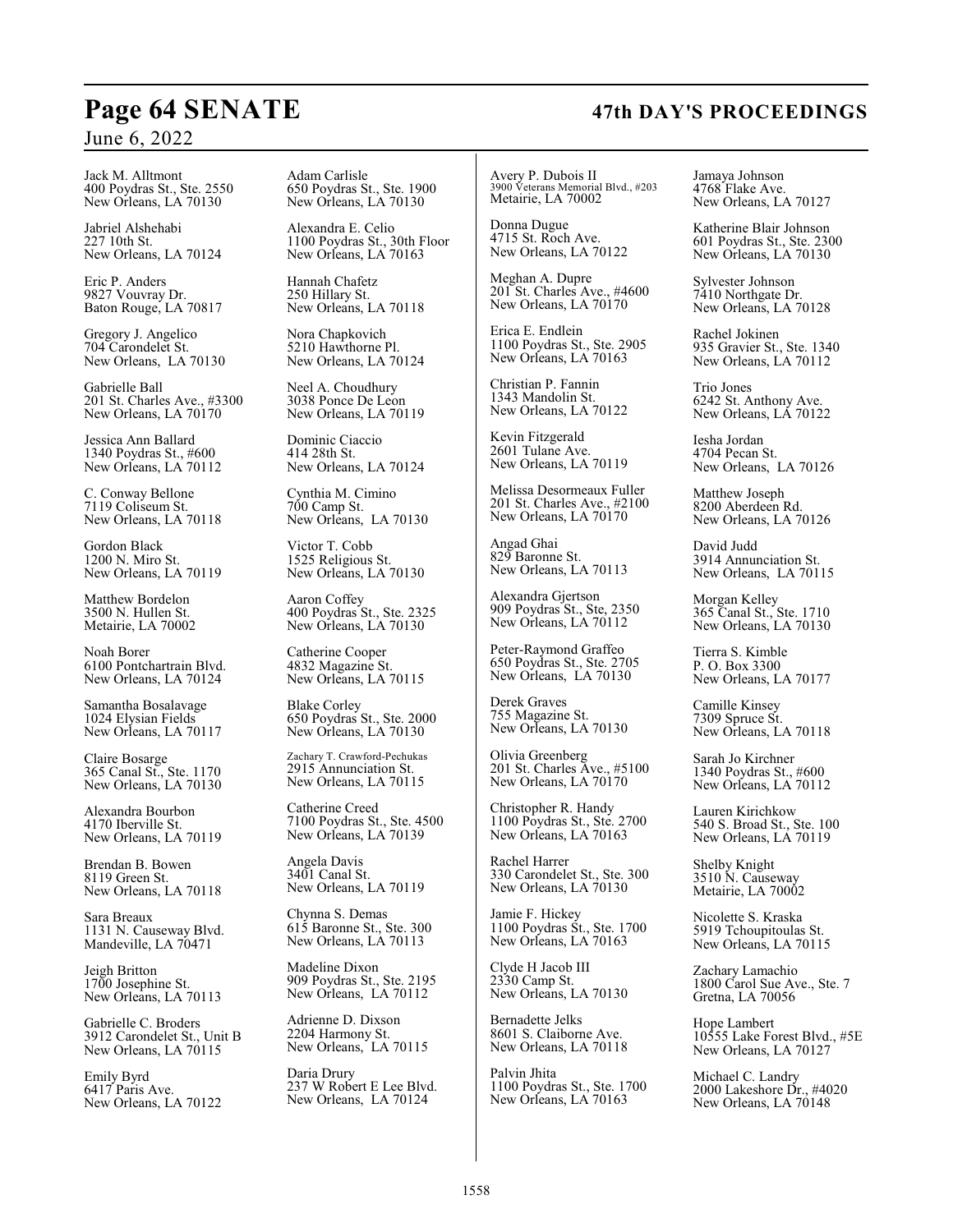## **47th DAY'S PROCEEDINGS Page 65 SENATE** June 6, 2022

Jacob Lasley 650 Poydras St. #2105 New Orleans, LA 70130

Michael Lentz II 820 France St. New Orleans, LA 70117

Colin Leonard 1408 Kentucky St. New Orleans, LA 70117

Ramsey Marcello 400 Manhattan Blvd. Harvey, LA 70058

Audrey Elizabeth Martin 400 Poydras St., Ste. 2500 New Orleans, LA 70130

Madalyn Mason 1205 St. Charles Ave., Ste. D New Orleans, LA 70130

Lisa S. Mazique 3436 Magazine St., Ste. 157 New Orleans, LA 70115

Caroline McCaffrey 3811 Iberville St. New Orleans, LA 70119

Shelby McGann 729 Greenwood Dr. New Orleans, LA 70124

Katelyn N. McGibney 909 Poydras St., Ste. 3150 New Orleans, LA 70112

Judson McLeod P. O. Box 100 Belle Chasse, LA 70037

Jolandra McNeil 8710 Oak St., Ste. 401 New Orleans, LA 70118

Alexis Miller 26 Eugenie Ct. New Orleans, LA 70131

Denman Mims 909 Poydras St., Ste. 1000 New Orleans, LA 70112

Mary Kathryn Mitchell 2030 St. Charles Ave. New Orleans, LA 70130

Bianca N. Moore 2700 Tulane Ave., Section 6 New Orleans, LA 70119

Amy Laura Myers 2201 Onzaga St. New Orleans, LA 70119

Kevin J. Naccari Jr. 935 Gravier St., Ste. 2020 New Orleans, LA 70118

Brandon Naquin 909 Poydras St., Ste. 2500 New Orleans, LA 70112

Jordan Burgess Nixon 201 St. Charles Ave., #2100 New Orleans, LA 70170

Michael Oatis 2332 Lafreniere St. New Orleans, LA 70122

Amanda Joy Olmsted 3914 Canal St. New Orleans, LA 70119

Davida Packer, MD 1100 Poydras St., Ste. 2950 New Orleans, LA 70163

Emily Padgett 707 Adams St. New Orleans, LA 70118

Nissan Patel 7054 General Haig St. New Orleans, LA 70124

John Perez 3030 Joseph St. New Orleans, LA 70125

Therese Poiencot 2425 Bienville St. New Orleans, LA 70119

Susan Seale Pylate 365 Canal St., Ste. 2000 New Orleans, LA 70130

Waite Reeves 7924 Maple St. New Orleans, LA 70118

Etienne Rene 1422 Amelia St. New Orleans, LA 70115

Veronica Rompelman 6468 Avenue A New Orleans, LA 70124

Joyce Sainabou Sallah 650 Poydras St., Ste. 2107 New Orleans, LA 70180

Samuel Sands 701 Poydras St., Ste. 400 New Orleans, LA 70139

Eleanor Schutte 755 Magazine St. New Orleans, LA 70130

Kyle W. Siegel 909 Poydras St., Ste. 2350 New Orleans, LA 70112

Nicholas Simon 701 Poydras St., Ste. 5000 New Orleans, LA 70139

Anna Singleton One Gallera Blvd., Ste. 1100 Metairie, LA 70001

Claris E. Smith 1525 Religious St. New Orleans, LA 70130 Brandon D. Spann 1100 Poydras St., Ste. 1475 New Orleans, LA 70163

Sean Steinman 1555 Poydras St., Ste. 860 New Orleans, LA 70112

Paul Raymond Tassin 1113 N. Tonti St. New Orleans, LA 70119

William Tebbe 6538 Marshal Foch St. New Orleans, LA 70124

David Theard 3835 Causeway Blvd., #1565 Metairie, LA 700023

Ellen C. Thomas 541 Julia St., Ste. 200 New Orleans, LA 70130

Nikkia Thornton One Galleria Blvd., Ste. 1500 Metairie, LA 70001

Elizabeth Trahan 1936 Magazine St. New Orleans, LA 70130

Monica Tran 4415 Shores Dr., Ste. 200 Metairie, LA 70006

Vincent Trombatore 2200 Tulane Ave., Ste. 304 New Orleans, LA 70119

Clara L. Van Horn 1515 Poydras St., Ste. 1500 New Orleans, LA 70112

Erik Wahl 2000 Lakeshore Dr., AD1005 New Orleans, LA 70148

William Walker 3805 Magnolia St. New Orleans, LA 70115

Stephanie T. Wartelle 909 Poydras St., 28th Fl. New Orleans, LA 70112

Jada Washington 2325 Manhattan Blvd. Harvey, LA 70058

Andrew V. Waters 201 St. Charles Ave., #5100 New Orleans, LA 70170

Sarah Agnes Whalen 935 Gravier St., Ste. 707 New Orleans, LA 70112

Kameron Paul Whitmeyer 909 Poydras St., Ste. 2025 New Orleans, LA 70112

Jenna Winslow 1822 Cadiz St. New Orleans, LA 70115

Aaron Wiseman 935 Gravier, Ste. 1400 New Orleans, LA 70112

Ava Wolf 1100 Poydras St., 39th Fl. New Orleans, LA 70163

Victoria Womac 3501 Canal St. New Orleans, LA 70119

Carli M. Worsham 7856 West Main St., Ste. 220 Houma, LA 70360

Mary Fay Wursteisen 979 Harding Dr. New Orleans, LA 70119

Alexis Yeboah-Kodie 4035 Washington Ave., #203 New Orleans, LA 70125

**Ouachita** Ashley Brown 410 Bayou Oaks Dr. Monroe, LA 71203

Allison M. Cooper 4824 S. Grand St. Monroe, LA 71201

Arthur Gilmore Jr. 3105 Franklin St. Monroe, LA 71201

Adam Karamanis 1811 Tower Dr. Monroe, LA 71201

Brian Miller 1498 Frenchmans Bend Rd. Monroe, LA 71203

Jenifer Miller 2001 N. Trench St. Ruston, LA 71270

Timothy Norman 110 Choctaw Dr. West Monroe, LA 71291

Ashley Smalling 202 Cypress St. West Monroe, LA 71291

Laura S. Thomas 219 Cheniere Station Rd. West Monroe, LA 71292

Michael Thrower 1509 Lamy Ln. Monroe, LA 71201

Gretchen Tiser 605 Loop Rd. Monroe, LA 71201

**Plaquemines**

Aegina Foto Begovich 1101 W. Judge Perez Dr. Chalmette, LA 70043

Sarah J. Flettrich 1100 Poydras St., Ste. 2010 New Orleans, LA 70163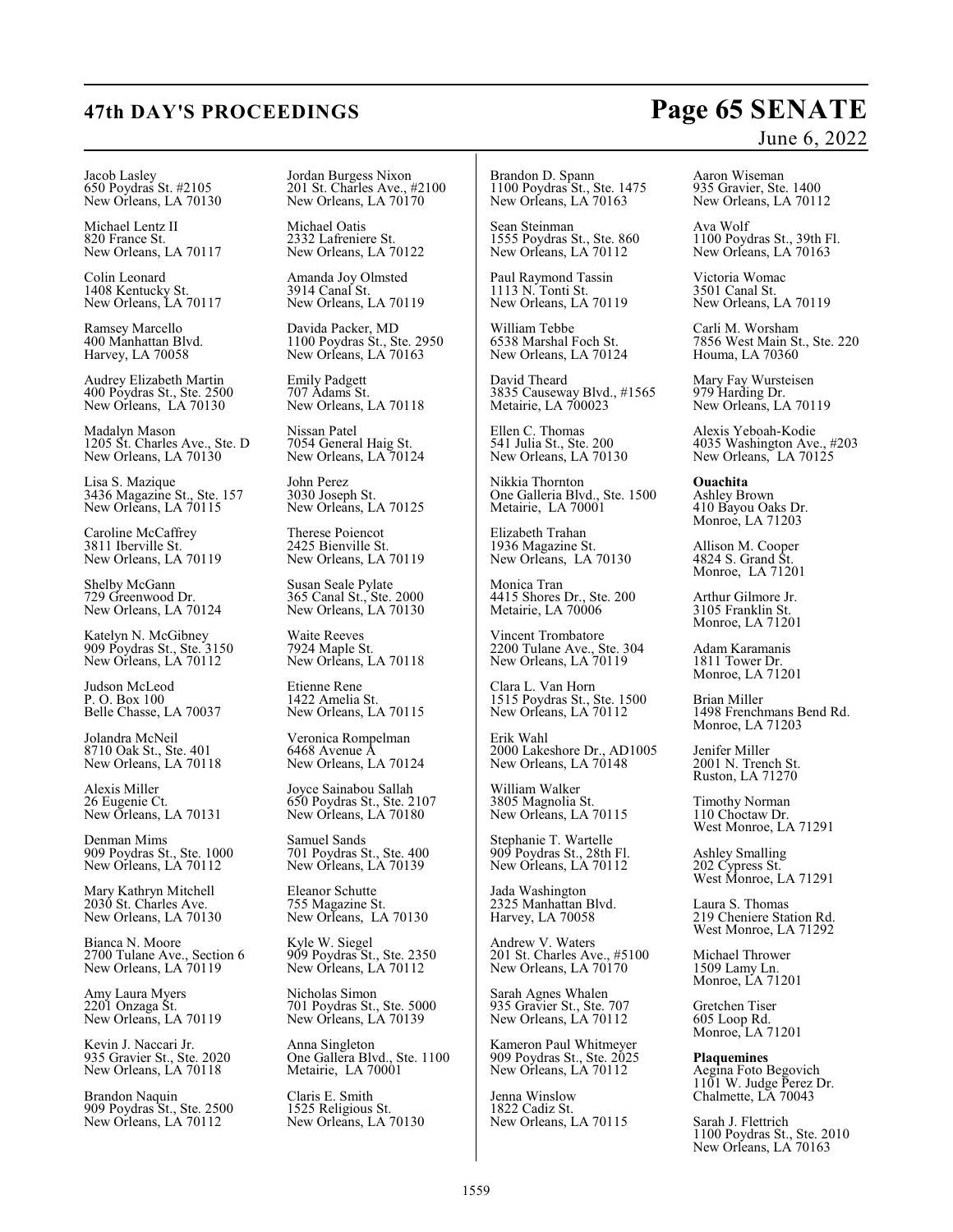Adam Laliberte 120 Bedford Ct. Belle Chasse, LA 70037

Amanda Laliberte 1700 Belle Chasse Hwy. #A200 Gretna, LA 70056

**Rapides** Erika Arnold 5213 Jackson St. Ext. Alexandria, LA 71303

Shonda Ashworth P. O. Box 5000 Pineville, LA 71361

Amber Baysden 2255 Russell Ct. Alexandria, LA 71301

Brittney Beckham 303 E. Texas St. Leesville, LA 71446

Marilyn Benoit 41 Tiger Lake Cut Off Rd. Lecompte, LA 71346

Chaz A. Cannova 4725 Highway 28 E Pineville, LA 71360

Derrick Johnson Sr. P. O Box 90 Cheneyville, LA 71325

David Alan Karst Jr. 709 Versailles Blvd. Alexandria, LA 71303

Selena Martinez 332 North Spring Dr. Woodworth, LA 71485

Natalie Paul P. O. Box 151 Deville, LA 71328

Bonnie T. Soileau P. O. Box 310 Glenmora, LA 71433

Elizabeth Spurgeon 301 S. Third St. Leesville, LA 71446

Susan R. Strother 2659 Bettye Ave. Pineville, LA 71360

**Richland** Laura Wood 114 Ineichen St., Ste. B Rayville, LA 71269

**Sabine** R. Heath Brandon 806 Beau Chene Dr. Many, LA 71449

Martha Denise Pearson 149 Sweetbay Dr. Many, LA 71449

Christy J. Smith 22 Jeter St. Zwolle, LA 71486

**St Bernard** Luz Lekrik 421 Ocelot Dr. Arabi, LA 70032

Richard Louis Pouey 425 W. 21st Ave. Covington, LA 70433

Michael Schnell 2519 LaPlace St. Chalmette, LA 70043

**St Charles** Elizabeth R. Daigle 400 Rosedale Dr. Destrehan, LA 70047

Kristen Gros 601 Poydras St., Ste. 2500 New Orleans, LA 70130

Kevin M. Johnson 1101 Westbank Expressway Gretna, LA 70053

George Rochelle III 701 Poydras St., Ste. 5000 New Orleans, LA 70139

Megan Tassin 601 Poydras St., Floor 24 New Orleans, LA 70130

**St James** Tresser Batiste P. O. Box 2323 LaPlace, LA 70068

Cindi M. Triche 23229 Louise Rd. Vacherie, LA 70090

**St John The Baptist** Kennilyn Schmill 1342 La. Hwy. 44 Reserve, LA 70084

Jared Tregre 133 Oakridge Dr. LaPlace, LA 70068

**St Landry** Shanna Arceneaux 407 Hillside St. Opelousas, LA 70570

Precious Jackson 521 E. Jefferson St. Opelousas, LA 70570

Hannah McMillan 498 Billeaux Rd. Carencro, LA 70520

Tiffany Reed P. O. Box 1584 Eunice, LA 70535

William L. Ryan P. O. Drawer 1787 Opelousas, LA 70571 **St Martin** Cristy Dauphinet 1015 Alpha Senior Rd. Breaux Bridge, LA 70517

Herbert Dobler P. O. Box 1088 Breaux Bridge, LA 70517

Heather Duplantis 209 Stillwater Rd., P. O. Box 4412 Breaux Bridge, LA 70517

Edmond V. Leger 1577 Hebert Ln. St. Martinville, LA 70582

**St Mary** Kelsi Benoit 1208 Josephine St. Franklin, LA 70538

Ani Boudreaux 101 W. Pinhook Rd., Ste. 200 Lafayette, LA 70503

Amanda Olivier 177 Jupiter St. Morgan City, LA 70380

Signe Parsiola 2727 Pryrania St., Ste. 14 New Orleans, LA 70130

**St Tammany** Tonya Anderson 169 W Silver Maple Dr. Slidell, LA 70458

Kerry Angers 713 Willow Oak Ln. Mandeville, LA 70471

Christian Banck 607 E. Boston St., Ste. 207 Covington, LA 70433

Robin C. Barrios 221 Joshua Loop Pearl River, LA 70452

Amy M. Brumfield 2021 Sullivan Ln., Apt. 448 Covington, LA 70433

Katrina L. Buckley 62486 Buckley Ln. Pearl River, LA 70452

Madeline Campbell 218 Crossgates Blvd. Slidell, LA 70461

Erica Cicero 19104 Sandy Ln., Unit 3 Mandeville, LA 70471

Sarah Aleda Cook 28 Park Place Dr., Apt. 511 Covington, LA 70433

Nadia Craige 1424 Lakewood Dr. Slidell, LA 70458

Nicholas W. Davison 68031 Capital Trace Row Mandeville, LA 70471

Kyle Descant 1010 Gause Blvd. Slidell, LA 70458

Stacey Deubler 1103 Pink Myrtle Dr. Madisonville, LA 70447

Morgan Domingue 2285 Darlene Dr. Covington, LA 70435

Brian A. Donnell 135 Aberdeen Dr. Slidell, LA 70461

Monique Dorsey-Hall 704 S Lake Washington Ct. Slidell, LA 70461

Darlene Firmin 54 Bleu Lake Dr. Covington, LA 70435

Sarah A. Fisher 68031 Capital Trace Row Mandeville, LA 70471

Joseph M. Foto 909 Poydras St., Ste. 1800 New Orleans, LA 70112

Adriana Garnier 314 Penn Mill Lakes Blvd. Covington, LA 70435

Heather Gianndrea 1259 Avenue Du Chateau Covington, LA 70433

Kendra L. Hamrick 233 Robert St. Slidell, LA 70458

Emily Hartzog 73276 Forest Creek Dr. Covington, LA 70433

Lyria K. Hicks 57297 Maple Ave. Slidell, LA 70461

Lance Jones 807 Lake Borgne Ct. Slidell, LA 70461

Melissa N. LeBlanc 27480 Lavinghouse Rd. Bush, LA 70431

Amanda Leonard 74307 River Rd. Covington, LA 70435

Michael Levatino 1100 Poydras St., Ste. 1100 New Orleans, LA 70163

Judith Loo-Day 1351 Holiday Square Blvd. Covington, LA 70433

# **Page 66 SENATE 47th DAY'S PROCEEDINGS**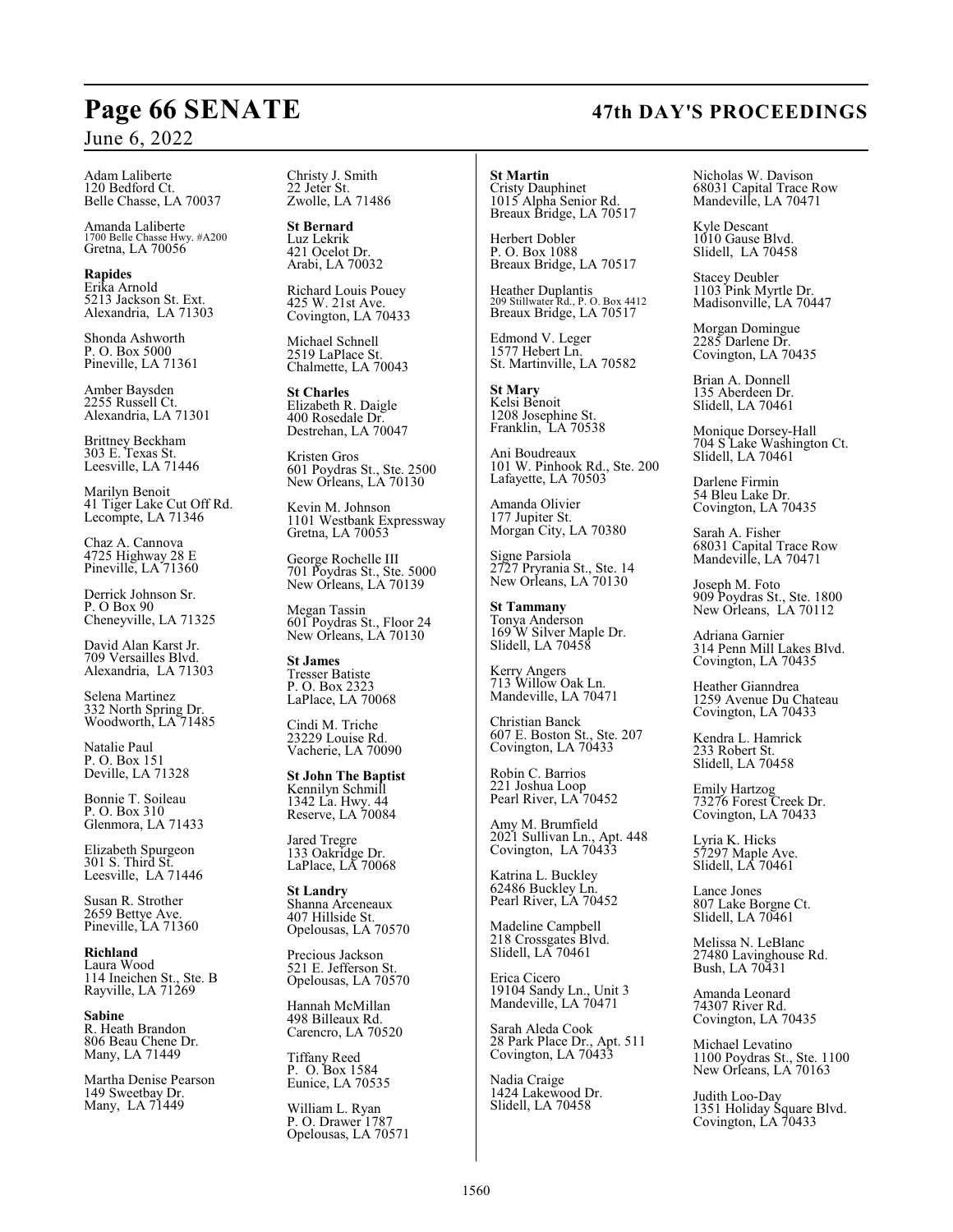Ashley C. Mahner 593 Tanager Dr. Mandeville, LA 70448

Magdalena Majka 2250 7th St. Mandeville, LA 70471

David Marcovsky 544 Heavens Dr. Mandeville, LA 70471

Wayne J. McDougall 108 Bald Eagle Dr. Abita Springs, LA 70420

Michael McGoey 1234 Audubon St. Slidell, LA 70460

John Murphey 506 S. Tyler St. Covington, LA 70433

Andrea Brewington Owen 2100 Covington Centre Covington, LA 70433

Summer Owens 407 St. Tammany St., 3rd Floor Madisonville, LA 70447

Alison E. Parkinson 70465 5th St. Covington, LA 70433

Haley Peterson 111 Cherry Laurel Dr. Covington, LA 70433

Michael Poland 509 Snead Ct. Slidell, LA 70458

Brent M. Powell 3500 Hwy. 190, Ste. 200 Mandeville, LA 70471

Richard P. Reina 4081 Cypress Point Dr. Covington, LA 70433

Austin Robert 3009 Canaan Pl. Mandeville, LA 70448

Michelle Schellinger 2020 Old River Rd. Slidell, LA 70461

Kristin Schenck 20246 Johnsen Rd. Covington, LA 70435

Katherine Elizabeth Sepcich 1047 Whitetail Dr. Mandeville, LA 70448

Joseph Luke Shields 311 Huey P Long Ave. Gretna, LA 70053

Paula G. Shows 718 W. 22nd Ave. Covington, LA 70433 Zachary R. Smith 3850 N. Causeway Blvd., #590 Metairie, LA 70002

Russell Stegeman 506 Water St. Madisonville, LA 70447

Jessica Taylor 23200 Highway 40 Bush, LA 70431

Hilary Thompson 3525 Hessmer Ave., Ste. 301 Metairie, LA 70002

Elizabeth F. Varley 500 Poydras St., Ste. 740 New Orleans, LA 70130

Lauren Viviano 69332 Prevost Rd. Mandeville, LA 70471

Lauren Walters 211 Brookhaven Ct. Slidell, LA 70461

Jade Wandell 4565 LaSalle St., Ste. 301 Mandeville, LA 70471

Jhona Watts 1817 Admiral Nelson Dr. Slidell, LA 70461

Elizabeth T. Whittington 24453 Jessie St. Denham Springs, LA 70726

**Tangipahoa** Ehryn S. Abbott 20326 Highway 1062 Loranger, LA 70446

Deborah Cheramie 40287 C C Rd. Ponchatoula, LA 70454

Nichelle Nicole Cook 409 Avenue I Kentwood, LA 70444

Indigo K. Diekmann 900 W. Causeway Approach, Ste. A Mandeville, LA 70471

Thomas E. Foley P. O. Box 1774 Ponchatoula, LA 70454

Leticia McAllister 310 N. Cherry St. Hammond, LA 70401

Angela Oxford 48438 Sibley Rd. Tickfaw, LA 70466

Samantha Quintana 22324 Dixie Rue Ln. Robert, LA 70455

Kenneth Schliegelmeyer 156 Southgate Dr. Ponchatoula, LA 70454

Sandy H. Schule 1905 Francis Ave. Metairie, LA 70003

Donald Senft Sr. 40190 Brown Rd. Ponchatoula, LA 70454

Morgan T. Sharp 1000 Main St. Lake Charles, LA 70615

Melissa Volion 39766 S. Thibodeaux Rd Ponchatoula, LA 70454

Renee S. Youngblood 15543 Hackberry Court Hammond, LA 70403

**Tensas** Lola Jordan 114 Faye Dr. Saint Joseph, LA 71366

**Terrebonne** Carrol L. Bernard 344 Sugarland St. Houma, LA 70364

Christopher Breerwood 148 Magnolia Courtyard Houma, LA 70364

Clint M. Domangue P. O. Box 3577 Houma, LA 70361

Malina Hollier 507 Sugar Land St. Houma, LA 70364

Kimberly Johnson 123 Ethan St. Houma, LA 70363

Alissa A. LeBoeuf 303 W. 3rd St. Thibodaux, LA 70301

Tanya LeBoeuf 128 Bocage Dr. Houma, LA 70360

Alana McCubbin 109 Ashley Dr. Houma, LA 70364

Sherell Smith 409 Mobile Estates Dr. Gray, LA 70359

**Vermilion** Claire N. David 822 Harding St. Lafayette, LA 70503

Suzette Hebert 23837 Chestnut Rd. Kaplan, LA 70548

Jonette Louviere 306 E. Veterans Memorial Dr. Kaplan, LA 70548

# June 6, 2022

Alicia M. Motes P. O. Box 303 Erath, LA 70533

Molly Roe 405 Boatner St. Gueydan, LA 70542

Kaima T. Schaefer 203 Natasha St. Abbeville, LA 70510

**Vernon** Traci Bailey 129 Fullerton Dr. Leesville, LA 71446

Jessica L. Gattis 238 Rice Rd. Leesville, LA 71446

Brandy Bh Lewis 299 Colony Loop Anacoco, LA 71403

Angel Williams 185 Lonesome Ln. Anacoco, LA 71403

**Webster** Angela Lilly 410 Main St. Minden, LA 71055

Dustin Reynolds 1012 Coussons Rd. Dubberly, LA 71024

Julianna Sentell 410 Main St Minden, LA 71055

Victoria Washington 501 Texas St. Shreveport, LA 71101

**West Baton Rouge** Horace P. Crochet Jr. 4758 Missouri Dr. Port Allen, LA 70767

Susan Jandle 2539 Live Oak Dr. Brusly, LA 70719

**West Feliciana** Janna Rogers P. O. Box 1061 St. Francisville, LA 70775

Jeanne Salm 13726 Azalea Dr. St. Francisville, LA 70775

**Winn** Randall Hayes 220 Teal St. Atlanta, LA 71404

> Respectfully submitted, SHARON W. HEWITT Chairwoman

# **47th DAY'S PROCEEDINGS Page 67 SENATE**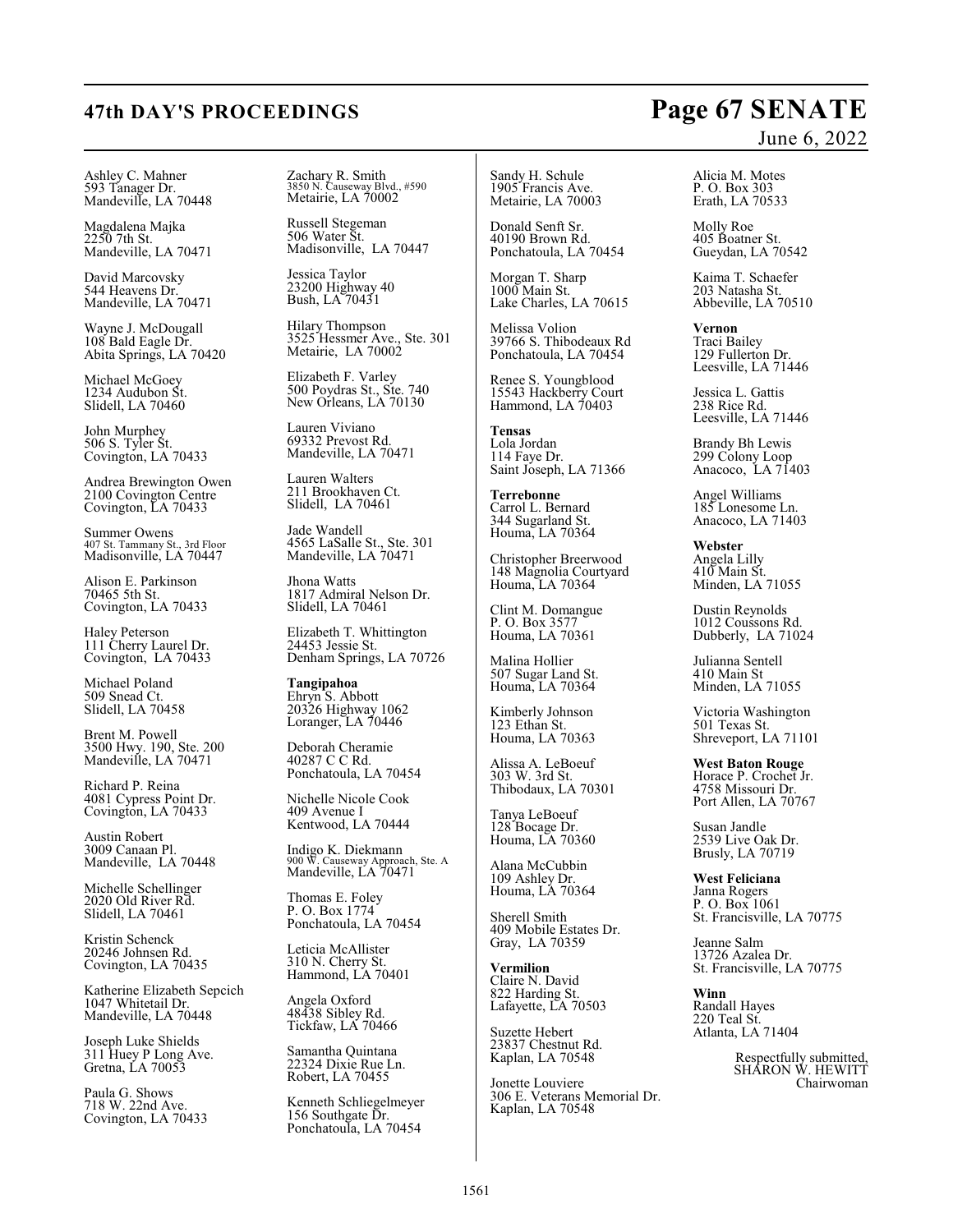## **Page 68 SENATE 47th DAY'S PROCEEDINGS**

June 6, 2022

### **Motion to Confirm**

Senator Hewitt moved to confirm the Notaries on the above list who were reported by the Committee on Senate and Governmental Affairs and recommended for confirmation.

### **ROLL CALL**

The roll was called with the following result:

### YEAS

| Mr. President<br>Abraham<br>Barrow<br>Bernard<br>Boudreaux | Henry<br>Hewitt<br>Jackson<br>Lambert<br>McMath | Peacock<br>Pope<br>Smith<br>Stine<br>Talbot |
|------------------------------------------------------------|-------------------------------------------------|---------------------------------------------|
| Bouie<br>Cathey                                            | Milligan<br>Mills, F.                           | Ward<br>White                               |
| Cloud<br>Connick<br>Fesi<br>Total - 28                     | Mills, R.<br>Mizell<br>Morris<br><b>NAYS</b>    | Womack                                      |
| Total - 0                                                  | <b>ABSENT</b>                                   |                                             |
| Allain<br>Carter<br>Fields                                 | Harris<br>Hensgens<br>Luneau                    | Reese<br>Tarver                             |

| Carter      | Hensgens | Tarver |
|-------------|----------|--------|
| Fields      | Luneau   |        |
| Foil        | Price    |        |
| Total $-10$ |          |        |

The Chair declared the Notaries on the above list were confirmed.

### **Conference Committee Report**

The following report was received and read:

### **SENATE BILL NO. 490—** BY SENATOR CORTEZ

AN ACT

To amend and reenact R.S. 40:1379.1(N) and to enact Chapter 12 of Title 24 of the Louisiana Revised Statutes of 1950, to be comprised of R.S. 24:681 through 685 and 691 through 693 and R.S. 40:2402(3)(f), relative to capitol security; to provide for a director of capitol security; to provide for the qualifications, compensation, duties and functions of the director; to provide for capitol security officers; to provide for the manner in which certain special officer commissions may be issued; to create the Capitol Security Council; to provide for the composition and membership of the council; to provide for the powers and duties of the council; to provide for definitions; and to provide for related matters.

### **CONFERENCE COMMITTEE REPORT**

### June 6, 2022

To the Honorable President and Members of the Senate and to the Honorable Speaker and Members of the House of Representatives.

Ladies and Gentlemen:

We, the conferees appointed to confer over the disagreement between the two houses concerning Senate Bill No. 490 by Senator Cortez recommend the following concerning the Reengrossed bill:

1. That the set of House Committee Amendments proposed by the House Committee on House and Governmental Affairs

and adopted by the House of Representatives on May 11, 2022, be adopted.

- 2. That the set of House Committee Amendments proposed by the House Committee on Appropriations and adopted by the House of Representatives on May 18, 2022, be adopted.
- 3. That the set of Legislative Bureau Amendments proposed by the Legislative Bureau and adopted by the House of Representatives on May 18, 2022, be adopted.
- 4. That House Floor Amendments Nos. 1, 2, 3, and 5 proposed by Representative Ivey and adopted by the House of Representatives on June 1, 2022, be adopted.
- 5. That House Floor Amendment No. 4 proposed by Representative Ivey and adopted by the House of Representatives on June 1, 2022, be rejected.
- 6. That the set of House Floor Amendments proposed by Representative Jenkins and adopted by the House of Representatives on June 1, 2022, be rejected.

Respectfully submitted,

| Representatives:      | Senators:            |
|-----------------------|----------------------|
| Clay Schexnayder      | Patrick Page Cortez  |
| John M. Stefanski     | <b>Sharon Hewitt</b> |
| Jerome "Zee" Zeringue | Barry Milligan       |

Senator Milligan moved to adopt the Conference Committee Report.

### **ROLL CALL**

The roll was called with the following result:

### YEAS

| Mr. President<br>Abraham<br>Bernard<br>Boudreaux<br>Bouie<br>Carter<br>Cathey<br>Cloud<br>Connick<br>Fesi<br>Foil<br>Total - 31 | Henry<br>Hewitt<br>Jackson<br>Lambert<br>Luneau<br>McMath<br>Milligan<br>Mills, F.<br>Mills, R.<br>Mizell<br>Morris<br><b>NAYS</b> | Peacock<br>Pope<br>Price<br>Smith<br>Stine<br>Talbot<br>Ward<br>White<br>Womack |
|---------------------------------------------------------------------------------------------------------------------------------|------------------------------------------------------------------------------------------------------------------------------------|---------------------------------------------------------------------------------|
| Total - 0                                                                                                                       | <b>ABSENT</b>                                                                                                                      |                                                                                 |
| Allain<br>Barrow<br>Fields<br>Total - 7                                                                                         | Harris<br>Hensgens<br>Reese                                                                                                        | Tarver                                                                          |

The Chair declared the Conference Committee Report was adopted.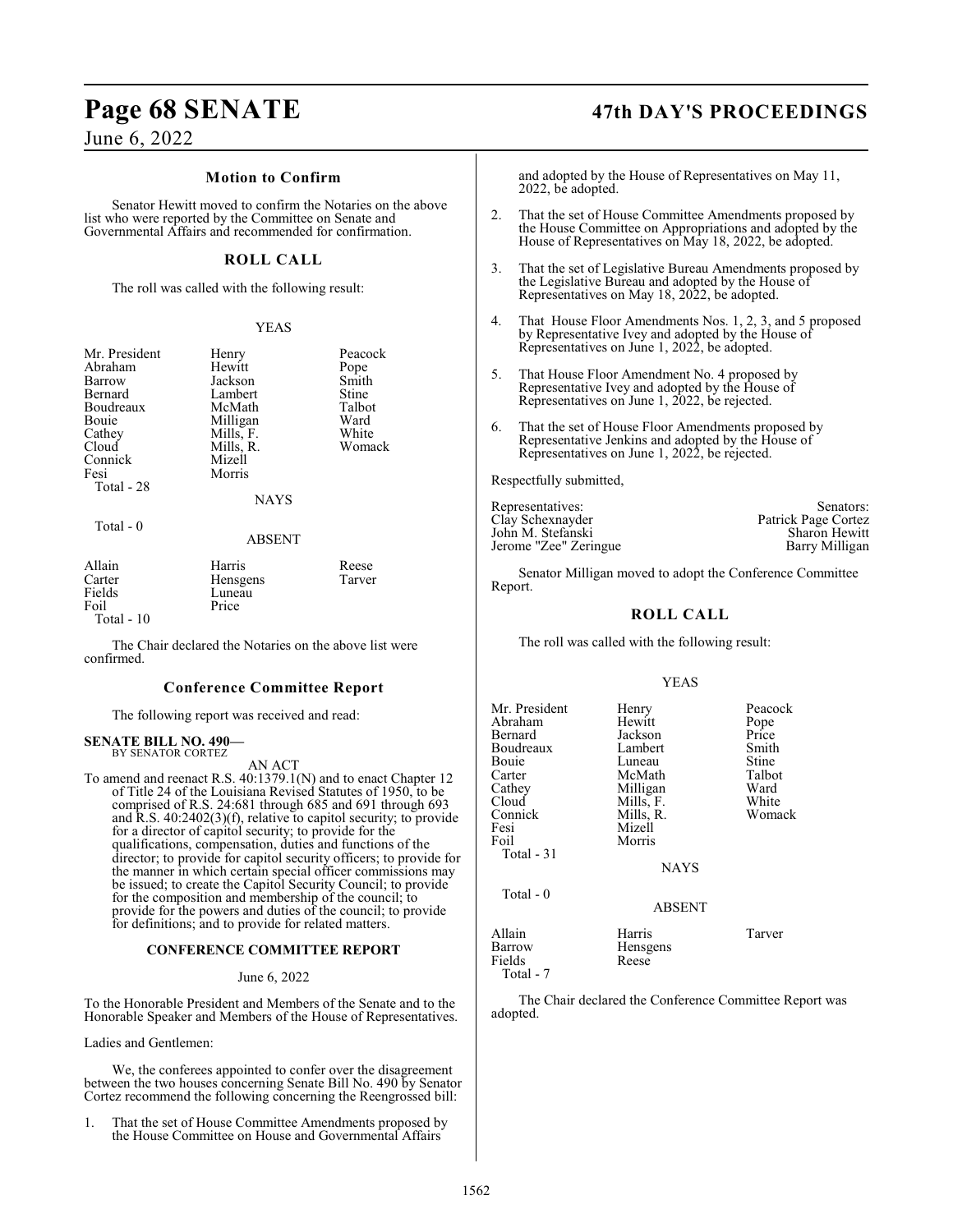# **47th DAY'S PROCEEDINGS Page 69 SENATE**

### **Senate Bills and Joint Resolutions Returned from the House of Representatives with Amendments**

### **SENATE BILL NO. 90—** BY SENATOR ROBERT MILLS

AN ACT

To amend and reenact R.S. 22:1019.2(A), (B)(5), the introductory paragraph of R.S. 22:1019.2(C), and R.S. 22:1019.2(D), relative to network adequacy for health benefit plans; to provide for regulations to set standards by which to measure network adequacy; and to provide for related matters.

The bill was read by title. Returned from the House of Representatives with amendments:

### **HOUSE COMMITTEE AMENDMENTS**

Amendments proposed by House Committee on Insurance to Reengrossed Senate Bill No. 90 by Senator Robert Mills

### AMENDMENT NO. 1

On page 1, line 3, delete "R.S. 22:1019.2(C), and R.S.  $22:1019.2(D)$ ," and insert "(C), and (D),"

### AMENDMENT NO. 2

On page 1, line 5, after "adequacy;" insert "to provide for effectiveness;"

AMENDMENT NO. 3

On page 1, delete lines 7 and 8 in their entirety and insert the following:

"Section 1. R.S. 22:1019.2(A),  $(B)(5)$ , the introductory paragraph of (C), and (D) are hereby amended and reenacted to read as follows:

### AMENDMENT NO. 4

On page 1, line 11, delete "health care" and insert "**healthcare**"

### AMENDMENT NO. 5

On page 1, line 12, delete "health care" and insert "**healthcare**"

AMENDMENT NO. 6 On page 1, line 14, delete "health care" and insert "**healthcare**"

AMENDMENT NO. 7 On page 1, line 17, delete "health care" and insert "**healthcare**"

### **HOUSE FLOOR AMENDMENTS**

Amendments proposed by Representative Pressly to Reengrossed Senate Bill No. 90 by Senator Robert Mills

### AMENDMENT NO. 1

On page 2, line 6, delete "Beginning January 1, 2014,"

AMENDMENT NO. 2 On page 2, line 7, before "health insurance" delete "a" and insert "**A**"

Senator Robert Mills moved to concur in the amendments proposed by the House.

## **ROLL CALL**

The roll was called with the following result:

### YEAS

Peacock<br>Pope

| Mr. Presider |
|--------------|
| Abraham      |
| Allain       |
| Bernard      |

nt Foil Morris<br>Henry Peacoc Hewitt Pope<br>Jackson Price Jackson

| Boudreaux        | Lambert            | Reese  |
|------------------|--------------------|--------|
| <b>Bouje</b>     | Luneau             | Smith  |
| Carter           | McMath             | Stine  |
| Cathey           | Milligan           | Talbot |
| Cloud            | Mills, F.          | Ward   |
| Connick          | Mills, R.          | White  |
| Fesi             | Mizell             | Womack |
| Total - 33       | <b>NAYS</b>        |        |
| Total - 0        | <b>ABSENT</b>      |        |
| Barrow<br>Fields | Harris<br>Hensgens | Tarver |

### **Conference Committee Report**

The following report was received and read:

**HOUSE BILL NO. 54—** BY REPRESENTATIVES BAGLEY AND FRIEMAN AN ACT

To enact R.S. 14:101.3, relative to discrimination; to create the crime of discrimination based on vaccination status; to provide for a fine; to provide for applicability; and to provide for related matters.

## **CONFERENCE COMMITTEE REPORT**

### June 6, 2022

To the Honorable Speaker and Members of the House of Representatives and the Honorable President and Members of the Senate.

Ladies and Gentlemen:

Total - 5

We, the conferees appointed to confer over the disagreement between the two houses concerning House Bill No. 54 by Representative Bagley recommend the following concerning the Reengrossed bill:

- 1. That the set of Senate Committee Amendments by the Senate Committee on Judiciary C (#4127) be adopted.
- 2. That the set of Senate Floor Amendments by Senator Peacock (#4486) be rejected.
- 3. That the following amendments to the Reengrossed bill be adopted:

### AMENDMENT NO. 1 On page 1, line 9, after "of" and before "vaccination" change "COVID-19" to "COVID"

AMENDMENT NO. 2 On page 2, line 4, after "a" and before "vaccine" insert "COVID"

Respectfully submitted,

Representatives: Senators: Senators: Senators: Senators: Senators: Senators: Senators: Senators: Senators: Senators: Senators: Senators: Senators: Senators: Senators: Senators: Senators: Senators: Senators: Senators: Senat Lawrence A. "Larry" Bagley Franklin J. Foil Ryan Joseph Bourriaque Barry Milligan

Barrow Peacock

Senator Milligan moved to adopt the Conference Committee Report.

June 6, 2022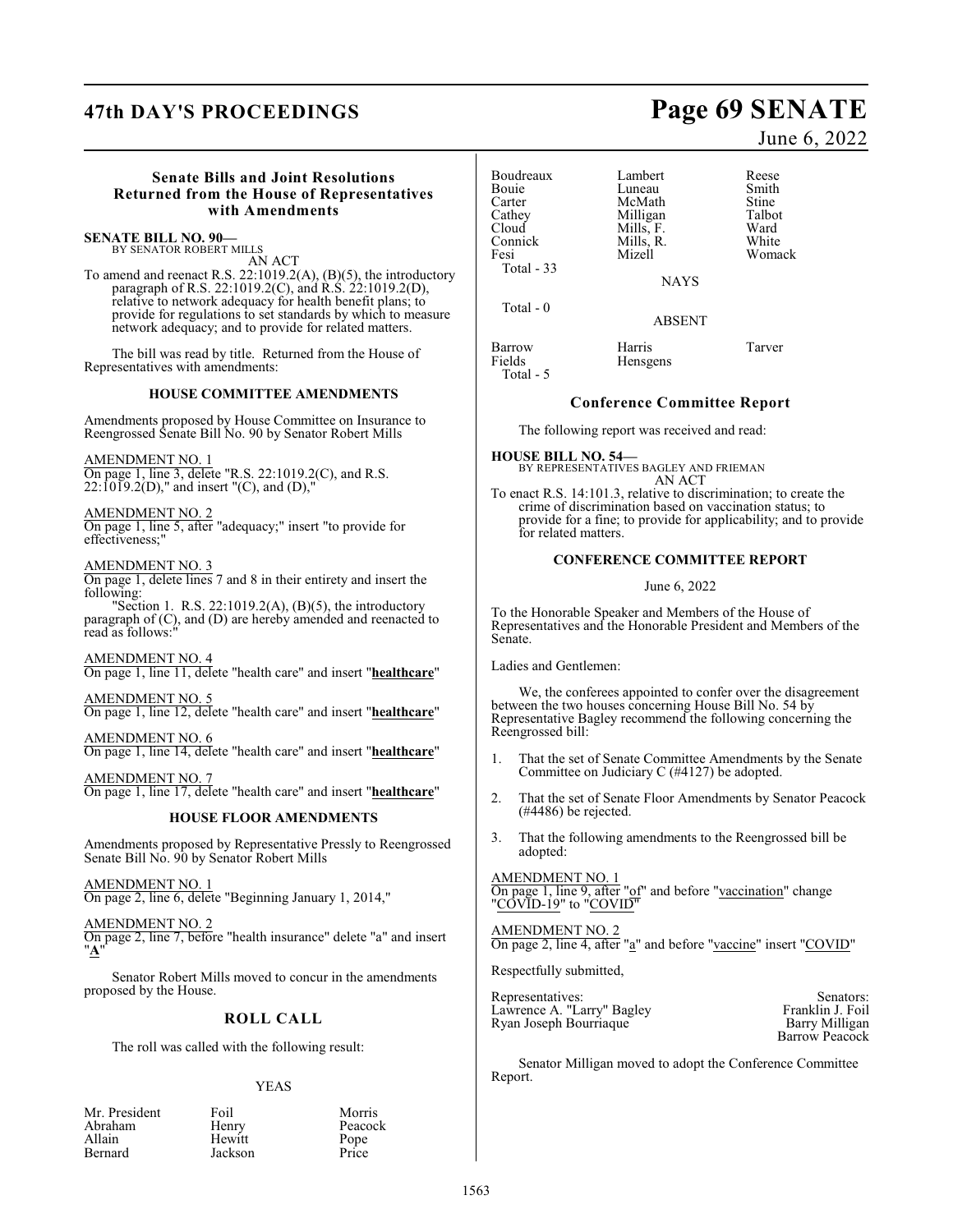# **Page 70 SENATE 47th DAY'S PROCEEDINGS**

June 6, 2022

Total - 6

## **ROLL CALL**

The roll was called with the following result:

### YEAS

| Mr. President<br>Abraham<br>Allain<br>Bernard<br>Bouie<br>Cathey<br>Cloud<br>Fesi<br>Foil<br>Total - 27 | Henry<br>Hewitt<br>Jackson<br>Lambert<br>McMath<br>Milligan<br>Mills, R.<br>Mizell<br>Morris<br><b>NAYS</b> | Peacock<br>Pope<br>Price<br>Reese<br>Stine<br>Talbot<br>Ward<br>White<br>Womack |
|---------------------------------------------------------------------------------------------------------|-------------------------------------------------------------------------------------------------------------|---------------------------------------------------------------------------------|
| Carter<br>Connick<br>Total - 5                                                                          | Luneau<br>Mills, F.<br><b>ABSENT</b>                                                                        | Smith                                                                           |
|                                                                                                         |                                                                                                             |                                                                                 |
| Barrow                                                                                                  | Fields                                                                                                      | <b>Hensgens</b>                                                                 |

The Chair declared the Conference Committee Report was adopted.

Boudreaux Harris Tarver

### **Message from the House**

### **ADOPTION OF CONFERENCE COMMITTEE REPORT**

### June 6, 2022

To the Honorable President and Members of the Senate:

I am directed to inform your honorable body that the House of Representatives has adopted the Report of the Conference Committee on the disagreement to **Senate Bill No. 490**.

> Respectfully submitted, MICHELLE D. FONTENOT Clerk of the House of Representatives

### **Message from the House**

### **ADOPTION OF CONFERENCE COMMITTEE REPORT**

### June 6, 2022

To the Honorable President and Members of the Senate:

I am directed to inform your honorable body that the House of Representatives has adopted the Report of the Conference Committee on the disagreement to **House Bill No. 54**.

> Respectfully submitted, MICHELLE D. FONTENOT Clerk of the House of Representatives

### **Senate Resolutions on Second Reading**

### **SENATE RESOLUTION NO. 222—** BY SENATOR MCMATH

A RESOLUTION To create a special study committee of the Senate to study the feasibility and advisability of changing the timing, duration, and subject matter limitations of regular sessions of the legislature and to report its findings to the Senate no later than February 1, 2023.

The resolution was read by title. Senator McMath moved to adopt the Senate Resolution.

### **ROLL CALL**

The roll was called with the following result:

### YEAS

| Mr. President<br>Abraham<br>Allain<br>Bernard<br>Bouie<br>Carter<br>Cathey<br>Cloud<br>Connick<br>Fesi<br>Foil<br>Total - 31 | Henry<br>Hewitt<br>Jackson<br>Lambert<br>Luneau<br>McMath<br>Milligan<br>Mills, F.<br>Mills, R.<br>Mizell<br>Morris<br><b>NAYS</b> | Pope<br>Price<br>Reese<br>Smith<br>Stine<br>Talbot<br>Ward<br>White<br>Womack |
|------------------------------------------------------------------------------------------------------------------------------|------------------------------------------------------------------------------------------------------------------------------------|-------------------------------------------------------------------------------|
| Peacock<br>Total - 1                                                                                                         | <b>ABSENT</b>                                                                                                                      |                                                                               |
| Barrow<br>Boudreaux                                                                                                          | Fields<br>Harris                                                                                                                   | Hensgens<br>Tarver                                                            |

The Chair declared the Senate adopted the Senate Resolution.

### **SENATE RESOLUTION NO. 223—**

Total - 6

BY SENATOR FESI A RESOLUTION

To memorialize the Congress of the United States and to urge and request the Federal Reserve Board, the office of the comptroller of the currency, the Federal Deposit Insurance Corporation, the Consumer Financial Protection Bureau, the National Credit Union Administration, and the office of financial institutions to refrain from enacting or adopting laws, rules, regulations, or guidance that restricts the ability of banks, savings and loan associations, savings banks, credit unions, trust companies, or payment processors to offer products or services to the fossil fuel industry.

The resolution was read by title. Senator Fesi moved to adopt the Senate Resolution.

### **ROLL CALL**

The roll was called with the following result:

### YEAS

| Mr. President | Henry   | Morris  |
|---------------|---------|---------|
| Abraham       | Hewitt  | Peacock |
| Bernard       | Jackson | Pope    |
| Bouie         | Lambert | Reese   |
| Carter        | Luneau  | Smith   |
| Cathey        | McMath  | Stine   |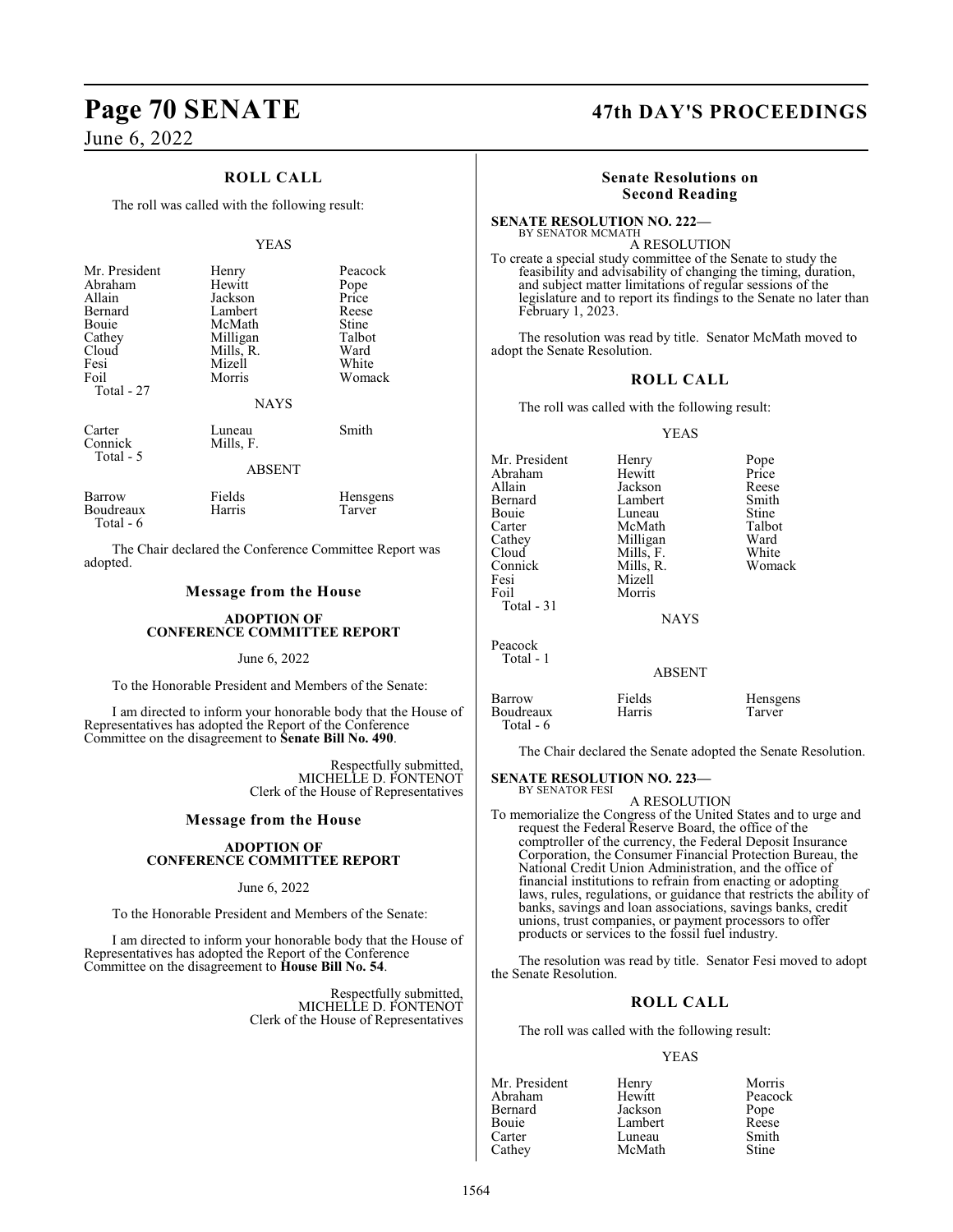# **47th DAY'S PROCEEDINGS Page 71 SENATE**

| Cloud<br>Connick | Milligan<br>Mills, F. | Talbot<br>Ward |
|------------------|-----------------------|----------------|
|                  |                       |                |
| Fesi             | Mills, R.             | White          |
| Foil             | Mizell                | Womack         |
| Total $-30$      |                       |                |
|                  | <b>NAYS</b>           |                |

Total - 0

ABSENT

| Allain                 | Fields   | Price  |
|------------------------|----------|--------|
| Barrow                 | Harris   | Tarver |
| Boudreaux<br>Total - 8 | Hensgens |        |
|                        |          |        |

The Chair declared the Senate adopted the Senate Resolution.

### **SENATE RESOLUTION NO. 224—**

BY SENATOR BARROW A RESOLUTION

To recreate the Louisiana Public Defender Optimal Funding Group to continue to study and to make recommendations regarding the feasibility of establishing an optimal funding mechanism for the Louisiana Public Defender Board.

The resolution was read by title. Senator Jackson moved to adopt the Senate Resolution.

### **ROLL CALL**

### The roll was called with the following result: YEAS

| Mr. President | Foil        | Morris  |
|---------------|-------------|---------|
| Abraham       | Henry       | Peacock |
| Allain        | Hewitt      | Pope    |
| Bernard       | Jackson     | Price   |
| Boudreaux     | Lambert     | Reese   |
| Bouie         | Luneau      | Smith   |
| Carter        | McMath      | Stine   |
| Cathey        | Milligan    | Talbot  |
| Cloud         | Mills, F.   | Ward    |
| Connick       | Mills, R.   | White   |
| Fesi          | Mizell      | Womack  |
| Total - 33    | <b>NAYS</b> |         |

Total - 0

ABSENT

| Barrow    | Harris           | Tarver |
|-----------|------------------|--------|
| Fields    | <b>H</b> ensgens |        |
| Total - 5 |                  |        |

The Chair declared the Senate adopted the Senate Resolution.

### **Rules Suspended**

Senator Jackson asked for and obtained a suspension of the rules to revert to:

### **Introduction of Senate Resolutions**

### **SENATE RESOLUTION NO. 225—** BY SENATOR JACKSON

A RESOLUTION To commend Ms. Pat Rusk, RN on twenty-two years of dedicated service to the Capitol First Aid Station.

The resolution was read by title and placed on the Calendar for a second reading.

## June 6, 2022

### **Motion to Allow Consideration**

Senator Henry moved the adoption of a motion to allow the Senate to consider **House Bill No. 499** on Third Reading and Final Passage, after 6:00 o'clock P.M. on the  $82<sup>nd</sup>$  calendar day pursuant to the consent of the House.

### **HOUSE BILL NO. 499—**

BY REPRESENTATIVE AMEDEE AN ACT

To amend and reenact R.S. 17:1807(A) and to enact R.S. 17:1807(D) through (F), relative to postsecondary education; to create a fund for the purpose of funding tuition exemptions and reduction in textbook costs for persons age fifty-five and older; to provide that the Board of Regents shall administer the fund; to direct the state treasurer to deposit certain amounts into the fund; and to provide for related matters.

### **ROLL CALL**

The roll was called with the following result:

### YEAS

| Mr. President<br>Abraham<br>Allain<br>Bernard<br>Boudreaux<br>Bouie<br>Carter<br>Cloud<br>Connick<br>Fesi<br>Total - 30<br>Total $-0$ | Foil<br>Henry<br>Hewitt<br>Jackson<br>Lambert<br>Luneau<br>McMath<br>Milligan<br>Mills, F.<br>Mizell<br><b>NAYS</b> | Morris<br>Peacock<br>Pope<br>Price<br>Smith<br>Stine<br>Talbot<br>Ward<br>White<br>Womack |
|---------------------------------------------------------------------------------------------------------------------------------------|---------------------------------------------------------------------------------------------------------------------|-------------------------------------------------------------------------------------------|
|                                                                                                                                       | <b>ABSENT</b>                                                                                                       |                                                                                           |
| Barrow<br>Cathey                                                                                                                      | Harris<br>Hensgens                                                                                                  | Reese<br>Tarver                                                                           |

Fields Mills, R.

Total - 8

The Chair declared that the motion to allow the Senate to consider **House Bill No. 499** after 6:00 o'clock P.M. on the 82nd calendar day was adopted and the bill may be considered pursuant to the consent of the House.

### **Message from the House**

### **RELATIVE TO CONSIDERATION** AFT<mark>ER 82<sup>nd</sup> CALENDAR DAY</mark>

### June 5, 2022

To the Honorable President and Members of the Senate:

I am directed to inform your honorable body that the House, by a record vote of two-thirds of its elected members, has adopted a motion to consider **House Bill No. 499** on Third Reading and Final Passage after the  $82<sup>nd</sup>$  calendar day and ask the Senate to concur in the same.

> Respectfully submitted, MICHELLE D. FONTENOT Clerk of the House of Representatives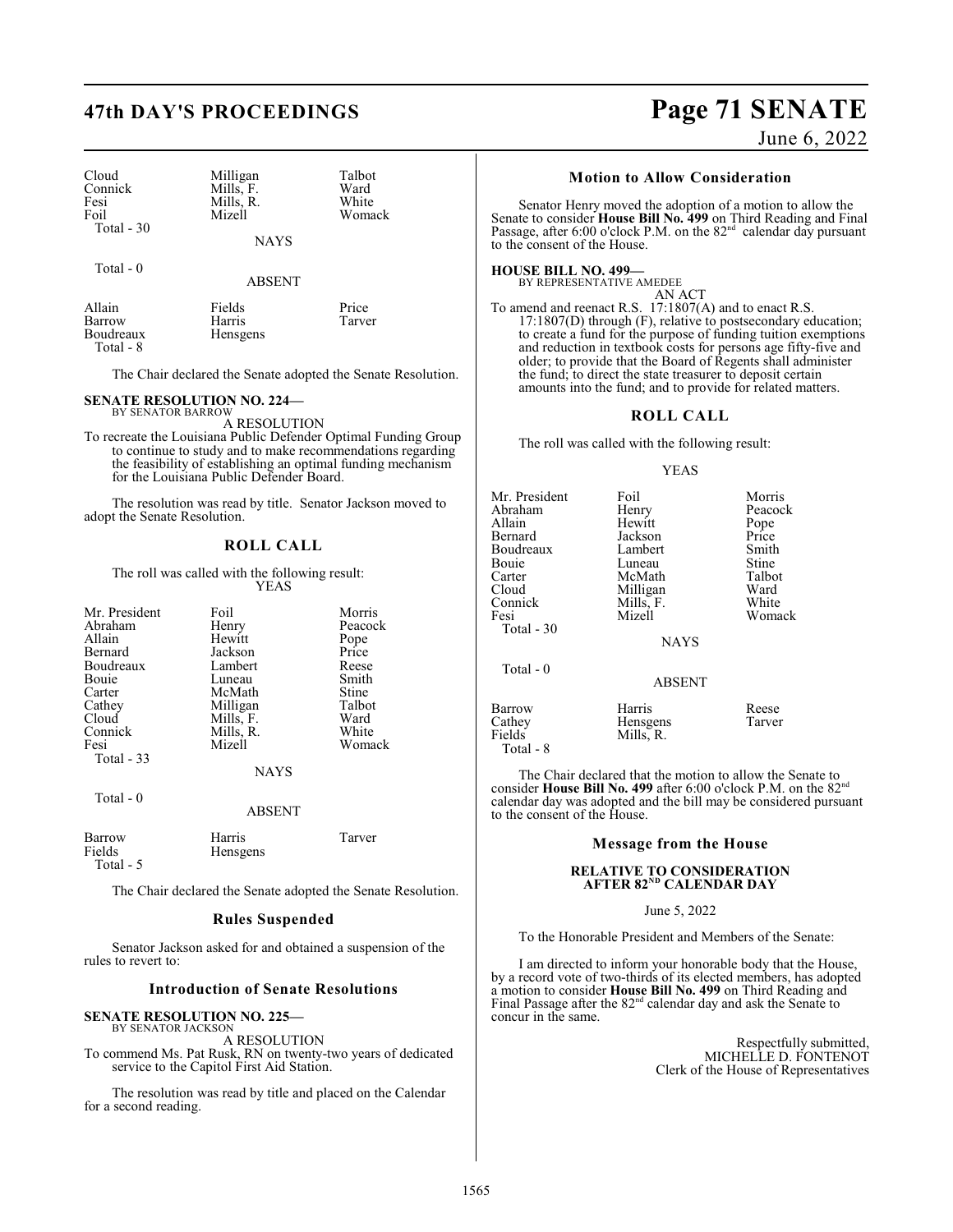## **House Bills and Joint Resolutions on Third Reading and Final Passage**

## **HOUSE BILL NO. 499—**

BY REPRESENTATIVE AMEDEE AN ACT

To amend and reenact R.S. 17:1807(A) and to enact R.S. 17:1807(D) through (F), relative to postsecondary education; to create a fund for the purpose of funding tuition exemptions and reduction in textbook costs for persons age fifty-five and older; to provide that the Board of Regents shall administer the fund; to direct the state treasurer to deposit certain amounts into the fund; and to provide for related matters.

The bill was read by title. Senator Henry moved the final passage of the bill.

### **ROLL CALL**

The roll was called with the following result:

YEAS

| Mr. President<br>Abraham<br>Allain<br>Bernard<br>Boudreaux<br>Bouie<br>Carter<br>Cloud<br>Connick<br>Fesi<br>Total $-30$ | Foil<br>Henry<br>Jackson<br>Lambert<br>McMath<br>Milligan<br>Mills, F.<br>Mills, R.<br>Mizell<br>Morris<br><b>NAYS</b> | Peacock<br>Pope<br>Price<br>Reese<br>Smith<br>Stine<br>Talbot<br>Ward<br>White<br>Womack |
|--------------------------------------------------------------------------------------------------------------------------|------------------------------------------------------------------------------------------------------------------------|------------------------------------------------------------------------------------------|
| Hewitt                                                                                                                   | Luneau                                                                                                                 |                                                                                          |

ABSENT

| Barrow     | Fields | Hensgens |
|------------|--------|----------|
| Cathey     | Harris | Tarver   |
| Total $-6$ |        |          |

The Chair declared the bill was passed and ordered it returned to the House. Senator Henry moved to reconsider the vote by which the bill was passed and laid the motion on the table.

### **Motion to Allow Consideration**

Senator Jackson moved the adoption of a motion to allow the Senate to consider **House Bill No. 651** on Third Reading and Final Passage, after 6:00 o'clock P.M. on the  $82<sup>nd</sup>$  calendar day pursuant to the consent of the House.

### **HOUSE BILL NO. 651—**

Total - 2

BY REPRESENTATIVES HILFERTY AND GREEN AN ACT To enact R.S. 22:1059.2, relative to health insurance coverage; to require a health coverage plan to provide benefits for pasteurized donor human milk when medically necessary; to provide for effectiveness; and to provide for related matters.

## **ROLL CALL**

The roll was called with the following result:

### YEAS

| Mr. President | Hewitt  | Pope  |
|---------------|---------|-------|
| Abraham       | Jackson | Price |
| Allain        | Lambert | Reese |
| Bernard       | Luneau  | Smith |

## **Page 72 SENATE 47th DAY'S PROCEEDINGS**

| <b>Boudreaux</b><br>Bouie<br>Carter<br>Cloud<br>Fesi<br>Foil<br>Henry<br>Total $-31$ | McMath<br>Milligan<br>Mills, F.<br>Mills, R.<br>Mizell<br>Morris<br>Peacock<br><b>NAYS</b> | Stine<br>Talbot<br>Ward<br>White<br>Womack |
|--------------------------------------------------------------------------------------|--------------------------------------------------------------------------------------------|--------------------------------------------|
| Total $-0$                                                                           | <b>ABSENT</b>                                                                              |                                            |
| Barrow<br>Cathey<br>Connick<br>Total - 7                                             | Fields<br>Harris<br>Hensgens                                                               | Tarver                                     |

The Chair declared that the motion to allow the Senate to consider **House Bill No. 651** after 6:00 o'clock P.M. on the 82nd calendar day was adopted and the bill may be considered pursuant to the consent of the House.

### **HOUSE BILL NO. 651—**

BY REPRESENTATIVES HILFERTY AND GREEN AN ACT

To enact R.S. 22:1059.2, relative to health insurance coverage; to require a health coverage plan to provide benefits for pasteurized donor human milk when medically necessary; to provide for effectiveness; and to provide for related matters.

The bill was read by title. Senator Jackson moved the final passage of the bill.

## **ROLL CALL**

The roll was called with the following result:

### YEAS

| Mr. President<br>Abraham<br>Allain<br>Bernard<br>Boudreaux<br>Bouie<br>Carter<br>Cloud<br>Connick<br>Fesi<br>Foil<br>Total - 32 | Henry<br>Hewitt<br>Jackson<br>Lambert<br>Luneau<br>McMath<br>Milligan<br>Mills, F.<br>Mills, R.<br>Mizell<br>Morris<br><b>NAYS</b> | Peacock<br>Pope<br>Price<br>Reese<br>Smith<br>Stine<br>Talbot<br>Ward<br>White<br>Womack |
|---------------------------------------------------------------------------------------------------------------------------------|------------------------------------------------------------------------------------------------------------------------------------|------------------------------------------------------------------------------------------|
| Total $-0$                                                                                                                      | <b>ABSENT</b>                                                                                                                      |                                                                                          |
| Barrow<br>Cathey<br>Total - 6                                                                                                   | Fields<br>Harris                                                                                                                   | Hensgens<br>Tarver                                                                       |

The Chair declared the bill was passed and ordered it returned to the House. Senator Jackson moved to reconsider the vote by which the bill was passed and laid the motion on the table.

### **Message from the House**

### **RELATIVE TO CONSIDERATION** AFT<mark>ER 82<sup>nd</sup> CALENDAR DAY</mark>

### June 5, 2022

To the Honorable President and Members of the Senate: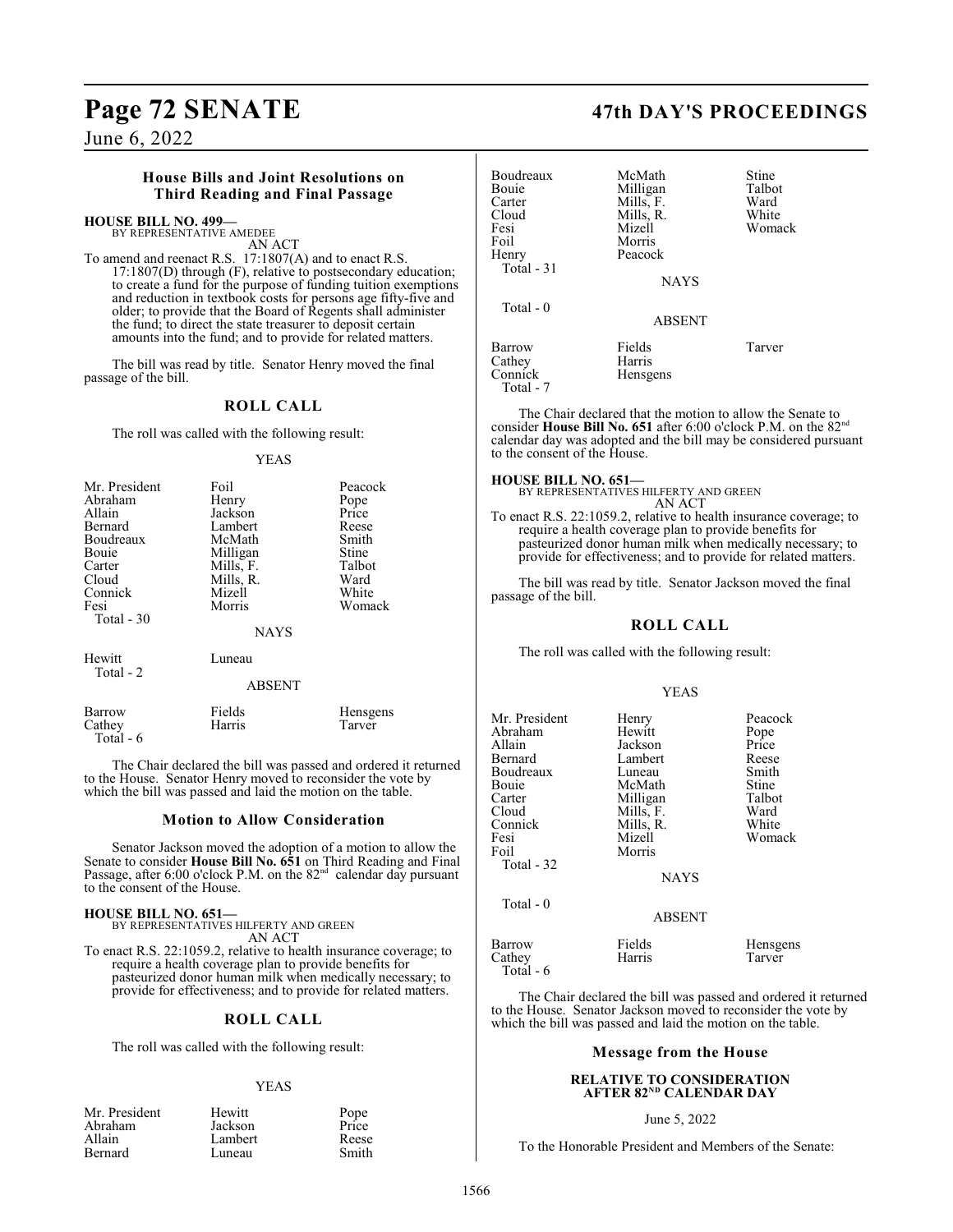## **47th DAY'S PROCEEDINGS Page 73 SENATE**

### I am directed to inform your honorable body that the House, by a record vote of two-thirds of its elected members, has adopted a motion to consider **House Bill No. 651** on Third Reading and Final Passage after the  $82<sup>nd</sup>$  calendar day and ask the Senate to concur in the same.

Respectfully submitted, MICHELLE D. FONTENOT Clerk of the House of Representatives

## **Motion to Allow Consideration**

Senator McMath moved the adoption of a motion to allow the Senate to consider **House Bill No. 93** on Third Reading and Final Passage, Subject to Call, after 6:00 o'clock P.M. on the  $82<sup>nd</sup>$ calendar day pursuant to the consent of the House.

## **HOUSE BILL NO. 93—** BY REPRESENTATIVE FRIEMAN

AN ACT

To enact R.S. 23:1310.5.1, relative to workers' compensation; to provide for continuances in mediations, hearings, and trials; to require the granting of continuances under certain circumstances; and to provide for related matters.

## **ROLL CALL**

The roll was called with the following result:

## YEAS

| Mr. President<br>Abraham<br>Allain<br>Bernard<br>Boudreaux<br>Bouie<br>Carter<br>Cloud<br>Connick<br>Fesi<br>Foil | Henry<br>Hewitt<br>Jackson<br>Lambert<br>Luneau<br>McMath<br>Milligan<br>Mills, F.<br>Mills, R.<br>Mizell<br>Morris | Peacock<br>Pope<br>Price<br>Reese<br>Smith<br>Stine<br>Talbot<br>Ward<br>White<br>Womack |
|-------------------------------------------------------------------------------------------------------------------|---------------------------------------------------------------------------------------------------------------------|------------------------------------------------------------------------------------------|
| Total - 32                                                                                                        | <b>NAYS</b>                                                                                                         |                                                                                          |
| Total - 0                                                                                                         | <b>ABSENT</b>                                                                                                       |                                                                                          |

| Barrow    | Fields | Hensgens |
|-----------|--------|----------|
| Cathey    | Harris | Tarver   |
| Total - 6 |        |          |

The Chair declared that the motion to allow the Senate to consider **House Bill No. 93** after 6:00 o'clock P.M. on the 82<sup>nd</sup> calendar day was adopted and the bill may be considered pursuant to the consent of the House.

## **Message from the House**

## **RELATIVE TO CONSIDERATION** AFTER 82<sup>nd</sup> CALENDAR DAY

June 5, 2022

To the Honorable President and Members of the Senate:

I am directed to inform your honorable body that the House, by a record vote of two-thirds of its elected members, has adopted a motion to consider **House Bill No. 93** on Third Reading and Final Passage after the  $82<sup>nd</sup>$  calendar day and ask the Senate to concur in the same.

June 6, 2022

Respectfully submitted, MICHELLE D. FONTENOT Clerk of the House of Representatives

**House Bills and Joint Resolutions on Third Reading and Final Passage, Subject to Call**

## **Called from the Calendar**

Senator McMath asked that House Bill No. 93 be called from the Calendar.

## **HOUSE BILL NO. 93—**

BY REPRESENTATIVE FRIEMAN AN ACT

To enact R.S. 23:1310.5.1, relative to workers' compensation; to provide for continuances in mediations, hearings, and trials; to require the granting of continuances under certain circumstances; and to provide for related matters.

The bill was read by title. Senator McMath moved the final passage of the bill.

## **ROLL CALL**

The roll was called with the following result:

## YEAS

| Henry         | Peacock               |
|---------------|-----------------------|
| Hewitt        | Pope                  |
| Jackson       | Price                 |
| Lambert       | Reese                 |
| Luneau        | Smith                 |
| McMath        | Stine                 |
|               | Talbot                |
|               | Ward                  |
| Mills, R.     | White                 |
| Mizell        | Womack                |
| Morris        |                       |
|               |                       |
| <b>NAYS</b>   |                       |
|               |                       |
| <b>ABSENT</b> |                       |
| Fields        | Hensgens              |
| Harris        | Tarver                |
|               |                       |
|               | Milligan<br>Mills, F. |

The Chair declared the bill was passed and ordered it returned to the House. Senator McMath moved to reconsider the vote by which the bill was passed and laid the motion on the table.

## **Message from the House**

## **RELATIVE TO CONSIDERATION** AFT<mark>ER 82<sup>nd</sup> CALENDAR DAY</mark>

June 5, 2022

To the Honorable President and Members of the Senate:

I am directed to inform your honorable body that the House, by a record vote of two-thirds of its elected members, has adopted a motion to consider **House Bill No. 269** on Third Reading and Final Passage after the 82<sup>nd</sup> calendar day and ask the Senate to concur in the same.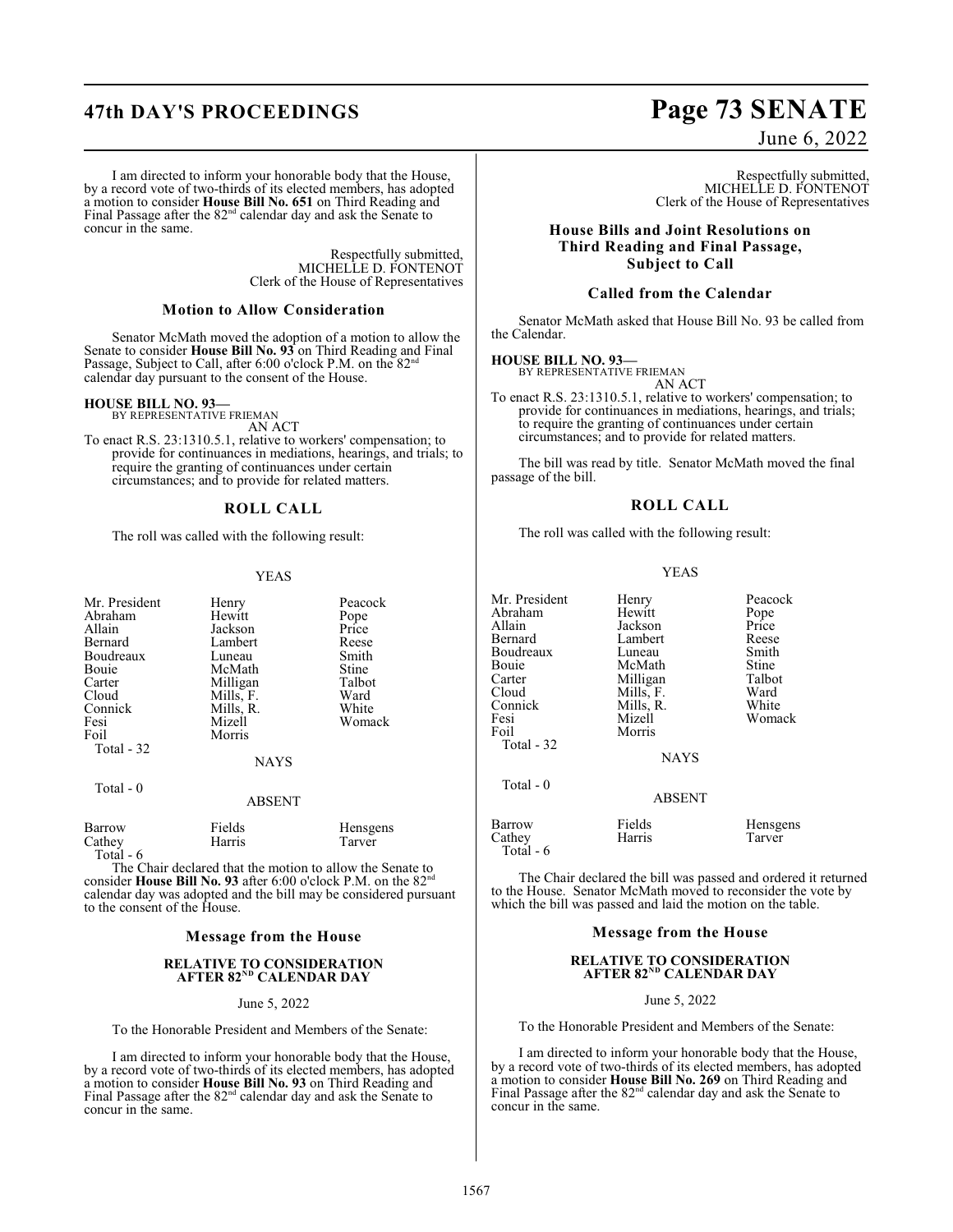## **Page 74 SENATE 47th DAY'S PROCEEDINGS**

June 6, 2022

Respectfully submitted, MICHELLE D. FONTENOT Clerk of the House of Representatives

## **Motion to Allow Consideration**

Senator Mizell moved the adoption of a motion to allow the Senate to consider **House Bill No. 269** on Reconsideration after 6:00 o'clock P.M. on the  $82<sup>nd</sup>$  calendar day pursuant to the consent of the House.

## **HOUSE BILL NO. 269—**

BY REPRESENTATIVES NELSON, ADAMS, AMEDEE, BEAULLIEU,<br>CARRIER, CREWS, DAVIS, DESHOTEL, DEVILLIER, DUBUISSON,<br>ECHOLS, EDMONDS, EDMONSTON, EMERSON, FISHER, UDBUISSON,<br>FONTENOT, FREEMAN, FREIBERG, GAROFALO, HARRIS,<br>HILFERTY, H AN ACT

To enact R.S. 17:24.11, relative to pupil progression; to prohibit the promotion of certain third graders with reading deficiencies to the fourth grade; to require certain instructional services for retained students; to provide exceptions for students who meet certain criteria; to require certain instructional services for students granted an exception; and to provide for related matters.

## **ROLL CALL**

The roll was called with the following result:

## YEAS

| Mr. President<br>Abraham<br>Allain<br>Bernard<br>Cathey<br>Cloud<br>Connick<br>Fesi<br>Total $-23$ | Foil<br>Henry<br>Hewitt<br>McMath<br>Milligan<br>Mills, R.<br>Mizell<br>Morris<br><b>NAYS</b> | Peacock<br>Reese<br>Stine<br>Talbot<br>Ward<br>White<br>Womack |
|----------------------------------------------------------------------------------------------------|-----------------------------------------------------------------------------------------------|----------------------------------------------------------------|
| Boudreaux<br>Bouie<br>Carter<br>Jackson<br>Total - 10                                              | Lambert<br>Luneau<br>Mills, F.<br>Pope<br><b>ABSENT</b>                                       | Price<br>Smith                                                 |

Barrow Harris Tarver<br>Fields Hensgens Tarver Hensgens Total - 5

The Chair declared that the Senate refused to grant the motion to consider House Bill No. 269 after the 82<sup>nd</sup> calendar day.

## **Message from the House**

## **RELATIVE TO CONSIDERATION** AFTER 82<sup>nd</sup> CALENDAR DAY

## June 5, 2022

To the Honorable President and Members of the Senate:

I am directed to inform your honorable body that the House, by a record vote of two-thirds of its elected members, has adopted a motion to consider **House Bill No. 618** on Third Reading and Final Passage after the  $82<sup>nd</sup>$  calendar day and ask the Senate to concur in the same.

Respectfully submitted, MICHELLE D. FONTENOT Clerk of the House of Representatives

## **Motion to Allow Consideration**

Senator Foil moved the adoption of a motion to allow the Senate to consider **House Bill No. 618** on Third Reading and Final<br>Passage, after 6:00 o'clock P.M. on the 82<sup>nd</sup> calendar day pursuant to the consent of the House.

### **HOUSE BILL NO. 618—**

BY REPRESENTATIVE NELSON AN ACT

To enact R.S. 17:2119, relative to schools; to grant certain patriotic organizations access to school facilities; to grant representatives of such organizations the opportunity to speak to and recruit students; and to provide for related matters.

## **ROLL CALL**

The roll was called with the following result:

## YEAS

| Mr. President<br>Abraham<br>Allain<br>Bernard<br>Cloud<br>Connick<br>Fesi<br>Foil<br>Total - 24 | Henry<br>Hewitt<br>Lambert<br>McMath<br>Milligan<br>Mills, F.<br>Mills, R.<br>Mizell<br><b>NAYS</b> | Morris<br>Peacock<br>Pope<br>Reese<br>Stine<br>Talbot<br>Ward<br>Womack |
|-------------------------------------------------------------------------------------------------|-----------------------------------------------------------------------------------------------------|-------------------------------------------------------------------------|
| Boudreaux<br>Bouie<br>Carter<br>Total - 7                                                       | Jackson<br>Luneau<br>Price<br><b>ABSENT</b>                                                         | Smith                                                                   |
| <b>Barrow</b><br>Cathey<br>Fields                                                               | Harris<br>Hensgens<br>Tarver                                                                        | White                                                                   |

Total - 7

The Chair declared that the Senate refused to grant the motion to consider **House Bill No. 618** after the 82<sup>nd</sup> calendar day.

## **Message from the House**

## **RELATIVE TO CONSIDERATION** AFT<mark>ER 82<sup>nd</sup> CALENDAR DAY</mark>

June 5, 2022

To the Honorable President and Members of the Senate:

I am directed to inform your honorable body that the House, by a record vote of two-thirds of its elected members, has adopted a motion to consider House Bill No. 811 on Third Reading and Final Passage after the 82<sup>nd</sup> calendar day and ask the Senate to concur in the same.

> Respectfully submitted, MICHELLE D. FONTENOT Clerk of the House of Representatives

## **Motion to Allow Consideration**

Senator Hewitt moved the adoption of a motion to allow the Senate to consider **House Bill No. 811** on Third Reading and Final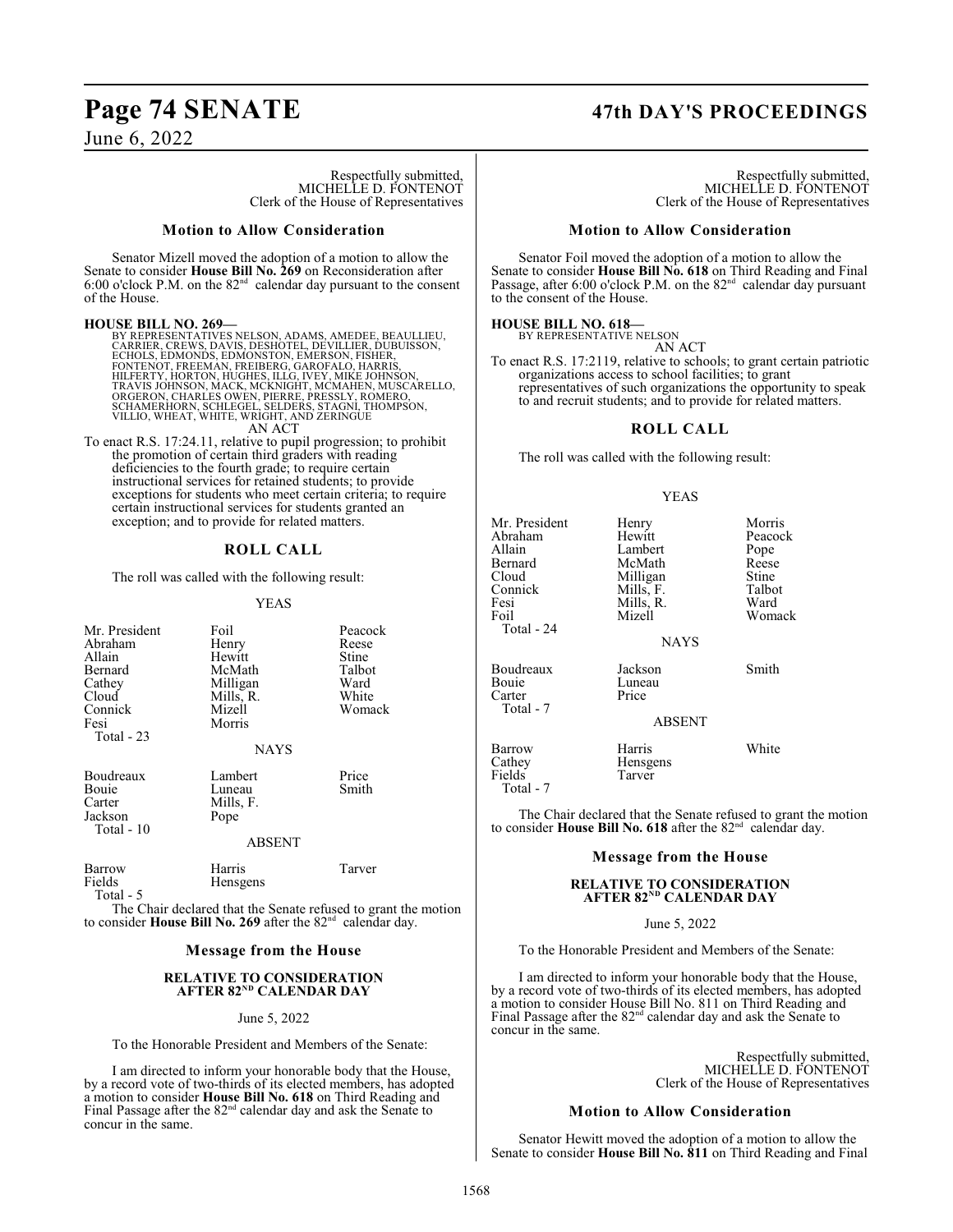## **47th DAY'S PROCEEDINGS Page 75 SENATE**

June 6, 2022

Passage, after 6:00 o'clock P.M. on the  $82<sup>nd</sup>$  calendar day pursuant to the consent of the House.

## **HOUSE BILL NO. 811—**

BY REPRESENTATIVE MIGUEZ AN ACT

To enact R.S. 18:1400.10, relative to the funding of elections and related expenses; to prohibit public officials and agencies from using private donations to pay costs related to conducting elections; to provide for an effective date; and to provide for related matters.

## **ROLL CALL**

The roll was called with the following result:

## YEAS

| Mr. President<br>Abraham<br>Allain<br>Bernard<br>Cathey<br>Cloud<br>Connick<br>Fesi<br>Foil<br>Total $-25$ | Henry<br>Hewitt<br>Lambert<br>McMath<br>Milligan<br>Mills, F.<br>Mills, R.<br>Mizell<br>Morris | Peacock<br>Pope<br>Reese<br>Stine<br>Talbot<br>White<br>Womack |
|------------------------------------------------------------------------------------------------------------|------------------------------------------------------------------------------------------------|----------------------------------------------------------------|
|                                                                                                            | <b>NAYS</b>                                                                                    |                                                                |
| Boudreaux<br>Bouie<br>Carter<br>Total - 7                                                                  | Jackson<br>Luneau<br>Price<br>ABSENT                                                           | Smith                                                          |
| Barrow<br>Fields<br>Total - 6                                                                              | Harris<br>Hensgens                                                                             | Tarver<br>Ward                                                 |

The Chair declared that the Senate refused to grant the motion to consider House Bill No. 811 after the 82<sup>nd</sup> calendar day.

## **Message from the House**

## **RELATIVE TO CONSIDERATION** AFTER 82<sup>nd</sup> CALENDAR DAY

## June 5, 2022

To the Honorable President and Members of the Senate:

I am directed to inform your honorable body that the House, by a record vote of two-thirds of its elected members, has adopted a motion to consider **House Bill No. 526** on Third Reading and Final Passage after the 82<sup>nd</sup> calendar day and ask the Senate to concur in the same.

> Respectfully submitted, MICHELLE D. FONTENOT Clerk of the House of Representatives

## **Motion to Allow Consideration**

Senator Talbot moved the adoption of a motion to allow the Senate to consider **House Bill No. 526** on Third Reading and Final<br>Passage, after 6:00 o'clock P.M. on the 82<sup>nd</sup> calendar day pursuant to the consent of the House.

## **HOUSE BILL NO. 526—**

BY REPRESENTATIVES EDMONDS, AMEDEE, BACALA, CARRIER,<br>WILFORD CARTER, DEVILLIER, EMERSON, FISHER, FREEMAN,<br>GAROFALO, HARRIS, HUGHES, LAFLEUR, LARVADAIN, MIGUEZ,<br>NEWELL, CHARLES OWEN, SCHAMERHORN, SCHLEGEL, AND **SELDERS** 

AN ACT

To enact R.S. 17:88.1 and 3996(B)(67), relative to school board fiscal information; to require each city, parish, and other local public school board to post certain fiscal information on its website; to provide deadlines; to require the treasurer to post certain fiscal information relative to school boards on the website of the Department of the Treasury; to provide relative to charter schools; and to provide for related matters.

## **ROLL CALL**

The roll was called with the following result:

## YEAS

| Mr. President<br>Abraham<br>Allain<br>Bernard<br>Cathey<br>Cloud<br>Connick<br>Fesi<br>Total - 24 | Foil<br>Henry<br>Hewitt<br>Lambert<br>McMath<br>Milligan<br>Mills, F.<br>Mills, R.<br><b>NAYS</b> | Mizell<br>Morris<br>Peacock<br>Reese<br>Stine<br>Talbot<br>White<br>Womack |
|---------------------------------------------------------------------------------------------------|---------------------------------------------------------------------------------------------------|----------------------------------------------------------------------------|
| Boudreaux<br>Bouie<br>Carter<br>Total - 8                                                         | Jackson<br>Luneau<br>Pope<br><b>ABSENT</b>                                                        | Price<br>Smith                                                             |
| <b>Barrow</b><br>Fields<br>Total - 6                                                              | Harris<br>Hensgens                                                                                | Tarver<br>Ward                                                             |

The Chair declared that the Senate refused to grant the motion to consider **House Bill No. 526** after the  $82<sup>nd</sup>$  calendar day.

## **Message from the House**

## **DISCHARGED THE CONFERENCE COMMITTEE**

## June 6, 2022

To the Honorable President and Members of the Senate:

I am directed to inform your honorable body that the House of Representatives has discharged the Conference Committee on the disagreement to **Senate Bill No. 90**.

> Respectfully submitted, MICHELLE D. FONTENOT Clerk of the House of Representatives

## **Rules Suspended**

Senator Jackson asked for and obtained a suspension of the rules to revert to:

## **Rules Suspended**

Senator Jackson asked for and obtained a suspension of the rules to revert to: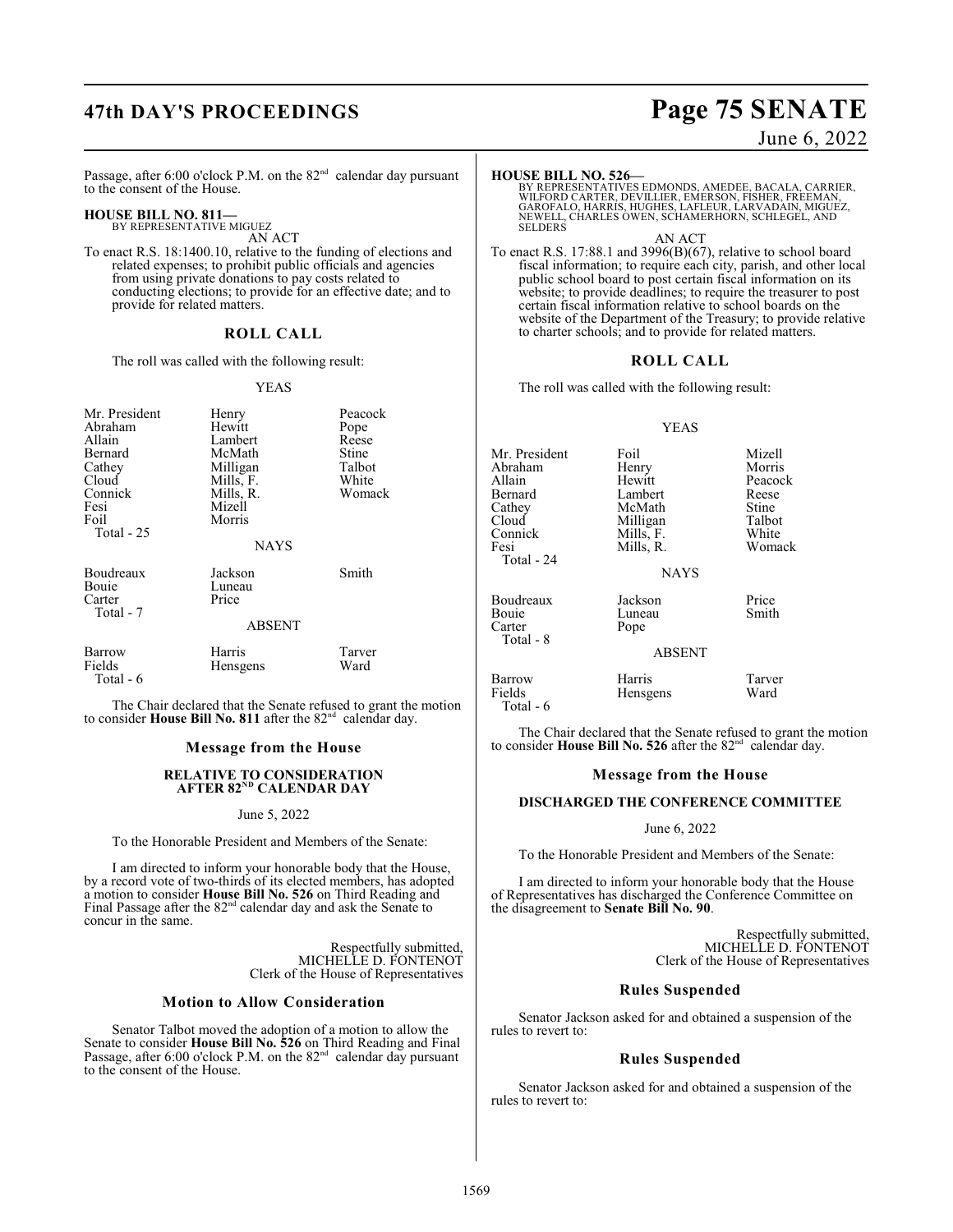June 6, 2022

## **Senate Resolutions on Second Reading**

**SENATE RESOLUTION NO. 225—**<br>BY SENATORS JACKSON, BERNARD, BOUDREAUX, BOUIE,<br>CARTER, CATHEY, CLOUD, CONNICK, CORTEZ, HEWITT,<br>LAMBERT, LUNEAU, MILLIGAN, FRED MILLS, ROBERT MILLS, MIZELL, MORRIS, PEACOCK, REESE, SMITH, STINE, TALBOT AND WOMACK

A RESOLUTION To commend Ms. Pat Rusk, RN on twenty-two years of dedicated service to the Capitol First Aid Station.

The resolution was read by title. Senator Jackson moved to adopt the Senate Resolution.

## **ROLL CALL**

The roll was called with the following result:

## YEAS

| Mr. President<br>Abraham<br>Allain<br>Bernard<br>Boudreaux<br>Bouie<br>Carter<br>Cathey<br>Cloud<br>Connick<br>Fesi<br>Total - 32 | Foil<br>Henry<br>Hewitt<br>Jackson<br>Lambert<br>Luneau<br>McMath<br>Milligan<br>Mills, F.<br>Mills, R.<br>Mizell | Morris<br>Peacock<br>Pope<br>Price<br>Reese<br>Smith<br>Stine<br>Talbot<br>White<br>Womack |
|-----------------------------------------------------------------------------------------------------------------------------------|-------------------------------------------------------------------------------------------------------------------|--------------------------------------------------------------------------------------------|
|                                                                                                                                   | <b>NAYS</b>                                                                                                       |                                                                                            |
| Total - 0                                                                                                                         |                                                                                                                   |                                                                                            |

## ABSENT

| Barrow    | Harris   | Tarver |
|-----------|----------|--------|
| Fields    | Hensgens | Ward   |
| Total - 6 |          |        |

The Chair declared the Senate adopted the Senate Resolution.

## **Message from the House**

## **RELATIVE TO CONSIDERATION** AFTER 82<sup>nd</sup> CALENDAR DAY

### June 6, 2022

To the Honorable President and Members of the Senate:

I am directed to inform your honorable body that the House, by a record vote of two-thirds of its elected members, has adopted a motion to consider **Senate Bill No. 134** on Third Reading and Final Passage after the  $82<sup>nd</sup>$  calendar day and ask the Senate to concur in the same.

> Respectfully submitted, MICHELLE D. FONTENOT Clerk of the House of Representatives

## **Recess**

On motion of Senator Cortez, the Senate took a recess at 4:25 o'clock P.M. until 5:00 o'clock P.M.

## **After Recess**

The Senate was called to order at 5:01 o'clock P.M. by the President of the Senate.

## **Page 76 SENATE 47th DAY'S PROCEEDINGS**

## **ROLL CALL**

The roll being called, the following members answered to their names:

## PRESENT

| Mr. President | Foil      | Morris        |
|---------------|-----------|---------------|
| Abraham       | Henry     | Peacock       |
| Allain        | Hewitt    |               |
| Bernard       | Jackson   | Pope<br>Price |
| Boudreaux     | Lambert   | Reese         |
| Bouie         | Luneau    | Smith         |
| Carter        | McMath    | Stine         |
| Cathey        | Milligan  | Talbot        |
| Cloud         | Mills, F. | Ward          |
| Connick       | Mills, R. | White         |
| Fesi          | Mizell    |               |
| Total - 32    |           |               |
|               | ABSENT    |               |

## ABSENT

Hensgens

Barrow Harris Tarver<br>
Fields Hensgens Womack Total - 6

The President of the Senate announced there were 32 Senators present and a quorum.

## **Senate Business Resumed After Recess**

## **Message from the House**

## **ADOPTION OF CONFERENCE COMMITTEE REPORT**

June 6, 2022

To the Honorable President and Members of the Senate:

I am directed to inform your honorable body that the House of Representatives has adopted the Report of the Conference Committee on the disagreement to **Senate Bill No. 241**.

> Respectfully submitted, MICHELLE D. FONTENOT Clerk of the House of Representatives

## **Message from the House**

## **ADOPTION OF CONFERENCE COMMITTEE REPORT**

## June 6, 2022

To the Honorable President and Members of the Senate:

I am directed to inform your honorable body that the House of Representatives has adopted the Report of the Conference Committee on the disagreement to **House Bill No. 1080**.

> Respectfully submitted, MICHELLE D. FONTENOT Clerk of the House of Representatives

## **Motion**

Sen. Foil move to reconsider the vote by which the motion to allow the Senate to consider **House Bill 618** on third reading and final passage after 6:00 o'clock P.M. on the  $82<sup>nd</sup>$  calendar day, failed to pass.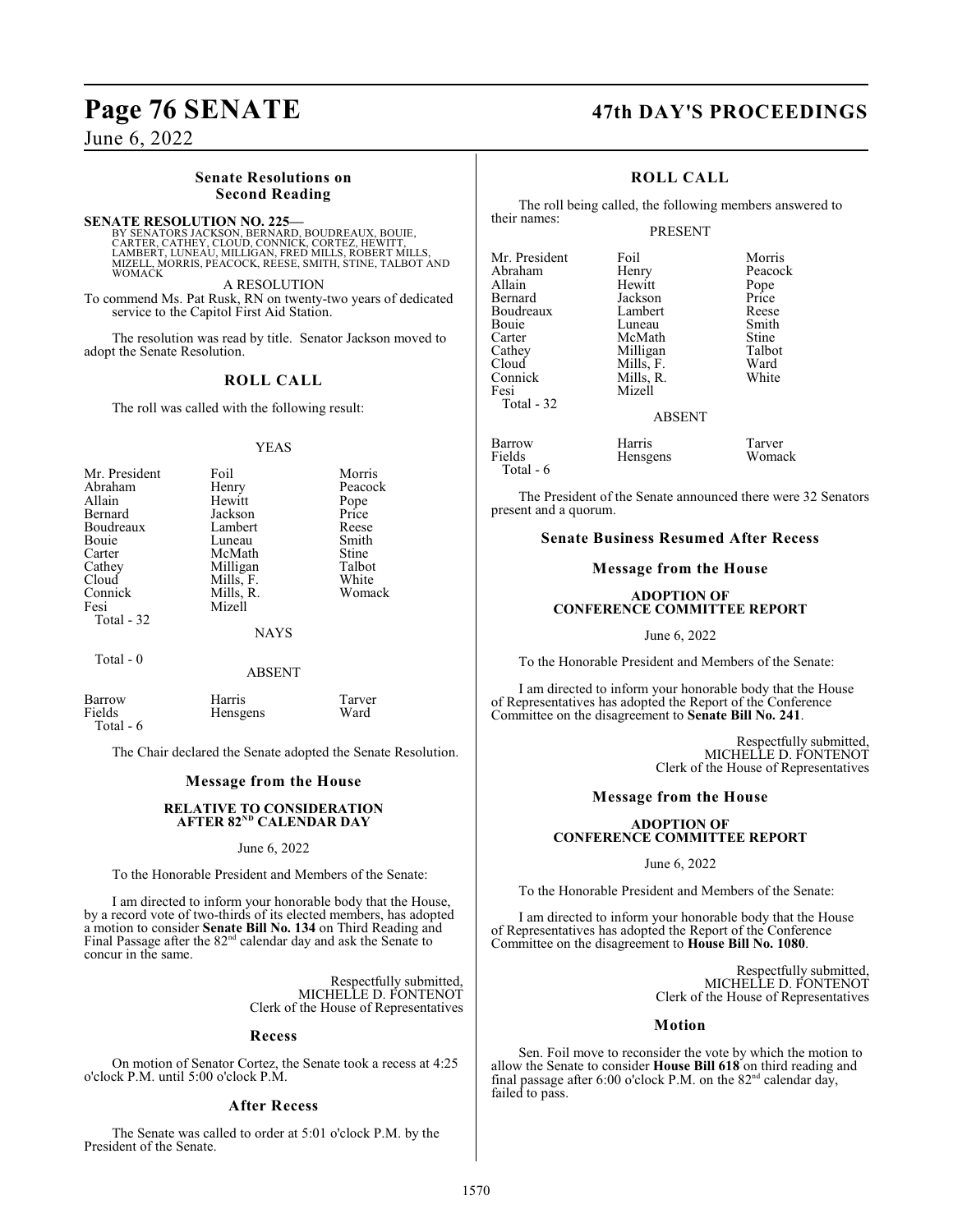## **ROLL CALL**

The roll was called with the following result:

### YEAS

| Mr. President<br>Abraham<br>Allain<br>Bernard<br>Boudreaux<br>Bouie<br>Carter<br>Cloud<br>Connick<br>Fesi<br>Foil<br>Total - 31 | Henry<br>Hewitt<br>Jackson<br>Lambert<br>Luneau<br>McMath<br>Milligan<br>Mills, F.<br>Mills, R.<br>Mizell<br>Morris | Peacock<br>Pope<br>Price<br>Reese<br>Stine<br>Talbot<br>Ward<br>White<br>Womack |
|---------------------------------------------------------------------------------------------------------------------------------|---------------------------------------------------------------------------------------------------------------------|---------------------------------------------------------------------------------|
|                                                                                                                                 | <b>NAYS</b>                                                                                                         |                                                                                 |

Total - 0

## ABSENT

| Barrow<br>Cathey | Harris<br>Hensgens | Tarver |
|------------------|--------------------|--------|
| Fields           | Smith              |        |
| Total - 7        |                    |        |

The Chair declared the motion passed.

## **House Bills and Joint Resolutions on Third Reading and Final Passage**

## **HOUSE BILL NO. 618—**

BY REPRESENTATIVE NELSON AN ACT

To enact R.S. 17:2119, relative to schools; to grant certain patriotic organizations access to school facilities; to grant representatives of such organizations the opportunity to speak to and recruit students; and to provide for related matters.

The bill was read by title. Senator Foil moved the final passage of the bill.

## **ROLL CALL**

The roll was called with the following result:

### YEAS

| Mr. President<br>Abraham<br>Allain<br>Bernard<br>Boudreaux<br>Bouie<br>Carter<br>Cloud<br>Connick<br>Fesi<br>Foil<br>Total - 31 | Henry<br>Hewitt<br>Jackson<br>Lambert<br>Luneau<br>McMath<br>Milligan<br>Mills, F.<br>Mills, R.<br>Mizell<br>Morris | Peacock<br>Pope<br>Price<br>Reese<br>Stine<br>Talbot<br>Ward<br>White<br>Womack |
|---------------------------------------------------------------------------------------------------------------------------------|---------------------------------------------------------------------------------------------------------------------|---------------------------------------------------------------------------------|
|                                                                                                                                 | <b>NAYS</b>                                                                                                         |                                                                                 |
| Total - 0                                                                                                                       | <b>ABSENT</b>                                                                                                       |                                                                                 |
| Barrow<br>Cathey<br>Fields                                                                                                      | Harris<br>Hensgens<br>Smith                                                                                         | Tarver                                                                          |

## Total - 7

# **47th DAY'S PROCEEDINGS Page 77 SENATE**

June 6, 2022

The Chair declared the bill was passed and ordered it returned to the House. Senator Foil moved to reconsider the vote by which the bill was passed and laid the motion on the table.

## **Conference Committee Report**

The following report was received and read:

## **HOUSE BILL NO. 1080— (Substitute for House Bill No. 1038 by Representative Deshotel)**<br>BY REPRESENTATIVE DESHOTEL

AN ACT To amend and reenact R.S. 44:4.1(B)(35) and R.S. 51:2370.2(introductory paragraph), (2), and (16), 2370.3(A) and (E), 2370.4(A)(introductory paragraph) and (12), (B), and  $(C)(1)$ , 2370.5(Å), (B)(introductory paragraph), (D), (E), (H), (I), and (J), 2370.9, 2370.13, and 2370.16 and to enact R.S. 51:2370.3(H) and (I), relative to broadband; to provide for the GUMBO grant program; to provide for definitions; to provide for mapping; to provide for description of service; to provide for protest; to authorize certain reports; to adjust the administrative fee; to provide for public records exceptions; to make technical changes; and to provide for related matters.

## **CONFERENCE COMMITTEE REPORT**

June 6, 2022

To the Honorable Speaker and Members of the House of Representatives and the Honorable President and Members of the Senate.

Ladies and Gentlemen:

We, the conferees appointed to confer over the disagreement between the two houses concerning House Bill No. 1080 by Representative Deshotel recommend the following concerning the Reengrossed bill:

- 1. That the set of Senate Committee Amendments by the Senate Committee on Commerce, Consumer Protection and International Affairs (#3966) be adopted.
- 2. That Senate Floor Amendments Nos. 1, 2, 4 through 6, 8, 13 through 25, and 28 by Senator Mizell (#4345) be adopted.
- 3. That Senate Floor Amendment Nos. 3, 7, 9 through 12, 26, and 27 by Senator Mizell (#4345) be rejected.
- 4. That the following amendments to the Reengrossed bill be adopted:

## AMENDMENT NO. 1

In Senate Committee Amendment No. 8 by the Senate Committee on Commerce, Consumer Protection and International Affairs (#3966), on page 1, line 21, change "eighteen" to "twenty"

## AMENDMENT NO. 2

In Senate Committee Amendment No. 8 by the Senate Committee on Commerce, Consumer Protection and International Affairs  $(\text{\#3966})$ , on page 1, line 22, change "sixty" to "thirty"

### AMENDMENT NO. 3

In Senate Committee Amendment No. 8 by the Senate Committee on Commerce, Consumer Protection and International Affairs  $(\text{\#3966})$ , on page 1, line 32, change "is required to" to "shall"

## AMENDMENT NO. 4

In Senate Committee Amendment No. 8 by the Senate Committee on Commerce, Consumer Protection and International Affairs (#3966), on page 1, line 33, change "eighteen-month" to "twentymonth"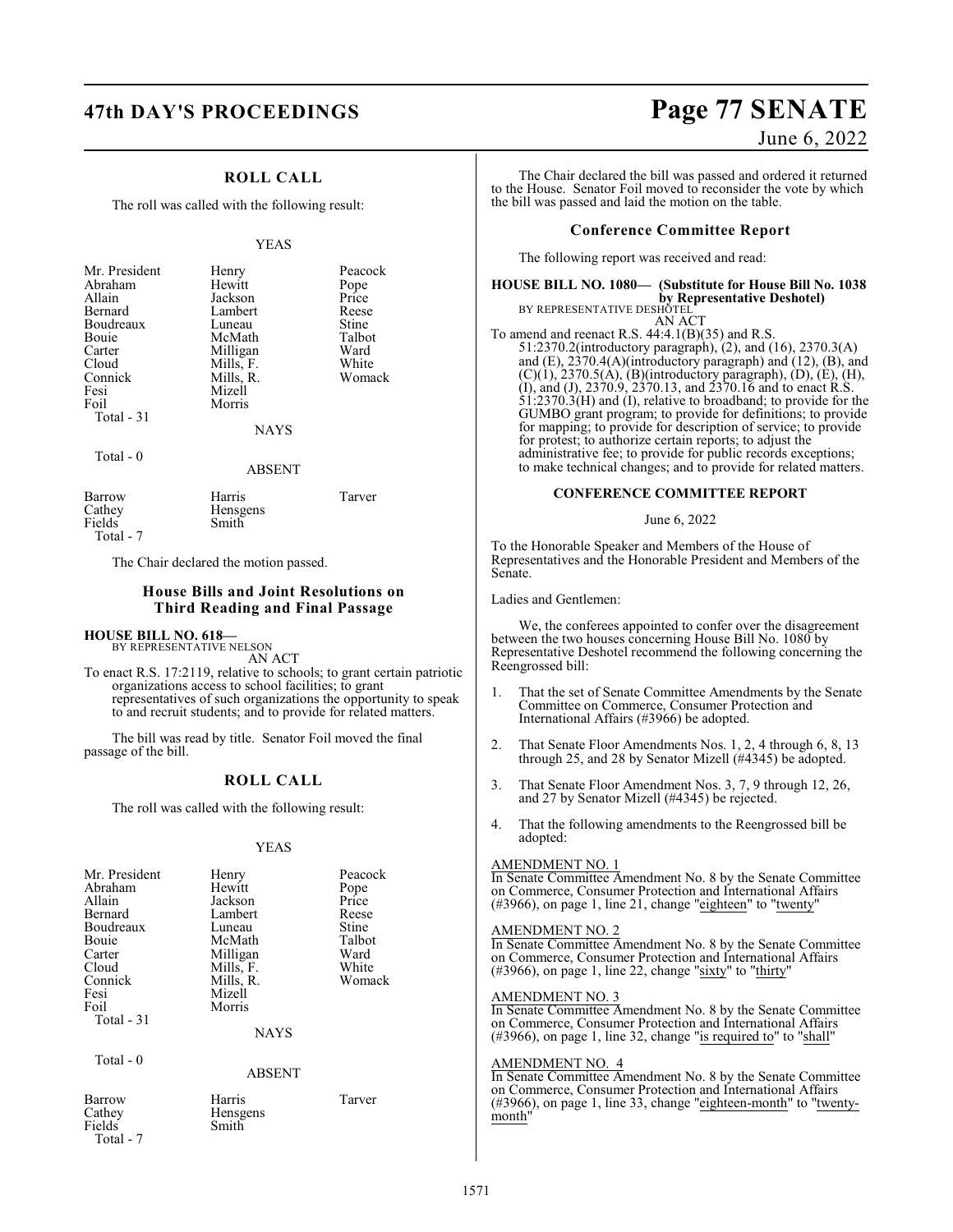## **Page 78 SENATE 47th DAY'S PROCEEDINGS**

## June 6, 2022

AMENDMENT NO. 5

In Senate Committee Amendment No. 8 by the Senate Committee on Commerce, Consumer Protection and International Affairs (#3966), on page 2, line 9, change " $(5)(a)$ " to "C.(1)"

## AMENDMENT NO. 6

In Senate Committee Amendment No. 8 by the Senate Committee on Commerce, Consumer Protection and International Affairs (#3966), on page 2, line 13, change "(b)" to "(2)"

## AMENDMENT NO. 7

In Senate Committee Amendment No. 8 by the Senate Committee on Commerce, Consumer Protection and International Affairs (#3966), on page 2, line 16, change "C." to "D."

## AMENDMENT NO. 8

In Senate Committee Amendment No. 8 by the Senate Committee on Commerce, Consumer Protection and International Affairs (#3966), on page 2, line 22, change " $D$ ." to " $E$ ."

## AMENDMENT NO. 9

In Senate Committee Amendment No. 8 by the Senate Committee on Commerce, Consumer Protection and International Affairs (#3966), on page 2, line 25, change " $E$ ." to " $F$ ."

## AMENDMENT NO. 10

In Senate Committee Amendment No. 8 by the Senate Committee on Commerce, Consumer Protection and International Affairs (#3966), on page 2, line 29, change "F." to "G."

## AMENDMENT NO. 11

In Senate Committee Amendment No. 8 by the Senate Committee on Commerce, Consumer Protection and International Affairs (#3966), on page 2, line 37, change " $G$ ." to "H.'

## AMENDMENT NO. 12

In Senate Committee Amendment No. 8 by the Senate Committee on Commerce, Consumer Protection and International Affairs (#3966), on page 2, line 39, change "H." to "I."

## AMENDMENT NO. 13

In Senate Committee Amendment No. 8 by the Senate Committee on Commerce, Consumer Protection and International Affairs (#3966), on page 2, line 40, " $\underline{F}$ " to " $\underline{G}$ "

## AMENDMENT NO. 14

In Senate Committee Amendment No. 9 by the Senate Committee on Commerce, Consumer Protection and International Affairs (#3966), on page 2, line 48, change " $I(1)$ " to " $J(1)$ "

## AMENDMENT NO. 15

In Senate Committee Amendment No. 15 by the Senate Committee on Commerce, Consumer Protection and International Affairs (#3966), on page 3, line 12, change " $J(1)$ " to "K.(1)"

## AMENDMENT NO. 16

In Senate Committee Amendment No. 16 by the Senate Committee on Commerce, Consumer Protection and International Affairs (#3966), on page 3, line 14, change "Subsection I" to "Subsection J"

## AMENDMENT NO. 17

In Senate Committee Amendment No. 17 by the Senate Committee on Commerce, Consumer Protection and International Affairs (#3966), on page 3, line 16, change "Subsection I" to "Subsection J"

## AMENDMENT NO. 18

In Senate Floor Amendment No. 2 by Senator Mizell (#4345), on page 1, line 9, change "twenty month" to "twenty-month"

## AMENDMENT NO. 19

In Senate Floor Amendment No. 4 by Senator Mizell (#4345), on page 1, delete line 18 in its entirety and insert in lieu thereof:

"26, 2022, on page 1, line 34, after "locations" change the period "." to a semicolon ";" and add"

## AMENDMENT NO. 20

In Senate Floor Amendment No. 4 by Senator Mizell (#4345), on page 1, line 20, change "twenty month" to "twenty-month"

## AMENDMENT NO. 21

In Senate Floor Amendment No. 6 by Senator Mizell (#4345), on page 1, line 28, delete "all"

## AMENDMENT NO. 22

In Senate Floor Amendment No. 21 by Senator Mizell (#4345), on page 3, line 5, change " $A(1)$ ." to " $A(1)$ "

## AMENDMENT NO. 23

In Senate Floor Amendment No. 21 by Senator Mizell (#4345), on page 3, delete line 6 in its entirety, and insert in lieu thereof: "with this Section. The period for protesting an award shall be thirty days from the announcement of an award. Protests shall be submitted in writing, accompanied by all"

## AMENDMENT NO. 24

In Senate Floor Amendment No. 28 by Senator Mizell (#4345), on page 4, line 10, after "repealed" and before the period "." insert "in its entirety"

## AMENDMENT NO. 25

On page 1, at the end of line 4, insert " $2370.10(B)$ ,"

## AMENDMENT NO. 26

On page 2, line 6, after "2370.9," and before "2370.13" insert  $"2370.10(B),"$ 

## AMENDMENT NO. 27

On page 3, at the end of line 4, insert the following:

"Any location or area of the state, subject to a Rural Digital Opportunity Fund award, in which the provider receiving the award has proposed to provide broadband internet access service through a technology other than a wireline technology, may be eligible for the GUMBO grant program.

## AMENDMENT NO. 28

On page 6, line 7, delete "sixty" and insert "thirty"

## AMENDMENT NO. 29

On page 8, delete lines 10 through 12 in their entirety and insert in lieu thereof the following: "state. If a court has found in a final judgment that an applicant or protestor has incorrectly designated a location as served or unserved, the office may assess a civil penalty of up to one thousand dollars per incorrectly designated location identified in the GUMBO award process and disputed in litigation.

## AMENDMENT NO. 30

On page 9, between lines 2 and 3, insert the following: "§2370.10. Failure to perform

\* \* \* B. A grant recipient shall not be required to forfeit the amount of the grant received if it fails to perform due to a natural disaster, an act of God, force majeure, a catastrophe, pandemic, the failure to obtain access to private or public property or any government permits under reasonable terms or such other occurrence over which the grant recipient has no control.

\* \* \* D. Notwithstanding the provisions of this Section to the contrary, if a grant recipient fails to complete a project in a material respect, the grant recipient, at the discretion of the office, may be required to reimburse the state the actual cost to finish the project. The actual cost to finish the project shall be determined by the office in consultation with the grant recipient. The office shall not require a grant recipient that it deems has made a good faith effort to complete a project to reimburse the state an amount greater than the remaining GUMBO cost per prospective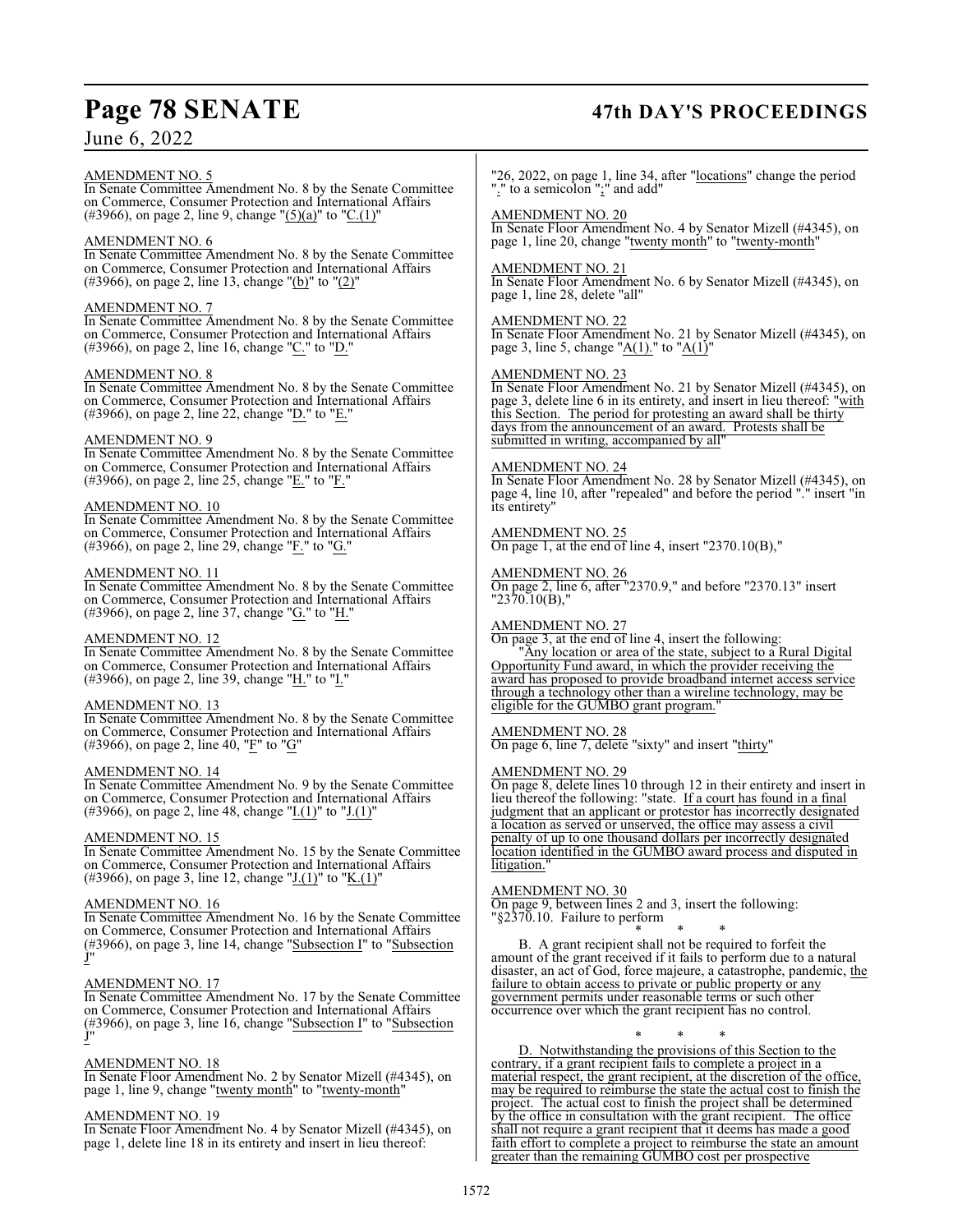## **47th DAY'S PROCEEDINGS Page 79 SENATE**

### broadband recipient as set forth in the grant recipient's application.' Representatives: Senators: Senators: Senators: Senators: Senators: Senators: Senators: Senators: Senators: Senators: Senators: Senators: Senators: Senators: Senators: Senators: Senators: Senators: Senators: Senators: Senat Daryl Andrew Deshotel Rick Ward III<br>Paula P. Davis Beth Mizell Stewart Cathey Jr. Senator Mizell moved to adopt the Conference Committee **ROLL CALL** The roll was called with the following result: YEAS 1. That the amendment proposed by the House Committee on Ways and Means and adopted by the House on May 18, 2022 be rejected. 2. That the set of two House Floor Amendments (#5277) adopted by the House of Representatives on June 1, 2022 be rejected. 3. That the set of three House Floor Amendments (#5286) adopted by the House of Representatives on June 1, 2022 be rejected. 4. That the following amendments to the Engrossed bill be adopted: AMENDMENT NO. 1 On page 1, line 2, after "reenact" delete the remainder of the line and insert "R.S. 47:1857(B), 2134(B)(1), (D)(3), and (E)(1) and to enact R.S. 47:1857(C), 1989(G), 2132(A)(3), and 2134(F), relative "

AMENDMENT NO. 2 On page 1, line 4, after "assessments;" insert "to provide for the timing of payments under protest or posting alternative security; to provide for the time period for determinations on claims for ad valorem taxes erroneously paid relative to public service properties;"

## AMENDMENT NO. 3

On page 1, line 9, after "Section 1." delete the remainder of the line and insert: "R.S. 47:1857(B), 2134(B)(1), (D)(3), and (E)(1) are hereby amended and reenacted and  $\overrightarrow{R}$ .  $\overrightarrow{S}$ .  $\overrightarrow{47}$ :  $\overrightarrow{1857}$ (C),  $\overrightarrow{1989}$ (G),  $2132(A)(3)$ ,"

AMENDMENT NO. 4

On page 1, between lines 10 and 11, insert: "§1857. Corrections and changes \* \* \*

B. **Notwithstanding any other provision of law to the contrary, a company may present a claim to the Louisiana Tax Commission on the basis that the taxpayer made an error in its annual reporting pursuant to the provisions of R.S. 47:1852 within three years of the date of a payment. The Louisiana Tax Commission shall duly examine the merits and correctness of each claim presented to it pursuant to this Subsection and shall make a determination thereon within sixty days of the receipt of the claim. The Louisiana Tax Commission shall correct or change the assessment upon a showing of a clerical error or a showing by clear and convincing evidence of any other error. An overpayment determined as a result of a change or correction pursuant to this Section shall be issued as a refund pursuant to the provisions of R.S. 47:2132, applied by the company as a credit against future ad valorem tax liability of that company in that jurisdiction at the discretion of the collector, or satisfied in any other manner agreed by the company and the collector.**

**(C)**(1) Any company may institute suit in the Board of Tax Appeals or any court having jurisdiction of the cause of action for the purpose of contesting the correctness or legality of any **determination related to** corrections and changes of its assessed valuation for taxation by the Louisiana Tax Commission under this Section, which suit must be instituted within thirty days after receipt of the notice ordering the change. However, to state a cause of action, the petition instituting the suit shall name the Louisiana Tax Commission as defendant and shall set forth not only the correction or change of its assessed valuation for taxation made by the Louisiana Tax Commission, but also the assessed valuation for taxation that the company deems to be correct and legal and the reasons therefor.

(2) Any company that has filed suit under these provisions and whose taxes have become due shall pay such taxes under protest **as provided in R.S. 47:2134(B)** to the officer or officers designated by law for the collection of such taxes and shall cause notice or notices to issue in such suit to the officer or officers as

Respectfully submitted,

Paula P. Davis<br>Larry Selders

Report.

| Mr. President<br>Abraham<br>Allain<br>Bernard<br>Boudreaux<br>Bouie<br>Carter<br>Cathey<br>Cloud<br>Connick<br>Fesi<br>Total - 32 | Foil<br>Henry<br>Hewitt<br>Lambert<br>Luneau<br>McMath<br>Milligan<br>Mills, F.<br>Mills, R.<br>Mizell<br>Morris<br><b>NAYS</b> | Peacock<br>Pope<br>Price<br>Reese<br>Smith<br>Stine<br>Talbot<br>Ward<br>White<br>Womack |
|-----------------------------------------------------------------------------------------------------------------------------------|---------------------------------------------------------------------------------------------------------------------------------|------------------------------------------------------------------------------------------|
| Total $-0$                                                                                                                        | <b>ABSENT</b>                                                                                                                   |                                                                                          |
| Barrow                                                                                                                            | Harris                                                                                                                          | Jackson                                                                                  |

Fields Hensgens Tarver Total - 6

The Chair declared the Conference Committee Report was adopted.

## **Conference Committee Report**

The following report was received and read:

## **SENATE BILL NO. 241—**

BY SENATOR ALLAIN

AN ACT To amend and reenact R.S. 47:2134(E)(1) and enact R.S. 47:1989(G) and 2134(F), relative to security required for challenging the correctness or legality of ad valorem tax assessments; to provide that a payment under protest is not required to appeal the correctness of an assessment to the Louisiana Tax Commission; to provide for the posting of a bond or other security in lieu of a payment under protest for challenges to the legality of an assessment; and to provide for related matters.

## **CONFERENCE COMMITTEE REPORT**

## June 4, 2022

To the Honorable President and Members of the Senate and to the Honorable Speaker and Members of the House of Representatives.

Ladies and Gentlemen:

We, the conferees appointed to confer over the disagreement between the two houses concerning Senate Bill No. 241 by Senator Allain recommend the following concerning the Engrossed bill:

June 6, 2022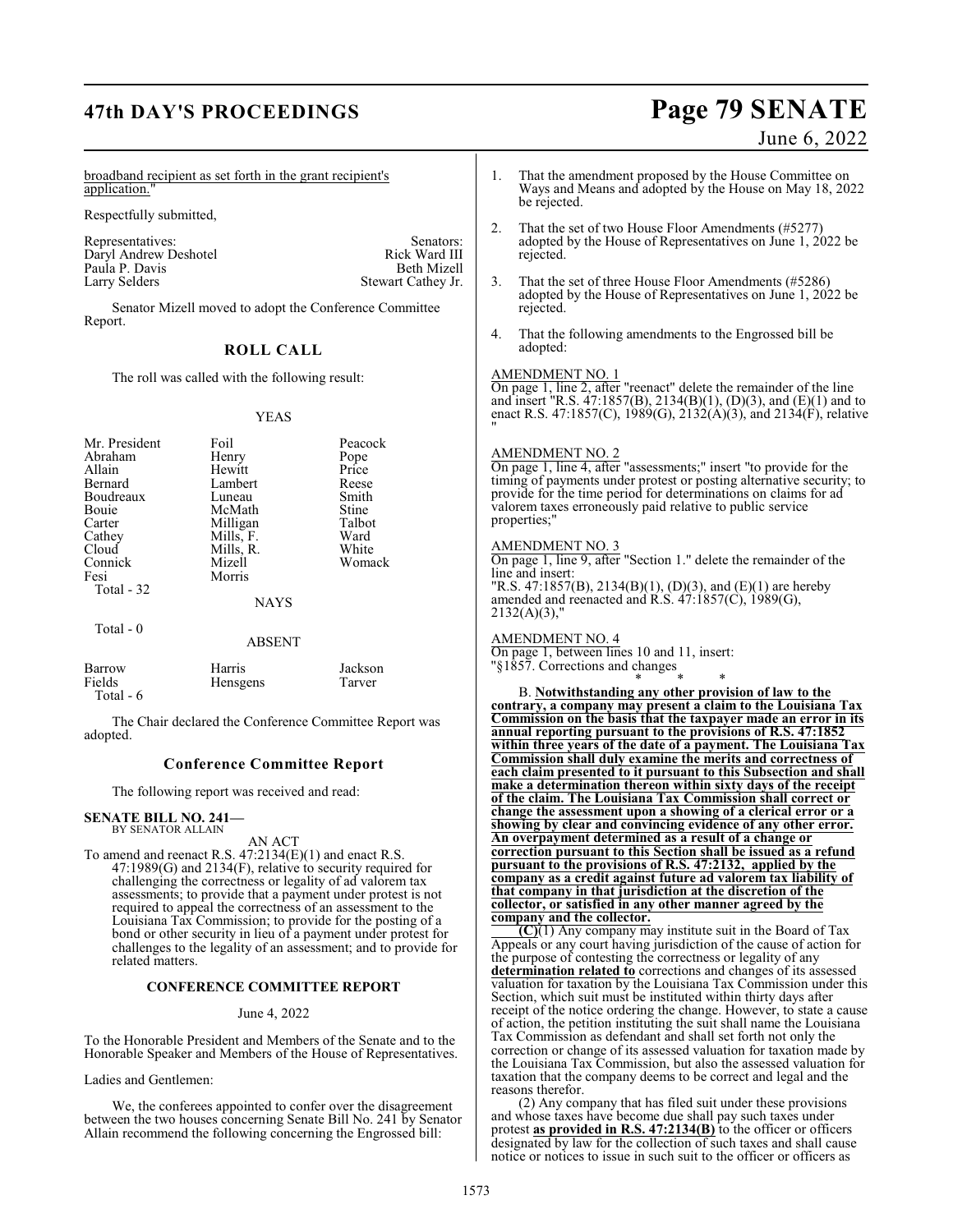## **Page 80 SENATE 47th DAY'S PROCEEDINGS**

R. L. Bret Allain II

June 6, 2022

provided in R.S. 47:2134(B). Upon receipt of such notice or notices, the amount paid under protest shall be segregated and invested by such officer or officers either in an interest-bearing account or in a certificate of deposit pending a final, nonappealable judgment in the suit.

(3) The provisions of R.S. 47:1856(D)(2), (3), and (4) shall be applicable to all actions instituted pursuant to this Section. All references to the reviewing court shall be deemed to mean either a district court of proper venue or the Board of Tax Appeals. \* \* \*"

## AMENDMENT NO. 5

On page 1, delete lines 13 through 17 and insert:

"**G. Notwithstanding any other law to the contrary, a taxpayer challenging the correctness of an assessment pursuant to Article VII, Section 18(E) of the Constitution of Louisiana or other applicable law is not required to make a payment under protest or post security while the correctness challenge is pending before the commission or during the pendency of an appeal of the commission's determination brought by any party other than the taxpayer. When a taxpayer appeals the commission's determination, the amount of the payment under protest or alternate security shall be based upon the commission's determination.**"

## AMENDMENT NO. 6

On page 2, between lines 1 and 2, insert:

"§2132. Refund of taxes erroneously paid A. \* \* \*

**(3) For public service properties, the tax commission shall duly examine the merits and correctness of each claim presented to it and shall make a determination thereon within sixty days of the receipt of the claim.** \* \* \*"

## AMENDMENT NO. 7

On page 2, between lines 3 and 4, insert:

"B.(1)**(a)** A taxpayer challenging the correctness of an assessment under R.S. 47:1856, 1857, or 1998 shall timely pay the disputed amount of tax due under protest to the officer or officers designated by law for the collection of this tax **or timely file a rule to set bond or other security pursuant to Subsection F of this Section**. The portion of the taxes that is paid by the taxpayer to the collecting officer or officers that is neither in dispute nor the subject of a suit contesting the correctness of the assessment shall not be made subject to the protest. The taxpayer shall submit separate payments for the disputed amount of tax due and the amount that is not in dispute and not subject to the protest.

**(b) Paying under protest or filing a rule to set bond or other security shall be considered timely if the payment is made or the rule is filed within the deadline to appeal to the Board of Tax Appeals or district court pursuant to R.S. 47:1856, 1857, or 1998.** \* \* \*

D. \* \* \* (3) The right to sue for recovery of a tax paid under protest as provided in this Section shall afford a legal remedy and right of action at law in the **Board of Tax Appeals or** state or federal courts where any tax or the collection thereof is claimed to be an unlawful burden upon interstate commerce, or in violation of any act of the Congress of the United States, the Constitution of the United States, or the Constitution of Louisiana. \* \* \*"

## AMENDMENT NO. 8

On page 2, line 17, after "**F.(1)**" change "**Any**" to "**Notwithstanding any provision of law to the contrary, any**"

## AMENDMENT NO. 9

On page 3, after line 28, insert: "Section 2. The provisions of this Act shall apply to any appeal of an action of the Louisiana Tax Commission in connection with public service property that is pending before the Board of Tax Appeals on the effective date of this Act.

Section 3. This Act shall become effective upon signature by the governor or, if not signed by the governor, upon expiration of the time for bills to become law without signature by the governor, as provided by Article III, Section 18 of the Constitution of Louisiana. If vetoed by the governor and subsequently approved by the legislature, this Act shall become effective on the day following such approval."

Respectfully submitted,

Representatives: Senators: Senators: Senators: Senators: Senators: Senators: Senators: Senators: Senators: Senators: Senators: Senators: Senators: Senators: Senators: Senators: Senators: Senators: Senators: Senators: Senat Clay Schexnayder

Gerald "Beau" Alphonse Beaullieu, IV

Senator Allain moved to adopt the Conference Committee Report.

## **ROLL CALL**

The roll was called with the following result:

## YEAS

| Mr. President<br>Abraham<br>Allain<br>Bernard<br>Boudreaux<br>Bouie<br>Carter<br>Cathey<br>Cloud<br>Connick<br>Fesi<br>Total $-33$ | Foil<br>Henry<br>Hewitt<br>Jackson<br>Lambert<br>Luneau<br>McMath<br>Milligan<br>Mills, F.<br>Mills, R.<br>Mizell<br><b>NAYS</b> | Morris<br>Peacock<br>Pope<br>Price<br>Reese<br>Smith<br>Stine<br>Talbot<br>Ward<br>White<br>Womack |
|------------------------------------------------------------------------------------------------------------------------------------|----------------------------------------------------------------------------------------------------------------------------------|----------------------------------------------------------------------------------------------------|
| Total $-0$                                                                                                                         | <b>ABSENT</b>                                                                                                                    |                                                                                                    |
| Barrow<br>Fields                                                                                                                   | Harris<br>Hensgens                                                                                                               | Tarver                                                                                             |

The Chair declared the Conference Committee Report was adopted.

## **Rules Suspended**

Senator Mizell asked for and obtained a suspension of the rules to take up at this time:

## **Introduction of Senate Resolutions**

## **SENATE RESOLUTION NO. 226** BY SENATOR MIZELL

Total - 5

A RESOLUTION

BE IT RESOLVED by the Senate of the State of Louisiana that a committee of five be appointed by the President of the Senate to notify the House of Representatives that the Senate has completed its labors and is now ready to adjourn sine die.

On motion of Senator Mizell, the resolution was read by title and adopted.

In compliance with the resolution the President of the Senate appointed the following Committee:

> Senators Bouie, Fesi, Milligan, Robert Mills and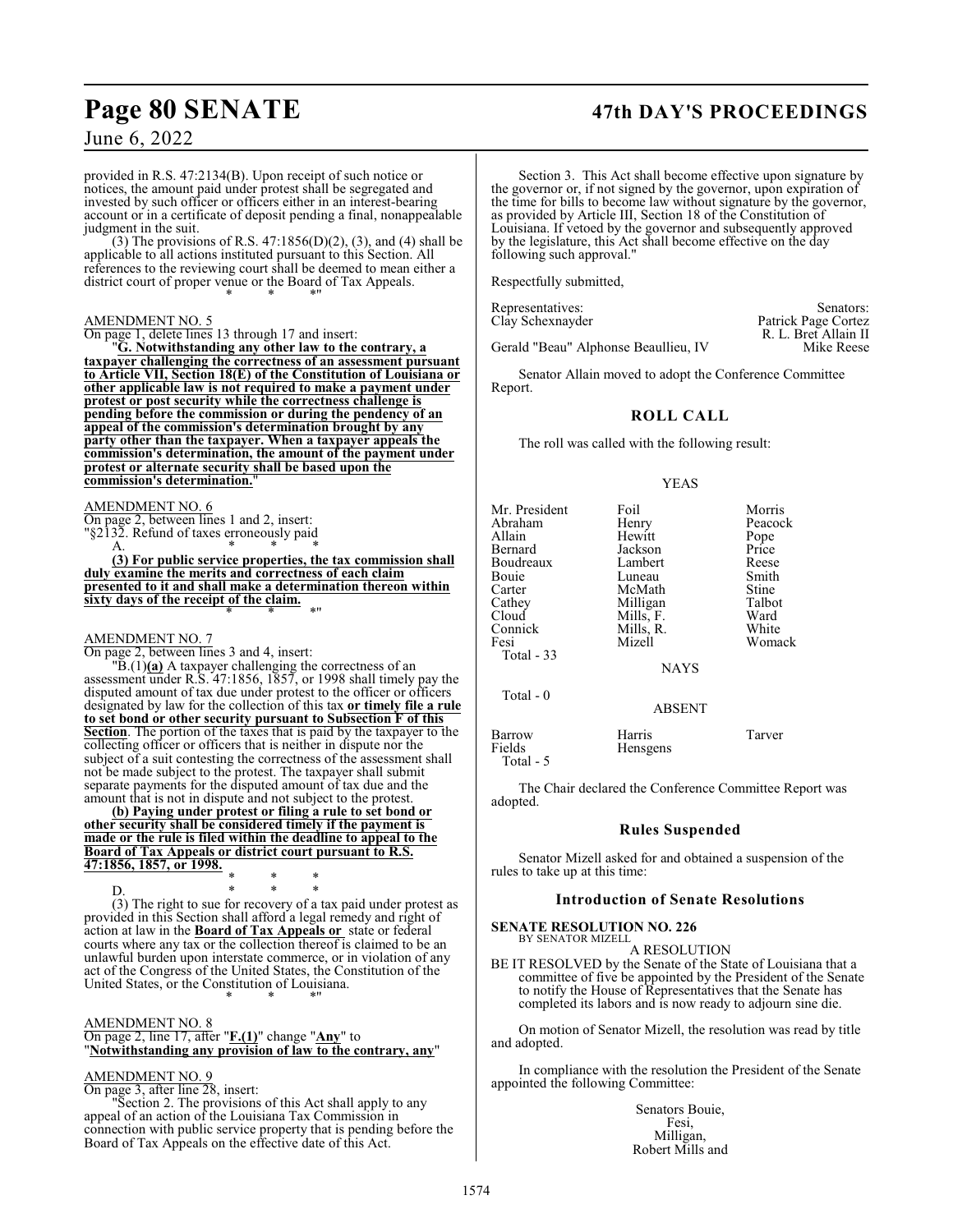## **47th DAY'S PROCEEDINGS Page 81 SENATE**

## June 6, 2022

## Pope.

**SENATE RESOLUTION NO. 227** BY SENATOR MIZELL

A RESOLUTION BE IT RESOLVED by the Senate of the State of Louisiana that a committee of five be appointed by the President of the Senate to serve with a like committee from the House of Representatives to notify the Governor that the Legislature of the State of Louisiana has completed its labors and is now ready to adjourn sine die.

On motion of Senator Mizell the resolution was read by title and adopted.

In compliance with the resolution the President of the Senate appointed the following committee:

> Senators Price, Smith, Stine, Ward and Womack.

## **Privileged Report of the Committee on Senate and Governmental Affairs**

## **ENROLLMENTS**

Senator Hewitt, Chairman on behalf of the Committee on Senate and Governmental Affairs, submitted the following report:

## June 6, 2022

To the President and Members of the Senate:

I am directed by your Committee on Senate and Governmental Affairs to submit the following report:

The following Senate Bills have been properly enrolled:

### **SENATE BILL NO. 75—** BY SENATOR FIELDS

A JOINT RESOLUTION

Proposing to amend Article X, Section 43(C) of the Constitution of Louisiana, relative to the State Police Commission; to require Senate confirmation of certain members; and to specify an election for submission of the proposition to electors and provide a ballot proposition.

## **SENATE BILL NO. 160—** BY SENATOR FIELDS

A JOINT RESOLUTION

Proposing to amend Article X, Section 3(B)(1) and (C) of the Constitution of Louisiana, relative to Senate confirmation of gubernatorially appointed members of the State Civil Service Commission; and to specify an election for submission of the proposition to electors and provide a ballot proposition.

## **SENATE BILL NO. 22—** BY SENATOR BOUDREAUX

AN ACT

To amend and reenact R.S. 36:259(B)(36), to enact R.S. 40:2018.7, and to repeal R.S. 40:2018.6, relative to the Palliative Care Interdisciplinary Advisory Council; to provide for placement of the council within the Louisiana Department of Health; to provide for legislative intent; to provide for subject matter to be studied by the council; to provide for definitions; to provide for council membership; to provide for minimum organization and task requirements; to provide for staff support; to provide for recommendations to the legislature; to provide for termination of laws providing for the council; and to provide for related matters.

**SENATE BILL NO. 57—** BY SENATOR MCMATH AND REPRESENTATIVES BACALA, CARRIER, DUBUISSON, HARRIS, JEFFERSON, JENKINS, LARVADAIN, NEWELL AND WHITE AN ACT

To amend and reenact R.S. 17:497, relative to the compensation of school bus operators who transport public school students; to provide changes to the method by which compensation is calculated; to require compensation for certain purchases made by school bus operators; to provide for an effective date; and to provide for related matters.

## **SENATE BILL NO. 76—**

BY SENATOR FIELDS

AN ACT To amend and reenact R.S.  $17:3351(A)(5)(a)$ , relative to fees charged to students at public postsecondary education institutions; to provide for the inclusion of fees in certain graduate students' compensation packages; to require each public postsecondary education management board to adopt a policy providing for such compensation; and to provide for related matters.

**SENATE BILL NO. 116—**<br>BY SENATORS BARROW, BERNARD, BOUDREAUX, BOUIE,<br>CARTER, FELDS, HARRIS, HENRY, JACKSON, MCMATH, MIZELL,<br>POPE, RÉESE, SMITH, STINE, TALBOT AND TARVER AND<br>REPRESENTATIVES ADAMS, BOYD, BRASS, BRYANT, BUTL

## AN ACT

To amend and reenact R.S.  $36:251(C)(1)$  and to enact R.S. 36:258(E) and R.S. 46:2527, relative to the office on women's health and community health; to establish and provide for the office on women's health and community health within the Louisiana Department of Health; to provide for an assistant secretary and staff of the office on women's health and community health; to provide for the purposes, duties, and functions of the office on women's health and community health; to provide for an effective date; and to provide for related matters.

**SENATE BILL NO. 124—** BY SENATOR ABRAHAM

AN ACT

To amend and reenact R.S. 17:221(E), relative to school attendance; to provide relative to reporting and recording attendance of certain students by the Louisiana Department of Education; and to provide for related matters.

**SENATE BILL NO. 141—** BY SENATOR MORRIS

## AN ACT

To enact R.S. 22:860.1, relative to insurance contract requirements; to prohibit insurers from requiring or requesting a vaccination status for individuals, family members, and businesses; to prohibit insurers from requiring or requesting that a business adopt policies and procedures for vaccination status, or from requiring or requesting information on whether a business has adopted such policies and procedures; to prohibit the use of vaccination status for underwriting purposes; to prohibit insurers from using vaccination status for underwriting purposes; to provide for definitions; to provide for exceptions; and to provide for related matters.

**SENATE BILL NO. 192—**<br>BY SENATORS BOUDREAUX, BARROW, BERNARD, BOUIE,<br>CARTER, FIELDS, FOIL, HARRIS, LUNEAU, MCMATH, FRED MILLS,<br>MIZELL, PRICE, SMITH, TARVER AND WARD AND<br>REPRESENTATIVES COUSSAN, FREIBERG, GAINES, GLOVER,<br>J AN ACT

To enact R.S. 17:3138.10 and R.S. 36:651(K)(10), relative to postsecondary education for students with intellectual and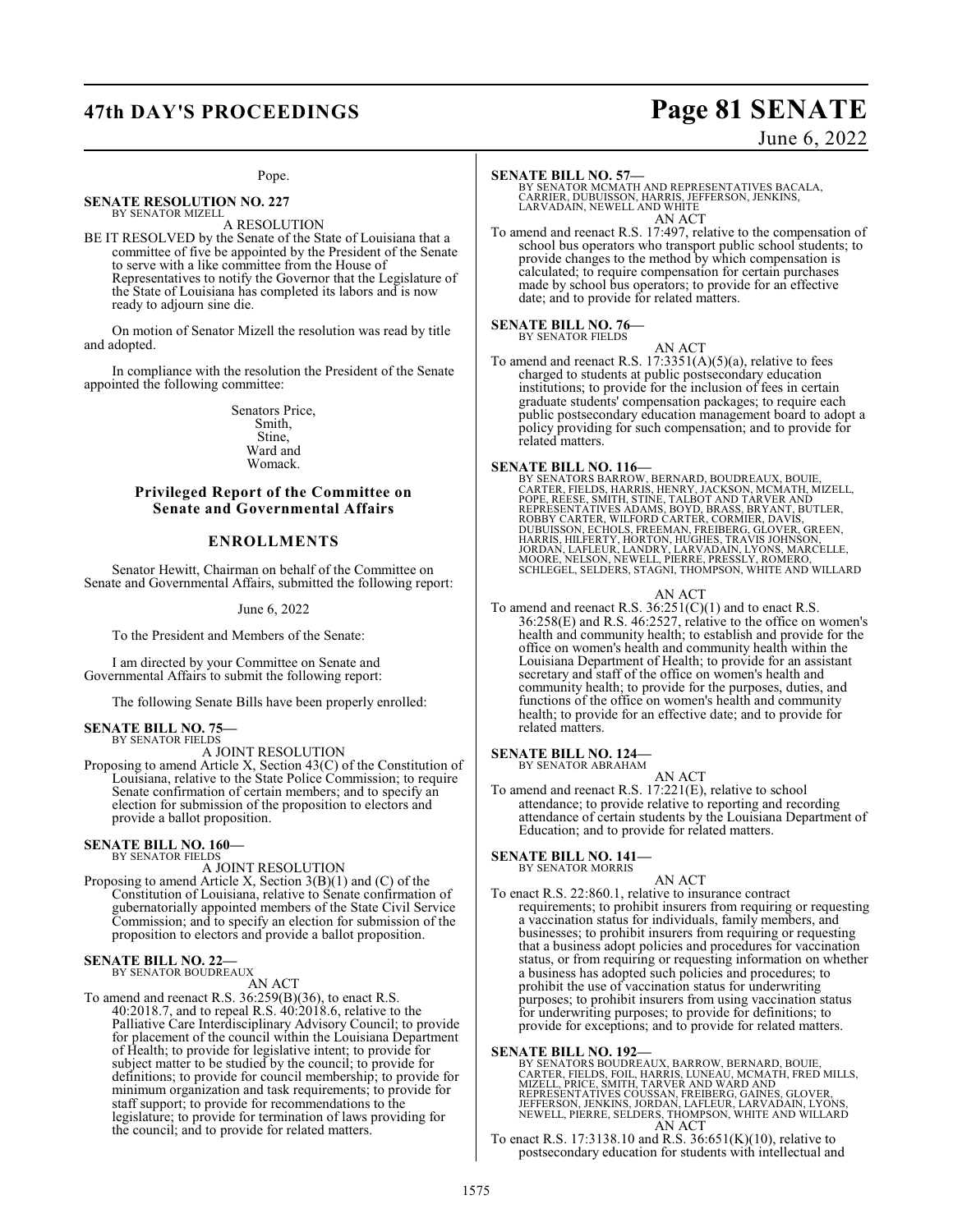## **Page 82 SENATE 47th DAY'S PROCEEDINGS**

## June 6, 2022

developmental disabilities; to establish the Postsecondary Inclusive Education Fund as a special fund in the state treasury; to provide for the purposes of the fund; to create and provide for the Postsecondary Inclusive Education Advisory Council; to require annual reports with respect to the fund; and to provide for related matters.

### **SENATE BILL NO. 209—** BY SENATOR STINE

AN ACT

To amend and reenact R.S. 22:1969(A)(1), relative to the commissioner of insurance; to authorize the commissioner to order certain penalties to persons engaging in an unfair method of competition or an unfair or deceptive act or practice; to increase the maximum penalties for violations; and to provide for related matters.

### **SENATE BILL NO. 224—** BY SENATOR HEWITT

AN ACT

To amend and reenact R.S. 42:17.1(A)(introductory paragraph), to enact R.S. 42:17.2, and to repeal R.S. 24:7.1, relative to meetings of public bodies including houses of the legislature and committees thereof during a gubernatorially declared state of disaster or emergency; to provide for public input; to provide relative to participation in certain meetings by teleconferencing; to provide for an effective date; and to provide for related matters.

### **SENATE BILL NO. 280—** BY SENATOR BERNARD

AN ACT

To amend and reenact R.S. 38:21, 22, 23, 26(C), 27, and 28(B), and to enact R.S. 38:28(C) and (D), relative to DOTD and the inspection, regulation, and supervision of all present or future dams within the state; to provide for additional requirements for the engineer; to provide for certain penalties; and to provide for related matters.

- **SENATE BILL NO. 297—** BY SENATORS BARROW, BERNARD, BOUDREAUX, BOUIE, CARTER, CONNICK, FIELDS, HEWITT, JACKSON, MIZELL, POPE, PRICE AND SMITH
	- AN ACT
- To amend and reenact R.S. 17:3399.12(3) and (5)(a) and (b), 3399.13.1(F), 3399.16(A) and (E), and 3399.18(B)(17), (E), and (F), relative to power-based violence at public postsecondary institutions; to provide relative to definitions and implementation of the Campus Accountability and Safety Act; to require a report to the legislature; and to provide for related matters.

## **SENATE BILL NO. 304—**

BY SENATOR CATHEY AND REPRESENTATIVES CARRIER, ECHOLS, EDMONDS, FIRMENT, FONTENOT, GOUDEAU, HARRIS AND VILLIO

AN ACT

To amend and reenact R.S. 15:571.3(B)(1)(a), the introductory paragraph of (C), (D), and (F) and to enact R.S. 15:571.3(G), relative to diminution of a sentence for good behavior; to provide for reduction of good time credit for offenders convicted of murder of first responders and peace officers; and to provide for related matters.

## **SENATE BILL NO. 311—** BY SENATOR MILLIGAN

## AN ACT

To amend and reenact R.S. 29:726.5(A), (B), and (D) and 726.6(A), (B), (C)(1), and (D) and to enact R.S.  $29:726(E)(30)$  and  $726.5(C)(4)$ , relative to the Governor's Office of Homeland Security and Emergency Preparedness; to provide for authority and responsibilities; to provide for promulgation of rules; to provide for an annual emergency preparedness class; to provide for disbursement of assets and diversion of resources during an emergency; to provide for the Louisiana Commission on School and Nonprofit Security; to provide for a fund; and to provide for related matters.

### **SENATE BILL NO. 314—** BY SENATOR CORTEZ

AN ACT

To amend and reenact R.S. 4:149 and 217(E), relative to historical horse racing; to provide for offtrack wagering facilities; to provide for purse supplements; and to provide for related matters.

## **SENATE BILL NO. 315—**

BY SENATORS WOMACK, ABRAHAM, BERNARD, BOUIE, CATHEY,<br>CONNICK, CORTEZ, FESI, FOIL, JACKSON, LAMBERT, MCMATH,<br>FRED MILLS, ROBERT MILLS, MIZELL, MORRIS, PEACOCK, POPE,<br>SMITH, STINE, TALBOT, TARVER AND WHITE AND<br>REPRESENTATIVE

## AN ACT

To amend and reenact R.S.  $40:966(B)(3)$  and  $967(B)(4)$  and to enact R.S. 14:2(B)(8) and (29), relative to the Uniform Controlled Dangerous Substances Law; to provide relative to penalties for the distribution of heroin and fentanyl or carfentanil; to provide for penalties when the distribution causes serious bodily injury; to add the offenses of distribution of heroin and distribution of fentanyl or carfentanil which is the direct cause of serious bodily injury to the list of crimes of violence; and to provide for related matters.

## **SENATE BILL NO. 348—**

BY SENATOR CLOUD

- AN ACT
- To enact R.S. 42:812, relative to the Office of Group Benefits; to provide for requirements for health plans; to provide for information on denied prior authorizations be transmitted to healthcare providers; to provide for an effective date; and to provide for related matters.

**SENATE BILL NO. 358—** BY SENATOR JACKSON AND REPRESENTATIVE THOMPSON AN ACT

To amend and reenact the introductory paragraph of R.S.  $17:416(A)(1)(b)(ii)$ ,  $416(A)(1)(c)(ii)(dd)$ ,  $(2)(a)$ , the introductory paragraph of  $416(A)(4)$ ,  $416(A)(4)(b)$  and (c), 416.13, 416.20(A), and 3996(B)(32) and to enact R.S. 17:416.14, relative to bullying; to renumber and reorganize present law relative to bullying; to require all elementary and secondary schools to institute a program to prohibit and prevent bullying; to provide for fines for failure to act; and to provide for related matters.

### **SENATE BILL NO. 359—** BY SENATOR JACKSON

AN ACT To amend and reenact R.S. 40:2608(A)(1), (2), and (4) and 2610(A), relative to forfeiture; to provide relative to receipt of notice of forfeiture; to provide relative to extension of time for filing of claims to seized property; to provide relative to time limits; and to provide for relative matters.

## **SENATE BILL NO. 378—**

BY SENATOR PEACOCK AND REPRESENTATIVE GAROFALO AN ACT

To enact Chapter 62 of Title 51 of the Louisiana Revised Statutes of 1950, to be comprised of R.S. 51:3221, relative to advertisements; to provide for requirements and disclosures in an advertisement; to provide for unfair and deceptive acts or practices; to provide for definitions, terms, conditions, and procedures; to provide for penalties; and to provide for related matters.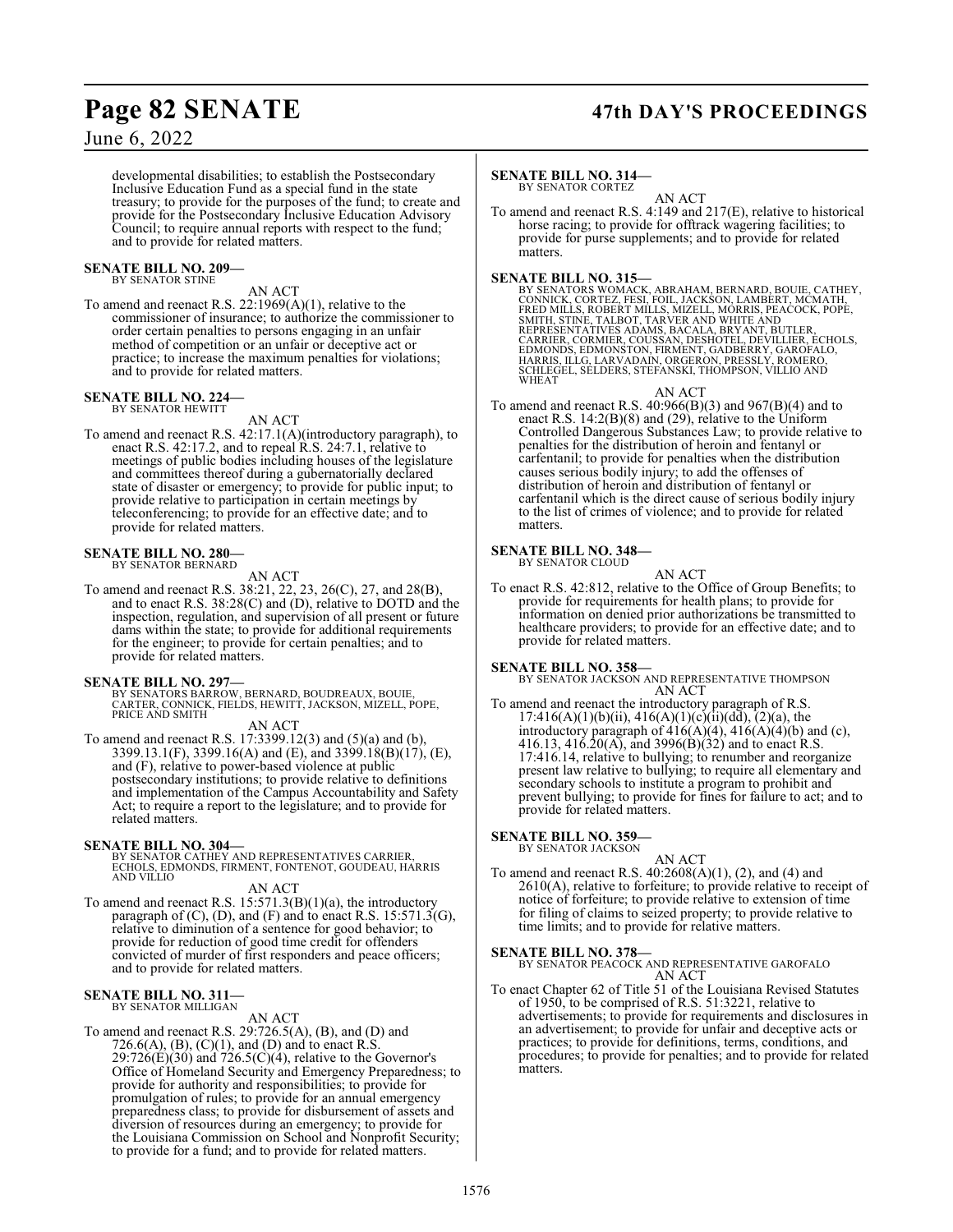## **47th DAY'S PROCEEDINGS Page 83 SENATE**

## June 6, 2022

**SENATE BILL NO. 389—** BY SENATOR REESE

AN ACT

To amend and reenact R.S. 32:414(R)(1) and 415(C)(1) and R.S. 47:296.2(A), (B), and (D), relative to the suspension and denial of renewing a driver's license for the nonpayment of individual income taxes; to provide for notification requirements; to authorize the secretary of the Department of Revenue to adopt rules that increase the threshold for suspension in certain circumstances; to authorize alternatives to suspension; to provide for technical corrections; to prohibit certain penalties for certain violations; to provide for an effective date; and to provide for related matters.

## **SENATE BILL NO. 393—**

BY SENATOR WHITE AND REPRESENTATIVES BACALA, GAROFALO AND SEABAUGH AN ACT

To amend and reenact R.S. 14:95.1(D) and to enact R.S.  $14:2(B)(29)$  and  $95.1(E)$ , relative to crimes of violence; to designate the crime of possession of firearm or carrying concealed weapon by a person convicted of certain felonies as a crime of violence; to provide for an effective date; and to provide for related matters.

**SENATE BILL NO. 394—** BY SENATOR BERNARD

## AN ACT

To enact R.S. 22:1060.8, relative to coverage of drugs under certain conditions when the drug is approved by the United States Food and Drug Administration; to require a health coverage plan to cover drugs for off-label use with certain terms and conditions; to require a health coverage plan to cover drugs for minors under certain terms and conditions; to provide for exclusions and limitations; to provide for definitions; to provide for effectiveness; and to provide for related matters.

## **SENATE BILL NO. 402—** BY SENATOR ABRAHAM

AN ACT

To amend and reenact R.S. 13:4165(F)(7) and to enact R.S.  $13:4165(F)(9)$  and  $(10)$ , relative to courts and judicial procedure; to provide for the appointment, duties, powers, and compensation of special masters; and to provide for related matters.

## **SENATE BILL NO. 412—**

BY SENATOR TALBOT AND REPRESENTATIVES AMEDEE, BOYD, BRASS, GREEN, LAFLEUR, LANDRY, LARVADAIN, MARINO, NEWELL, SCHLEGEL, STAGNI, THOMPSON, VILLIO AND WILLARD AN ACT

To amend and reenact R.S. 22:2361 through 2370 and to enact R.S. 22:2371, relative to the Insure Louisiana Incentive Program; to provide for purposes and public purpose; to provide relative to administration and funding; to provide for cooperative endeavor agreements; to provide for matching grants; to provide for rulemaking; and to provide for related matters.

### **SENATE BILL NO. 428—** BY SENATOR ROBERT MILLS

AN ACT

To amend and reenact R.S. 22:1272, relative to liability limits; to prohibit the reduction of policy limits based on expenses of defense; to provide for waivers; to provide for which expenses qualify as expenses of defense; and to provide for related matters.

**SENATE BILL NO. 434—**<br>BY SENATORS FIELDS, ABRAHAM, BERNARD, BOUIE, CARTER,<br>CATHEY, CONNICK, CORTEZ, FESI, FOIL, HARRIS, JACKSON,<br>LAMBERT, LUNEAU, FRED MILLS, ROBERT MILLS, MIZELL,<br>MORRIS, PEACOCK, POPE, PRICE, SMITH, STIN

LARVADAIN, LYONS, MARCELLE, MARINO, MCFARLAND, MIGUEZ, DUSTIN MILLER, NEWELL, PHELPS, PIERRE, STAGNI, THOMAS, THOMPSON, WHITE AND WILLARD AN ACT

To amend and reenact R.S.  $11:710(A)(3)$ ,  $(F)(1)$ , and  $(G)$  and the introductory paragraph of R.S. 11:710.1(A) and to enact R.S.  $11:710(H)$ ,  $710.1(F)$ , and  $710.2$ , relative to critical teacher shortages; to provide for employment of retirees of the Teachers' Retirement System of Louisiana; to allow a retiree to return to work without suspension or reduction of benefit in certain circumstances; to provide for application; to provide for determinations and reporting; to provide for an effective date; and to provide for related matters.

## **SENATE BILL NO. 445—**

BY SENATOR ABRAHAM

AN ACT To amend and reenact R.S. 48:250.4(A), relative to approval of department of transportation and development contracts with public private partnerships; to provide for the approval of contracts by the legislature; and to provide for related matters.

### **SENATE BILL NO. 455—** BY SENATOR BOUDREAUX

AN ACT

To amend and reenact R.S. 51:1361(3), 1362(A), the introductory paragraph of R.S. 51:1363, 1365, the title of Chapter 12 of Title 51 of the Louisiana Revised Statutes of 1950, and R.S. 44:4.1(B)(35) and to enact R.S. 51:1363.1, relative to internet; to provide for the office of broadband development and connectivity; to provide for development and implementation of a plan to provide access to broadband internet; to provide for the functions and responsibilities of the office of broadband development and connectivity; to provide for the termination date of the office; to provide for effectiveness; and to provide for related matters.

**SENATE BILL NO. 467—** BY SENATOR CARTER AND REPRESENTATIVES ADAMS, BOYD, BRASS, CARRIER, ROBBY CARTER, WILFORD CARTER, CORMIER,<br>DUBUISSON, DUPLESSIS, ECHOLS, FREIBERG, GADBERRY,<br>GAINES, GLÓVER, GREEN, HORTON, HUGHES, JEFFERSON,<br>JENKINS, LAFLEUR, LARVADAIN, LYONS, MARCELLE, MARINO,<br>MCKNIGHT, NEW WILLARD

AN ACT To amend and reenact R.S. 48:1671(A) and the introductory paragraph of (C)(5) and (b) and to enact Chapter 34-A of Title 48 of the Louisiana Revised Statutes of 1950, to be comprised of R.S. 48:2165, relative to passenger rail service; to direct the Department of Transportation and Development to initiate the necessary engineering, financial and other studies to begin passenger rail service between Baton Rouge and New Orleans; to pursue the federal funds provided for in the Infrastructure Investment and Jobs Act of 2021; and to provide for related matters.

**SENATE BILL NO. 473—**<br>BY SENATORS MILLIGAN AND FESI AND REPRESENTATIVES<br>GAROFALO AND MIKE JOHNSON

- AN ACT
- To enact Part III-C of Chapter 5 of Title 17 of the Louisiana Revised Statutes of 1950, to be comprised of R.S. 17:1826.1 through 1826.4, relative to foreign sources of funds; to provide for reporting of certain foreign sources of monies used as gifts or grants or in contracts involving certain postsecondary education institutions; to provide for use of certain monies to fund employment of and study by foreign graduate students and faculty in a research capacity; and to provide for related matters.

### **SENATE BILL NO. 475—** BY SENATOR BARROW

AN ACT

To enact R.S. 33:9038.74, relative to cooperative and economic development in East Baton Rouge Parish; to create the Baker Main Street Economic Development District as a special taxing and tax increment financing district in East Baton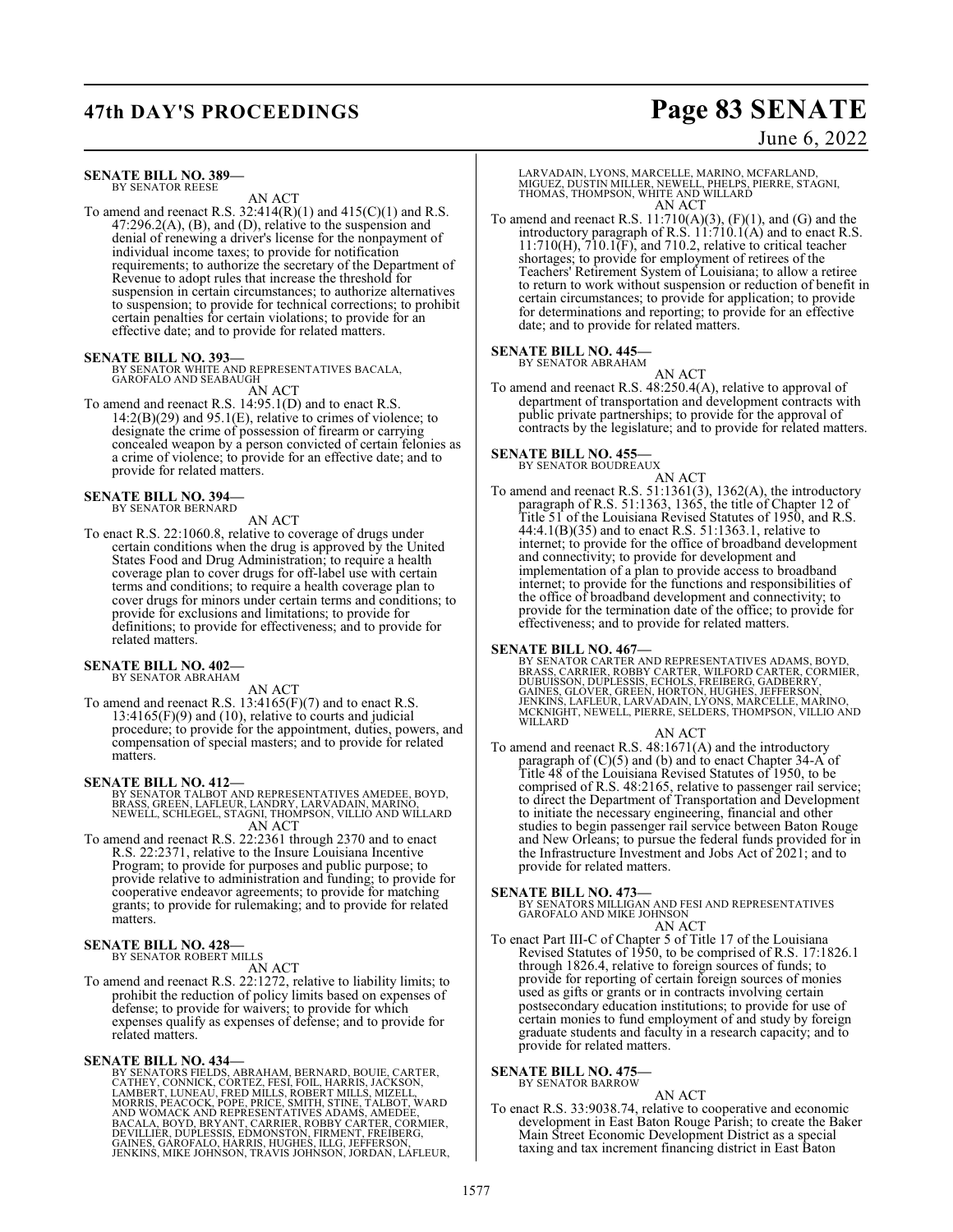## **Page 84 SENATE 47th DAY'S PROCEEDINGS**

June 6, 2022

Rouge Parish; to provide for the boundaries of the district; to provide for the governance of the district; to provide for the authority, powers, duties, and functions of the governing body; to provide for the levy and collection of taxes within the district; to authorize the district to issue and sell bonds; to authorize the district to engage in tax increment financing; to provide for an effective date; and to provide for related matters.

## **SENATE BILL NO. 476—**

BY SENATOR BARROW AN ACT

To amend and reenact the introductory paragraph of R.S. 33:2740.67(C)(1), 2740.67(C)(1)(a) and (f) through (i) and (k), (2), and (3) and to repeal R.S. 33:2740.67(C)(1)(l), relative to the Baton Rouge North Economic Development District; to provide relative to the boundaries of the district; to provide for the governance of the district; and to provide for related matters.

## **SENATE BILL NO. 478—**

BY SENATOR BERNARD AND REPRESENTATIVES FIRMENT, MIKE JOHNSON, SEABAUGH AND THOMPSON AN ACT

To amend and reenact R.S.  $44:1(A)(2)(a)$ ,  $32(A)$ ,  $(C)(1)(a)$  and  $(2)$ , and (D), 35(E)(2), and 37, relative to public records; to provide for the scope of records requests; to provide for response time; to provide for liability of custodians of records; and to provide for related matters.

## **SENATE BILL NO. 497— (Substitute of Senate Bill No. 316 by Senator Cloud)**

BY SENATOR CLOUD

AN ACT To enact R.S. 32:381.1, relative to motor vehicles; to provide for prohibited alterations; and to provide for related matters.

## **SENATE BILL NO. 342—**

BY SENATORS JACKSON, CLOUD, ROBERT MILLS, MIZELL,<br>PEACOCK AND STINE AND REPRESENTATIVES AMEDEE, BAGLEY,<br>BEAULLIEU, BISHOP, BUTLER, CARRIER, COUSSAN, CREWS,<br>DAVIS, DESHOTEL, DEVILLIER, ECHOLS, EDMONDS, EDMONSTON,<br>EMERSON, F SEABAUGH, STEFANSKI, THOMAS, THOMPSON, WHITE, WRIGHT AND ZERINGUE

## AN ACT

To amend and reenact the heading of R.S. 14:32.9 and (A) and the introductory paragraph of  $(D)$ , the heading of 32.9.1 and  $(A)$ and the introductory paragraph of (D), 87.1, 87.2, and 87.5, R.S.  $40:1061(A), (D)$ , and  $(I)$ ,  $1061.1(D)$  and  $(E)$ , 1061.1.3(C), 1061.8, 1061.11(A), 1061.12, 1061.22, 1061.23, 1061.24, 1061.26, 1061.28, 1061.30, 2175.1, 2175.2, and 2175.3, to enact R.S. 1:18, R.S. 14:32.9(E), 87.1.1, 87.7, and 87.8, and R.S. 40:1061.1(H), 1061.1.1(I), 1061.10(F), 1061.11(G), 1061.11.1(G), 1061.13(D) and (E), 1061.14(E), 1061.14.1(C), 1061.15(E), 1061.16(F), 1061.17(J)(3), 1061.19(H), 1061.20(D), 1061.21(F), 1061.25(F), 2175.4(F), 2175.6(J), 2175.7(C), 2175.8, and 2175.9, and to repeal R.S. 14:32.9(B), 32.9.1(B), 32.10, 32.11(B), 87, 87.3(B) and R.S. 40:1061.1.1(B), 1061.1.2(A), 1061.1.3(B), 1061.9(1) through (11), 1061.12(A), 1061.27, and 1061.28(B), relative to abortion; to provide for legislative intent; to provide for the interpretation of multiple abortion statutes; to provide for the independent construction of each separate enactment of law related to abortion; to provide for the severability; to restrict certain ordinances enacted by local governing authorities; to provide with respect to the crime of abortion; to provide relative to a late term abortion; to provide with respect to partial birth abortion; to provide for penalties; to provide for definitions; to provide for effective dates; and to provide for related matters.

### **SENATE BILL NO. 460—** BY SENATOR WARD

AN ACT

To enact Chapter 15 of Title 45 of the Louisiana Revised Statutes of 1950, to be comprised of R.S. 45:1621 through 1623, relative to electric vehicle charging equipment networks; to provide for legislative intent; to provide for definitions; to provide for an effective date; and to provide for related matters.

> Respectfully submitted, SHARON W. HEWITT Chairman

The foregoing Senate Bills were signed by the President of the Senate.

## **Privileged Report of the Committee on Senate and Governmental Affairs**

## **ENROLLMENTS**

Senator Hewitt, Chairman on behalf of the Committee on Senate and Governmental Affairs, submitted the following report:

## June 6, 2022

To the President and Members of the Senate:

I am directed by your Committee on Senate and Governmental Affairs to submit the following report:

The following Senate Concurrent Resolution has been properly enrolled:

### **SENATE CONCURRENT RESOLUTION NO. 14—** BY SENATOR FOIL

A CONCURRENT RESOLUTION To establish the Cybersecurity Redhibition Task Force and to recognize the task force as the unified and coordinated body of information technology and security professionals from various branches of federal and state government to consider creating a distinct cause of action for state agencies that respond to cyber incidents as part of the state's emergency support function to recover qualifying expenses from managed service providers and managed security service providers servicing public bodies and critical infrastructure whose actions or omissions contributed to the cyber incident.

> Respectfully submitted, SHARON W. HEWITT Chairman

The foregoing Senate Concurrent Resolution was signed by the President of the Senate.

## **Message to the Governor**

## **SIGNED SENATE BILLS**

June 6, 2022

To the Honorable Governor of the State of Louisiana:

The President of the Senate and the Speaker of the House of Representatives have signed the following Senate Bills:

## **SENATE BILL NO. 15—**

BY SENATOR FRED MILLS AN ACT

To amend and reenact R.S. 39:198(I)(introductory paragraph), (2), (6), (8)(introductory paragraph), (b), and (c), and  $(9)$ , relative to contracts for fiscal intermediary services; to provide for the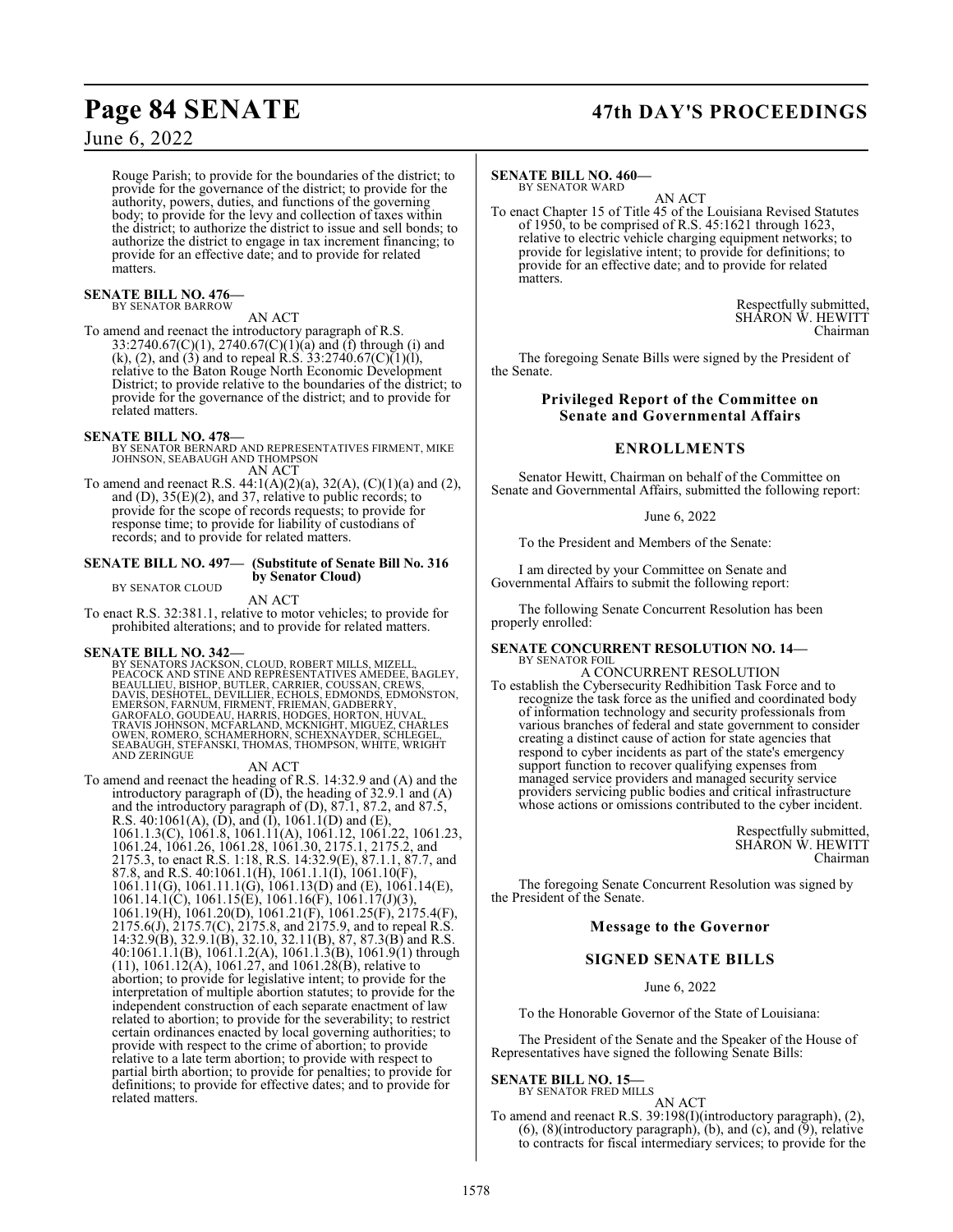## **47th DAY'S PROCEEDINGS Page 85 SENATE**

June 6, 2022

transfer of contract award oversight from the House and Senate committees on health and welfare to the Joint Legislative Committee on the Budget; and to provide for related matters.

### **SENATE BILL NO. 54—** BY SENATOR ALLAIN

AN ACT

To amend and reenact R.S. 47:103(D), 287.614(D), and 612, relative to income tax return filing extensions; to provide for an automatic filing extension for individual, partnership, and fiduciary income tax and corporate income and franchise tax returns; to provide for conditions and applicability; and to provide for related matters.

**SENATE BILL NO. 69—** BY SENATOR CONNICK AND REPRESENTATIVE MARINO AN ACT

To amend and reenact R.S. 46:1842(3)(c), and (15)(c) and (d), 1843, and 1844(H),  $(K)(1)(a)$ , and  $(T)(1)$  and  $(3)$ , and to enact R.S.  $46:1842(3)(d)$  through (h) and  $(15)(e)$  through (h), relative to crime victim protections; to provide relative to broadening rights for victims of crimes and designated family members; and to provide for related matters.

## **SENATE BILL NO. 112—** BY SENATOR ROBERT MILLS

AN ACT

To enact Subpart A-4 of Part III of Chapter 4 of Title 22 of the Louisiana Revised Statutes of 1950, to be comprised of R.S. 22:1020.61, relative to health insurance; to provide for prior authorization for health insurance claims related to certain healthcare procedures; to provide for the creation of programs for the selective application of prior authorization; to provide for definitions; to provide for development and maintenance of programs seeking to reduce prior authorization requirements related to certain healthcare services performed by certain healthcare providers; to provide for the promulgation of rules; and to provide for related matters.

**SENATE BILL NO. 118—**<br>BY SENATORS TALBOT, BERNARD, BOUDREAUX, BOUIE, CARTER,<br>FESI, HARRIS, LUNEAU, MIZELL, POPE, PRICE, SMITH, STINE,<br>TARVER AND WOMACK

AN ACT

To amend and reenact R.S. 22:1028.3(B)(2), (C), and (D)(introductory paragraph) and (2) and to enact R.S.  $22:1028.3(D)(3)$  and  $\overline{4}$ ), relative to the medical necessity for genetic testing of certain cancer mutations; to require medical necessity for genetic testing of certain cancer mutations if based on nationally recognized clinical practice guidelines; to provide for definitions; and to provide for related matters.

### **SENATE BILL NO. 222—** BY SENATOR LAMBERT

AN ACT

To amend and reenact R.S. 37:3415.2(2), 3415.8(A), (C), and (E)(3), 3415.9(B)(1), 3415.10(D), and the introductory paragraph of  $3415.18(A)$  and to enact R.S. 37:3415.22(C), relative to the Louisiana Appraisal Management Company Licensing and Regulation Act; to provide for definitions; to provide appraisal management company ownership and controlling person requirements; to provide for procedures; to exempt federally regulated appraisal management companies; to provide for an effective date; to provide a sunset date; and to provide for related matters.

**SENATE BILL NO. 255—** BY SENATOR BARROW AND REPRESENTATIVES FREIBERG AND **MOORE** 

## AN ACT

To amend and reenact Children's Code Article 1570.1 and R.S. 46:2136.1, relative to domestic abuse assistance; to provide relative to costs and fees associated with protective orders; to provide that failure to appear at a hearing for a protective order does not, in and of itself, constitute grounds for

assessing costs and fees against a victim of domestic abuse; to provide definitions; and to provide for related matters.

**SENATE BILL NO. 266—** BY SENATOR WARD

AN ACT

To amend and reenact R.S. 48:77(D) and to repeal R.S. 48:77(E), relative to the state motor vehicle sales tax dedicated to the Construction Subfund of the Transportation Trust Fund; to provide for the prioritization of the use of the funds to match federal funds; to provide relative to bonding; and to provide for related matters.

### **SENATE BILL NO. 286—** BY SENATOR LUNEAU

AN ACT

To amend and reenact R.S. 37:3552(5) through (12) and  $3556(A)(1)(a)$  and to enact R.S.  $37:3552(13)$  and (14), relative to massage therapists; to provide relative to licensure and qualifications of massage therapists; to provide for the methods of instruction; to provide for definitions; and to provide for related matters.

**SENATE BILL NO. 423—**<br>BY SENATOR FOIL

AN ACT To amend and reenact R.S. 38:2295(C)(1), relative to plans and specifications for public works; to provide for clarification of requirements for prior approval; to provide for adjusting the time response period for particular products; to provide for technical corrections; and to provide for related matters.

## **SENATE BILL NO. 436—**

BY SENATOR CLOUD

AN ACT To enact R.S. 47:463.214, relative to motor vehicle special prestige license plate; to provide for the establishment of the "Louisiana Equine Promotion and Research Advisory Board" special prestige license plate; to provide for creation, issuance, design, fees, distribution, and rule promulgation applicable to such license plates; to provide for the Louisiana Equine Promotion and Research Advisory Board Special Prestige License Plate Dedicated Fund Account; and to provide for related matters.

### **SENATE BILL NO. 443—** BY SENATOR ALLAIN

AN ACT

To amend and reenact R.S. 47:303.1(C) and (G) and to repeal R.S. 47:303.1(D), relative to direct payment numbers; to provide for uniform direct payment number procedures and appeal rights for local tax collectors; and to provide for related matters.

### **SENATE BILL NO. 444—** BY SENATOR ALLAIN

AN ACT

To amend and reenact R.S. 47:1402(E)(2), 1408(D)(1), 1418(7)(d), 1432(A), 1574.2(A), the introductory paragraph of 1574.2(B), and 1574.2(D) and to enact R.S. 47:338.223, 1408(D)(3), and  $1574.2(E)$ ,  $(F)$ , and  $(G)$ , relative to tax administration and the Board of Tax Appeals; to provide for terms of board members; to provide for the administration of certain occupancy taxes; to authorize the board to issue protective orders; to provide relative to notice and the opportunity to be heard for all matters and all parties before the board; to provide for the jurisdiction of the board; to authorize the board to issue preliminary injunctions during suits to enjoin certain tax preparers; to authorize the secretary of revenue to issue cease and desist orders to tax preparers who engage in certain conduct; to impose penalties on preparers who violate injunctions or orders; to provide for an effective date; and to provide for related matters.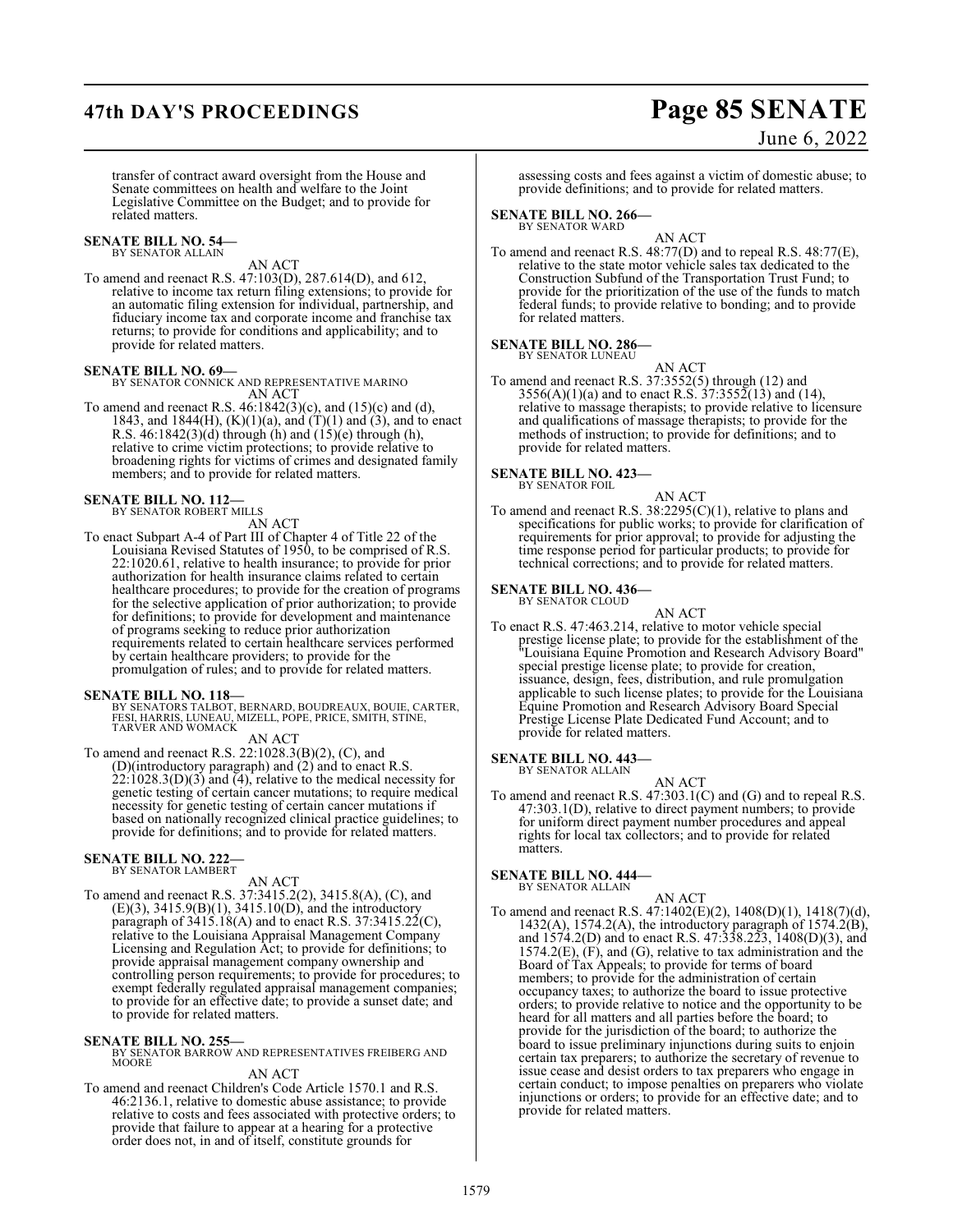## **Page 86 SENATE 47th DAY'S PROCEEDINGS**

## June 6, 2022

## **SENATE BILL NO. 34—**

BY SENATOR FRED MILLS AND REPRESENTATIVES BAGLEY, BUTLER AND CHARLES OWEN

AN ACT To amend and reenact R.S. 37:1270.1(F), 1314(G), 1357.1(B), 1360(5), 1360.63(E), 1360.102(F), 2864(D), and 3356(E) and to enact R.S. 37:629, 1164(39)(c), 1270(D), 1340(7), 3015, 3303(E), and 3434 and R.S. 42:17.2, relative to meetings of statewide advisory committees of the Louisiana State Board of Medical Examiners; to authorize certain meetings to be conducted electronically; to provide for public notice and participation requirements; and to provide for related matters.

## **SENATE BILL NO. 35—**

BY SENATORS FRED MILLS, ABRAHAM, BERNARD, BOUDREAUX,<br>BOUIE, CATHEY, CONNICK, CORTEZ, FESI, FIELDS, FOIL, HARRIS,<br>HEWITT, JACKSON, MCMATH, MILLIGAN, MIZELL, MORRIS,<br>PEACOCK, POPE, REESE, SMITH, STINE, TALBOT AND WOMACK<br>AND AN ACT

To enact R.S. 49:149.34, relative to the names of state buildings; to name the Carl W. Aron Building; to provide for an effective date; and to provide for related matters.

### **SENATE BILL NO. 135—** BY SENATOR BOUDREAUX

AN ACT

To amend and reenact R.S. 44:4.1(B)(31) and R.S. 46:121(1) and (4),  $122(B)(1)$ ,  $123(B)(1)$  and  $(2)$ ,  $(D)(1)$ ,  $(E)$ ,  $(G)(1)$  and  $(2)$ , and (K)(2) through (4), and to enact R.S. 46:123(M), and to repeal R.S.  $46:121(1)(c)$  and (6), relative to the Military Family Assistance Fund; to provide an exception relative to public records for Military Family Assistance Fund applications; to provide for definitions; to clarify the requirements for need-based Military Family Assistance Fund applications; to provide for remote operations; and to provide for related matters.

### **SENATE BILL NO. 142—** BY SENATOR MORRIS

## AN ACT

To amend and reenact Code of Criminal Procedure Art. 890.1(D) and to enact R.S. 15:529.1(A)(5), relative to crimes of violence; to provide relative to minimum mandatory sentences for crimes of violence; to prohibit the waiver of minimum mandatory sentences for all crimes of violence; to provide an additional penalty for a second or subsequent offense when the offender has a criminal history including a crime of violence or sex offense; and to provide for related matters.

## **SENATE BILL NO. 177—** BY SENATOR FIELDS

AN ACT

To amend and reenact R.S. 17:151.3(C)(1), relative to kindergarten attendance; to provide clarification relative to students entering first grade during the 2022-2023 school year; and to provide for related matters.

**SENATE BILL NO. 279—** BY SENATOR FRED MILLS AND REPRESENTATIVE THOMPSON AN ACT

To enact R.S. 49:149.35, relative to names of state buildings; to name the J. Burton Angelle Building; to provide for an effective date; and to provide for related matters.

## **SENATE BILL NO. 281—**

BY SENATOR BERNARD AND REPRESENTATIVE THOMPSON AN ACT

To amend and reenact R.S. 18:154(D)(4) and to enact R.S. 18:154(D)(5), relative to confidentiality of certain records for candidates; to provide for exceptions; and to provide for related matters.

## **SENATE BILL NO. 349—**

BY SENATOR CARTER

AN ACT To amend and reenact R.S.  $37:753(C)(1)(a)$  and  $(E)$  and to repeal R.S.  $37:753(C)(1)(c)$  and (K), relative to the membership of Louisiana State Board of Dentistry; to provide for terms of service; to provide for term limits; to provide for the filling of vacancies; to repeal outdated provisions; to provide for the terms of members currently serving partial terms; and to provide for related matters.

## **SENATE BILL NO. 369—**

BY SENATOR HARRIS AND REPRESENTATIVES ADAMS, BOYD,<br>ROBBY CARTER, WILFORD CARTER, DUPLESSIS, FISHER,<br>GLOVER, GREEN, HUGHES, JENKINS, JORDAN, LAFLEUR,<br>LARVADAIN, LYONS, NEWELL AND SELDERS AN ACT

To amend and reenact R.S. 18:423(E), 426.1(A)(2), and 1309(J), relative to compensation for certain election workers; to provide for increased rates of compensation; and to provide for related matters.

**SENATE BILL NO. 426—**<br>BY SENATORS MCMATH, BARROW, BERNARD, BOUDREAUX,<br>BOUIE, CATHEY, CLOUD, FESI, FIELDS, HARRIS, HEWITT,<br>JACKSON, LUNEAU, MILLIGAN, ROBERT MILLS, PRICE, SMITH,<br>STINE, TALBOT, TARVER, WARD AND WOMACK AND<br>R AN ACT

To enact Subpart K of Part VIII of Chapter 1 of Title 51 of the Louisiana Revised Statutes of 1950, to be comprised of R.S. 51:470.1 through 470.6, relative to a property right of identity; to provide for definitions; to provide for prohibitions; to provide for termination of the right of identity; to provide for protection from misappropriation; to provide for a cause of action; to provide for a prescriptive period; to provide for remedies; to provide for penalties; to provide for exceptions; to provide for applicability; and to provide for related matters.

**SENATE BILL NO. 435—** BY SENATORS CORTEZ, BARROW, BOUDREAUX, BOUIE, FESI, FIELDS, HENSGENS, JACKSON, MILLIGAN, FRED MILLS, MIZELL,<br>PEACOCK, POPE, PRICE, STINE, TALBOT AND WOMACK AND<br>REPRESENTATIVES FREIBERG, LARVADAIN AND PIERRE AN ACT

To enact R.S. 32:57(J) and 268, relative to the Louisiana Highway Regulatory Act; to establish the Atchafalaya Basin Bridge as a highway safety corridor; to provide for camera safety devices; to provide relative to traffic regulations; to provide relative to speed limits; to provide relative to driving on the right side, overtaking, and passing; to provide for signs; to provide for penalties; and to provide for related matters.

and they are hereby presented for executive approval.

Respectfully submitted, YOLANDA J. DIXON Secretary of the Senate

## **Message from the House**

## **SIGNED HOUSE CONCURRENT RESOLUTIONS**

June 6, 2022

To the Honorable President and Members of the Senate:

I am directed to inform your honorable body that the Speaker of the House of Representatives has signed the following House Concurrent Resolutions: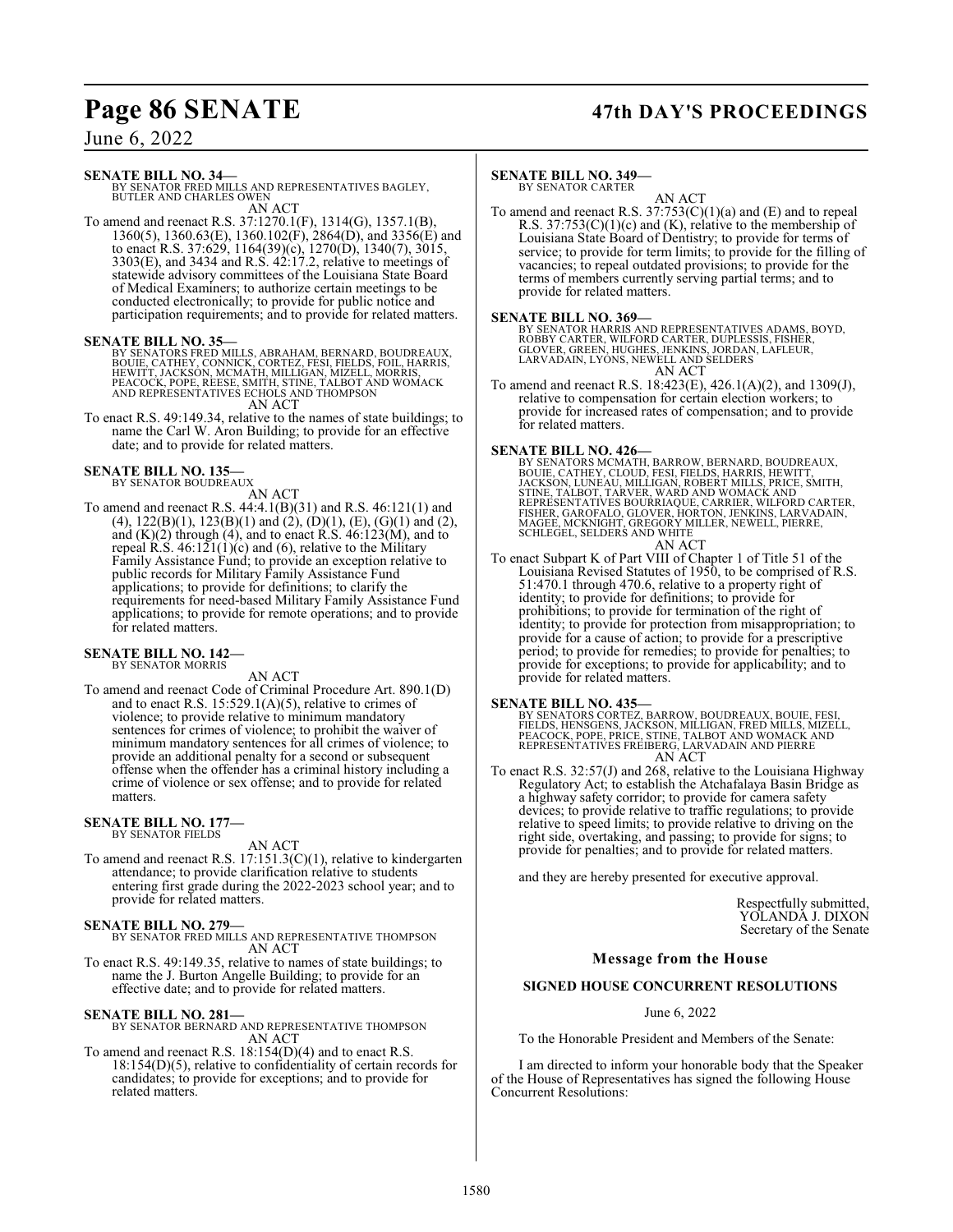## **47th DAY'S PROCEEDINGS Page 87 SENATE**

## June 6, 2022

## **HOUSE CONCURRENT RESOLUTION NO. 8—** BY REPRESENTATIVE SCHEXNAYDER

A CONCURRENT RESOLUTION

To provide for a hospital stabilization formula pursuant to Article VII, Section 10.13 of the Constitution of Louisiana; to establish the level and basis of hospital assessments; to establish certain reimbursement enhancements for inpatient and outpatient hospital services; to establish certain criteria for the implementation of the formula; and to provide for related matters.

# **HOUSE CONCURRENT RESOLUTION NO. 113—**<br>BY REPRESENTATIVE MINCEY<br>A CONCURRENT RESOLUTION

To urge and request the state Department of Education to study the cost of standardized testing associated with state assessments and submit a written report of findings and data supporting such findings to the Legislature of Louisiana by January 13, 2023.

## **HOUSE CONCURRENT RESOLUTION NO. 124—** BY REPRESENTATIVE SELDERS

A CONCURRENT RESOLUTION To urge and request the Legislative Budgetary Control Council to study the feasibility of creating a disaster and assistance relief fund administered by the legislature.

and asked that the President of the Senate affix his signature to the same.

> Respectfully submitted, MICHELLE D. FONTENOT Clerk of the House of Representatives

The House Concurrent Resolutions contained herein were signed by the President of the Senate.

## **Message from the House**

## **SIGNED HOUSE BILLS AND JOINT RESOLUTIONS**

June 6, 2022

To the Honorable President and Members of the Senate:

I am directed to inform your honorable body that the Speaker of the House of Representatives has signed the following House Bills and Joint Resolutions:

## **HOUSE BILL NO. 103—** BY REPRESENTATIVE THOMAS

AN ACT

To enact Chapter 3-G of Title 15 of the Louisiana Revised Statutes of 1950, to be comprised of R.S. 15:563 through 563.5, relative to reporting requirements of persons convicted of production or manufacturing of methamphetamine; to provide for purposes and notification; to provide for definitions; to provide relative to the duty of offenders to notify law enforcement; to provide relative to the failure to register; to provide relative to the duration of registration requirements; and to provide for related matters.

## **HOUSE BILL NO. 239—**

BY REPRESENTATIVE FRIEMAN AN ACT

To enact R.S. 23:1310.5.1, relative to workers' compensation; to provide for motions to stay; to require the granting of a motion to stay under certain circumstances; to require status conferences; to prohibit dismissal on the grounds of abandonment; and to provide for related matters.

## **HOUSE BILL NO. 369—**

BY REPRESENTATIVES HARRIS, AMEDEE, BACALA, EDMONDS, EDMONSTON, AND GAROFALO AN ACT

To enact R.S. 17:354 and 3996(B)(67) and (68), relative to education; to require public school governing authorities and public schools to post information on their websites relative to laws granting parents access to instructional materials and the Parents' Bill of Rights for Public Schools; to require distribution of such information during the first week of school annually; to apply the law relative to parental access to instructional materials to charter schools; and to provide for related matters.

**HOUSE BILL NO. 516—** BY REPRESENTATIVES LANDRY AND FREEMAN AN ACT

To enact R.S. 17:221.8 and 3996(B)(67), relative to students; to require the governing authority of each public high school to adopt policies relative to students who are pregnant or parenting; to provide that policies shall address attendance, breastfeeding, and child care; and to provide for related matters.

## **HOUSE BILL NO. 775—** BY REPRESENTATIVE GLOVER

AN ACT

To enact R.S. 40:1021(B), relative to drug related objects; to provide relative to the definition of drug paraphernalia; to exclude equipment or devices used for the inhalation of raw or crude marijuana for therapeutic use; and to provide for related matters.

## **HOUSE BILL NO. 865—**

BY REPRESENTATIVE NELSON

AN ACT To amend and reenact R.S. 17:24.10(A)(4), relative to literacy; to require public schools to ensure that certain textbooks and instructional materials are not used in reading instruction; and to provide for related matters.

## **HOUSE BILL NO. 1083— (Substitute for House Bill No. 41**

**by Representative Newell)<br>BY REPRESENTATIVES NEWELL, BOYD, BRASS, CARPENTER,<br>WILFORD CARTER, DUPLESSIS, FISHER, FREEMAN, GAINES,<br>CREEN, HUGHES, IVEY, JENKINS, JORDAN, LAFLEUR, LANDRY,<br>LARVADAN, LYÓNS, PIERRE, SELDERS, AND** LUNEAU, AND PRICE

AN ACT To amend and reenact R.S. 17:111(A), R.S. 23:332(A)(1) and (2), (B), (C)(1) and (2), (D), (E), (F)(1) and (2), and (H)(3) and  $(4)$ , R.S. 51:2232(5), 2236(A), 2602(A), 2606(A)(1) through (5), 2607(A), and 2608 and to enact R.S. 23:332(I) and R.S.  $51:2232(11)$  and  $2603(13)$ , relative to discrimination; to provide relative to discrimination based on hairstyle; to provide relative to discrimination in education, employment, public accommodations, and housing opportunities; to provide for definitions; and to provide for related matters.

## **HOUSE BILL NO. 178—**

BY REPRESENTATIVES VILLIO, AMEDEE, BACALA, BAGLEY, BEAULLIEU, BUTLER, CARRIER, CREWS, DAVIS, ECHOLS, EDMONDS, EDMONSTON, FARNUM, FIRMENT, FONTENOT, HLG, FRIEMAN, GADBERRY, GAROFALO, HARRIS, HORTON, IILG, MCCORMICK, MCMAHEN

Proposing to amend Article I, Section 10 of the Constitution of Louisiana, relative to right to vote; to provide for persons who have the right to register and vote in this state; to provide for submission of the proposed amendment to the electors; and to provide for related matters.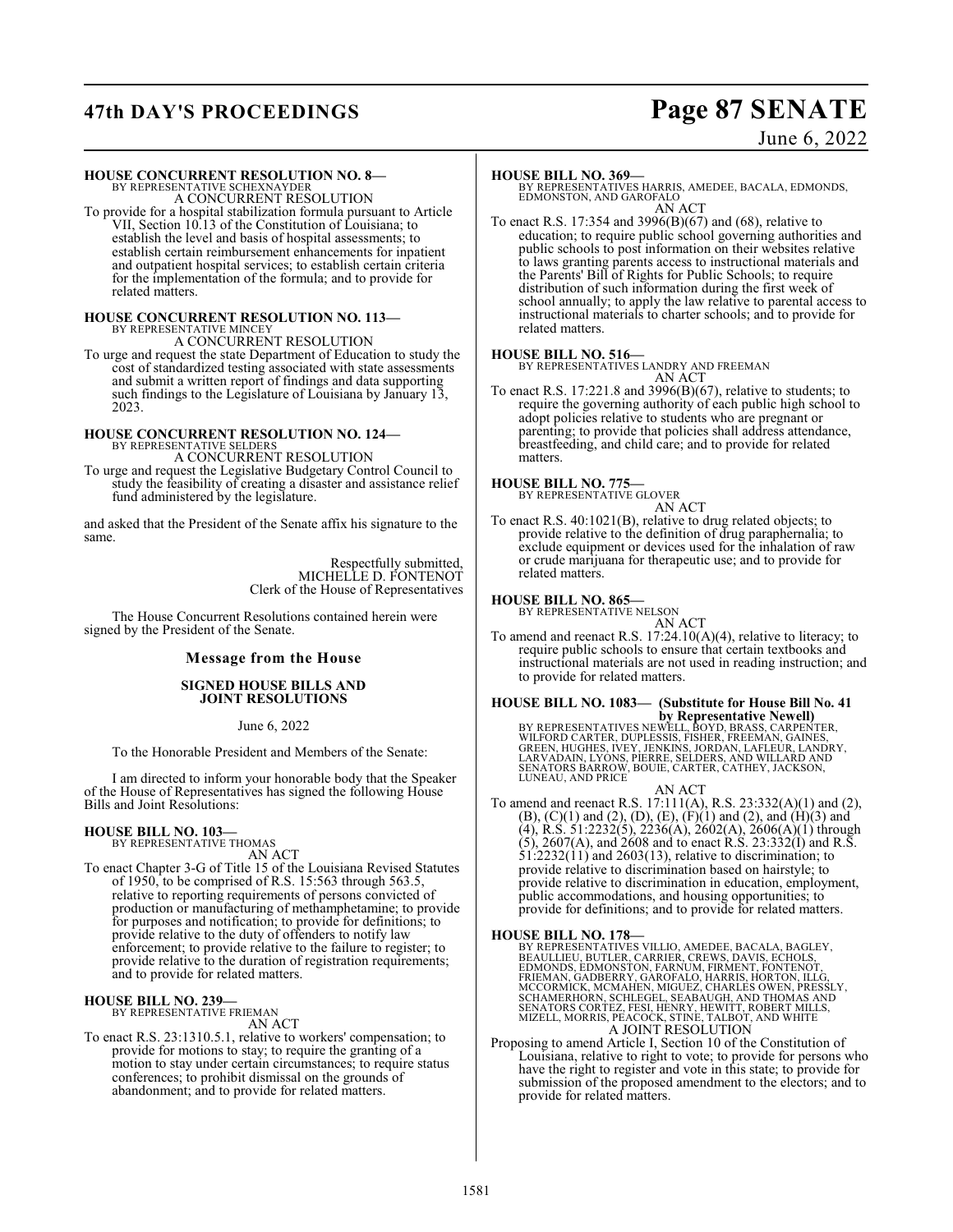## June 6, 2022

## **HOUSE BILL NO. 8—**

BY REPRESENTATIVE FONTENOT AN ACT

To amend and reenact R.S. 14:95(H)(1) and (K), relative to carrying of weapons; to provide relative to the crime of illegal carrying of weapons; to provide for exceptions; and to provide for related matters.

## **HOUSE BILL NO. 83—**

BY REPRESENTATIVES SCHLEGEL, BOYD, BRASS, BRYANT,<br>WILFORD CARTER, DUPLESSIS, EDMONSTON, FISHER,<br>LARVADAIN, MARCELLE, MARINO, STAGNI, VILLIO, AND WILLARD<sup>1</sup>

AN ACT

To enact R.S. 22:1273, relative to presumption of coverage; to provide certain means by which a policy requirement for loss of use benefits is satisfied; and to provide for related matters.

HOUSE BILL NO. 142—<br>BY REPRESENTATIVES SCHLEGEL, ADAMS, AMEDEE, BACALA,<br>BISHOP, BUTLER, CARRIER, CREWS, EDMONDS, EDMONSTON,<br>FIRMENT, FISHER, FONTENOT, FREIBERG, GARÓFALO, HARRIS,<br>HODGES, HORTON, MIKE JOHNSON, KERNER, MORE, AN ACT

To enact R.S. 9:2800.28, relative to material harmful to minors; to provide for liability for the publishing or distribution of material harmful to minors on the internet; to provide for reasonable age verification; to provide for legislative intent; to provide for individual rights of action; to provide for attorney fees, court costs, and punitive damages; to provide for exceptions; to provide for definitions; to provide for an effective date; and to provide for related matters.

**HOUSE BILL NO. 165—** BY REPRESENTATIVES ZERINGUE AND ORGERON AN ACT

To amend and reenact R.S. 30:127(E) and 209(4)(a)(introductory paragraph) and R.S. 41:1732(C), 1733(D), and 1734, relative to wind energy; to establish a maximum acreage for wind leases; to provide for operating agreements relative to the production of wind energy; to provide for the powers and duties of the secretary of the Department of Natural Resources; to provide for rules and regulations; and to provide for related matters.

## **HOUSE BILL NO. 215—**

BY REPRESENTATIVE WHITE AN ACT

To amend and reenact R.S. 17:497, relative to the compensation schedule for school bus operators who transport public school students; to provide changes to the method by which compensation is calculated; to require compensation for certain purchases made and costs incurred by school bus operators; to provide for an effective date; and to provide for related matters.

## **HOUSE BILL NO. 278—**

BY REPRESENTATIVES ECHOLS AND FREEMAN AN ACT

To enact R.S. 22:1066.2, relative to health coverage plans; to require reimbursement for mental health and substance abuse benefits provided through the Psychiatric Collaborative Care Model service delivery method; to provide for applicability; to provide for definitions; and to provide for related matters.

## **HOUSE BILL NO. 293—**

BY REPRESENTATIVES HILFERTY, COX, DAVIS, DUPLESSIS,<br>FISHER, FONTENOT, GOUDEAU, JÓRDAN, MCKNIGHT, NEWELL,<br>FRESSLY, ST. BLANC, AND THOMAS AN ACT

To amend and reenact R.S. 40:1581, relative to carbon monoxide detectors in one- or two-family dwellings; to provide for a long-life, sealed battery carbon monoxide detector in certain

dwellings; to provide for applicability; and to provide for related matters.

## **HOUSE BILL NO. 365—**

BY REPRESENTATIVES SEABAUGH, ADAMS, BACALA, BRYANT,<br>CARRIER, CORMIER, CREWS, EDMONDS, EDMONSTON, FIRMENT,<br>FONTENOT, GADBERRY, GAROFALO, HORTON, TRAVIS JOHNSON,<br>CHARLES OWEN, PRESSLY, SCHAMERHORN, AND VILLIO<br>AN ACT

To amend and reenact R.S. 14:95.1(D) and to enact R.S.  $14:2(B)(29)$  and  $95.1(E)$ , relative to crimes of violence; to create the crime of possession of firearm or carrying concealed weapon by a person convicted of certain felonies a crime of violence; to provide for an effective date; and to provide for related matters.

### **HOUSE BILL NO. 370—** BY REPRESENTATIVE MAGEE

AN ACT To amend and reenact R.S. 26:359(A) and to enact R.S. 26:241(27) through (29), 242, 243, and 271(A)(7), relative to the Alcoholic Beverage Control Law; to provide for definitions; to provide relative to the distribution of certain alcoholic beverages; to provide for self-distribution; to provide for limitations; to provide relative to permit fees; and to provide for related matters.

## **HOUSE BILL NO. 648—** BY REPRESENTATIVE HILFERTY

AN ACT To amend and reenact R.S.  $40:1216.1(A)(7)$  and R.S. 46:1806(A)(1), 1809(B)(1), (3)(a), and (4)(a), 1810(A), and 1813(A) and to enact R.S.  $46:1802(10)(a)(vi)$  and  $(b)(vi)$  and 1822, relative to the Crime Victims Reparations Act; to provide relative to definitions; to provide relative to application time periods; to provide relative to documentation; to provide relative to the issuance of reparations awards; to provide relative to reporting requirements; to provide relative to the amount of reparations awards; to provide relative to the amount of emergency awards; to provide for reimbursement; and to provide for related matters.

## **HOUSE BILL NO. 706—**

BY REPRESENTATIVE STEFANSKI AN ACT

To amend and reenact R.S. 14:40.1 and 107.2(A) and to enact Code of Criminal Procedure Article 814(A)(69), relative to the crime of terrorizing; to create the crime of menacing; to provide for penalties; to provide relative to hate crimes; to add the crime of menacing to the list of hate crimes; to provide for responsive verdicts; and to provide for related matters.

## **HOUSE BILL NO. 736—** BY REPRESENTATIVE BEAULLIEU

AN ACT

To enact Chapter 31 of Title 17 of the Louisiana Revised Statutes of 1950, to be comprised of R.S. 17:3721 through 3726, relative to increasing the number of certified athletic trainers in rural areas; to establish the Athletic Trainer Professional Development Program; to provide with respect to the powers and duties of the state Department of Education; to provide funding for the program; to provide qualifications and restrictions for the program; to provide for an effective date; and to provide for related matters.

## **HOUSE BILL NO. 742—**

BY REPRESENTATIVE BISHOP AN ACT

To enact R.S.  $27:416(C)(3)(c)$  and  $417(A)(6)(h)$  and to repeal R.S. 27:417(A)(2), relative to the Video Draw Poker Devices Control Law; to provide relative to qualified truck stop facilities; to provide relative to the requirements of qualified truck stop facilities; to provide relative to the criteria of qualified truck stop facilities; to provide relative to amenity requirements; and to provide for related matters.

## **Page 88 SENATE 47th DAY'S PROCEEDINGS**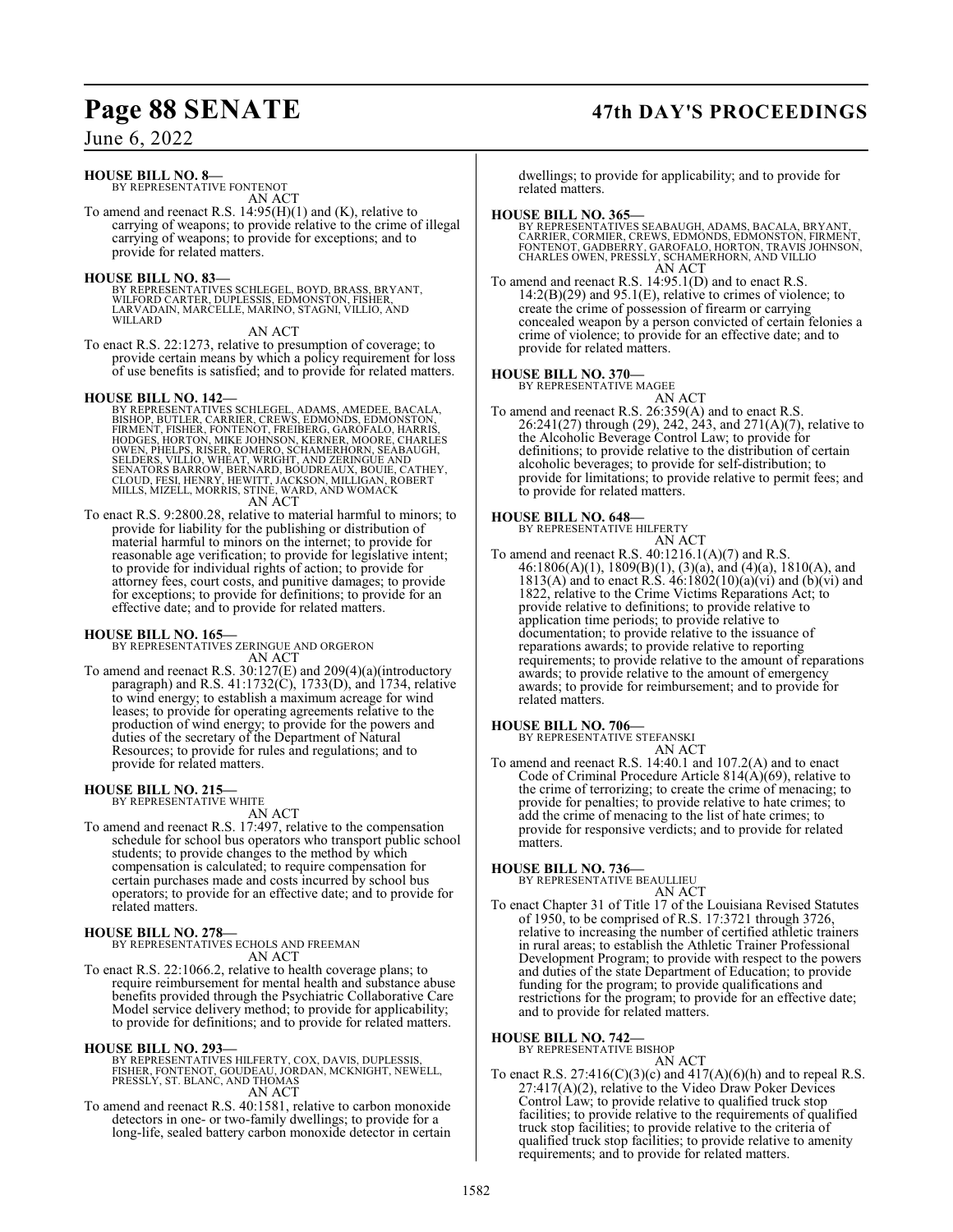## **47th DAY'S PROCEEDINGS Page 89 SENATE**

June 6, 2022

**HOUSE BILL NO. 758—** BY REPRESENTATIVE SCHEXNAYDER

AN ACT

To amend and reenact R.S. 3:1462(13) through (18), 1465(D)(1), 1468(A), 1481, 1482(C) 1482(A), (B), (C), and (D)(introductory paragraph), 1483(A)(1), (B)(introductory paragraph), (6), and (7), (C), (E), (F)(1), (G), and (L), and  $148\overline{4}$ (B)(4) and R.S. 40:961.1, to enact R.S. 3:1462(19) and  $1482(E)$ , and to repeal R.S. 3:1483 $(B)(8)$  and 1485, relative to industrial hemp; to provide for the regulation of industrial hemp; to provide for definitions; to provide for testing; to provide for the regulation of consumable hemp products; and to provide for related matters.

## **HOUSE BILL NO. 829—**

BY REPRESENTATIVE STEFANSKI

AN ACT To amend and reenact R.S. 26:274(A)(2) and (E) and 308(B), (C)(8) and (12)(b), and (J), relative to the delivery of alcoholic beverages; to provide relative to third party delivery companies and platforms; to provide for requirements for

alcoholic beverage delivery agreements; to provide for penalties; to provide for an effective date; and to provide for related matters.

## **HOUSE BILL NO. 889—**

BY REPRESENTATIVES MAGEE, DUBUISSON, EDMONDS,<br>FARNUM, GAROFALO, GLOVER, LANDRY, LYONS, MARCELLE,<br>AND STAGNI AND SENATORS BARROW, BERNARD, BOUDREAUX,<br>BOUIE, CARTER, CONNICK, CORTEZ, FESI, HENSGENS, HEWITT,<br>JACKSON, FRED MIL AND WOMACK

AN ACT

To enact Chapter 5-G of Title 25 of the Louisiana Revised Statues of 1950, to be comprised of R.S. 25:380.41 through 45, and R.S. 36:209(C)(5), relative to museums; to establish the Dew Drop-America's Rock and Roll Museum as a facility within Orleans Parish; to place the museum within the Department of Culture, Recreation and Tourism; to provide for an effective date; and to provide for related matters.

## **HOUSE BILL NO. 904—**

BY REPRESENTATIVES PHELPS AND LANDRY AN ACT

To amend and reenact R.S. 14:134.1(A)(introductory paragraph), relative to malfeasance in office; to provide with respect to malfeasance in office involving prohibited sexual conduct; and to provide for related matters.

## **HOUSE BILL NO. 911—**

BY REPRESENTATIVES HUGHES, ADAMS, AMEDEE, BEAULLIEU,<br>BOYD, BRASS, BROWN, BRYANT, BUITLER, CARRIER, CORMIER,<br>COUSSAN, DAVIS, DEVILLIER, DUBUISSON, DUPLESSIS,<br>EDMONDS, EMERSON, FISHER, FREEMAN, FREIBERG, GAROFALO,<br>GLOVER, HA

## AN ACT

To amend and reenact R.S. 17:24.9(B), (C)(5), and (D),  $24.10(A)(2)$  and  $(3)$ ,  $(B)(1)$ (introductory paragraph), and  $(D)$ through  $(F)$ , and  $24.12(C)$  and  $(D)$  and to enact R.S.  $17:24.10(G)$  and  $24.12(E)$ , relative to early literacy; to provide a short title; to increase the number of administrations of a literacy screener to students in grades kindergarten through three; to provide for reporting the results of the literacy screener; to provide relative to literacy supports and interventions for certain students; to require individual reading plans for certain students; to require literacy coaches for teachers; and to provide for related matters.

## **HOUSE BILL NO. 914—**

BY REPRESENTATIVE CREWS AND SENATOR FOIL AN ACT

To enact R.S. 17:436.4, relative to students with seizure disorders; to provide for the training of school nurses and other school employees; to provide for management and treatment plans for students who have seizure disorders; and to provide for related matters.

## **HOUSE BILL NO. 921—**

BY REPRESENTATIVE MCFARLAND AN ACT

To amend and reenact R.S. 17:437.2(A)(2), (B), (C)(3), and (D) and to enact R.S. 17:407.22.1 and  $\overline{437.2(A)(3)}$  and  $\overline{(E)}$ , relative to adverse childhood experience in early childhood education; to provide for definitions; to provide for responsibilities of the state Department of Education; to require the creation of programs; and to provide for related matters.

**HOUSE BILL NO. 946—** BY REPRESENTATIVE DUSTIN MILLER AN ACT

To amend and reenact R.S. 17:1944.1(B)(1) and (C) and to enact R.S. 17:1944.1(B)(3)(c), relative to local special education advisory councils; to provide relative to membership on such councils; to provide relative to reports from such councils; and to provide for related matters.

## **HOUSE BILL NO. 996—** BY REPRESENTATIVE BRYANT

AN ACT

To amend and reenact R.S. 4:714(C), 724(B)(1) and (9), 732(B)(2) and (I), and 740(A), to enact R.S.  $4:707(E)(7)$  and (H)(4) and  $724(B)(10)$ , and to repeal R.S.  $4:739(E)(1)$  and (2), relative to charitable gaming; to provide relative to the use of electronic or video bingo games; to provide for raffles; to provide relative to the cost of each game play; to require machines to accept any denomination of cash in the form of bills or tickets; to provide relative to the limit for the mega jackpot for progressive mega jackpot bingo games; to provide relative to sales of progressive mega jackpot bingo on Electronic Bingo Card Dabber Devices; to provide relative to the number of electronic dabber devices issued to patrons who purchase bingo paper packs; to provide relative to the conducting and regulation of charitable gaming; to provide relative to sales of progressive mega jackpot bingo on Electronic Bingo Card Dabber Devices; to provide for definitions; and to provide for related matters.

## **HOUSE BILL NO. 1031—**

BY REPRESENTATIVE FREIBERG

## AN ACT

To enact Part II-A of Chapter 3 of Title 32 of the Louisiana Revised Statutes of 1950, to be comprised of R.S. 32:461, relative to an annual road usage fee on certain vehicles; to levy a road usage fee on electric and hybrid motor vehicles; to provide for the administration, collection, and disposition of fees; to provide for rulemaking authority; to provide for certain definitions; to provide for the use of road usage fee proceeds; to provide for a special effective date; and to provide for related matters.

## **HOUSE BILL NO. 1075— (Substitute for House Bill No. 861**

**by Representative St. Blanc)** BY REPRESENTATIVE ST. BLANC

AN ACT

To amend and reenact R.S. 17:407.62(7), 407.64(B), and 407.66(A)(2) and R.S. 40:1563.2 and to enact R.S.  $17:407.62(8)$  and (9), relative to family and in-home child care providers; to provide relative to the inspection of such providers; to provide relative to the powers and duties of the state Department of Education and the office of state fire marshal with respect to such providers; to provide for the transfer and use of monies; and to provide for related matters.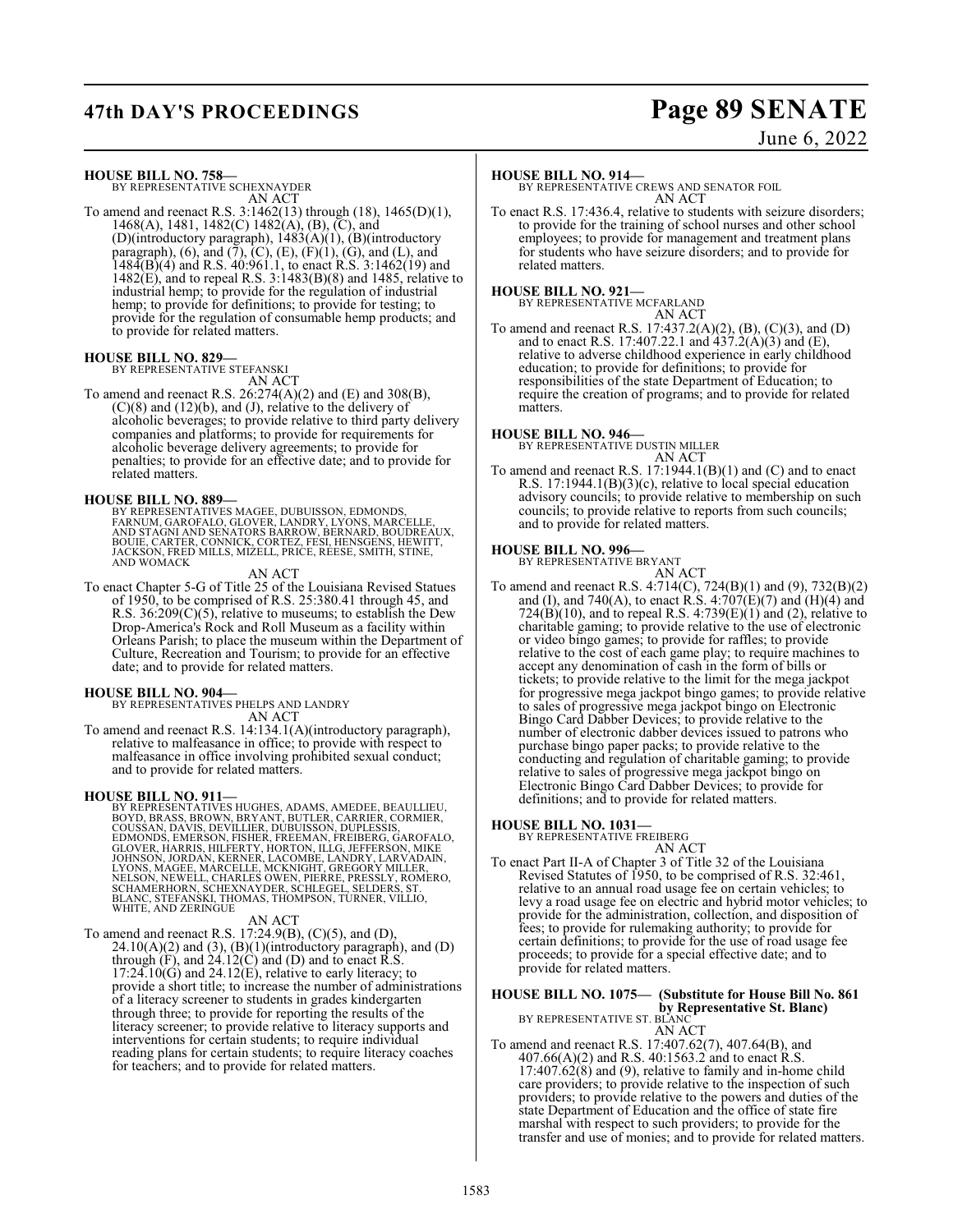## **Page 90 SENATE 47th DAY'S PROCEEDINGS**

June 6, 2022

**HOUSE BILL NO. 190—**

BY REPRESENTATIVES TRAVIS JOHNSON AND GLOVER AN ACT

To amend and reenact R.S.  $40:966(F)(1)$ ,  $(7)$ , and  $(8)(a)$ ,  $1046(A)(1)$ ,  $(2)(a)(xviii)$ ,  $(xxii)$ , and  $(b)$ ,  $(3)$ ,  $(4)$ ,  $(5)(b)$ ,  $(6)$ , and  $(C)(1)$ ,  $1168.2(2)$  through (5), and  $1168.3(A)(1)(b)(iii)$ , (iv), and  $(2)(b)$  and to enact R.S. 40:1046(B), relative to the recommendation to patients of marijuana for therapeutic use, known also as medical marijuana; to provide relative to licensed health professionals who may recommend medical marijuana to patients; to authorize nurse practitioners with prescriptive authority to recommend medical marijuana to patients; to authorize medical psychologists to recommend medical marijuana to patients; to revise references to licensed health professionals who may recommend medical marijuana to patients within laws providing for immunity from prosecution for possession of marijuana; to revise references to licensed health professionals who may recommend medical marijuana to patients within laws providing for a data system for the collection and analysis of clinical information associated with use of medical marijuana; and to provide for related matters.

## **HOUSE BILL NO. 194—**

BY REPRESENTATIVES BUTLER AND WRIGHT AN ACT

To amend and reenact R.S. 17:236(A) and to enact Chapter 43-C of Title 17 of the Louisiana Revised Statutes of 1950, to be comprised of R.S. 17:4037.1 through 4037.7, relative to elementary and secondary education; to create and provide for the administration of a program to provide state funding for the education of certain students with exceptionalities who are not enrolled in public school; to provide relative to the eligibility of students, schools, and service providers participating in the program; to provide relative to program funds; to provide relative to the testing of students participating in the program; to require the state Department of Education to submit annual reports to the legislature relative to the program; to provide relative to rules; to provide relative to definitions; to provide for an effective date; and to provide for related matters.

## **HOUSE BILL NO. 196—**

BY REPRESENTATIVES NELSON, GLOVER, AND THOMPSON AN ACT

To enact R.S. 17:3138.10, relative to postsecondary education; to create the Stimulating More Advanced Research and Technology Program for the purpose of awarding grants to support research in science, technology, engineering, and mathematics at certain postsecondary education institutions; to provide for program administration by the Board of Regents; to specify the purposes for which grants are awarded; to create the Stimulating More Advanced Research and Technology Fund for the purpose of funding the program; to require the Board of Regents to report annually relative to the program; to require the Board of Regents to adopt rules relative to the program; and to provide for related matters.

## **HOUSE BILL NO. 214—** BY REPRESENTATIVE NELSON

AN ACT

To enact R.S. 17:7.1(A)(1), relative to teacher certification; to provide with respect to requirements for such certification; to provide for an effective date; and to provide for related matters.

## **HOUSE BILL NO. 234—** BY REPRESENTATIVE SCHLEGEL

AN ACT

To enact R.S. 32:300.4.1, relative to smoking in motor vehicles; to prohibit the operator or any passenger in a motor vehicle from smoking or vaping marijuana while operating on a public highway or right-of-way; to provide for the definition of "smoke" and "public highway or right-of-way"; to provide penalties for a violation of the prohibition against smoking or vaping in motor vehicles; and to provide for related matters.

**HOUSE BILL NO. 248—** BY REPRESENTATIVES WILLARD, LANDRY, AND GLOVER AND SENATORS BARROW, BOUDREAUX, BOUIE, CARTER, CONNICK, JACKSON, LUNEAU, AND PRICE AN ACT

To amend and reenact R.S.  $1:55(A)(1)$  and  $(7)$ ,  $(B)(2)$ ,  $(D)$ , and  $(E)(1)(a)(i)$ , relative to legal holidays; to provide for the removal of certain holidays; and to provide for related matters.

**HOUSE BILL NO. 450—**<br>BY REPRESENTATIVES CHARLES OWEN, AMEDEE, WILFORD<br>CARTER, CORMER, COX, CREWS, DAVIS, EDMONSTON,<br>FREEMAN, FREIBERG, FRIEMAN, GAINES, GREEN, HARRIS,<br>HUGHES, JORDAN, LANDRY, LARVADAIN, LYONS, MARCELLE,<br>MC SEABAUGH, AND STAGNI

AN ACT

To amend and reenact Children's Code Articles 1186(A) and 1188(C) and R.S. 40:73(A), (B), and (D), 77(A), (B), and (D), and  $79(A)(4)$  and (D) and to enact R.S.  $40:73(E)$  and (F),  $77(E)$  and  $(F)$ , and  $79(E)$  and  $(F)$ , relative to an adopted person's original birth certificate; to provide for the disclosure of confidential records; to provide for the motion for disclosure; to provide for access to an adopted person's original birth certificate; to provide for the authority of the registrar of vital records; to provide relative to a contact preference form; and to provide for related matters.

## **HOUSE BILL NO. 585—**

BY REPRESENTATIVE FREEMAN AN ACT

To enact Code of Criminal Procedure Article 1005, relative to firearm data collection; to provide for required reporting of aggregate firearm transfer data to the Louisiana Commission on Law Enforcement and Administration of Criminal Justice; to provide for the creation of a standardized form used to report aggregate data fields; to provide for submission of forms; to provide for submission dates; to provide for publication of data; to provide for a report; and to provide for related matters.

**HOUSE BILL NO. 586—** BY REPRESENTATIVES THOMAS AND BOYD AN ACT

To enact R.S. 37:1435.1, relative to the authority of the Louisiana Real Estate Commission; to authorize access to certain criminal history record information; to provide for definitions; to provide for legislative intent; to establish minimum standards and procedure; to provide for limitations to the access and use of certain criminal history record information; to provide for effectiveness; and to provide for related matters.

## **HOUSE BILL NO. 639—** BY REPRESENTATIVE PRESSLY

AN ACT To amend and reenact R.S. 37:33 through 36 and 2950 and to repeal R.S. 37:32, relative to occupational licensing; to provide for the issuance of occupational licensing in conjunction with criminal history records; to provide for application requirements; to provide for recordkeeping; to provide for reporting; to provide for exemptions; and to provide for related matters.

## **HOUSE BILL NO. 655—**

BY REPRESENTATIVE COUSSAN AND SENATORS ALLAIN,<br>CATHEY, FESI, HEWITT, MILLIGAN, FRED MILLS, MIZELL,<br>MORRIS, REESE, STINE, AND WOMACK AN ACT

To amend and reenact R.S.  $30:136.3(D)$  and  $1154(A)(intoductor)$ paragraph),  $(B)$ ,  $(C)$ , and  $(D)$  and to enact R.S.  $30:136.3(B)(5)$ and  $\overline{1154(A)(9)}$ , (E), and (F), relative to solar energy; to provide for the powers and duties of the secretary of the Department of Natural Resources; to require a permit to construct or operate a solar power generation facility; to provide for fees; to provide for financial security; to provide for terms, conditions, and exceptions; to provide for the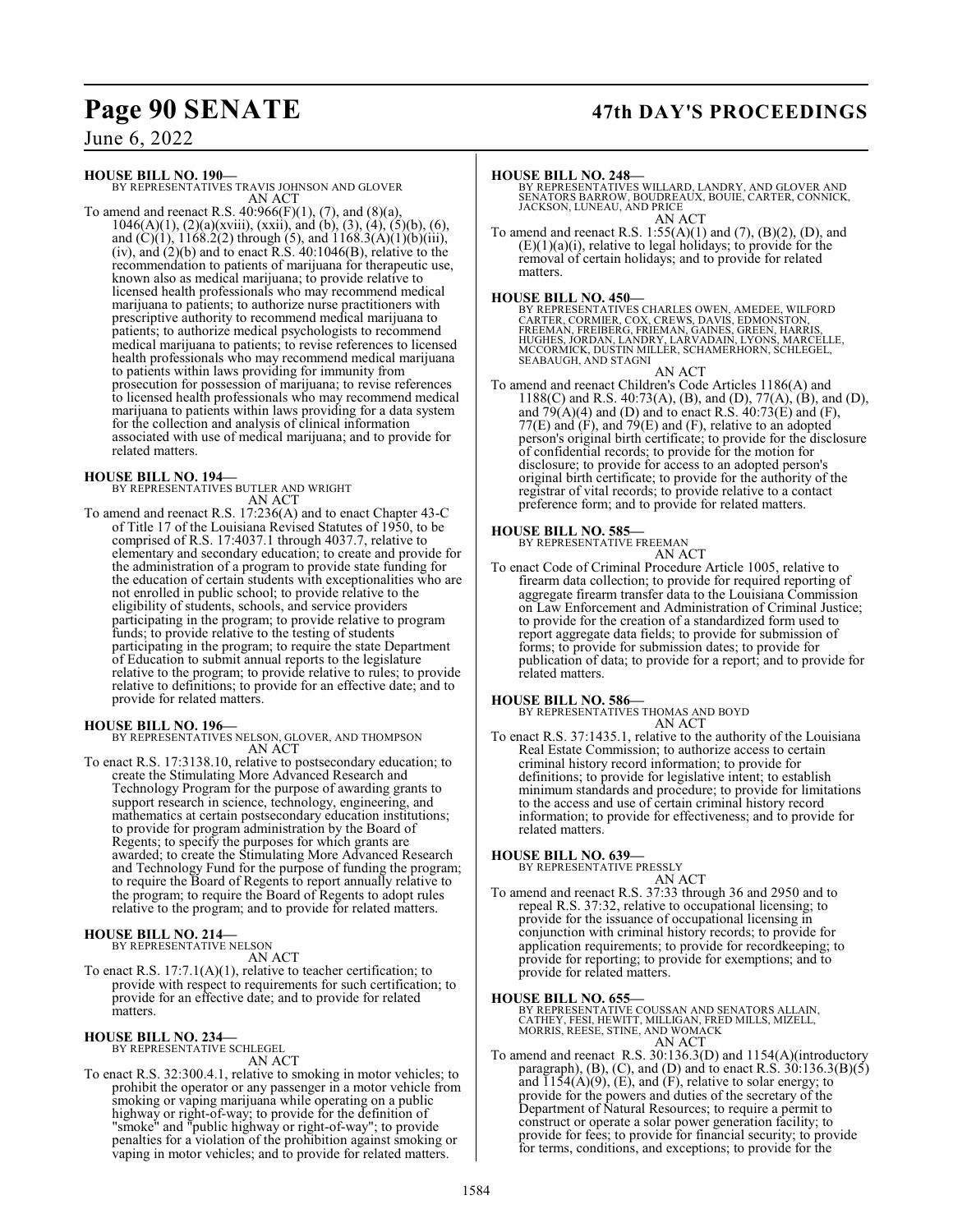## **47th DAY'S PROCEEDINGS Page 91 SENATE**

# June 6, 2022

Mineral and Energy Operation Fund; to provide for definitions; and to provide for related matters.

## **HOUSE BILL NO. 698—** BY REPRESENTATIVE MAGEE

AN ACT

To amend and reenact R.S. 40:1046(H)(8)(a)(introductory paragraph), (i), (iii), and (b), relative to marijuana produced for therapeutic use; to provide for regulation by the Louisiana Department of Health of various aspects of production of marijuana for therapeutic use; to authorize the Louisiana Department of Health to charge and collect fees from contractors and other persons involved with therapeutic marijuana production; to provide for remittance to the Louisiana Department of Revenue of the proceeds of certain fees; to provide for an effective date; and to provide for related matters.

## **HOUSE BILL NO. 755—**

- BY REPRESENTATIVES SCHEXNAYDER, BUTLER, HORTON,<br>LACOMBE, MCFARLAND, CHARLES OWEN, RISER,<br>SCHAMERHORN, THOMPSON, AND ZERINGUE AN ACT
- To amend and reenact R.S. 39:100.44.1(B)(4), (D), (E), (H)(3), and (J), and to enact R.S. 39:100.44.1(K) and Subpart Y of Part II-A of Chapter 1 of Subtitle I of Title 39 of the Louisiana Revised Statutes of 1950, to be comprised of R.S. 39:100.192, relative to the disbursement of state monies; to provide with respect to monies received from the American Rescue Plan Act of 2021; to provide for creation of certain funds for a program to assist political subdivisions in securing federal grants; to make changes to the Louisiana Loggers Relief Program; to make changes to the Louisiana Save Our Screens Program; to provide for an effective date; and to provide for related matters.

## **HOUSE BILL NO. 831—** BY REPRESENTATIVE FIRMENT

AN ACT

To enact R.S. 22:1338, relative to additional living expense coverage for homeowner's insurance; to provide for an advance payment in the event of a total loss; to provide for payment after the advance period; to provide for an effective date; and to provide for related matters.

## **HOUSE BILL NO. 847—**

BY REPRESENTATIVES LACOMBE, ADAMS, BISHOP,<br>BOURRIAQUE, BRASS, BROWN, BRYANT, CARRIER, ROBBY<br>CARTER, CORMIER, DAVIS, DEVILLIER, HARRIS, HORTON,<br>JEFFERSON, JENKINS, MIGUEZ, ROMERO, STEFANSKI, AND WHITE

## AN ACT

To amend and reenact R.S. 39:112(E)(2)(c) and to enact R.S.  $39:112(E)(2)(d)$ , relative to capital outlay; to provide with respect to local match requirements for projects by non-state entities; to exempt certain non-state entity projects from local match requirements; to provide for applicability; to provide for an effective date; and to provide for related matters.

## **HOUSE BILL NO. 854—**

BY REPRESENTATIVES STAGNI, ADAMS, BOYD, BRYANT, ROBBY<br>CARTER, CORMIER, DEVILLIER, DUPLESSIS, EMERSON, FİSHER,<br>FREEMAN, GLOVER, HARRIS, HORTON, HUGHES, JEFFERSON,<br>JENKINS, MIKE JOHNSON, LAFLEUR, LARVADAIN, LYONS,<br>MAGEE, CHA

AN ACT

To amend and reenact R.S. 33:2011(A) and to enact R.S. 33:2011(E), relative to occupational diseases; provides relative to members employed in the classified fire service; to provide for an extension to the rebuttable presumption; to provide limitations; and to provide for related matters.

## **HOUSE BILL NO. 856—**

BY REPRESENTATIVE GEYMANN AN ACT

To amend and reenact R.S. 22:1892(G), relative to the appraisal clause required in all residential property insurance policies; to provide notice that lawsuits regarding a policy will be held in abatement in certain circumstances; to provide for the courts' discretion in setting a deadline for timely demanding appraisal; to provide for enforcement; to provide for effectiveness; and to provide for related matters.

## **HOUSE BILL NO. 868—**

BY REPRESENTATIVES MIGUEZ, AMEDEE, BACALA, CARRIER,<br>CREWS, EDMONDS, EDMONSTON, FISHER, FONTENOT, GAINES,<br>GAROFALO, GOUDÉAU, HODGES, JORDAN, LARVADAIN, MACK,<br>MARCELLE, MCCORMICK, MCFARLAND, CHARLES OWEN,<br>SCHAMERHORN, AND WH

AN ACT

To enact R.S. 40:1379.3.3, relative to firearms; to provide for the Louisiana Firearm Safety Awareness Act; to provide relative to an online education course; to provide for a purpose; to provide relative to course topics; to provide relative to database maintenance; to provide for promulgation of rules; and to provide for related matters.

## **HOUSE BILL NO. 909—**

BY REPRESENTATIVES EDMONDS AND GAROFALO AN ACT

To enact Chapter 15 of Title 46 of the Louisiana Revised Statutes of 1950, to be comprised of R.S. 46:1451 through 1455, relative to assistance programs of the Department of Children and Family Services; to establish within the department an assistance program for certain pregnant women and parents; to provide for services to be delivered through the program; to require reporting to certain legislative committees concerning the program; to require administrative rulemaking; and to provide for related matters.

### **HOUSE BILL NO. 933—** BY REPRESENTATIVE STAGNI

AN ACT To amend and reenact R.S. 40:2009.25 and to repeal R.S. 36:259(B)(28) and R.S. 40:2009.1, relative to nursing homes licensed by the Louisiana Department of Health; to provide relative to emergency preparedness among nursing homes; to provide requirements and standards for nursing home emergency preparedness plans; to provide procedures for and schedules by which nursing homes shall develop and submit such plans; to provide for duties of the Louisiana Department of Health and local offices of emergency preparedness with respect to nursing home emergency preparedness; to provide relative to sites to which nursing home residents may be evacuated; to revise laws creating and providing for the Nursing Home Emergency Preparedness Review Committee within the Louisiana Department of Health; to repeal laws creating and providing for a nursing home advisory committee within the Louisiana Department of Health; to provide for limitation of liability; to require promulgation of administrative rules; to provide for an effective date; and to provide for related matters.

## **HOUSE BILL NO. 935—**

BY REPRESENTATIVE BOYD

## AN ACT

To amend and reenact R.S. 22:1667(A), relative to catastrophe claims adjusters; to require training; to require registration of certain individuals; to require certification; to provide for an effective date; and to provide for related matters.

**HOUSE BILL NO. 1039—** BY REPRESENTATIVES MCKNIGHT AND DAVIS AN ACT

To amend and reenact R.S. 40:1664.9(J) through (N) and to enact R.S. 40:1664.9(O), relative to life safety and property protection systems; to provide for the electronic tagging of such systems using a Quick Response code decal or hanging tag; to provide for collecting a fee to obtain a Quick Response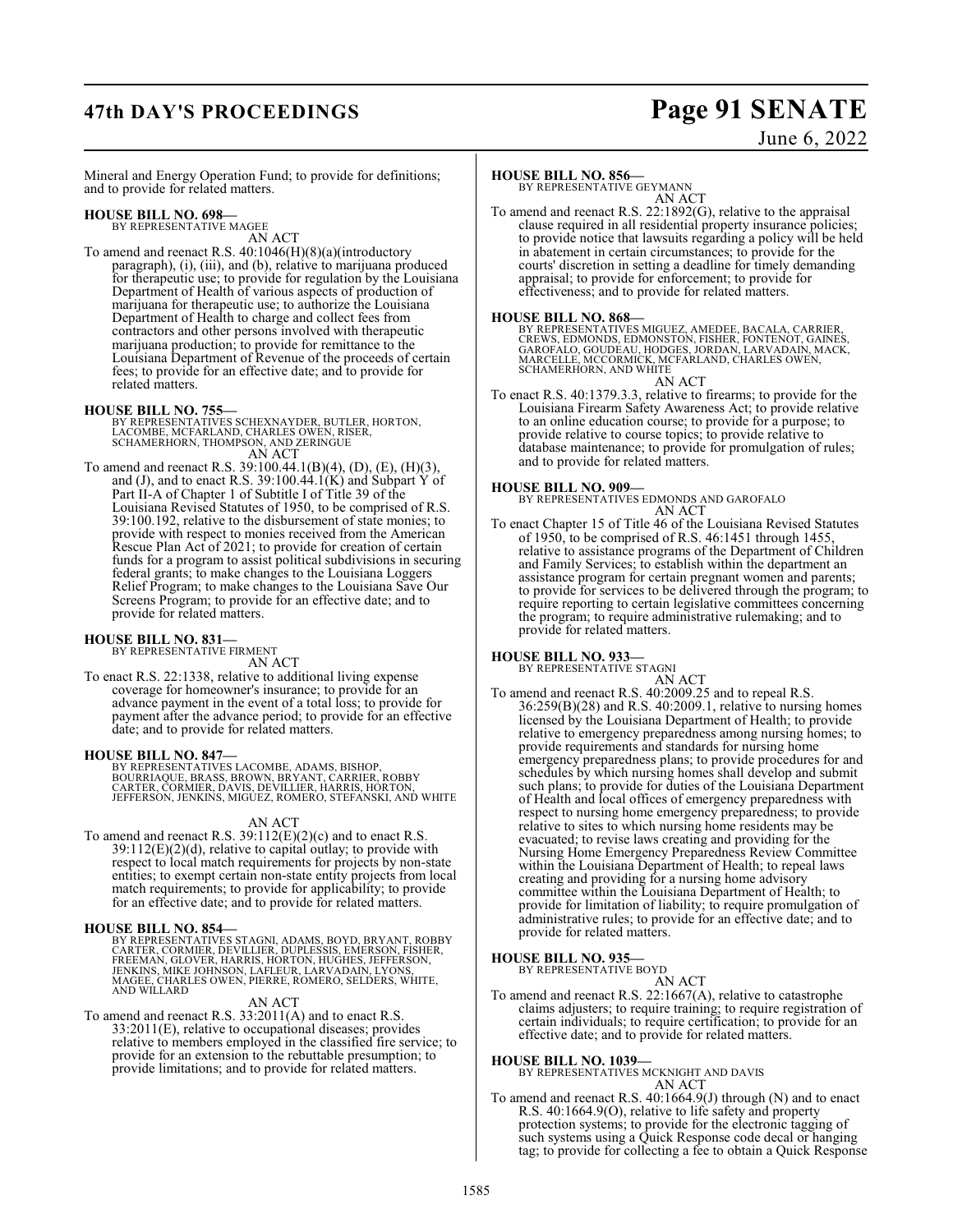## **Page 92 SENATE 47th DAY'S PROCEEDINGS**

## June 6, 2022

code decal or hanging tag; to provide for effectiveness; and to provide for related matters.

**HOUSE BILL NO. 1040—** BY REPRESENTATIVES LACOMBE, AMEDEE, DAVIS, FISHER, FONTENOT, GOUDEAU, MCKNIGHT, MIGUEZ, NEWELL, PRESSLY, AND THOMAS

AN ACT

To enact R.S. 6:1055, relative to the transmission and delivery of funds; to provide relative to money transmission services; to provide for certain delivery time periods; to provide for notice of availability of funds; to provide for contracts and user agreements; to prohibit certain provisions; to provide for notice of violations; to provide relative to the application of unfair trade practices law; to provide for exceptions; to provide for enforcement by the commissioner of the office of financial institutions in certain situations; to provide for unauthorized or illegal acts; and to provide for related matters.

## **HOUSE BILL NO. 1052—**

BY REPRESENTATIVE LANDRY AN ACT

To enact R.S. 29:726.7, relative to the Hazard Mitigation Revolving Loan Fund; to establish the Hazard Mitigation Revolving Loan Fund; to provide for the administration of the fund; to provide for deposits, interest, and unexpended monies in the fund; to provide definitions; to specify how funds may be disbursed and for what types of activity; to provide for annual reporting and audits; to provide relative to repayment of loans and waiver in certain circumstances; and to provide for related matters.

## **HOUSE BILL NO. 1060— (Substitute for House Bill No. 338 by Representative Coussan)** BY REPRESENTATIVE COUSSAN

AN ACT

To amend and reenact R.S. 56:302.9(A)(1) and (3) and to enact R.S. 56:302.9(A)(4), relative to charter boat fishing licenses; to remove state requirement for a valid United States Coast Guard captain's license for freshwater charter boat fishing guides; and to provide for related matters.

## **HOUSE BILL NO. 1062— (Substitute for House Bill No. 597 Representative Freeman)**

BY REPRESENTATIVES FREEMAN, BEAULLIEU, COUSSAN,<br>DUPLESSIS, EDMONSTON, EMERSON, FRIEMAN, GLOVER, HARRIS,<br>HORTON, JEFFERSON, JENKINS, TRAVIS JOHNSON, LAFLEUR,<br>LARVADAIN, LYONS, GREGORY MILLER, NEWELL, CHARLES<br>OWEN, PIERRE, S

To amend and reenact R.S. 37:43 and to enact R.S.  $49:953(C)(3)$ and 963(F) and (G), relative to occupational licensing; to allow an interested person to request review of a regulation issued by an occupational licensing board; to provide definitions; to allow for petition; to provide for procedure; to provide for judicial review; and to provide for related matters.

## **HOUSE BILL NO. 1070— (Substitute for House Bill No. 759 by Representative Schexnayder)**<br>BY REPRESENTATIVES SCHEXNAYDER AND THOMPSON

AN ACT

To amend and reenact R.S. 29:725(A), 725.5, 726(B)(introductory paragraph) and (F), and 729(B)(introductory paragraph) and  $(12)$ , to enact R.S. 29:725(K), 726(G), and 728(G), and to repeal R.S. 29:726(E)(25) and 731, relative to the Governor's Office of Homeland Security and Emergency Preparedness; to provide relative to interoperability; to create the Emergency Communications Interoperability Fund; to provide requirements for the statewide emergency management software system; to provide for mandatory training requirements; to provide relative to parish offices of homeland security and emergency preparedness; to provide relative to prepositioned contracts; to provide relative to procurement; to provide for reporting; to provide for temporary housing assistance; to provide for eligibility; to provide relative to waivers of local land use regulations; to

provide for exemptions; to provide for an effective date; and to provide for related matters.

**HOUSE BILL NO. 1072— (Substitute for House Bill No. 878**

**by Representative Horton)<br>BY REPRESENTATIVES HORTON, DUBUISSON, EDMONDS,<br>FARNUM, FONTENOT, FREIBERG, KERNER, MCKNIGHT,<br>SCHAMERHORN, AND STAGNI** AN ACT

To enact R.S. 33:2581.3, relative to the classified police service; to provide that the development of hearing loss while employed in the classified police service is an occupational disease; to provide for benefits to an affected employee; to create a rebuttable presumption that such hearing loss developed during employment under certain circumstances; to require certain persons appointed to the classified police service to submit to certain audiology examinations; and to provide for related matters.

## **HOUSE BILL NO. 1073— (Substitute for House Bill No. 801**

**by Representative GOUDEAU)**<br>BY REPRESENTATIVES GOUDEAU, BACALA, BOURRIAQUE,<br>BUTLER, COUSSAN, DESHOTEL, DÉVILLIER, ECHOLS, EDMÓNDS,<br>FIRMENT, FISHER, GAROFALO, GREEN, HARRIS, HORTON, HUVAL,<br>MIKE JOHNSON, LACOMBE, MCKNIGHT, ORGERON, PIERRE, ROMERO, STAGNI, STEFANSKI, WHITE, AND ZERINGUE

AN ACT

To enact Part II-B of Chapter 21 of Title 37 of the Louisiana Revised Statutes of 1950, to

be comprised of R.S. 37:1891 through 1896, relative to scrap metal recyclers; to provide for the sale and purchase of catalytic converters; to provide definitions; to provide for fees; to provide for licensing requirements; to provide for record keeping; to provide for exceptions; to provide for fines and penalties; and to provide for related matters.

## **HOUSE BILL NO. 1078— (Substitute for House Bill No. 1049**

**by Representative Seabaugh)**<br>BY REPRESENTATIVES SEABAUGH, CREWS, DESHOTEL, FIRMENT,<br>FRIEMAN, GAROFALO, HARRIS, TRÀVIS JOHNSON, MCCORMICK,<br>MCFARLAND, CHARLES OWEN, ROMERO, SCHAMERHORN,<br>THOMPSON, AND WHITE AND SENATOR ROBER AN ACT

To enact Part IV-A of Chapter 28 of Title 3 of the Louisiana Revised Statutes of 1950, to be comprised of R.S. 3:4351.1 through 4351.16, relative to forestry and agriculture; to authorize the creation of the timber and agriculture transportation group self-insurance fund; to provide with respect to group self-insurance funds; to provide for requirements; to provide for definitions; to provide with respect to the qualifications for membership; to provide for regulatory authority; to provide for excess or reinsurance insurance; to provide for the management of assets and investments; to provide for liabilities and the payment of claims; to provide for audits, examinations, and investigations; to provide for licensed insurance producers; to provide for insolvencies; to provide for civil actions for enforcement; to provide for reporting; to provide penalties for noncompliance; to provide for due process rights; to provide for dissolution; and to provide for related matters.

**HOUSE BILL NO. 153—** BY REPRESENTATIVE FREEMAN

AN ACT

To amend and reenact R.S. 33:9091.9(D)(1), (3)(b), and (4),  $(E)(4)$ , and  $(F)(1)$  and  $(3)(c)$ , relative to Orleans Parish; to provide relative to the Twinbrook Security District; to provide relative to the district's governing board; to provide relative to board appointments; to provide relative the parcel fee levied within the district; to provide relative to the expiration of the fee; and to provide for related matters.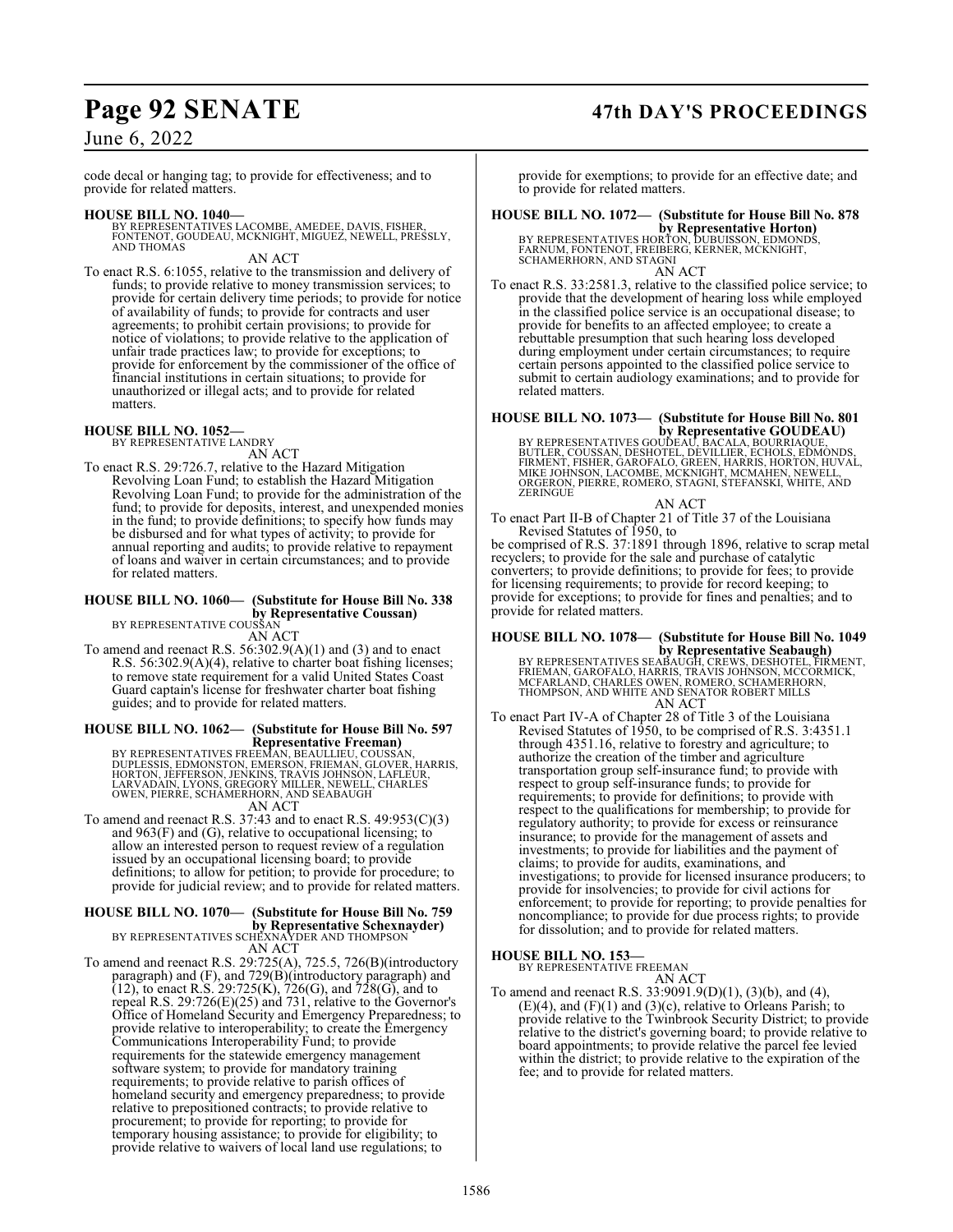# **47th DAY'S PROCEEDINGS Page 93 SENATE**

June 6, 2022

**HOUSE BILL NO. 200—** BY REPRESENTATIVE BROWN

AN ACT

To amend and reenact Code of Criminal Procedure Article 833(B) and (C)(introductory paragraph), relative to the presence of the defendant; to provide relative to the presence of the defendant in misdemeanor prosecutions; to require the court to allow a plea of not guilty by the filing of a sworn affidavit in advance of the scheduled arraignment date; and to provide for related matters.

## **HOUSE BILL NO. 294—**

BY REPRESENTATIVE NELSON AN ACT

To enact R.S. 22:1112, relative to the guaranteed issue of Medicare supplement policies; to provide for open enrollment; to require notice to policyholders of open enrollment periods; to prohibit denial or conditioning of coverage under certain circumstances; and to provide for related matters.

- **HOUSE BILL NO. 312—**<br>BY REPRESENTATIVES DUSTIN MILLER, ADAMS, BOYD,<br>CARPENTER, CARRIER, WILFORD CARTER, DUPLESSIS, FISHER,<br>GAINES, GLOVER, HORTON, ILLG, LANDRY, LARVADAIN, LYONS,<br>MCFARLAND, NEWELL, PIERRE, SCHLEGEL, SELDE AN ACT
- To amend and reenact the heading of Part XIII of Chapter 11 of Title 40 of the Louisiana Revised Statutes of 1950 and R.S. 40:2199(A)(1) and to enact R.S. 40:2199.11 through 2199.19, relative to licensed healthcare facilities; to establish duties and requirements of licensed healthcare facilities with respect to addressing and preventing workplace violence; to require the posting of certain cautionary signage at licensed healthcare facilities; to require and provide with respect to healthcare workplace violence prevention plans; to require reporting of acts of workplace violence occurring at licensed healthcare facilities; to prohibit retaliation by certain employers in connection with reporting of healthcare workplace violence; to require the Louisiana Department of Health to maintain on its website public information regarding healthcare workplace violence; to authorize enforcement actions by the department; to require promulgation of administrative rules; to provide for definitions; to provide for organization and designation of laws by the Louisiana State Law Institute; and to provide for related matters.

## **HOUSE BILL NO. 958—**

BY REPRESENTATIVE DUSTIN MILLER AN ACT

To enact Part II-E of Chapter 11 of Title 40 of the Louisiana Revised Statutes of 1950, to be comprised of R.S. 40:2120.11 through 2120.24, relative to the licensure and regulation of nurse staffing agencies by the Louisiana Department of Health; to provide for definitions; to provide for the licensure and registration of nurse staffing agencies; to provide for the protection of public rights to health care; to provide for licensed and certified personnel in healthcare facilities; to provide for applicability provisions for prospective agencies; to provide for regulations and grounds for issuance, renewal, and denial of a license; to establish standards for the operation of nurse staffing agencies; to provide for penalty provisions; to provide for rulemaking requirements; to provide for fees; and to provide for related matters.

## **HOUSE BILL NO. 1058— (Substitute for House Bill No. 387**

**by Representative Hollis)** BY REPRESENTATIVE HOLLIS AN ACT

To amend and reenact R.S. 9:3198(A)(2)(a) and (3), relative to the sale of immovable property; to provide for property disclosure requirements regarding homeowners' associations; to provide for property disclosures regarding restrictive covenants and building restrictions; and to provide for related matters.

**HOUSE BILL NO. 724—** BY REPRESENTATIVES BAGLEY, COX, DAVIS, FISHER, FONTENOT, GLOVER, GOUDEAU, HILFERTY, JENKINS, NEWELL, PRESSLY, ST. BLANC, AND THOMAS

AN ACT To enact Chapter 15-B of Subtitle III of Title 39 of the Louisiana Revised Statutes of 1950, to be comprised of R.S. 39:1481 through 1485, relative to economic development; to provide for intent; to provide for definitions; to provide for an economic development program; to provide for qualified expenditures; to provide relative to the powers and duties of the Department of Economic Development; to provide relative to the promulgation of administrative rules; to provide for procedure; to provide for cooperative endeavor agreements; to provide for application of law; and to provide for related matters.

## **HOUSE BILL NO. 686—**

BY REPRESENTATIVES MINCEY, BACALA, BOURRIAQUE,<br>BUTLER, CARRIER, CORMIER, COUSSAN, DEVILLIER, FISHER,<br>GEYMANN, HODGES, KERNER, LANDRY, ORGERON, RISER,<br>ROMERO, SCHAMERHORN, SCHEXNAYDER, ST. BLANC, AND WHEAT AND SENATOR WHITE AN ACT

To amend and reenact R.S. 38:3302, 3303, 3305, 3306(A) and (C), 3307(C), and 3309 and to enact R.S. 38:3301(C), 3304(C)(3), 3306(G), (H), (I), (J), (K), (L), and (M), and 3307(E), relative to management of the Amite River Basin; to provide for the board of commissioners; to provide for appointment and terms of commissioners; to provide for powers and duties of the board; to provide for contact authority; to provide for posting requirements; to provide for technical assistance from the Coastal Protection and Restoration Authority and the Pontchartrain Levee District; to provide for taxing authority; and to provide for related matters.

## **HOUSE BILL NO. 697—**

BY REPRESENTATIVE MAGEE AN ACT

To amend and reenact R.S.  $40:1046(A)(1)$ ,  $(C)(1)$  and (2)(introductory paragraph), (G), and  $(H)(1)$ , (2),  $(6)(a)$ (introductory paragraph) and  $(b)$ , and  $(8)(a)$ (introductory paragraph) and (iii), to enact R.S. 40:1046(A)(7), (B), and 1046.1 through 1046.3, and to repeal R.S.  $40:1046(C)(2)(d)$ , (e), and (h) and (H)(3) through (5), relative to production of marijuana for therapeutic use; to provide for regulation of medical marijuana production by the state; to transfer certain duties with respect to such regulation from the Department of Agriculture and Forestry to the Louisiana Department of Health; to provide for remittance to the Louisiana Department of Revenue of the proceeds of certain fees; to provide relative to permitting and regulation of marijuana pharmacies by the Louisiana Board of Pharmacy; to require the Louisiana Department of Health to license and regulate laboratories that conduct testing of medical marijuana products; to provide for selection of marijuana production contractors by licensed producers of medical marijuana; to provide for oversight and regulation of such contractors; to provide requirements and standards for the business operations of such contractors; to require the continuation of certain laboratory testing services provided by the Department of Agriculture and Forestry; to authorize certain institutions to conduct research on marijuana for therapeutic use; and to provide for related matters.

## **HOUSE BILL NO. 1059— (Substitute for House Bill No. 500**

**by Representative Bacala)** BY REPRESENTATIVE BACALA AN ACT

To amend and reenact Code of Criminal Procedure Article  $312(G)(2)(b)$  and (H) and to enact Code of Criminal Procedure Article 312(G)(2)(c) and 313(E), relative to bail; to provide relative to a contradictory bail hearing prior to setting bail; to require a contradictory bail hearing prior to setting bail for certain persons; to require the court to order a contradictory hearing to be held within a certain period of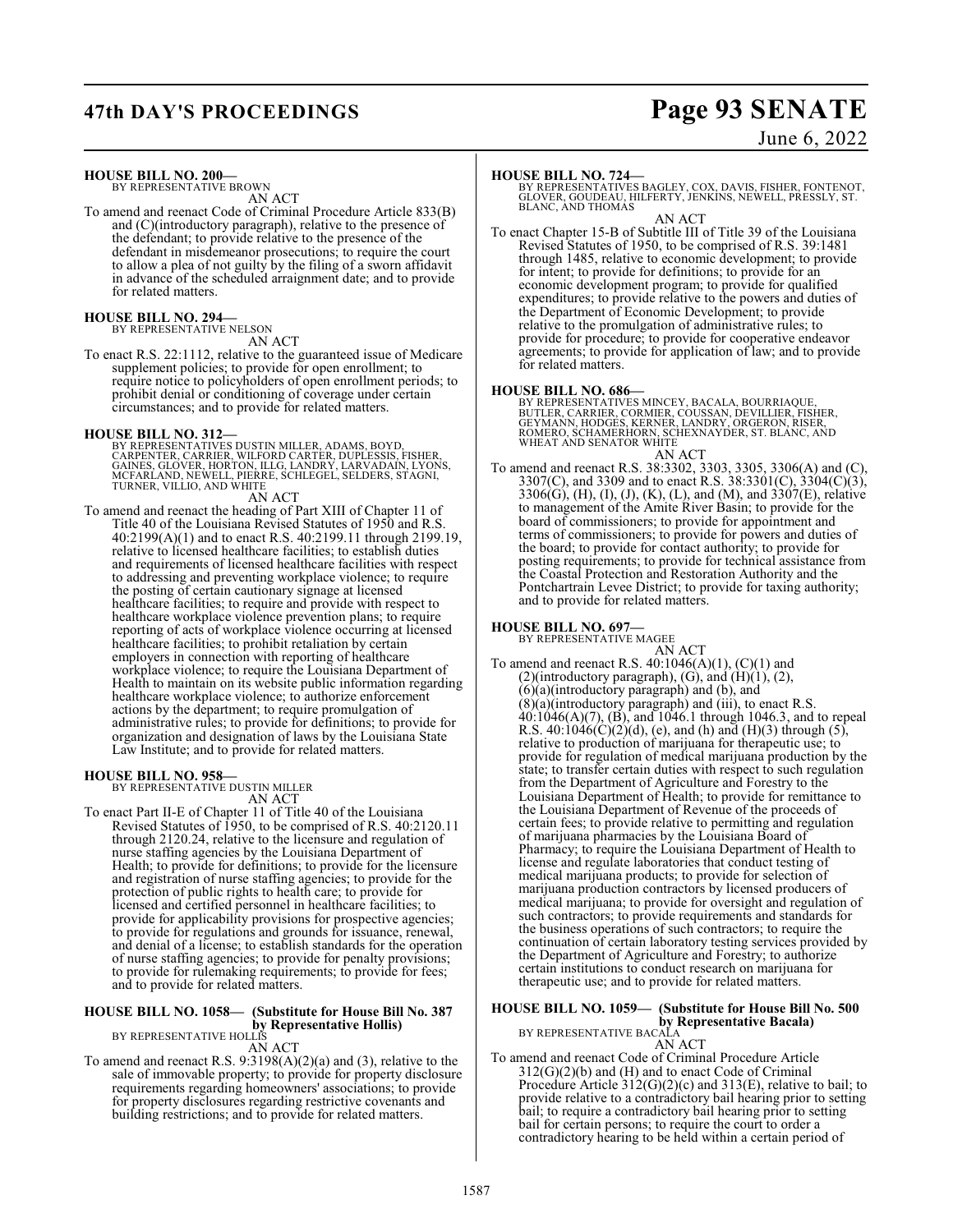## **Page 94 SENATE 47th DAY'S PROCEEDINGS**

## June 6, 2022

Total - 3

time; to provide for revocation; to provide for supervisory jurisdiction; and to provide for related matters.

## **ATTENDANCE ROLL CALL**

## PRESENT

| Mr. President<br>Abraham<br>Allain<br>Barrow<br>Bernard<br>Boudreaux<br>Bouie<br>Carter<br>Cathey<br>Cloud<br>Connick<br>Fesi<br>Total - 35 | Foil<br>Henry<br>Hensgens<br>Hewitt<br>Jackson<br>Lambert<br>Luneau<br>McMath<br>Milligan<br>Mills, F.<br>Mills, R.<br>Mizell | Morris<br>Peacock<br>Pope<br>Price<br>Reese<br>Smith<br>Stine<br>Talbot<br>Ward<br>White<br>Womack |
|---------------------------------------------------------------------------------------------------------------------------------------------|-------------------------------------------------------------------------------------------------------------------------------|----------------------------------------------------------------------------------------------------|
|                                                                                                                                             | <b>ABSENT</b>                                                                                                                 |                                                                                                    |
| Fields                                                                                                                                      | Harris                                                                                                                        | Tarver                                                                                             |

## **Leaves of Absence**

The following leaves of absence were asked for and granted:

| Fields | 1 Day | Harris | 1 Day |
|--------|-------|--------|-------|
| Tarver | 1 Day |        |       |

## **Adjournment**

On motion of Senator Talbot, at 5:25 o'clock P.M. the Senate adjourned Sine Die.

The President of the Senate declared the Senate adjourned Sine Die.

> YOLANDA J. DIXON Secretary of the Senate

> > FRAN OGNIBENE Journal Clerk

## **Post Session Legislative Actions**

Following final adjournment, the instruments contained in the following messages were acted upon on the dates indicated.

## **Message from the House**

## **SIGNED HOUSE BILLS AND JOINT RESOLUTIONS**

## June 5, 2022

To the Honorable President and Members of the Senate:

I am directed to inform your honorable body that the Speaker of the House of Representatives has signed the following House Bills and Joint Resolutions:

### **HOUSE BILL NO. 207—**

BY REPRESENTATIVES HUGHES, ADAMS, AMEDEE, BOYD, BRASS,<br>ROBBY CARTER, WILFORD CARTER, CORMIER, COX, CREWS,<br>DUPLESSIS, FISHER, FREIBERG, GAINES, GAROFALO, GREEN,<br>HARRIS, JEFFERSON, JENKINS, TRAVIS JOHNSON, JORDAN,<br>LANDRY, LA

AN ACT

To amend and reenact R.S. 17:183.3(B)(2)(b) and 5026(A)(2) and to enact R.S. 17:5026(D), relative to curricula; to revise the

courses required in the high school career major program; to add Geometry as a required course; to provide for alignment with the core curriculum required for qualification for a TOPS-Tech award; and to provide for related matters.

## **HOUSE BILL NO. 274—**

BY REPRESENTATIVES EDMONDS AND EDMONSTON AN ACT

To enact R.S. 17:263(C), relative to curricula; to expand the topics required to be included in adoption awareness instruction for high school students; and to provide for related matters.

### **HOUSE BILL NO. 650—**

BY REPRESENTATIVE HILFERTY AND SENATORS BARROW, BOUDREAUX, BOUIE, CARTER, HENSGENS, JACKSON, LUNEAU, FRED MILLS, MIZELL, POPE, PRICE, SMITH, AND TALBOT AN ACT

To enact Part IV of Chapter 8 of Title 46 of the Louisiana Revised Statutes of 1950, to be comprised of R.S. 46:977.31, relative to the medical assistance program of this state known as Medicaid; to provide for Medicaid coverage of pasteurized donor human milk when medically necessary; to provide relative to federal Medicaid waivers; and to provide for related matters.

and asked that the President of the Senate affix his signature to the same.

> Respectfully submitted, MICHELLE D. FONTENOT Clerk of the House of Representatives

The House Bills and Joint Resolutions contained herein were signed by the President of the Senate.

## **Message from the House**

## **SIGNED HOUSE BILLS AND JOINT RESOLUTIONS**

June 6, 2022

To the Honorable President and Members of the Senate:

I am directed to inform your honorable body that the Speaker of the House of Representatives has signed the following House Bills and Joint Resolutions:

## **HOUSE BILL NO. 93—**

BY REPRESENTATIVE FRIEMAN AN ACT

To enact R.S. 23:1310.5.1, relative to workers' compensation; to provide for continuances in mediations, hearings, and trials; to require the granting of continuances under certain circumstances; and to provide for related matters.

**HOUSE BILL NO. 651—** BY REPRESENTATIVES HILFERTY AND GREEN

AN ACT

To enact R.S. 22:1059.2, relative to health insurance coverage; to require a health coverage plan to provide benefits for pasteurized donor human milk when medically necessary; to provide for effectiveness; and to provide for related matters.

and asked that the President of the Senate affix his signature to the same.

**HOUSE BILL NO. 261—** BY REPRESENTATIVES MAGEE, AMEDEE, BROWN, BRYANT,<br>EDMONSTON, EMERSON, FISHER, GREEN, HARRIS, LARVADAIN,<br>MARINO, NELSON, ORGERON, PIERRE, STEFANSKI, THOMAS,<br>THOMPSON, AND ZERINGUE AND SENATOR CORTEZ AN ACT

To enact Part II-E of Chapter 8 of Title 17 of the Louisiana Revised Statutes of 1950, to be comprised of R.S. 17:1977.1 through 1977.3, and R.S.  $36:651(C)(13)$ , relative to education; to create an independent public French immersion school; to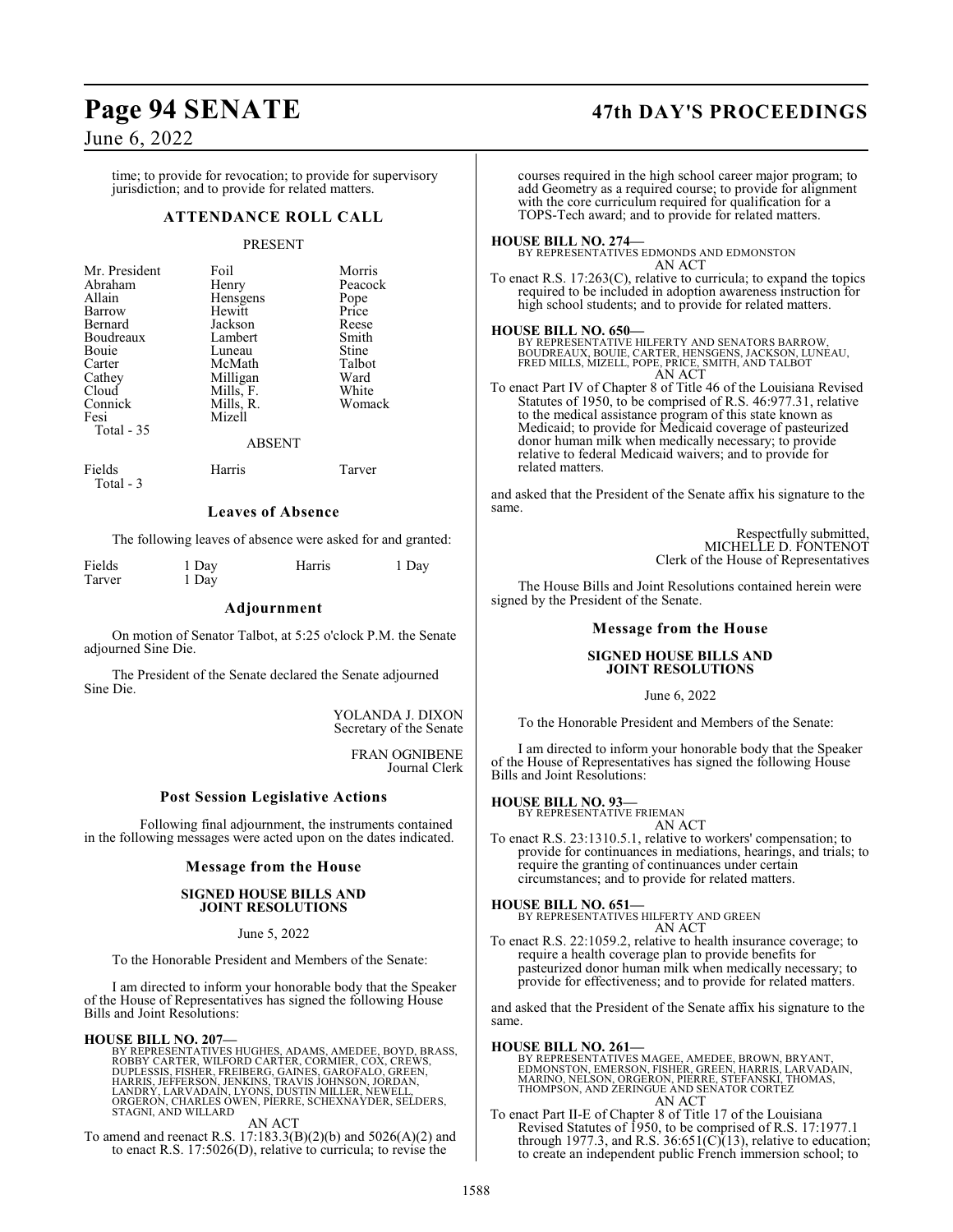## **47th DAY'S PROCEEDINGS Page 95 SENATE**

June 6, 2022

provide for the location of the school and the grade levels to be served; to provide for a board of directors and a school director and the powers, duties, and responsibilities of each; to provide for board membership, terms, and compensation; to provide for an effective date; to provide for funding; and to provide for related matters.

## **HOUSE BILL NO. 389—** BY REPRESENTATIVE PRESSLY

AN ACT

To amend and reenact Civil Code Articles 3461 and 3472.1, to enact Code of Civil Procedure Article 196.2, and to repeal Code of Civil Procedure Article 562, relative to prescription and peremption; to provide for emergency suspension of certain prescription and peremption periods; to provide for the emergency suspension of abandonment periods; to provide relative to the Louisiana Supreme Court; to provide for emergency extension of certain deadlines; and to provide for related matters.

**HOUSE BILL NO. 374—**<br>BY REPRESENTATIVES BEAULLIEU, ADAMS, BISHOP, CARRIER,<br>ROBBY CARTER, WILFORD CARTER, CORMIER, COUSSAN, COX,<br>DAVIS, DEVILLIER, EDMONDS, FISHER, FONTENOT, FREIBERG,<br>GAROFALO, GLOVER, GREEN, ILLG, MIKE JO

## AN ACT

To amend and reenact R.S. 30:2418(I)(1)(a)(i), 2418.1(C) and (E), and 2531.1(D)(1), (2), and (3) and to enact R.S. 30:2418(P), relative to tires; to increase penalties for failure to obtain a generator identification number; to provide for exceptions; to provide for increased penalties for the offense of gross littering involving tires; to provide for fees; to provide for the Waste Tire Management Fund; and to provide for related matters.

**HOUSE BILL NO. 717—** BY REPRESENTATIVE MCMAHEN

AN ACT

To amend and reenact R.S. 40:1248.1(6), 1248.3(1) and (2), and  $1248.7(C)(1)$ , relative to financing by the state Medicaid program of health services in certain parishes; to provide with respect to a local healthcare provider participation program; to designate the parishes in which the program may be operated; to provide for the use of monies in the local provider participation fund; to provide relative to human services districts and authorities; and to provide for related matters.

**HOUSE BILL NO. 927—** BY REPRESENTATIVES SELDERS, CARPENTER, FREIBERG, AND **MCKNIGHT** AN ACT

To enact R.S. 17:3351.22, relative to university laboratory schools; to authorize a tuition increase at certain laboratory schools; to provide a maximum increase amount; and to provide for related matters.

## **HOUSE BILL NO. 129—**

BY REPRESENTATIVES NELSON AND HUGHES AN ACT

To amend and reenact R.S. 32:57.1(A) and (B) and to enact R.S. 32:57.1(D) and (E), relative to failure to honor a written promise to appear; to provide relative to notification to the arrested person by the Department of Public Safety and Corrections; to provide relative to the suspension of an operator's license of an arrested person; to provide relative to the payment of fines; to provide relative to payment for suspension when incarcerated; and to provide for related matters.

**HOUSE BILL NO. 330—** BY REPRESENTATIVE TRAVIS JOHNSON AND SENATORS BARROW, BOUIE, CARTER, JACKSON, FRED MILLS, PRICE, AND **STINE** 

AN ACT

To enact Part VII of Chapter 10-A of Title 3 of the Louisiana Revised Statutes of 1950, to be comprised of R.S. 3:1491 through 1496 and R.S. 36:629(L)(4), relative to the creation of the Louisiana Industrial Hemp Promotion and Research Program; to create the Louisiana Industrial Hemp Promotion and Research Advisory Board; to provide for the composition, powers, duties, and functions of the board; to authorize the commissioner of agriculture and forestry to adopt rules and accept certain funds; to provide for the use of funds; to provide for definitions; to provide for transfer of the board to the Department of Agriculture and Forestry; and to provide for related matters.

## **HOUSE BILL NO. 549—**

BY REPRESENTATIVES BOYD, AMEDEE, BROWN, ROBBY CARTER, WILFORD CARTER, GAROFALO, JEFFERSON, NELSON, AND SEABAUGH

AN ACT

To amend and reenact R.S. 9:1141.8 and to enact R.S. 9:1122.103(C), 1131.5(C), and 2734, relative to immovable property; to provide relative to restrictions on immovable property; to prohibit restrictions based on race or religion; to provide relative to condominium associations, timeshare associations, and homeowners associations; to provide relative to community documents; and to provide for related matters.

## **HOUSE BILL NO. 1015—**

BY REPRESENTATIVE SCHEXNAYDER AN ACT

To amend and reenact R.S.  $51:2365(D)(3)$  and  $(F)(2)$ , to enact R.S. 51:1260 and 1261, and to repeal R.S. 51:2365(F)(1)(d) and 2365.1, relative to financial incentives for events held in Louisiana; to provide relative to the Major Events Incentive Program; to make changes to the administration of the program; to create a grant program for certain Louisiana events; to provide for administration of the program; to provide for an effective date; and to provide for related matters.

**HOUSE BILL NO. 166—** BY REPRESENTATIVE GREGORY MILLER A JOINT RESOLUTION

Proposing to amend Article III, Section 18 of the Constitution of Louisiana, to provide relative to gubernatorial action on a bill and matters related thereto; to provide relative to veto sessions; to provide for submission of the proposed amendment to the electors; and to provide for related matters.

> Respectfully submitted, MICHELLE D. FONTENOT Clerk of the House of Representatives

The House Bills and Joint Resolutions contained herein were signed by the President of the Senate.

## **Message from the House**

## **SIGNED HOUSE CONCURRENT RESOLUTIONS**

## June 6, 2022

To the Honorable President and Members of the Senate:

I am directed to inform your honorable body that the Speaker of the House of Representatives has signed the following House Concurrent Resolutions: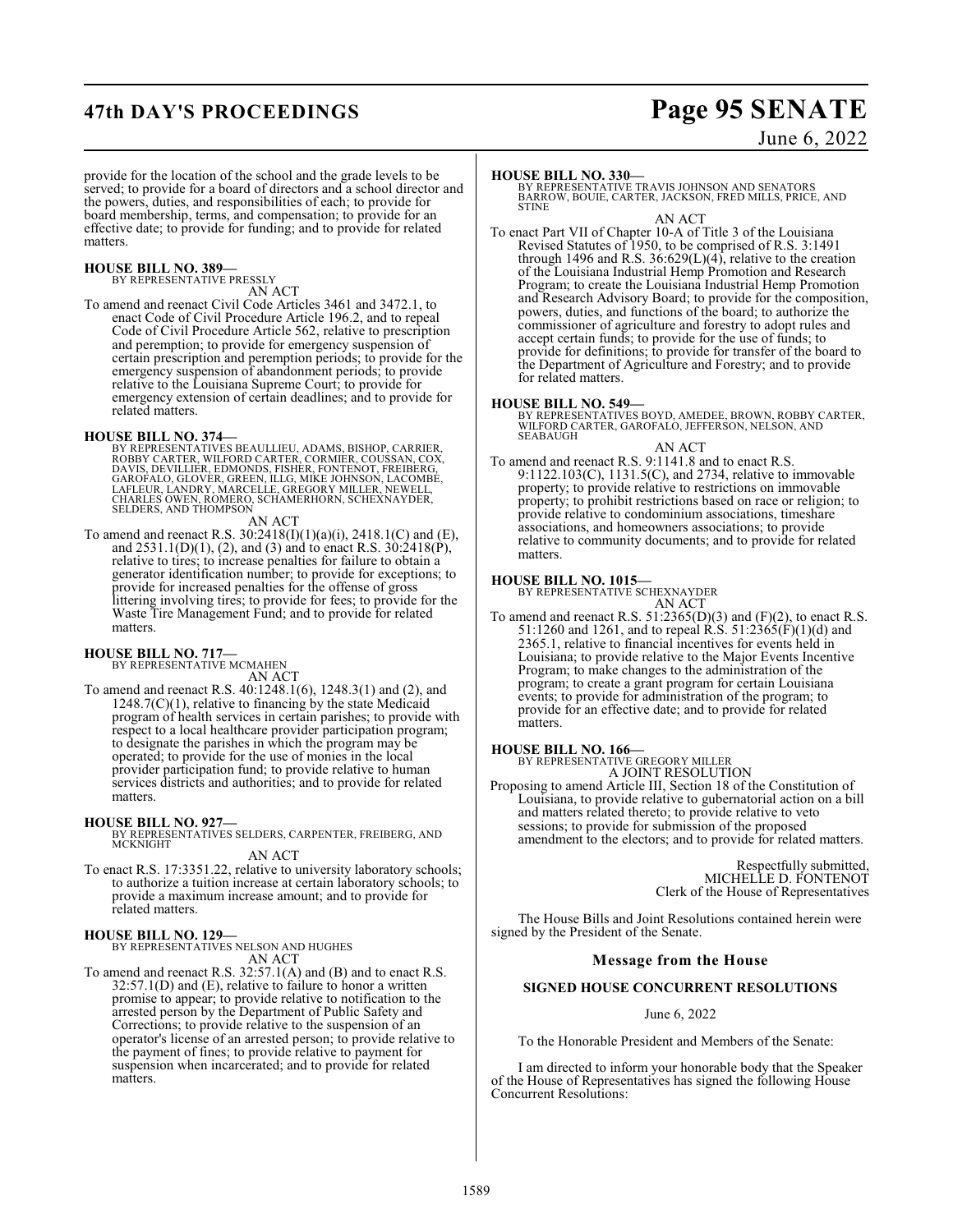## **Page 96 SENATE 47th DAY'S PROCEEDINGS**

## June 6, 2022

## **HOUSE CONCURRENT RESOLUTION NO. 88—**

BY REPRESENTATIVE ECHOLS A CONCURRENT RESOLUTION To request the Louisiana Department of Health to utilize increased

collections from pharmacy rebates to reimburse pharmacists to acquire prescription drugs and then to increase rates for primary care providers and pharmacists in the Medicaid program.

and asked that the President of the Senate affix his signature to the same.

> Respectfully submitted, MICHELLE D. FONTENOT Clerk of the House of Representatives

The House Concurrent Resolutions contained herein were signed by the President of the Senate.

## **Privileged Report of the Committee on Senate and Governmental Affairs**

## **ENROLLMENTS**

Senator Hewitt, Chairman on behalf of the Committee on Senate and Governmental Affairs, submitted the following report:

## June 7, 2022

To the President and Members of the Senate:

I am directed by your Committee on Senate and Governmental Affairs to submit the following report:

The following Senate Concurrent Resolutions have been properly enrolled:

## **SENATE CONCURRENT RESOLUTION NO. 49—** BY SENATOR FIELDS

A CONCURRENT RESOLUTION To express the legislative intent with regard to the use of the term financial aid to exclude student loans and federal work study programs.

**SENATE CONCURRENT RESOLUTION NO. 67—**<br>BY SENATORS WOMACK, BARROW, BERNARD, BOUDREAUX,<br>CATHEY, HENRY, HEWITT, JACKSON, MILLIGAN, ROBERT MILLS,<br>MORRIS, PEACOCK, REESE, SMITH, STINE, TALBOT AND TARVER<br>AND REPRESENTATIVES ADA

A CONCURRENT RESOLUTION

To urge and request the Department of Wildlife and Fisheries to formulate plans to contain and eradicate chronic wasting disease in certain areas of the state.

## **SENATE CONCURRENT RESOLUTION NO. 68—** BY SENATOR FESI

A CONCURRENT RESOLUTION

To urge and request the attorney general to review the creation of the Office of Environmental Justice within the Environment and Natural Resources Division of the United States Department of Justice, monitor the office's operations, and take any actions necessary, including coordinating actions with attorneys general of other states, to ensure the office's compliance with all laws, including the United States Constitution.

## **SENATE CONCURRENT RESOLUTION NO. 73—** BY SENATOR MIZELL

A CONCURRENT RESOLUTION

To extend the term of the Task Force on Benefits of Marriage and Incentives for Premarital Counseling and Pre-Divorce Counseling that was created to study the benefits of marriage and the possible incentives to promote premarital counseling

and pre-divorce counseling and to make policy recommendations to the legislature.

> Respectfully submitted, SHARON W. HEWITT Chairman

The foregoing Senate Concurrent Resolutions were signed by the President of the Senate.

## **Privileged Report of the Committee on Senate and Governmental Affairs**

## **ENROLLMENTS**

Senator Hewitt, Chairman on behalf of the Committee on Senate and Governmental Affairs, submitted the following report:

## June 7, 2022

To the President and Members of the Senate:

I am directed by your Committee on Senate and Governmental Affairs to submit the following report:

The following Senate Bills have been properly enrolled:

## **SENATE BILL NO. 45—**

BY SENATOR FOIL AND REPRESENTATIVES AMEDEE, BACALA, JEFFERSON, CHARLES OWEN, STAGNI AND WRIGHT AN ACT

To amend and reenact R.S. 17:1948(A) and (E), to enact R.S.  $17:1948(C)(9)$ , and to repeal R.S.  $17:1948(G)$ , relative to students with exceptionalities; to require public school governing authorities to adopt policies relative to the installation of and operation of cameras in certain classrooms upon the request of a parent or legal guardian by December 31, 2022; and to provide for related matters.

## **SENATE BILL NO. 90—** BY SENATOR ROBERT MILLS

AN ACT To amend and reenact R.S.  $22:1019.2(A)$ , (B)(5), the introductory paragraph of (C), and (D), relative to network adequacy for health benefit plans; to provide for regulations to set standards by which to measure network adequacy; to provide for effectiveness; and to provide for related matters.

### **SENATE BILL NO. 107—** BY SENATOR LUNEAU

AN ACT To amend and reenact R.S. 23:1553(G) and 36:304(B)(1)(a)(i), to enact R.S. 49:191(13), and to repeal R.S. 49:191(10)(l), relative to the Louisiana Workforce Commission; to provide for the re-creation of the Louisiana Workforce Commission and all statutory entities made a part of the department by law; to provide for the effective termination date for all statutory authority for the existence of such statutory entities; to provide for the re-authorization of the Incumbent Worker Training Program within the Louisiana Workforce Commission; to provide for the powers and duties of the secretary; and to provide for related matters.

## **SENATE BILL NO. 154—**

BY SENATORS TALBOT, BERNARD, BOUDREAUX, BOUIE, CARTER,<br>CONNICK, CORTEZ, FESI, HARRIS, JACKSON, MIZELL, MORRIS,<br>PEACOCK, POPE, SMITH, STINE, WARD AND WOMACK AND<br>REPRESENTATIVE LANDRY

## AN ACT

To enact R.S. 22:1028.4 and R.S. 40:1081.12, relative to health insurance coverage of genetic testing for critically ill infants with no diagnosis; to require health insurance coverage of genetic testing for critically ill infants with no diagnosis; to provide for definitions; to provide relative to Medicaid coverage for genetic testing of critically ill infants; to provide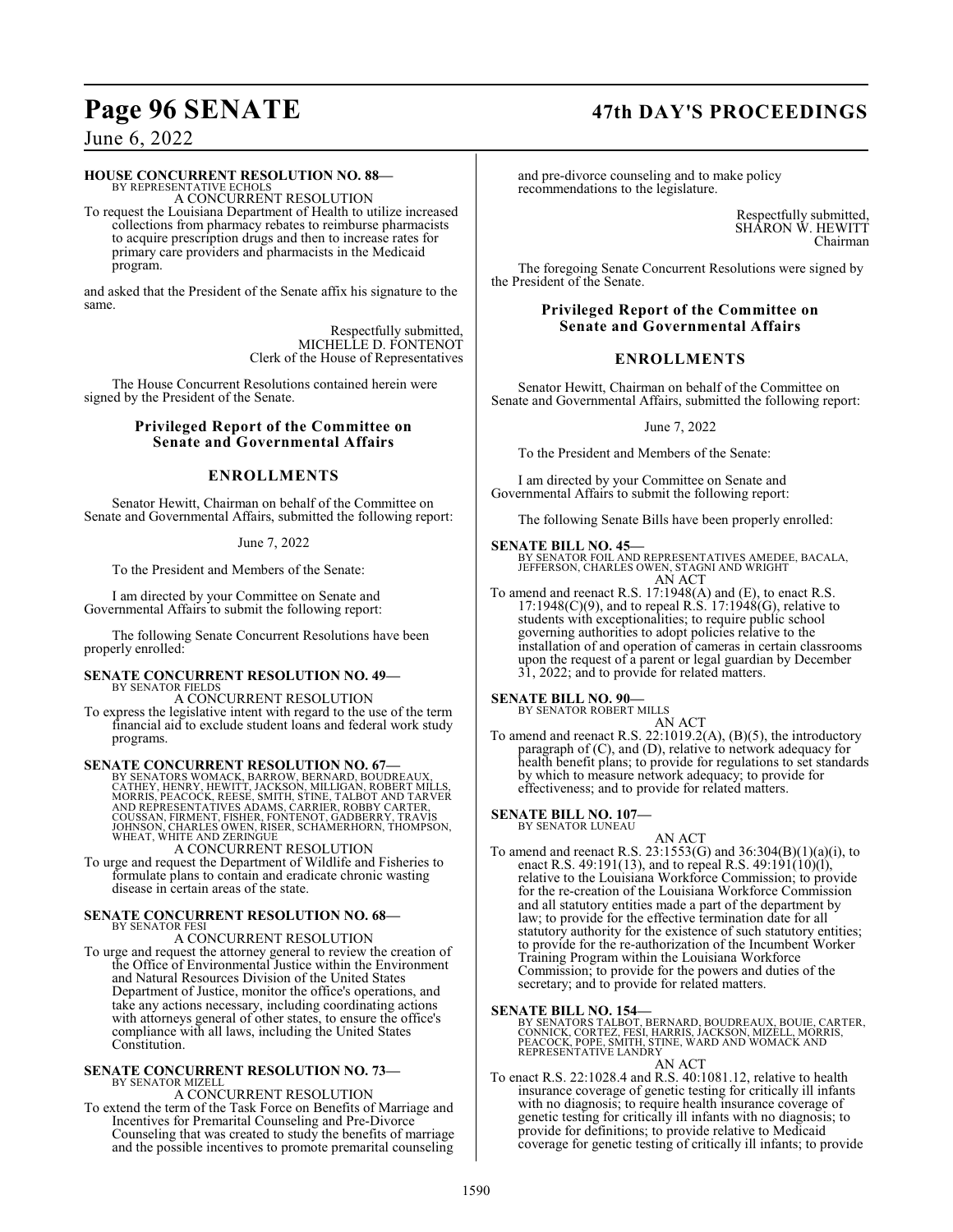## **47th DAY'S PROCEEDINGS Page 97 SENATE**

# June 6, 2022

for coverage for rapid whole genome sequencing testing of certain infants; to provide for the duties of the secretary of the Louisiana Department of Health; and to provide for related matters.

### **SENATE BILL NO. 183—** BY SENATOR FRED MILLS

AN ACT

To enact R.S. 37:23.2 and R.S. 49:1308, relative to certain boards, commissions, and agencies; to require state entities to publish on the internet certain information concerning permits and licenses; to provide for the information that must be published; to require reports; and to provide for related matters.

## **SENATE BILL NO. 191—** BY SENATOR HEWITT

AN ACT

To amend and reenact the introductory paragraph of R.S. 17:5025 and (5) and to enact R.S. 17:5025.5, relative to high school core curriculum requirements for the Taylor Opportunity Program for Students; to authorize courses in computer science to be included in the core curriculum; and to provide for related matters.

## **SENATE BILL NO. 203—**

BY SENATOR HEWITT AND REPRESENTATIVES AMEDEE,<br>BEAULLIEU, CARRIER, DEVILLIER, DUBUISSON, ECHOLS,<br>FREIBERG, GAROFALO, HARRIS, HODGES, MACK, MCKNIGHT,<br>ROMERO, SCHEXNAYDER, STEFANSKI, THOMAS AND THOMPSON AN ACT

To amend and reenact R.S. 17:236(A) and to enact Chapter 43-C of Title 17 of the Louisiana Revised Statutes of 1950, to be comprised of R.S. 17:4037.1 through 4037.8, relative to elementary and secondary education; to create and provide for the administration of a program to provide state funding for the education of students who are below grade level in reading and not enrolled in public school; to provide for responsibilities; to provide definitions; to provide relative to program funds; to provide relative to the eligibility of students, schools, and service providers; to require annual testing of participating students; to require certain annual reports; and to provide for related matters.

## **SENATE BILL NO. 212—**

BY SENATORS STINE, FESI AND SMITH AN ACT

To enact Chapter 22 of Title 22 of the Louisiana Revised Statutes of 1950, to be comprised of R.S. 22:2651 through 2657, relative to establishing a mediation program for a catastrophic event; to provide insureds an alternative way to settle residential property insurance claims; to provide terms and conditions; and to provide for related matters.

## **SENATE BILL NO. 213—** BY SENATOR LUNEAU

## AN ACT

To amend and reenact R.S. 40:2162(A)(3) and (7), (C)(3), (D)(1),  $(2)(a)(i)$  and  $(c)$ ,  $(3)(b)$ ,  $(H)(1)$ , and  $(K)$ , to enact R.S.  $40:2162(L)$ , and to repeal R.S.  $40:2162(C)(2)(c)$ , relative to behavioral health rehabilitation services in the medical assistance program; to provide for community psychiatric support and treatment services; to provide for psychosocial rehabilitation services; to provide for licensure requirements of individuals providing services; to provide for technical updates of outdated provisions; to require approval of the reduction of certain services by committees of the legislature; to ensure that recipients of certain programs are authorized to receive customized treatment; to provide for an effective date; and to provide for related matters.

**SENATE BILL NO. 214—**<br>BY SENATORS LUNEAU, BARROW, BERNARD, BOUDREAUX,<br>BOUIE, CARTER, CONNICK, FIELDS, HARRIS, LAMBERT, FRED<br>MILLS, MORRIS, POPE, SMITH AND TARVER AN ACT

To amend and reenact Code of Civil Procedure Art. 1435, relative to depositions and trial testimony of certain insurance claims

adjusters; to require certain nonresident insurance claims adjusters to appear and offer testimony; to provide for venue; to provide for definitions; and to provide for related matters.

### **SENATE BILL NO. 241—** BY SENATOR ALLAIN

AN ACT To amend and reenact R.S. 47:1857(B), 2134(B)(1), (D)(3), and  $(E)(1)$  and to enact R.S. 47:1857(C), 1989(G), 2132(A)(3), and 2134(F), relative to security required for challenging the correctness or legality of ad valorem tax assessments; to provide for the timing of payments under protest or posting alternative security; to provide for the time period for determinations on claims for ad valorem taxes erroneously paid relative to public service properties; to provide that a payment under protest is not required to appeal the correctness of an assessment to the Louisiana Tax Commission; to provide for the posting of a bond or other security in lieu of a payment under protest for challenges to the legality of an assessment; and to provide for related matters.

## **SENATE BILL NO. 272—**

BY SENATOR CORTEZ AN ACT

To amend and reenact R.S. 4:149, 211, 213, 214, and 226(B)(1) and R.S. 27:602(13) and to enact R.S. 4:147(7), 164, 215(D), and 228(H) and R.S. 27:361(E)(3), 393.1, 602(18.1), 607(H), and 629, relative to horse racing; to provide for pari-mutuel wagering; to provide relative to offtrack wagering facilities; to authorize pari-mutuel wagering in a sports book lounge of certain licensed entities as offtrack wagering facilities; to require certain agreements or plans of operations; to provide for required terms of the agreement or plan and approval; to provide for requirements and exceptions; to provide relative to restrictions and prohibitions; to provide relative to revenue from slot machines to support horse racing industry; to provide for facility maintenance and improvement funds; to provide for minimum standards and infrastructure investments; and to provide for related matters.

### **SENATE BILL NO. 277—** BY SENATOR CORTEZ

AN ACT To amend and reenact R.S. 48:77(A), the introductory paragraph of 77(C), and (C)(1) and to enact R.S. 39:1367(E)(2)(b)(ix) and R.S.  $48:77.1$  and 77.2, and to repeal R.S.  $48:77(B)$  and  $(E)$ , relative to the creation of the Megaprojects Leverage Fund and certain accounts therein; to provide with respect to the dedication of monies to the fund; to provide for the deposit of monies into the fund; to provide for the use of monies so deposited; to provide relative to the issuance of bonds; and to provide for related matters.

### **SENATE BILL NO. 282—** BY SENATOR JACKSON

AN ACT To amend and reenact Part III of Chapter 3 of Title 46 of the Louisiana Revised Statutes of 1950, comprised of R.S. 46:351 through 356, relative to public assistance programs; to establish a workforce training initiative to serve public assistance recipients; to provide for interagency collaboration in administering the program; to provide for an advisory board; to provide for an initial service area followed by a statewide extension of the program; to provide for duties of the executive director of the Louisiana Workforce Commission, the secretary of the Department of Children and Family Services, the secretary of the Louisiana Department of Health, the state superintendent of education, and the president of the Louisiana Community and Technical College System with respect to the program; to provide for administrative rulemaking; to provide for an effective date; and to provide for related matters.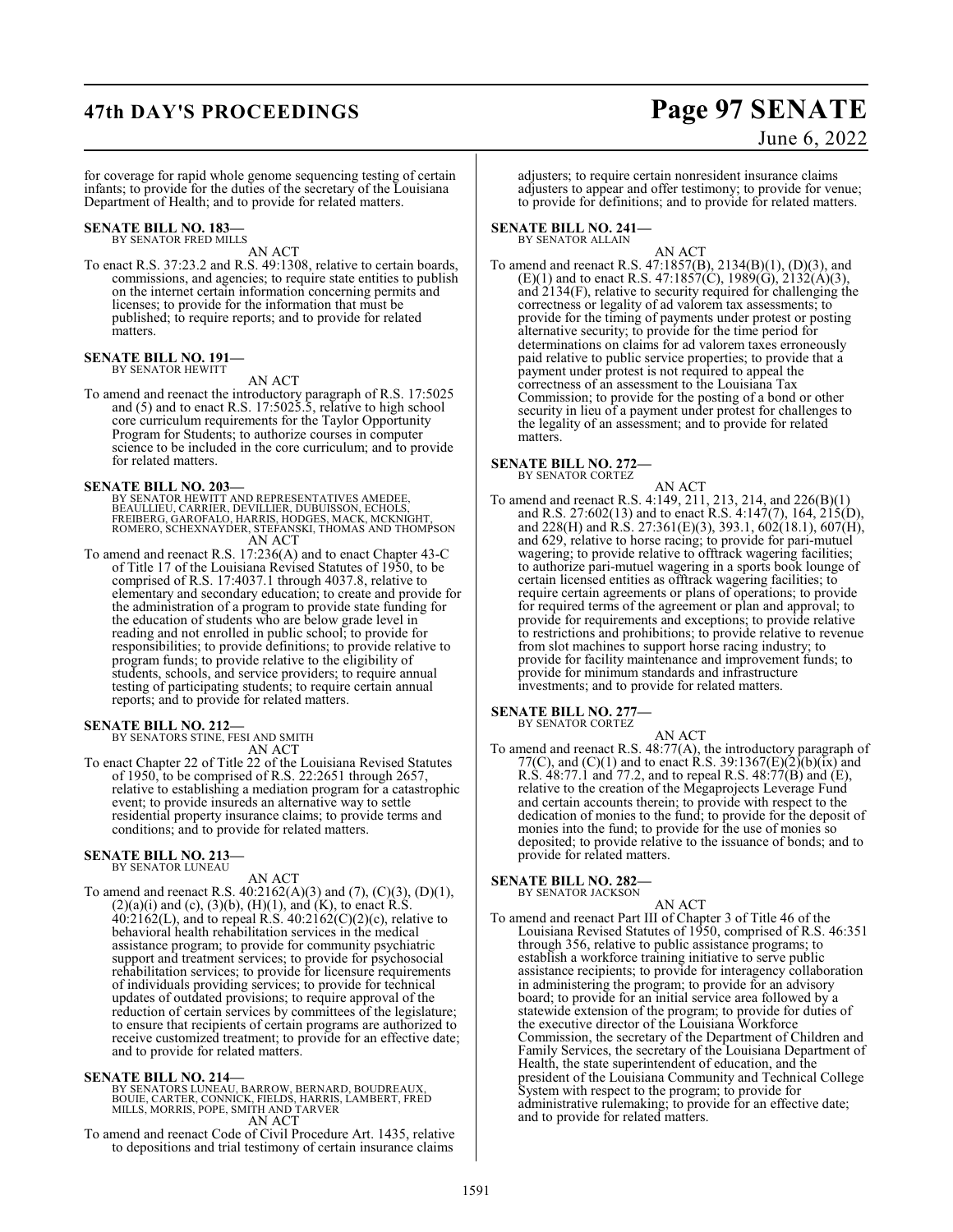June 6, 2022

### **SENATE BILL NO. 333—** BY SENATOR HEWITT

AN ACT

To amend and reenact R.S. 36:254(A)(14) and R.S. 39:98.3(B)(2) and  $98.4(B)(3)(a)$ , and to repeal  $R.S.$  17:1519.12 and  $2048.51(\text{C})(14)$  and (N), and Chapter 21 of Title 17 of the Louisiana Revised Statutes of 1950, comprised of R.S. 17:3051 through 3060, and R.S. 36:259(B)(22) and 651(C)(8), relative to boards, commissions, authorities, districts, and like entities and the powers, functions, duties, responsibilities, and jurisdictions thereof; to provide relative to the functional organization of state government by abolishing certain boards, commissions, authorities, districts, and like entities; to provide for any necessary transitions and transfers; to remove references to certain abolished entities; to remove references to, provisions for, and the powers, functions, and duties of the Medical Education Commission; to remove references to, provisions for, and the powers, functions, and duties of the Health Education Authority of Louisiana and its board; to provide relative to the assets of the Health Education Authority of Louisiana; and to provide for related matters.

**SENATE BILL NO. 396—** BY SENATOR MORRIS

AN ACT

To amend and reenact Code of Criminal Procedure Art. 331(A)(1), relative to bail; to provide relative to bail obligations after a conviction; to provide relative to the rights of the district attorney; to provide relative to the obligations owed at the time of conviction; to provide relative to a judgment of bond forfeiture; and to provide for related matters.

## **SENATE BILL NO. 430—**

BY SENATOR WOMACK AND REPRESENTATIVES ADAMS,<br>BAGLEY, BISHOP, CARRIER, DEVILLIER, MAGEE, GREGORY<br>MILLER, SCHEXNAYDER, STEFANSKI, THOMPSON, TURNER,<br>WHITE AND ZERINGUE

AN ACT

To enact R.S. 17:85.1, relative to naming a gymnasium at Monterey High School; to authorize the Concordia Parish School Board to name the new gymnasium at Monterey High School in honor of Jack Bairnsfather; and to provide for related matters.

### **SENATE BILL NO. 441—** BY SENATOR FESI

AN ACT

To enact R.S. 18:451.4 and 586, relative to public officers; to provide for qualification of local candidates; to provide relative to the retirement or resignation of an elected official; to provide relative to an appointment or election to fill a vacancy created by such a retirement or resignation; to provide for prohibitions; to provide for an effective date; and to provide for related matters.

### **SENATE BILL NO. 490—** BY SENATOR CORTEZ

AN ACT

To amend and reenact R.S. 40:1379.1(N)(1) and 1379.5(A) and to enact Chapter 12 of Title 24 of the Louisiana Revised Statutes of 1950, to be comprised of R.S. 24:681 through 685 and 691 through 694, and R.S. 40:2402(3)(f), and to repeal Subpart E of Part VII of Chapter 1 of Title 49 of the Louisiana Revised Statutes of 1950, comprised of R.S. 49:149 through 149.5, relative to capitol security; to provide for a director of capitol security; to provide for the qualifications, compensation, duties and functions of the director; to provide for capitol security officers; to provide for the manner in which certain special officer commissions may be issued; to create the Capitol Security Council; to provide for the composition and membership of the council; to provide for the powers and duties of the council; to provide for definitions; to provide relative to jurisdiction; to remove provisions for the capitol police; and to provide for related matters.

## **Page 98 SENATE 47th DAY'S PROCEEDINGS**

## **SENATE BILL NO. 498— (Substitute of Senate Bill No. 457 by Senator Stine)**

AN ACT To enact R.S. 48:2085, relative to the Louisiana Transportation Authority; to provide for design build projects; to provide for unsolicited proposals; to provide for responsibilities of the Department of Transportation and Development; and to provide for related matters.

> Respectfully submitted, SHARON W. HEWITT Chairman

The foregoing Senate Bills were signed by the President of the Senate.

## **Message to the Governor**

## **SIGNED SENATE BILLS**

## June 7, 2022

To the Honorable Governor of the State of Louisiana:

The President of the Senate and the Speaker of the House of Representatives have signed the following Senate Bills:

## **SENATE BILL NO. 45—**

BY SENATOR STINE

BY SENATOR FOIL AND REPRESENTATIVES AMEDEE, BACALA, JEFFERSON, CHARLES OWEN, STAGNI AND WRIGHT AN ACT

To amend and reenact R.S. 17:1948(A) and (E), to enact R.S.  $17:1948(C)(9)$ , and to repeal R.S.  $17:1948(G)$ , relative to students with exceptionalities; to require public school governing authorities to adopt policies relative to the installation of and operation of cameras in certain classrooms upon the request of a parent or legal guardian by December 31, 2022; and to provide for related matters.

## **SENATE BILL NO. 90—**

BY SENATOR ROBERT MILLS AN ACT

To amend and reenact R.S. 22:1019.2(A), (B)(5), the introductory paragraph of (C), and (D), relative to network adequacy for health benefit plans; to provide for regulations to set standards by which to measure network adequacy; to provide for effectiveness; and to provide for related matters.

## **SENATE BILL NO. 107—**

BY SENATOR LUNEAU

## AN ACT

To amend and reenact R.S. 23:1553(G) and 36:304(B)(1)(a)(i), to enact R.S. 49:191(13), and to repeal R.S. 49:191(10)(l), relative to the Louisiana Workforce Commission; to provide for the re-creation of the Louisiana Workforce Commission and all statutory entities made a part of the department by law; to provide for the effective termination date for all statutory authority for the existence of such statutory entities; to provide for the re-authorization of the Incumbent Worker Training Program within the Louisiana Workforce Commission; to provide for the powers and duties of the secretary; and to provide for related matters.

## **SENATE BILL NO. 154—**

BY SENATORS TALBOT, BERNARD, BOUDREAUX, BOUIE, CARTER,<br>CONNICK, CORTEZ, FESI, HARRIS, JACKSON, MIZELL, MORRIS,<br>PEACOCK, POPE, SMITH, STINE, WARD AND WOMACK AND REPRESENTATIVE LANDRY

AN ACT To enact R.S. 22:1028.4 and R.S. 40:1081.12, relative to health insurance coverage of genetic testing for critically ill infants with no diagnosis; to require health insurance coverage of genetic testing for critically ill infants with no diagnosis; to provide for definitions; to provide relative to Medicaid coverage for genetic testing of critically ill infants; to provide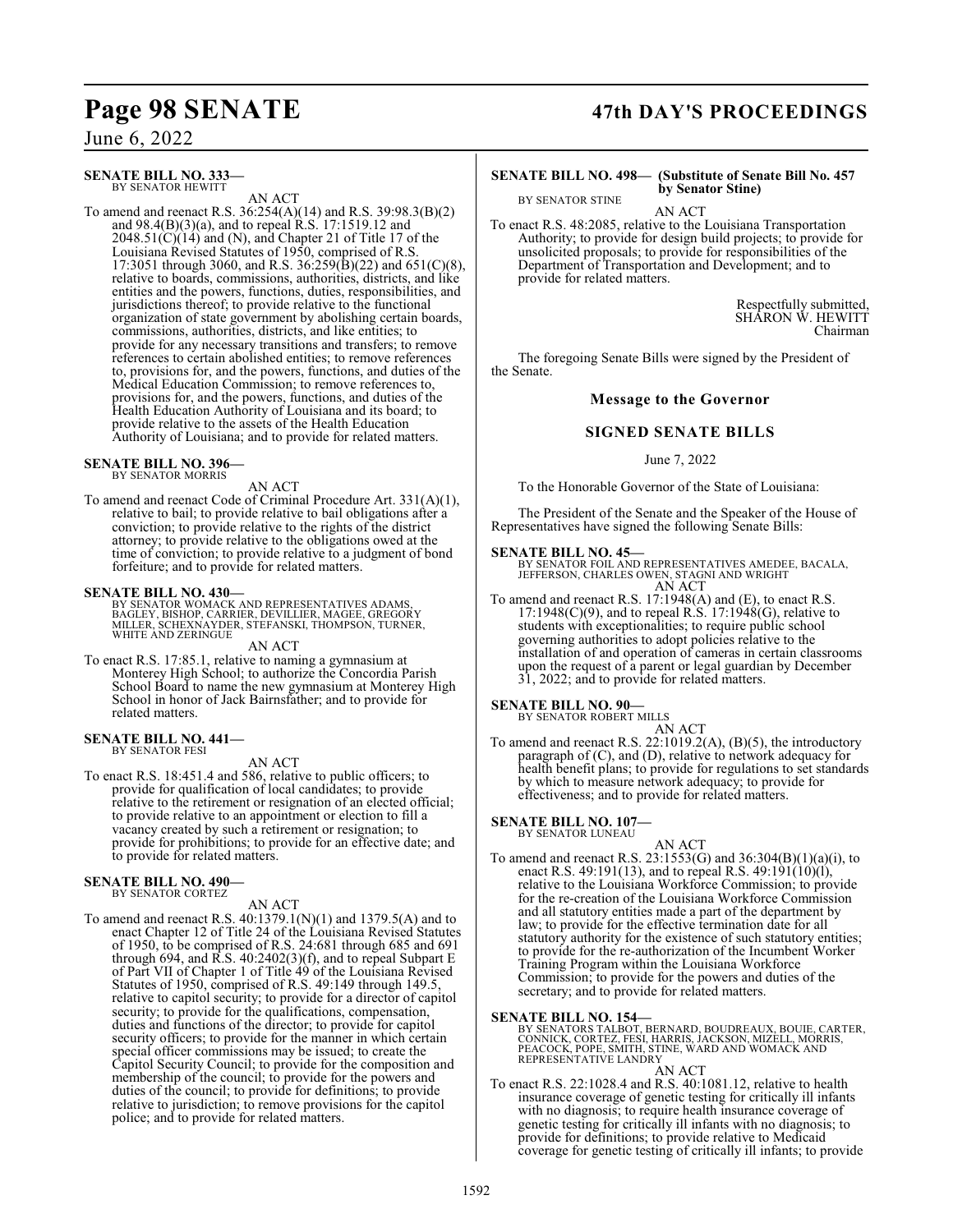## **47th DAY'S PROCEEDINGS Page 99 SENATE**

# June 6, 2022

for coverage for rapid whole genome sequencing testing of certain infants; to provide for the duties of the secretary of the Louisiana Department of Health; and to provide for related matters.

### **SENATE BILL NO. 183—** BY SENATOR FRED MILLS

AN ACT

To enact R.S. 37:23.2 and R.S. 49:1308, relative to certain boards, commissions, and agencies; to require state entities to publish on the internet certain information concerning permits and licenses; to provide for the information that must be published; to require reports; and to provide for related matters.

## **SENATE BILL NO. 191—** BY SENATOR HEWITT

AN ACT

To amend and reenact the introductory paragraph of R.S. 17:5025 and (5) and to enact R.S. 17:5025.5, relative to high school core curriculum requirements for the Taylor Opportunity Program for Students; to authorize courses in computer science to be included in the core curriculum; and to provide for related matters.

## **SENATE BILL NO. 203—**

BY SENATOR HEWITT AND REPRESENTATIVES AMEDEE,<br>BEAULLIEU, CARRIER, DEVILLIER, DUBUISSON, ECHOLS,<br>FREIBERG, GAROFALO, HARRIS, HODGES, MACK, MCKNIGHT,<br>ROMERO, SCHEXNAYDER, STEFANSKI, THOMAS AND THOMPSON AN ACT

To amend and reenact R.S. 17:236(A) and to enact Chapter 43-C of Title 17 of the Louisiana Revised Statutes of 1950, to be comprised of R.S. 17:4037.1 through 4037.8, relative to elementary and secondary education; to create and provide for the administration of a program to provide state funding for the education of students who are below grade level in reading and not enrolled in public school; to provide for responsibilities; to provide definitions; to provide relative to program funds; to provide relative to the eligibility of students, schools, and service providers; to require annual testing of participating students; to require certain annual reports; and to provide for related matters.

## **SENATE BILL NO. 212—**

BY SENATORS STINE, FESI AND SMITH AN ACT

To enact Chapter 22 of Title 22 of the Louisiana Revised Statutes of 1950, to be comprised of R.S. 22:2651 through 2657, relative to establishing a mediation program for a catastrophic event; to provide insureds an alternative way to settle residential property insurance claims; to provide terms and conditions; and to provide for related matters.

## **SENATE BILL NO. 213—** BY SENATOR LUNEAU

## AN ACT

To amend and reenact R.S. 40:2162(A)(3) and (7), (C)(3), (D)(1),  $(2)(a)(i)$  and  $(c)$ ,  $(3)(b)$ ,  $(H)(1)$ , and  $(K)$ , to enact R.S.  $40:2162(L)$ , and to repeal R.S.  $40:2162(C)(2)(c)$ , relative to behavioral health rehabilitation services in the medical assistance program; to provide for community psychiatric support and treatment services; to provide for psychosocial rehabilitation services; to provide for licensure requirements of individuals providing services; to provide for technical updates of outdated provisions; to require approval of the reduction of certain services by committees of the legislature; to ensure that recipients of certain programs are authorized to receive customized treatment; to provide for an effective date; and to provide for related matters.

**SENATE BILL NO. 214—**<br>BY SENATORS LUNEAU, BARROW, BERNARD, BOUDREAUX,<br>BOUIE, CARTER, CONNICK, FIELDS, HARRIS, LAMBERT, FRED<br>MILLS, MORRIS, POPE, SMITH AND TARVER AN ACT

To amend and reenact Code of Civil Procedure Art. 1435, relative to depositions and trial testimony of certain insurance claims

adjusters; to require certain nonresident insurance claims adjusters to appear and offer testimony; to provide for venue; to provide for definitions; and to provide for related matters.

### **SENATE BILL NO. 241—** BY SENATOR ALLAIN

AN ACT To amend and reenact R.S. 47:1857(B), 2134(B)(1), (D)(3), and  $(E)(1)$  and to enact R.S. 47:1857(C), 1989(G), 2132(A)(3), and 2134(F), relative to security required for challenging the correctness or legality of ad valorem tax assessments; to provide for the timing of payments under protest or posting alternative security; to provide for the time period for determinations on claims for ad valorem taxes erroneously paid relative to public service properties; to provide that a payment under protest is not required to appeal the correctness of an assessment to the Louisiana Tax Commission; to provide for the posting of a bond or other security in lieu of a payment under protest for challenges to the legality of an assessment; and to provide for related matters.

## **SENATE BILL NO. 272—**

BY SENATOR CORTEZ AN ACT

To amend and reenact R.S. 4:149, 211, 213, 214, and 226(B)(1) and R.S. 27:602(13) and to enact R.S. 4:147(7), 164, 215(D), and 228(H) and R.S. 27:361(E)(3), 393.1, 602(18.1), 607(H), and 629, relative to horse racing; to provide for pari-mutuel wagering; to provide relative to offtrack wagering facilities; to authorize pari-mutuel wagering in a sports book lounge of certain licensed entities as offtrack wagering facilities; to require certain agreements or plans of operations; to provide for required terms of the agreement or plan and approval; to provide for requirements and exceptions; to provide relative to restrictions and prohibitions; to provide relative to revenue from slot machines to support horse racing industry; to provide for facility maintenance and improvement funds; to provide for minimum standards and infrastructure investments; and to provide for related matters.

### **SENATE BILL NO. 277—** BY SENATOR CORTEZ

AN ACT To amend and reenact R.S. 48:77(A), the introductory paragraph of 77(C), and (C)(1) and to enact R.S. 39:1367(E)(2)(b)(ix) and R.S.  $48:77.1$  and 77.2, and to repeal R.S.  $48:77(B)$  and  $(E)$ , relative to the creation of the Megaprojects Leverage Fund and certain accounts therein; to provide with respect to the dedication of monies to the fund; to provide for the deposit of monies into the fund; to provide for the use of monies so deposited; to provide relative to the issuance of bonds; and to provide for related matters.

## **SENATE BILL NO. 282—**

BY SENATOR JACKSON

AN ACT To amend and reenact Part III of Chapter 3 of Title 46 of the Louisiana Revised Statutes of 1950, comprised of R.S. 46:351 through 356, relative to public assistance programs; to establish a workforce training initiative to serve public assistance recipients; to provide for interagency collaboration in administering the program; to provide for an advisory board; to provide for an initial service area followed by a statewide extension of the program; to provide for duties of the executive director of the Louisiana Workforce Commission, the secretary of the Department of Children and Family Services, the secretary of the Louisiana Department of Health, the state superintendent of education, and the president of the Louisiana Community and Technical College System with respect to the program; to provide for administrative rulemaking; to provide for an effective date; and to provide for related matters.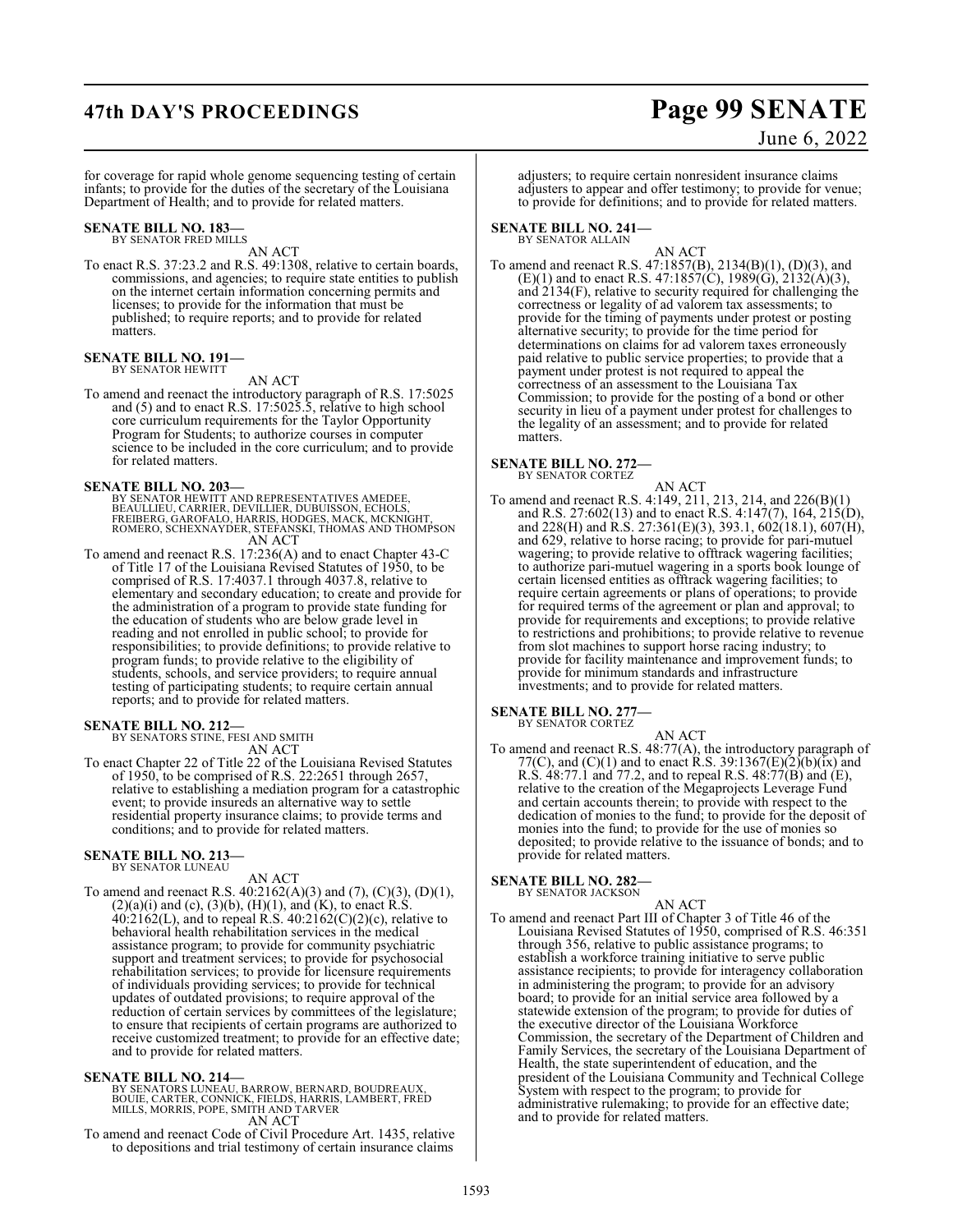June 6, 2022

**SENATE BILL NO. 333—** BY SENATOR HEWITT

AN ACT

To amend and reenact R.S. 36:254(A)(14) and R.S. 39:98.3(B)(2) and  $98.4(B)(3)(a)$ , and to repeal  $R.S.$  17:1519.12 and  $2048.51(\text{C})(14)$  and (N), and Chapter 21 of Title 17 of the Louisiana Revised Statutes of 1950, comprised of R.S. 17:3051 through 3060, and R.S. 36:259(B)(22) and 651(C)(8), relative to boards, commissions, authorities, districts, and like entities and the powers, functions, duties, responsibilities, and jurisdictions thereof; to provide relative to the functional organization of state government by abolishing certain boards, commissions, authorities, districts, and like entities; to provide for any necessary transitions and transfers; to remove references to certain abolished entities; to remove references to, provisions for, and the powers, functions, and duties of the Medical Education Commission; to remove references to, provisions for, and the powers, functions, and duties of the Health Education Authority of Louisiana and its board; to provide relative to the assets of the Health Education Authority of Louisiana; and to provide for related matters.

**SENATE BILL NO. 396—**

BY SENATOR MORRIS

AN ACT

To amend and reenact Code of Criminal Procedure Art. 331(A)(1), relative to bail; to provide relative to bail obligations after a conviction; to provide relative to the rights of the district attorney; to provide relative to the obligations owed at the time of conviction; to provide relative to a judgment of bond forfeiture; and to provide for related matters.

## **SENATE BILL NO. 430—**

BY SENATOR WOMACK AND REPRESENTATIVES ADAMS,<br>BAGLEY, BISHOP, CARRIER, DEVILLIER, MAGEE, GREGORY<br>MILLER, SCHEXNAYDER, STEFANSKI, THOMPSON, TURNER,<br>WHITE AND ZERINGUE

AN ACT

To enact R.S. 17:85.1, relative to naming a gymnasium at Monterey High School; to authorize the Concordia Parish School Board to name the new gymnasium at Monterey High School in honor of Jack Bairnsfather; and to provide for related matters.

### **SENATE BILL NO. 441—** BY SENATOR FESI

AN ACT

To enact R.S. 18:451.4 and 586, relative to public officers; to provide for qualification of local candidates; to provide relative to the retirement or resignation of an elected official; to provide relative to an appointment or election to fill a vacancy created by such a retirement or resignation; to provide for prohibitions; to provide for an effective date; and to provide for related matters.

### **SENATE BILL NO. 490—** BY SENATOR CORTEZ

AN ACT

To amend and reenact R.S. 40:1379.1(N)(1) and 1379.5(A) and to enact Chapter 12 of Title 24 of the Louisiana Revised Statutes of 1950, to be comprised of R.S. 24:681 through 685 and 691 through 694, and R.S. 40:2402(3)(f), and to repeal Subpart E of Part VII of Chapter 1 of Title 49 of the Louisiana Revised Statutes of 1950, comprised of R.S. 49:149 through 149.5, relative to capitol security; to provide for a director of capitol security; to provide for the qualifications, compensation, duties and functions of the director; to provide for capitol security officers; to provide for the manner in which certain special officer commissions may be issued; to create the Capitol Security Council; to provide for the composition and membership of the council; to provide for the powers and duties of the council; to provide for definitions; to provide relative to jurisdiction; to remove provisions for the capitol police; and to provide for related matters.

## **Page 100 SENATE 47th DAY'S PROCEEDINGS**

### **SENATE BILL NO. 498— (Substitute of Senate Bill No. 457 by Senator Stine)**

AN ACT

To enact R.S. 48:2085, relative to the Louisiana Transportation Authority; to provide for design build projects; to provide for unsolicited proposals; to provide for responsibilities of the Department of Transportation and Development; and to provide for related matters.

and they are hereby presented for executive approval.

Respectfully submitted, YOLANDA J. DIXON Secretary of the Senate

## **Message from the House**

## **SIGNED HOUSE BILLS AND JOINT RESOLUTIONS**

June 7, 2022

To the Honorable President and Members of the Senate:

I am directed to inform your honorable body that the Speaker of the House of Representatives has signed the following House Bills and Joint Resolutions:

BY SENATOR STINE

**HOUSE BILL NO. 54—** BY REPRESENTATIVES BAGLEY AND FRIEMAN AN ACT

To enact R.S. 9:2800.25.1, relative to discrimination; to provide for individual rights of action; to provide for attorney fees and court costs; to provide for an exception; and to provide for related matters.

**HOUSE BILL NO. 223—** BY REPRESENTATIVES MARCELLE AND MARINO AN ACT

To amend and reenact R.S.  $13:5401(B)(1)(f)$ , (g), (h), and (i) and to repeal R.S. 13:5401(B)(1)(d), relative to reentry courts; to provide for participation in workforce development sentencing programs; to provide for eligibility; to provide relative to certain exceptions; and to provide for related matters.

## **HOUSE BILL NO. 499—**

BY REPRESENTATIVE AMEDEE AN ACT

To amend and reenact R.S. 17:1807(A) and to enact R.S.  $17:1807(D)$  through  $(F)$ , relative to postsecondary education; to create a fund for the purpose of funding tuition exemptions and reduction in textbook costs for persons age fifty-five and older; to provide that the Board of Regents shall administer the fund; to direct the state treasurer to deposit certain amounts into the fund; and to provide for related matters.

## **HOUSE BILL NO. 555—** BY REPRESENTATIVE CHARLES OWEN

AN ACT

To enact R.S. 37:3611 and 3612, relative to occupational licensing; to provide definitions; to require certain boards to publish information relative to occupational licensing on their website; to require an annual update; to require submission of certain summaries; and to provide for related matters.

**HOUSE BILL NO. 612—** BY REPRESENTATIVE HUVAL AN ACT

To enact R.S. 22:1483.1, relative to the Louisiana Fortify Homes Program; to provide for financial grants to retrofit residential property; to define certain terms; to provide for eligibility requirements; to provide for confidentiality of applicants; to provide for an effective date; to provide for termination of the program; and to provide for related matters.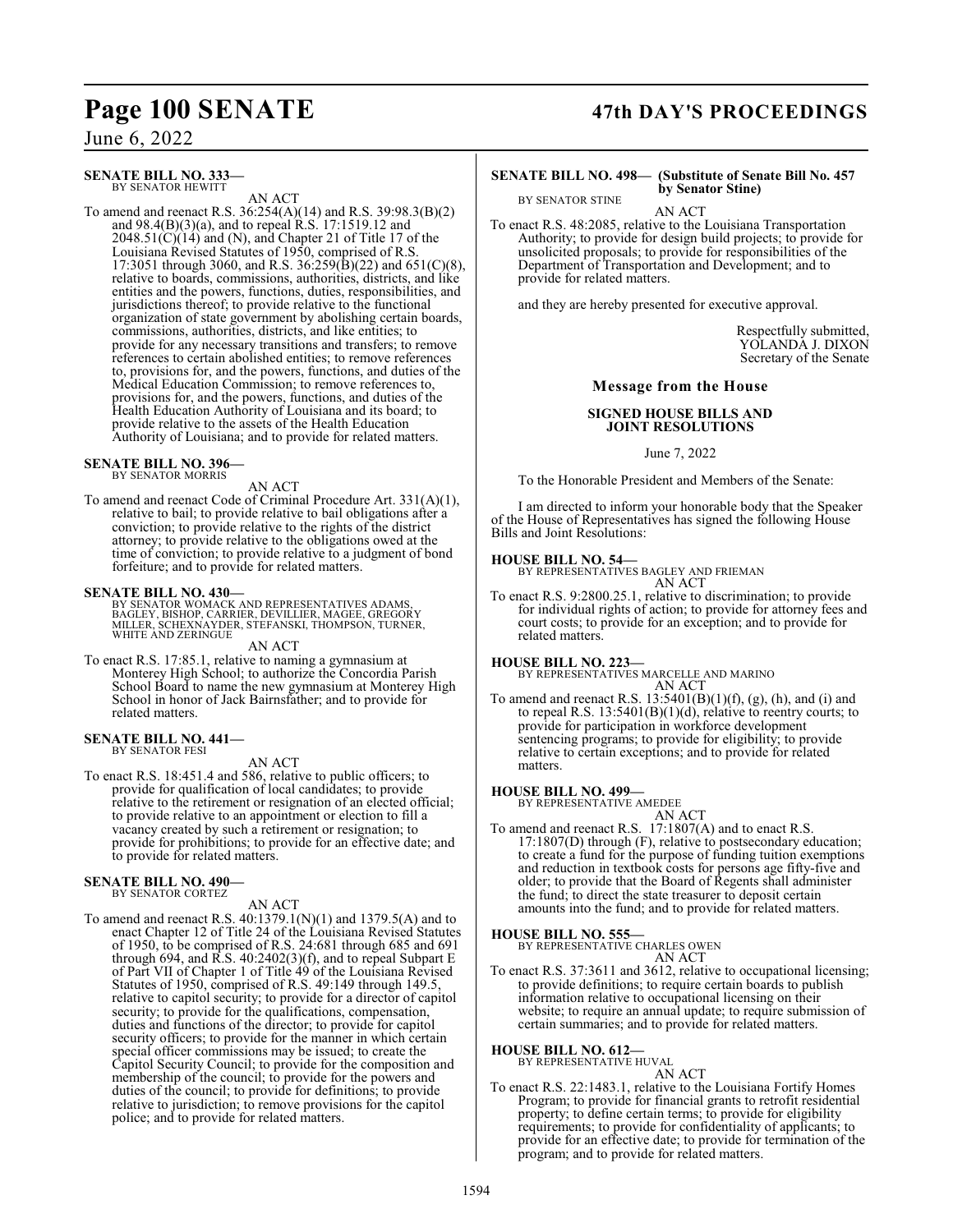# **47th DAY'S PROCEEDINGS Page 101 SENATE**

## June 6, 2022

**HOUSE BILL NO. 618—**

BY REPRESENTATIVES NELSON, AMEDEE, BAGLEY, CORMIER, FREIBERG, HARRIS, LAFLEUR, MIGUEZ, SEABAUGH, THOMAS, AND WRIGHT

AN ACT

To enact R.S. 17:2119, relative to schools; to grant certain patriotic organizations access to school facilities; to grant representatives of such organizations the opportunity to speak to and recruit students; and to provide for related matters.

## **HOUSE BILL NO. 729—**

BY REPRESENTATIVES DUPLESSIS, BOYD, BRASS, BRYANT,<br>WILFORD CARTER, FISHER, FREEMAN, GAINES, GREEN, HUGHES,<br>JEFFERSON, JENKINS, TRAVIS JOHNSON, JORDAN, LANDRY,<br>LARVADAIN, LYONS, MARCELLE, NEWELL, PIERRE, SELDERS,<br>STAGNI, AN

AN ACT

To amend and reenact R.S. 44:4.1(B)(38) and to enact Code of Criminal Procedure Article 234, relative to photo identification of an arrested person; to provide for a public records exception; to provide for definitions; to provide relative to the duty of law enforcement; to provide relative to submission of requests; to provide for criminal liability; to provide relative to time periods; to provide relative to attorney fees; to provide for applicability; and to provide for related matters.

**HOUSE BILL NO. 746—**<br>BY REPRESENTATIVES DUPLESSIS, WILFORD CARTER, CORMIER,<br>EDMONSTON, FISHER, FREEMAN, FREIBERG, GAINES, GREEN,<br>HUGHES, JEFFERSON, JENKINS, JORDAN, LAFLEUR, LANDRY,<br>LARVADAIN, LYONS, MARCELLE, MARINO, DUS AN ACT

To enact R.S. 15:905(F), relative to juvenile institutions; to provide relative to solitary confinement in juvenile facilities; to provide relative to a definition; to provide relative to documentation; to provide relative to submission of reports; to provide relative to training; and to provide for related matters.

## **HOUSE BILL NO. 1080— (Substitute for House Bill No. 1038**

**by Representative Deshotel)**<br>BY REPRESENTATIVE DESHOTEL

AN ACT To amend and reenact R.S. 44:4.1(B)(35) and R.S. 51:2370.2(introductory paragraph), (2), and (16), 2370.3, 2370.4(A)(introductory paragraph) and  $(12)$ ,  $(B)$ , and  $(C)(1)$ ,  $2370.5(A)$ ,  $(B)$ (introductory paragraph),  $(D)$ ,  $(E)$ ,  $(H)$ ,  $(I)$ , and (J), 2370.9, 2370.10(B), 2370.13, and 2370.16, to enact R.S. 51:2370.10(D), and to repeal R.S. 51:2370.4(C)(2), relative to broadband; to provide for the GUMBO grant program; to provide for definitions; to provide for mapping; to provide for privately- funded broadband deployment; to require performance bonds under certain circumstances; to authorize objections by local governing authorities; to provide for description of service; to provide for protest; to authorize certain reports; to adjust the administrative fee; to provide for public records exceptions; to make technical changes; and to provide for related matters.

## **HOUSE BILL NO. 1082— (Substitute for House Bill No. 720 by Representative Gaines)** BY REPRESENTATIVE GAINES

AN ACT

To enact R.S. 18:401.2(B)(5) and 401.4, relative to election procedures; to provide for election procedures during a state of emergency; to provide to changes of polling places; to provide relative to emergency plans; to provide for an effective date; and to provide for related matters.

and asked that the President of the Senate affix his signature to the same.

Respectfully submitted, MICHELLE D. FONTENOT Clerk of the House of Representatives

The House Bills and Joint Resolutions contained herein were signed by the President of the Senate.

## **Message to the Secretary of State**

## **SIGNED**

## **SENATE BILLS AND JOINT RESOLUTIONS**

June 8, 2022

To the Honorable Secretary of State:

The President of the Senate and the Speaker of the House of Representatives have signed the following Senate bills:

### **SENATE BILL NO. 75—** BY SENATOR FIELDS

A JOINT RESOLUTION

Proposing to amend Article X, Section 43(C) of the Constitution of Louisiana, relative to the State Police Commission; to require Senate confirmation of certain members; and to specify an election for submission of the proposition to electors and provide a ballot proposition.

## **SENATE BILL NO. 160—** BY SENATOR FIELDS

A JOINT RESOLUTION Proposing to amend Article X, Section 3(B)(1) and (C) of the Constitution of Louisiana, relative to Senate confirmation of gubernatorially appointed members of the State Civil Service Commission; and to specify an election for submission of the proposition to electors and provide a ballot proposition.

> Respectfully submitted, YOLANDA J. DIXON Secretary of the Senate

**Message to the Governor**

## **SIGNED SENATE BILLS**

June 8, 2022

To the Honorable Governor of the State of Louisiana:

The President of the Senate and the Speaker of the House of Representatives have signed the following Senate Bills:

**SENATE BILL NO. 447—** BY SENATOR HENSGENS

AN ACT

To enact R.S. 56:325.5, relative to the commercial menhaden fishery; to provide for commercial menhaden harvest reporting; to provide for required data; to provide for confidentiality; to provide for reports to legislative committees; to provide for the powers and duties of the Louisiana Wildlife and Fisheries Commission; to provide for a definition; and to provide for related matters.

### **SENATE BILL NO. 458—** BY SENATOR HARRIS

AN ACT

To amend and reenact the introductory paragraph of R.S. 38:330.1(C)(1)(a) and to repeal R.S. 38:291(W)(2) and R.S.  $38:330.1(B)(1)(a)(v)$ , relative to flood protection authorities; to provide relative to the board of commissioners of the Southeast Louisiana Flood Protection Authority-East; to provide for an effective date; and to provide for related matters.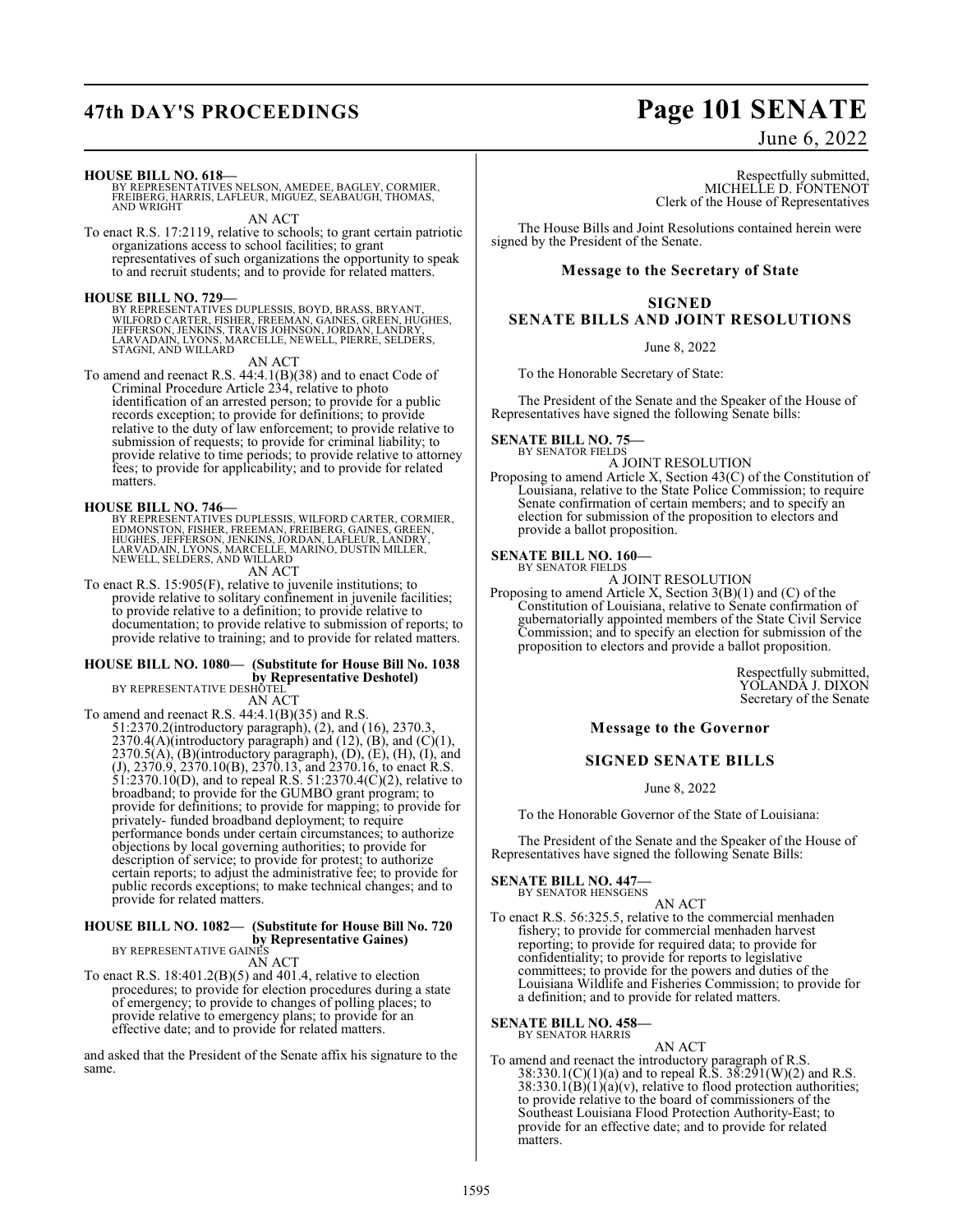## June 6, 2022

### **SENATE BILL NO. 459—** BY SENATOR HARRIS

AN ACT

To amend and reenact R.S.  $33:9075(F)(1)(d)$ , relative to the Lake Oaks Subdivision Improvement District; to provide relative to increasing the maximum amount of the parcel fee; and to provide for related matters.

### **SENATE BILL NO. 461** BY SENATOR REESE

AN ACT

To enact R.S. 33:423.30, relative to the Vinton Police Department; to authorize the police chief to discipline police personnel; and to provide for related matters.

**SENATE BILL NO. 471—** BY SENATOR MILLIGAN AND REPRESENTATIVE MIKE JOHNSON AN ACT

To enact R.S. 38:2191.1, relative to public contracts; to provide for foreign sources of funds for gifts and contracts involving state agencies and political subdivisions; to provide for reporting of sources of monies used as gifts or grants or in contracts involving state agencies and political subdivisions; and to provide for related matters.

## **SENATE BILL NO. 472—**

BY SENATOR MILLIGAN AND REPRESENTATIVE MIKE JOHNSON AN ACT

To enact Chapter 49 of Title 51 of the Louisiana Revised Statutes of 1950, to be comprised of R.S. 51:3051 through 3054, relative to homeland security; to provide relative to prohibited contracts; to provide for designation of a country as a threat to critical infrastructure; and to provide for related matters.

**SENATE BILL NO. 480—** BY SENATORS BOUDREAUX AND CORTEZ AN ACT

To amend and reenact the introductory paragraph of R.S.  $34:291(B)(1)$  and  $292(B)(1)(b)$  through (f), to enact R.S.  $34:291(B)(3)$  and  $292(B)(1)(g)$ , and to repeal R.S. 34:291.1 and 295, relative to the Lafayette Economic Development Authority; to provide for oversight responsibility; to remove certain responsibilities for examinations and investigations; to provide for board appointment; to provide for transition; to provide for an effective date; and to provide for related matters.

### **SENATE BILL NO. 489—** BY SENATOR JACKSON

AN ACT

To amend and reenact R.S. 9:315.32(A), relative to child support; to provide for penalties; to provide for failure to comply with a subpoena, warrant, or court order in child support or paternity proceedings; to provide for the suspension of certain licenses; to provide for an effective date; and to provide for related matters.

## **SENATE BILL NO. 48—**

BY SENATOR REESE AND REPRESENTATIVE ZERINGUE AN ACT

To amend and reenact R.S. 39:100.56(C), (D), (E), the introductory paragraph of  $(H)$ , and  $(I)$  through  $(L)$  and to repeal R.S.  $39:100.56(H)(5)$ , (O), and (P), relative to the Water Sector Program; to remove provisions relative to storm water; to provide for funding for small water and sewer systems; to provide relative to application period dates; to require the division of administration to post certain documents; to require the division of administration to conduct outreach efforts; to repeal provisions relative to capital outlay; to provide for an effective date; and to provide for related matters.

## **Page 102 SENATE 47th DAY'S PROCEEDINGS**

**SENATE BILL NO. 63**<br>BY SENATORS MIZELL, ABRAHAM, BARROW, BERNARD, CARTER,<br>CATHEY, CLOUD, CONNICK, CORTEZ, FESI, FOIL, HARRIS, HENRY,<br>HENSGENS, HEWITT, JACKSON, LAMBERT, LUNEAU, MCMATH,<br>MILLIGAN, FRED MILLS, ROBERT MILLS, AN ACT

To amend and reenact Children's Code Art. 610(A)(1) and to enact Children's Code Art.  $610(E)(4)$  and R.S.  $46:51(16)$ , relative to mandatory reporting of child abuse; to provide for reporting of child sex trafficking; to provide for the duties of the department including the provision of care coordination and advocacy services; to provide for an effective date; and to provide for related matters.

## **SENATE BILL NO. 67—**<br>BY SENATOR FRED MILLS

AN ACT To amend and reenact R.S. 49:951(9), 953, the introductory paragraph of 953.1(A)(1), 953.1(A)(5), and (C), 954(A) and  $(B)(\tilde{2}), \overline{954.1(A)}, \overline{955(B)}, \overline{(C)}, \overline{(E)}, \overline{(F)}, \overline{959(A)}, \overline{960(B)},$ 964.1(C), 966(A), 967, the introductory paragraph of 968(B),  $968(B)(24)(b)$ ,  $(C)(2)$  and  $(4)$ ,  $(D)(1)(a)$ , and the introductory paragraph of  $(D)(1)(b)$ ,  $(D)(1)(b)(i)$ , and (c) and (3),  $(E)(1)(a)$ , the introductory paragraph of  $968(F)(1)$ ,  $(G)$ ,  $(H)$ ,  $(J)$ , and  $(K)(2)$ , 969 $(A)$ , 970 $(\overline{A})$ , 971 $(A)(1)$  and  $(3)$  and  $(B)$ , 974 $(B)$ , (C), and (E), 978.1, 978.4(A)(2), 978.5(B) and (C), the introductory paragraph of 978.7, and 978.8(A) and (B), to enact R.S. 49:953.1(G), 963, and 964, and to recodify Chapter 13 of Title 49 of the Louisiana Revised Statutes of 1950 in its entirety, relative to the Administrative Procedure Act; to make technical updates to the Administrative Procedure Act; to provide for public hearings; to provide for publication of executive orders; to direct the Louisiana State Law Institute to redesignate the current provisions of Chapter 13 of Title 49 of the Louisiana Revised Statutes of 1950 into a new format and number scheme, to be comprised of R.S. 49:950 through 978.3, without changing the text of the provisions except as provided herein; to make technical and conforming changes to reflect the format and number scheme provided herein; to direct the Louisiana State Law Institute to change references to segments of law in existing statutes and codes as necessary to reflect the redesignation of such segments as provided herein; and to provide for related matters.

## **SENATE BILL NO. 81—**<br>BY SENATOR WHITE

## AN ACT

To amend and reenact R.S. 17:5067(B)(7), relative to the Taylor Opportunity Program for Students information reporting system; to remove the requirement for the reporting system to include household income information of award recipients; and to provide for related matters.

## **SENATE BILL NO. 126—**

BY SENATOR CATHEY AND REPRESENTATIVES ECHOLS AND THOMPSON

## AN ACT

To amend and reenact R.S. 17:350.21(A) and (C), relative to funding of laboratory schools; to authorize the University of Louisiana at Monroe to receive state funding for a laboratory school; and to provide for related matters.

## **SENATE BILL NO. 140—** BY SENATOR ABRAHAM

AN ACT

To enact R.S.  $13:5554(G)(4)(d)$ , (e), (f), and (g), relative to insurance benefits for certain sheriffs and deputies; to provide for eligibility requirements for the payment of insurance premium costs for retired sheriffs and deputies of the Acadia Parish Sheriff's Office; and to provide for related matters.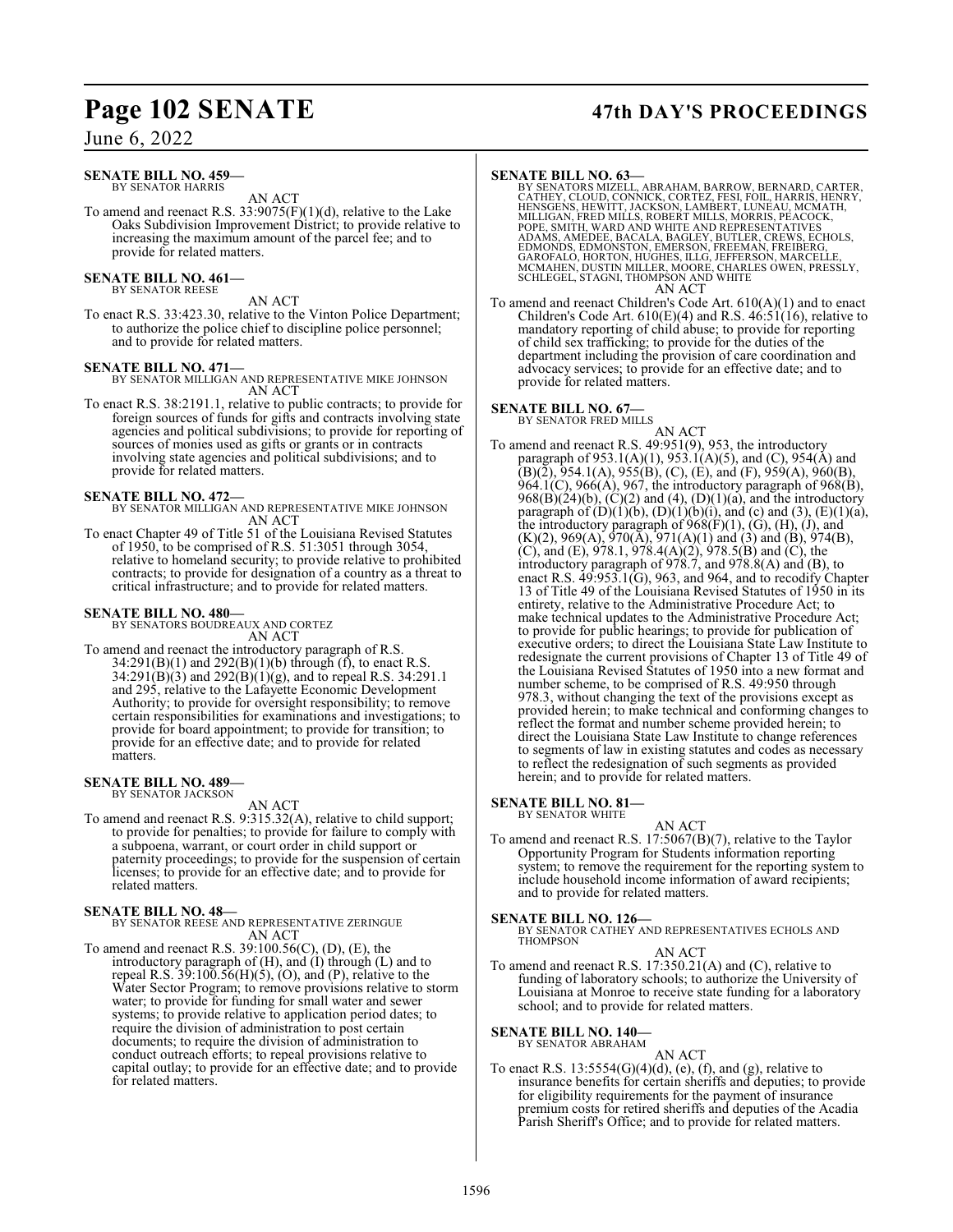## **47th DAY'S PROCEEDINGS Page 103 SENATE**

## June 6, 2022

**SENATE BILL NO. 143—**

BY SENATORS MORRIS, CATHEY AND BERNARD AND REPRESENTATIVES THOMPSON AND GAROFALO AN ACT

To amend and reenact R.S. 40:1379.3(B)(2) and (I)(1) and (2), and to enact R.S. 14:95(M) and R.S. 40:1379.3.3, relative to the illegal carrying of weapons; to exempt certain persons from the crime of illegal carrying of weapons under certain circumstances; to provide for concealed weapon permits; to provide for exceptions; to provide relative to an online education course; to provide relative to a database of licensed firearm and handgun instructors; relative to an to provide relative to blood alcohol readings; to provide for promulgation of rules; and to provide for related matters.

**SENATE BILL NO. 144—** BY SENATOR ROBERT MILLS AND REPRESENTATIVES AMEDEE, GAROFALO, HODGES AND SEABAUGH AN ACT

To amend and reenact R.S. 18:1308(B), relative to elections; to provide for hand delivery of absentee by mail ballots; to provide for the manner, location, and time periods for receiving hand delivered ballots; and to provide for related matters.

**SENATE BILL NO. 178—** BY SENATOR FIELDS

## AN ACT

To enact R.S. 17:5105, relative to the Taylor Opportunity Program for Students; to provide relative to eligibility for awards; to waive or modify certain eligibility provisions for certain students in response to circumstances related to certain natural disasters and certain public health emergencies; to authorize the administering agency to waive eligibility requirements; and to provide for related matters.

### **SENATE BILL NO. 228—** BY SENATOR MORRIS

AN ACT

To enact R.S. 44:42, relative to public records custodians; to provide for immunity from suit in certain circumstances; and to provide for related matters.

## **SENATE BILL NO. 235—**

BY SENATOR ALLAIN

AN ACT

To amend and reenact R.S.  $47:340(E)(3)$  and  $(5)$ ,  $(G)(1)$  through (5), the introductory paragraph of  $(G)(6)$ ,  $(G)(8)$ , and  $(11)$ , (H)(3), (12), and (13), and (I), to enact R.S. 47:339.1, and to repeal R.S. 47:340(H)(15), relative to the administration of local sales and use taxes; to provide for the powers and duties of the Louisiana Sales and Use Tax Commission for Remote Sellers; to authorize the commission to collect local sales and use taxes for collectors that enter into contracts with the commission; to provide for an effective date; and to provide for related matters.

### **SENATE BILL NO. 275—** BY SENATOR ABRAHAM

AN ACT

To enact Chapter 15-B of Title 33 of the Louisiana Revised Statutes of 1950, to be comprised of R.S. 33:5081 through 5089, relative to affiliates and subsidiaries of local housing authority members; to authorize the pooling of coverage risks; to authorize the pooling of coverage risks that the board of the risk management organization agency deems appropriate; to provide for definitions; and to provide for related matters.

## **SENATE BILL NO. 342—**

BY SENATORS JACKSON, CLOUD, ROBERT MILLS, MIZELL,<br>PEACOCK AND STINE AND REPRESENTATIVES AMEDEE, BAGLEY,<br>BEAULLIEU, BISHOP, BUTLER, CARRIER, COUSSAN, CREWS,<br>DAVIS, DESHOTEL, DEVILLIER, ECHOLS, EDMONDS, EDMONSTON,<br>EMERSON, F AND ZERINGUE

AN ACT

To amend and reenact the heading of R.S. 14:32.9 and (A) and the introductory paragraph of  $(\overrightarrow{D})$ , the heading of 32.9.1 and  $(A)$ and the introductory paragraph of (D), 87.1, 87.2, and 87.5, R.S. 40:1061(A), (D), and (I), 1061.1(D) and (E), 1061.1.3(C), 1061.8, 1061.11(A), 1061.12, 1061.22, 1061.23, 1061.24, 1061.26, 1061.28, 1061.30, 2175.1, 2175.2, and 2175.3, to enact R.S. 1:18, R.S. 14:32.9(E), 87.1.1, 87.7, and 87.8, and R.S. 40:1061.1(H), 1061.1.1(I), 1061.10(F), 1061.11(G), 1061.11.1(G), 1061.13(D) and (E), 1061.14(E), 1061.14.1(C), 1061.15(E), 1061.16(F), 1061.17(J)(3), 1061.19(H), 1061.20(D), 1061.21(F), 1061.25(F), 2175.4(F), 2175.6(J), 2175.7(C), 2175.8, and 2175.9, and to repeal R.S. 14:32.9(B), 32.9.1(B), 32.10, 32.11(B), 87, 87.3(B) and R.S. 40:1061.1.1(B), 1061.1.2(A), 1061.1.3(B), 1061.9(1) through  $(11)$ , 1061.12 $(A)$ , 1061.27, and 1061.28 $(B)$ , relative to abortion; to provide for legislative intent; to provide for the interpretation of multiple abortion statutes; to provide for the independent construction of each separate enactment of law related to abortion; to provide for the severability; to restrict certain ordinances enacted by local governing authorities; to provide with respect to the crime of abortion; to provide relative to a late term abortion; to provide with respect to partial birth abortion; to provide for penalties; to provide for definitions; to provide for effective dates; and to provide for related matters.

### **SENATE BILL NO. 460—** BY SENATOR WARD

AN ACT To enact Chapter 15 of Title 45 of the Louisiana Revised Statutes of 1950, to be comprised of R.S. 45:1621 through 1623, relative to electric vehicle charging equipment networks; to provide for legislative intent; to provide for definitions; to provide for an effective date; and to provide for related matters.

## **SENATE BILL NO. 283—**

BY SENATOR BERNARD

AN ACT To amend and reenact R.S. 18:1945(C), relative to redistricting plans; to provide for redistricting plan submission requirements; and to provide for related matters.

### **SENATE BILL NO. 313—** BY SENATOR CLOUD

AN ACT

To enact R.S. 33:441(D), relative to Mayor's court; to provide relative to training requirements for mayors and magistrates; to provide relative to verification of training; to provide relative to continuing education; and to provide for related matters.

**SENATE BILL NO. 323—**<br>BY SENATORS CLOUD, WHITE AND HENRY AND<br>REPRESENTATIVE GAROFALO

## AN ACT

To enact R.S. 15:903.1, relative to juveniles; to provide for the placement of children in the custody of the office of juvenile justice; to provide for juvenile facilities; to provide for a tiered system of secured juvenile facilities; to provide for rulemaking; to provide for terms, conditions, procedures, and requirements; and to provide for related matters.

### **SENATE BILL NO. 332—** BY SENATOR HENRY

AN ACT

To amend and reenact R.S. 26:80(A)(2) and 280(A)(2), relative to the office of alcohol and tobacco control; to provide relative to permits; to provide relative to residency requirements; to remove the two-year residency requirement for alcohol retail permits; and to provide for related matters.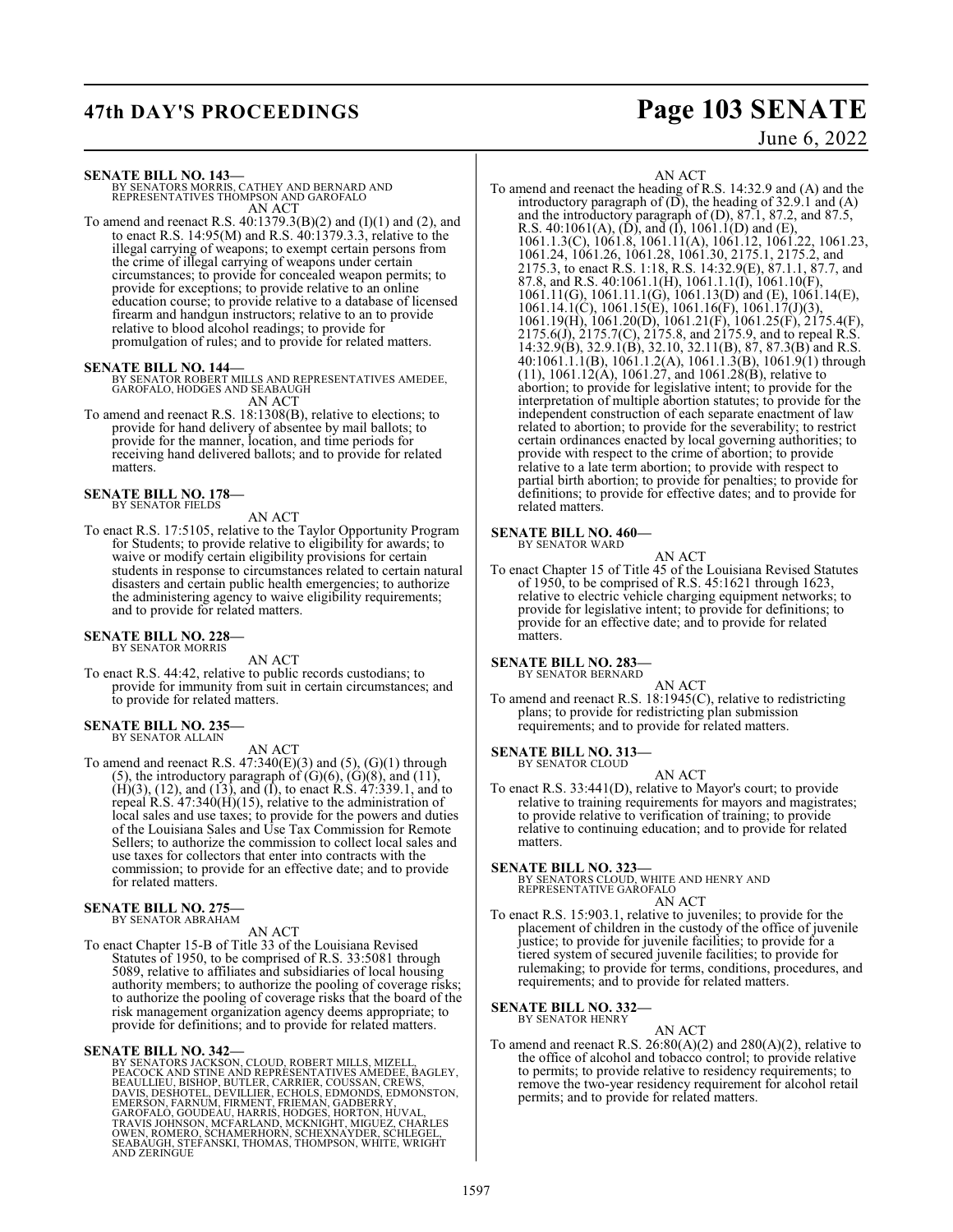## **Page 104 SENATE 47th DAY'S PROCEEDINGS**

June 6, 2022

### **SENATE BILL NO. 347—** BY SENATOR MILLIGAN

AN ACT

To amend and reenact R.S. 38:2237.1(D) and R.S. 39:1672(C)(2) and  $1753.1(A)(1)$  and (E), and to enact R.S. 39:1672(C)(7), relative to procurement of certain telecommunications equipment; to provide for audits of documentation submitted by certain vendors; to provide for definitions; and to provide for related matters.

## **SENATE BILL NO. 350—** BY SENATOR CLOUD

AN ACT To amend and reenact R.S. 18:1313.1(G)(3), (H)(2), and (I)(3) and 1315(C) and to enact R.S. 18:1315(D) and  $(E)$ , relative to elections; to provide relative to absentee by mail ballots; to provide for the challenge of certain ballots; to provide for rulemaking; to provide for processes and procedures; and to provide for related matters.

**SENATE BILL NO. 368—** BY SENATOR HARRIS AND REPRESENTATIVE DUPLESSIS AN ACT

To amend and reenact R.S. 33:4882, relative to building and zoning regulations in parishes and municipalities; to require that the governing authority of any municipality or parish not allow and not cause any building or land to lose nonconforming use status by reason of vacancy or cessation of normal operations during a specified time period; and to provide for related matters.

**SENATE BILL NO. 388—** BY SENATORS HEWITT, ABRAHAM, ALLAIN, BARROW, CATHEY, CLOUD, CONNICK, CORTEZ, FESI, JACKSON, MCMATH, MILLIGAN,<br>FRED MILLS, ROBERT MILLS, MORRIS, PEACOCK, POPÉ, REESE,<br>STINE, TALBOT, TARVER, WARD AND WOMACK AND<br>REPRESENTATIVES CREWS, EDMONDS, EDMONSTON, FIRMENT,<br>GAROFALO, HORT

AN ACT

To amend and reenact R.S. 51:1402(10) and R.S. 40:1061(A), to enact R.S. 14:87.9 and R.S. 40:962.2, to repeal R.S. 14:88, and to amend and reenact certain provisions if and as enacted by the Act which originated as Senate Bill No. 104 of this 2022 Regular Session of the Legislature, relative to abortioninducing drugs and abortion; to define criminal abortion; to prohibit criminal abortion by means of the use of an abortioninducing drug without the prescribing physician being physically present during the administration of the drug; to provide criminal penalties; to provide for defenses; to prohibit the selling, prescribing, distributing, dispensing, or delivering of certain abortion-inducing drugs under certain circumstances; to define abortion-inducing drugs; to provide for exceptions; to provide for the promulgation of rules; to provide for unfair trade practices; to provide for the interpretation of multiple abortion statutes; and to provide for related matters.

## **SENATE BILL NO. 397—** BY SENATOR CONNICK

## AN ACT

To amend and reenact R.S. 33:2569, relative to the position of assistant police chief for the city of Westwego; to provide relative to seniority; to provide regarding demotion from the position; to provide relative to corrective and disciplinary actions; and to provide for related matters.

### **SENATE BILL NO. 401—** BY SENATOR MCMATH

AN ACT

To amend and reenact R.S. 33:1236(55)(a), relative to the powers of parish governing authorities; to provide for certain fees in St. Tammany and Washington parishes; and to provide for related matters.

## **SENATE BILL NO. 416—**

BY SENATOR ABRAHAM

AN ACT To repeal Part IV of Chapter 3 of Title 34 of the Louisiana Revised Statutes of 1950, comprised of R.S. 34:481 through 490, relative to navigation districts; to repeal the creation of the Calcasieu-Cameron Navigation District; to repeal all policies, duties and functions created to administer the district; to repeal tax, fee, and bond authority for the district; and to provide for related matters.

## **SENATE BILL NO. 439—**

BY SENATOR PEACOCK

AN ACT To amend and reenact R.S. 37:1271(A) and the introductory paragraph of 1285(A) and to enact Part I-D of Chapter 15 of Title 37 of the Louisiana Revised Statutes of 1950, to be comprised of R.S. 37:1310.11 and 1310.12, relative to bridge year graduate physicians; to provide for the certification of bridge year graduate physicians; to provide for the powers and duties of the Louisiana State Board of Medical Examiners; to provide for compensation for services by bridge year graduate physicians; and to provide for related matters.

## **SENATE BILL NO. 311—**

BY SENATOR MILLIGAN AN ACT

To amend and reenact R.S. 29:726.5(A), (B), and (D) and 726.6(A), (B), (C)(1), and (D) and to enact R.S.  $29:726(E)(30)$  and  $726.5(C)(4)$ , relative to the Governor's Office of Homeland Security and Emergency Preparedness; to provide for authority and responsibilities; to provide for promulgation of rules; to provide for an annual emergency preparedness class; to provide for disbursement of assets and diversion of resources during an emergency; to provide for the Louisiana Commission on School and Nonprofit Security; to provide for a fund; and to provide for related matters.

## **SENATE BILL NO. 314—** BY SENATOR CORTEZ

AN ACT To amend and reenact R.S. 4:149 and 217(E), relative to historical horse racing; to provide for offtrack wagering facilities; to provide for purse supplements; and to provide for related matters.

**SENATE BILL NO. 315—**<br>BY SENATORS WOMACK, ABRAHAM, BERNARD, BOUIE, CATHEY,<br>CONNICK, CORTEZ, FESI, FOIL, JACKSON, LAMBERT, MCMATH,<br>FRED MILLS, ROBERT MILLS, MIZELL, MORRIS, PEACOCK, POPE,<br>SMITH, STINE, TALBOT, TARVER AND W SCHLEGEL, SELDERS, STEFANSKI, THOMPSON, VILLIO AND WHEAT

### AN ACT

To amend and reenact R.S. 40:966(B)(3) and 967(B)(4) and to enact R.S. 14:2(B)(8) and (29), relative to the Uniform Controlled Dangerous Substances Law; to provide relative to penalties for the distribution of heroin and fentanyl or carfentanil; to provide for penalties when the distribution causes serious bodily injury; to add the offenses of distribution of heroin and distribution of fentanyl or carfentanil which is the direct cause of serious bodily injury to the list of crimes of violence; and to provide for related matters.

### **SENATE BILL NO. 348—** BY SENATOR CLOUD

AN ACT

To enact R.S. 42:812, relative to the Office of Group Benefits; to provide for requirements for health plans; to provide for information on denied prior authorizations be transmitted to healthcare providers; to provide for an effective date; and to provide for related matters.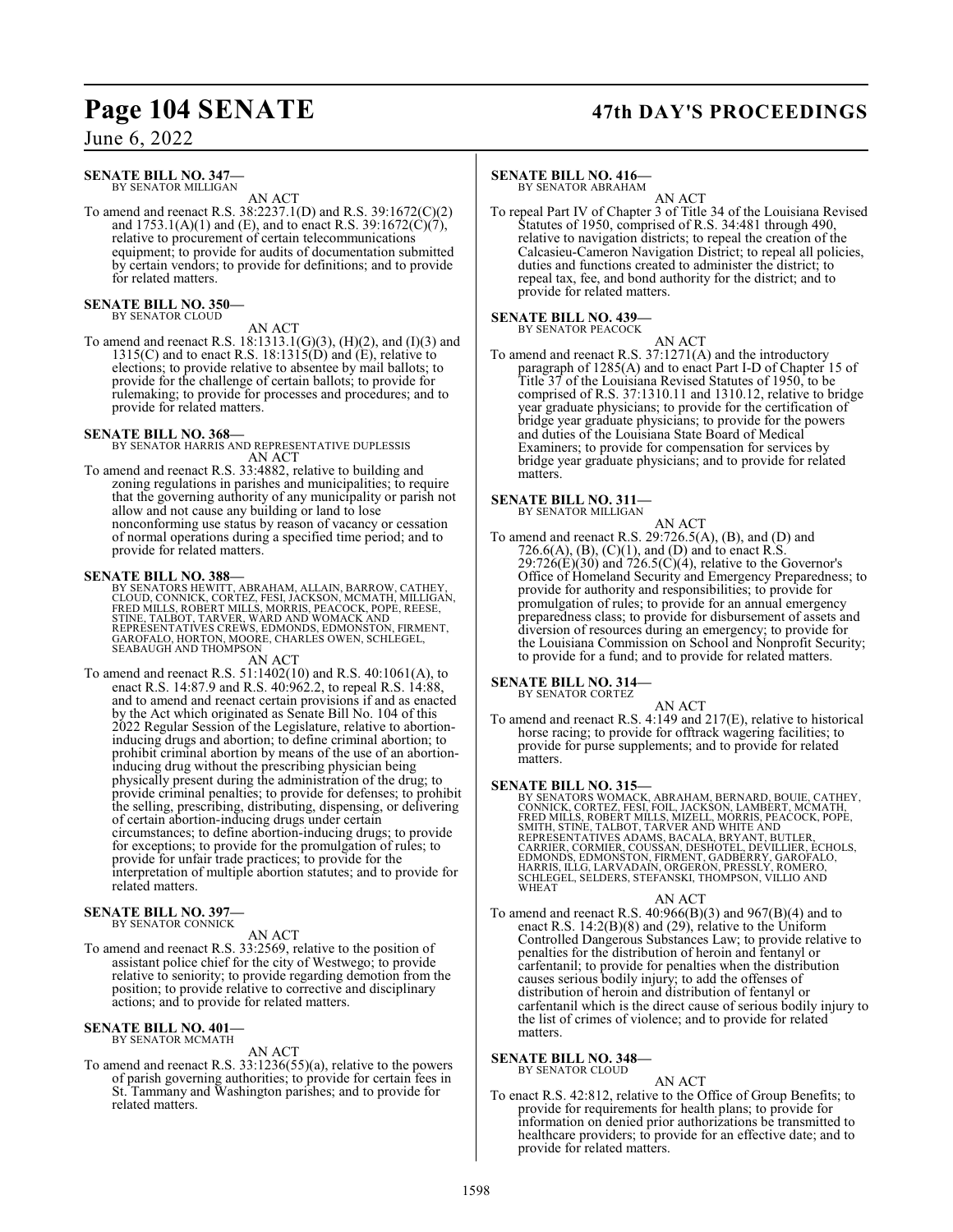# **47th DAY'S PROCEEDINGS Page 105 SENATE**

June 6, 2022

**SENATE BILL NO. 358—** BY SENATOR JACKSON AND REPRESENTATIVE THOMPSON AN ACT

To amend and reenact the introductory paragraph of R.S.  $17:416(A)(1)(b)(ii)$ ,  $416(A)(1)(c)(ii)(d\bar{d})$ ,  $(2)(a)$ , the introductory paragraph of  $416(A)(4)$ ,  $416(A)(4)(b)$  and (c), 416.13, 416.20(A), and 3996(B)(32) and to enact R.S. 17:416.14, relative to bullying; to renumber and reorganize present law relative to bullying; to require all elementary and secondary schools to institute a program to prohibit and prevent bullying; to provide for fines for failure to act; and to provide for related matters.

### **SENATE BILL NO. 359** BY SENATOR JACKSON

AN ACT

To amend and reenact R.S. 40:2608(A)(1), (2), and (4) and 2610(A), relative to forfeiture; to provide relative to receipt of notice of forfeiture; to provide relative to extension of time for filing of claims to seized property; to provide relative to time limits; and to provide for relative matters.

**SENATE BILL NO. 378—** BY SENATOR PEACOCK AND REPRESENTATIVE GAROFALO AN ACT

To enact Chapter 62 of Title 51 of the Louisiana Revised Statutes of 1950, to be comprised of R.S. 51:3221, relative to advertisements; to provide for requirements and disclosures in an advertisement; to provide for unfair and deceptive acts or practices; to provide for definitions, terms, conditions, and procedures; to provide for penalties; and to provide for related matters.

### **SENATE BILL NO. 389—** BY SENATOR REESE

AN ACT

To amend and reenact R.S.  $32:414(R)(1)$  and  $415(C)(1)$  and R.S.  $47:296.2(A)$ , (B), and (D), relative to the suspension and denial of renewing a driver's license for the nonpayment of individual income taxes; to provide for notification requirements; to authorize the secretary of the Department of Revenue to adopt rules that increase the threshold for suspension in certain circumstances; to authorize alternatives to suspension; to provide for technical corrections; to prohibit certain penalties for certain violations; to provide for an effective date; and to provide for related matters.

## **SENATE BILL NO. 393—**

BY SENATOR WHITE AND REPRESENTATIVES BACALA, GAROFALO AND SEABAUGH

## AN ACT

To amend and reenact R.S. 14:95.1(D) and to enact R.S.  $14:2(B)(29)$  and  $95.1(E)$ , relative to crimes of violence; to designate the crime of possession of firearm or carrying concealed weapon by a person convicted of certain felonies as a crime of violence; to provide for an effective date; and to provide for related matters.

### **SENATE BILL NO. 394—** BY SENATOR BERNARD

AN ACT

To enact R.S. 22:1060.8, relative to coverage of drugs under certain conditions when the drug is approved by the United States Food and Drug Administration; to require a health coverage plan to cover drugs for off-label use with certain terms and conditions; to require a health coverage plan to cover drugs for minors under certain terms and conditions; to provide for exclusions and limitations; to provide for definitions; to provide for effectiveness; and to provide for related matters.

## **SENATE BILL NO. 402—**

BY SENATOR ABRAHAM

AN ACT To amend and reenact R.S. 13:4165(F)(7) and to enact R.S.  $13:4165(F)(9)$  and  $(10)$ , relative to courts and judicial procedure; to provide for the appointment, duties, powers, and compensation of special masters; and to provide for related matters.

### **SENATE BILL NO. 22—** BY SENATOR BOUDREAUX

AN ACT

To amend and reenact R.S. 36:259(B)(36), to enact R.S. 40:2018.7, and to repeal R.S. 40:2018.6, relative to the Palliative Care Interdisciplinary Advisory Council; to provide for placement of the council within the Louisiana Department of Health; to provide for legislative intent; to provide for subject matter to be studied by the council; to provide for definitions; to provide for council membership; to provide for minimum organization and task requirements; to provide for staff support; to provide for recommendations to the legislature; to provide for termination of laws providing for the council; and to provide for related matters.

## **SENATE BILL NO. 57—**

BY SENATOR MCMATH AND REPRESENTATIVES BACALA,<br>CARRIER, DUBUISSON, HARRIS, JEFFERSON, JENKINS,<br>LARVADAIN, NEWELL AND WHITE AN ACT

To amend and reenact R.S. 17:497, relative to the compensation of school bus operators who transport public school students; to provide changes to the method by which compensation is calculated; to require compensation for certain purchases made by school bus operators; to provide for an effective date; and to provide for related matters.

## **SENATE BILL NO. 76—**

BY SENATOR FIELDS

AN ACT To amend and reenact R.S.  $17:3351(A)(5)(a)$ , relative to fees charged to students at public postsecondary education institutions; to provide for the inclusion of fees in certain graduate students' compensation packages; to require each public postsecondary education management board to adopt a policy providing for such compensation; and to provide for related matters.

**SENATE BILL NO. 116**<br>BY SENATORS BARROW, BERNARD, BOUDREAUX, BOUIE,<br>CARTER, FELDS, HARRIS, HENRY, JACKSON, MCMATH, MIZELL,<br>POPE, RÉESE, SMITH, STINE, TALBOT AND TARVER AND<br>REPRESENTATIVES ADAMS, BOYD, BRASS, BRYANT, BUTLE

## AN ACT

To amend and reenact R.S.  $36:251(C)(1)$  and to enact R.S. 36:258(E) and R.S. 46:2527, relative to the office on women's health and community health; to establish and provide for the office on women's health and community health within the Louisiana Department of Health; to provide for an assistant secretary and staff of the office on women's health and community health; to provide for the purposes, duties, and functions of the office on women's health and community health; to provide for an effective date; and to provide for related matters.

## **SENATE BILL NO. 124—** BY SENATOR ABRAHAM

AN ACT

To amend and reenact R.S. 17:221(E), relative to school attendance; to provide relative to reporting and recording attendance of certain students by the Louisiana Department of Education; and to provide for related matters.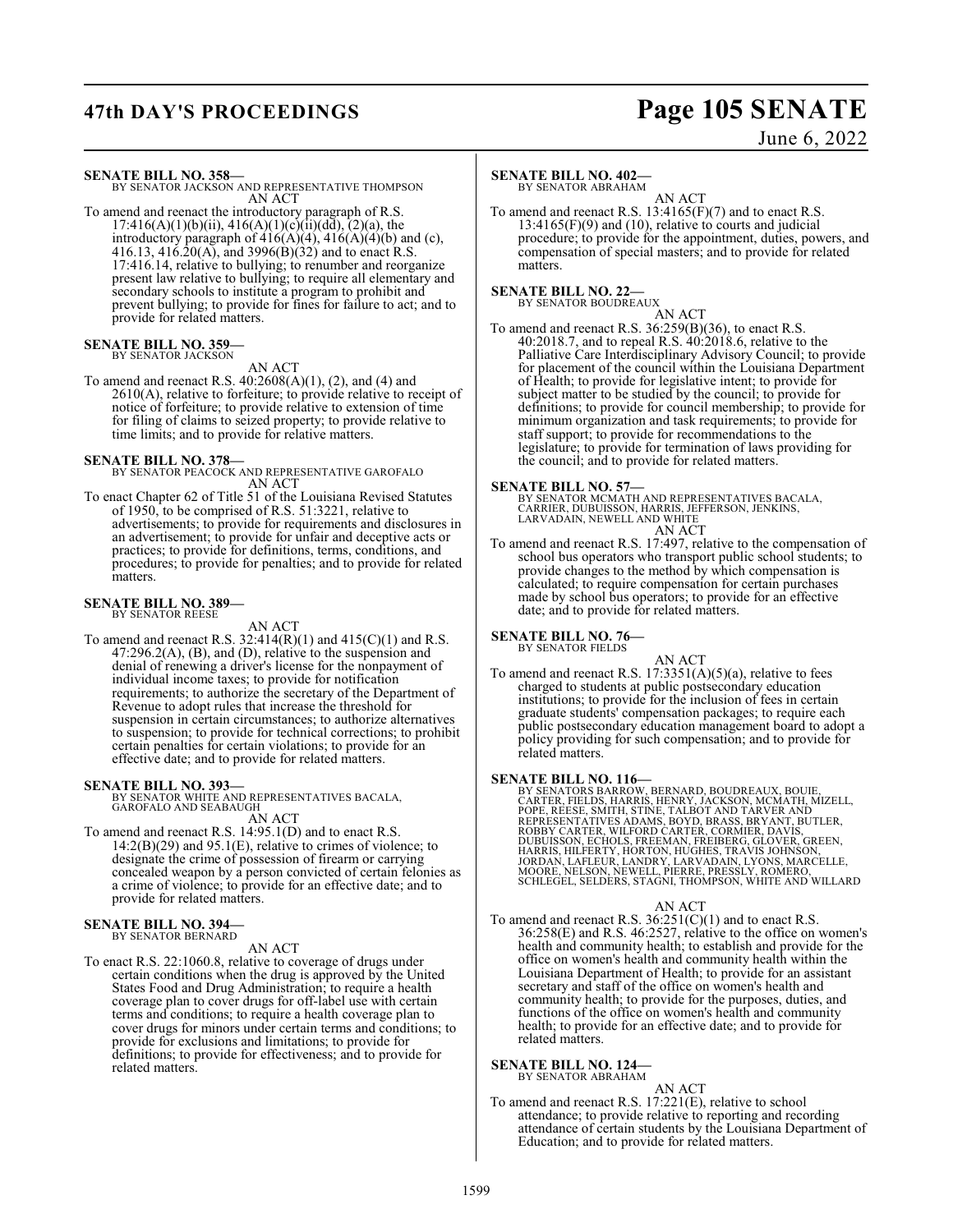## **Page 106 SENATE 47th DAY'S PROCEEDINGS**

June 6, 2022

### **SENATE BILL NO. 141—** BY SENATOR MORRIS

AN ACT

To enact R.S. 22:860.1, relative to insurance contract requirements; to prohibit insurers from requiring or requesting a vaccination status for individuals, family members, and businesses; to prohibit insurers from requiring or requesting that a business adopt policies and procedures for vaccination status, or from requiring or requesting information on whether a business has adopted such policies and procedures; to prohibit the use of vaccination status for underwriting purposes; to prohibit insurers from using vaccination status for underwriting purposes; to provide for definitions; to provide for exceptions; and to provide for related matters.

**SENATE BILL NO. 192—**<br>BY SENATORS BOUDREAUX, BARROW, BERNARD, BOUIE,<br>CARTER, FIELDS, FOIL, HARRIS, LUNEAU, MCMATH, FRED MILLS,<br>MIZELL, PRICE, SMITH, TARVER AND WARD AND<br>REPRESENTATIVES COUSSAN, FREIBERG, GAINES, GLOVER,<br>J AN ACT

To enact R.S. 17:3138.10 and R.S. 36:651(K)(10), relative to postsecondary education for students with intellectual and developmental disabilities; to establish the Postsecondary Inclusive Education Fund as a special fund in the state treasury; to provide for the purposes of the fund; to create and provide for the Postsecondary Inclusive Education Advisory Council; to require annual reports with respect to the fund; and to provide for related matters.

### **SENATE BILL NO. 209—** BY SENATOR STINE

AN ACT

To amend and reenact R.S. 22:1969(A)(1), relative to the commissioner of insurance; to authorize the commissioner to order certain penalties to persons engaging in an unfair method of competition or an unfair or deceptive act or practice; to increase the maximum penalties for violations; and to provide for related matters.

## **SENATE BILL NO. 224—** BY SENATOR HEWITT

AN ACT

To amend and reenact R.S. 42:17.1(A)(introductory paragraph), to enact R.S. 42:17.2, and to repeal R.S. 24:7.1, relative to meetings of public bodies including houses of the legislature and committees thereof during a gubernatorially declared state of disaster or emergency; to provide for public input; to provide relative to participation in certain meetings by teleconferencing; to provide for an effective date; and to provide for related matters.

## **SENATE BILL NO. 280—**

BY SENATOR BERNARD

AN ACT

To amend and reenact R.S. 38:21, 22, 23, 26(C), 27, and 28(B), and to enact R.S. 38:28(C) and (D), relative to DOTD and the inspection, regulation, and supervision of all present or future dams within the state; to provide for additional requirements for the engineer; to provide for certain penalties; and to provide for related matters.

**SENATE BILL NO. 297—**<br>BY SENATORS BARROW, BERNARD, BOUDREAUX, BOUIE,<br>CARTER, CONNICK, FIELDS, HEWITT, JACKSON, MIZELL, POPE,<br>PRICE AND SMITH

## AN ACT

To amend and reenact R.S. 17:3399.12(3) and (5)(a) and (b), 3399.13.1(F), 3399.16(A) and (E), and 3399.18(B)(17), (E), and (F), relative to power-based violence at public postsecondary institutions; to provide relative to definitions and implementation of the Campus Accountability and Safety Act; to require a report to the legislature; and to provide for related matters.

## **SENATE BILL NO. 304—**

BY SENATOR CATHEY AND REPRESENTATIVES CARRIER, ECHOLS, EDMONDS, FIRMENT, FONTENOT, GOUDEAU, HARRIS AND VILLIO

AN ACT

To amend and reenact R.S.  $15:571.3(B)(1)(a)$ , the introductory paragraph of  $(C)$ ,  $(D)$ , and  $(F)$  and to enact R.S. 15:571.3(G), relative to diminution of a sentence for good behavior; to provide for reduction of good time credit for offenders convicted of murder of first responders and peace officers; and to provide for related matters.

## **SENATE BILL NO. 412—**

BY SENATOR TALBOT AND REPRESENTATIVES AMEDEE, BOYD,<br>BRASS, GREEN, LAFLEUR, LANDRY, LARVADAIN, MARINO,<br>NEWELL, SCHLEGEL, STAGNI, THOMPSON, VILLIO AND WILLARD AN ACT

To amend and reenact R.S. 22:2361 through 2370 and to enact R.S. 22:2371, relative to the Insure Louisiana Incentive Program; to provide for purposes and public purpose; to provide relative to administration and funding; to provide for cooperative endeavor agreements; to provide for matching grants; to provide for rulemaking; and to provide for related matters.

## **SENATE BILL NO. 428—**

BY SENATOR ROBERT MILLS

AN ACT To amend and reenact R.S. 22:1272, relative to liability limits; to prohibit the reduction of policy limits based on expenses of defense; to provide for waivers; to provide for which expenses qualify as expenses of defense; and to provide for related matters.

- **SENATE BILL NO. 434—**<br>BY SENATORS FIELDS, ABRAHAM, BERNARD, BOUIE, CARTER,<br>CATHEY, CONNICK, CORTEZ, FESI, FOIL, HARRIS, JACKSON,<br>LAMBERT, LUNEAU, FRED MILLS, ROBERT MILLS, MIZELL,<br>MORRIS, PEACOCK, POPE, PRICE, SMITH, STIN
- To amend and reenact R.S.  $11:710(A)(3)$ ,  $(F)(1)$ , and  $(G)$  and the introductory paragraph of R.S. 11:710.1(A) and to enact R.S.  $11:710(H)$ ,  $710.1(F)$ , and  $710.2$ , relative to critical teacher shortages; to provide for employment of retirees of the Teachers' Retirement System of Louisiana; to allow a retiree to return to work without suspension or reduction of benefit in certain circumstances; to provide for application; to provide for determinations and reporting; to provide for an effective date; and to provide for related matters.

## **SENATE BILL NO. 445—**

BY SENATOR ABRAHAM AN ACT

To amend and reenact R.S. 48:250.4(A), relative to approval of department of transportation and development contracts with public private partnerships; to provide for the approval of contracts by the legislature; and to provide for related matters.

## **SENATE BILL NO. 455—**<br>BY SENATOR BOUDREAUX

AN ACT To amend and reenact R.S. 51:1361(3), 1362(A), the introductory paragraph of R.S. 51:1363, 1365, the title of Chapter 12 of Title 51 of the Louisiana Revised Statutes of 1950, and R.S. 44:4.1(B)(35) and to enact R.S. 51:1363.1, relative to internet; to provide for the office of broadband development and connectivity; to provide for development and implementation of a plan to provide access to broadband internet; to provide for the functions and responsibilities of the office of broadband development and connectivity; to provide for the termination date of the office; to provide for effectiveness; and to provide for related matters.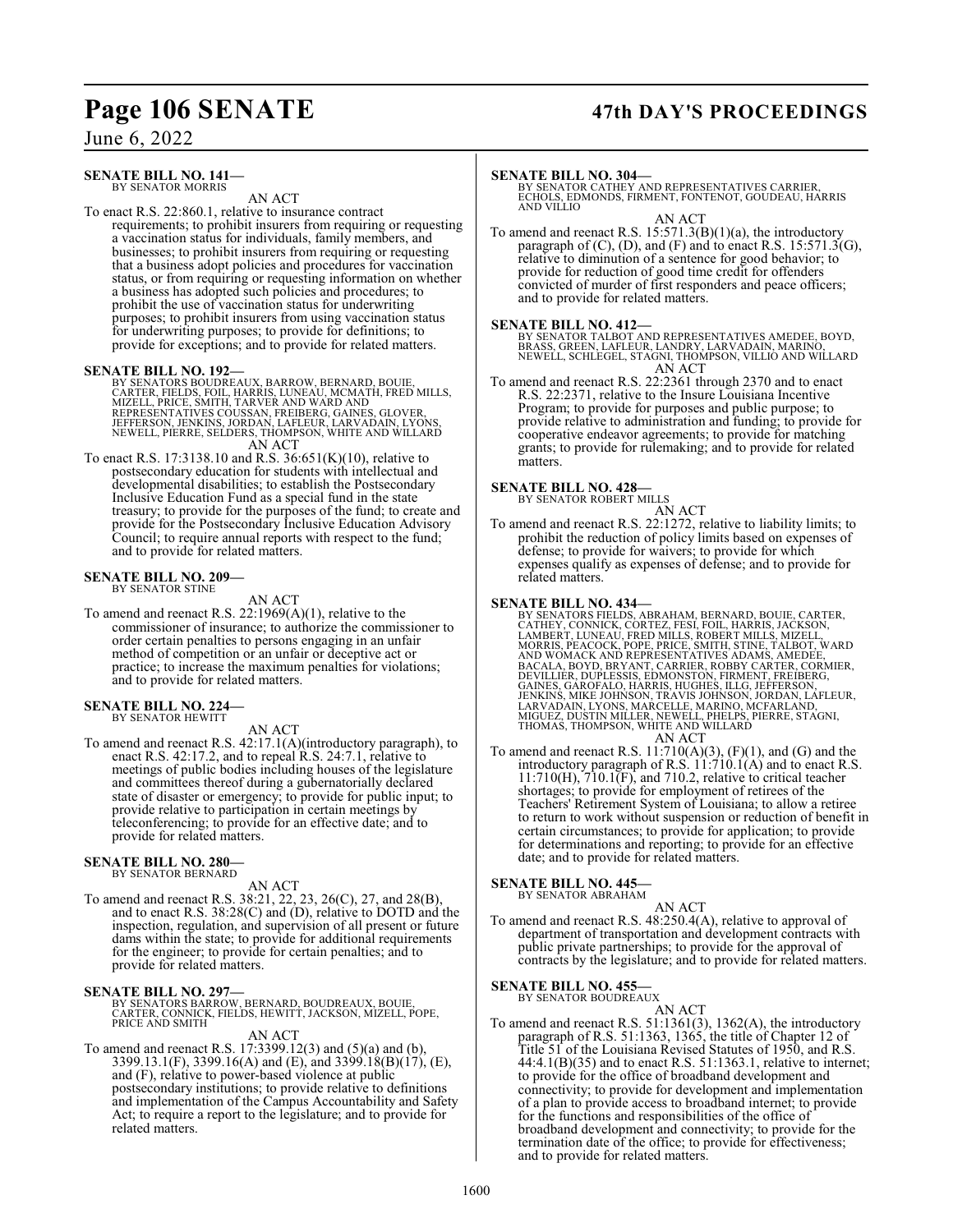**SENATE BILL NO. 467—**<br>BY SENATOR CARTER AND REPRESENTATIVES ADAMS, BOYD,<br>BRASS, CARRIER, ROBBY CARTER, WILFORD CARTER, CORMIER,<br>DUBUISSON, DUPLESSIS, ECHOLS, FREIBERG, GADBERRY,<br>GAINES, GLOVER, GREEN, HORTON, HUGHES, JEFF

AN ACT

To amend and reenact R.S. 48:1671(A) and the introductory paragraph of (C)(5) and (b) and to enact Chapter 34-A of Title 48 of the Louisiana Revised Statutes of 1950, to be comprised of R.S. 48:2165, relative to passenger rail service; to direct the Department of Transportation and Development to initiate the necessary engineering, financial and other studies to begin passenger rail service between Baton Rouge and New Orleans; to pursue the federal funds provided for in the Infrastructure Investment and Jobs Act of 2021; and to provide for related matters.

## **SENATE BILL NO. 473—**

BY SENATORS MILLIGAN AND FESI AND REPRESENTATIVES GAROFALO AND MIKE JOHNSON AN ACT

To enact Part III-C of Chapter 5 of Title 17 of the Louisiana Revised Statutes of 1950, to be comprised of R.S. 17:1826.1 through 1826.4, relative to foreign sources of funds; to provide for reporting of certain foreign sources of monies used as gifts or grants or in contracts involving certain postsecondary education institutions; to provide for use of certain monies to fund employment of and study by foreign graduate students and faculty in a research capacity; and to provide for related matters.

## **SENATE BILL NO. 475—** BY SENATOR BARROW

AN ACT

To enact R.S. 33:9038.74, relative to cooperative and economic development in East Baton Rouge Parish; to create the Baker Main Street Economic Development District as a special taxing and tax increment financing district in East Baton Rouge Parish; to provide for the boundaries of the district; to provide for the governance of the district; to provide for the authority, powers, duties, and functions of the governing body; to provide for the levy and collection of taxes within the district; to authorize the district to issue and sell bonds; to authorize the district to engage in tax increment financing; to provide for an effective date; and to provide for related matters.

## **SENATE BILL NO. 476—** BY SENATOR BARROW

AN ACT

To amend and reenact the introductory paragraph of R.S. 33:2740.67(C)(1), 2740.67(C)(1)(a) and (f) through (i) and (k), (2), and (3) and to repeal R.S. 33:2740.67(C)(1)(l), relative to the Baton Rouge North Economic Development District; to provide relative to the boundaries of the district; to provide for the governance of the district; and to provide for related matters.

## **SENATE BILL NO. 478—**

BY SENATOR BERNARD AND REPRESENTATIVES FIRMENT, MIKE JOHNSON, SEABAUGH AND THOMPSON AN ACT

To amend and reenact R.S.  $44:1(A)(2)(a)$ ,  $32(A)$ ,  $(C)(1)(a)$  and  $(2)$ , and  $(D)$ ,  $35(E)(2)$ , and  $37$ , relative to public records; to provide for the scope of records requests; to provide for response time; to provide for liability of custodians of records; and to provide for related matters.

## **SENATE BILL NO. 497— (Substitute of Senate Bill No. 316 by Senator Cloud)**

BY SENATOR CLOUD

AN ACT

To enact R.S. 32:381.1, relative to motor vehicles; to provide for prohibited alterations; and to provide for related matters.

# **47th DAY'S PROCEEDINGS Page 107 SENATE**

June 6, 2022

and they are hereby presented for executive approval.

Respectfully submitted, YOLANDA J. DIXON Secretary of the Senate

## **Privileged Report of the Committee on Senate and Governmental Affairs**

## **ENROLLMENTS**

Senator Hewitt, Chairman on behalf of the Committee on Senate and Governmental Affairs, submitted the following report:

June 8, 2022

To the President and Members of the Senate:

I am directed by your Committee on Senate and Governmental Affairs to submit the following report:

The following Senate Resolutions have been properly enrolled:

## **SENATE RESOLUTION NO. 166—** BY SENATOR BARROW

A RESOLUTION

To urge and request the Louisiana State Board of Cosmetology to evaluate all its rules and applicable laws and determine whether, by rule, an applicant or licensee can be required to register their business with the office of the secretary of state as a condition of licensure.

### **SENATE RESOLUTION NO. 168—** BY SENATOR JACKSON

A RESOLUTION

To urge and request the Department of Economic Development, in consultation with the Department of Revenue, to study Louisiana's deductions, exclusions, exemptions, suspensions, credits, discounts, refunds, special rates, special methods of reporting, rebates, preferential tax calculation methods, and all other tax expenditures as well as all other government programs and grants in order to determine which tax expenditures and state programs provide the greatest benefit and assistance to Louisiana-owned small businesses.

## **SENATE RESOLUTION NO. 178—**

BY SENATORS HEWITT, ABRAHAM, ALLAIN, BARROW, BERNARD,<br>BOUDREAUX, BOUIE, CARTER, CATHEY, CLOUD, CONNICK,<br>CORTEZ, FESÍ, FOIL, HENRY, HENSGENS, JACKSON, LAMBERT,<br>LUNEAU, MCMATH, MILLIGAN, FRED MILLS, ROBERT MILLS,<br>MIZELL, MOR WHITE AND WOMACK

A RESOLUTION

To acknowledge the right of parents to decide whether to vaccinate a child for COVID-19 and the role of the state in providing information to allow parents to make an informed decision.

**SENATE RESOLUTION NO. 186—**

BY SENATOR PEACOCK

A RESOLUTION To urge and request the Louisiana State Law Institute to review state laws, rules, regulations, policies, and procedures related to mental health evaluations used in child custody and visitation proceedings.

### **SENATE RESOLUTION NO. 188—** BY SENATOR CORTEZ

A RESOLUTION

To commend Sergeant Jonathan Walker of the St. John the Baptist Parish Sheriff's Office on being the recipient of the Louisiana Sheriffs' Association's 2022 Deputy Valor Award.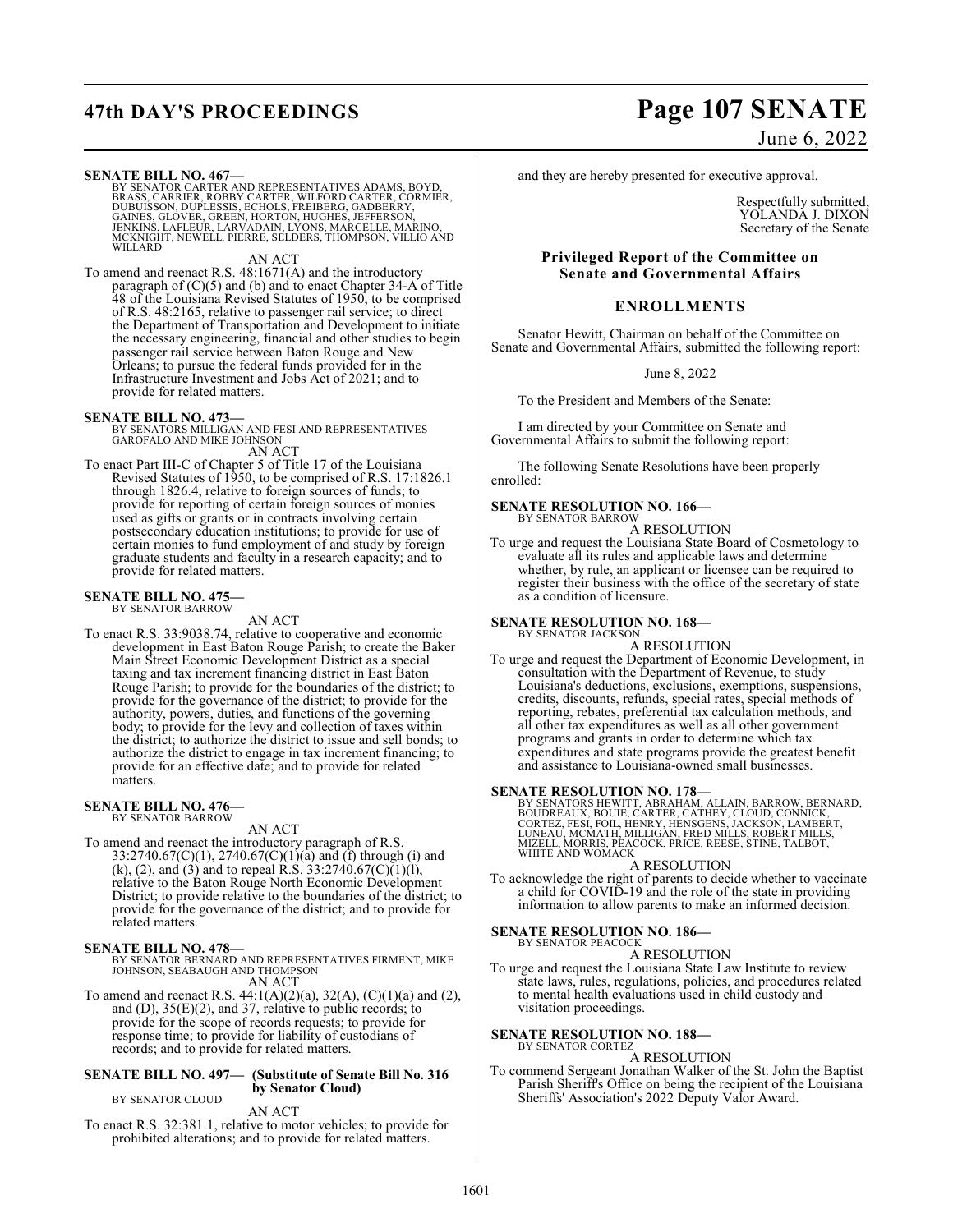## **Page 108 SENATE 47th DAY'S PROCEEDINGS**

## June 6, 2022

## **SENATE RESOLUTION NO. 189—**

BY SENATOR WOMACK AND REPRESENTATIVES FIRMENT AND RISER

A RESOLUTION To commend and congratulate the Assemblies of the Lord Jesus Christ on the formation of the national organization.

## **SENATE RESOLUTION NO. 190-**

BY SENATOR CORTEZ A RESOLUTION To commend Bobby Hebert, a World War II Navy veteran, upon the celebration of his 100<sup>th</sup> birthday.

## **SENATE RESOLUTION NO. 191—**

BY SENATOR MCMATH A RESOLUTION To create and provide for the Legislative Advisory Council on Public Contracts, Works, and Improvements.

### **SENATE RESOLUTION NO. 192—** BY SENATOR CORTEZ

A RESOLUTION

To commend Lynwood J. Broussard for 50 years of exemplary public service as justice of the peace for Ward 4 of Lafayette Parish.

### **SENATE RESOLUTION NO. 187—** BY SENATOR WHITE

A RESOLUTION

To commend Lieutenant Jennifer Duet of the Livingston Parish Sheriff's Office on being the recipient of the 2022 Deputy of the Year Award, presented by the Louisiana Sheriffs' Association.

### **SENATE RESOLUTION NO. 201—** BY SENATOR HEWITT

A RESOLUTION

To urge and request the Department of State Civil Service to consult with and advise the LSU Health Sciences Center New Orleans and LSU Health Sciences Center Shreveport on the feasibility and desirability of participating or continuing to participate in the state employee leave transfer program.

### **SENATE BILL NO. 202—** BY SENATOR JACKSON

AN ACT

To enact R.S. 42:808(A)(12), relative to the Office of Group Benefits; to provide for participation in programs sponsored by the Office of Group Benefits by employees and attorneys of in a district public defender office; and to provide for related matters.

### **SENATE RESOLUTION NO. 203—** BY SENATOR FESI

## A RESOLUTION

To memorialize the Congress of the United States and to urge and request the Federal Reserve Board, the office of the comptroller of the currency, the Federal Deposit Insurance Corporation, the Consumer Financial Protection Bureau, the National Credit Union Administration, and the office of financial institutions to refrain from enacting or adopting laws, rules, regulations, or guidance that restricts the ability of banks, savings and loan associations, savings banks, credit unions, trust companies, or payment processors from offering products or services to the fossil fuel industry.

### **SENATE RESOLUTION NO. 204—** BY SENATOR MCMATH

A RESOLUTION

To commend Vincent "Vince" Charles Latino Jr. on the occasion of his retirement from the Department of Transportation and Development and for his service to the state of Louisiana.

## **SENATE RESOLUTION NO. 205—**

BY SENATORS MIZELL, BARROW, CLOUD, HEWITT, JACKSON AND FRED MILLS

A RESOLUTION

To urge and request the Senate Select Committee on Women and Children to conduct ongoing research to ascertain the efficacy of the current programs available and funds allocated in meeting the needs of children of the state and to make recommendations for changes that will improve outcomes, minimize duplication of services, and fill any gaps in services necessary to promote child well-being.

### **SENATE RESOLUTION NO. 206—** BY SENATOR FOIL

A RESOLUTION

To express the sincere condolences of the Senate of the Legislature of Louisiana upon the death of Robert "Bob" Cangelosi.

**SENATE RESOLUTION NO. 207—**<br>BY SENATORS LUNEAU, BARROW, BERNARD, BOUDREAUX,<br>BOUIE, CARTER, CATHEY, CONNICK, CORTEZ, FOIL, JACKSON,<br>LAMBERT, MCMATH, MILLIGAN, FRED MILLS, MORRIS, PEACOCK, POPE, PRICE, SMITH, STINE, TALBOT AND WOMACK A RESOLUTION

To commend Mayor Clarence R. Fields on the occasion of his retirement.

## **SENATE RESOLUTION NO. 208—**

BY SENATOR WARD A RESOLUTION

To commend Richard "Ricky" Ward on the occasion of his retirement and his thirty years of service as the district attorney for Iberville, West Baton Rouge, and Pointe Coupee parishes.

### **SENATE RESOLUTION NO. 209—** BY SENATOR CARTER

A RESOLUTION

To commend the students of the Tulane Law School Black Law Student Association moot court team for winning the national title of champions of the Thurgood Marshall Moot Court Competition.

### **SENATE RESOLUTION NO. 210—** BY SENATOR CARTER

A RESOLUTION

To express the sincere condolences of the Senate of the Legislature of Louisiana upon the death of Larrice Theresa Irving Anderson, R.N.

## **SENATE RESOLUTION NO. 211—** BY SENATOR BOUDREAUX

A RESOLUTION

To urge and request the Louisiana Department of Health to implement a policy prohibiting Medicaid managed care organizations from requiring an excessive amount of reauthorizations for patients utilizing life-sustaining devices.

## **SENATE RESOLUTION NO. 193—** BY SENATOR BARROW

A RESOLUTION

To recreate the Louisiana Public Defender Optimal Funding Group to continue to study and to make recommendations regarding the feasibility of establishing an optimal funding mechanism for the Louisiana Public Defender Board.

### **SENATE RESOLUTION NO. 194—** BY SENATOR CATHEY

A RESOLUTION

To urge and request the city of Baton Rouge to designate golf cart accessibility lanes in certain areas of downtown Baton Rouge.

## **SENATE RESOLUTION NO. 195—**

BY SENATORS STINE AND ABRAHAM

A RESOLUTION To commend Justin Hill on becoming the winningest coach in McNeese baseball history.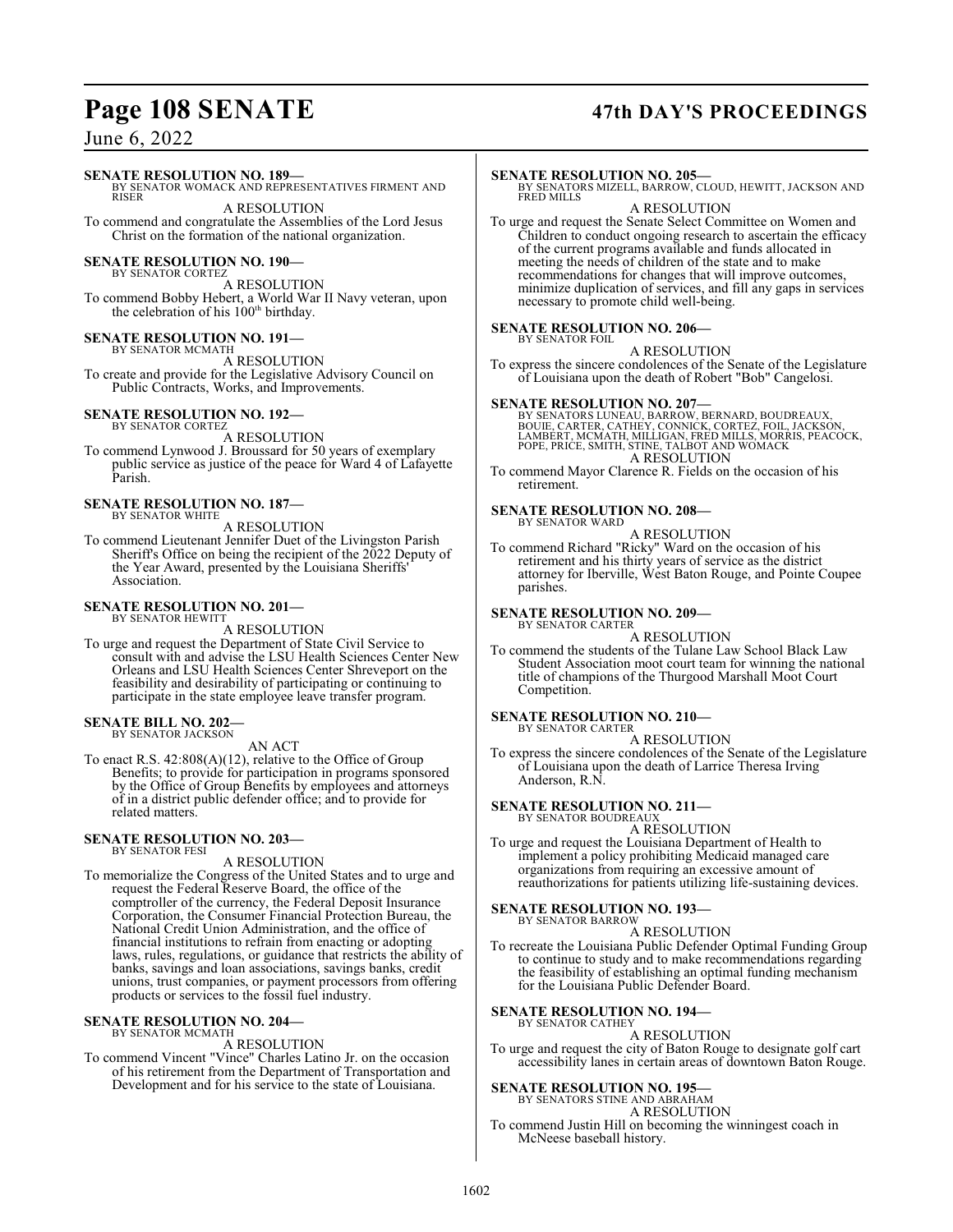# **47th DAY'S PROCEEDINGS Page 109 SENATE**

### June 6, 2022

#### **SENATE RESOLUTION NO. 196—** BY SENATOR HENRY

A RESOLUTION

To urge and request the Board of Regents and the state Board of Elementary and Secondary Education to study collaboratively the feasibility and advisability of allowing computer coding and American Sign Language to substitute for Foreign Language for purposes of satisfying requirements relative to qualification for Taylor Opportunity Program for Students awards and high school graduation and submit jointly a written report of findings and conclusions, including any recommendations for related legislation, to the Senate Committee on Education and the House Committee on Education by March 10, 2023.

# **SENATE RESOLUTION NO. 197—** BY SENATOR CLOUD

A RESOLUTION

To urge and request the office of juvenile justice, youth services, Department of Public Safety and Corrections to develop a plan to provide services and opportunities that encourage youth to become more engaged in their rehabilitation, education, and job skills training, through mentor programs, animal therapies, and business classes, and submit a copy of the written plan, together with specific proposals for legislation, to the Senate Committee on Judiciary B not later than February 1, 2023.

#### **SENATE RESOLUTION NO. 198—** BY SENATOR CLOUD

A RESOLUTION

To establish the Task Force on State Recognition of Indian Tribes to develop and make recommendations on formal state recognition criteria.

## **SENATE RESOLUTION NO. 199—** BY SENATORS CONNICK, HENRY AND TALBOT

A RESOLUTION

To express the sincere condolences of the Senate of the Legislature of Louisiana upon the death of Leslie "Les" Bonano and to recognize his outstanding accomplishments.

### **SENATE RESOLUTION NO. 200—**

BY SENATOR CARTER A RESOLUTION

To urge and request the Louisiana Housing Corporation to adopt use of Home Ownership and Personal Equity (HOPE) fund as a moniker and program for their organization.

#### **SENATE RESOLUTION NO. 212—** BY SENATOR MORRIS

A RESOLUTION

To commend and congratulate the Choudrant High School baseball team on winning the Louisiana High School Athletic Association Class B state title.

#### **SENATE RESOLUTION NO. 213—** BY SENATOR BARROW

A RESOLUTION

To urge and request the Senate Select Committee on Women and Children to study and make recommendations to the Senate regarding the establishment of a statewide domestic violence registry.

#### **SENATE RESOLUTION NO. 214—** BY SENATOR BARROW

A RESOLUTION

To commend and congratulate the Teachers of the Year from schools in Senate District 15 for exemplary and dedicated service.

#### **SENATE RESOLUTION NO. 216—** BY SENATOR BARROW

A RESOLUTION

To urge and request the Louisiana Housing Corporation to study the implementation of a permit process for individuals and businesses who open a home which serves six or more

individuals and to report on the progress of community development.

### **SENATE RESOLUTION NO. 217—** BY SENATOR BARROW

A RESOLUTION

To continue and provide for the Task Force on Prevention of Human Degradation and Exploitation of Vulnerable Individuals in Community-Based Residential Settings.

#### **SENATE RESOLUTION NO. 218—**

BY SENATOR BARROW A RESOLUTION

To recognize and commend Dawn Lea Brewster for many years of distinguished and formative service to the schools and teachers in the East Baton Rouge Parish School System, and to record her notable accomplishments and manifold contributions to education in Louisiana, as well as the generous and admirable way in which she has devoted her energy and talents to the full development of students into informed, capable, and productive citizens in their communities.

# **SENATE RESOLUTION NO. 219—** BY SENATORS SMITH AND PRICE

A RESOLUTION

To express the sincere condolences of the Senate of the Legislature of Louisiana upon the death of William Warren Becknel Sr.

#### **SENATE RESOLUTION NO. 220—**

BY SENATORS SMITH AND PRICE

A RESOLUTION To commend World War II veteran Irving Pierre Sr. for his lifetime of meritorious service to his country and community.

#### **SENATE RESOLUTION NO. 221—** BY SENATOR CARTER

A RESOLUTION To express the sincere condolences of the Senate of the Legislature of Louisiana upon the death of Oris Buckner III.

#### **SENATE RESOLUTION NO. 222—** BY SENATOR MCMATH

A RESOLUTION

To create a special study committee of the Senate to study the feasibility and advisability of changing the timing, duration, and subject matter limitations of regular sessions of the legislature and to report its findings to the Senate no later than February 1, 2023.

#### **SENATE RESOLUTION NO. 223—** BY SENATOR FESI

A RESOLUTION

To memorialize the Congress of the United States and to urge and request the Federal Reserve Board, the office of the comptroller of the currency, the Federal Deposit Insurance Corporation, the Consumer Financial Protection Bureau, the National Credit Union Administration, and the office of financial institutions to refrain from enacting or adopting laws, rules, regulations, or guidance that restricts the ability of banks, savings and loan associations, savings banks, credit unions, trust companies, or payment processors to offer products or services to the fossil fuel industry.

### **SENATE RESOLUTION NO. 224—**

BY SENATOR BARROW A RESOLUTION

To recreate the Louisiana Public Defender Optimal Funding Group to continue to study and to make recommendations regarding the feasibility of establishing an optimal funding mechanism for the Louisiana Public Defender Board.